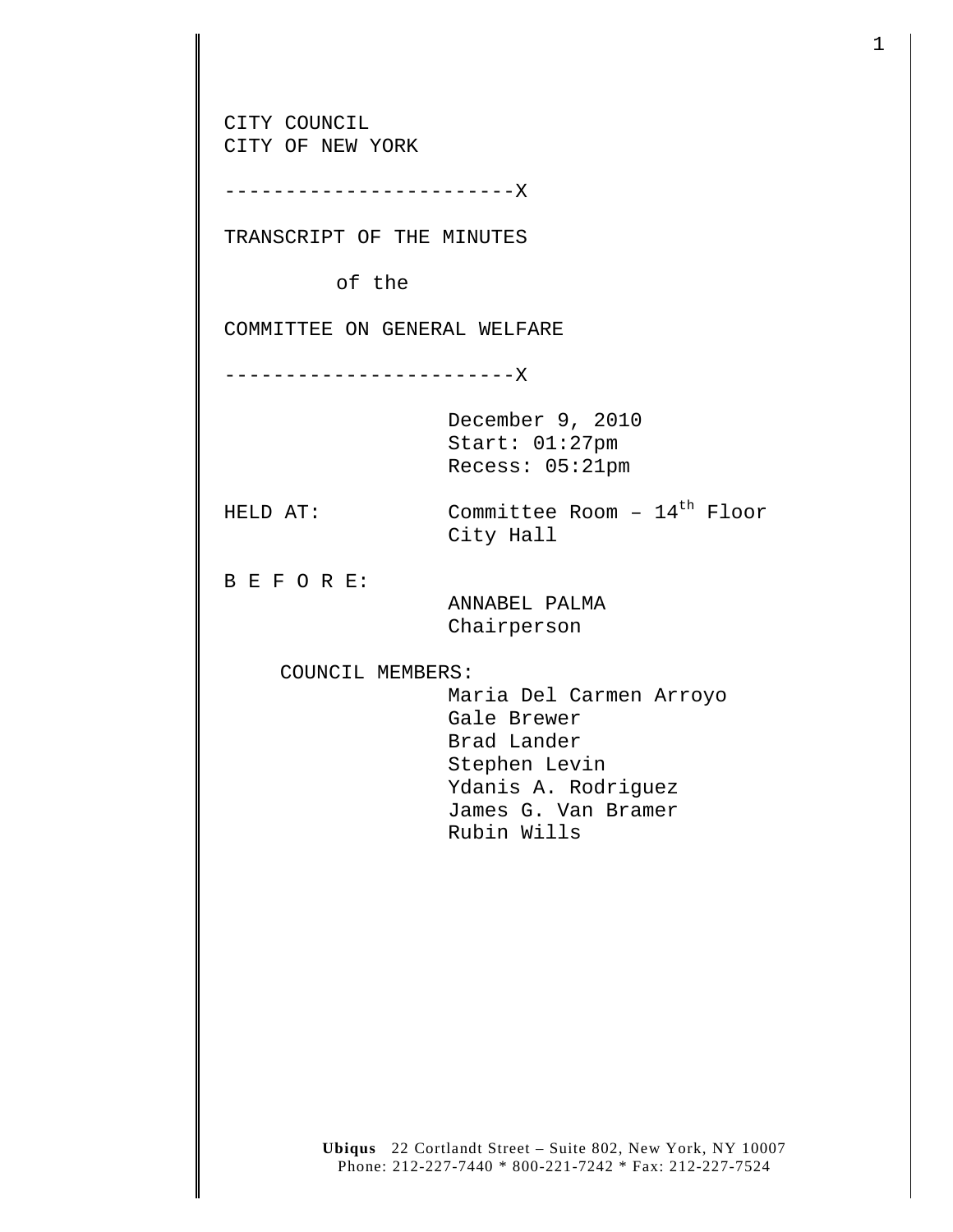## A P P E A R A N C E S

Seth Diamond Commissioner Department of Homeless Services

Scott Stringer President Borough of Manhattan

Dr. Howard Rolston Principal Associate & Researcher Abt Associates

Dr. John Mollenkopf Professor of Political Science & Sociology City University of New York

Gretchen Locke Senior Associate Abt Associates

Robert Doar Commissioner Department of Human Resources

Mark Glickson Asst Dep Comm for Housing and Homeless Services FIA Human Resources Administration

Patrick Markee Senior Policy Analyst Coalition for the Homeless

Jane Bock Homeless Rights Unit Legal Aid Society

Stephanie Gonzalez Associate Executive Director Citizens' Committee for Children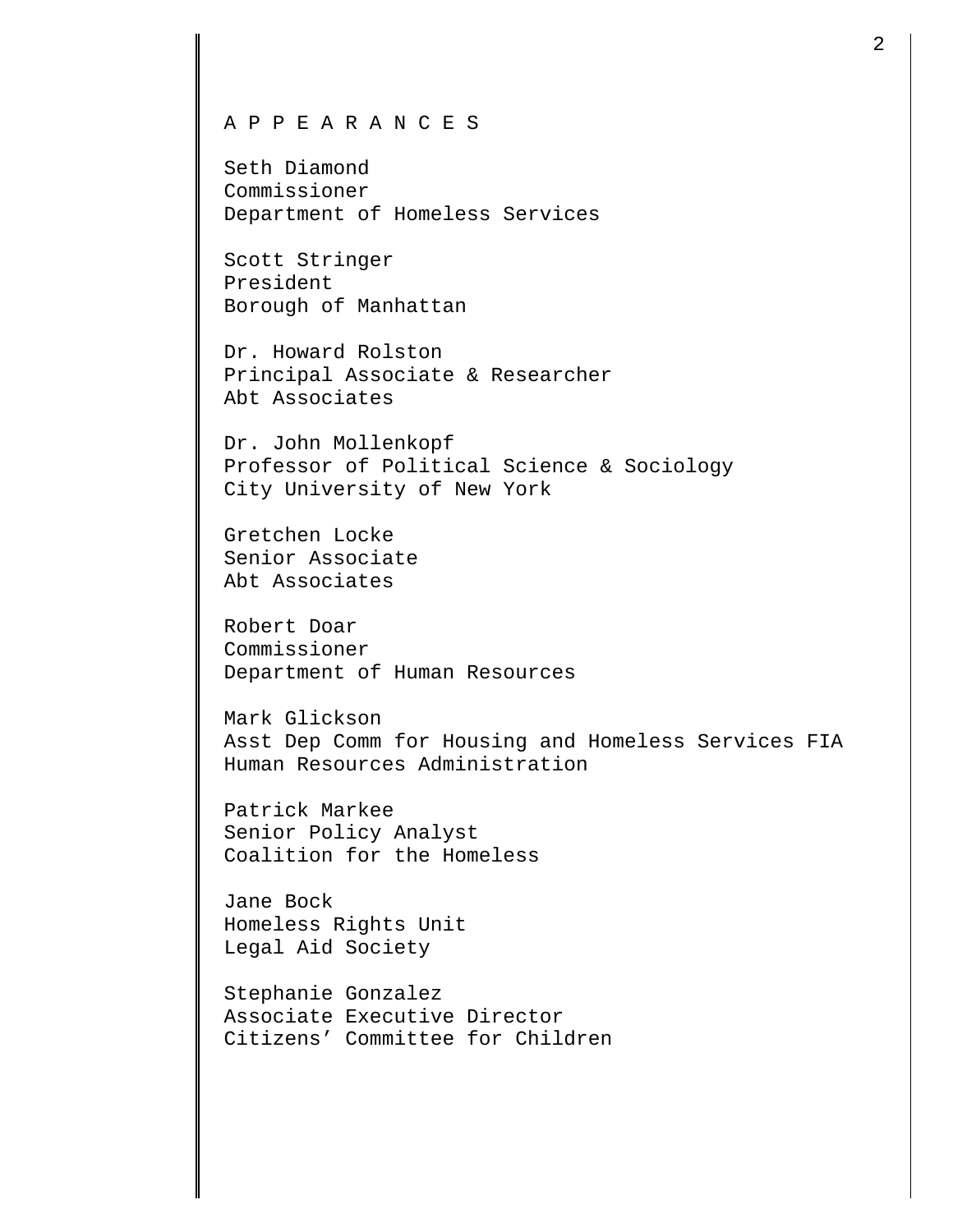## A P P E A R A N C E S (CONTINUED)

Laurel Eisner Executive Director Sanctuary for Families

Louise Feeley Executive Director Housing Court Answers

Meshawn Danes Homeless Person

Levonne Johnson Homeless Person

Natalie Johnson Homeless Person Daughter of Levonne Johnson

Linda Brilliant New York City Resident

Aminsia Nelson New York City Resident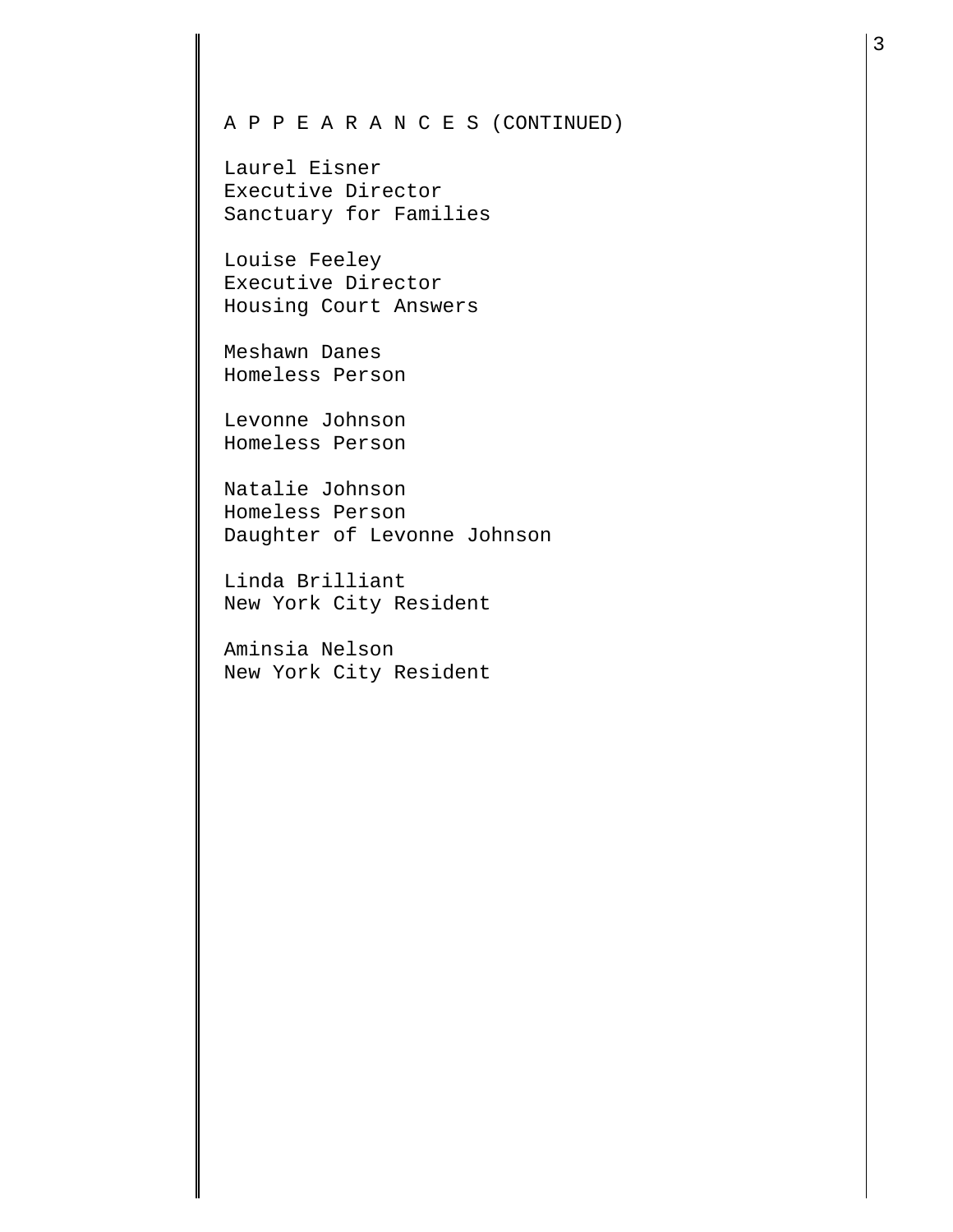| $\mathbf 1$ | $\overline{4}$<br>COMMITTEE ON GENERAL WELFARE     |
|-------------|----------------------------------------------------|
| 2           | CHAIRPERSON PALMA: Good afternoon,                 |
| 3           | I'm Annabel Palma, Chair of the General Welfare    |
| 4           | Committee. I would like to welcome everyone to     |
| 5           | today's hearing, especially Commissioner Seth      |
| 6           | Diamond from the Department of Homeless Services,  |
| 7           | and Commissioner Robert Doar, who's going to join  |
| 8           | us shortly, from the Human Resources               |
| 9           | Administration. I'd like to thank Lisette Camilo,  |
| 10          | counsel for General Welfare Committee for          |
| 11          | preparing today's hearing. I also would like to    |
| 12          | acknowledge my colleagues in the City Council and  |
| 13          | who sit on this Committee, Council Member Stephen  |
| 14          | Levin from Brooklyn, Council Member Maria Del      |
| 15          | Carmen Arroyo from the Bronx, Council Member       |
| 16          | Ydanis Rodriguez, and I would like to warmly       |
| 17          | welcome the new  our new addition to this          |
| 18          | Committee, Council Member Rubin Wills from Queens. |
| 19          | Welcome to our Committee. Today we will examine    |
| 20          | three matters related to transparency and          |
| 21          | accountability at the Department of Homeless       |
| 22          | Services. First, we will discuss the               |
| 23          | controversial study of the agency's home lease     |
| 24          | program; second, we will review Intro 395, which   |
| 25          | will require both DHS and HRA to collect and       |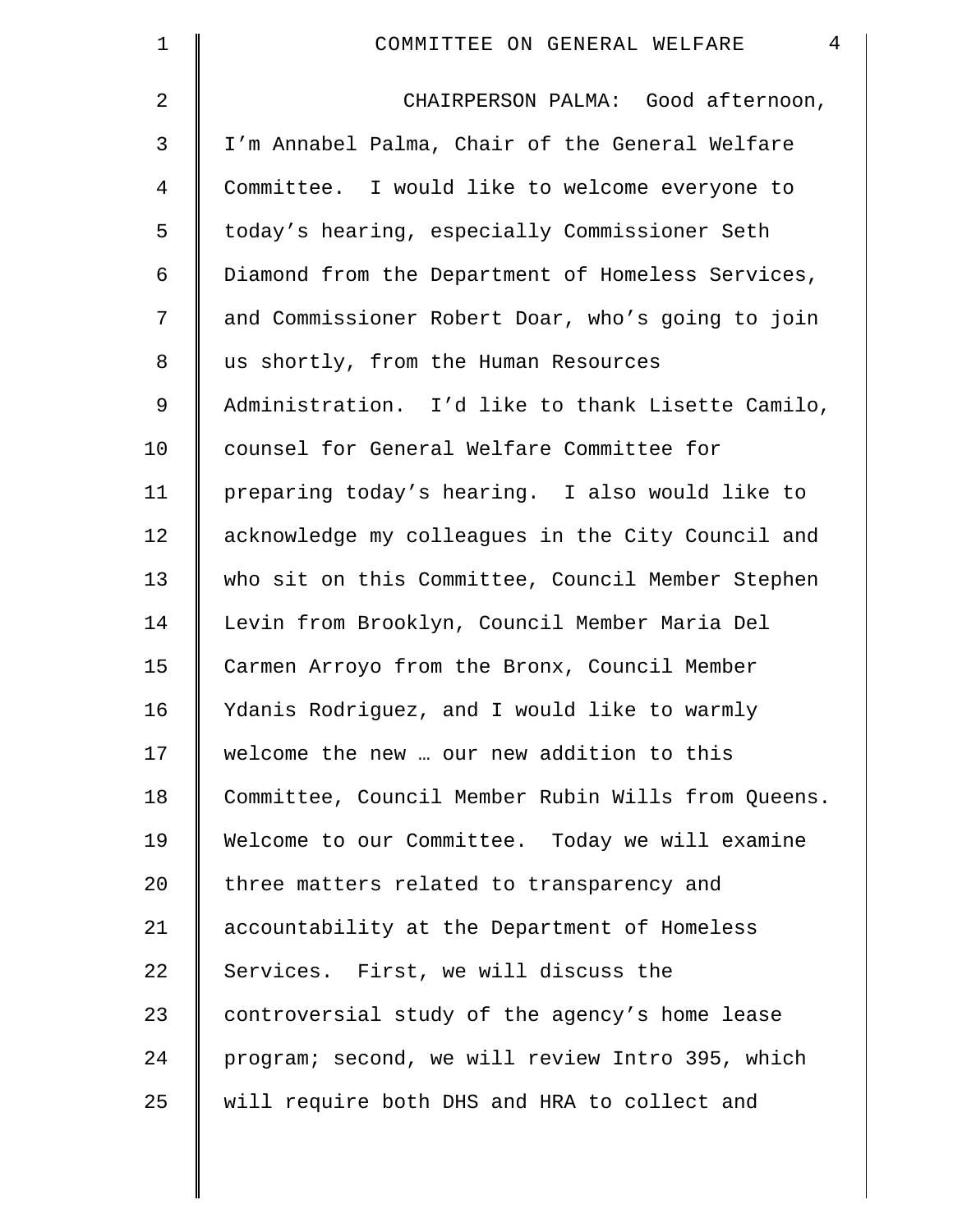| $\mathbf 1$    | 5<br>COMMITTEE ON GENERAL WELFARE                  |
|----------------|----------------------------------------------------|
| $\overline{a}$ | report data on their advantage program, as well as |
| 3              | their other rent-subsidy programs; and finally we  |
| 4              | will review Intro 444, which will require DHS to   |
| 5              | include all categories of shelter beds in the      |
| 6              | agency's regularly-published census account. In    |
| 7              | recent Mayor's management reports, and in numerous |
| 8              | City Council hearings, DHS has claimed that over   |
| 9              | 90% of the HomeBase participants have avoided      |
| 10             | entering the shelter system. It is undeniable      |
| 11             | that the administration has praised the efficacy   |
| 12             | of the HomeBase programs for years. Yet, despite   |
| 13             | this unwavering support for the HomeBase program,  |
| 14             | DHS chose to undertake a controversial and, many   |
| 15             | would argue, unethical study to evaluate the       |
| 16             | HomeBase program. The study randomly assigned 400  |
| 17             | participants who sought homeless preventive        |
| 18             | services from HomeBase into two groups. All of     |
| 19             | these 400 New Yorkers, which encompasses           |
| 20             | individuals and their families, were at risk of    |
| 21             | losing their houses. The first group, or the       |
| 22             | treatment group, received preventive services from |
| 23             | HomeBase. The other 200 participants, however,     |
| 24             | will continue to receive no services for up to two |
| 25             | years. The goal of the study is to track all 400   |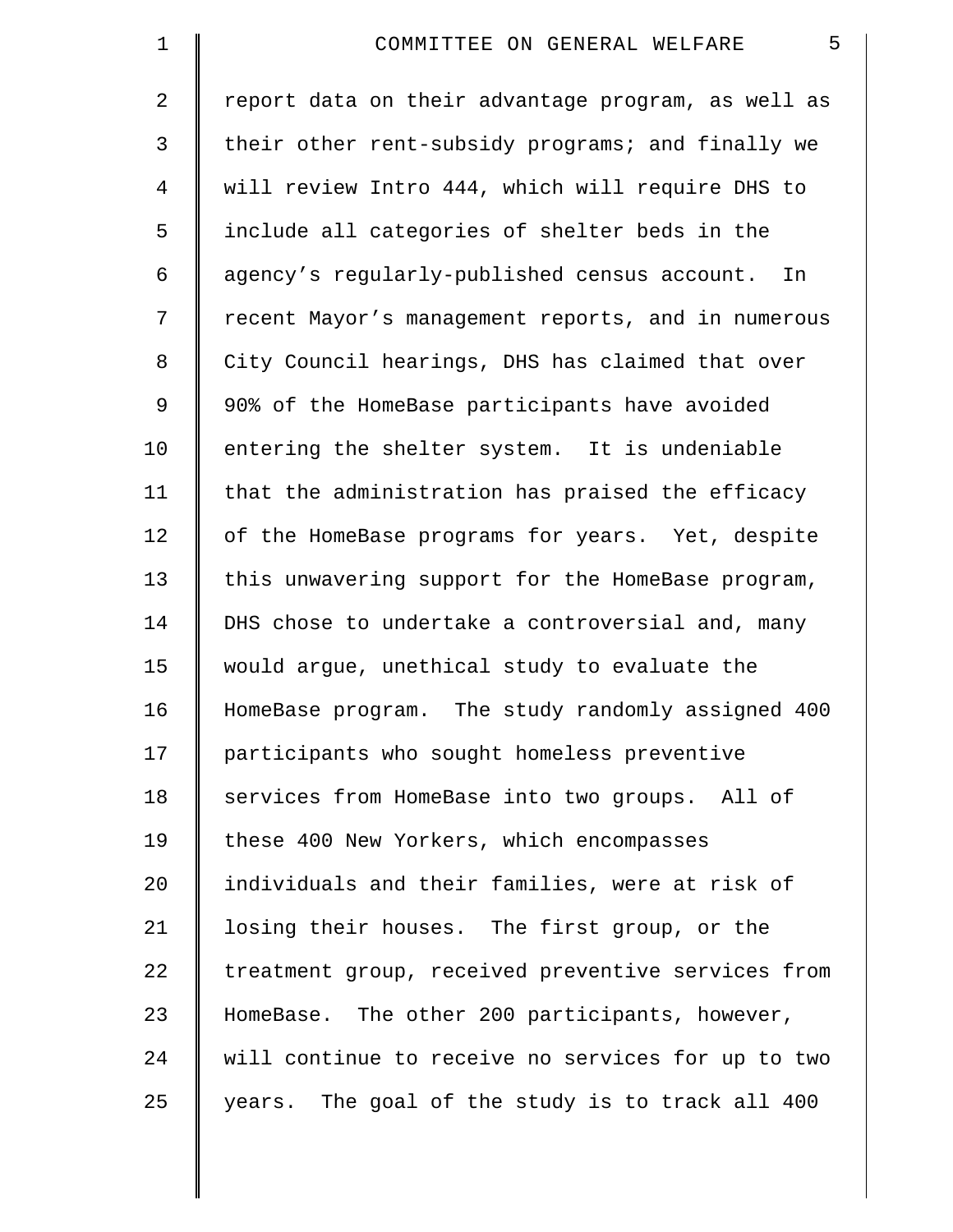| $\mathbf 1$    | 6<br>COMMITTEE ON GENERAL WELFARE                  |
|----------------|----------------------------------------------------|
| $\overline{2}$ | participants and evaluate how they utilize city    |
| 3              | services, such as shelter, public assistance or    |
| 4              | foster care, in their time of great need. To be    |
| 5              | clear, the Committee is of course supportive of    |
| 6              | evaluating the effective of social service         |
| 7              | programs that the city provides. However, we       |
| 8              | seriously question the methodology chosen for this |
| 9              | particular study. This study raises profound and   |
| 10             | serious ethical questions. The study deliberately  |
| 11             | denying services to at-risk individuals who sought |
| 12             | out help because they were about to lose their     |
| 13             | homes. This study as designed uses poor and        |
| 14             | vulnerable families in strict scientific           |
| 15             | experiments where more appropriate and more        |
| 16             | ethical evaluation tools are easily available and  |
| 17             | commonly used in evaluating social service         |
| 18             | programs. As previously mentioned, it is           |
| 19             | consistently cited that the HomeBase program has a |
| 20             | success rate of 90%. I ask, what data were these   |
| 21             | statistics based on. The data has never been       |
| 22             | shared with this Committee, DHS regularly collects |
| 23             | large amounts of data about people who access      |
| 24             | their services. DHS regularly collects             |
| 25             | information about the people that receive homeless |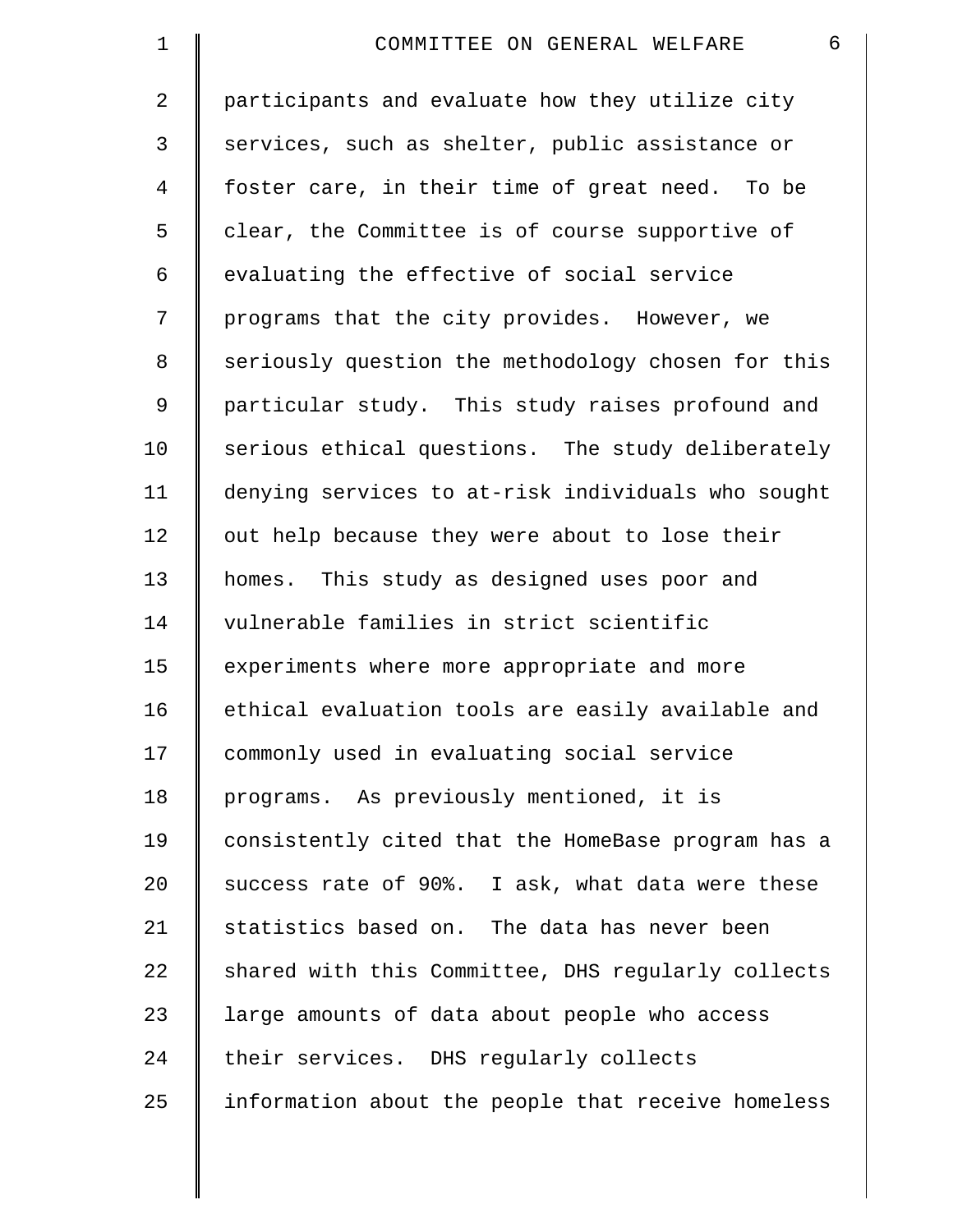| $\mathbf 1$    | 7<br>COMMITTEE ON GENERAL WELFARE                   |
|----------------|-----------------------------------------------------|
| $\overline{2}$ | preventive services, and those that do not. Why     |
| 3              | has DHS not used that data that they already have,  |
| 4              | to determine whether preventive services are        |
| 5              | effective? Why is DHS denying service?              |
| 6              | Additionally, DHS has publicly stated participants  |
| 7              | were made aware that if they chose to partake in    |
| 8              | the study there was a potential denial of services  |
| 9              | and the participants were made aware that they      |
| 10             | could be denied services. This flies in the face    |
| 11             | of commonsense. People who are seeking HomeBase     |
| 12             | services believe that they are at risk of losing    |
| 13             | their homes already. Why would people at risk of    |
| 14             | becoming homeless willingly and knowingly sign up   |
| 15             | for a study that would deny them and keep them      |
| 16             | from getting services? I cannot believe that        |
| 17             | participants in the control group really            |
| 18             | understood the consequences of participating in     |
| 19             | this study. People under stress sign documents,     |
| 20             | not fully understanding the consequences of their   |
| 21             | signature, and in this case I don't believe these   |
| 22             | signatures are evidence of full understanding of    |
| 23             | what the program and the study called for.<br>Today |
| 24             | we will also discuss Intro 395, which would         |
| 25             | require DHS and HRA to collect and report data on   |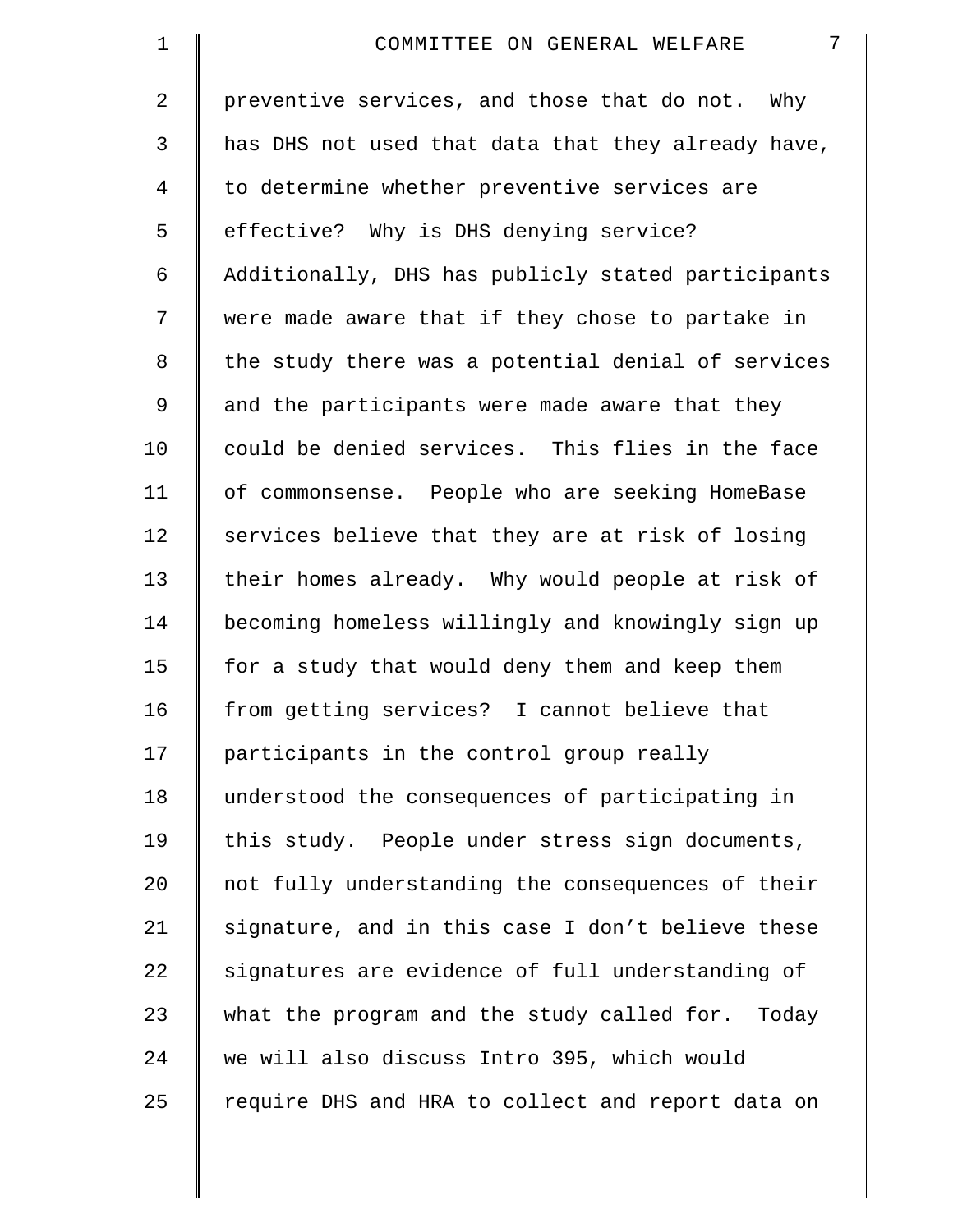| 1              | 8<br>COMMITTEE ON GENERAL WELFARE                  |
|----------------|----------------------------------------------------|
| $\overline{2}$ | the Advantage program and many other rental        |
| 3              | subsidy programs. The data collected required in   |
| 4              | the bill will help us better determine whether the |
| 5              | Advantage program and other rent subsidy programs  |
| 6              | are successful in their efforts to keeping         |
| 7              | families experiencing homelessness become more     |
| 8              | self-sufficient and if these programs are really a |
| 9              | pass out of shelters and into more permanent       |
| 10             | housing. Lastly, Intro 444 will require DHS to be  |
| 11             | more inclusive in regard to the published          |
| 12             | information on shelter usage. Currently the        |
| 13             | agency's daily census figures do not include       |
| 14             | people who spend the night in a number of          |
| 15             | different types of shelter, including Safe Haven,  |
| 16             | stabilization beds, HPD shelters, and faith-based  |
| 17             | shelters. Not counting these people in the         |
| 18             | overall census results is unacceptable to us, to   |
| 19             | this Committee and I think to the city.<br>Not     |
| 20             | counting these people in any  you know, in the     |
| 21             | overall capacity of homelessness is to me          |
| 22             | degrading, and every New Yorker counts.            |
| 23             | Undercounting paints a misleading and inaccurate   |
| 24             | picture of the homeless population in New York     |
| 25             | City. Furthermore, DHS had a few years ago         |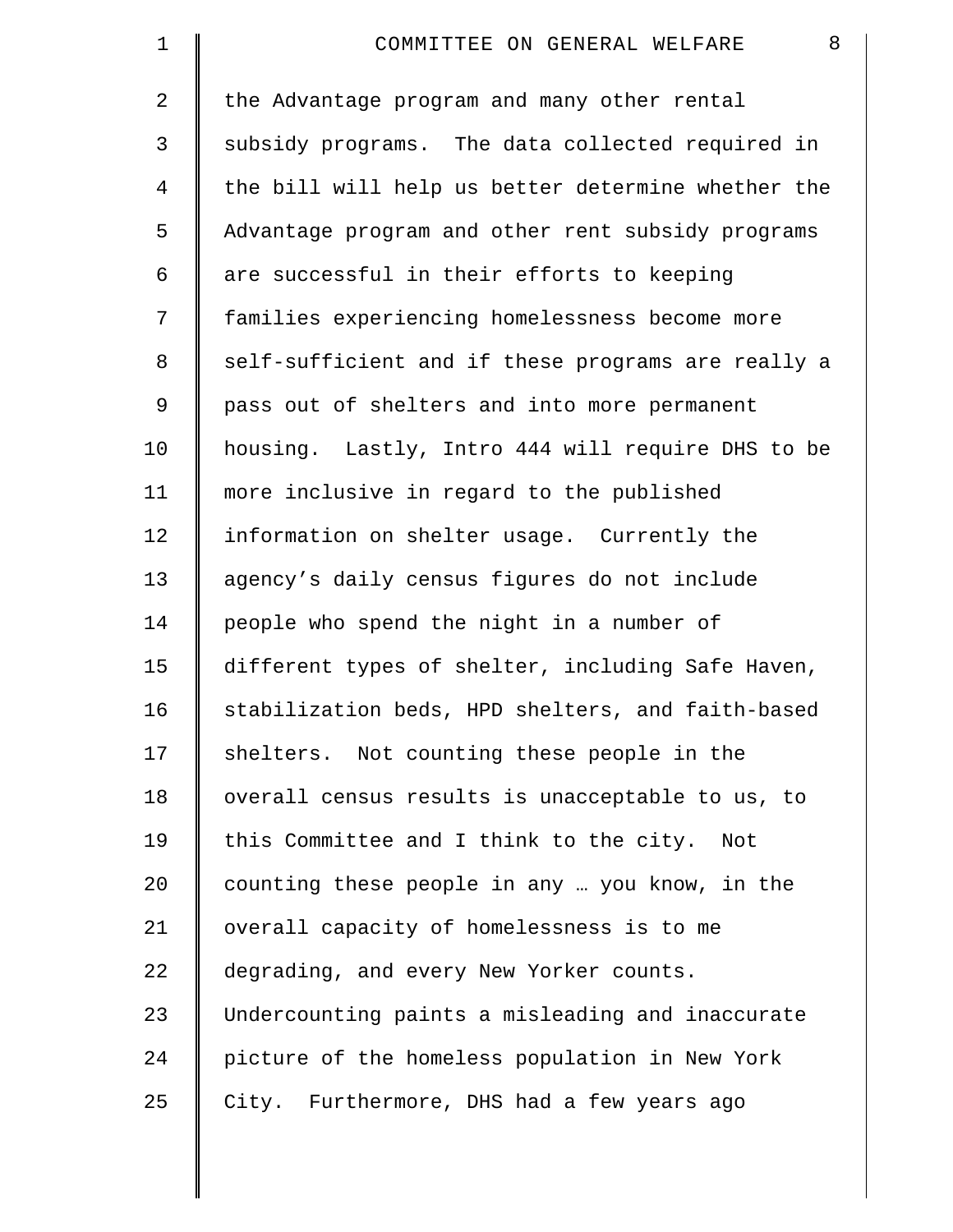| $\mathbf 1$    | 9<br>COMMITTEE ON GENERAL WELFARE                  |
|----------------|----------------------------------------------------|
| $\overline{2}$ | included many of these beds in their total census, |
| 3              | so we can't understand why they're not  why they   |
| 4              | are not continuing that practice and why it's not  |
| 5              | being done. And this law will now require DHS to   |
| 6              | always report a full accurate count of shelter bed |
| 7              | usage in New York City. HomeBase, Intro 395, and   |
| 8              | Intro 444 all speak of the value of inclusive      |
| $\mathsf 9$    | information, transparency and accountability when  |
| 10             | trying to determine inroads in the efforts to      |
| 11             | address homelessness. I look forward to hearing    |
| 12             | from the administration and the public on this     |
| 13             | issue. Before I take the Commissioner's            |
| 14             | testimony, I'd like to acknowledge that we have    |
| 15             | been joined by Manhattan borough President Scott   |
| 16             | Stringer, who has a statement he would like to     |
| 17             | make, and I will allow him to make his statement.  |
| 18             | And we've also been joined by Council Member Brad  |
| 19             | Lander from Brooklyn. You can come.                |
| 20             | MR. STRINGER: Wow, it's something                  |
| 21             | up here. Well, first I want to thank Council       |
| 22             | Member Palma and members of the Committee for      |
| 23             | hosting this important hearing on the Department   |
| 24             | of Homeless Services' evaluation of its HomeBase   |
| 25             | community prevention program. As you know, this    |
|                |                                                    |

I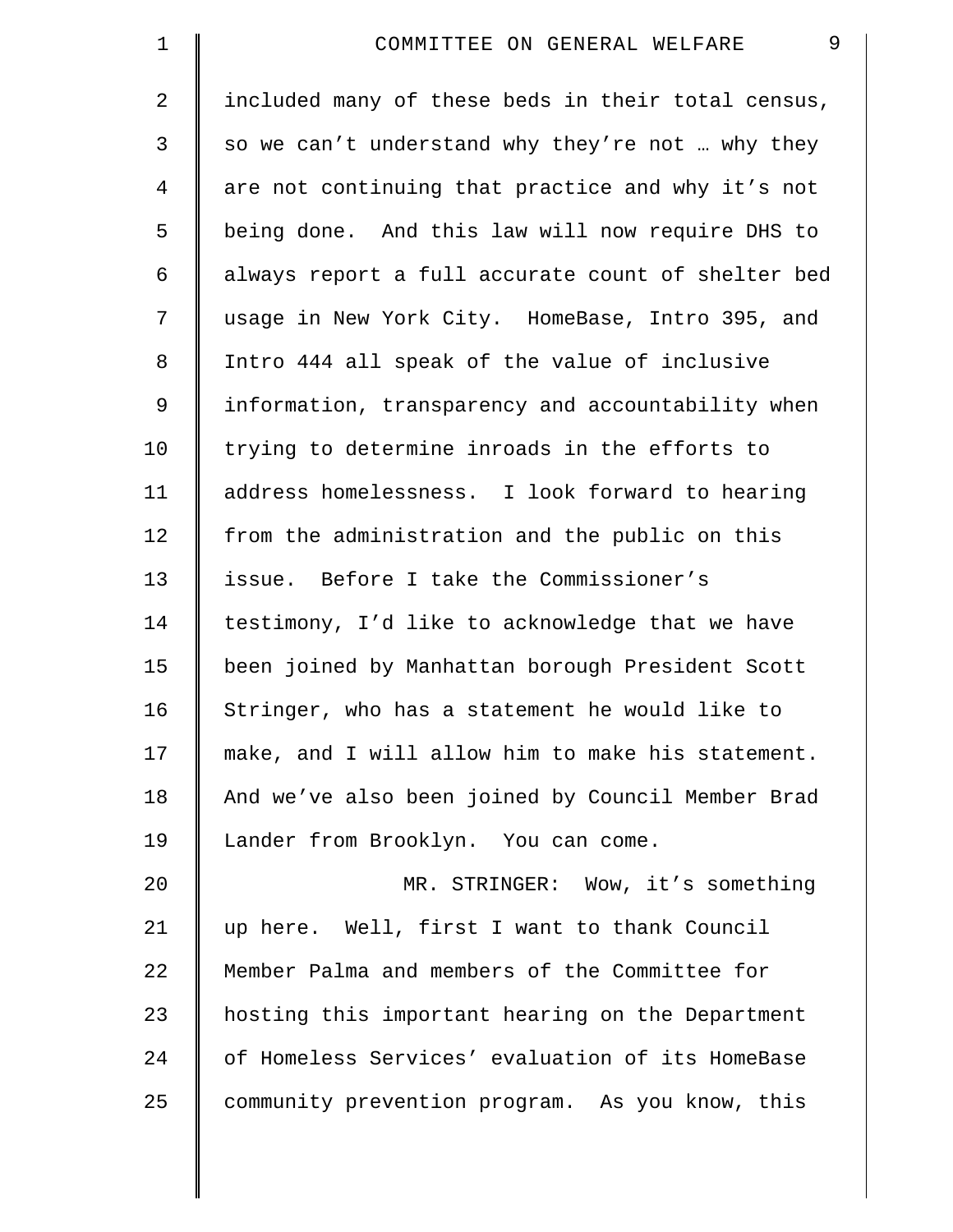| $\mathbf 1$ | 10<br>COMMITTEE ON GENERAL WELFARE                 |
|-------------|----------------------------------------------------|
| 2           | concerns an ongoing DHS study which involved the   |
| 3           | Department randomly selecting 400 families who     |
| 4           | applied and qualified for emergency housing        |
| 5           | subsidies through HomeBase, and then summarily     |
| 6           | denying those services to half the population as   |
| 7           | part of some misguided study. The stated intent    |
| $\,8\,$     | was to engage the effectiveness of HomeBase        |
| 9           | services, which is a perfectly laudable goal. We   |
| 10          | should always be looking for ways to measure the   |
| 11          | effectiveness of the services we provide, and to   |
| 12          | make improvements based on what we learned. But    |
| 13          | the method DHS selected is both extreme and        |
| 14          | unnecessary, and I really want to thank Council    |
| 15          | Member Palma for holding this hearing to really    |
| 16          | dig deeper on this issue. I believe they chose to  |
| 17          | systematically deny critical housing benefits to   |
| 18          | qualified families in crisis, just to see what     |
| 19          | would happen. Would these families successfully    |
| 20          | seek help otherwise? Would they stave off          |
| 21          | eviction notices? Or would they end up on the      |
| 22          | street, headed toward a city shelter? And let me   |
| 23          | state as clearly as I can, I believe that the city |
| 24          | should not be making guinea pigs out of its most   |
| 25          | vulnerable citizens, period. Denying emergency     |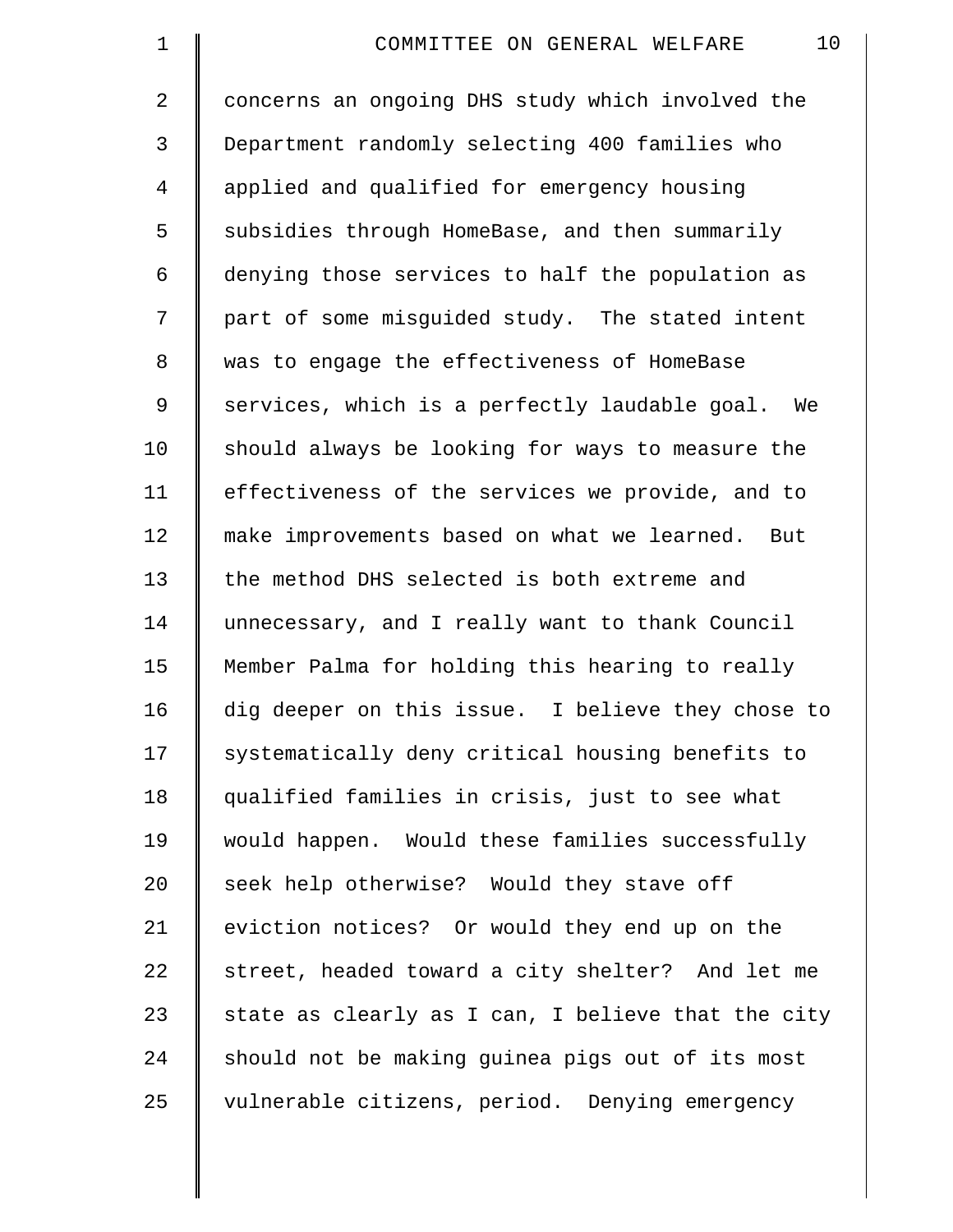| $\mathbf 1$    | 11<br>COMMITTEE ON GENERAL WELFARE                 |
|----------------|----------------------------------------------------|
| $\overline{2}$ | housing benefits to families in crisis is not just |
| 3              | bad policy, it is ethically questionable and       |
| 4              | totally unnecessary from a policy point of view.   |
| 5              | There are plenty of other ways to measure a        |
| 6              | program's success, short of plunging families into |
| 7              | the unknown. The administration needs to end this  |
| 8              | study now, and devote its resources to helping the |
| 9              | 200 families that have already been thrown into    |
| 10             | this dangerous control group. Since the existence  |
| 11             | of this study was first revealed last October, I   |
| 12             | had two meetings with senior administration        |
| 13             | officials to express my concerns. While I thank    |
| 14             | the administration for their response to those     |
| 15             | concerns, the meeting really turned out to be      |
| 16             | unsatisfactory. The administration argues that     |
| 17             | their experiment is the same as evaluations often  |
| 18             | conducted by the Federal government. However, as   |
| 19             | of yet they have not been able to produce a single |
| 20             | study that involves suddenly denying core          |
| 21             | emergency benefits to applicants who are homeless, |
| 22             | or on the brink of homelessness. I have grave      |
| 23             | concerns, Council members, with the central        |
| 24             | feature of this evaluation, that all 200 families  |
| 25             | were denied benefits only after they gave their    |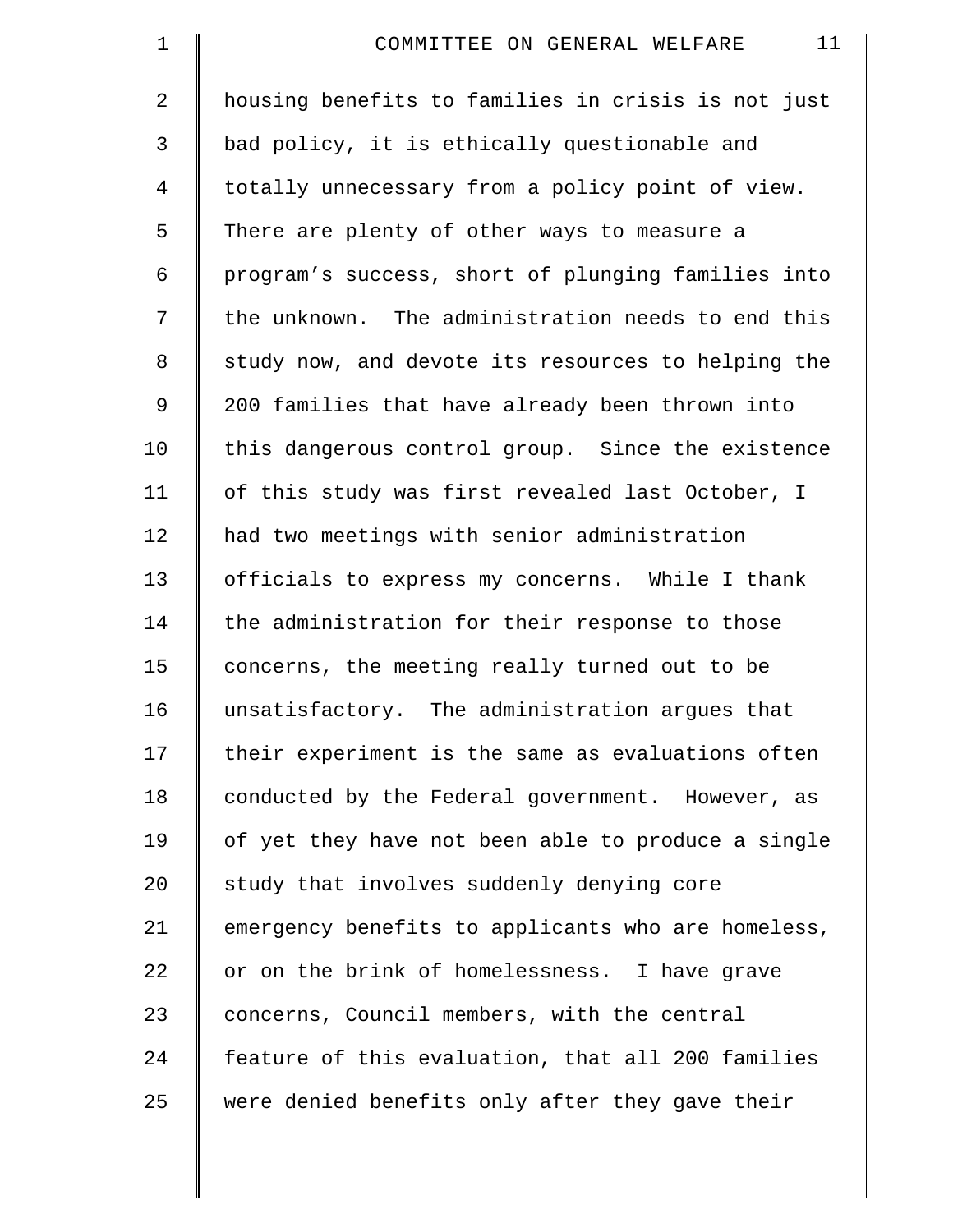| $\mathbf 1$    | 12<br>COMMITTEE ON GENERAL WELFARE                 |
|----------------|----------------------------------------------------|
| $\overline{2}$ | informed consent to be enrolled in this study      |
| 3              | group. I have reviewed these consent forms and     |
| 4              | have copies here, if anyone would like to evaluate |
| 5              | what if anything is informed about them. This is   |
| 6              | a consent form that would take a lawyer to         |
| 7              | navigate. This is not a consent form that is       |
| 8              | easily transparent, where people can understand    |
| $\mathsf 9$    | what they're going through in the middle of a      |
| 10             | crisis. For this reason alone, this experiment     |
| 11             | must be stopped. And finally, in summary, it's     |
| 12             | time for Homeless Services to end this demeaning   |
| 13             | study and turn its attention towards finding and   |
| 14             | helping the 200 families they cast into the wind.  |
| 15             | The Mayor's own management report actually talks a |
| 16             | lot about HomeBase and how successful it is. They  |
| 17             | know this is a worthwhile program, they know it's  |
| 18             | worth the money. The fact that the Department of   |
| 19             | Homeless Services cannot figure out how to have a  |
| $20 \,$        | conversation with Mark Page, that does not mean    |
| 21             | you have to take it to the next level and get out  |
| 22             | into the streets. So I want to just thank you so   |
| 23             | much for doing this hearing, thank you for giving  |
| 24             | me this opportunity to testify. I know you're      |
| 25             | going to learn a lot, but I would like to leave    |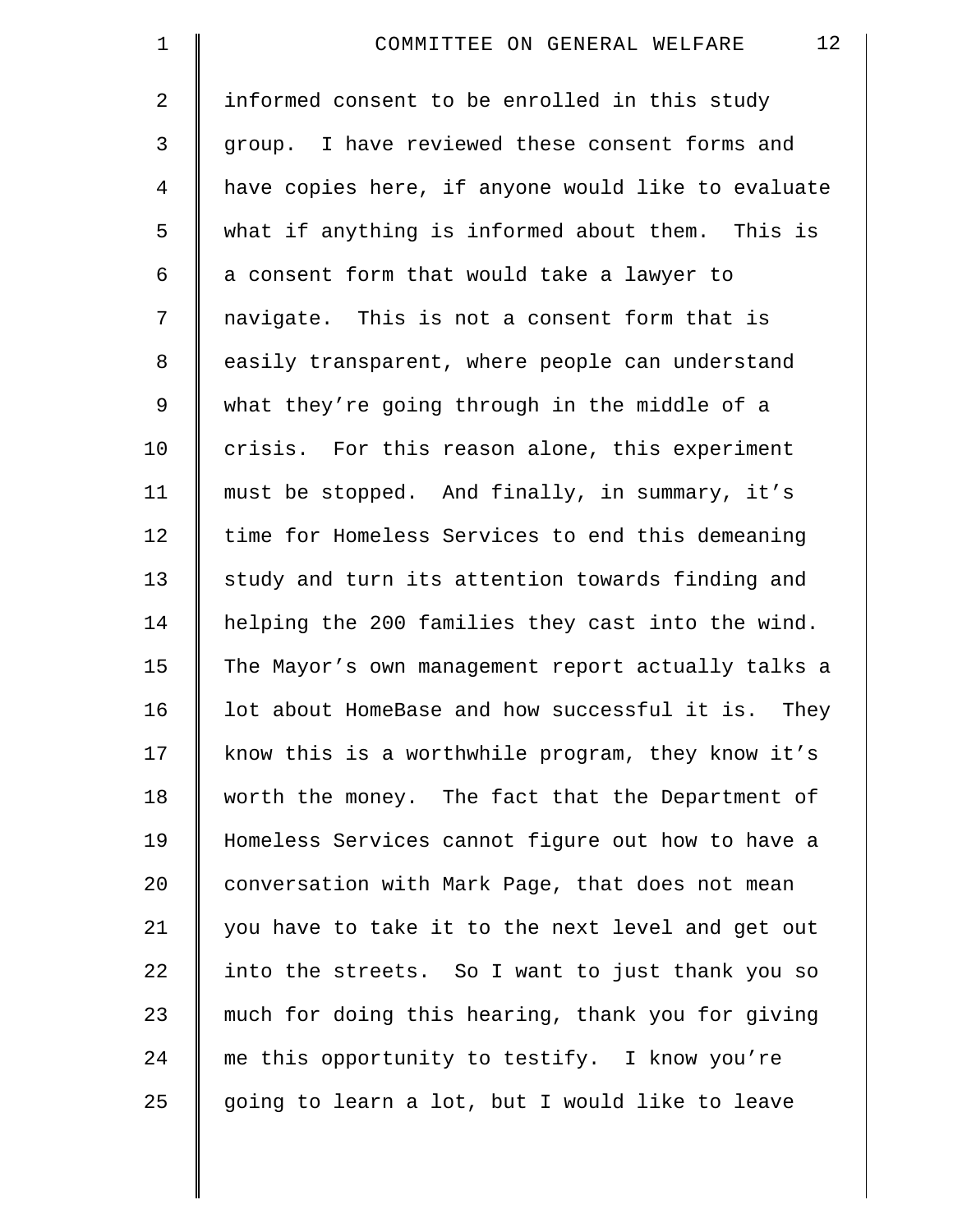| 1           | 13<br>COMMITTEE ON GENERAL WELFARE                 |
|-------------|----------------------------------------------------|
| 2           | this consent form for anybody who really           |
| 3           | understands it, and we should go from there. So I  |
| 4           | would like to submit this for your review, Council |
| 5           | Member, I know you have it. Thank you all very     |
| 6           | much, thank you for giving me this courtesy.       |
| 7           | CHAIRPERSON PALMA: Thank you, Mr.                  |
| 8           | Borough President. Commissioner.                   |
| $\mathsf 9$ | COMMISSIONER DIAMOND: Good                         |
| 10          | afternoon, I am Seth Diamond, the Commissioner of  |
| 11          | the Department of Homeless Services.               |
| 12          | CHAIRPERSON PALMA: Commissioner,                   |
| 13          | I'm sorry, I just want to make an announcement to  |
| 14          | my colleagues.                                     |
| 15          | COMMISSIONER DIAMOND: Yes.                         |
| 16          | CHAIRPERSON PALMA: Since we're                     |
| 17          | going to be hearing on HomeBase and the other two  |
| 18          | intros, 395 and 444, the Commissioner has three    |
| 19          | actual testimonies, so we're going to hear the     |
| 20          | HomeBase testimony, open it up for questions and   |
| 21          | answers, correct, Lisette?                         |
| 22          | MS. CAMILO: Right.                                 |
| 23          | CHAIRPERSON PALMA: And then hear                   |
| 24          | the other testimony.                               |
| 25          | COMMISSIONER DIAMOND: Yes, I have                  |
|             |                                                    |
|             |                                                    |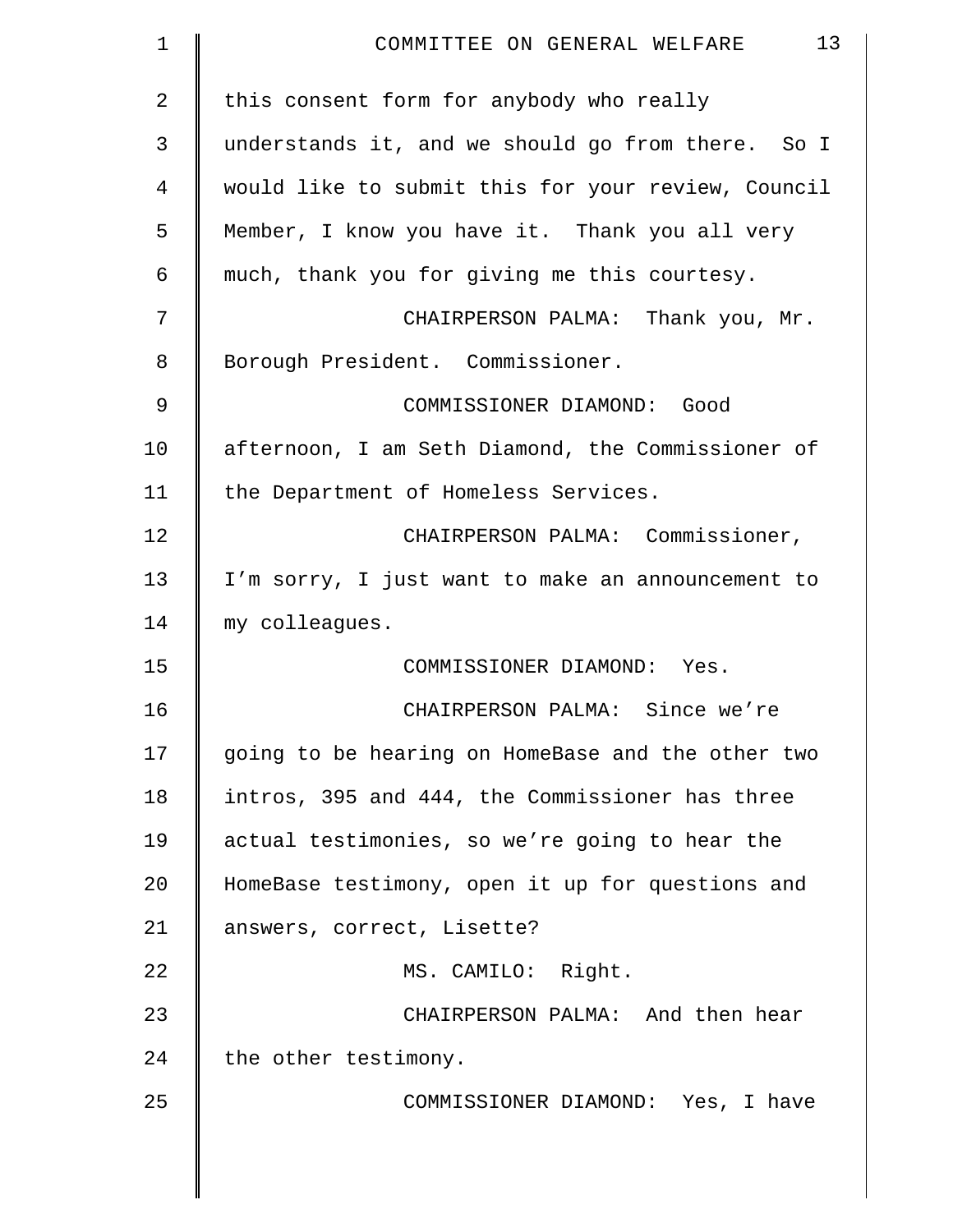| $\mathbf 1$    | 14<br>COMMITTEE ON GENERAL WELFARE                 |
|----------------|----------------------------------------------------|
| $\overline{a}$ | three separate prepared.                           |
| 3              | CHAIRPERSON PALMA: Okay. I wanted                  |
| 4              | them to be sure.                                   |
| 5              | COMMISSIONER DIAMOND: Yes.                         |
| 6              | CHAIRPERSON PALMA: Thank you.                      |
| 7              | COMMISSIONER DIAMOND: Okay, as I                   |
| 8              | started to say, I'm Seth Diamond, the Commissioner |
| 9              | of the Department of Homeless Services, and        |
| 10             | joining me on our panel today are representatives  |
| 11             | from two of the nation's leading research          |
| 12             | institutions, and accordingly our partners in      |
| 13             | evaluating the city's community-based prevention   |
| 14             | program. Seated with me is Dr. John Mollenkopf on  |
| 15             | my left, distinguished Professor of Political      |
| 16             | Science and Sociology and Director of the Center   |
| 17             | for Urban Research at the Graduate Center of the   |
| 18             | City University of New York, Gretchen Locke on my  |
| 19             | far right, the Senior Associate at Abt Associates, |
| 20             | and Dr. Howard Rolston, sitting right next to me   |
| 21             | on my right, Principal Associate and Researcher in |
| 22             | the Social and Economic Policy Division at Abt     |
| 23             | Associates. DHS has previously testified before    |
| 24             | the Council about the need to study prevention     |
| 25             | efforts and the importance of using proven         |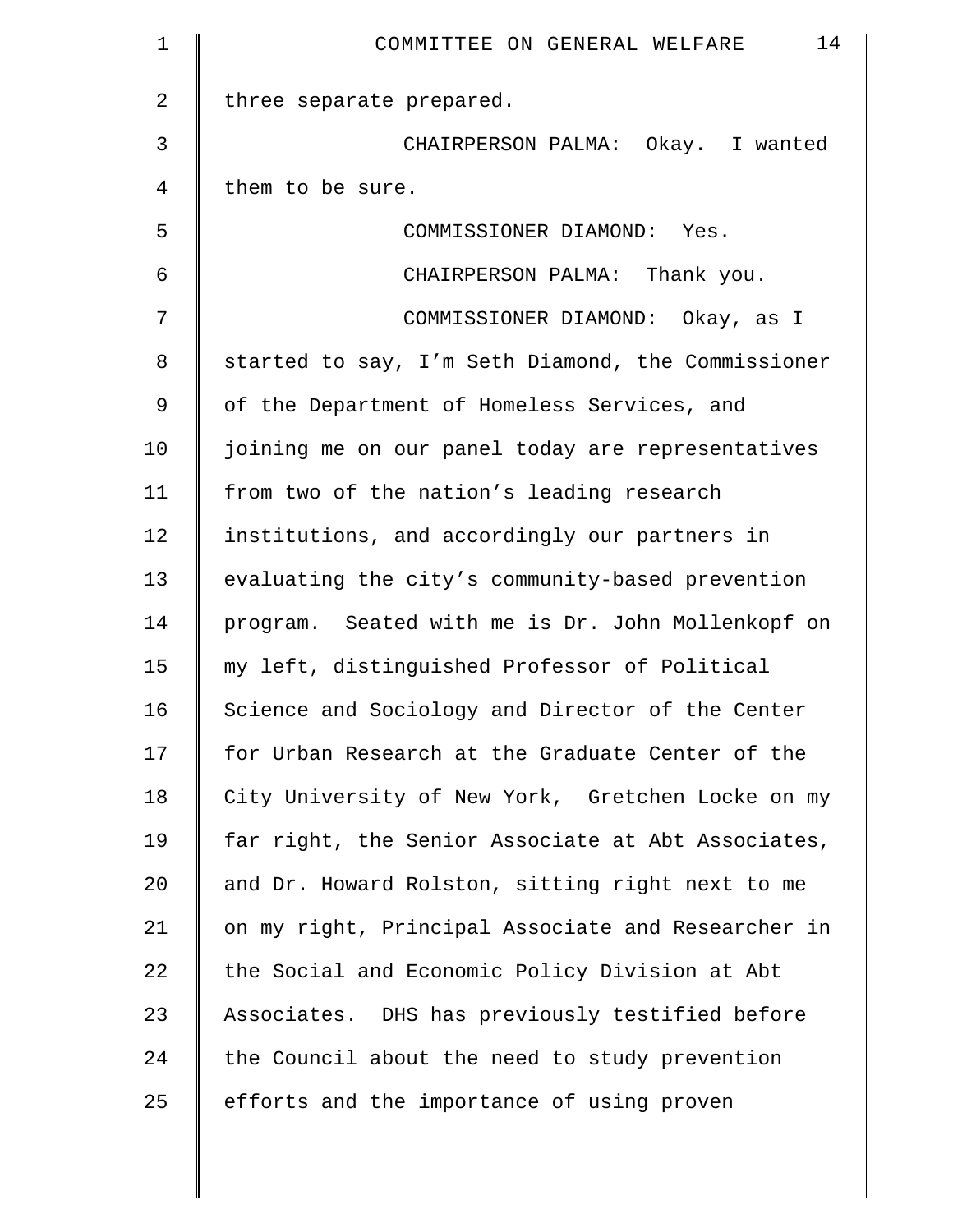| $\mathbf 1$ | 15<br>COMMITTEE ON GENERAL WELFARE                 |
|-------------|----------------------------------------------------|
| 2           | strategies to fight homelessness in New York City. |
| 3           | In fact, when the public advocate chaired the      |
| 4           | Committee, then Councilman Bill de Blasio, he      |
| 5           | discussed the need for funding prevention efforts  |
| 6           | rather than subsidizing new shelters. The city's   |
| 7           | independent budget office further presented this   |
| 8           | Committee a report in 2008 which called on policy  |
| 9           | makers at Homeless Services to regularly evaluate  |
| 10          | the effectiveness of prevention programs           |
| 11          | throughout the city. Additionally, following this  |
| 12          | hearing I will submit testimony to the same        |
| 13          | Committee regarding two pieces of legislation      |
| 14          | which seek to reinforce data measurement and       |
| 15          | evaluation as the centerpiece of both the          |
| 16          | Bloomberg Administration and the New York City     |
| 17          | Council. These bills and my presence here today    |
| 18          | makes clear the correct intention of this body is  |
| 19          | to use data to most effectively deliver services   |
| 20          | and spend taxpayer dollars. I'm pleased that we    |
| 21          | have these important values and goals in common.   |
| 22          | I'm also pleased to report that our groundbreaking |
| 23          | study to evaluate the effects of community         |
| 24          | prevention services on the shelter system is now   |
| 25          | under way at the Department of Homeless Services.  |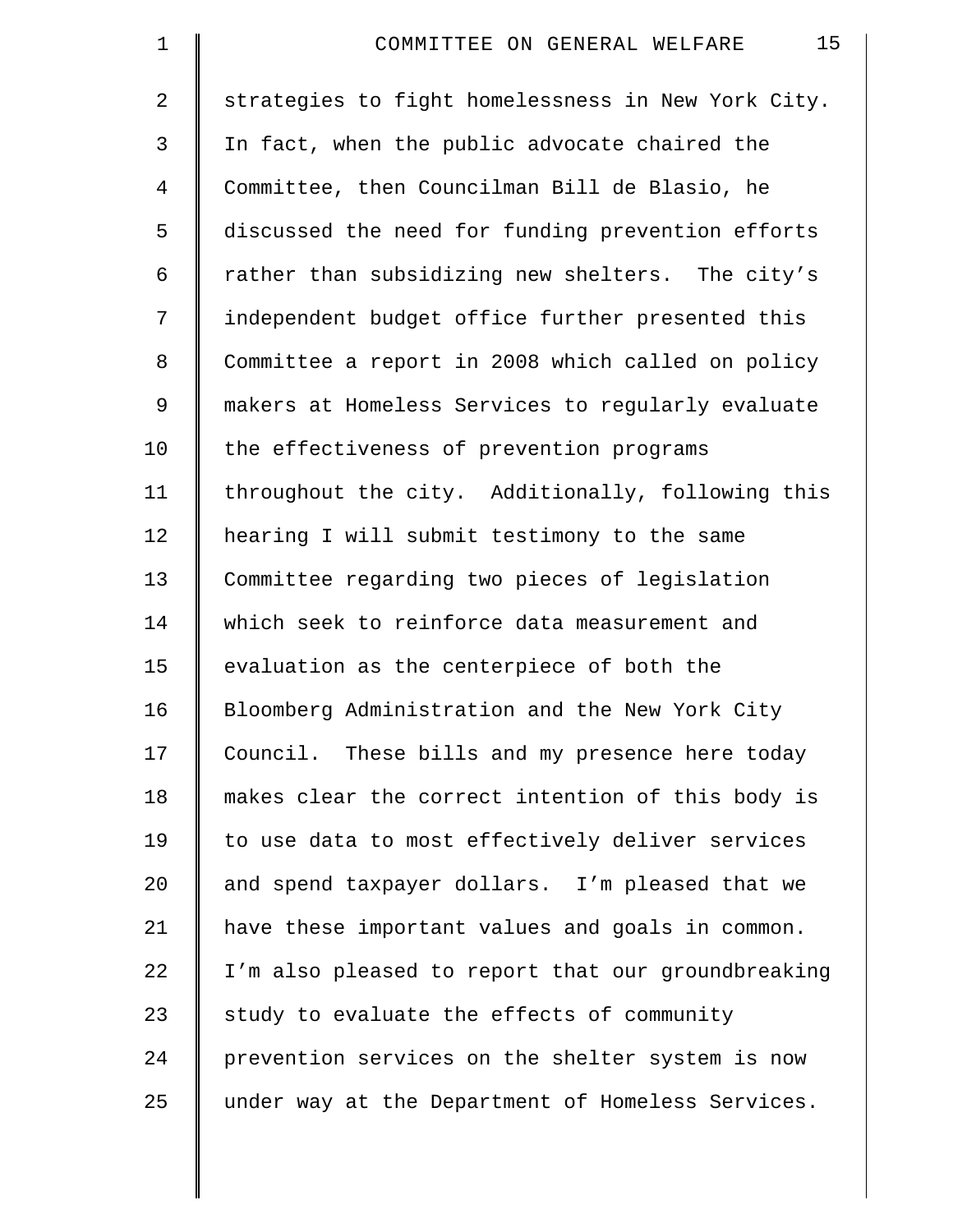| $\mathbf 1$    | 16<br>COMMITTEE ON GENERAL WELFARE                 |
|----------------|----------------------------------------------------|
| $\overline{a}$ | This study is proof of DHS's commitment to work    |
| 3              | with the Council to find and fight the causes of   |
| 4              | homelessness. It demonstrates in deed, rather      |
| 5              | than words, our dedication to advancing our        |
| 6              | mission to prevent homelessness wherever possible. |
| 7              | As explained to this Committee on several          |
| 8              | occasions, the HomeBase service model began as a   |
| 9              | pilot with six offices in 2004, to help families   |
| 10             | and individuals overcome immediate housing issues  |
| 11             | that could result in becoming homeless. After an   |
| 12             | expansion of this prevention model, New Yorkers at |
| 13             | risk of homelessness now have thirteen storefront  |
| 14             | locations in five boroughs to call on if they are  |
| 15             | experiencing a housing crisis. These offices are   |
| 16             | run by the most experienced and responsible        |
| 17             | providers in our city. It's the Catholic           |
| 18             | Charities of New York, Help USA, Palladia,         |
| 19             | Partnership for the Homeless, Ridgewood, Bushwick  |
| 20             | and Camba, who partner with the city to invest in  |
| 21             | your communities and helping New Yorkers remain in |
| 22             | their homes. HomeBase represents a \$20 million    |
| 23             | investment of taxpayer dollars that gives New      |
| 24             | Yorkers at risk of homelessness a community-based  |
| 25             | option to assist them in reaching self-            |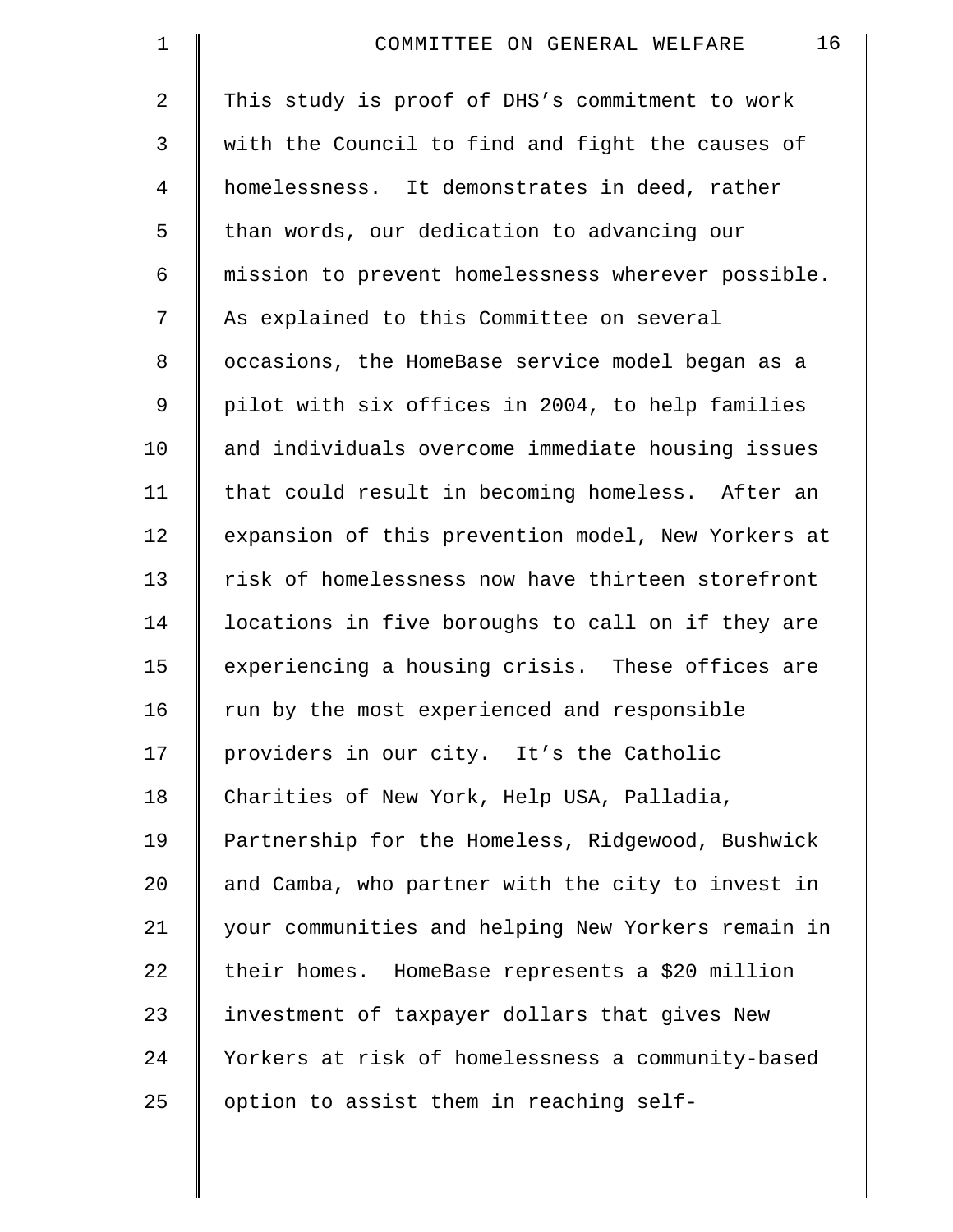| $\mathbf 1$    | 17<br>COMMITTEE ON GENERAL WELFARE                 |
|----------------|----------------------------------------------------|
| $\overline{a}$ | sufficiency. HomeBase's comprehensive service      |
| 3              | model has been recognized by Harvard, with the Ash |
| 4              | Center's Innovations in American Government award, |
| 5              | HUD and the American Planning Association's        |
| 6              | Secretary Opportunity and Empowerment award, and   |
| 7              | the National League of City's Municipal Excellence |
| 8              | award, for its innovative packaging of benefits    |
| 9              | and services, so that households at risk of        |
| 10             | becoming homeless can one-stop shop for services   |
| 11             | to prevent homelessness. HomeBase case managers    |
| 12             | have developed an expertise in the array of        |
| 13             | benefits and services available throughout the     |
| 14             | city, that can help families quickly resolve their |
| 15             | housing crisis. The HomeBase evaluation seeks to   |
| 16             | answer three central research questions. 1. What   |
| 17             | is the impact of HomeBase prevention services on   |
| 18             | subsequent shelter utilization? 2. Is HomeBase     |
| 19             | cost effective, compared to shelter costs? And 3.  |
| 20             | Is HomeBase effective in linking clients to        |
| 21             | mainstream programs? The agency worked with CUNY   |
| 22             | Professor John Mollenkopf to plan this program     |
| 23             | impact study. CUNY hired Abt Associates, one of    |
| 24             | the leading research firms in the country, to help |
| 25             | us learn everything we can about what works at     |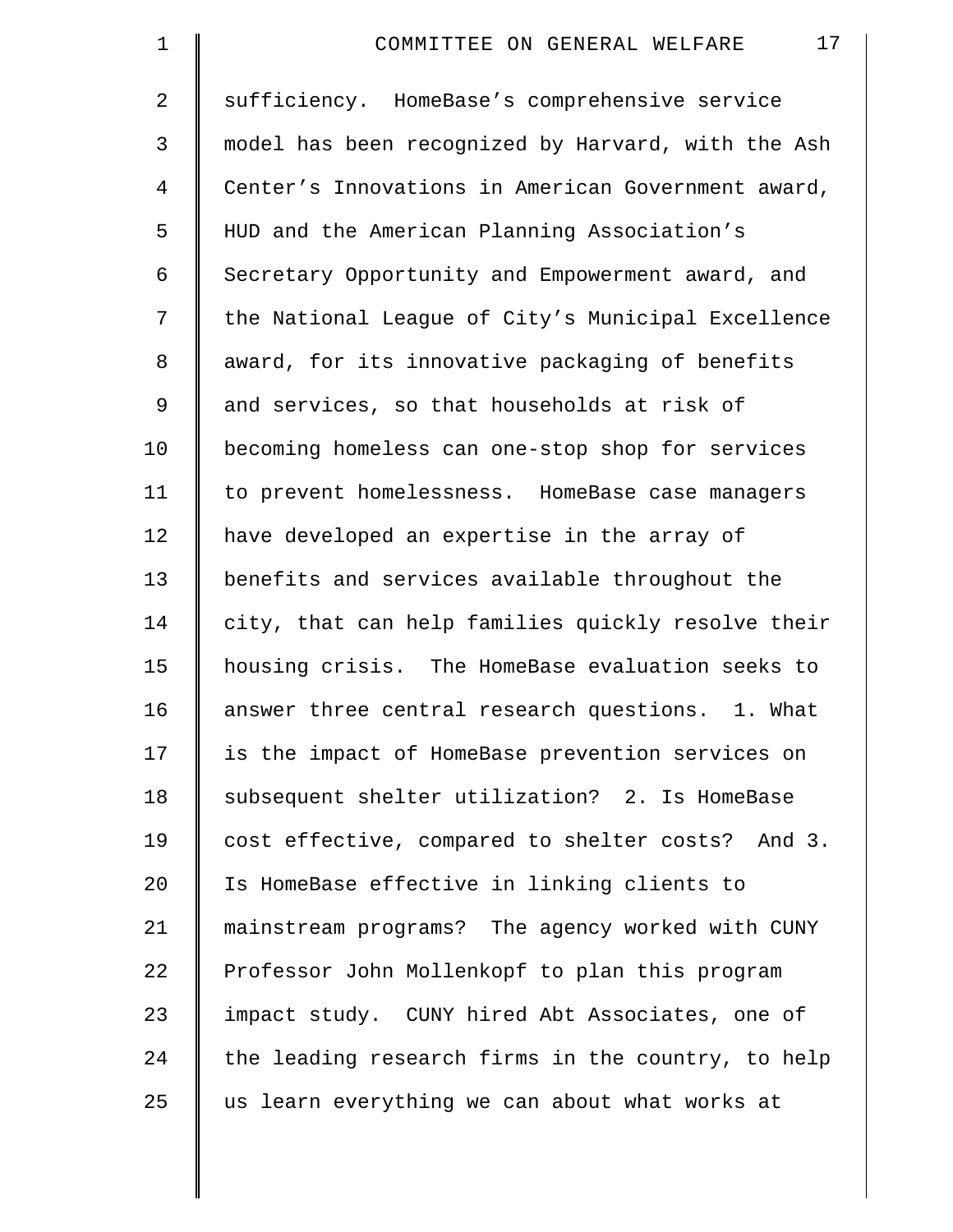| $\mathbf 1$ | 18<br>COMMITTEE ON GENERAL WELFARE                 |
|-------------|----------------------------------------------------|
| 2           | HomeBase and how to maximize the program impact.   |
| 3           | Abt Associates assigned Howard Rolston, PhD to the |
| 4           | project. Dr. Rolston is a highly-regarded social   |
| 5           | researcher who changed the way Federal programs    |
| 6           | for children and families are evaluated. In fact,  |
| 7           | Dr. Rolston spearheaded the use of innovative      |
| 8           | research techniques as a senior official at the    |
| 9           | U.S. Department of Health and Human Services for   |
| 10          | over three decades. Dr. Rolston and his            |
| 11          | colleagues at Abt Associates designed an           |
| 12          | evaluation that uses a randomized process to study |
| 13          | HomeBase services. This study design has been      |
| 14          | fully endorsed by leading researchers in the field |
| 15          | of homelessness from Columbia University, the      |
| 16          | University of Pennsylvania, Vanderbilt University  |
| 17          | and the Urban Institute. It has also been          |
| 18          | endorsed by our community partners in this process |
| 19          | at HomeBase whom your offices regularly consult    |
| 20          | with. I'm pleased to have their letters of         |
| 21          | support and endorsement which I have appended at   |
| 22          | the conclusion of my testimony. From June to       |
| 23          | September of this year 400 households were         |
| 24          | enrolled in two groups, 200 in the treatment       |
| 25          | group, and 200 in the control group. Researchers   |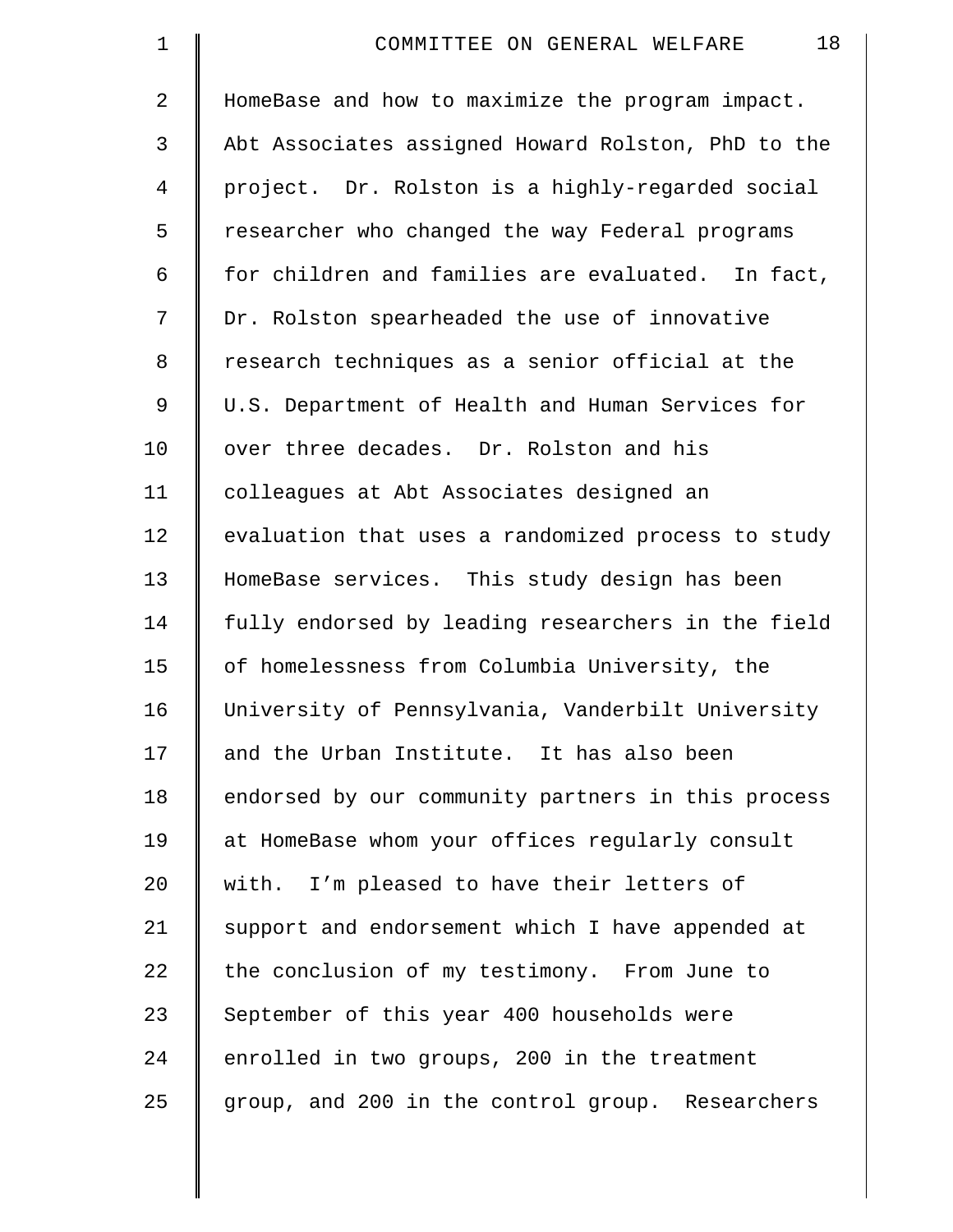| $\mathbf 1$ | 19<br>COMMITTEE ON GENERAL WELFARE                 |
|-------------|----------------------------------------------------|
| 2           | will follow study participants for the next two    |
| 3           | years to determine their patterns of shelter use,  |
| 4           | employment status, and use of work supports. In    |
| 5           | implementing this study, Abt Associates made sure  |
| 6           | that the highest ethical and legal standards were  |
| 7           | met. To start off, the study design was reviewed   |
| 8           | and approved by the Abt Institutional Review       |
| 9           | Board, a committee whose sole responsibility, as   |
| 10          | established by Federal guidelines, is to ensure    |
| 11          | that the welfare and rights of study participants  |
| 12          | are fully protected. When it came time to          |
| 13          | implement the random assignment process, Abt staff |
| 14          | conducted extensive training at our community-     |
| 15          | based HomeBase offices, and provided technical     |
| 16          | assistance to frontline staff. Staff received      |
| 17          | training on the proper procedure for obtaining     |
| 18          | informed consent from study participants, how to   |
| 19          | make referrals, insuring confidentiality and how   |
| 20          | to handle grievances. Consent forms were           |
| 21          | available in three languages, English, Spanish and |
| 22          | Creole. HomeBase staff carefully explained the     |
| 23          | study process to each applicant, emphasizing that  |
| 24          | they did not have to participate in the study, but |
| 25          | could receive referrals to other community         |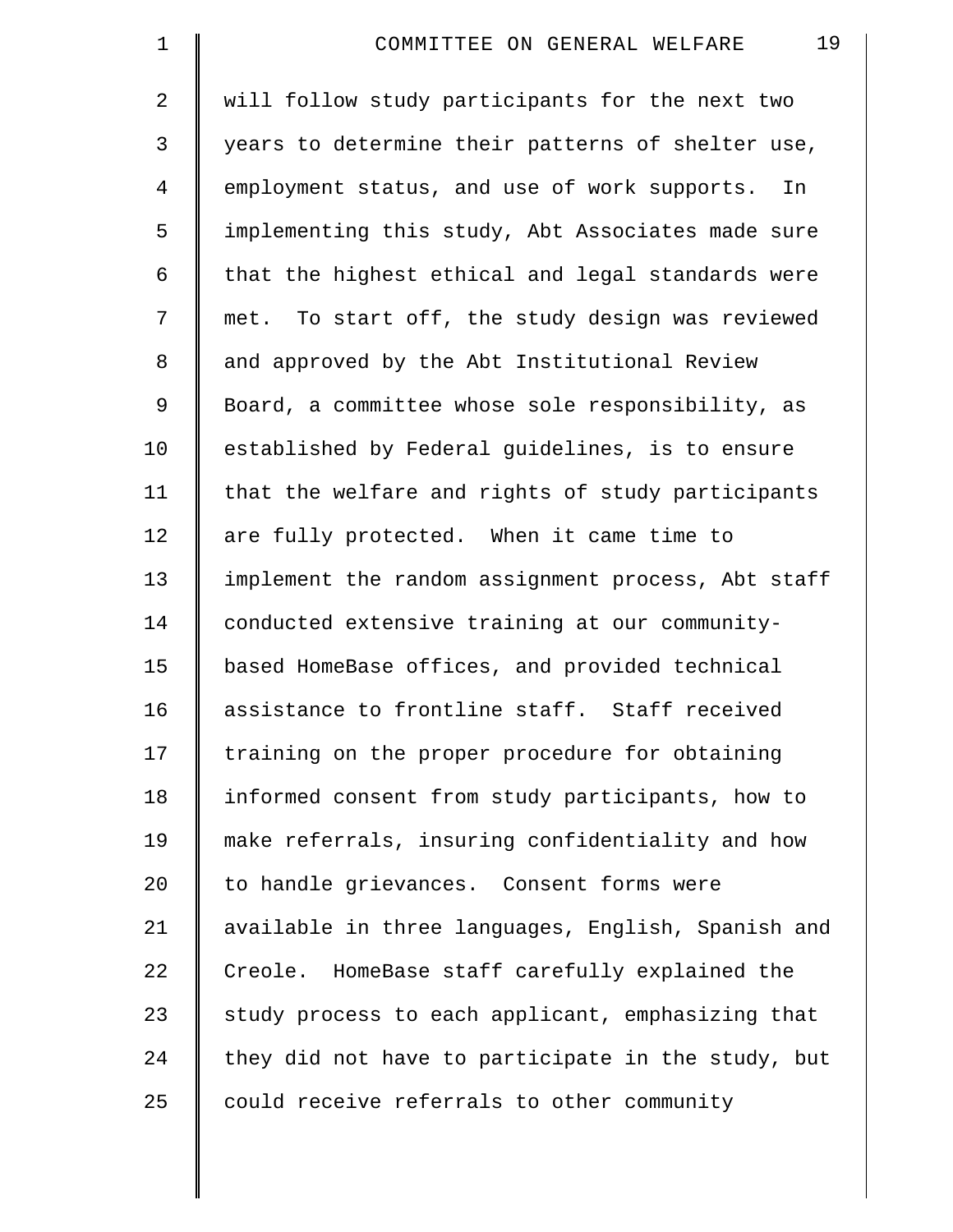| $\mathbf 1$ | 20<br>COMMITTEE ON GENERAL WELFARE                 |
|-------------|----------------------------------------------------|
| 2           | resources located throughout the city that could   |
| 3           | assist them in remaining stably housed. I want to  |
| 4           | take a moment here to explain some details about   |
| 5           | the evaluation. First, you should know that        |
| 6           | HomeBase has limited funding and cannot fully      |
| 7           | serve all of its current applicants. In fact,      |
| 8           | over the course of a year approximately 1,500      |
| 9           | applications cannot receive the full spectrum of   |
| 10          | HomeBase services. These applicants do, however,   |
| 11          | receive information and referrals to other well-   |
| 12          | known community-based resources to assist them.    |
| 13          | Let me be clear, we did not reduce the number of   |
| 14          | people served for the sake of this study. Instead  |
| 15          | of referring people to other citywide services     |
| 16          | when HomeBase caseloads filled up, which as I just |
| 17          | explained they do throughout the year, this summer |
| 18          | we randomly determined those who will receive      |
| 19          | HomeBase services. In September when the study     |
| 20          | enrollment process was completed, we went back to  |
| 21          | allocating resources the way we always do, by      |
| 22          | giving overflow applicants information and         |
| 23          | referral on where else they may obtain services    |
| 24          | throughout the city. Similarly, the control group  |
| 25          | received an extensive listing of citywide          |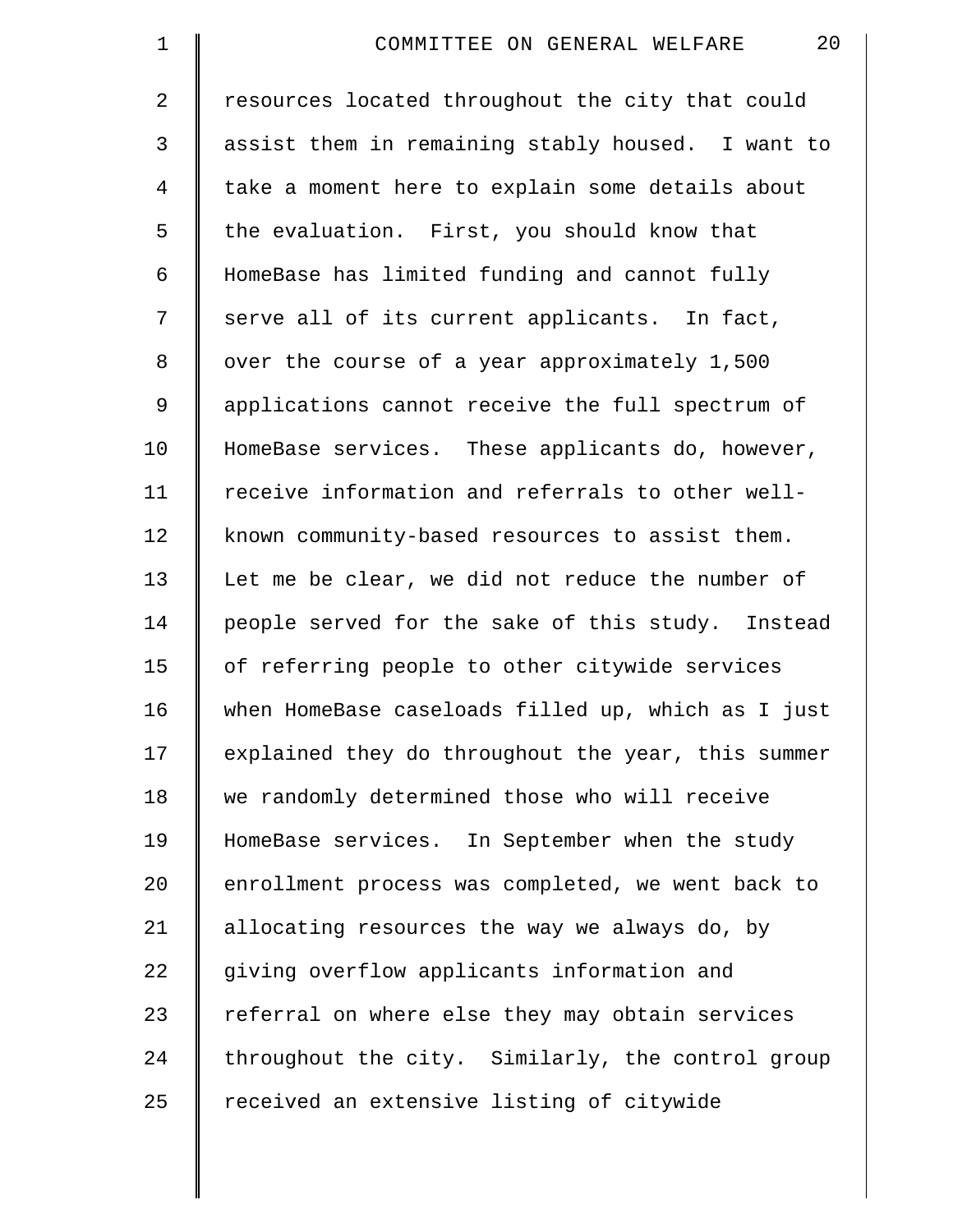| $\mathbf 1$    | 21<br>COMMITTEE ON GENERAL WELFARE                 |
|----------------|----------------------------------------------------|
| $\overline{2}$ | services, such as well-known community resources   |
| $\mathsf{3}$   | like the Legal Aid Society, and the Human          |
| 4              | Resources Administration, to obtain emergency      |
| 5              | funds to prevent eviction, as well as assistance   |
| 6              | from other not-for-profit organizations throughout |
| 7              | the city. Some have asked us why individuals who   |
| 8              | did not consent to participate in the study did    |
| $\mathsf 9$    | not receive HomeBase services, but were instead    |
| 10             | provided with a listing of services available in   |
| 11             | the community. This methodology is routinely used  |
| 12             | in other evaluations of social services. For       |
| 13             | example, HUD and the city  and the Centers for     |
| 14             | Disease Control and Prevention jointly funded a    |
| 15             | study to examine the impact of providing HOPWA,    |
| 16             | which is the Housing Opportunities for Persons     |
| 17             | with AIDS, rental assistance for homeless people   |
| 18             | living with HIV. Those assigned to the treatment   |
| 19             | group received immediate HOPWA housing assistance. |
| 20             | Both control group members and those refusing to   |
| 21             | participate in the study did not receive HOPWA's   |
| 22             | housing assistance, but did receive the usual      |
| 23             | housing and case management services available to  |
| 24             | them in the community. Data generated through      |
| 25             | examination of intervention services like the      |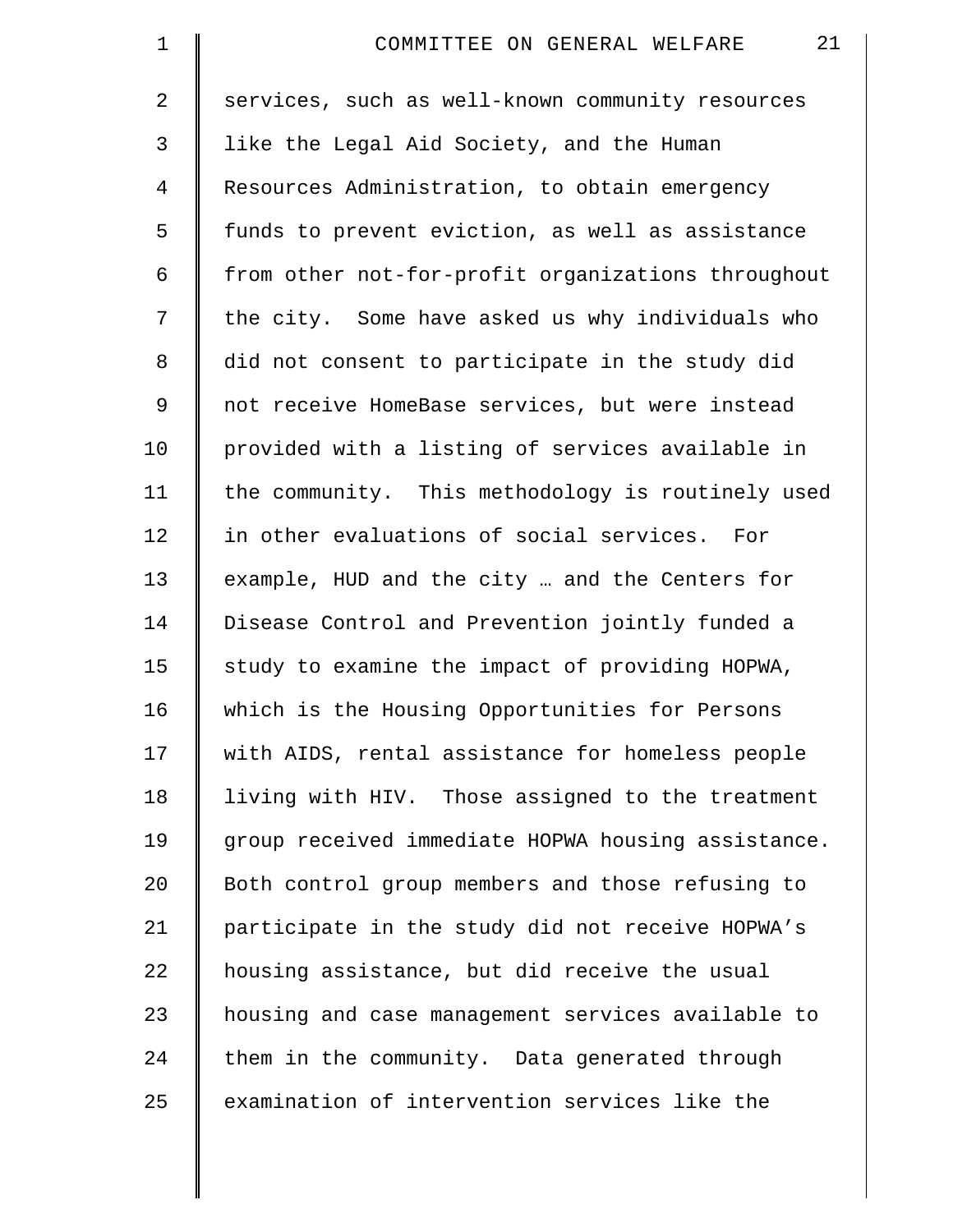| $\mathbf 1$    | 22<br>COMMITTEE ON GENERAL WELFARE                 |
|----------------|----------------------------------------------------|
| $\overline{2}$ | study I just mentioned will undoubtedly improve    |
| 3              | service delivery throughout this city and the      |
| 4              | nation. For the past six years the department has  |
| 5              | carefully monitored and publicly reported on       |
| 6              | HomeBase's outcomes. Data is also always           |
| 7              | available through the monthly reports incorporated |
| 8              | in the Mayor's management report, and the citywide |
| 9              | performance report. This data includes the         |
| 10             | success rate of those who use HomeBase services    |
| 11             | and avoid shelter. While these results are         |
| 12             | impressive, our current data does not, however,    |
| 13             | answer the critical question of whether or not we  |
| 14             | are assisting the clients who would have entered   |
| 15             | shelter if they had not received HomeBase          |
| 16             | services. Let me just repeat that. That our        |
| 17             | current data, however impressive the results are,  |
| 18             | and they are, does not answer the most critical    |
| 19             | question, which is whether people would have       |
| 20             | accessed shelter but for the HomeBase services.    |
| 21             | Homeless services in New York City have potential  |
| 22             | have the potential for great transformation.       |
| 23             | There is no question that we are on the correct    |
| 24             | course to combat homelessness as we know it today. |
| 25             | However, moving forward requires partners with     |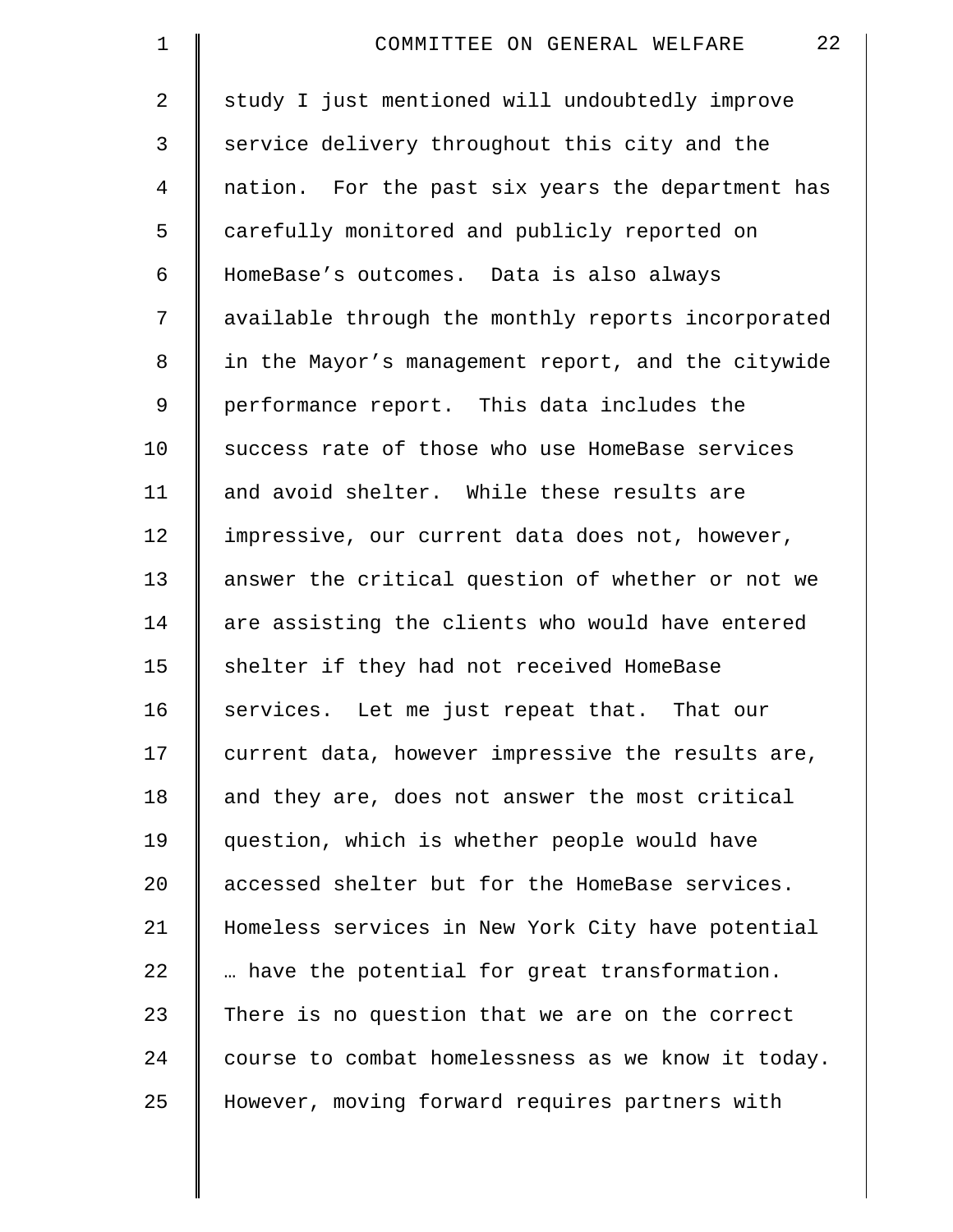| $\mathbf 1$    | 23<br>COMMITTEE ON GENERAL WELFARE                 |
|----------------|----------------------------------------------------|
| $\overline{2}$ | expertise to produce the most accurate evidence-   |
| 3              | based data, as well as the courage and support     |
| 4              | from the community to take the steps necessary to  |
| 5              | identify strategies that will truly make a         |
| 6              | difference in the lives of New Yorkers. We have    |
| 7              | the opportunity to shift from a system of spending |
| 8              | billions of dollars to build and maintain shelters |
| 9              | in more and more communities throughout New York   |
| 10             | City, to a system of solutions. I am counting on   |
| 11             | your commitment to progress, which will lead to    |
| 12             | support on this endeavor. And I'm ready to take    |
| 13             | your questions. Oh, before we take your questions  |
| 14             | actually, Dr. Rolston has a brief statement to     |
| 15             | read about the study design.                       |
| 16             | DR. ROLSTON: Since I'm not                         |
| 17             | familiar with your procedures, we prepared- -      |
| 18             | CHAIRPERSON PALMA: (Interposing)                   |
| 19             | You can  yeah, turn on the mic and announce        |
| 20             | yourself for the record. Okay, and just speak      |
| 21             | into the mic.                                      |
| 22             | DR. ROLSTON: Now? Thank you. I'm                   |
| 23             | Howard Rolston, I'm a Principal Associate at Abt   |
| 24             | Associates. Since I'm not  we had expected to      |
| 25             | submit a statement for the record. In order to do  |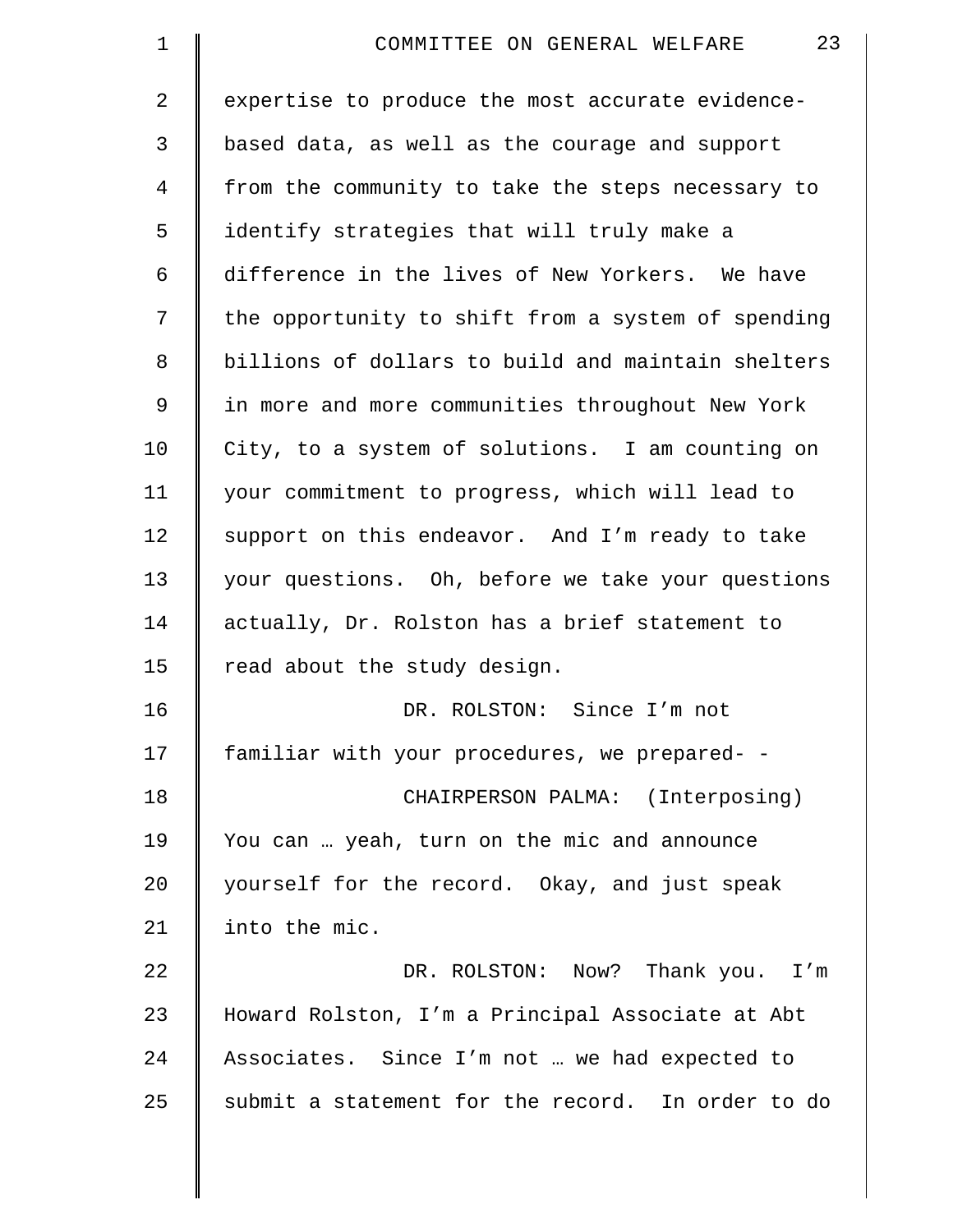| $\mathbf 1$ | 24<br>COMMITTEE ON GENERAL WELFARE                            |
|-------------|---------------------------------------------------------------|
| 2           | that, would you like me to read it in its                     |
| 3           | entirety, because it's probably not entirely                  |
| 4           | brief? Or I could read parts of it.                           |
| 5           | CHAIRPERSON PALMA: You  if you're                             |
| 6           | going to submit it for the record, you don't need             |
| 7           | to go through it point by point.                              |
| 8           | DR. ROLSTON: Okay.                                            |
| $\mathsf 9$ | CHAIRPERSON PALMA: You can just                               |
| 10          | summarize.                                                    |
| 11          | DR. ROLSTON: All right. Well, I                               |
| 12          | won't do that, But I'll read parts of it.                     |
| 13          | CHAIRPERSON PALMA: Okay.                                      |
| 14          | DR. ROLSTON: Thank you. Abt                                   |
| 15          | Associates, founded in 1965, is built on the                  |
| 16          | concept that sound information, empirical analysis            |
| 17          | are the best foundations for effective decision               |
| 18          | making. The company was ranked 19 <sup>th</sup> among the top |
| 19          | U.S. research organizations as one of the top 25              |
| 20          | global research firms in 2010. Abt Associates is              |
| 21          | an employee-owned company with a worldwide staff              |
| 22          | of 1,700, and has seven offices in the U.S. and               |
| 23          | program offices in nearly 40 countries. Abt                   |
| 24          | Associates' work includes nationally-recognized               |
| 25          | research evaluation and technical assistance to               |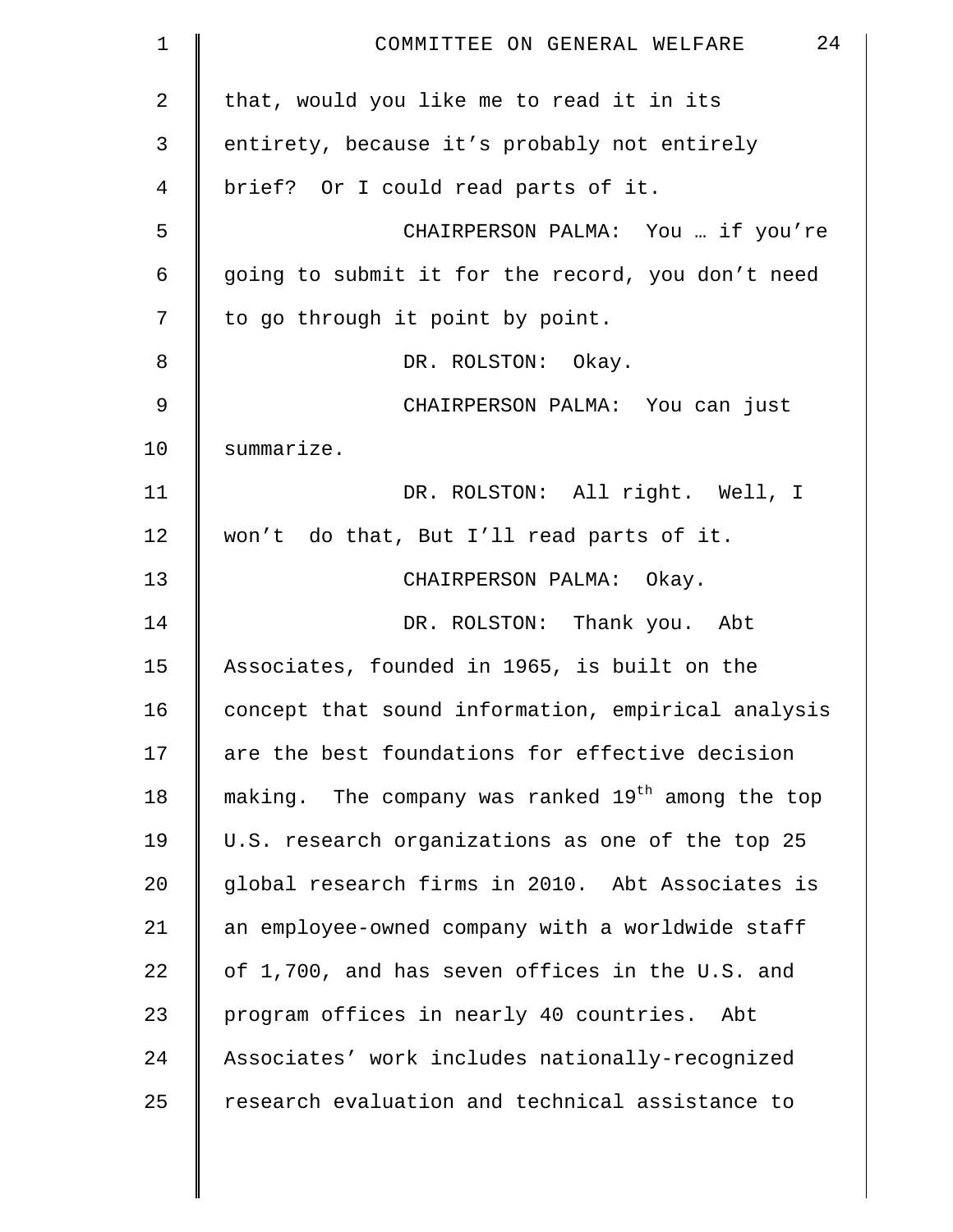| $\mathbf 1$    | 25<br>COMMITTEE ON GENERAL WELFARE                 |
|----------------|----------------------------------------------------|
| $\overline{2}$ | improve the effectiveness of government programs,  |
| 3              | both domestic and international, in diverse        |
| 4              | domains, including housing, community development, |
| 5              | education, workforce and developmental health.     |
| 6              | Abt Associates has evaluated hundreds of social    |
| 7              | programs over the past 45 years. Many studies      |
| 8              | have used designs in which study subjects are      |
| 9              | randomly assigned either to a treatment group that |
| 10             | receives an intervention or a control group that   |
| 11             | does not receive it. Examples of our housing work  |
| 12             | include multi-site random assignment studies for   |
| 13             | the Department of Housing and Urban Development,   |
| 14             | of the Moving to Opportunity program, and the      |
| 15             | effects of housing choice vouchers on welfare      |
| 16             | families. These rigorous studies have yielded      |
| 17             | important data to guide policy by answering        |
| 18             | critical questions about social programs. What     |
| 19             | would happen in the absence of the intervention?   |
| 20             | Is the intervention inappropriate use of scarce    |
| 21             | public resources? The evaluation of New York       |
| 22             | City's HomeBase community prevention program falls |
| 23             | into this category. Mary Beth Shinn of Vanderbilt  |
| 24             | University, one of the leading researchers in the  |
| 25             | area of homelessness prevention, has frequently    |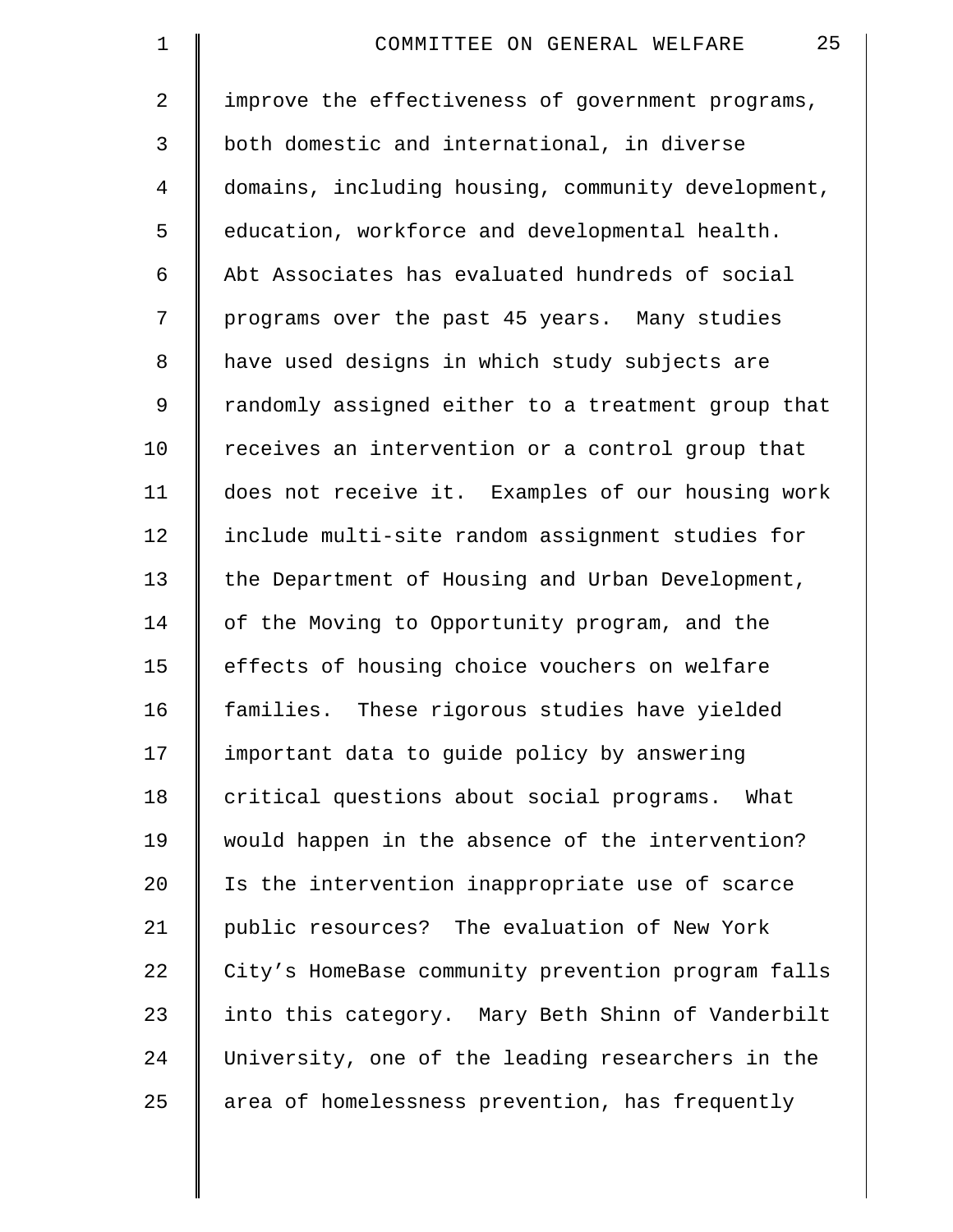| 1  | 26<br>COMMITTEE ON GENERAL WELFARE                 |
|----|----------------------------------------------------|
| 2  | critiqued prevention programs because she has      |
| 3  | found it is difficult to identify those households |
| 4  | who would become homeless but for the services.    |
| 5  | Shinn's research has indicated that it is          |
| 6  | difficult to target resources and services to      |
| 7  | those households who would have otherwise become   |
| 8  | homeless, so prevention programs would expend      |
| 9  | considerable resources on families who will remain |
| 10 | out of the shelter system anyway. In 1999 Shinn    |
| 11 | and Jim Baumohl of Bryn Mawr College called for    |
| 12 | rigorous evaluation to assess the effect of        |
| 13 | prevention programs. They concluded: in 1990 the   |
| 14 | General Accounting Office reviewed what was known  |
| 15 | about indicated programs to prevent homelessness   |
| 16 | and concluded that their effectiveness could not   |
| 17 | be determined because too few collected the        |
| 18 | necessary data. Now, nine years later, the same    |
| 19 | conclusion holds. While a few programs may be      |
| 20 | promising, none are even near proven.<br>Ιf        |
| 21 | indicated strategies are to be pursued in the      |
| 22 | future, we must have more rigorous evaluation      |
| 23 | designs, including random assignment of treatment, |
| 24 | and more important, long-term follow-up on both    |
| 25 | those in the treatment group and controls. When    |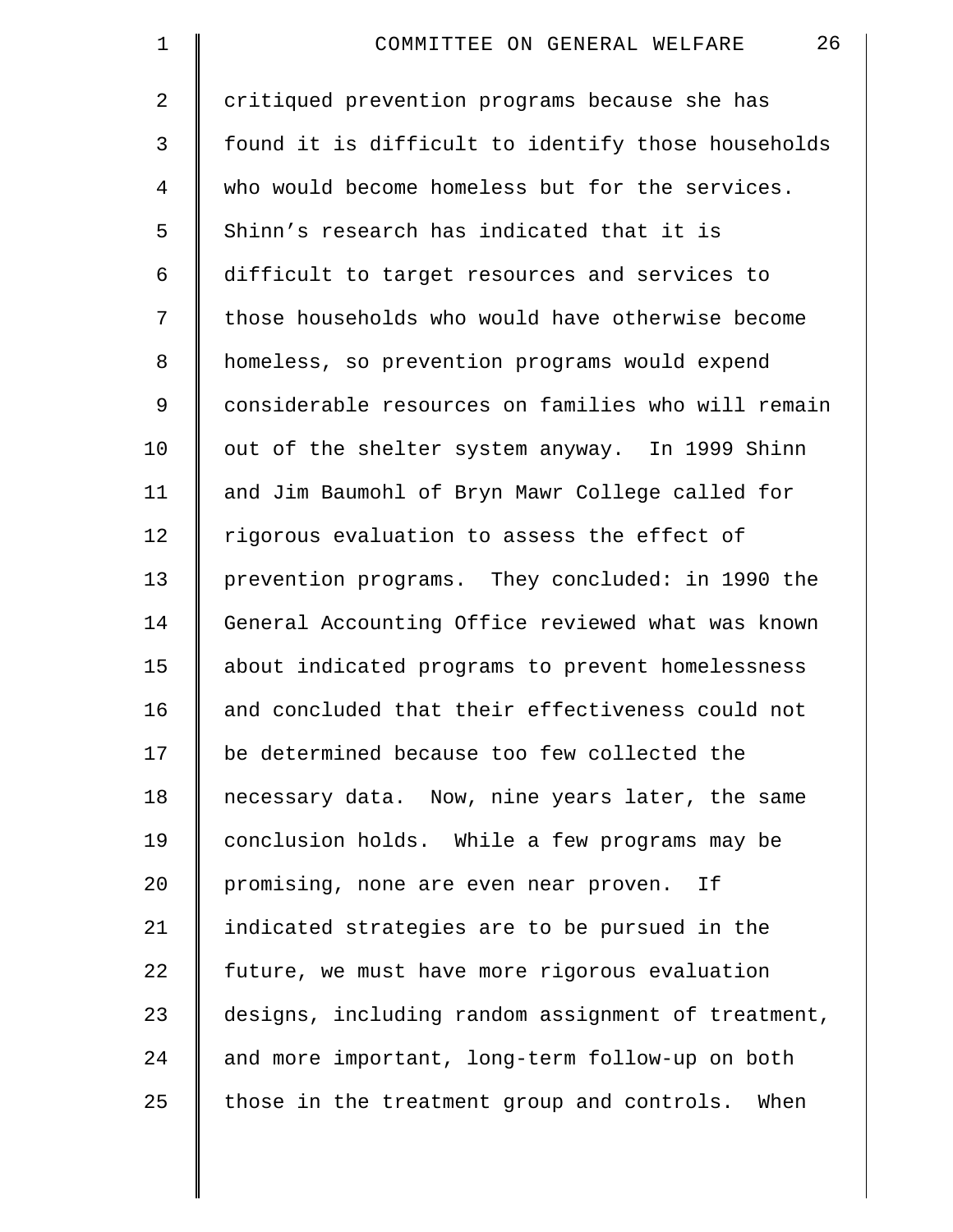| $\mathbf 1$    | 27<br>COMMITTEE ON GENERAL WELFARE                 |
|----------------|----------------------------------------------------|
| $\overline{2}$ | programs are unable to meet the demand for         |
| 3              | services, we see no ethical obligation to          |
| 4              | allocating services by lottery, among those        |
| 5              | eligible. Since Shinn and Baumohl authored that    |
| 6              | paper over a decade ago, we have not been able to  |
| 7              | identify any really additional rigorous studies of |
| 8              | prevention that answer the question whether        |
| $\mathsf 9$    | prevention is a cost-effective service delivery    |
| 10             | strategy. New York City is spending about \$20     |
| 11             | million each year on HomeBase services. Insuring   |
| 12             | that HomeBase is an effective and efficient use of |
| 13             | public resources is important, both for the        |
| 14             | families that it serves and the taxpayers that     |
| 15             | fund the services. Further, the current study of   |
| 16             | HomeBase provides an important opportunity to      |
| 17             | contribute to filling this gap in knowledge by     |
| 18             | testing this community prevention intervention in  |
| 19             | a rigorous way. Random assignment is frequently    |
| 20             | described as the gold standard in program or       |
| 21             | medical evaluation, because it provides a reliable |
| 22             | way of determining what would have happened to the |
| 23             | population served by a program in its absence.     |
| 24             | Given a sufficiently large number of people        |
| 25             | assigned randomly to a treatment group that the    |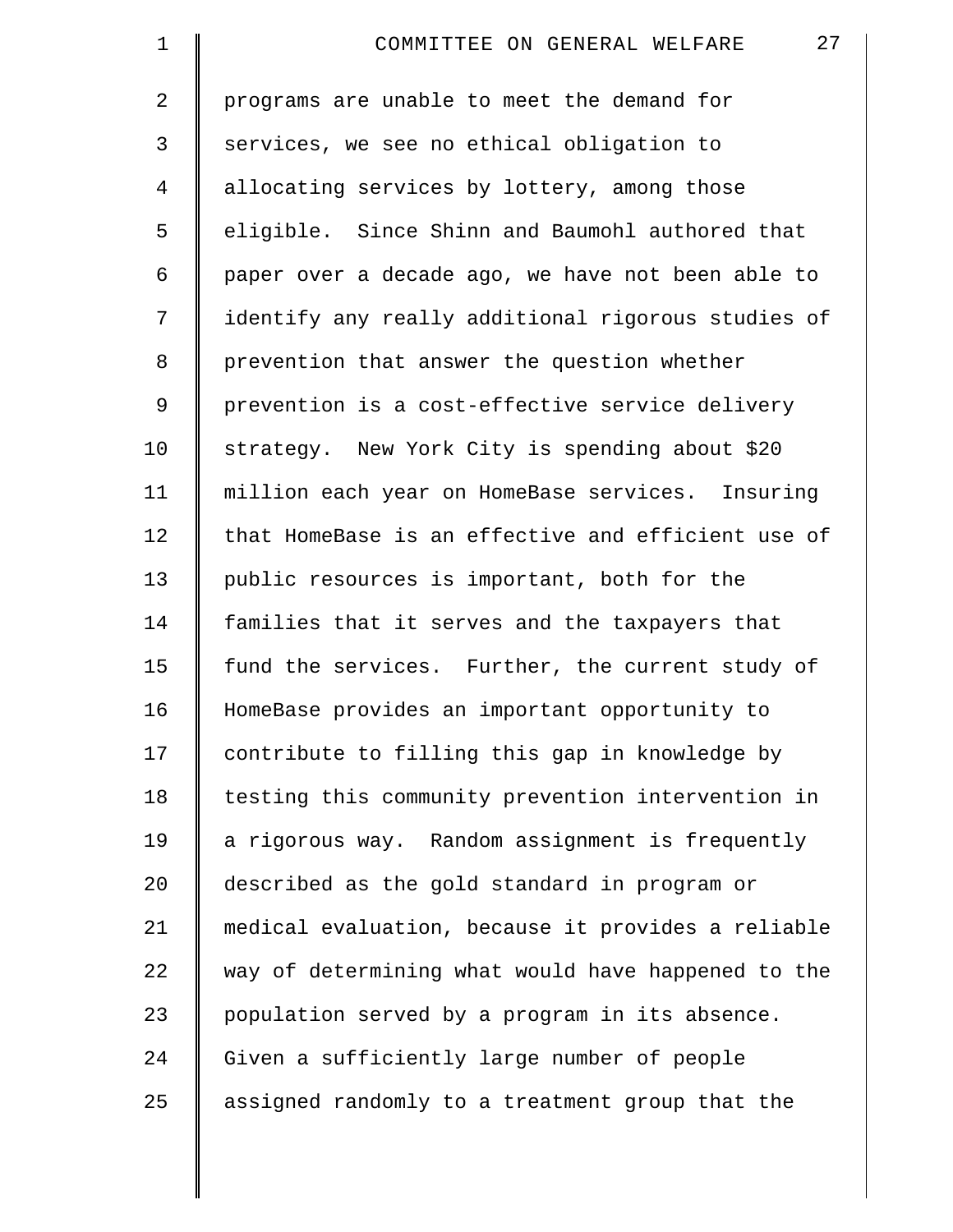| $\mathbf 1$    | 28<br>COMMITTEE ON GENERAL WELFARE                 |
|----------------|----------------------------------------------------|
| $\overline{2}$ | program will serve, or to a control group that can |
| 3              | access other services in the community, but not    |
| 4              | the program itself, will provide strong evidence   |
| 5              | for concluding whether or not the program works.   |
| 6              | Prevention of a serious condition such as          |
| 7              | homelessness is an important goal. Numerous        |
| 8              | studies have shown that even well-designed         |
| 9              | prevention programs such as HomeBase may not be    |
| 10             | successful or efficient in preventing a condition  |
| 11             | it is intended to positively affect. One reason    |
| 12             | that this can occur is the difficulty of           |
| 13             | targeting, that is identifying from what is often  |
| 14             | a very large at-risk population the relatively few |
| 15             | who will actually experience the condition one is  |
| 16             | trying to prevent. For example, two families       |
| 17             | might look to the external observer to be in       |
| 18             | identical circumstances. But one may have access   |
| 19             | to help from a friend, or have a more patient      |
| 20             | landlord that the other might lack. And one of     |
| 21             | these differences might lead to one family         |
| 22             | escaping homelessness and the other not. In the    |
| 23             | case of HomeBase community prevention, random      |
| 24             | assignment is the most accurate and credible way   |
| 25             | to answer the question of whether the program      |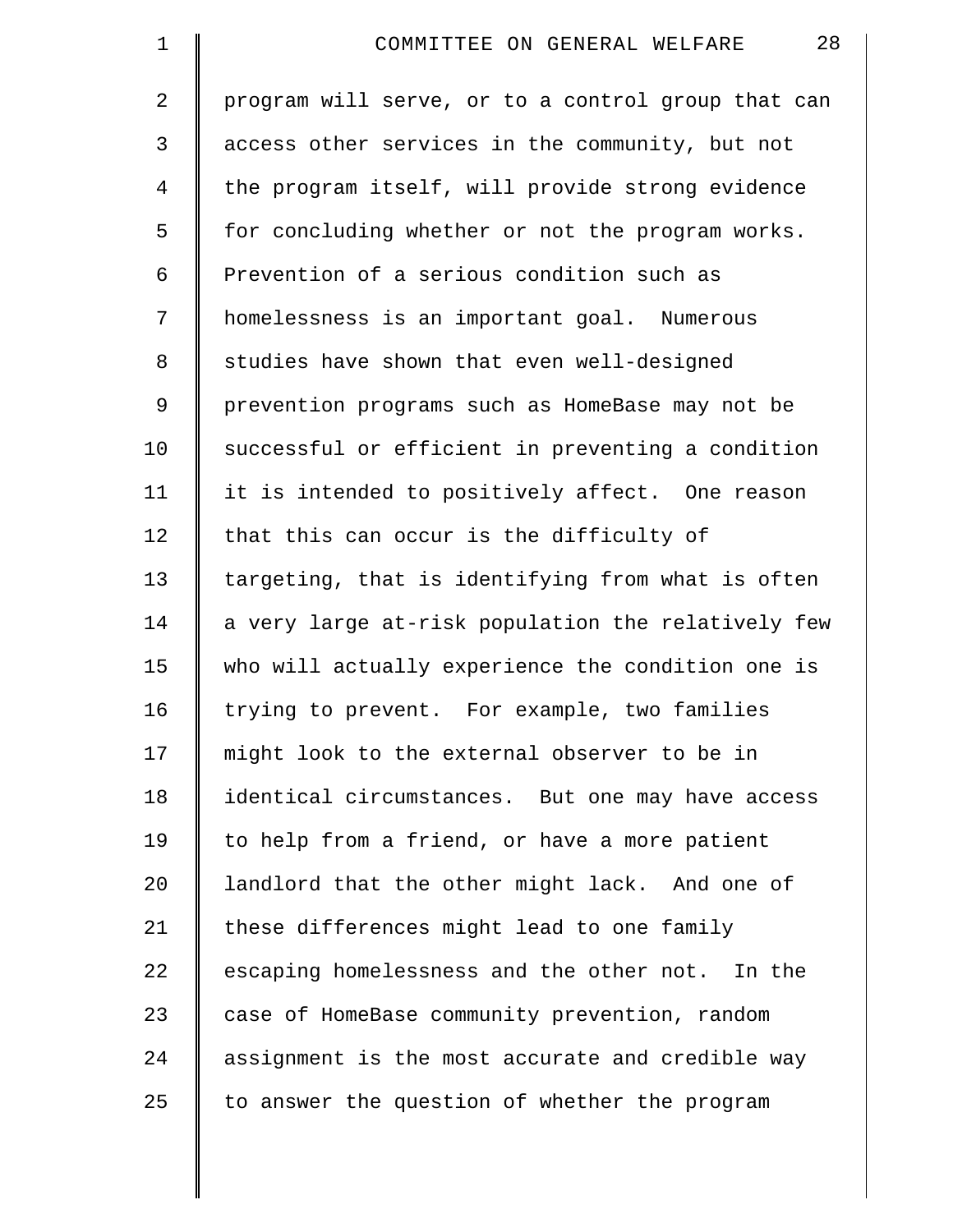| $\mathbf 1$    | 29<br>COMMITTEE ON GENERAL WELFARE                 |
|----------------|----------------------------------------------------|
| $\overline{2}$ | reduces shelter entry among those who would        |
| 3              | otherwise use shelters as an option. The fact      |
| 4              | that there is a low rate of shelter entry by       |
| 5              | individuals who accessed HomeBase community        |
| 6              | prevention could mean that it reduces shelter use. |
| 7              | Or it could mean that most families who had        |
| 8              | accessed its services would have avoided shelter   |
| 9              | without it. Evaluation design developed for the    |
| 10             | HomeBase evaluation called for an enrollment of    |
| 11             | 400 heads of households, 200 which would be        |
| 12             | assigned to the treatment group, to receive        |
| 13             | HomeBase services, and 200 would be assigned to a  |
| 14             | control group. Abt Associates developed training   |
| 15             | materials for both the HomeBase agency and the     |
| 16             | frontline staff who were involved in study         |
| 17             | recruitment and administering consent. A           |
| 18             | conference call was held with agency directors in  |
| 19             | February of 2010 to present the study design,      |
| 20             | answer questions, and solicit feedback on the best |
| 21             | ways to integrate study procedures with customary  |
| 22             | program operations. The study tools and            |
| 23             | procedures were developed and refined in           |
| 24             | consultation with DHS staff, and once final        |
| 25             | consent materials were translated into Spanish and |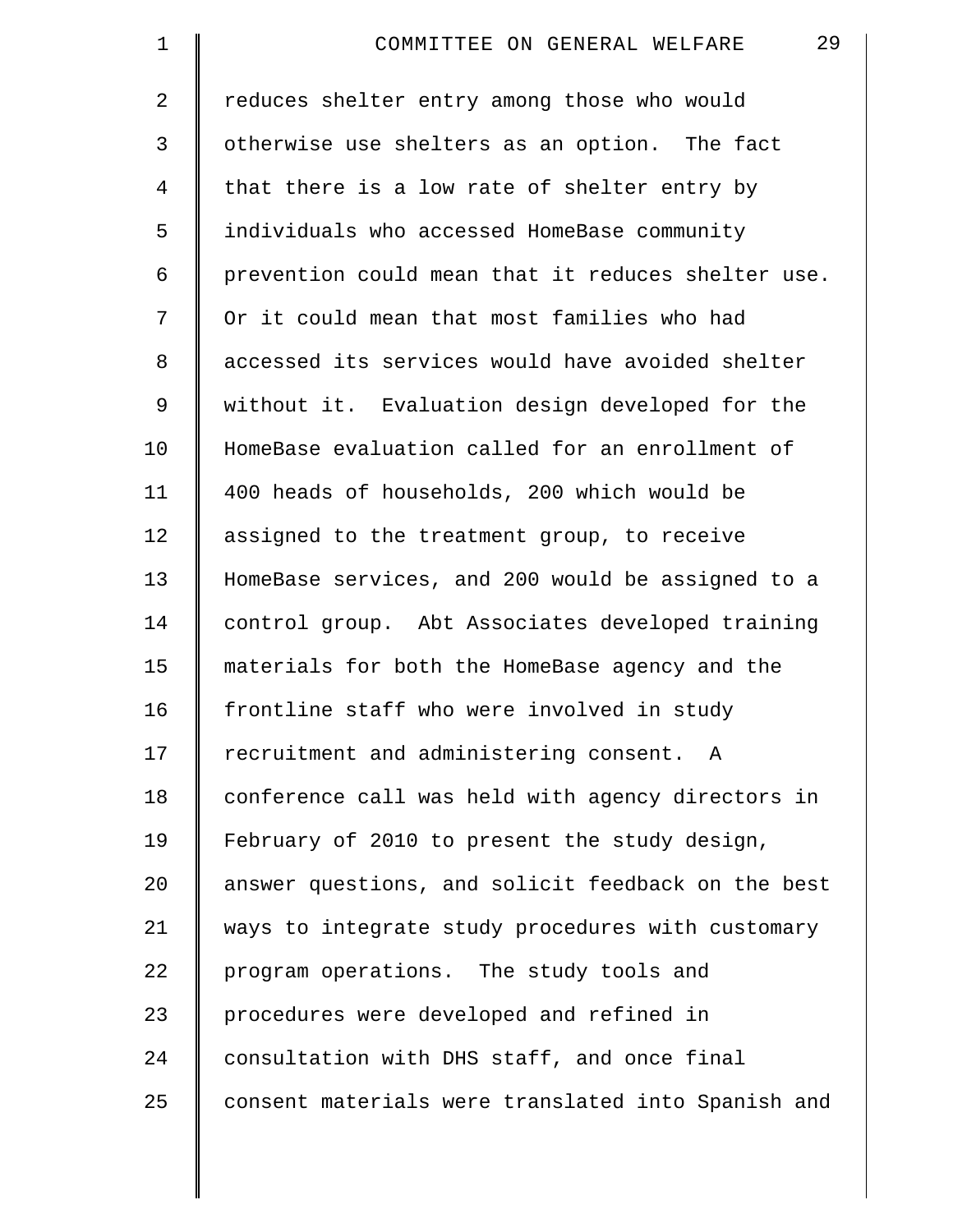| $\mathbf 1$    | 30<br>COMMITTEE ON GENERAL WELFARE                              |
|----------------|-----------------------------------------------------------------|
| $\overline{2}$ | Haitian Creole, all the study tools and protocols               |
| 3              | were reviewed and approved by Abt Associates'                   |
| 4              | institutional review board. In-person training                  |
| 5              | for providers' staff was provided at DHS                        |
| 6              | headquarters in May of 2010, with staff                         |
| 7              | representation from all providers. Three members                |
| 8              | of the Abt staff project staff, the study                       |
| 9              | director, the task leader for study                             |
| 10             | implementation, and the study liaison, presented                |
| 11             | the study design and procedures to be used for the              |
| 12             | study. Abt staff provided a thorough explanation                |
| 13             | in the consent process, including reviewing the                 |
| 14             | consent form in detail and providing suggestions                |
| 15             | on how to answer questions about the study from                 |
| 16             | applicants. Training manuals covered the same                   |
| 17             | material were provided to staff working on the                  |
| 18             | study. Follow-up telephone training was held the                |
| 19             | following week, for the small number of staff that              |
| 20             | was unable to attend the in-person training.                    |
| 21             | Study enrollment began on June 9 <sup>th</sup> , 2010. Staff at |
| 22             | HomeBase-provider agencies provided information                 |
| 23             | about the study to heads of households who were                 |
| 24             | eligible for HomeBase. Abt project staff held                   |
| 25             | conference calls with the provider staff during                 |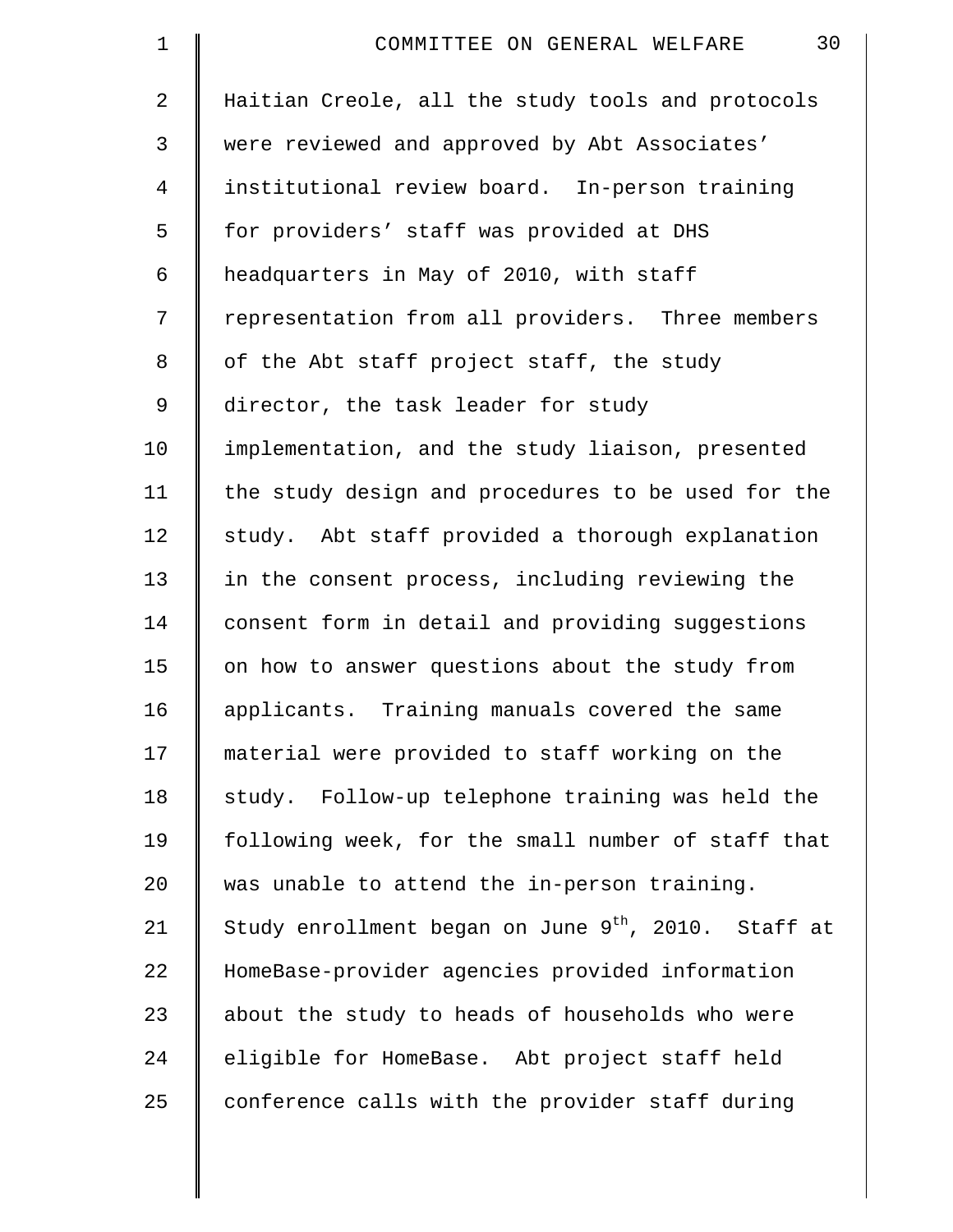| $\mathbf 1$    | 31<br>COMMITTEE ON GENERAL WELFARE                 |
|----------------|----------------------------------------------------|
| $\overline{2}$ | the enrollment phase. In addition to the calls,    |
| 3              | an Abt liaison was also available to answer        |
| 4              | questions from agency staff by telephone or email, |
| 5              | as they arose. And the Abt liaison visited         |
| 6              | provider agencies in July, to meet with staff,     |
| 7              | observe program services and answer questions.     |
| 8              | The evaluation of HomeBase community prevention    |
| 9              | meets the ethical standards for the conduct of the |
| 10             | social experiment. The program is not an           |
| 11             | entitlement, and there are not sufficient          |
| 12             | resources to serve all who are eligible to         |
| 13             | participate. The number of clients served during   |
| 14             | the enrollment period was not reduced as a result  |
| 15             | of the evaluations. There is no reliable evidence  |
| 16             | that the program achieves its purpose of reducing  |
| 17             | shelter use. Individuals in the control group      |
| 18             | were denied access only to the HomeBase program,   |
| 19             | not to the other substantial services and          |
| 20             | resources in the city that are designed to avoid   |
| 21             | eviction and prevent homelessness. Finally,        |
| 22             | individuals were informed of the study protocol in |
| 23             | accordance with Federal regulations and Abt's high |
| 24             | standards, and voluntarily considered to           |
| 25             | participate in the study. New York City is to be   |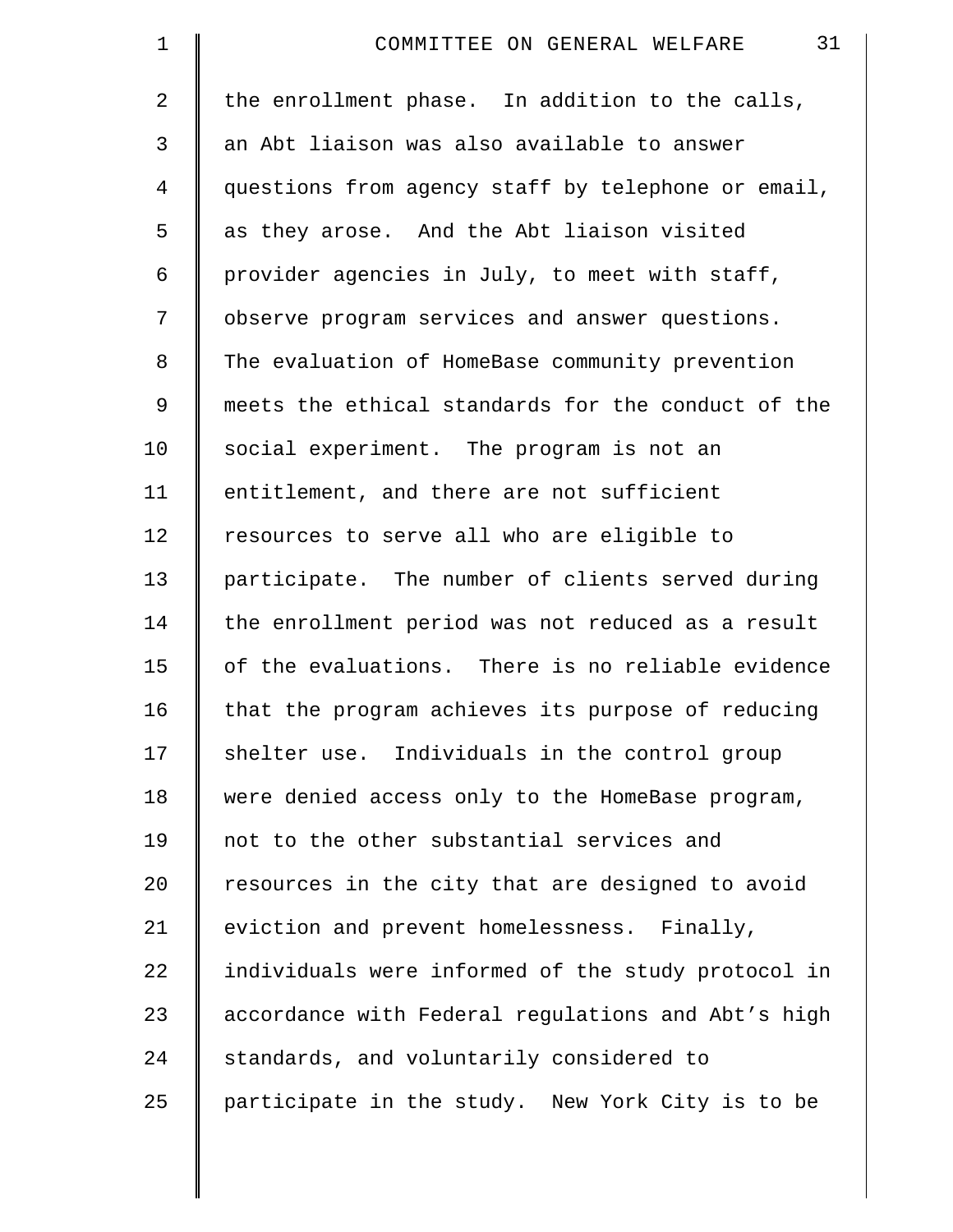| $\mathbf 1$    | 32<br>COMMITTEE ON GENERAL WELFARE                 |
|----------------|----------------------------------------------------|
| $\overline{2}$ | applauded for undertaking this evaluation,         |
| 3              | including its random assignment design. If the     |
| $\overline{4}$ | program is not achieving its intended results, and |
| 5              | were to continue unchanged, the individuals who    |
| 6              | would be most harmed by this waste would be the    |
| 7              | very people it's intended to serve. On the other   |
| 8              | hand, if the evaluation finds credible evidence    |
| 9              | that the program is successful in reducing shelter |
| 10             | use, that credible evidence will provide a very    |
| 11             | strong argument for bringing greater sources to    |
| 12             | bear on behalf of more at-risk families, and       |
| 13             | potentially serving more people than are now       |
| 14             | allowed to be served, given their resources.       |
| 15             | Thank you for the opportunity to testify with DHS  |
| 16             | and the City University of New York on behalf of   |
| 17             | this important study. This study has the           |
| 18             | potential to provide critical empirical evidence   |
| 19             | to improve targeting and service delivery for      |
| 20             | people at risk to homelessness. Thank you.         |
| 21             | CHAIRPERSON PALMA: Thank you,                      |
| 22             | Doctor. Commissioner, as you can imagine, we have  |
| 23             | probably even more questions now.                  |
| 24             | COMMISSIONER DIAMOND: Okay, well,                  |
| 25             | we're ready to answer them.                        |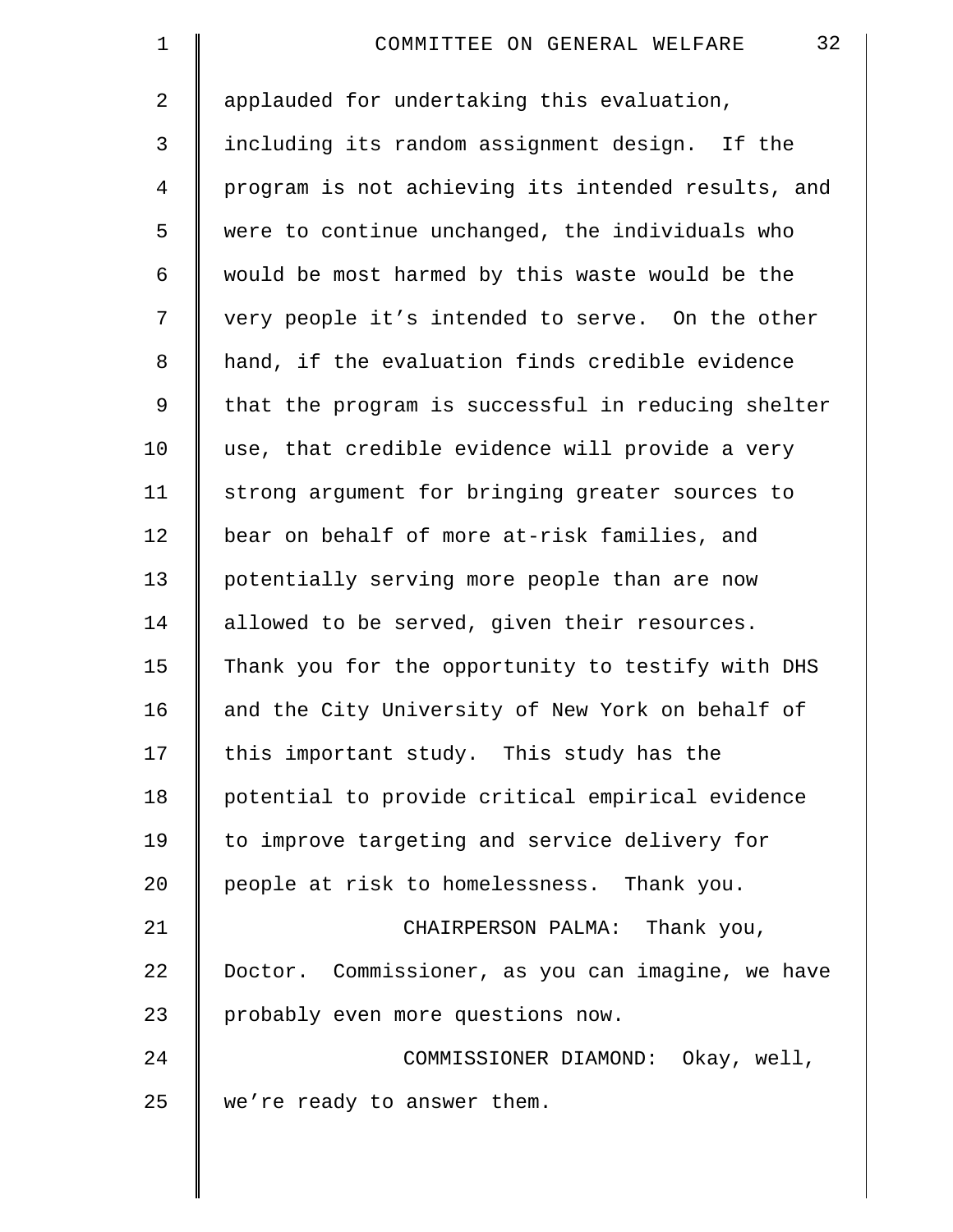| 1           | 33<br>COMMITTEE ON GENERAL WELFARE                 |
|-------------|----------------------------------------------------|
| 2           | CHAIRPERSON PALMA: I want to begin                 |
| 3           | by  I want to begin just by  I want to ask, how    |
| 4           | was HomeBase evaluated before? Can you take us     |
| 5           | through the process of evaluation of HomeBase, or  |
| 6           | was it ever evaluated from its inception until the |
| 7           | time that DHS decided to do a study?               |
| $\,8\,$     | COMMISSIONER DIAMOND: HomeBase                     |
| $\mathsf 9$ | initially started as a pilot in six community      |
| 10          | districts, six community districts, and there was  |
| 11          | an attempt to evaluate the shelter usage for       |
| 12          | people in those community districts against other  |
| 13          | in other six community districts elsewhere in      |
| 14          | the city. That was an imperfect process at best,   |
| 15          | for a variety of reasons, dealing with the         |
| 16          | similarity of people in one community district     |
| 17          | with another, and it produced some information,    |
| 18          | but not anything that you could certainly base     |
| 19          | full-scale evaluation of, or base a major funding  |
| 20          | decision on. When the- -                           |
| 21          | CHAIRPERSON PALMA: (Interposing)                   |
| 22          | I'm sorry, when you say, based on similarities,    |
| 23          | can you give us an example? Like were some people  |
| 24          | utilizing one HomeBase service because they had    |
| 25          | rent arrears, versus others who were already       |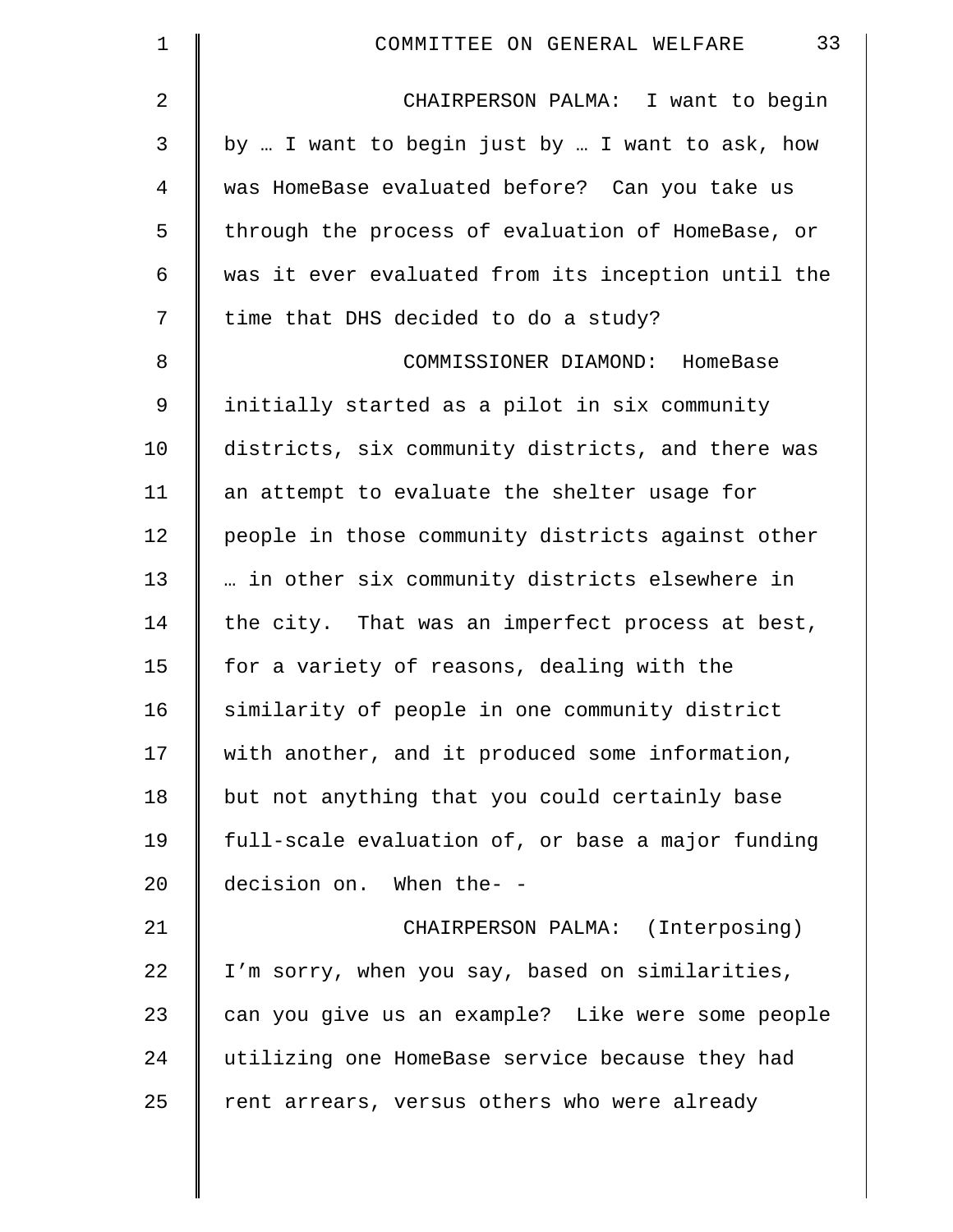| $\mathbf 1$    | 34<br>COMMITTEE ON GENERAL WELFARE                 |
|----------------|----------------------------------------------------|
| 2              | evicted? What?                                     |
| 3              | COMMISSIONER DIAMOND: It wasn't at                 |
| $\overline{4}$ | that level of detail, which was one of the         |
| 5              | failings of the earlier effort to evaluate it. It  |
| 6              | was just looking at community districts to see the |
| 7              | percentage and the number of people, I believe,    |
| 8              | that utilized the services. There was a decision   |
| 9              | made to expand HomeBase to a citywide when we      |
| 10             | some additional funding was made available, and at |
| 11             | that point there was  no comparison was even like  |
| 12             | that was possible, because you had a citywide      |
| 13             | coverage for the services. So you couldn't         |
| 14             | compare it to people in areas that were not        |
| 15             | covered with HomeBase, since the entire city was   |
| 16             | covered. The other indicator of effectiveness is   |
| 17             | one that all of us have mentioned, which is        |
| 18             | looking at how people who access HomeBase now,     |
| 19             | whether those people do come to shelters. That's   |
| 20             | a limited indicator in that it tells you of the    |
| 21             | people who come to HomeBase, do they come to       |
| 22             | shelter, but it doesn't answer the critical        |
| 23             | question, which is the question that everybody     |
| 24             | wants to know the answer to, and that leading      |
| 25             | researchers in both New York City and in           |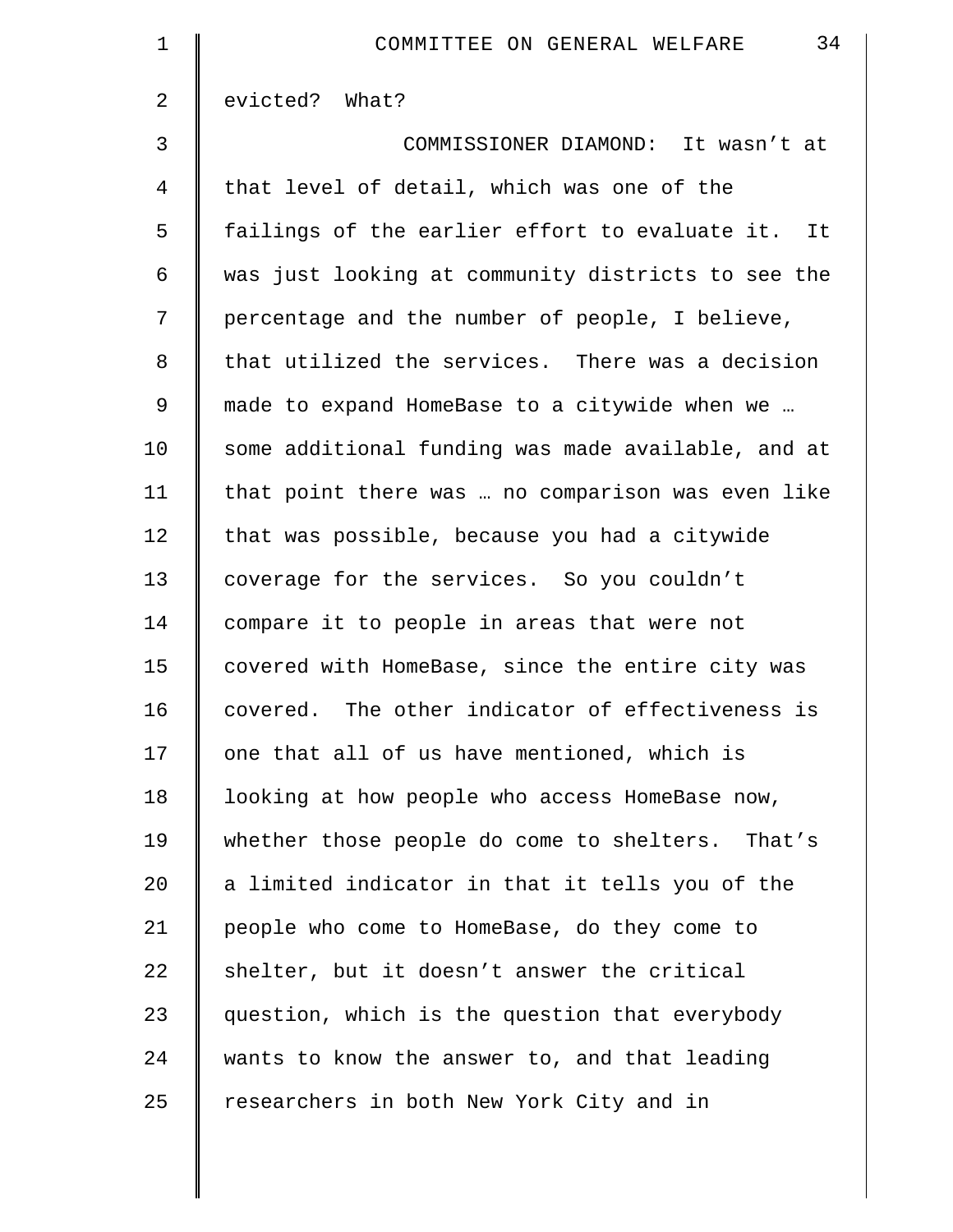| 1              | 35<br>COMMITTEE ON GENERAL WELFARE                 |
|----------------|----------------------------------------------------|
| $\overline{2}$ | Washington and across the country want to know,    |
| 3              | which is, but for the HomeBase services, would     |
| 4              | people have accessed shelter? If you do not        |
| 5              | answer that question, you do not know whether the  |
| 6              | prevention services are effective, and you can't   |
| 7              | therefore make decisions based on that             |
| 8              | information.                                       |
| $\mathsf 9$    | CHAIRPERSON PALMA: So then I ask                   |
| 10             | if, you know, taking us through the explanation on |
| 11             | why the evaluation wasn't a success, how was  how  |
| 12             | then was the city claiming a 90% success rate, if  |
| 13             | you felt that you weren't getting the information  |
| 14             | that you needed from the data that was being       |
| 15             | collected, or that you couldn't use that data      |
| 16             | because every neighborhood differed, or everybody  |
| 17             | need is different from neighborhood to             |
| 18             | neighborhood?                                      |
| 19             | COMMISSIONER DIAMOND: Again, the                   |
| 20             | 90% rate looks at the people who came to HomeBase  |
| 21             | and whether those people accessed shelter          |
| 22             | services. What it does not tell you, and cannot    |
| 23             | tell you, is would they have accessed shelter      |
| 24             | services but for HomeBase. That's the critical     |
| 25             | question, and you don't know that without doing    |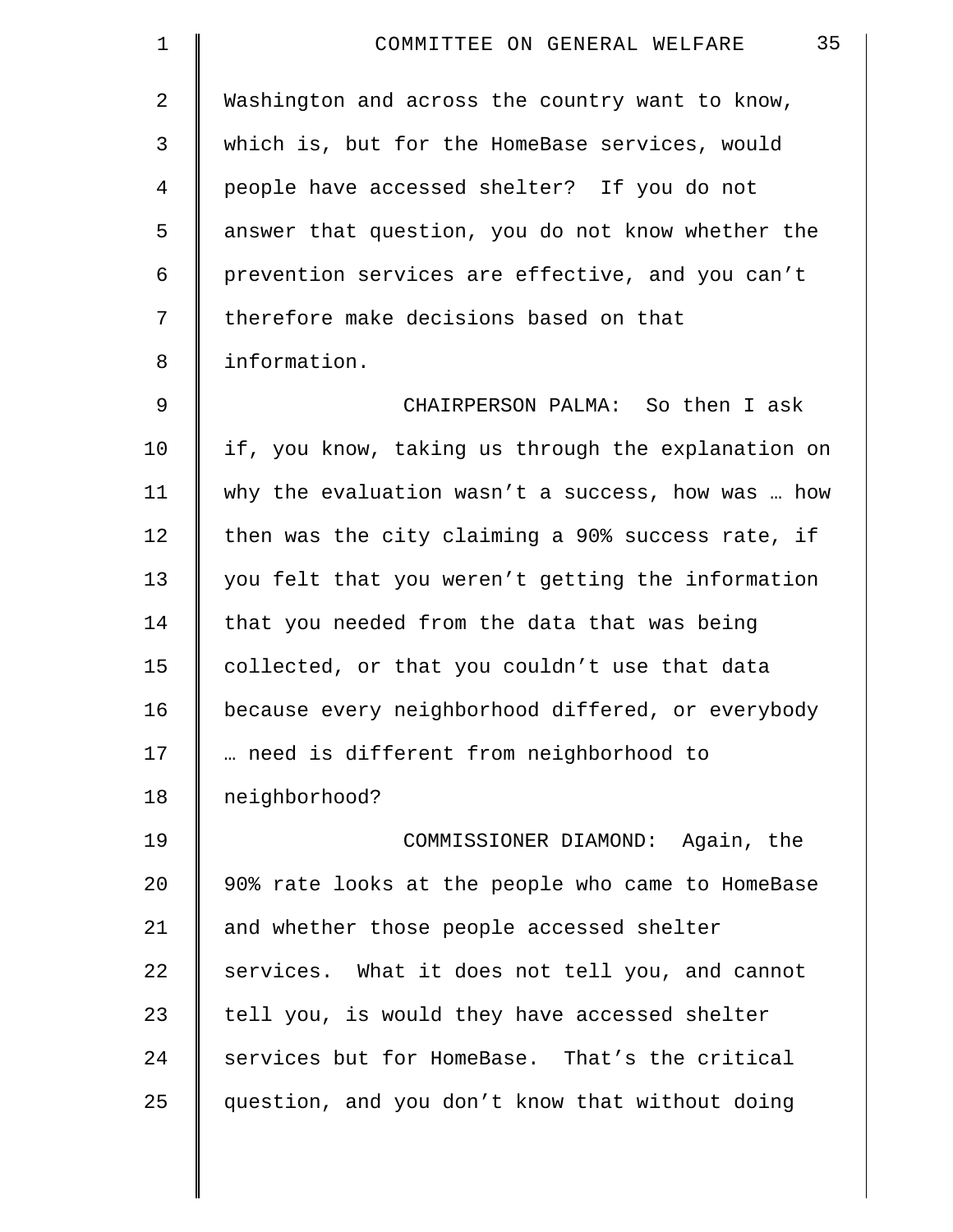| $\mathbf 1$    | 36<br>COMMITTEE ON GENERAL WELFARE                 |
|----------------|----------------------------------------------------|
| $\overline{2}$ | the research. And that is why prevention           |
| 3              | services, people who are interested in prevention  |
| 4              | services across the country are interested. There  |
| 5              | are strong arguments that people make that         |
| 6              | prevention services spend too much money and reach |
| 7              | too many people without truly preventing  without  |
| 8              | they serve people who would not access the         |
| 9              | ultimate service anyway. There are others who      |
| 10             | claim that prevention services have a real role in |
| 11             | preventing people, for example, from coming to     |
| 12             | shelter. We need to answer that question, because  |
| 13             | we don't want to overspend, spend more money than  |
| 14             | we need to. But if it does prevent homelessness,   |
| 15             | it holds the promise of keeping people out of      |
| 16             | shelter, and that's the real thing we will miss if |
| 17             | we do not pursue this study. We will miss an       |
| 18             | opportunity to prevent people from accessing       |
| 19             | shelter services, and that's the shame if we're    |
| 20             | not able to pursue this program.                   |
| 21             | CHAIRPERSON PALMA: But wouldn't                    |
| 22             | the goal be to, like you stated, to prevent people |
| 23             | from entering the shelter? So if we have an        |
| 24             | opportunity to keep a family at home in their      |
| 25             | community, why would I want to find out if they    |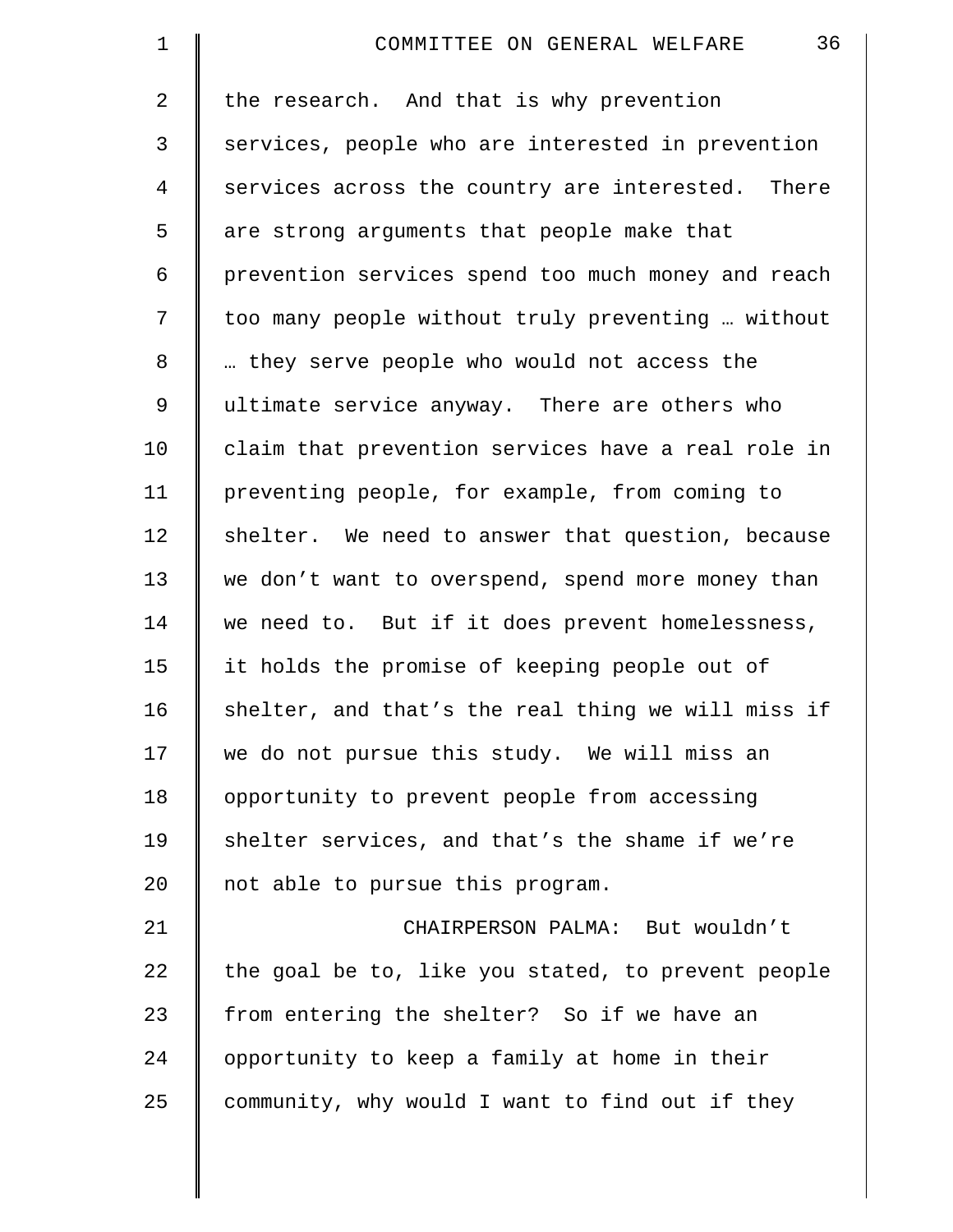| $\mathbf 1$    | 37<br>COMMITTEE ON GENERAL WELFARE                 |
|----------------|----------------------------------------------------|
| 2              | would have ultimately have ended up in shelter? I  |
| 3              | would rather not want them to even think having to |
| $\overline{4}$ | go to shelter, but to actually remain at home in   |
| 5              | their community in permanent housing, and continue |
| 6              | to, you know, to get connected to resources within |
| 7              | their community that would never allow them to go  |
| 8              | beyond, you know, that next step, which is         |
| 9              | entering the shelter system.                       |
| 10             | COMMISSIONER DIAMOND: You're                       |
| 11             | right, that's precisely the question we want to    |
| 12             | answer, but we don't know who those families are   |
| 13             | who would come to shelter but for the HomeBase     |
| 14             | services. And that's what we're trying to          |
| 15             | identify. We are trying to get at your question,   |
| 16             | who are those families that, if we didn't provide  |
| 17             | HomeBase services, would have come to shelter? We  |
| 18             | don't know that now, we will not know that without |
| 19             | this study, and the shame of it is, a family like  |
| 20             | the one you're talking about may not be able to    |
| 21             | receive services if we aren't able to expand and   |
| 22             | fund HomeBase properly, and we may not be able to  |
| 23             | do that without this study.                        |
| 24             | CHAIRPERSON PALMA: Why wouldn't                    |
| 25             | they be able to, because they would  just there    |

║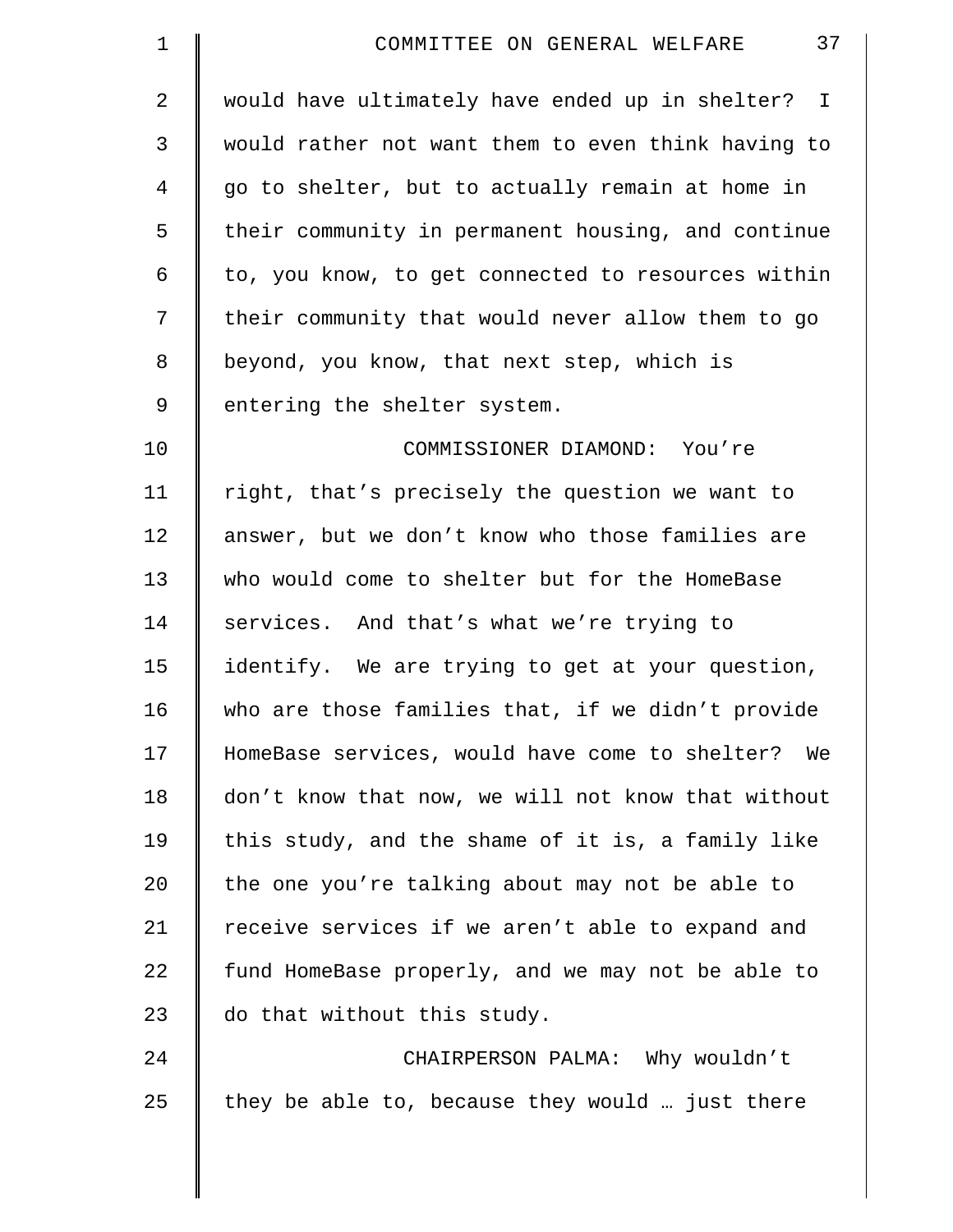| $\mathbf 1$ | 38<br>COMMITTEE ON GENERAL WELFARE                 |
|-------------|----------------------------------------------------|
| 2           | wouldn't be enough money for HomeBase services, or |
| 3           | because they'll be denied services?                |
| 4           | COMMISSIONER DIAMOND: If we can                    |
| 5           | learn how to target HomeBase services properly and |
| 6           | invest in prevention, we might be able to expand   |
| 7           | what we're doing now to reach more families who    |
| 8           | are at risk of homelessness, prevent them from     |
| 9           | coming into the shelter system, and keep them in   |
| 10          | the community, which is a goal we share. We want   |
| 11          | people in the community, we want to be able to     |
| 12          | know how to target resources effectively to reach  |
| 13          | them. We can't do that now, but the study is       |
| 14          | about trying to help us be able to learn how to do |
| 15          | that.                                              |
| 16          | CHAIRPERSON PALMA: And DHS                         |
| 17          | couldn't do that with the population that's        |
| 18          | already in shelter, that already have reached that |
| 19          | ultimate goal of losing their apartment, out of,   |
| 20          | you know, out of their community and in shelter?   |
| 21          | We couldn't, DHS couldn't study those families,    |
| 22          | those people in shelter already?                   |
| 23          | COMMISSIONER DIAMOND: You have to                  |
| 24          | compare it to people who didn't access services,   |
| 25          | to see if the people  the shelter services.        |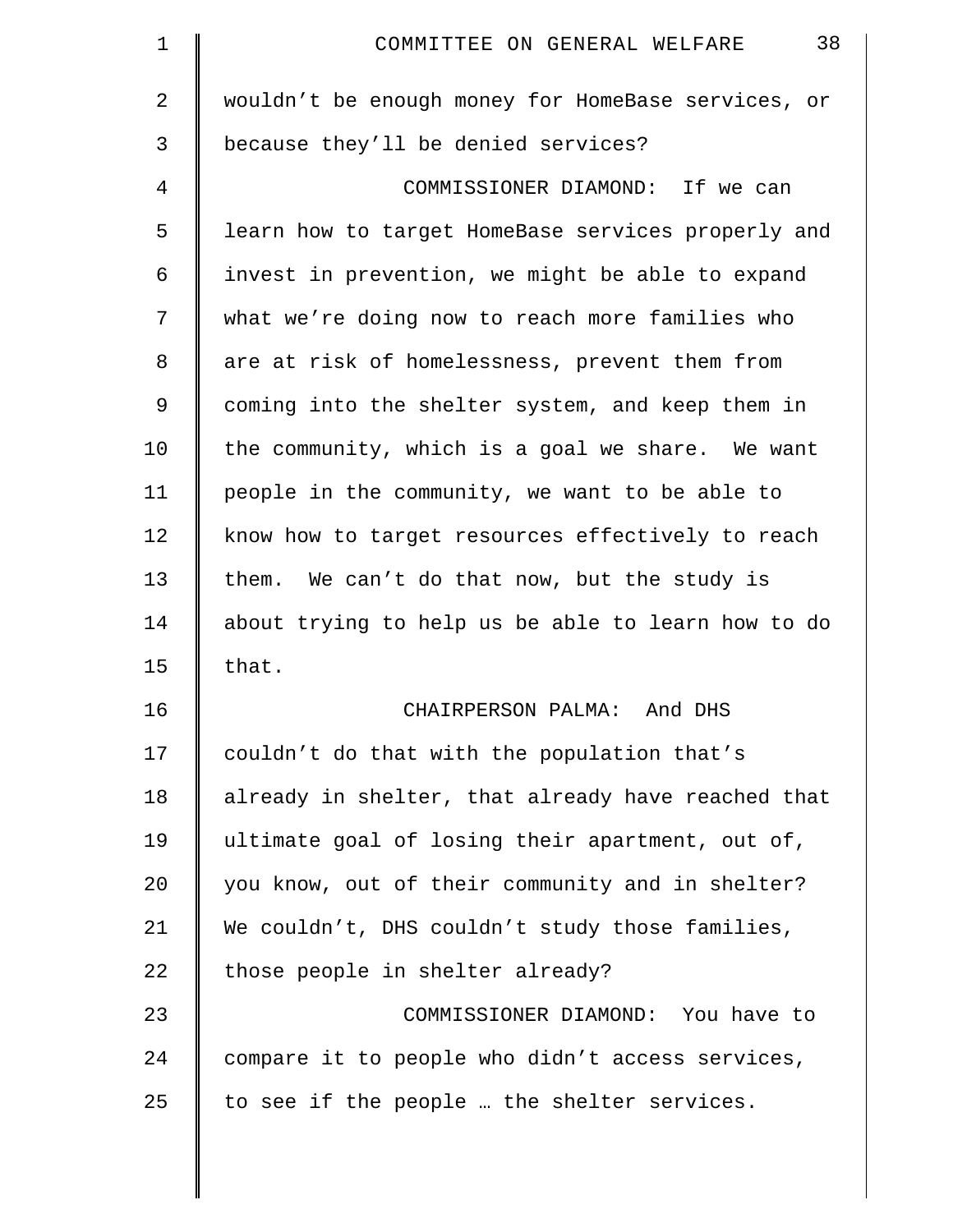| 1  | 39<br>COMMITTEE ON GENERAL WELFARE                 |
|----|----------------------------------------------------|
| 2  | CHAIRPERSON PALMA: But  okay,                      |
| 3  | Commissioner, I'm sorry- -                         |
| 4  | COMMISSIONER DIAMOND:                              |
| 5  | (Interposing) Let me just explain. If you  you     |
| 6  | need to understand, to get at your question, you   |
| 7  | need to understand if the people who access        |
| 8  | shelter services have some difference from the     |
| 9  | ones who don't, and that's what the purpose of the |
| 10 | study is, to find out what in people's             |
| 11 | demographics, their situation, their               |
| 12 | circumstances, causes them to access shelter       |
| 13 | services. If we know that, then we can target      |
| 14 | prevention services specifically to that group.    |
| 15 | If we don't, we are spreading the prevention       |
| 16 | services far thinner than we can afford to do so,  |
| 17 | than we'd like to do so, because we don't have the |
| 18 | money.                                             |
| 19 | CHAIRPERSON PALMA: Does DHS have                   |
| 20 | data now on the people, singles and families,      |
| 21 | living in shelter who maybe have preventive        |
| 22 | services but ended up in shelter anyway? Do we     |
| 23 | know of any of those?                              |
| 24 | COMMISSIONER DIAMOND: We would                     |
| 25 | know people who access preventive services who     |

║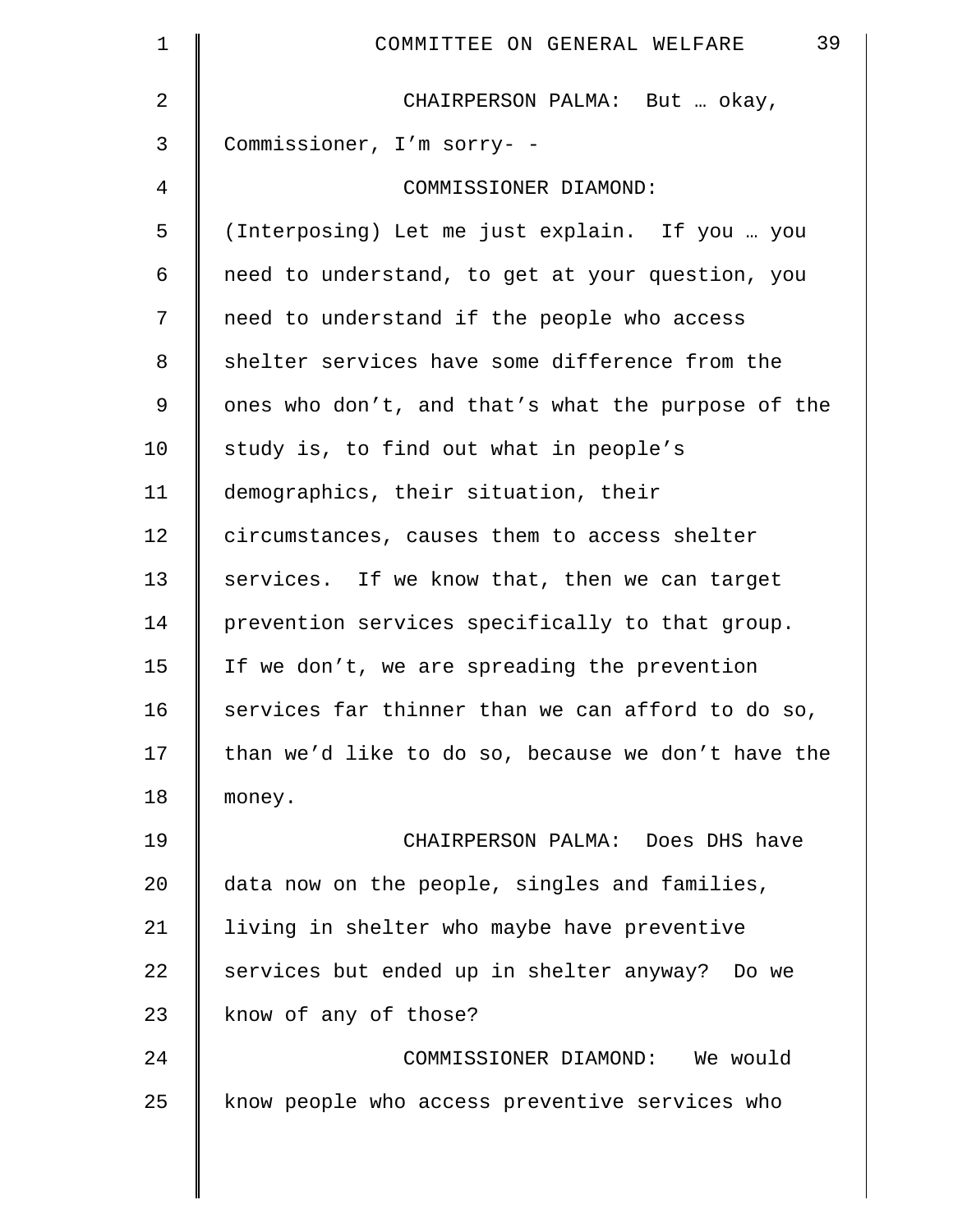| $\mathbf 1$    | 40<br>COMMITTEE ON GENERAL WELFARE                 |
|----------------|----------------------------------------------------|
| $\overline{a}$ | came into shelter, yes. But again, we can't        |
| 3              | compare that to people  we don't know what would   |
| 4              | have happened but for the preventive services, and |
| 5              | this is a question that has  is across the         |
| 6              | country. Dr. Rolston talked about the General      |
| 7              | Accounting Office in Washington having raised the  |
| 8              | same question a decade ago, the IBO in New York    |
| 9              | City raised the same issue. Others have called     |
| 10             | for studying this very issue, because, precisely   |
| 11             | because we don't know the answer to it.            |
| 12             | CHAIRPERSON PALMA: Those folks                     |
| 13             | who, you know, you mentioned them, I mentioned it  |
| 14             | in my opening statement and, you know, the concern |
| 15             | that I have, someone, you know, the 400            |
| 16             | participants who were chosen to be in this group,  |
| 17             | and were giving a waiver or consent to opt into    |
| 18             | the program or out of the program. I mean, I       |
| 19             | still have a hard time understanding why someone   |
| 20             | going to a HomeBase office will actually sign off, |
| 21             | other than, you know, fearing either not getting   |
| 22             | services or not fully understanding, you know,     |
| 23             | what they were signing off on, you know, signing   |
| 24             | something off saying, I'm denying HomeBase         |
| 25             | services for two years, and then given a list of   |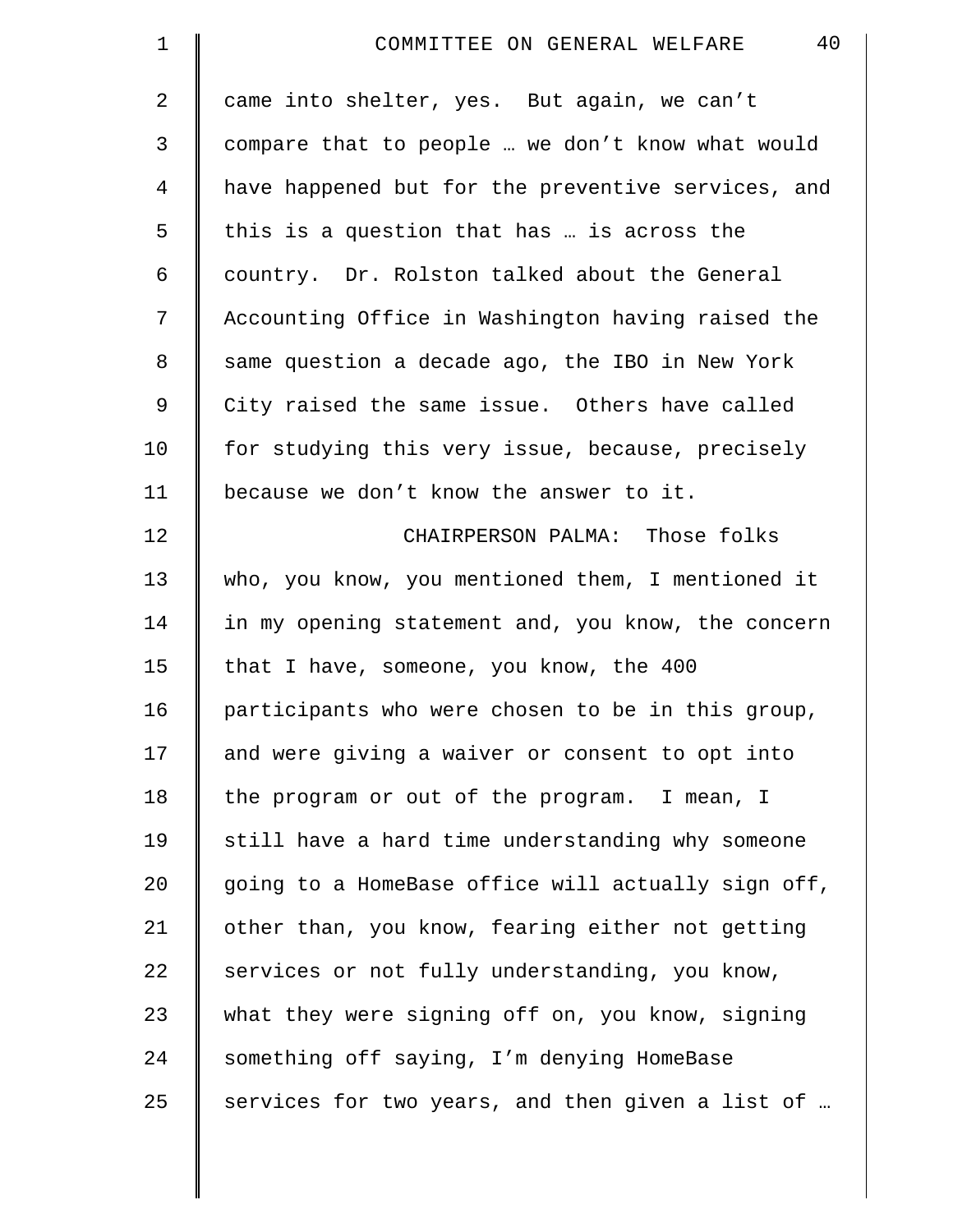| $\mathbf 1$    | 41<br>COMMITTEE ON GENERAL WELFARE                 |
|----------------|----------------------------------------------------|
| $\overline{2}$ | someone submitted to my office, I mean, the name   |
| 3              | is blacked out, but someone filled out the         |
| 4              | application, went, received the letter that they   |
| 5              | didn't qualify for, or wasn't chosen for the       |
| 6              | control group, therefore had to go seek services   |
| 7              | on their own. And the only thing that was          |
| 8              | attached was like maybe a page with 30 or 40 real  |
| 9              | estate agencies. Not Kemba, not POTS, not the      |
| 10             | providers that DHS has contracts with, to help     |
| 11             | people stay in the community, but maybe 30 real    |
| 12             | estate agencies, brokers, names and numbers of     |
| 13             | brokers who are in the business of finding people  |
| 14             | apartments for a fee. So I'd like, that to me,     |
| 15             | you know, that to me is heartbreaking, because     |
| 16             | someone seeking to stay in their apartment, the    |
| 17             | last thing they need is to be given a page full of |
| 18             | real estate brokers who are going to do what? You  |
| 19             | know, they're not going to help them.              |
| 20             | COMMISSIONER DIAMOND: Let me                       |
| 21             | explain what happened. People who were not able    |
| 22             | to access HomeBase services were given a list of   |
| 23             | community resources, which is precisely the kind   |
| 24             | of resources you identified, those community-based |
| 25             | organizations that have a long history in working  |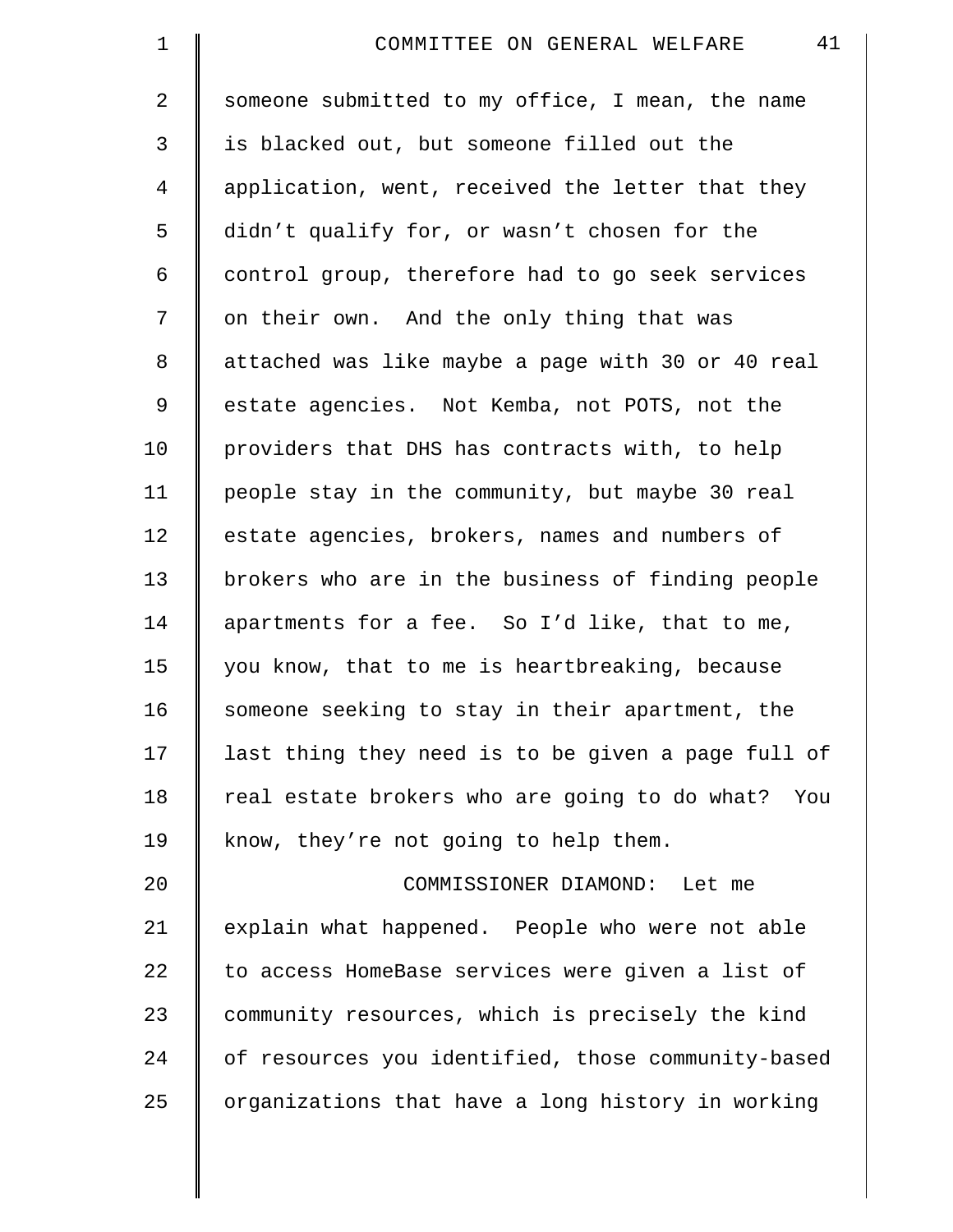| $\mathbf 1$    | 42<br>COMMITTEE ON GENERAL WELFARE                 |
|----------------|----------------------------------------------------|
| $\overline{2}$ | to prevent homelessness. Some of them funded by    |
| 3              | the Department of Homeless Services to provide     |
| 4              | legal services, some of them other community-based |
| 5              | resources or other governmental resources, for     |
| 6              | example, the job centers were on the list. Those   |
| 7              | were agencies that provide far greater financial   |
| 8              | resources to prevent homelessness than even        |
| $\mathsf 9$    | HomeBase does. And people did access those         |
| 10             | services, they were able to go to other resources  |
| 11             | to prevent homelessness, and many people did,      |
| 12             | including the one person who was profiled in the   |
| 13             | newspaper today who had accessed those services    |
| 14             | when she couldn't access HomeBase services. So     |
| 15             | people were able to go to other resources, they    |
| 16             | did, they were provided that information on a      |
| 17             | community-based level, and we can give you the     |
| 18             | listing that people had, if you didn't get that.   |
| 19             | CHAIRPERSON PALMA: Was the listing                 |
| 20             | for every HomeBase office the same, or the         |
| 21             | instructions the same? Were they to give each, to  |
| 22             | each of the 200 participants that got the letter   |
| 23             | saying you were  you know, this is a lottery, it   |
| 24             | was done in the fairest way, you were denied to be |
| 25             | part of the control group, therefore you can       |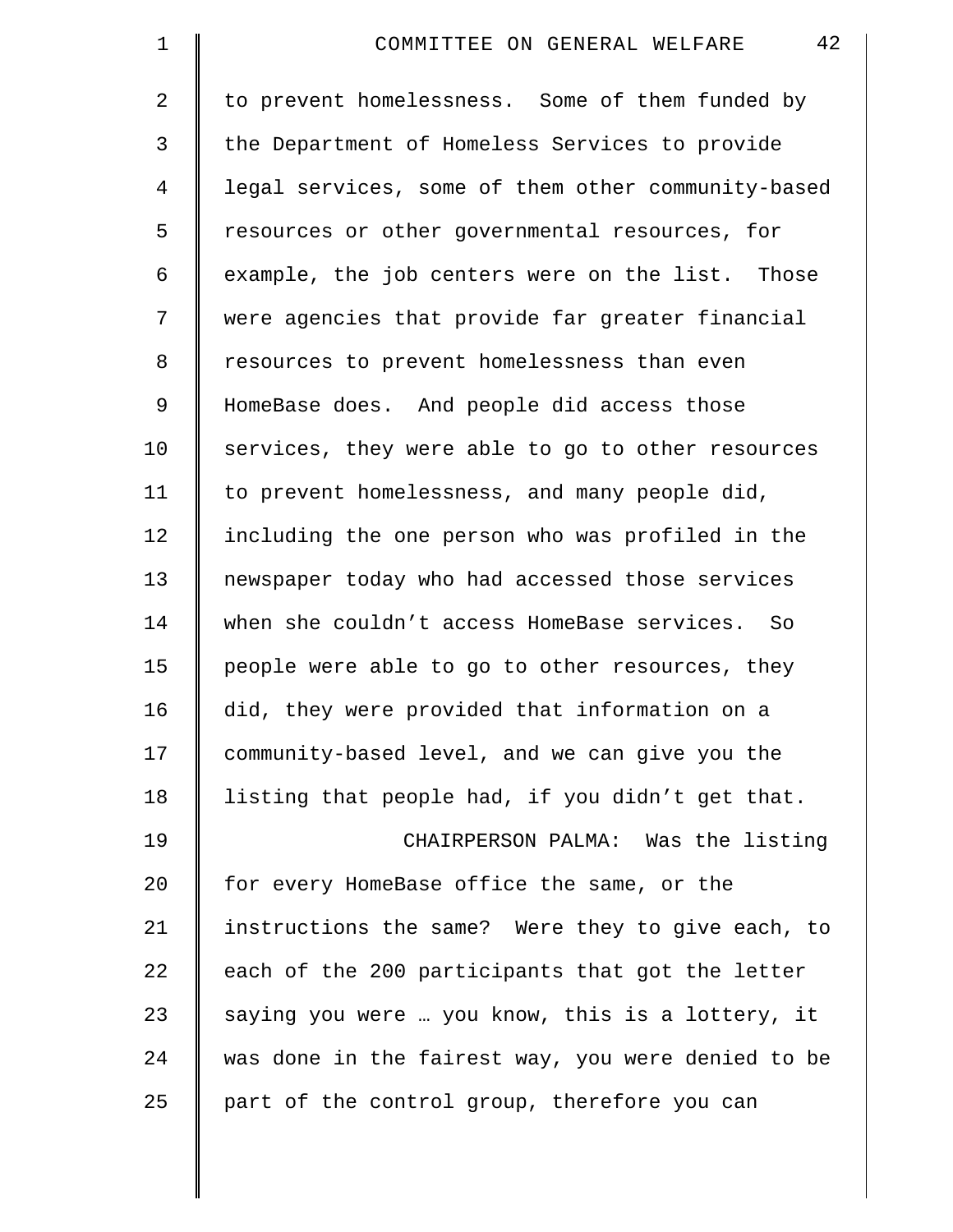| $\mathbf 1$ | 43<br>COMMITTEE ON GENERAL WELFARE                 |
|-------------|----------------------------------------------------|
| 2           | access  you cannot access HomeBase for two years,  |
| 3           | but, you know, attached you will see a list. Was   |
| 4           | that list consistent throughout all the 16 offices |
| 5           | of HomeBase?                                       |
| 6           | COMMISSIONER DIAMOND: It was                       |
| 7           | there are 13 offices. It was a tailored list for   |
| 8           | each community, so that the people who were        |
| 9           | accessing services in the Bronx got a somewhat     |
| 10          | different list than the ones in Brooklyn, based on |
| 11          | what services are available in their community.    |
| 12          | CHAIRPERSON PALMA: I still have a                  |
| 13          | lot more questions, but I'm going to let my        |
| 14          | colleagues ask some of their questions. Council    |
| 15          | Member Arroyo, followed by Council Member Lander,  |
| 16          | Rodriguez, Levin, Brewer and Wills.                |
| 17          | COUNCIL MEMBER ARROYO: Thank you,                  |
| 18          | Madam Chair. Commissioner, thank you for your      |
| 19          | testimony. How much is DHS paying for this study?  |
| 20          | COMMISSIONER DIAMOND: It's                         |
| 21          | altogether about \$570,000.                        |
| 22          | COUNCIL MEMBER ARROYO: Okay. Now                   |
| 23          | and why 400? What's so magical about 400?          |
| 24          | COMMISSIONER DIAMOND: Dr. Rolston                  |
| 25          | could talk to the study.                           |
|             |                                                    |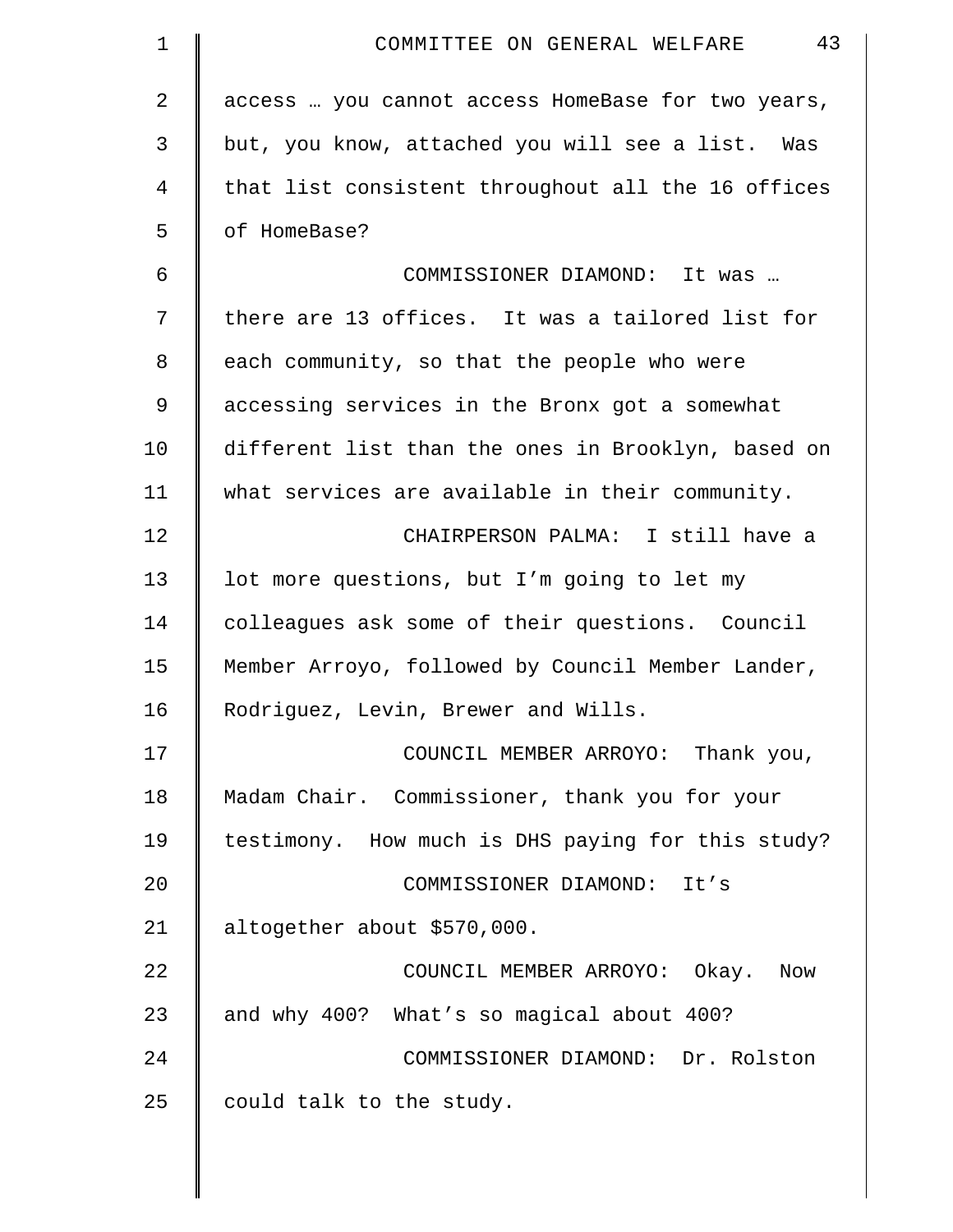| $\mathbf 1$    | 44<br>COMMITTEE ON GENERAL WELFARE                 |
|----------------|----------------------------------------------------|
| $\overline{2}$ | DR. ROLSTON: Before you undertake                  |
| 3              | a study like this, you want to make sure that the  |
| 4              | sample sizes are large enough that you can, if     |
| 5              | there are actually differences between, you know,  |
| 6              | receiving the services or receiving the other      |
| 7              | services that are available in the community, that |
| 8              | we'll be able to have a very good chance of        |
| 9              | finding that. Because if the program is working,   |
| 10             | so that people are doing better in the treatment   |
| 11             | group, we want to have a very low chance of        |
| 12             | missing that. And we conducted an analysis         |
| 13             | beforehand with the data that we had, and which    |
| 14             | suggested that 400 was a conservative way to       |
| 15             | conduct this study. If we had had too few people,  |
| 16             | then one could imagine, if you had two people, you |
| 17             | really wouldn't know what resulted.                |
| 18             | COUNCIL MEMBER ARROYO: I'm not                     |
| 19             | suggesting that 400 is a low number, by the way.   |
| 20             | DR. ROLSTON: Well, as a researcher                 |
| 21             | we always prefer larger numbers, with 400 we       |
| 22             | thought it was a conservative estimate of what     |
| 23             | would be required in order to do this.             |
| 24             | COUNCIL MEMBER ARROYO:                             |
| 25             | Commissioner, from inception, HomeBase is a pilot  |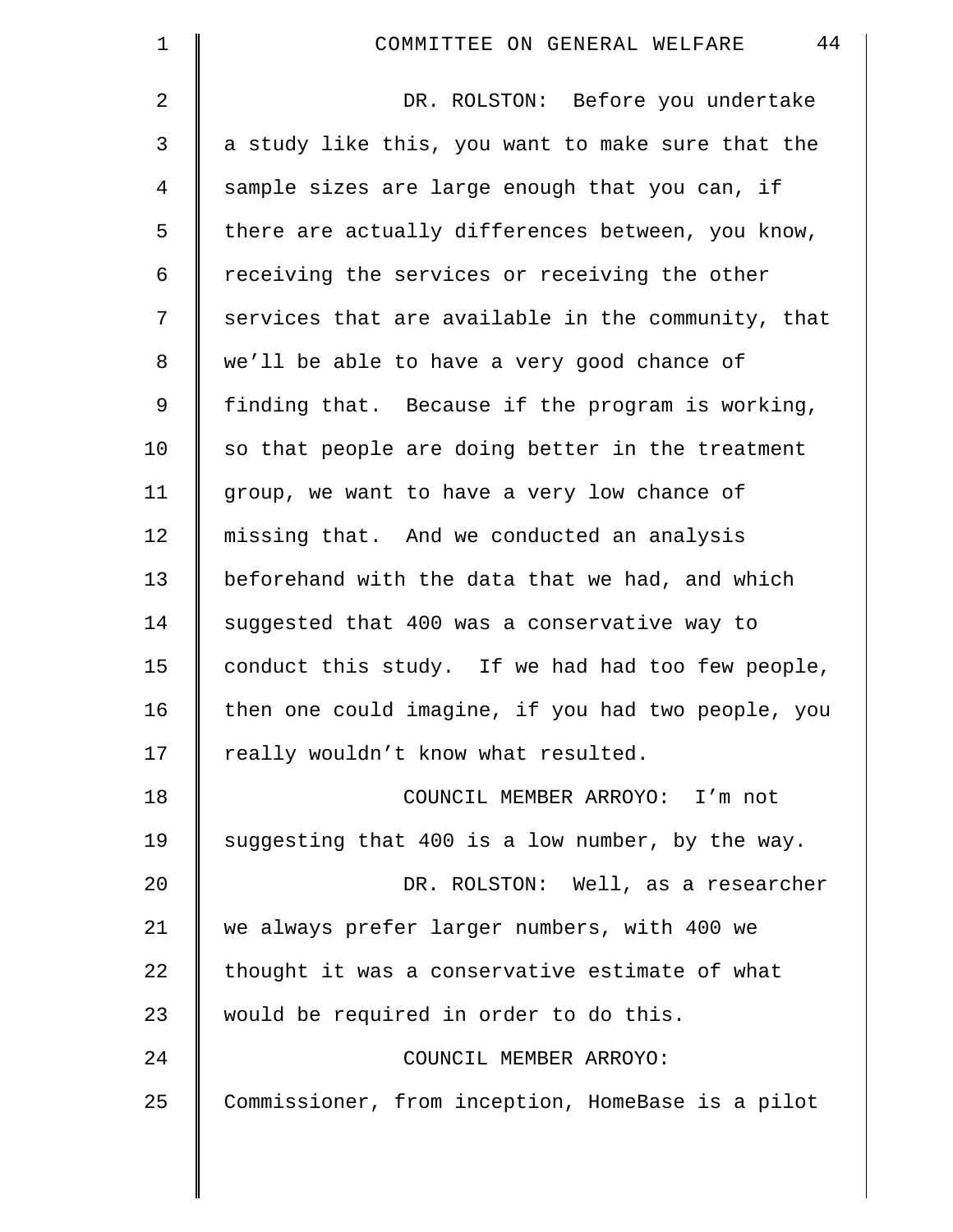| 1  | 45<br>COMMITTEE ON GENERAL WELFARE                  |
|----|-----------------------------------------------------|
| 2  | not available in every community.                   |
| 3  | COMMISSIONER DIAMOND: That's                        |
| 4  | initially true. In 2007, I believe it was           |
| 5  | expanded to citywide. So there was a period,        |
| 6  | you're right, when it had limited availability.     |
| 7  | But when it went citywide, we couldn't compare it   |
| 8  | to anything else, which was one of the reasons we   |
| 9  | needed the study to determine its effectiveness.    |
| 10 | COUNCIL MEMBER ARROYO: So from                      |
| 11 | your testimony on page three, interpreting what     |
| 12 | you're saying in that it doesn't matter how many    |
| 13 | come seeking this service, you wouldn't be able to  |
| 14 | provide it to everyone that presents.               |
| 15 | COMMISSIONER DIAMOND: We currently                  |
| 16 | don't have the funding to serve everyone who        |
| 17 | presents, that's right, there are about- -          |
| 18 | COUNCIL MEMBER ARROYO:                              |
| 19 | (Interposing) What's the capacity? What's the       |
| 20 | number of individuals that can be served? The       |
| 21 | doctor mentioned \$20 million is spent on HomeBase. |
| 22 | What's the capacity for that amount of money?       |
| 23 | COMMISSIONER DIAMOND: About 8,000                   |
| 24 | people a year, 7,000 people a year are served       |
| 25 | currently, but again, there are about 1,500 people  |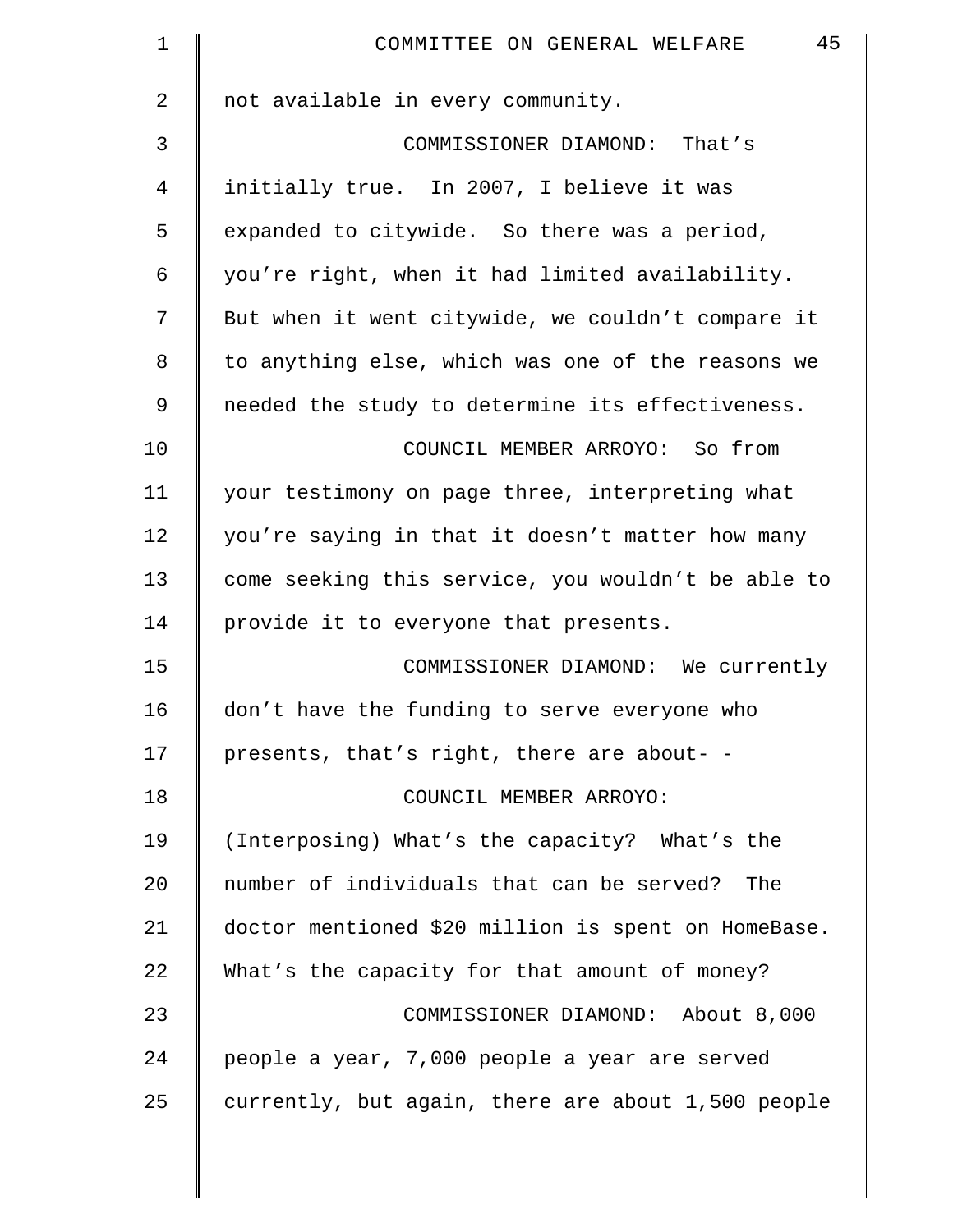| 1              | 46<br>COMMITTEE ON GENERAL WELFARE                 |
|----------------|----------------------------------------------------|
| $\overline{2}$ | who are not able to be served in the program, and  |
| 3              | the promise of the study, that we might lose if we |
| 4              | don't pursue it, is to be able to serve not just   |
| 5              | those 1,500, but others who might need the service |
| 6              | throughout the city that we don't have sufficient  |
| 7              | resources to do now.                               |
| 8              | COUNCIL MEMBER ARROYO: Okay, so                    |
| $\mathsf 9$    | assuming that we pursue this study that troubles   |
| 10             | so many of us in so many ways, you would need how  |
| 11             | much more money to provide services to the         |
| 12             | additional 1,500 or so families that would be      |
| 13             | presenting for the service?                        |
| 14             | COMMISSIONER DIAMOND: Well, those                  |
| 15             | are the things that we would get at when we see    |
| 16             | the analysis. That would give us a better way to   |
| 17             | target the resources, to be able to determine      |
| 18             | what, how best to structure the program. That's    |
| 19             | one of the things we don't know now.               |
| 20             | COUNCIL MEMBER ARROYO: Okay. I'm                   |
| 21             | I did really poorly in math, so if you're          |
| 22             | serving 8,000?                                     |
| 23             | COMMISSIONER DIAMOND: 7,000.                       |
| 24             | COUNCIL MEMBER ARROYO: 7,000 with                  |
| 25             | \$2 million.                                       |

 $\mathbb{I}$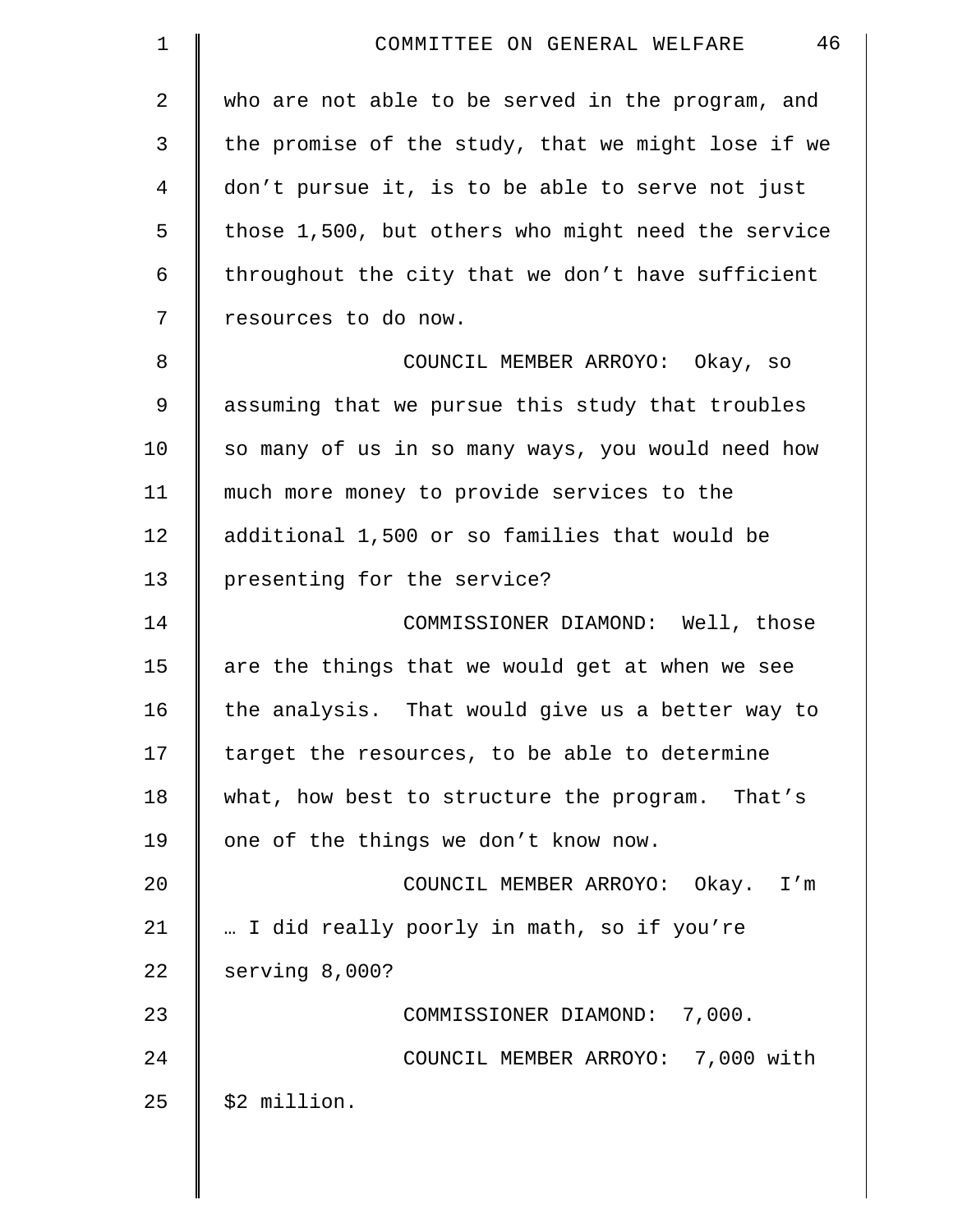| 1           | 47<br>COMMITTEE ON GENERAL WELFARE                 |
|-------------|----------------------------------------------------|
| 2           | COMMISSIONER DIAMOND: \$20 million.                |
| 3           | COUNCIL MEMBER ARROYO: \$20                        |
| 4           | million, what are we spending on a family in       |
| 5           | HomeBase?                                          |
| 6           | COMMISSIONER DIAMOND: It's about                   |
| 7           | \$3,000 a family, but again, it's not  the actual  |
| 8           | financial resources that are available to families |
| $\mathsf 9$ | is not  it's not the full \$20 million, some       |
| 10          | people get financial assistance, some people get   |
| 11          | counseling, some people get employment assistance. |
| 12          | It's a range of services.                          |
| 13          | COUNCIL MEMBER ARROYO: And not                     |
| 14          | everyone gets the same services.                   |
| 15          | COMMISSIONER DIAMOND: Absolutely,                  |
| 16          | it's a customized package.                         |
| 17          | COUNCIL MEMBER ARROYO: I'm going                   |
| 18          | to go back to some  to follow up on Council        |
| 19          | Member, on our Chair's  we have copies of some of  |
| 20          | the letters that the providers were sending to the |
| 21          | families that were not selected, or eliminated     |
| 22          | from participating in HomeBase services. And it    |
| 23          | seems almost conflicting in terms of the           |
| 24          | information that's provided. As part of the        |
| 25          | study, you were not  you were assigned to a group  |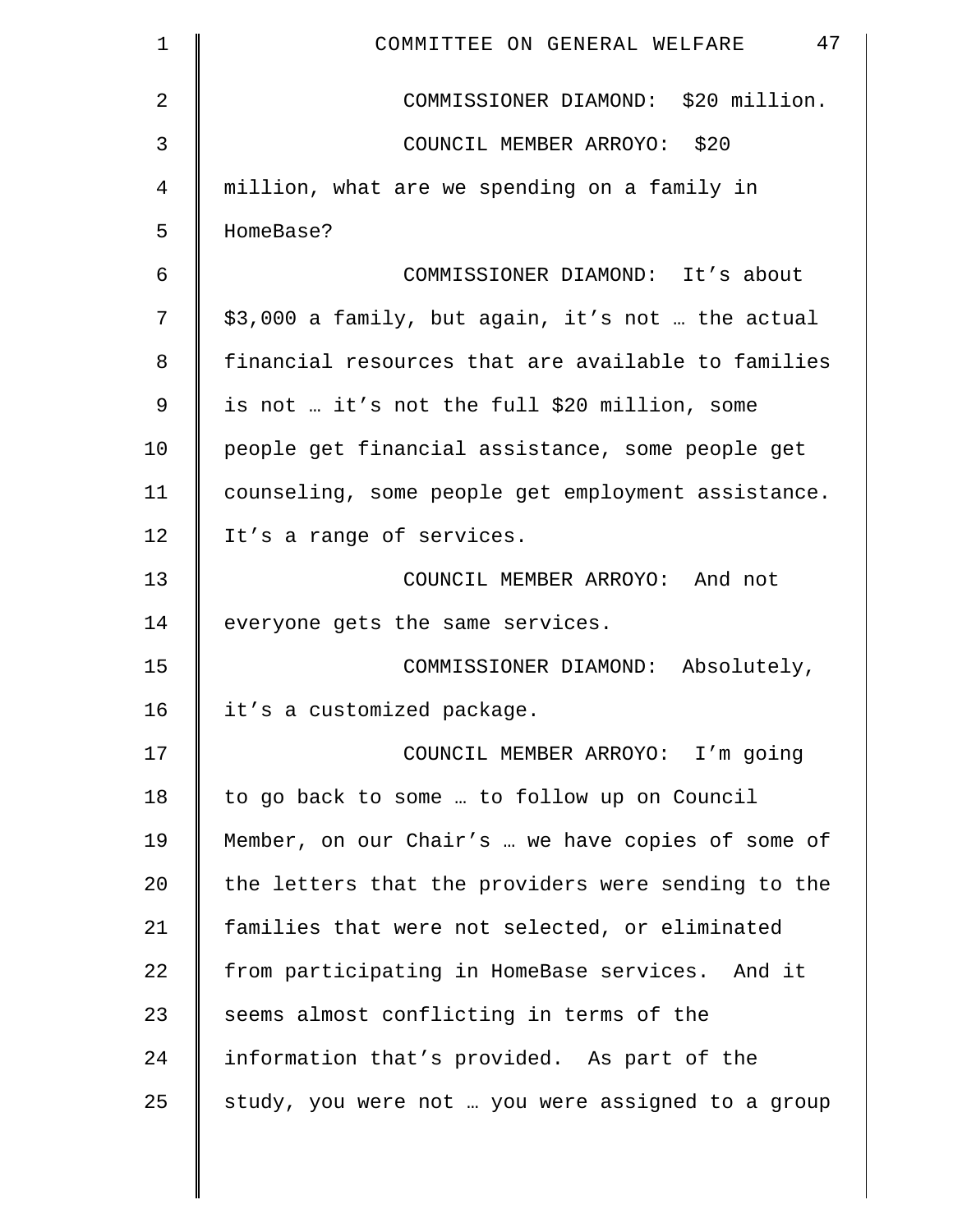| $\mathbf 1$ | 48<br>COMMITTEE ON GENERAL WELFARE                 |
|-------------|----------------------------------------------------|
| 2           | that will not be servicing  be receiving HomeBase  |
| 3           | services. This selection  and it goes on, this     |
| 4           | selection will not affect your eligibility for     |
| 5           | other services offered by DHS or other agencies.   |
| 6           | That, that is such a confusing message.            |
| 7           | COMMISSIONER DIAMOND: I don't                      |
| 8           | because the letter goes on to outline the services |
| 9           | that are available, so I- -                        |
| 10          | COUNCIL MEMBER ARROYO:                             |
| 11          | (Interposing) But it doesn't. this is what the     |
| 12          | letter looks like.                                 |
| 13          | COMMISSIONER DIAMOND: No, I have a                 |
| 14          | copy of the letters that were sent on the various  |
| 15          | letterheads, Catholic Charities and Bronx Works,   |
| 16          | I'm not sure what this actually is- -              |
| 17          | COUNCIL MEMBER ARROYO:                             |
| 18          | (Interposing) This is Palladia's letter, and the   |
| 19          | person, the recipient's name is blacked out for, I |
| 20          | guess, confidentiality purposes. It's a one-       |
| 21          | paragraph letter, and it has, as Council Member    |
| 22          | Palma suggested, a list of real estate agents, as  |
| 23          | the list of services that they would be entitled   |
| 24          | to, and/or room finders specializing in room       |
| 25          | rentals, and other information about single-parent |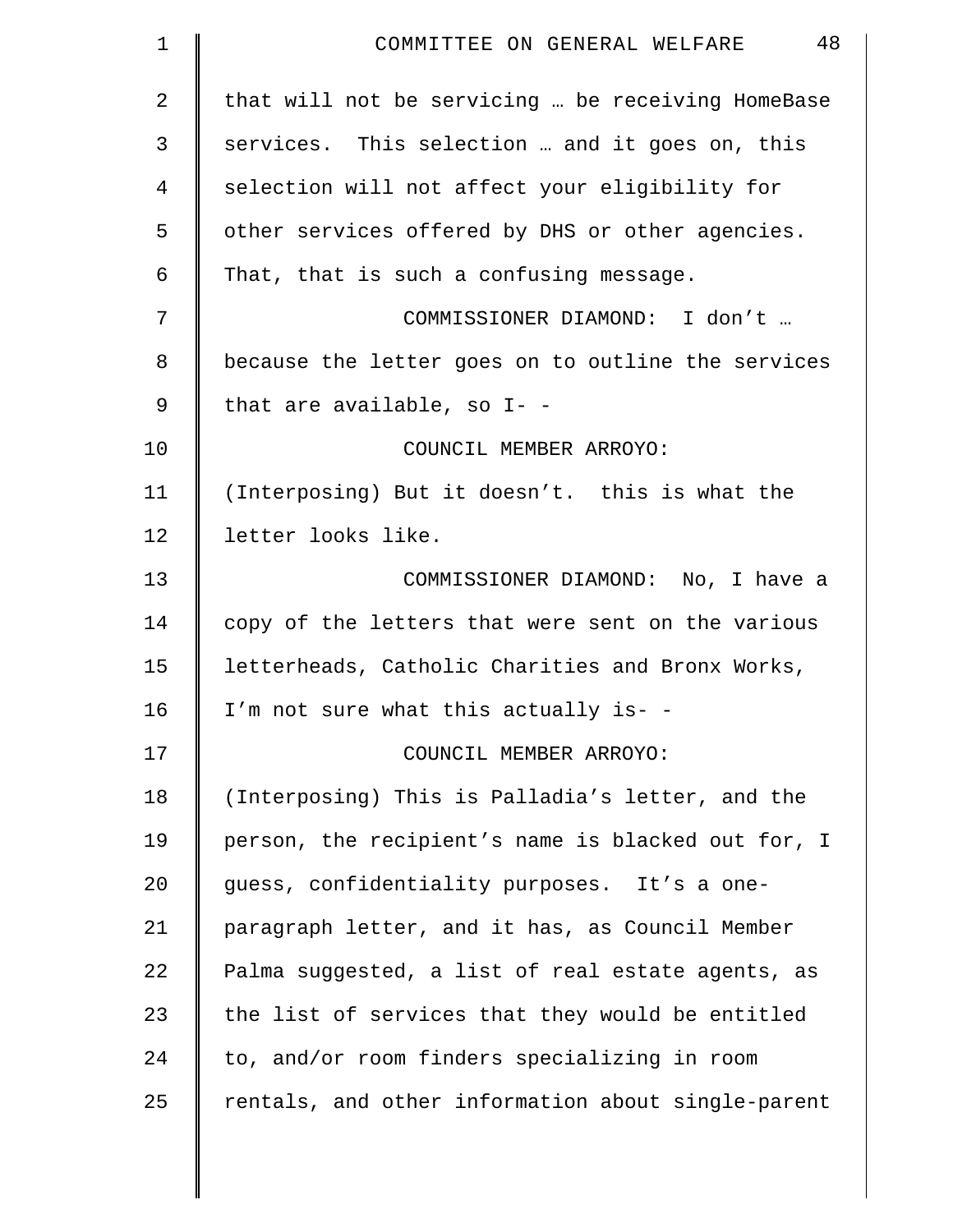| $\mathbf 1$ | 49<br>COMMITTEE ON GENERAL WELFARE                 |
|-------------|----------------------------------------------------|
| 2           | women and families with children under 21, and     |
| 3           | then another series. It's just- -                  |
| 4           | CHAIRPERSON PALMA: (Interposing)                   |
| 5           | I'm sorry. And in no way, shape or form is this    |
| 6           | an attack on Palladia. I'm pretty sure  I know     |
| 7           | that they're a good provider, they're doing the    |
| 8           | best that they can. We're trying to understand     |
| 9           | how, you know, what information was given to the   |
| 10          | providers for something like this to get out to    |
| 11          | one of these participants. And what constraints    |
| 12          | did the providers feel.                            |
| 13          | COMMISSIONER DIAMOND: Okay.                        |
| 14          | COUNCIL MEMBER ARROYO: That and I,                 |
| 15          | you know, I have a contract with DHS to provide    |
| 16          | these services, I'm going to be hard-pressed not   |
| 17          | to give you a letter of support. You know, I  so   |
| 18          | attaching letters of support from the providers on |
| 19          | this study, for me is not worth the paper it's     |
| 20          | written on. If I have a quarter of a million, a    |
| 21          | half a million dollar contract with your agency to |
| 22          | provide services to communities across the city,   |
| 23          | I'm going to be challenged not to give you a       |
| 24          | letter of support. And I don't want you to answer  |
| 25          | that, I'm just giving you my opinion about what I  |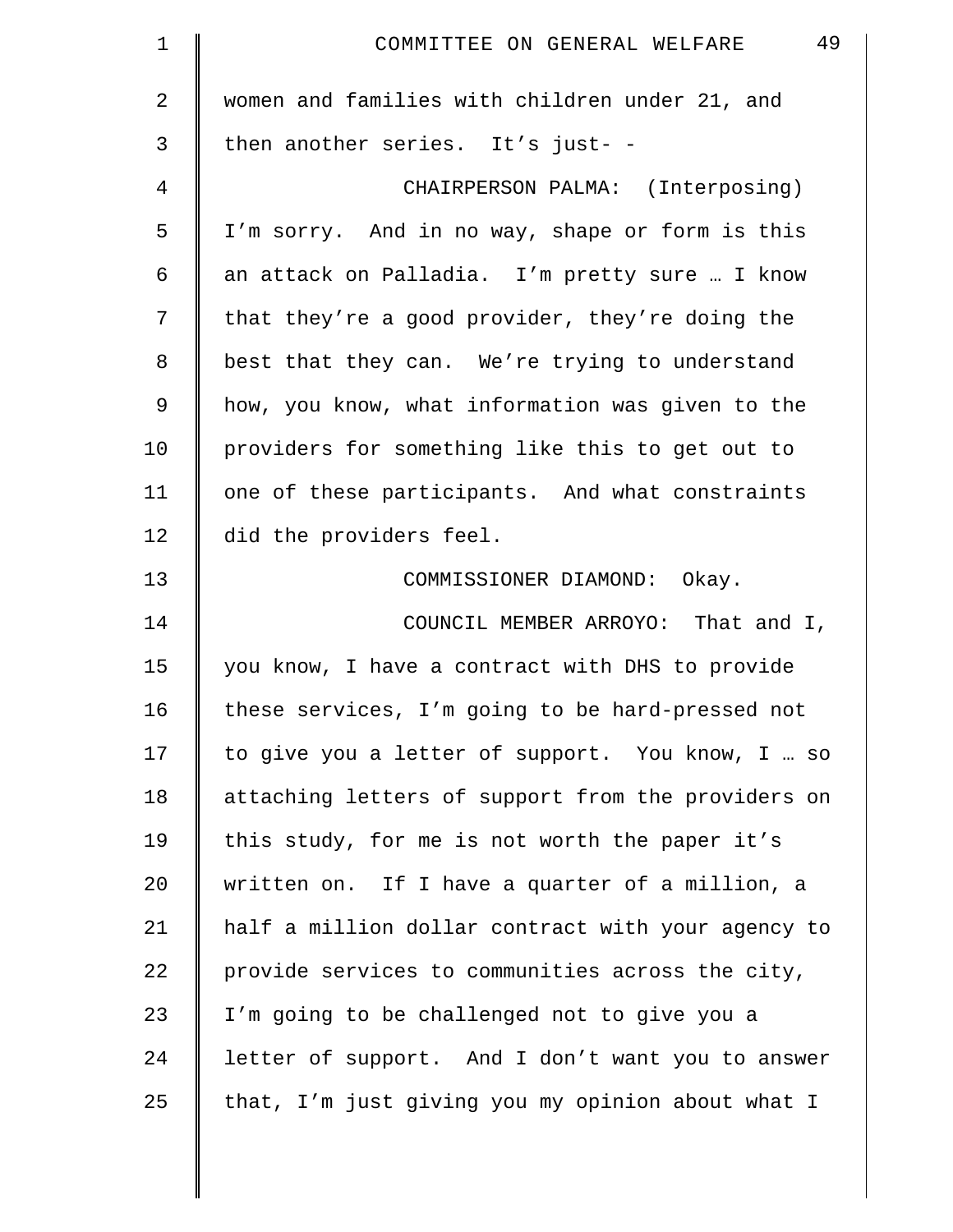| 1  | 50<br>COMMITTEE ON GENERAL WELFARE               |
|----|--------------------------------------------------|
| 2  | think these letters are worth, and I'm not going |
| 3  | to pursue it.                                    |
| 4  | COMMISSIONER DIAMOND: Well, let me               |
| 5  | just say first, I have a lot more faith in the   |
| 6  | integrity of those organizations than you        |
| 7  | apparently do. I've worked with many of them for |
| 8  | fifteen and sixteen years, they're run by people |
| 9  | who have the highest ethical standards, who are  |
| 10 | only interested in serving the people in their   |
| 11 | communities, and to demean their integrity like  |
| 12 | that is a I think frankly- -                     |
| 13 | COUNCIL MEMBER ARROYO:                           |
| 14 | (Interposing) No, you're making it mean that.    |
| 15 | COMMISSIONER DIAMOND: No.                        |
| 16 | COUNCIL MEMBER ARROYO: Don't do                  |
| 17 | that.                                            |
| 18 | COMMISSIONER DIAMOND: You said                   |
| 19 | that.                                            |
| 20 | COUNCIL MEMBER ARROYO: Don't do                  |
| 21 | that.                                            |
| 22 | COMMISSIONER DIAMOND: I think                    |
| 23 | that's insulting to the organizations.           |
| 24 | COUNCIL MEMBER ARROYO: You, you                  |
| 25 | are not in my office when I meet with providers, |
|    |                                                  |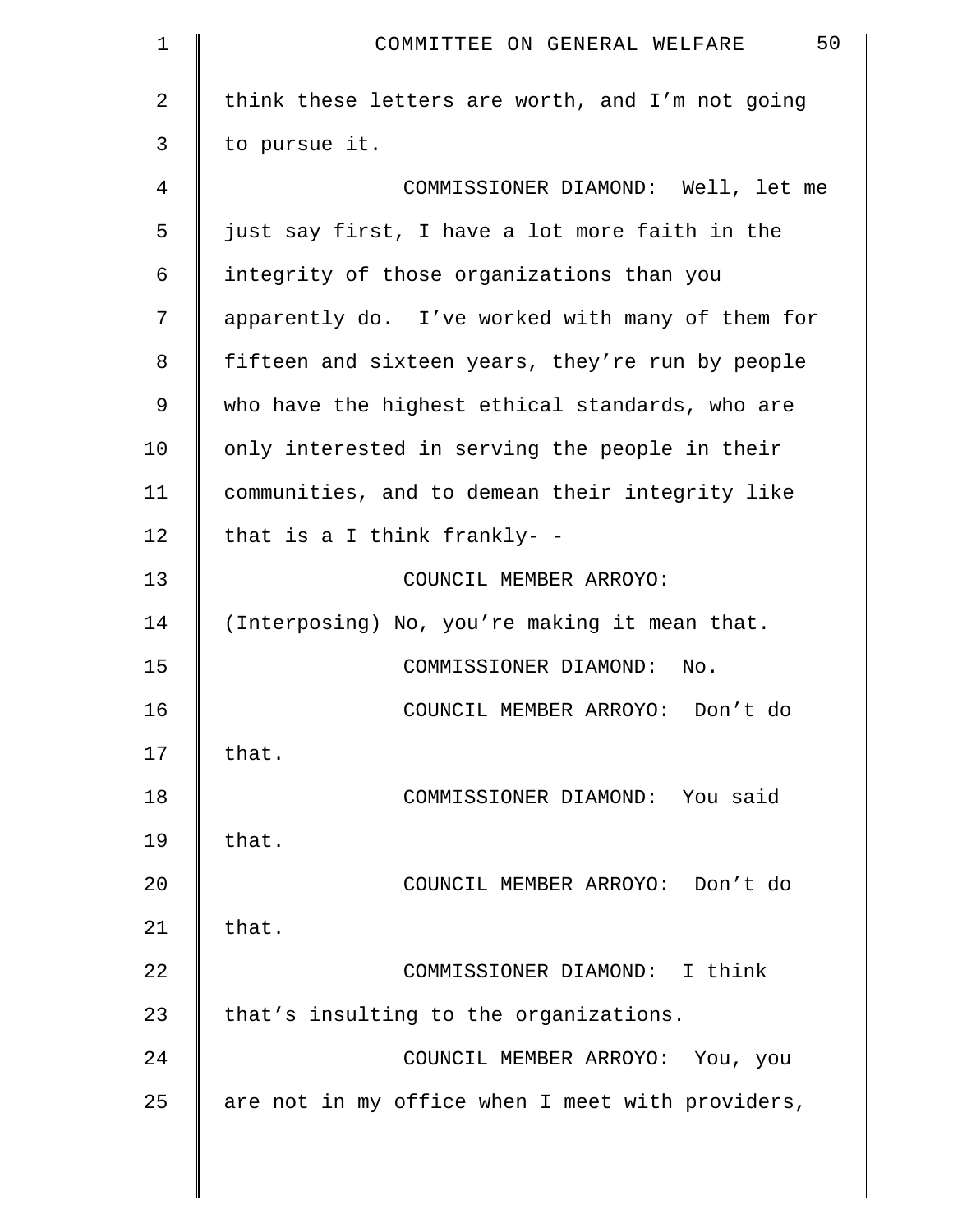| $\mathbf 1$ | 51<br>COMMITTEE ON GENERAL WELFARE                 |
|-------------|----------------------------------------------------|
| 2           | and hear them express the challenges that they     |
| 3           | confront in continuing to do the work that they    |
| 4           | do, given what is demanded of them and the         |
| 5           | agencies. And this is not just DHS, across the     |
| 6           | board. So don't put words in my mouth- -           |
| 7           | COMMISSIONER DIAMOND:                              |
| $\,8\,$     | (Interposing) And don't put words in- -            |
| 9           | COUNCIL MEMBER ARROYO:                             |
| 10          | (Interposing)  about what I  no, no, what I, and   |
| 11          | the respect that I have for the agencies that are  |
| 12          | providing services in the community, don't do      |
| 13          | that.                                              |
| 14          | COMMISSIONER DIAMOND: Well, we                     |
| 15          | have sat here this morning very quietly and been   |
| 16          | accused by this afternoon  accused of a lot of     |
| 17          | things which I have not answered, and I think it's |
| 18          | insulting for you to demean the organizations that |
| 19          | we work with. That's  but in terms of Palladia,    |
| 20          | they may have attached real estate brokers, but    |
| 21          | there was other community-based organizations that |
| 22          | were attached to the letters, other organizations, |
| 23          | put the community organizations right in the same  |
| 24          | letter, and we can show you from Bronx Works, from |
| 25          | Catholic Charities, and from Kemba, how they did   |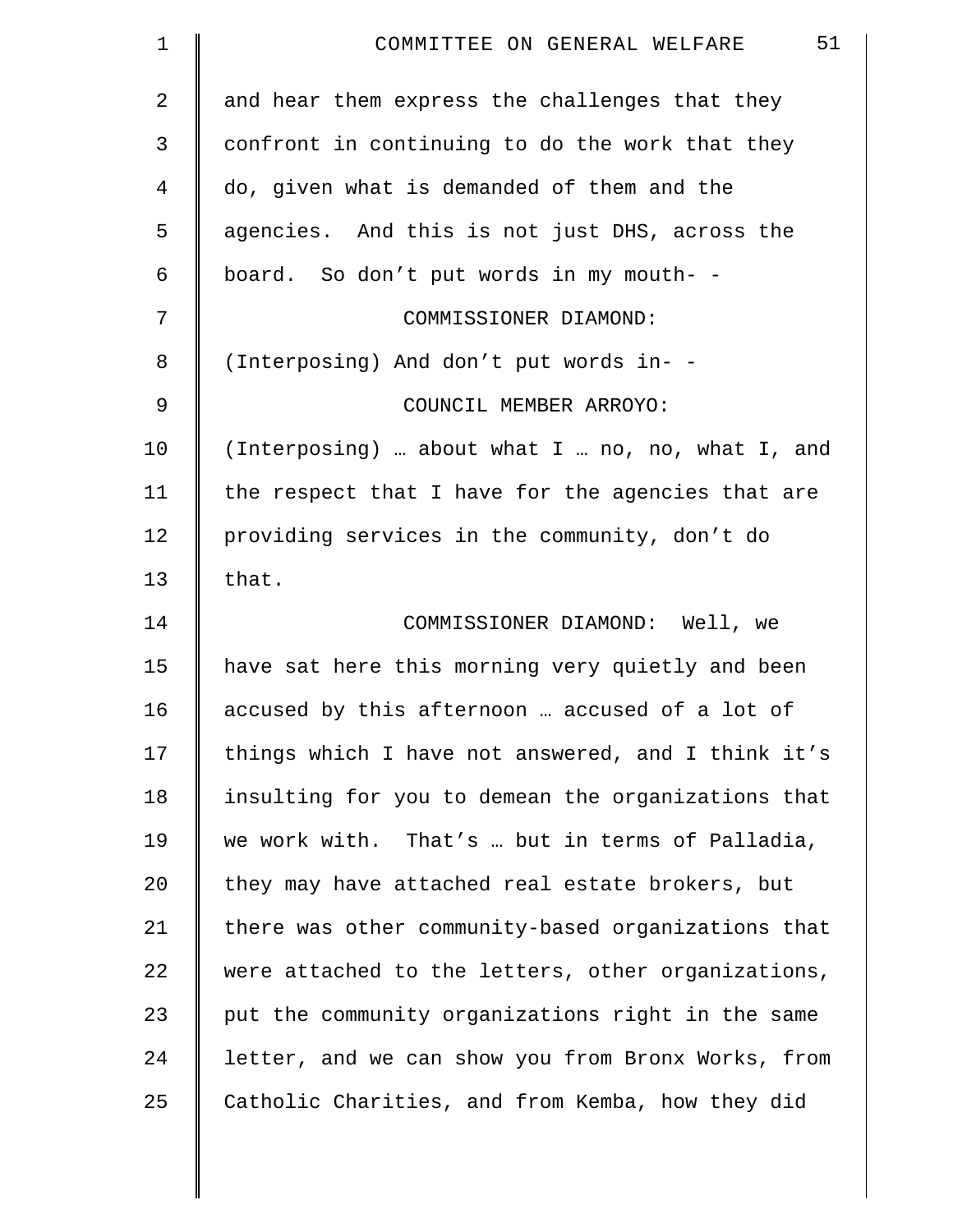| $\mathbf 1$    | 52<br>COMMITTEE ON GENERAL WELFARE                 |
|----------------|----------------------------------------------------|
| $\overline{2}$ | that. But everyone was designed to receive a       |
| 3              | wealth of community resources, people accessed     |
| $\overline{4}$ | those resources, they are available, they are      |
| 5              | well-known in the community. The budget for some   |
| 6              | of those resources far exceeds the HomeBase        |
| 7              | budget, so they have ample funding to provide      |
| 8              | people who need them and that was the design of    |
| 9              | the study, and we think it was effective.          |
| 10             | COUNCIL MEMBER LANDER: Thank you,                  |
| 11             | Madam Chair. Thanks to the panel for being here.   |
| 12             | Let's  I'm going to grant for a minute that it's   |
| 13             | important to evaluate this program and try to get  |
| 14             | at the questions that we're discussing. It seems   |
| 15             | to me that core question is to try to weigh two    |
| 16             | things: on the one hand, you know, we believe that |
| 17             | random assignment is a better way of               |
| 18             | understanding, you know, what's really going on,   |
| 19             | and that there be some loss in quality of data if  |
| 20             | instead we used other ways of trying to figure out |
| 21             | how to do that comparison and have the control     |
| 22             | group. On the other hand, it seems to me that      |
| 23             | there is an ethical issue, and that there's a      |
| 24             | difference between doing random assignment where   |
| 25             | you extend a new benefit to some people that they  |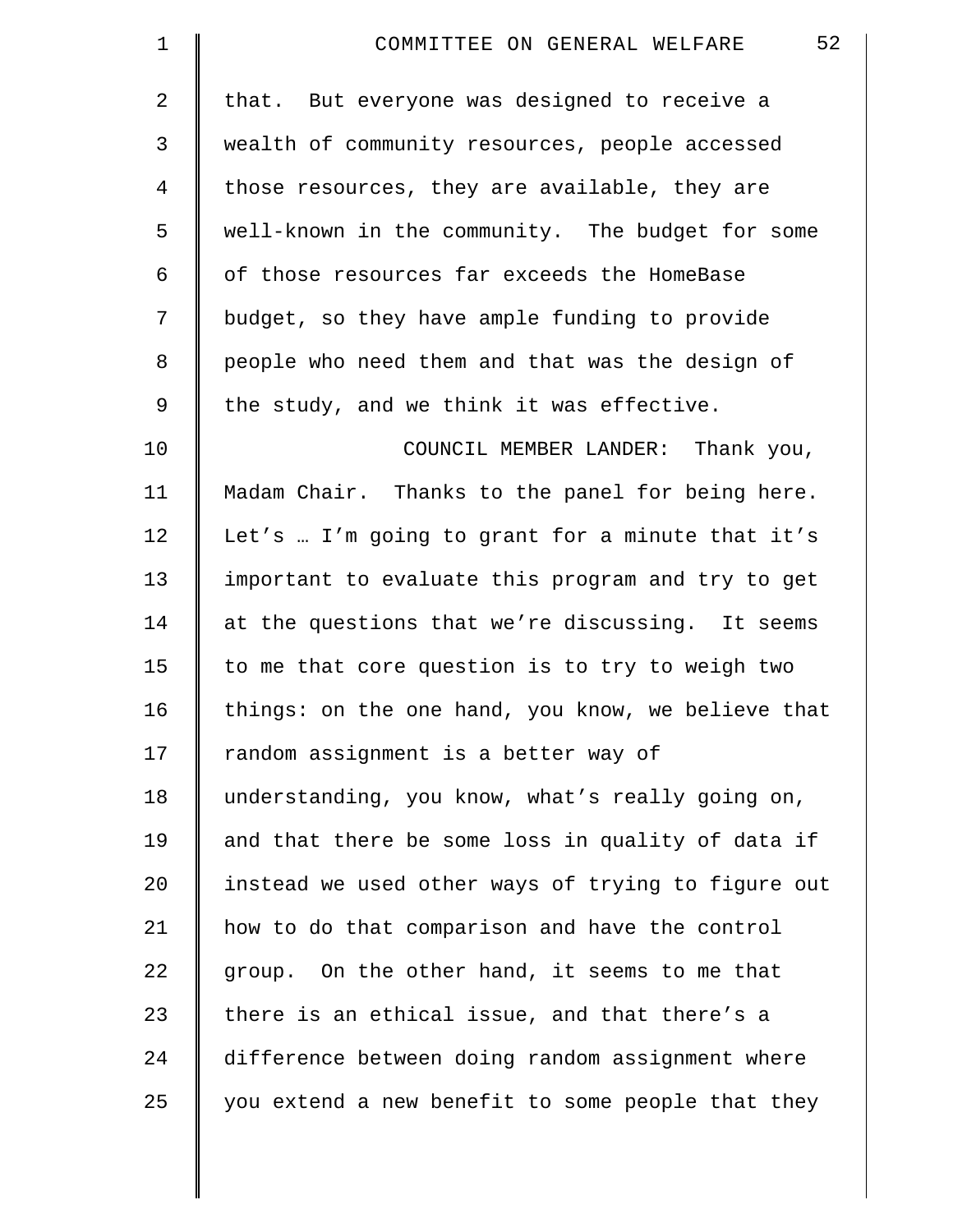| $\mathbf 1$    | 53<br>COMMITTEE ON GENERAL WELFARE                 |
|----------------|----------------------------------------------------|
| $\overline{a}$ | would not have been eligible before, and           |
| $\mathfrak{Z}$ | withdrawing a benefit that they likely would have  |
| 4              | received otherwise. So first, I think that the     |
| 5              | studies that I'm familiar with, I mean, that you   |
| 6              | mentioned MTO, Moving to Opportunity, and some of  |
| 7              | the housing choice voucher studies, section 8      |
| $\,8\,$        | studies, Jobs Plus is another like this, where     |
| $\mathsf 9$    | essentially you piloted something where you did    |
| 10             | random assignments, but what you did was offer a   |
| 11             | new benefit, so that you weren't withdrawing from  |
| 12             | someone something that they were eligible for      |
| 13             | previously. So I guess my first question is just,  |
| 14             | do you agree that there is an ethical distinction  |
| 15             | there? There's still the question of how to weigh  |
| 16             | the ethical distinction against the loss of data   |
| 17             | quality. But do you agree that there's an ethical  |
| 18             | distinction in random assignment studies, between  |
| 19             | where you're extending a new benefits, and where   |
| 20             | you're withdrawing something someone likely would  |
| 21             | have received?                                     |
| 22             | DR. ROLSTON: I think it's an                       |
| 23             | important consideration to take into account       |
| 24             | whether something is a new or an existing program. |
| 25             | But I don't think it's sort of the defining bright |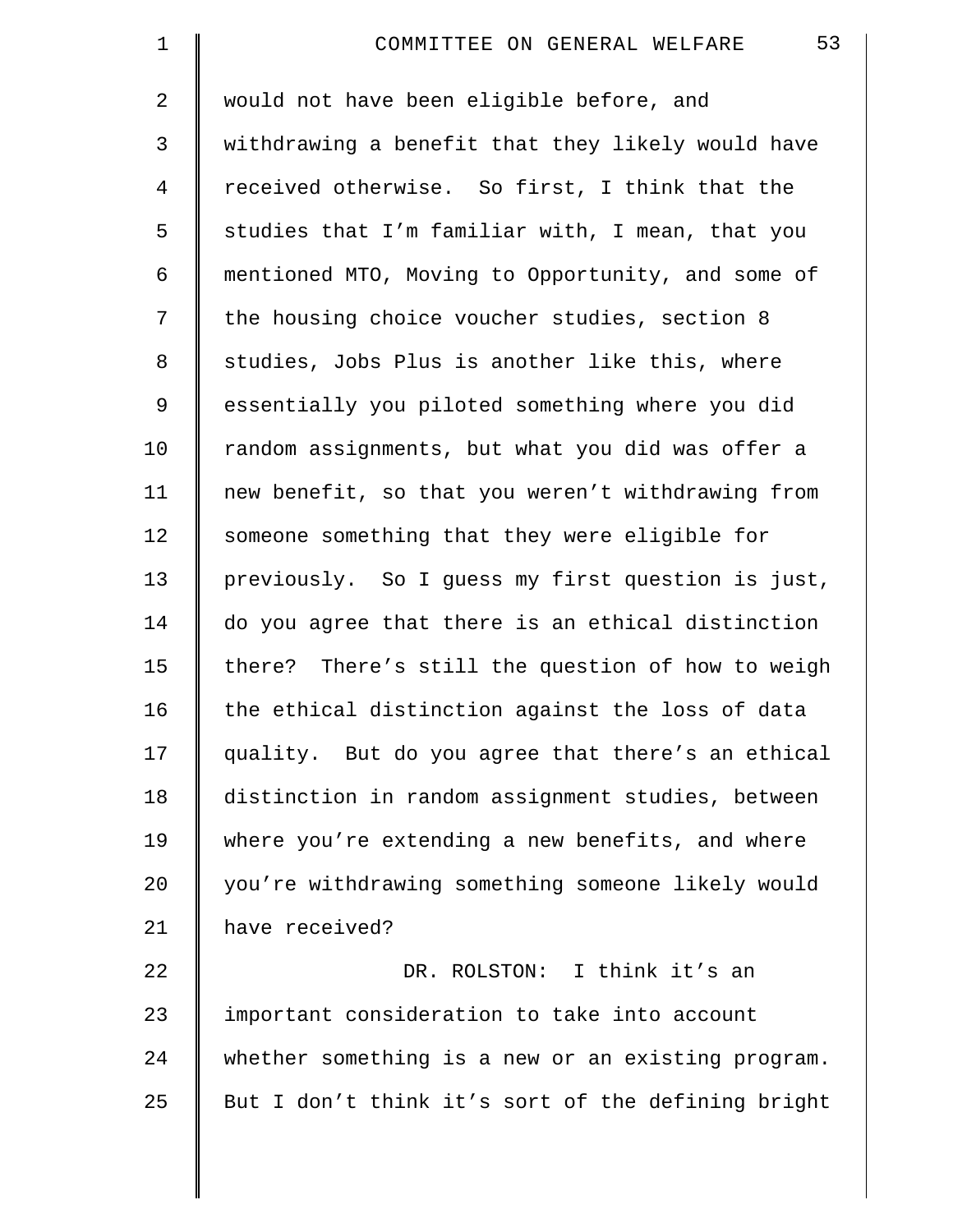| $\mathbf 1$ | 54<br>COMMITTEE ON GENERAL WELFARE                 |
|-------------|----------------------------------------------------|
| 2           | line at all. I think that the defining bright      |
| 3           | line is around programs which are either           |
| 4           | entitlement programs, which everybody by statute   |
| 5           | or regulation who applies gets, and programs which |
| 6           | are not entitlements and in which there is not     |
| 7           | sufficient resources to serve everybody.           |
| 8           | COUNCIL MEMBER LANDER: But don't                   |
| 9           | I mean, well  if there is in place a logic of      |
| 10          | assignment of service already, and the study       |
| 11          | changes the logic of assignment, I mean, that's an |
| 12          | ethical act, right? Someone who likely, I mean,    |
| 13          | in this study, even though not everyone would have |
| 14          | gotten it before, a set of people who very likely  |
| 15          | would have gotten it, but for the study, were now  |
| 16          | had that withdrawn from them. We can agree on      |
| 17          | that, can't we?                                    |
| 18          | DR. ROLSTON: I don't know what the                 |
| 19          | likelihood was for any particular individual- -    |
| 20          | COUNCIL MEMBER LANDER:                             |
| 21          | (Interposing) They were in the office asking for   |
| 22          | HomeBase services.                                 |
| 23          | DR. ROLSTON: Correct.                              |
| 24          | COUNCIL MEMBER LANDER: And you                     |
| 25          | know they were eligible, else they wouldn't have   |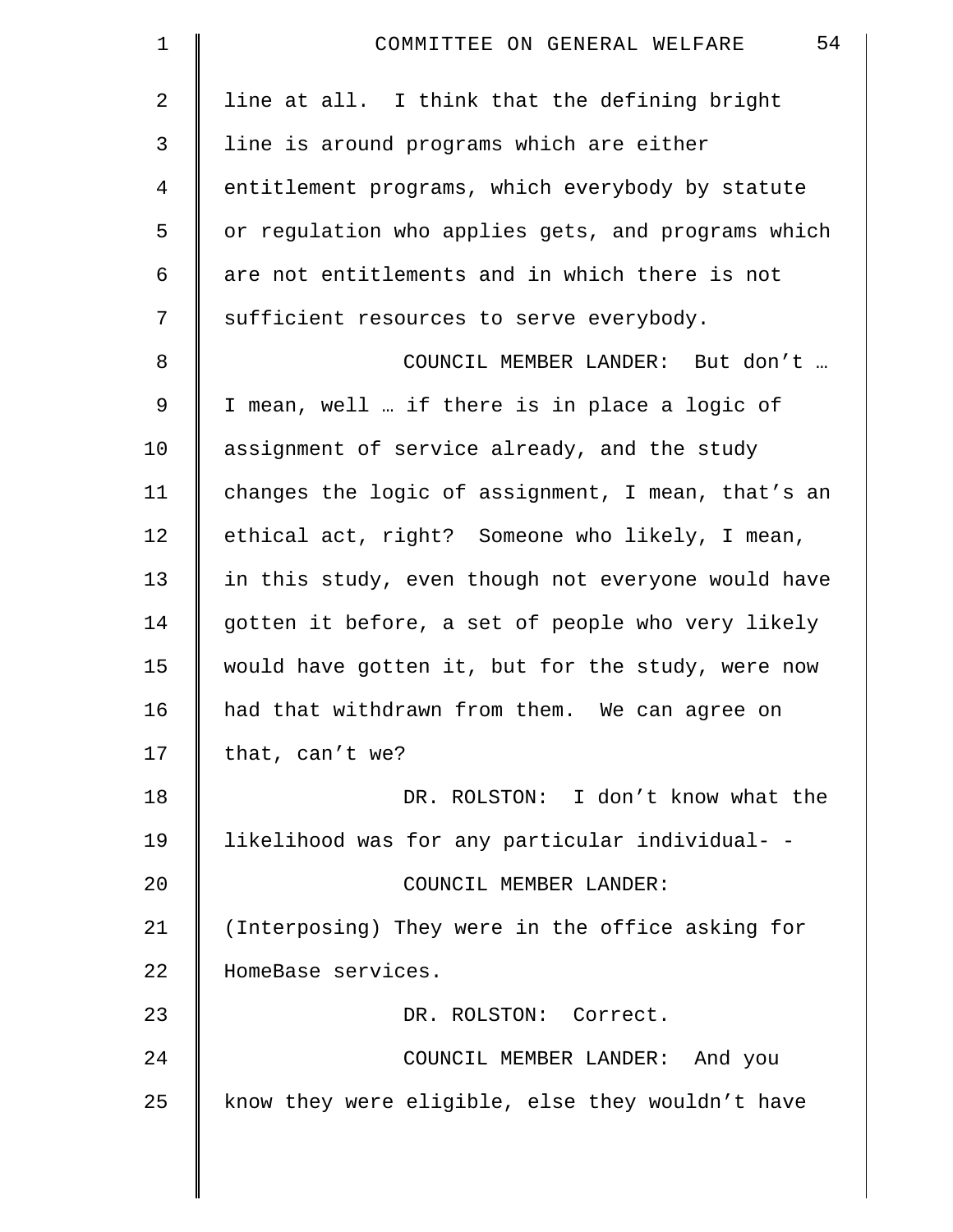| $\mathbf 1$    | 55<br>COMMITTEE ON GENERAL WELFARE                 |
|----------------|----------------------------------------------------|
| $\overline{2}$ | been part of the study group. So they clearly      |
| 3              | were likely, it is likely they would have received |
| 4              | HomeBase services.                                 |
| 5              | DR. ROLSTON: I think it depends on                 |
| 6              | the proportion which get  my understanding is      |
| 7              | that there are individuals who are not served, who |
| 8              | $do$ show up- -                                    |
| 9              | COUNCIL MEMBER LANDER:                             |
| 10             | (Interposing) I was going to ask about that.       |
| 11             | DR. ROLSTON:  at the office and-                   |
| 12             |                                                    |
| 13             | DR. MOLLENKOPF: (Interposing)                      |
| 14             | Could I add a comment? It's just a pure accident   |
| 15             | of timing that somebody didn't get services        |
| 16             | because they were part of the comparison group, or |
| 17             | came in at the end of the year, after, you know,   |
| 18             | the money basically ran out and the service ran    |
| 19             | $out-$ -                                           |
| 20             | COUNCIL MEMBER LANDER:                             |
| 21             | (Interposing) But so why not, this is a really- -  |
| 22             | DR. MOLLENKOPF: (Interposing)                      |
| 23             | That's purely, there's no ethical issue there at   |
| 24             | all, Brad.                                         |
| 25             | COUNCIL MEMBER LANDER: Well, I                     |
|                |                                                    |
|                |                                                    |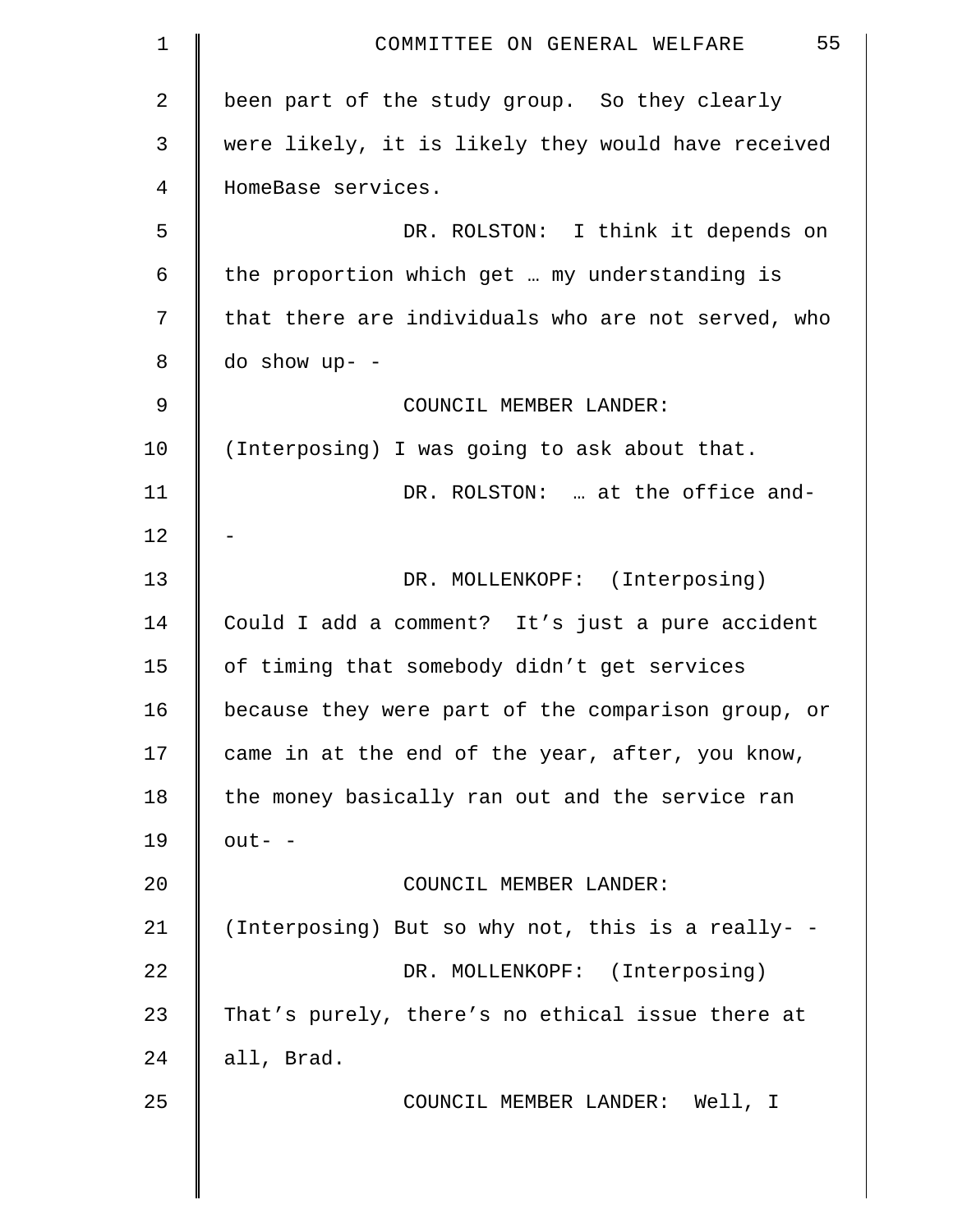| $\mathbf 1$ | 56<br>COMMITTEE ON GENERAL WELFARE                 |
|-------------|----------------------------------------------------|
| 2           | don't know, wait a minute, so this  I guess my     |
| 3           | question is, for those who didn't get it, leaving  |
| 4           | the study aside, in previous years, those who      |
| 5           | didn't get it because there was a lack of funding, |
| 6           | I assume it was essentially on a first-come,       |
| 7           | first-served basis, that the money ran out and     |
| 8           | that when you came and showed up, if the money was |
| 9           | gone, you weren't able to get those services. You  |
| 10          | could call that an accident of time. Let me just   |
| 11          | sure I have that right, it wasn't random before or |
| 12          | like a lottery number came up, the money ran out   |
| 13          | and then if you came after the money ran out, you  |
| 14          | couldn't get services.                             |
| 15          | COMMISSIONER DIAMOND: Right, you                   |
| 16          | were referred to other resources, but you couldn't |
| 17          | get HomeBase services, correct.                    |
| 18          | COUNCIL MEMBER LANDER:<br>And                      |
| 19          | whatever, that's unfortunate.                      |
| 20          | CHAIRPERSON PALMA: I'm sorry,                      |
| 21          | Council Member, I'm  but I think what you're       |
| 22          | trying to get at, the control group, whether       |
| 23          | HomeBase still had money or not, the 200 that      |
| 24          | didn't make it to be part of the control group,    |
| 25          | were denied services. Were denied services to      |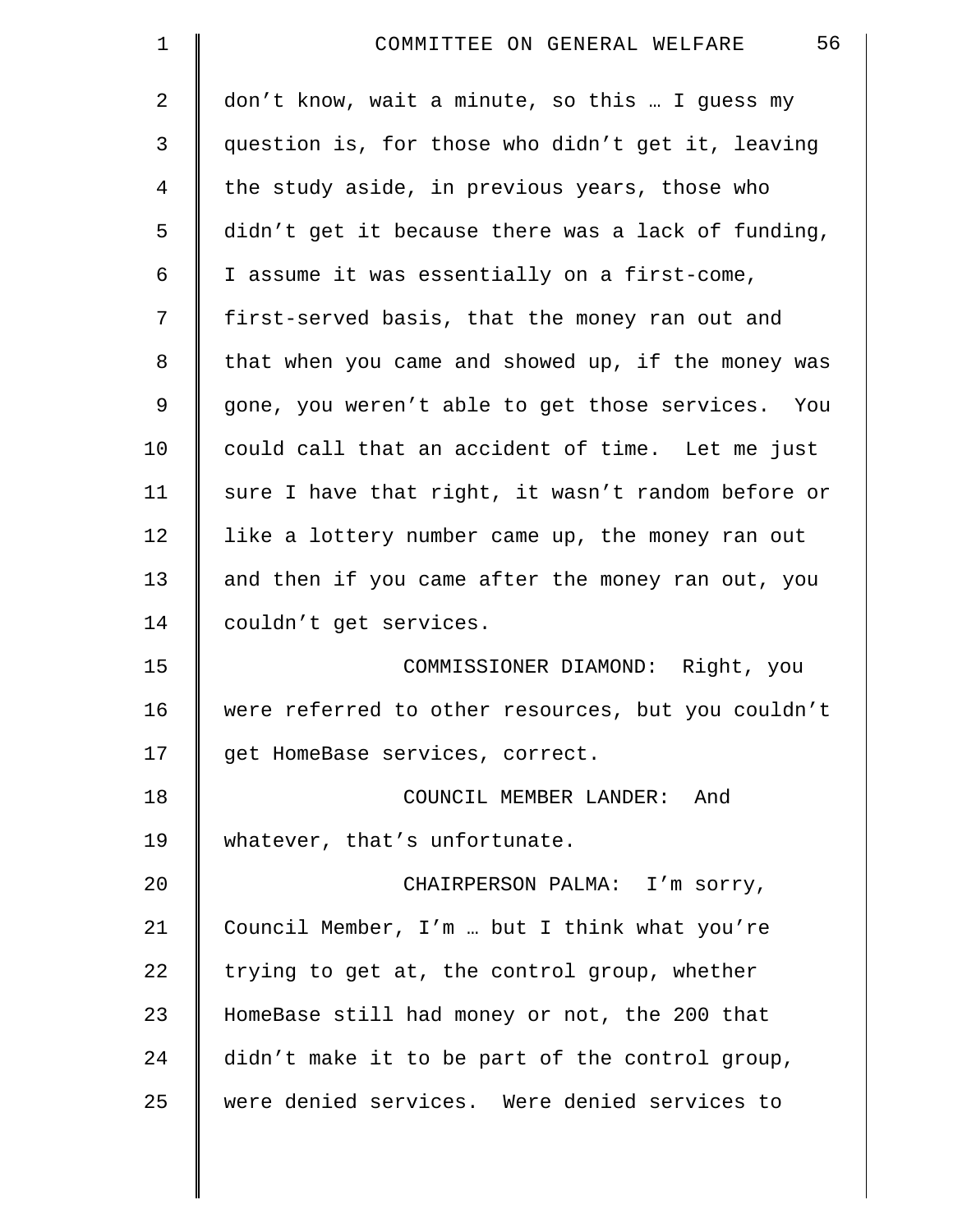| $\mathbf 1$    | 57<br>COMMITTEE ON GENERAL WELFARE                 |
|----------------|----------------------------------------------------|
| $\overline{a}$ | HomeBase for two years.                            |
| 3              | DR. ROLSTON: It was likely a                       |
| 4              | different 200 people than might have done it under |
| 5              | another selection process.                         |
| 6              | COUNCIL MEMBER LANDER: So my first                 |
| 7              | question here is, why not just use the people that |
| 8              | wouldn't have gotten it  I mean, I guess I do      |
| 9              | believe there's an ethical distinction between the |
| 10             | distributive allocation principle of first-come,   |
| 11             | first-served, which has a lot of problems, it's    |
| 12             | not perfect, it's not how I would like to do       |
| 13             | distributive justice. I prefer to have the         |
| 14             | resources in this case for everyone we did. If we  |
| 15             | didn't, we could talk about different principles   |
| 16             | for how to allocate, but I do think first-come,    |
| 17             | first-served has a certain level of fairness to    |
| 18             | it, and it's what had been used here. So I guess   |
| 19             | my first question is, why not just use that? Like  |
| 20             | why not have sort of stuck with first-come, first- |
| 21             | served, and when you ran out of money, then have   |
| 22             | assigned people to the control group who you       |
| 23             | didn't have money to serve, it would still be      |
| 24             | unfortunate, but you wouldn't have withdrawn from  |
| 25             | them something they likely would have gotten       |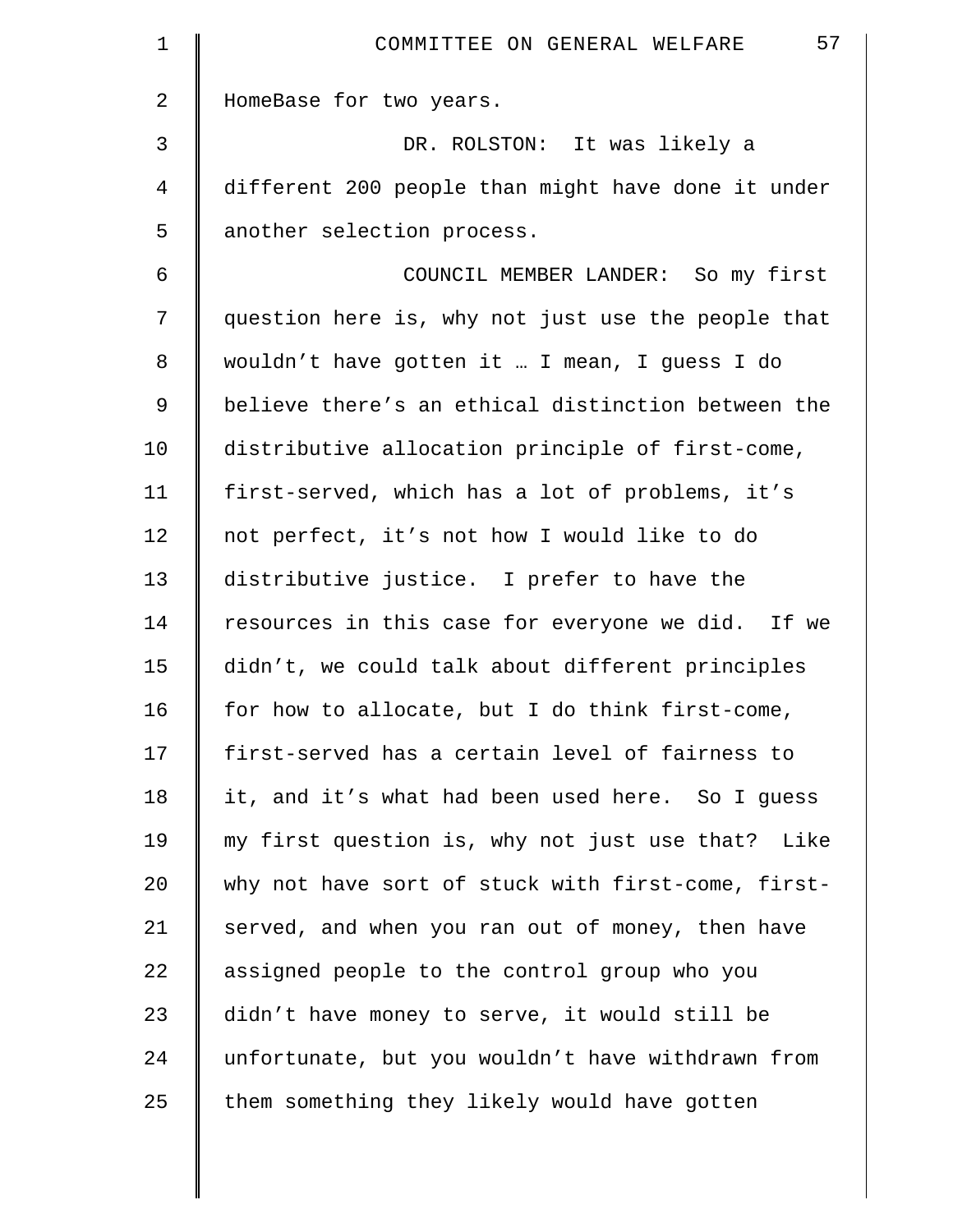| $\mathbf 1$    | 58<br>COMMITTEE ON GENERAL WELFARE                 |
|----------------|----------------------------------------------------|
| $\overline{2}$ | otherwise? Wouldn't they have been just as good a  |
| 3              | control group, without this ethical issue?         |
| 4              | DR. ROLSTON: I don't think they                    |
| 5              | would be just as good a control group, because we  |
| 6              | would not know that they were equivalent to the    |
| 7              | people who were served. Using random assignment    |
| 8              | for the same reason we do medical work is because  |
| 9              | we want to insure that if the groups are large     |
| 10             | enough, that they will be equivalent. Because we   |
| 11             | don't want to draw the wrong policy conclusion     |
| 12             | from a study, we don't either want to say that a   |
| 13             | program is effective when it's ineffective or the  |
| 14             | other.                                             |
| 15             | COUNCIL MEMBER LANDER: You think                   |
| 16             | there was reason to believe that the people that   |
| 17             | came in later in the calendar year, or the fiscal  |
| 18             | year, would have been statistically different from |
| 19             | those who came in earlier in the calendar year or  |
| 20             | the fiscal year, such that it would have disturbed |
| 21             | your study?                                        |
| 22             | DR. ROLSTON: Yes.                                  |
| 23             | COUNCIL MEMBER LANDER: Really?                     |
| 24             | DR. ROLSTON: Yes.                                  |
| 25             | COUNCIL MEMBER LANDER: Based on                    |
|                |                                                    |

 $\parallel$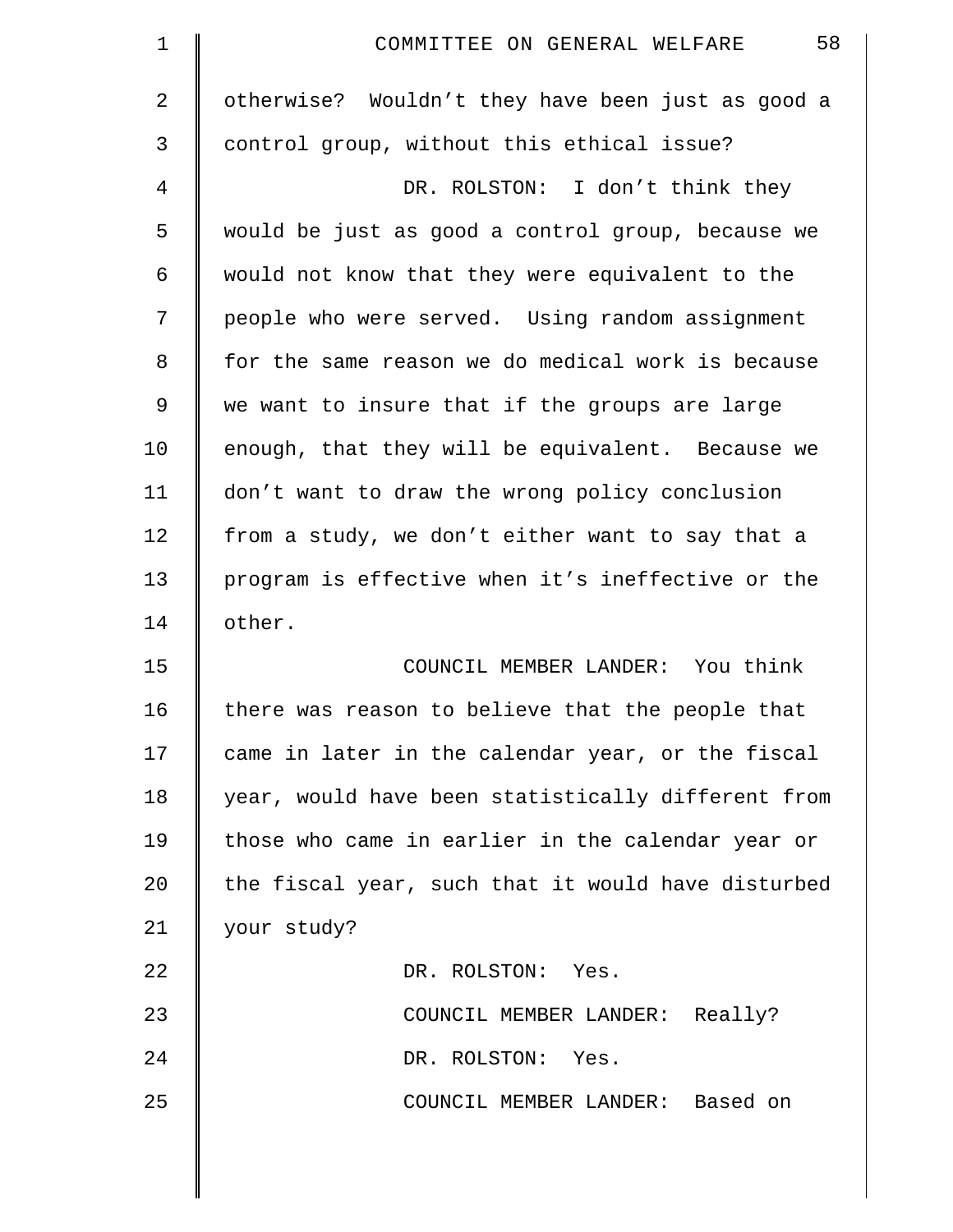| $\mathbf 1$ | 59<br>COMMITTEE ON GENERAL WELFARE                 |
|-------------|----------------------------------------------------|
| 2           | what? Tell me what's the $I -$                     |
| 3           | DR. ROLSTON: (Interposing) There's                 |
| 4           | I think there's a lot of indication and lots of    |
| 5           | programs that seasonality applies, and that there  |
| 6           | are other considerations, and they may not have    |
| 7           | been distributed in the same way.                  |
| 8           | COUNCIL MEMBER LANDER: Did you                     |
| 9           | consider this? Did you consider it?                |
| 10          | DR. ROLSTON: I never considered                    |
| 11          | it.                                                |
| 12          | COUNCIL MEMBER LANDER: Did you                     |
| 13          | consider any other ways of  because of             |
| 14          | identifying a control group that would have helped |
| 15          | you reach a good level of data quality without the |
| 16          | ethical complication of the withdrawal of service  |
| 17          | from someone who would likely have gotten that     |
| 18          | otherwise?                                         |
| 19          | DR. ROLSTON: I think in a case                     |
| 20          | like is, there is no other feasible design. It's   |
| 21          | not a question of the level of data quality.       |
| 22          | We're not talking about data quality, because the  |
| 23          | information we have on the groups is the same,     |
| 24          | it's about the outcome, it's whether people enter  |
| 25          | shelter or not. The question is, can we be         |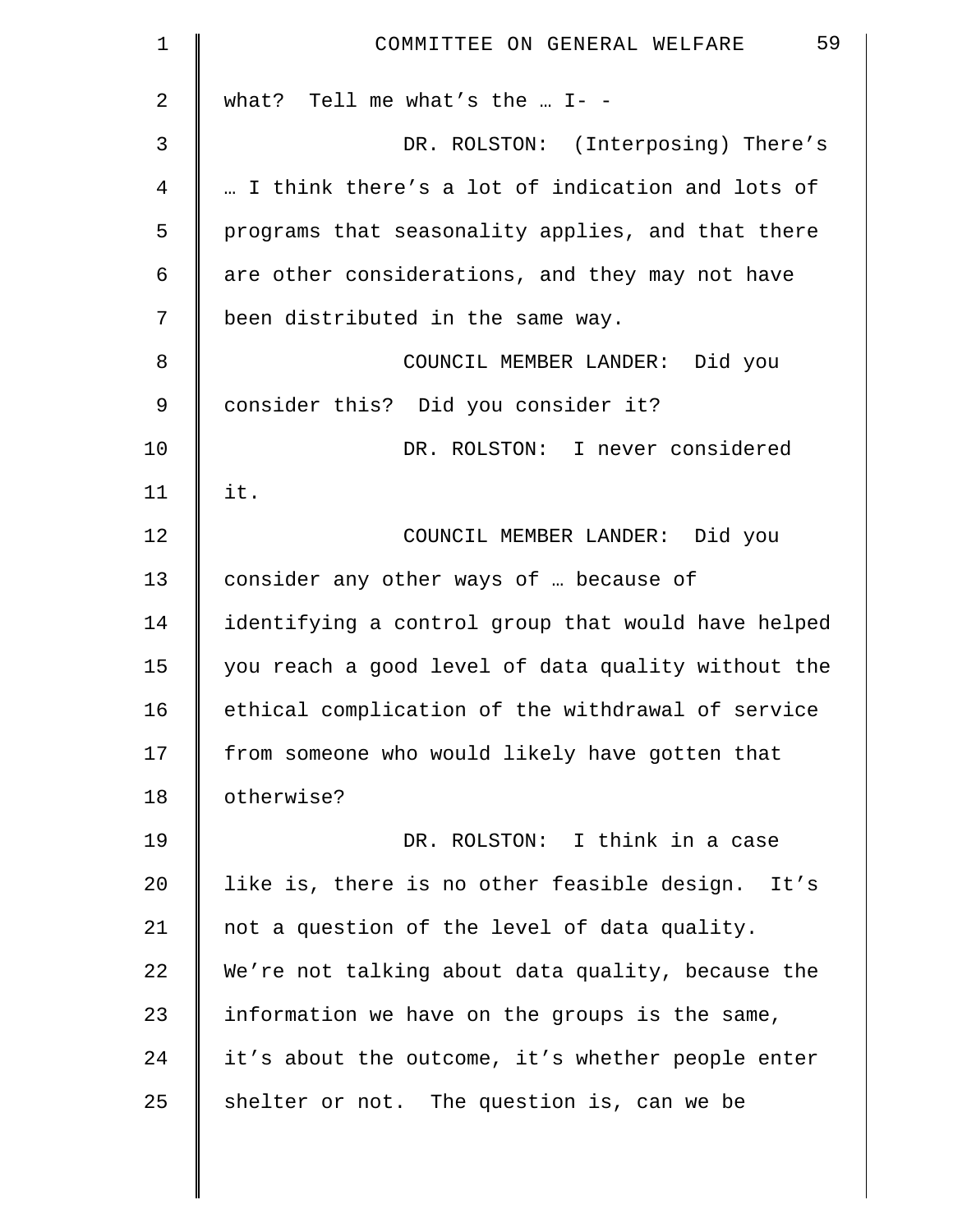| $\mathbf 1$    | 60<br>COMMITTEE ON GENERAL WELFARE                 |
|----------------|----------------------------------------------------|
| $\overline{2}$ | confident that the groups that we compare to each  |
| 3              | other are in statistician's terms equivalent, that |
| 4              | they're not biased in one direction or another.    |
| 5              | And that we can't assure without random            |
| 6              | assignment. That's why we don't give drugs to      |
| 7              | people without testing in this manner, that's why- |
| 8              |                                                    |
| $\mathsf 9$    | COUNCIL MEMBER LANDER:                             |
| 10             | (Interposing) Well, shouldn't that  that's not     |
| 11             | fair. (crosstalk) I granted at the beginning that  |
| 12             | random assignment is a valuable way of doing it,   |
| 13             | and I guess I think that there's a question to     |
| 14             | weigh against some level of data quality against   |
| 15             | some level of ethical issue. And it seems to me    |
| 16             | here that you guys decided that, you know, the     |
| 17             | data quality of random assignment was worth the    |
| 18             | ethical complication of denying some people a      |
| 19             | benefit they likely otherwise would have gotten,   |
| 20             | when I think, for example, just letting those      |
| 21             | folks who be the control group, who in every other |
| 22             | way you could have done a whole bunch of check     |
| 23             | research to make sure those 1,500 people were      |
| 24             | comparable to the others, you would have had       |
| 25             | something that might have been very slightly less, |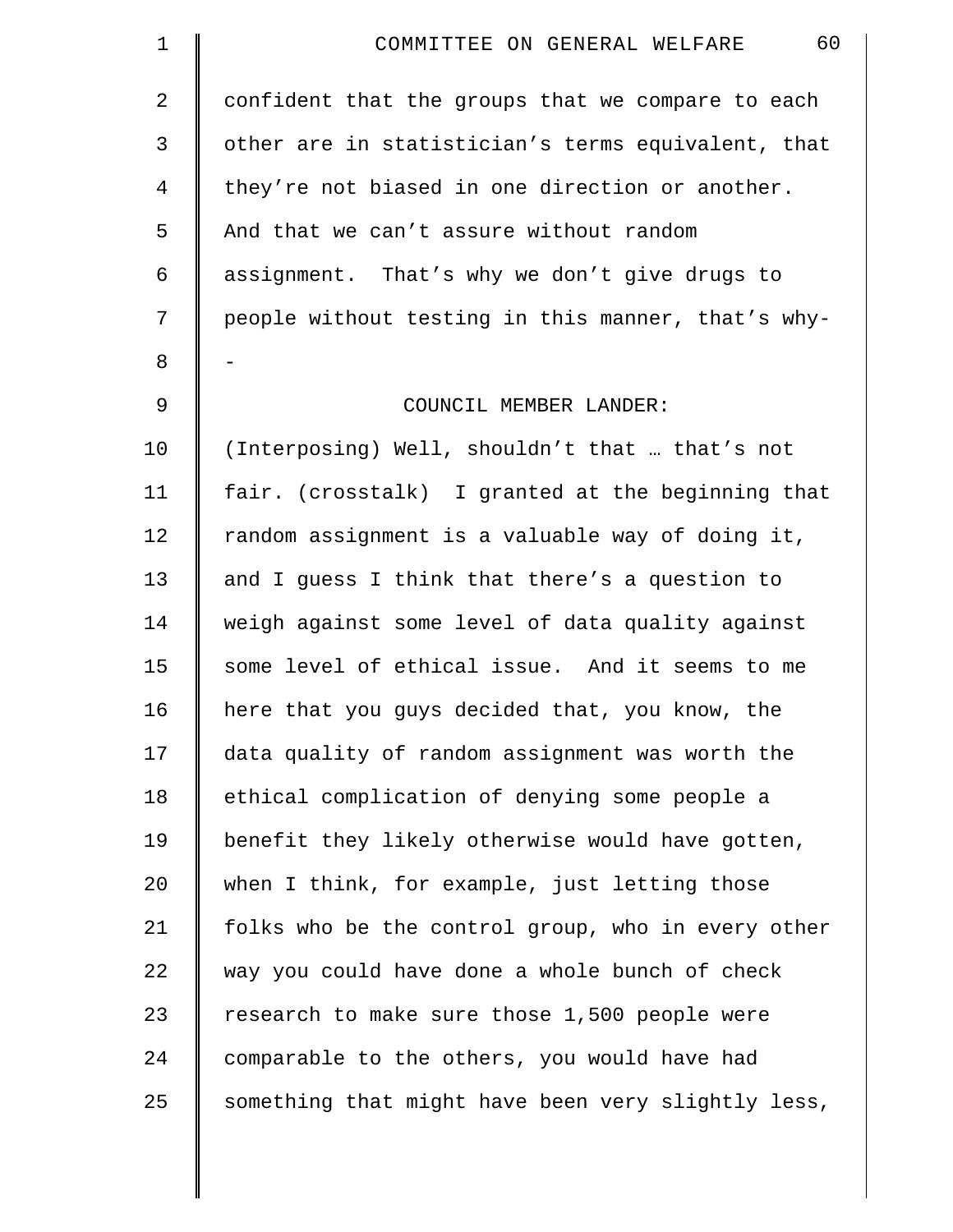| $\mathbf 1$ | 61<br>COMMITTEE ON GENERAL WELFARE                 |
|-------------|----------------------------------------------------|
| 2           | you know, you have your margin of error is bigger, |
| 3           | but your ethical issue is much smaller, and that   |
| 4           | seems to me that would have been a better way to   |
| 5           | go or we wouldn't be here today yelling and        |
| 6           | screaming about it.                                |
| 7           | DR. ROLSTON: I can only tell you                   |
| 8           | based on my experience, that would not have been a |
| 9           | reliable design, and it's not because  we could    |
| 10          | do the checks that you say on observable           |
| 11          | characteristics, but we can't do them on           |
| 12          | unobservable characteristics, and we can't do them |
| 13          | on external circumstances.                         |
| 14          | COUNCIL MEMBER LANDER: I don't                     |
| 15          | doubt you can draw a data distinction, I think     |
| 16          | you're not really  I mean, look, from my point of  |
| 17          | view I sort of said, there is a data distinction,  |
| 18          | and there is an ethical distinction. You can sit   |
| 19          | there and say, we don't see an ethical             |
| 20          | distinction. We disagree with you, I think you're  |
| 21          | wrong that there's not an ethical distinction      |
| 22          | between the logic of first-come, first-served the  |
| 23          | way we used to do it before, and the logic of      |
| 24          | withdrawal of service as a result of a random      |
| 25          | assignment in a study. Those are ethically         |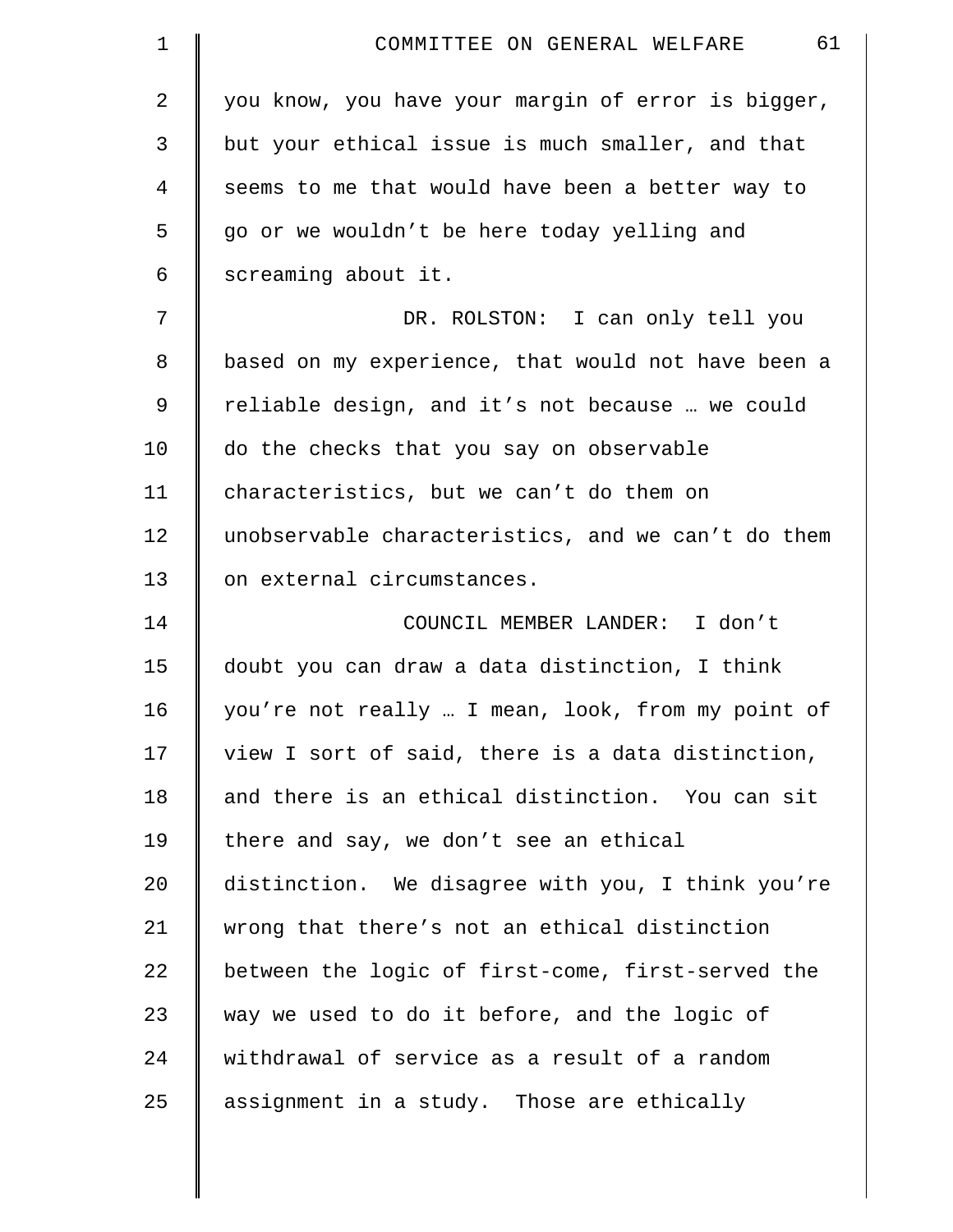| 1  | 62<br>COMMITTEE ON GENERAL WELFARE                |
|----|---------------------------------------------------|
| 2  | distinct, and if you can't see it, and weigh it   |
| 3  | against the data question, I'm sorry, but that's  |
| 4  | what we're in the business of trying to do.       |
| 5  | COMMISSIONER DIAMOND: But there's                 |
| 6  | no service distinction between what you're        |
| 7  | suggesting and what we're doing. There were 1,500 |
| 8  | people who were denied services, there are 1,500  |
| 9  | people- -                                         |
| 10 | COUNCIL MEMBER LANDER:                            |
| 11 | (Interposing) Absolutely.                         |
| 12 | COMMISSIONER DIAMOND:  under your                 |
| 13 | system who would be denied service.               |
| 14 | COUNCIL MEMBER LANDER: But they're                |
| 15 | real individuals- -                               |
| 16 | COMMISSIONER DIAMOND:                             |
| 17 | (Interposing)  because- -                         |
| 18 | COUNCIL MEMBER LANDER:                            |
| 19 | (Interposing) Yeah, it's not a question  yes, I   |
| 20 | wish we had more money to provide more services,  |
| 21 | but we don't.                                     |
| 22 | COMMISSIONER DIAMOND: And that's                  |
| 23 | what this is about.                               |
| 24 | COUNCIL MEMBER LANDER: We allocate                |
| 25 | no, it's not what this is about.                  |
|    |                                                   |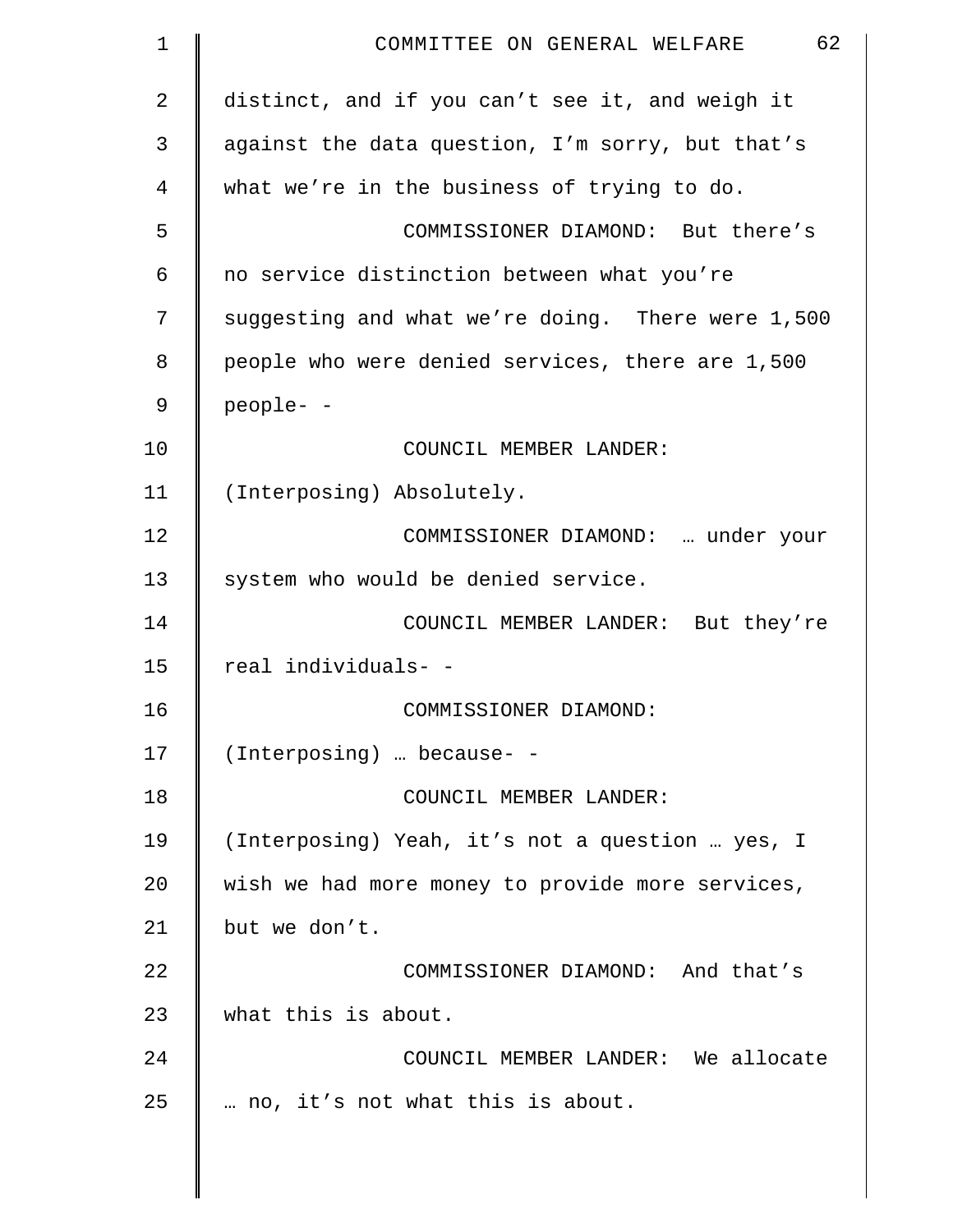| $\mathbf 1$    | 63<br>COMMITTEE ON GENERAL WELFARE                 |
|----------------|----------------------------------------------------|
| $\overline{2}$ | COMMISSIONER DIAMOND: Yes it is.                   |
| 3              | COUNCIL MEMBER LANDER: We allocate                 |
| $\overline{4}$ | service based  we allocate service all the time    |
| 5              | based on complex decisions we have to make. And    |
| 6              | when you choose or we choose to allocate those     |
| 7              | resources differently, and deny one person those   |
| 8              | services and give them to another, especially      |
| 9              | where one person is likely to have been the one to |
| 10             | receive them, based on being first in line, that   |
| 11             | has an ethical implication to the individuals that |
| 12             | are addressed here. It's not just the total of     |
| 13             | 1,500, we agree 1,500 people wouldn't have been    |
| 14             | served. But you chose 200 of them who likely       |
| 15             | otherwise would have received services, to         |
| 16             | withdraw it, and give it to 200 other people.      |
| 17             | That's an ethically complex thing to decide, and I |
| 18             | think that, you know, we use first in line on all  |
| 19             | kinds of things. We use it to assign our section   |
| 20             | 8 vouchers, we use it to assign a whole set of     |
| 21             | things that we only have a scarce amount of. And   |
| 22             | moving from being on the list first to, for the    |
| 23             | purposes of a study, has implications for real     |
| 24             | families. And I would take, hoping that those      |
| 25             | 1,500 people, you know, whatever, I'm not going to |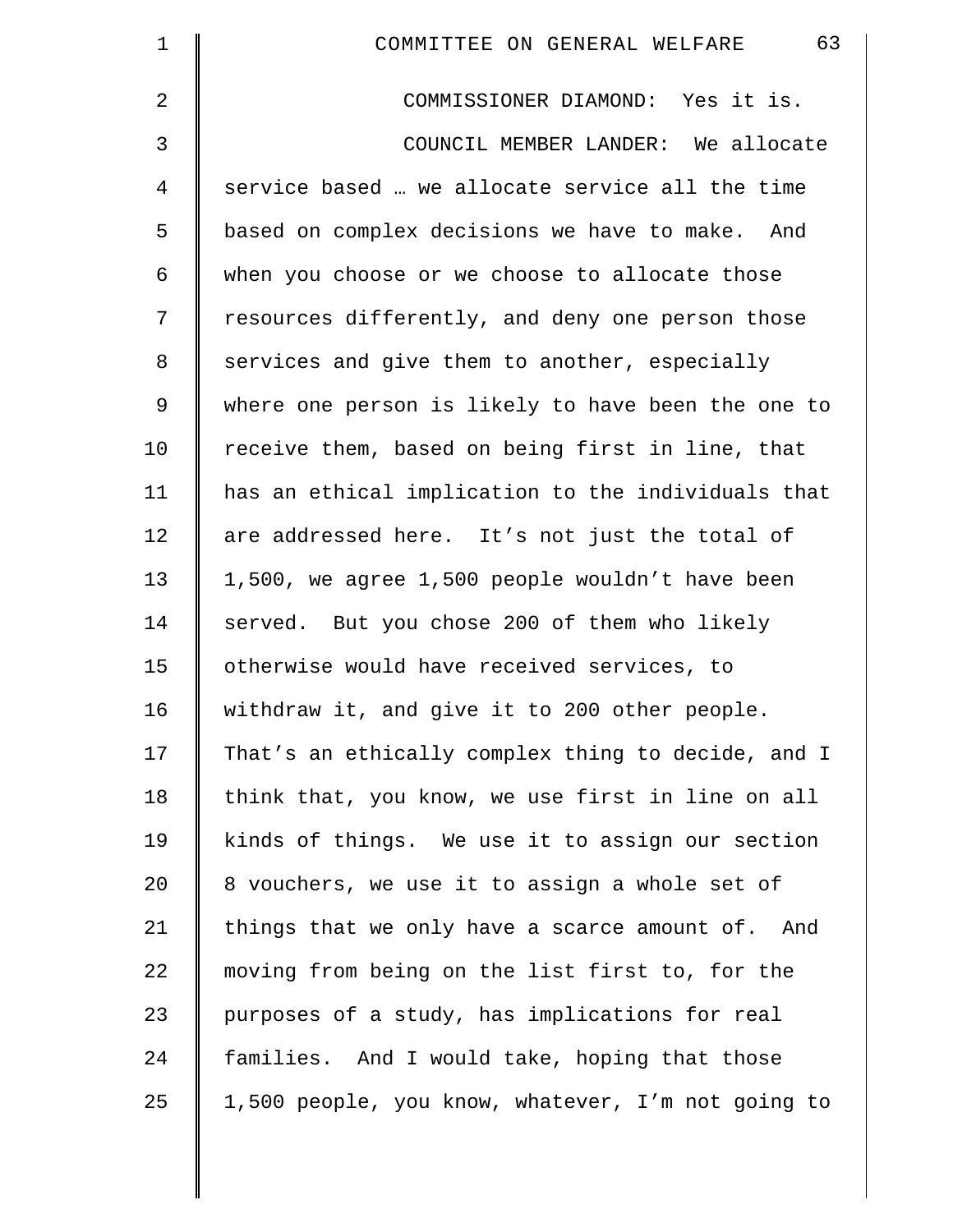| $\mathbf 1$    | 64<br>COMMITTEE ON GENERAL WELFARE                 |
|----------------|----------------------------------------------------|
| $\overline{2}$ | say it again.                                      |
| 3              | COMMISSIONER DIAMOND: But the- -                   |
| 4              | COUNCIL MEMBER LANDER:                             |
| 5              | (Interposing) I feel like we are giving  I feel    |
| 6              | like I'm giving more credence to the data          |
| 7              | questions here than I hear you giving to the       |
| 8              | ethical ones.                                      |
| 9              | DR. ROLSTON: I would acknowledge                   |
| 10             | that it is a, you know, that one could argue for   |
| 11             | the ethics related to first-come, first-served, or |
| 12             | random assignment. I think both are ethical to     |
| 13             | do.                                                |
| 14             | DR. MOLLENKOPF: And could I point                  |
| 15             | out, in the new housing being created along the    |
| 16             | waterfront in north Brooklyn, in Williamsburg-     |
| 17             | Green Point, there's very heavy demand for the     |
| 18             | low- and moderate-income housing that is being     |
| 19             | developed in conjunction with that, and in part    |
| 20             | because of efforts that you have made. And that,   |
| 21             | the assignment to those units is not made first-   |
| 22             | come, first-served, it's made randomly because     |
| 23             | that's a much fairer way than just serving those   |
| 24             | people who maybe have inside knowledge or          |
| 25             | whatever, and get to the front of the line.        |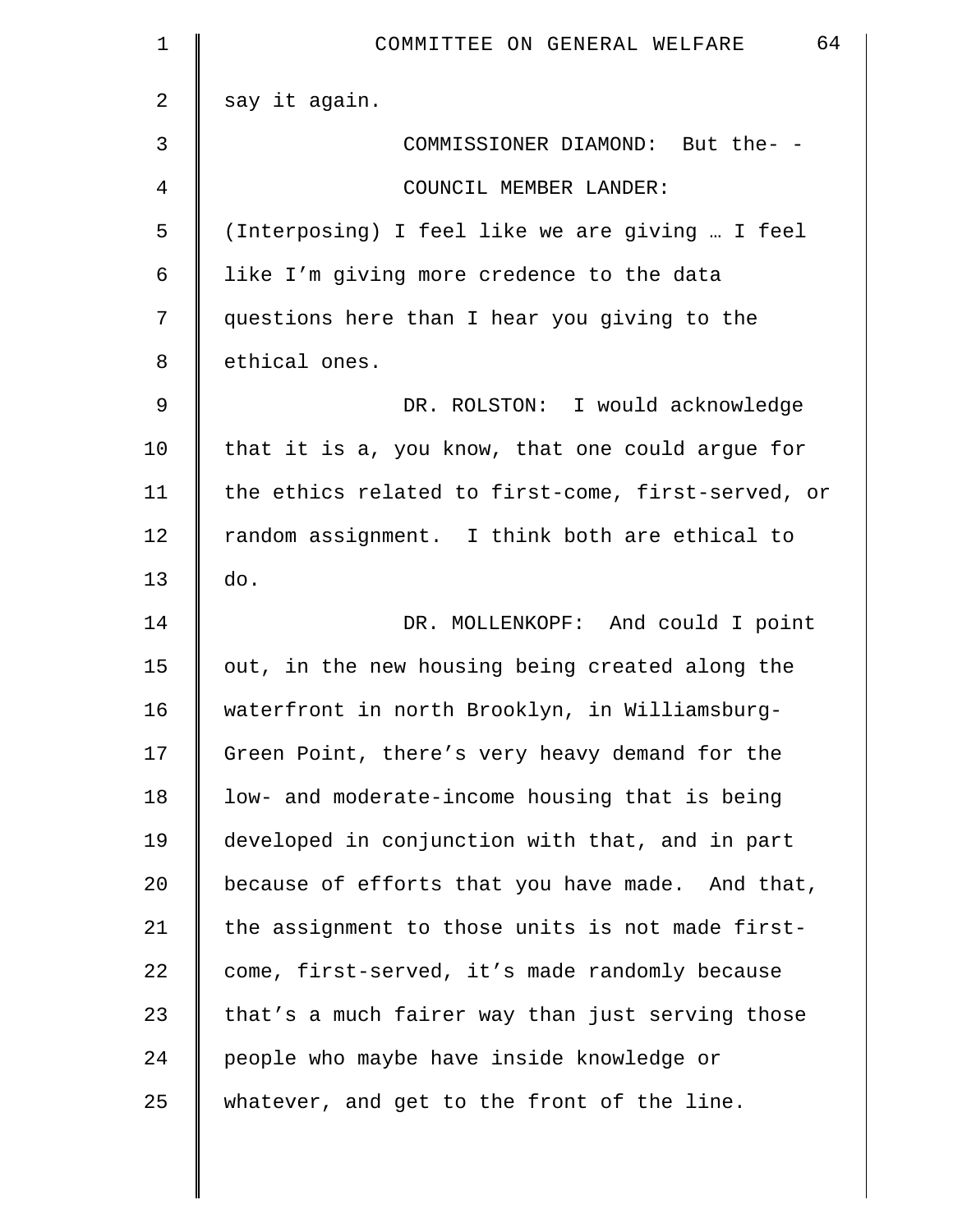| $\mathbf 1$    | 65<br>COMMITTEE ON GENERAL WELFARE                 |
|----------------|----------------------------------------------------|
| $\overline{a}$ | COUNCIL MEMBER LANDER: And I                       |
| 3              | agree, you know, that a lottery is a good          |
| $\overline{4}$ | distributive principle where you have a scarce     |
| 5              | resource, maybe there'd be some argument for using |
| 6              | other ways of distributing the scarce section 8    |
| 7              | vouchers we have, but in this case, you already    |
| 8              | had a principle in place, that folks got it when   |
| 9              | they came in the door. And as a result of that, a  |
| 10             | set of folks who did come in the door, we're not   |
| 11             | talking hypothetically, who came  you changed who  |
| 12             | wouldn't have received services. You took a set    |
| 13             | of people that would otherwise likely have gotten  |
| 14             | them and withdrew it, and I don't  anyway, you     |
| 15             | know, had it been up front, like what we do every  |
| 16             | year is let a whole bunch of people over a course  |
| 17             | of a quarter or a six-month period apply for       |
| 18             | HomeBase services, and then at the end of that we  |
| 19             | take the  we do a lottery and we decide who gets   |
| 20             | them, I agree, it wouldn't have changed anything   |
| 21             | here, and there wouldn't be this ethical issue     |
| 22             | raised. But that wasn't the way it was done        |
| 23             | before, and there is this ethical issue raised.    |
| 24             | It doesn't feel to me like it was given quite      |
| 25             | enough thought, and the implications of the        |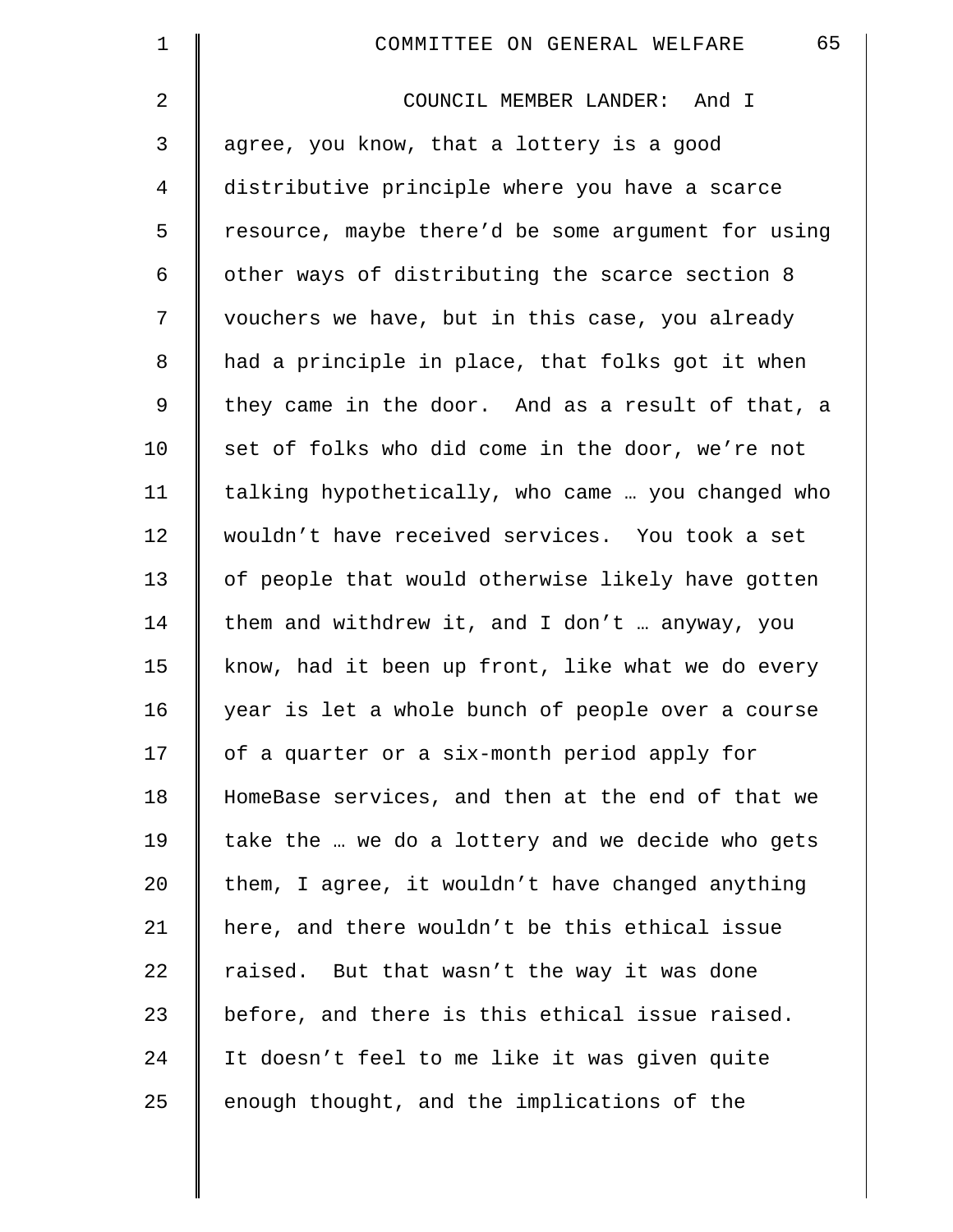| $\mathbf{1}$   | 66<br>COMMITTEE ON GENERAL WELFARE                 |
|----------------|----------------------------------------------------|
| $\overline{2}$ | ethical decision weighed against the data, it      |
| 3              | doesn't feel to me like enough consideration was   |
| 4              | given to that, I think we might have made a        |
| 5              | slightly  I would have made a slightly different   |
| 6              | choice. So anyway, let me, I want to give my       |
| 7              | colleagues- -                                      |
| 8              | COMMISSIONER DIAMOND:                              |
| $\mathsf 9$    | (Interposing) And I disagree that the ethical      |
| 10             | issues weren't weighed. The institutional review   |
| 11             | board at Abt seriously considered and rigorously   |
| 12             | reviewed all the ethical issues involved, and they |
| 13             | approved the study because they found it ethical.  |
| 14             | COUNCIL MEMBER LANDER: I asked you                 |
| 15             | I asked about one other potential way of           |
| 16             | studying the thing, and it had not been            |
| 17             | considered. I could ask about others, my sense     |
| 18             | it's different to say "We decided we were          |
| 19             | comfortable from this", to say, "We weighed the    |
| 20             | ethical issues here against other approaches that  |
| 21             | might have been ethically more sound, but might    |
| 22             | have somewhat compromised the data in some ways".  |
| 23             | It doesn't sound like that was done.               |
| 24             | DR. ROLSTON: I think that we also                  |
| 25             | had a history and information from other studies   |
|                |                                                    |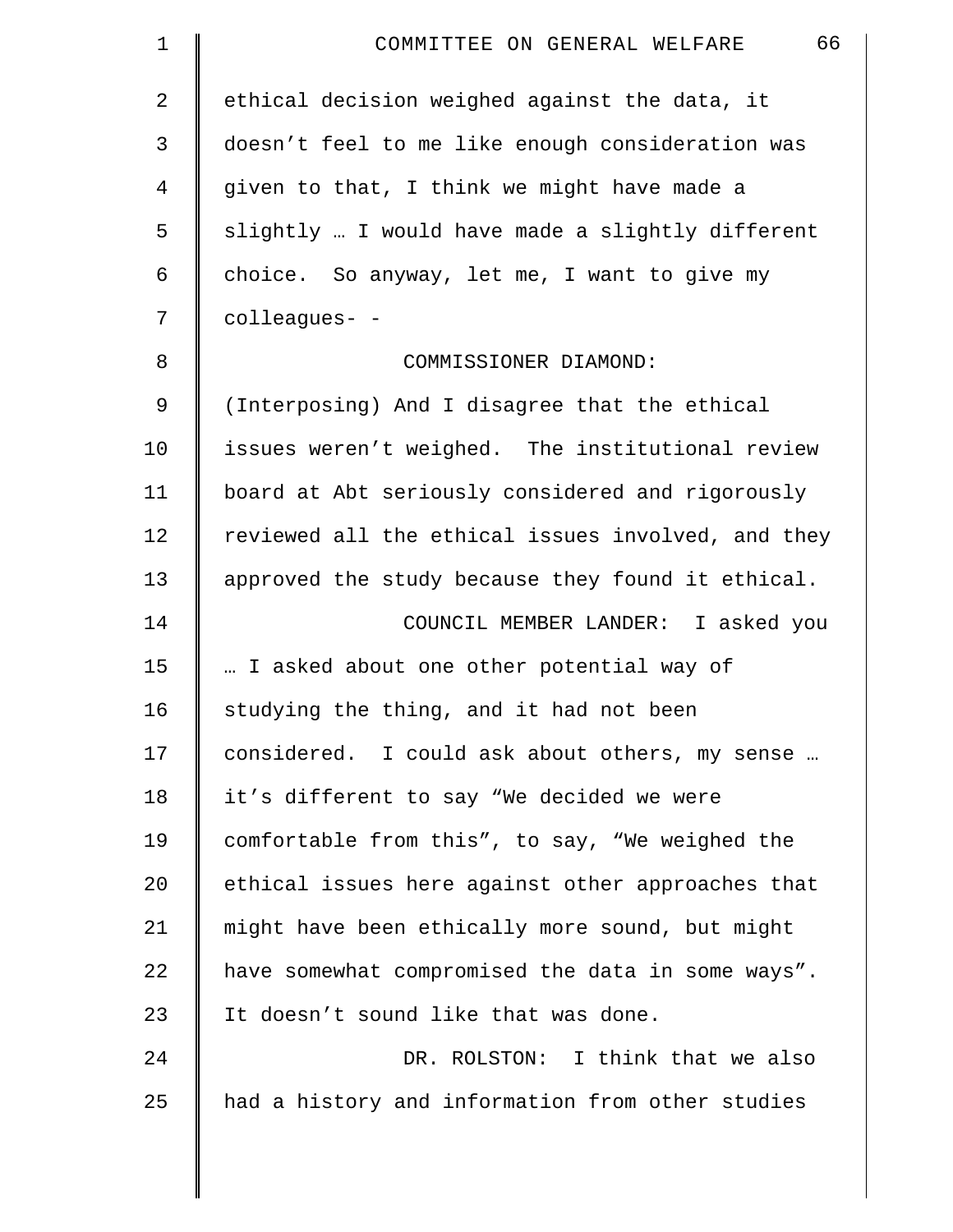| $\mathbf 1$ | 67<br>COMMITTEE ON GENERAL WELFARE                 |
|-------------|----------------------------------------------------|
| 2           | and from this area, and there's the quote from     |
| 3           | Marybeth Shinn, for example. A lot of people have  |
| 4           | thought for quite a while about how to design      |
| 5           | reliable ways to study homeless prevention         |
| 6           | programs. And I think that that's certainly part   |
| 7           | of the context, it's not as if nobody had ever     |
| 8           | thought of this before, and we were faced with a   |
| 9           | brand new problem. This is a  the difficulty of    |
| 10          | forming an equivalent group in the case of a       |
| 11          | population which is at risk but not at all known   |
| 12          | that it's at all at high likelihood of entering    |
| 13          | the situation we're trying to prevent, it's not as |
| 14          | if we're sort of thinking about that from scratch. |
| 15          | So I don't think we sort of ignored the ethics of  |
| 16          | it, and I don't think we just sort of passed over  |
| 17          | other solutions readily.                           |
| 18          | COUNCIL MEMBER LANDER: I had a                     |
| 19          | whole line of questioning about how you could have |
| 20          | looked more broadly at people at risk of           |
| 21          | homelessness, but in the interest of time I'll let |
| 22          | this part rest here. I guess my last question is   |
| 23          | just around sort of the timing of the study, and   |
| 24          | the timing of the resources to HomeBase. What's    |
| 25          | the level of city and state tax levy dollars to    |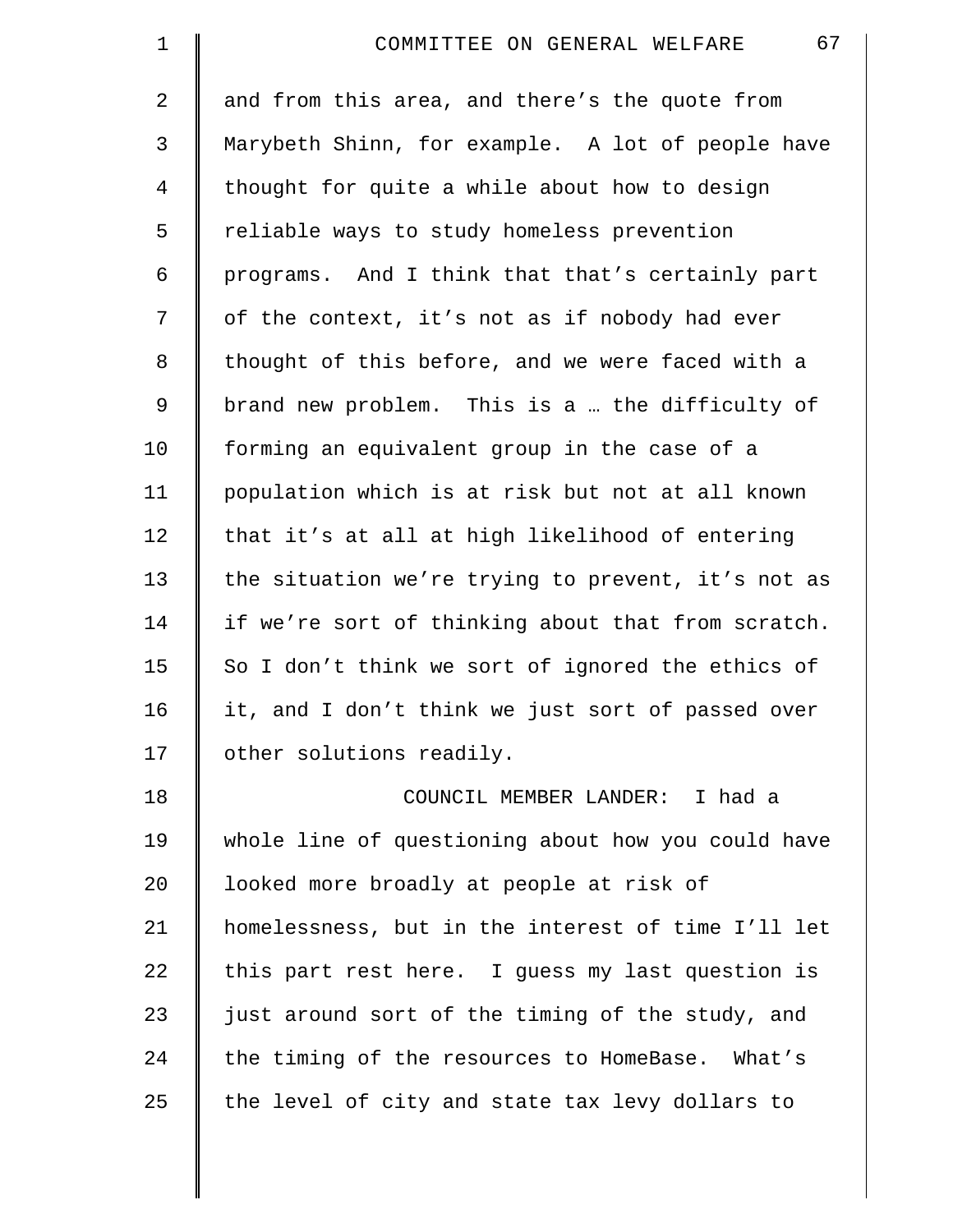| 1              | 68<br>COMMITTEE ON GENERAL WELFARE                 |
|----------------|----------------------------------------------------|
| $\overline{2}$ | HomeBase, versus stimulus dollars to HomeBase?     |
| 3              | COMMISSIONER DIAMOND: It's about                   |
| 4              | 80% stimulus dollars.                              |
| 5              | COUNCIL MEMBER LANDER: So, didn't                  |
| 6              | you make the decision to ramp up this program in a |
| 7              | major way without an evaluation, and now you're    |
| 8              | doing the evaluation, saying it's because we want  |
| 9              | to expand these services, but we're not going to   |
| 10             | be able to expand these services, we're going to   |
| 11             | have to cut them significantly, regardless of how  |
| 12             | good it is?                                        |
| 13             | COMMISSIONER DIAMOND: Well, but                    |
| 14             | that's precisely the point, is we don't want to    |
| 15             | cut the services if we can prove that they are     |
| 16             | effective to preventing homelessness, which is far |
| 17             | more expensive to keep people in shelter than it   |
| 18             | is to do the prevention services. You're right,    |
| 19             | we are at a critical point for evaluating whether  |
| 20             | to invest additional money. The stimulus money     |
| 21             | will be running out, the city has tremendous       |
| 22             | budget difficulties which you will be weighing,    |
| 23             | and we'll all be weighing, within the coming       |
| 24             | years. But if we can find a better and more cost   |
| 25             | effective way to serve families, why wouldn't we   |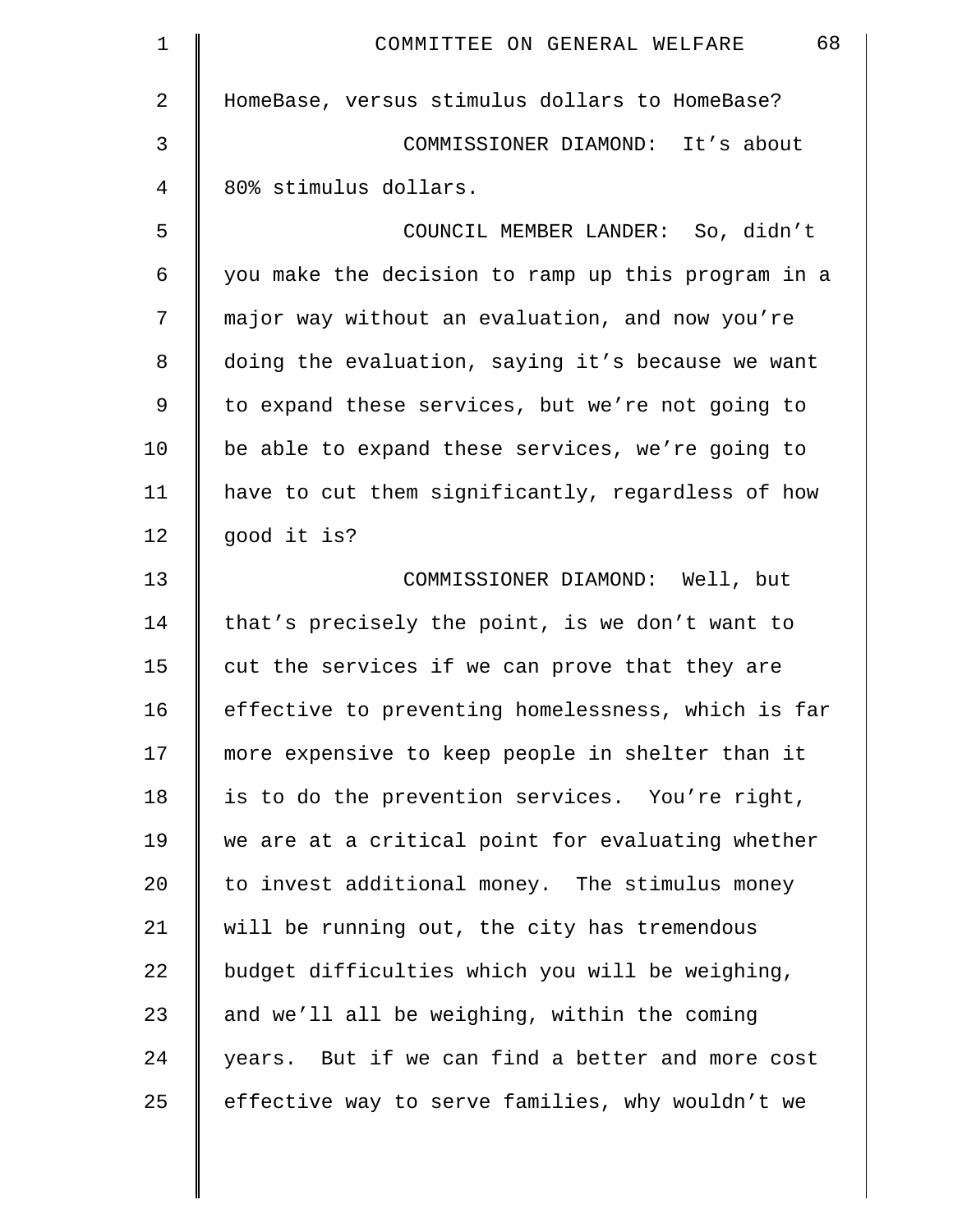| $\mathbf 1$    | 69<br>COMMITTEE ON GENERAL WELFARE                 |
|----------------|----------------------------------------------------|
| $\overline{2}$ | want to invest in those services than- -           |
| 3              | COUNCIL MEMBER LANDER:                             |
| 4              | (Interposing) Better and more cost effective than  |
| 5              | what?                                              |
| 6              | COMMISSIONER DIAMOND: Than                         |
| 7              | shelter.                                           |
| 8              | COUNCIL MEMBER LANDER: So you're                   |
| 9              | saying that you're going to cut the shelter budget |
| 10             | and reposition it to HomeBase if this study comes  |
| 11             | up positive?                                       |
| 12             | COMMISSIONER DIAMOND: If we can                    |
| 13             | find a way to target the resources so that we are  |
| 14             | preventing people from coming into the shelter     |
| 15             | system, it would be a far more effective way.      |
| 16             | Right now it costs to provide an average HomeBase  |
| 17             | family- -                                          |
| 18             | COUNCIL MEMBER LANDER:                             |
| 19             | (Interposing) Sure.                                |
| 20             | COMMISSIONER DIAMOND: The average                  |
| 21             | grant to a HomeBase family is what it costs for a  |
| 22             | single month to keep a family in shelter. So if    |
| 23             | we can target the resources effectively, we can be |
| 24             | far more cost efficient and serve more families.   |
| 25             | But we can't do that if we don't have good data to |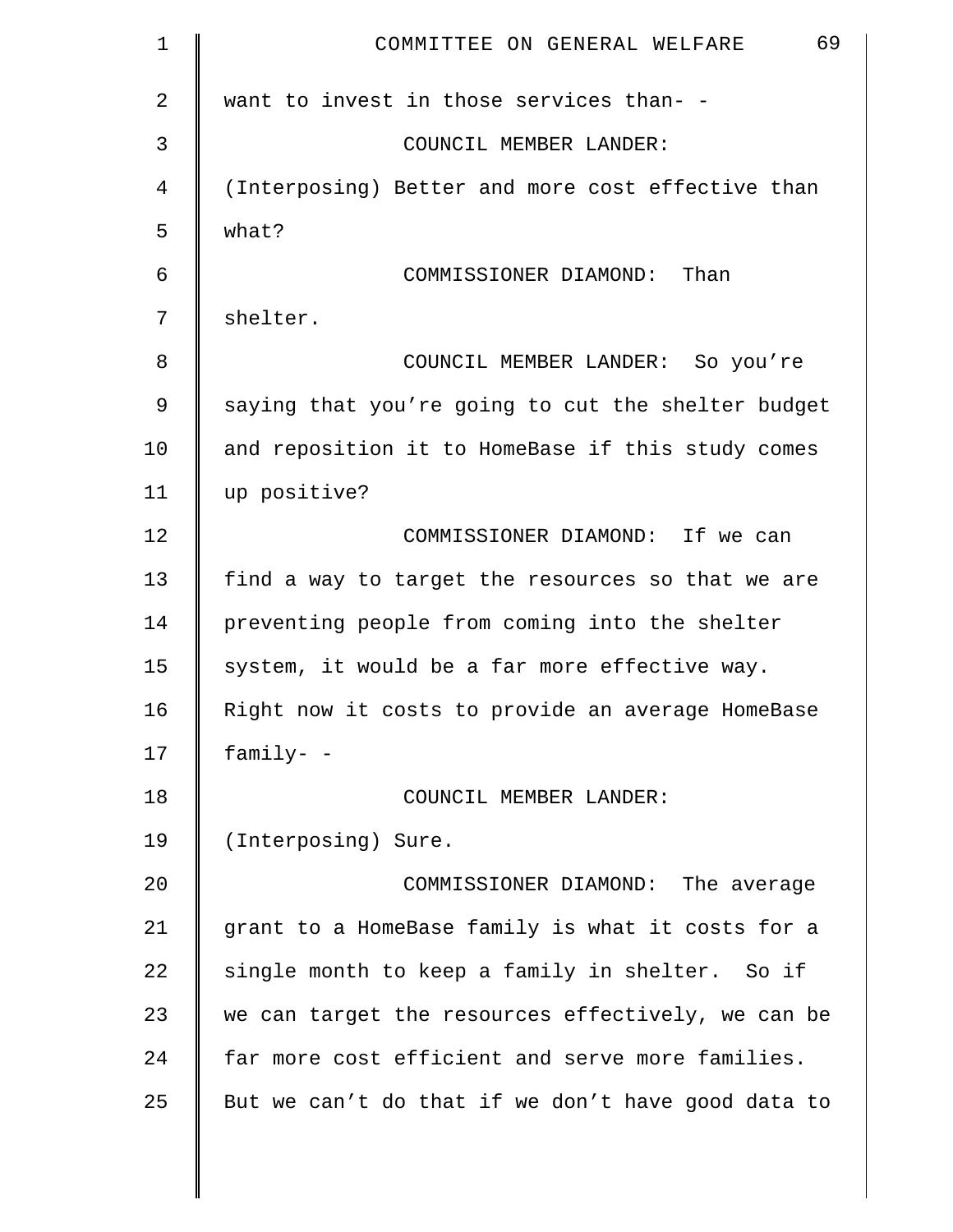| $\mathbf 1$    | 70<br>COMMITTEE ON GENERAL WELFARE                |
|----------------|---------------------------------------------------|
| $\overline{a}$ | go on.                                            |
| 3              | COUNCIL MEMBER LANDER: OMB is                     |
| 4              | going to advance you new money to replace the     |
| 5              | stimulus dollars on the belief that if this study |
| 6              | comes up positive that you're going to reduce     |
| 7              | shelter stays and therefore be able to save money |
| 8              | over the longer run?                              |
| 9              | COMMISSIONER DIAMOND: Well, your                  |
| 10             | skepticism is precisely why we need the most      |
| 11             | rigorous approach, to make sure that the data- -  |
| 12             | COUNCIL MEMBER LANDER:                            |
| 13             | (Interposing) And I've taken much better          |
| 14             | propositions to OMB in the past, and I've rarely  |
| 15             | gotten a yes from them.                           |
| 16             | COMMISSIONER DIAMOND: Well maybe                  |
| 17             | they weren't backed by rigorous studies like this |
| 18             | one was.                                          |
| 19             | COUNCIL MEMBER LANDER: Well, a lot                |
| 20             | of rigorous studies, a lot of rigorous studies.   |
| 21             | COMMISSIONER DIAMOND: And so- -                   |
| 22             | COUNCIL MEMBER LANDER:                            |
| 23             | (Interposing) I have a few more questions, but    |
| 24             | I'll wait for a second round and yield to my      |
| 25             | colleagues.                                       |
|                |                                                   |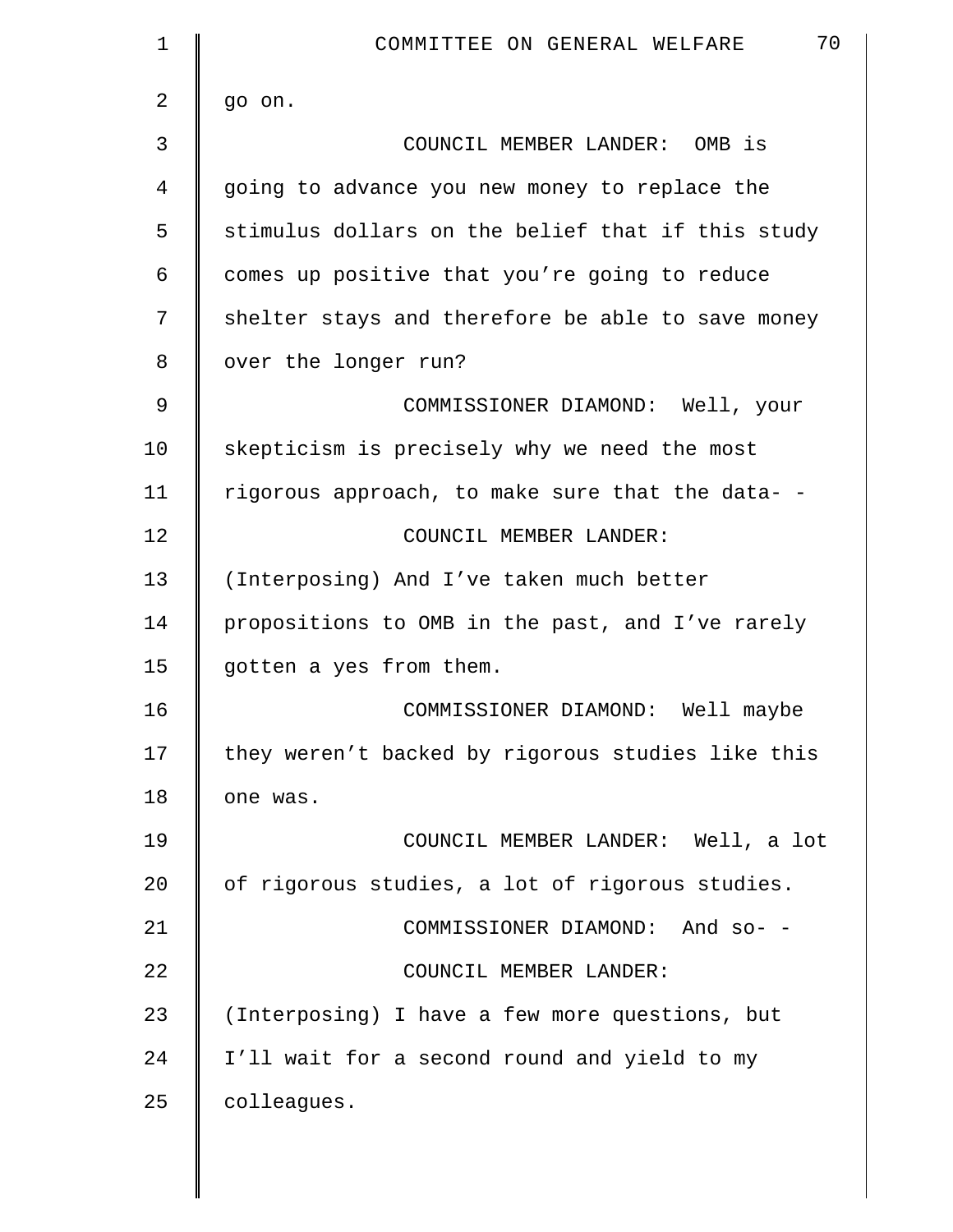| 1  | 71<br>COMMITTEE ON GENERAL WELFARE                 |
|----|----------------------------------------------------|
| 2  | CHAIRPERSON PALMA: Thank you,                      |
| 3  | Council Member Lander. I want to acknowledge that  |
| 4  | we've been joined by Council Member Jimmy Van      |
| 5  | Bramer. Council Member Rodriguez?                  |
| 6  | COUNCIL MEMBER RODRIGUEZ: Thank                    |
| 7  | you, Commissioner. I think that everyone agrees    |
| 8  | that we don't have all the money that is needed to |
| 9  | support all families that go for that type of      |
| 10 | support. I have a question that is more ethical    |
| 11 | from my part. And my first question is, is this    |
| 12 | research using any Federal money?                  |
| 13 | COMMISSIONER DIAMOND: No, the                      |
| 14 | research is entirely funded with city tax levy     |
| 15 | dollars.                                           |
| 16 | COUNCIL MEMBER RODRIGUEZ:<br>Does                  |
| 17 | this research have to follow any Federal standards |
| 18 | when it comes to research?                         |
| 19 | COMMISSIONER DIAMOND: Well, Abt                    |
| 20 | certainly, and Dr. Rolston can speak to that, is   |
| 21 | subject to a number of Federal regulations in this |
| 22 | area.                                              |
| 23 | COUNCIL MEMBER RODRIGUEZ: What are                 |
| 24 | those regulations?                                 |
| 25 | DR. ROLSTON: It's what's commonly                  |
|    |                                                    |
|    |                                                    |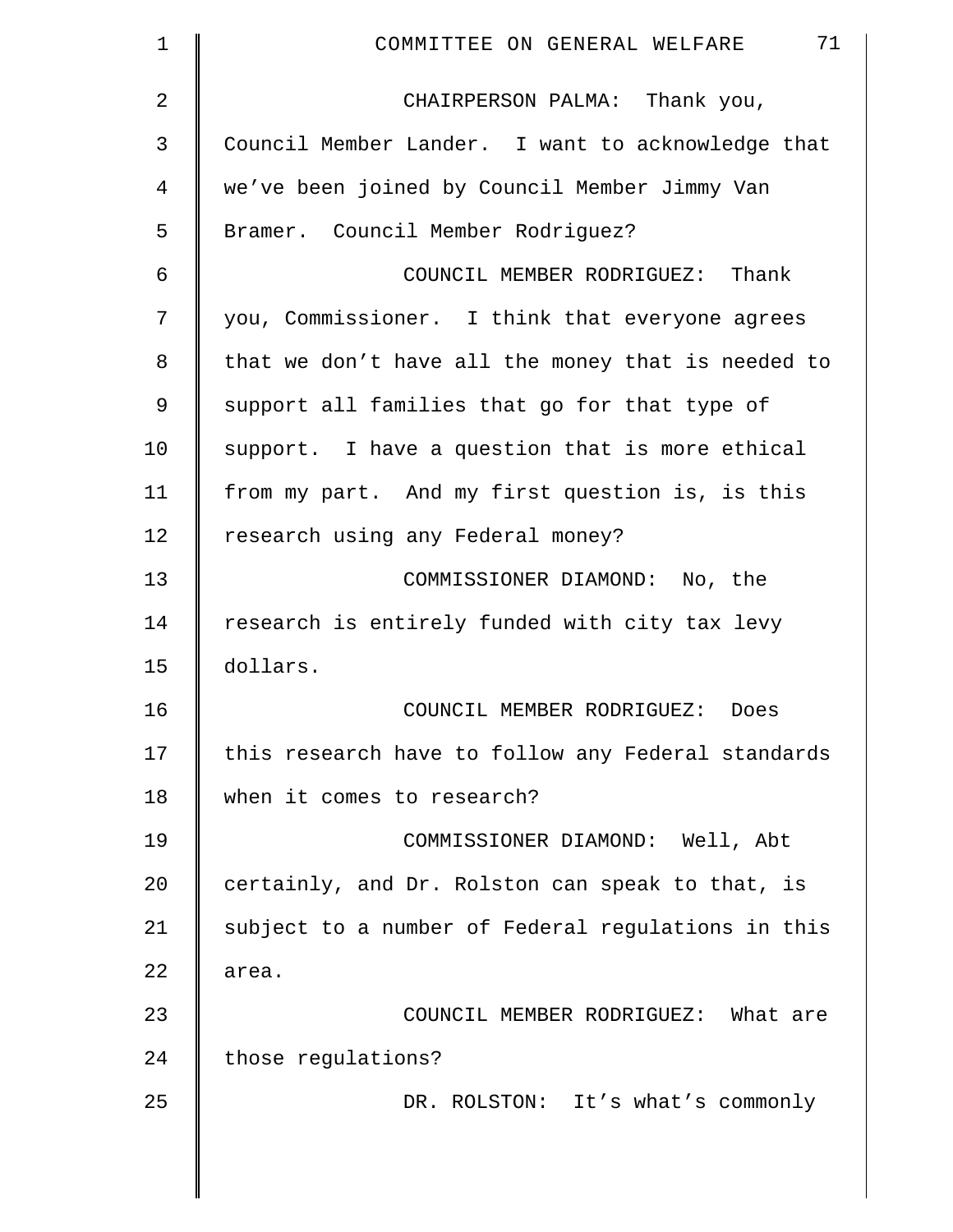| 1  | 72<br>COMMITTEE ON GENERAL WELFARE                 |
|----|----------------------------------------------------|
| 2  | known as the common rule, which has been adopted   |
| 3  | by many Federal agencies, and is the initial human |
| 4  | subjects protection regulations.                   |
| 5  | COUNCIL MEMBER RODRIGUEZ: Let me                   |
| 6  | read to you what the Federal standards are on      |
| 7  | this. It says, "Most of the research establishes   |
| 8  | specific items for disclosure intended to assure   |
| 9  | the subjects are given sufficient information.     |
| 10 | This items generally include the research          |
| 11 | procedure, their purpose, risk, anticipated        |
| 12 | benefit and a statement offering the subject the   |
| 13 | opportunity to ask questions and to withdraw at    |
| 14 | any time from research."                           |
| 15 | DR. ROLSTON: Uh huh. The- -                        |
| 16 | COUNCIL MEMBER RODRIGUEZ:                          |
| 17 | (Interposing) Have you followed that with them?    |
| 18 | DR. ROLSTON: Our  this project,                    |
| 19 | along with all of our projects, is reviewed by an  |
| 20 | independent institutional review board of the sort |
| 21 | that is described in those regulations.            |
| 22 | COUNCIL MEMBER RODRIGUEZ: Have you                 |
| 23 | followed those regulations?                        |
| 24 | Incidentally,<br>DR. ROLSTON: Yes.                 |
| 25 | $I'm$ just- -                                      |
|    |                                                    |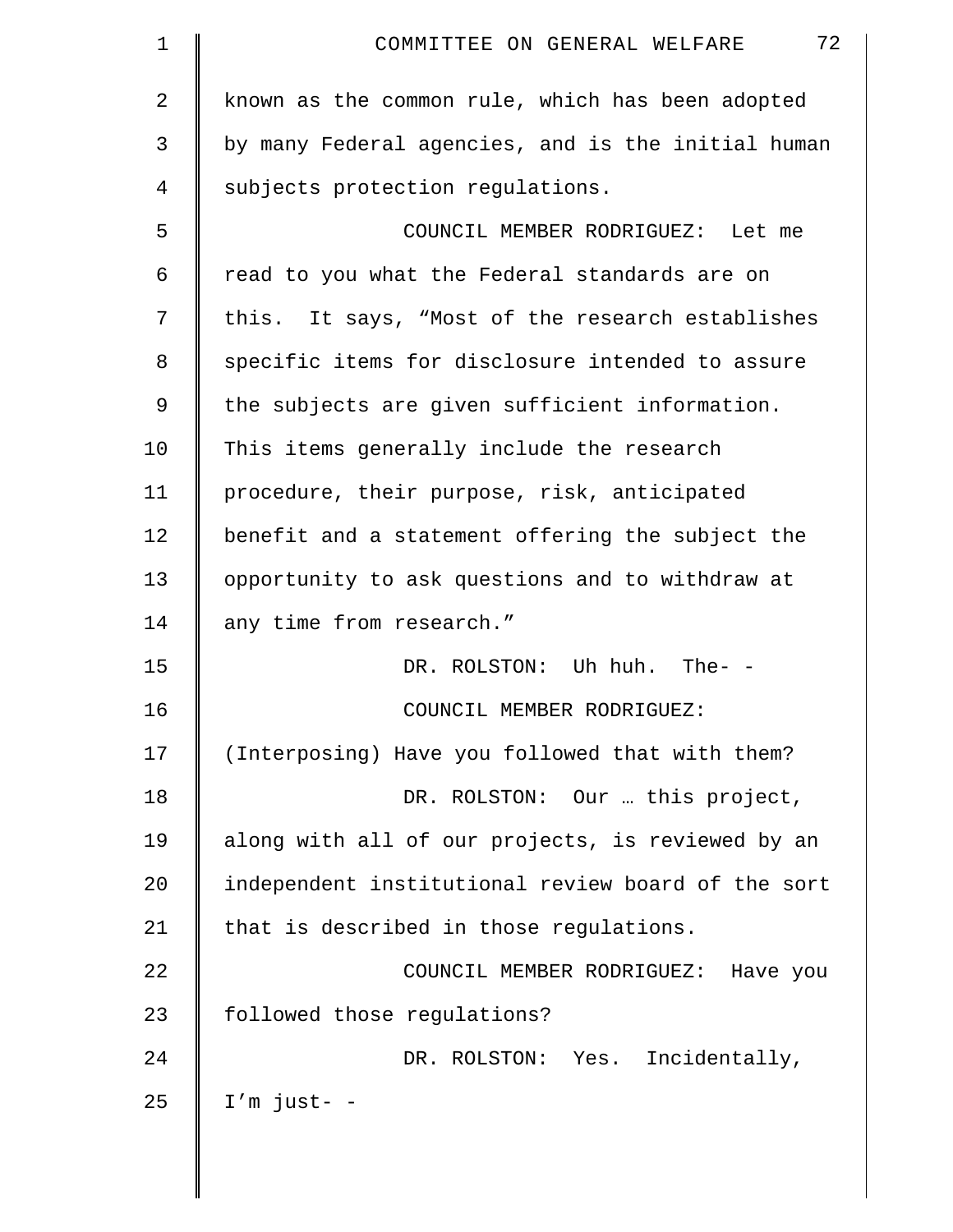| $\mathbf 1$ | 73<br>COMMITTEE ON GENERAL WELFARE                |
|-------------|---------------------------------------------------|
| 2           | COUNCIL MEMBER RODRIGUEZ:                         |
| 3           | (Interposing) Have those 200 individuals being    |
| 4           | offered the opportunity to withdraw and have they |
| 5           | received any written information?                 |
| 6           | DR. ROLSTON: They received written                |
| 7           | information about what their status was- -        |
| 8           | COUNCIL MEMBER RODRIGUEZ:                         |
| 9           | (Interposing) Were they asked if they wanted to   |
| 10          | participate?                                      |
| 11          | DR. ROLSTON: Yes.                                 |
| 12          | COUNCIL MEMBER RODRIGUEZ: That's                  |
| 13          | not  you said yes?                                |
| 14          | DR. ROLSTON: They were given an                   |
| 15          | informed consent, whether or not they wanted to   |
| 16          | participate.                                      |
| 17          | COUNCIL MEMBER RODRIGUEZ: Did you                 |
| 18          | offer them information that they had the right to |
| 19          | withdraw?                                         |
| 20          | DR. ROLSTON: Yes.                                 |
| 21          | COUNCIL MEMBER RODRIGUEZ: Did you                 |
| 22          | offer them information about the benefits that    |
| 23          | they will get?                                    |
| 24          | DR. ROLSTON: Yes.                                 |
| 25          | COMMISSIONER DIAMOND: Maybe we                    |
|             |                                                   |
|             |                                                   |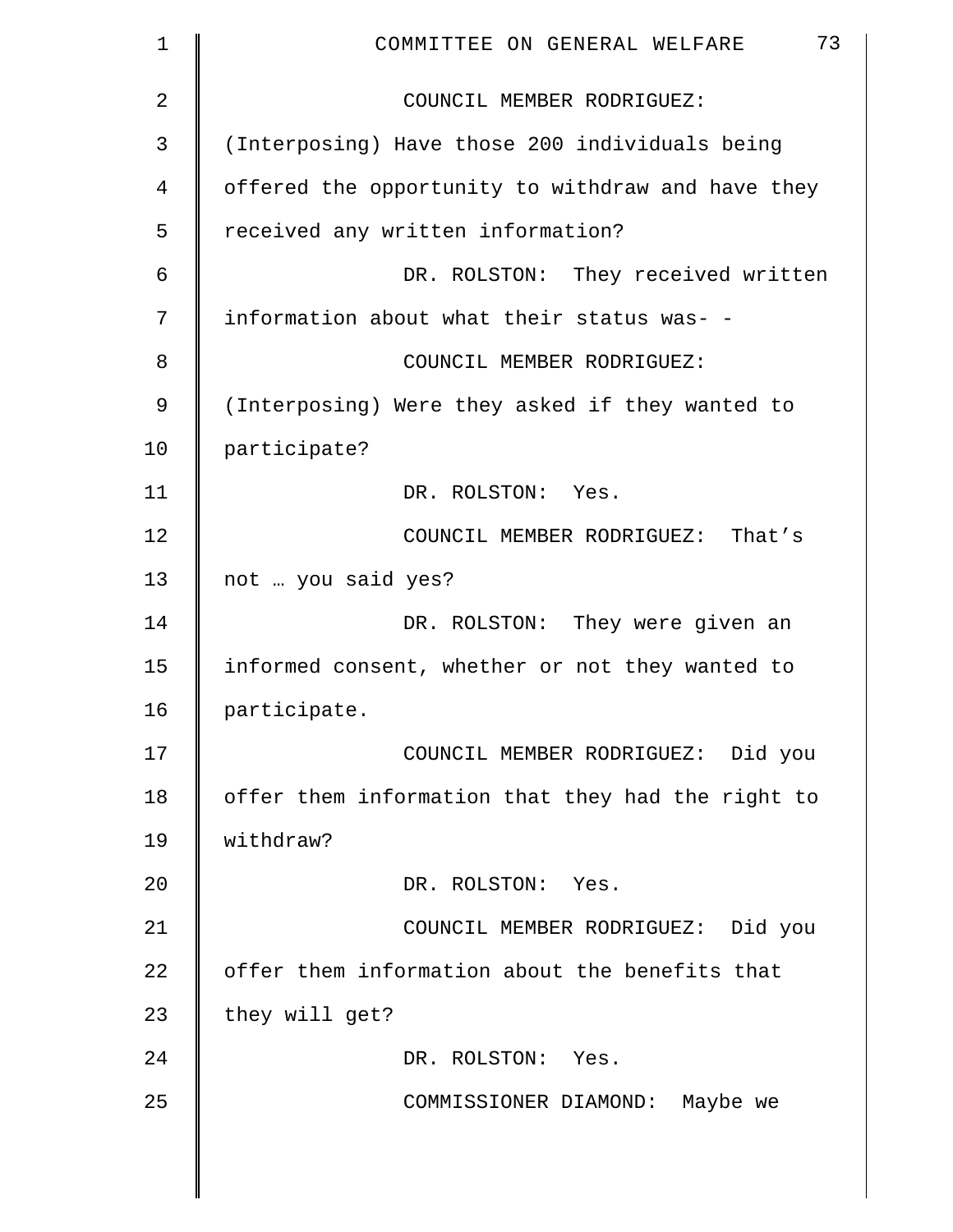| $\mathbf 1$ | 74<br>COMMITTEE ON GENERAL WELFARE                 |
|-------------|----------------------------------------------------|
| 2           | should describe the enrollment process.            |
| 3           | DR. ROLSTON: Yeah.                                 |
| 4           | MS. LOCKE: So the way the                          |
| 5           | enrollment process worked, if someone was found    |
| 6           | eligible for HomeBase, the study was explained to  |
| 7           | them- -                                            |
| 8           | CHAIRPERSON PALMA: (Interposing)                   |
| 9           | Can you just reintroduce yourself?                 |
| 10          | MS. LOCKE: Yes, certainly. Sorry,                  |
| 11          | I'm Gretchen Locke, I'm from Abt Associates, and   |
| 12          | I'm the project director for the HomeBase study.   |
| 13          | So the enrollment process worked as follows. An    |
| 14          | applicant would come in to HomeBase, they had to   |
| 15          | go through a screening process and be found        |
| 16          | eligible for HomeBase services. And those who      |
| 17          | were found eligible for HomeBase services were     |
| 18          | told about this study. It was explained that       |
| 19          | there was a research study going on right now,     |
| 20          | that the way we are allocating services to people  |
| 21          | I mean, I'm going to have to sort of paraphrase    |
| 22          | here, but that we're doing this randomly, that you |
| 23          | have an opportunity to participate in the study,   |
| 24          | and if you choose to participate in the study, you |
| 25          | may be selected to receive HomeBase services, or   |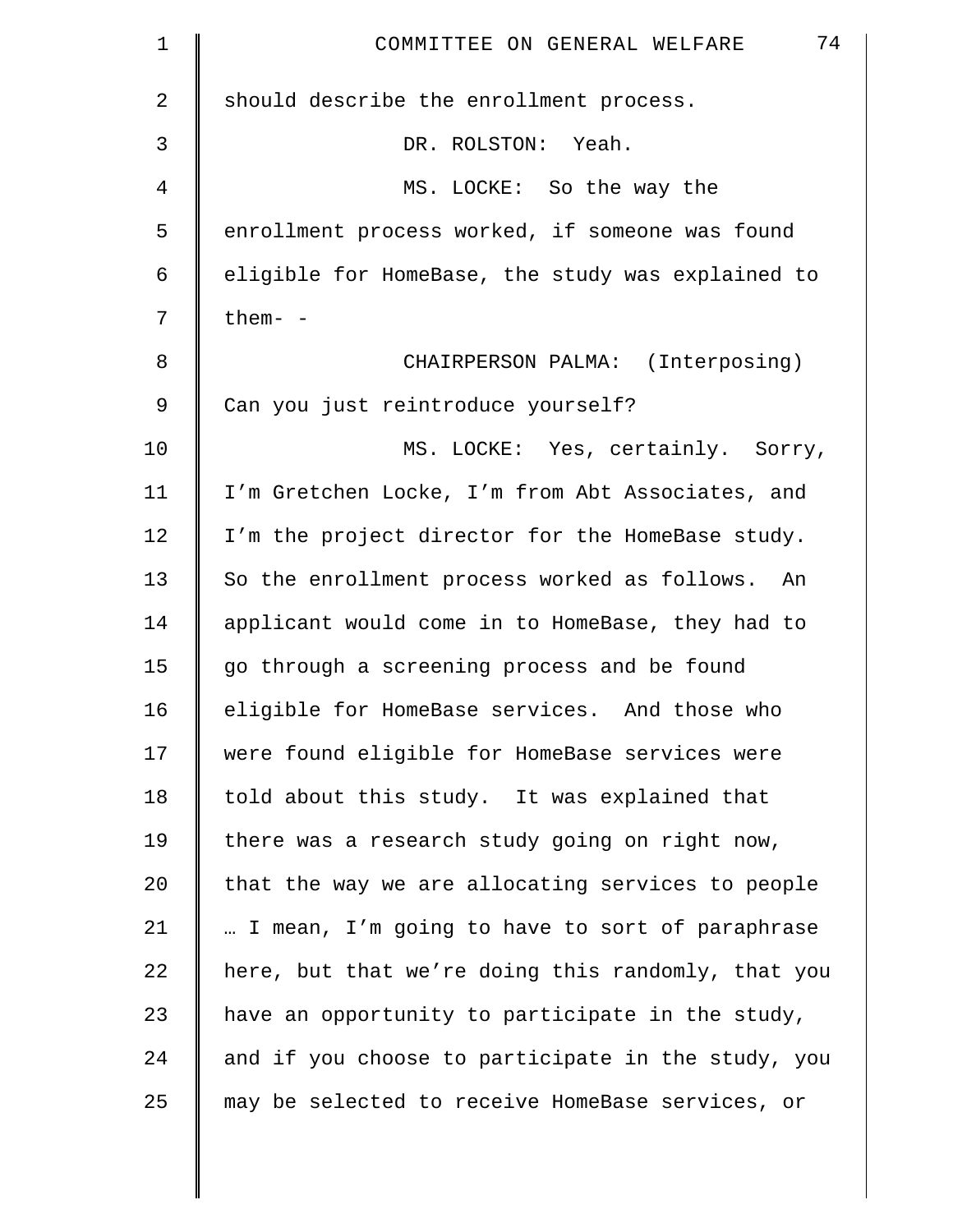| $\mathbf 1$    | 75<br>COMMITTEE ON GENERAL WELFARE                 |
|----------------|----------------------------------------------------|
| $\overline{a}$ | you may be assigned to a group that does not       |
| 3              | receive HomeBase services. It was also explained   |
| 4              | that the study was voluntary, that you can choose  |
| 5              | to participate or not, and that you may choose to  |
| 6              | withdraw at any time. And if, you know, the        |
| 7              | consent form was reviewed with the applicant, both |
| 8              | the actual language, we also, as we did the        |
| 9              | training with the HomeBase staff, to train them on |
| 10             | the enrollment procedures, provided them with      |
| 11             | information on, you know, frequently asked         |
| 12             | questions, how to answer questions from applicants |
| 13             | about the study, and so forth. And then they were  |
| 14             | asked if they would like to participate in the     |
| 15             | study and complete the consent form.               |
| 16             | COUNCIL MEMBER RODRIGUEZ: Well,                    |
| 17             | I'm surprised, this is the first time that I hear  |
| 18             | that they were offering all this information       |
| 19             | before being selected to participate in this       |
| 20             | study. And from the CUNY perspective, did you get  |
| 21             | CUNY approval on this?                             |
| 22             | DR. MOLLENKOPF: The CUNY IRB                       |
| 23             | reviewed both the overall project and  I mean,     |
| 24             | they were informed about the overall project, and  |
| 25             | they reviewed the specific part that we will be    |
|                |                                                    |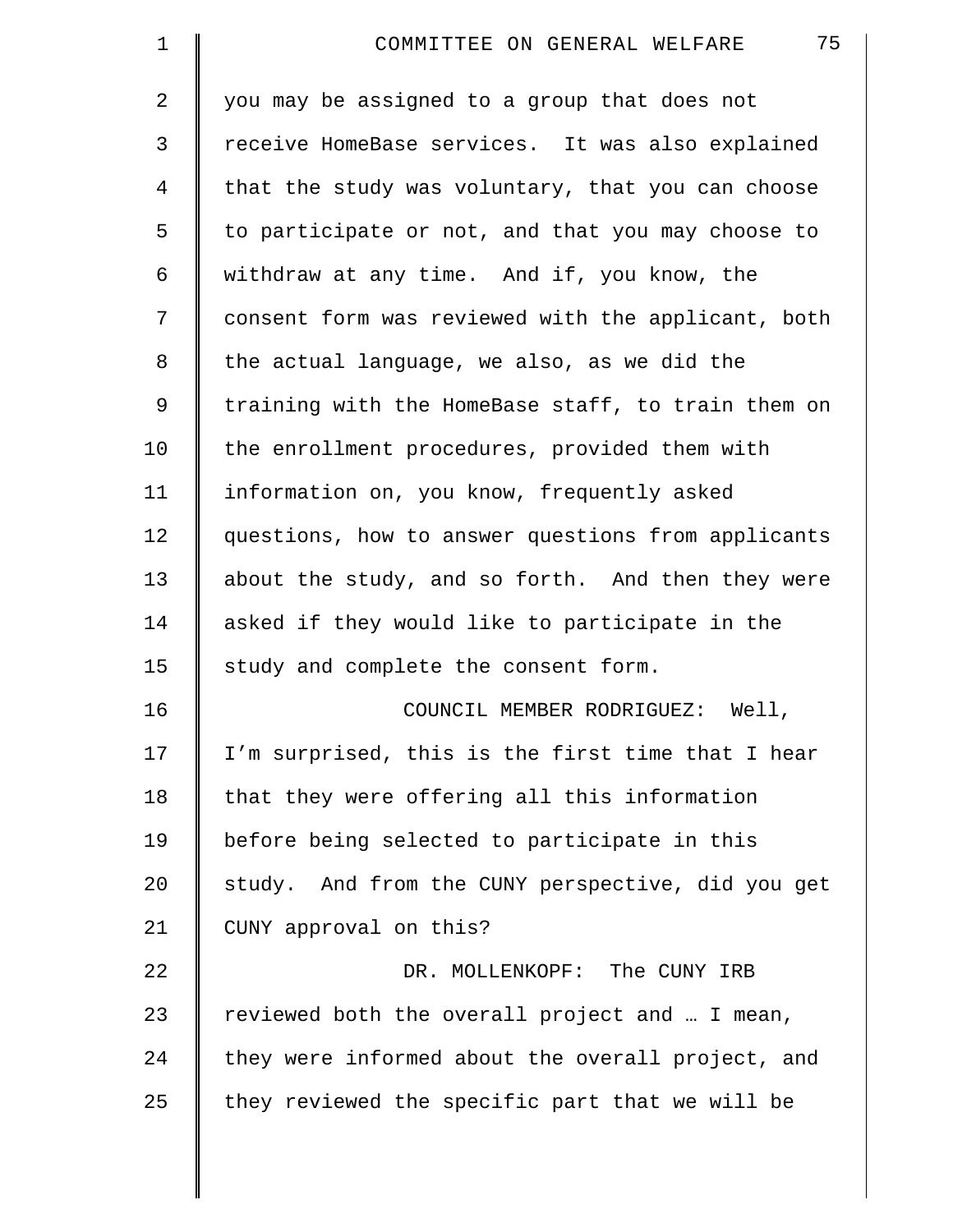| $\mathbf 1$    | 76<br>COMMITTEE ON GENERAL WELFARE                 |
|----------------|----------------------------------------------------|
| $\overline{2}$ | carrying out, which has to do with census data and |
| 3              | other kinds of data on changes in housing costs    |
| 4              | and prices in New York City. Since our part of     |
| 5              | the study does not deal with any individually-     |
| 6              | identified data, it was considered exempt, and the |
| 7              | part that deals with the human subjects'           |
| 8              | information is what was carried  is being carried  |
| 9              | out by Abt, and in multi-party research efforts of |
| 10             | this sort, each unit is required to carry out the  |
| 11             | institutional review of that portion of the        |
| 12             | research that they're doing at their institution.  |
| 13             | So CUNY required that the Abt portion be reviewed  |
| 14             | by the Abt IRB and that we be informed that they   |
| 15             | Abt IRB had approved that portion of the study.    |
| 16             | COUNCIL MEMBER RODRIGUEZ: So the                   |
| 17             | institutional review board approved it?            |
| 18             | DR. MOLLENKOPF: Yes.                               |
| 19             | COUNCIL MEMBER RODRIGUEZ:<br>Okay.                 |
| 20             | So what are the benefits that you also shared with |
| 21             | those 200 families that they will get by           |
| 22             | participating in this research?                    |
| 23             | MS. LOCKE: In this particular                      |
| 24             | study the benefits are that we're going to learn   |
| 25             | more about prevention services, that there aren't  |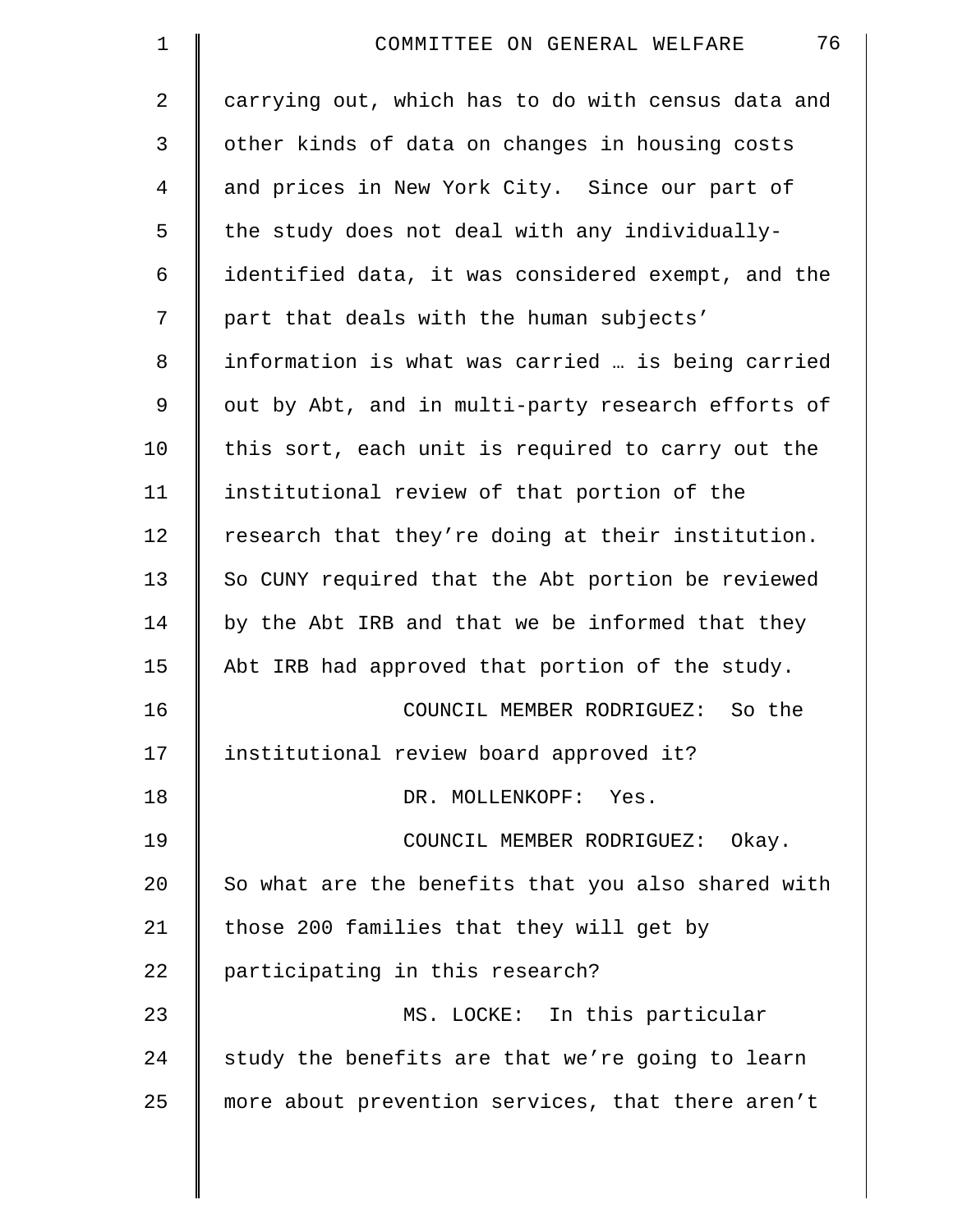| $\mathbf 1$ | 77<br>COMMITTEE ON GENERAL WELFARE                |
|-------------|---------------------------------------------------|
| 2           | enough services to go around, that we're for this |
| 3           | period of time allocating this limited resource   |
| 4           | randomly, that there will be, you know, limited   |
| 5           | risk to them and limited burden. In some studies  |
| 6           | if you agree to be in a study you might need to   |
| 7           | complete a survey later, or you might have some   |
| 8           | other kind of requirements of participation in a  |
| $\mathsf 9$ | study. That was not the case in this study, we    |
| 10          | weren't asking anything else of them. We were     |
| 11          | asking for their permission to access             |
| 12          | administrative data about them, but not placing   |
| 13          | any other burden on them.                         |
| 14          | COUNCIL MEMBER RODRIGUEZ: And when                |
| 15          | the 200 who got enrolled into this study got the  |
| 16          | letter saying that you've been denied, now you're |
| 17          | part of this study, then do you provide those 200 |
| 18          | extra information?                                |
| 19          | MS. LOCKE: So that's what we were                 |
| 20          | discussing earlier. They did receive a letter     |
| 21          | saying that they had been assigned to the control |
| 22          | group, and that they would not be receiving  they |
| 23          | wouldn't be eligible to receive HomeBase services |
| 24          | for two years, and alternative referrals were     |
| 25          | provided to them, citywide services that are      |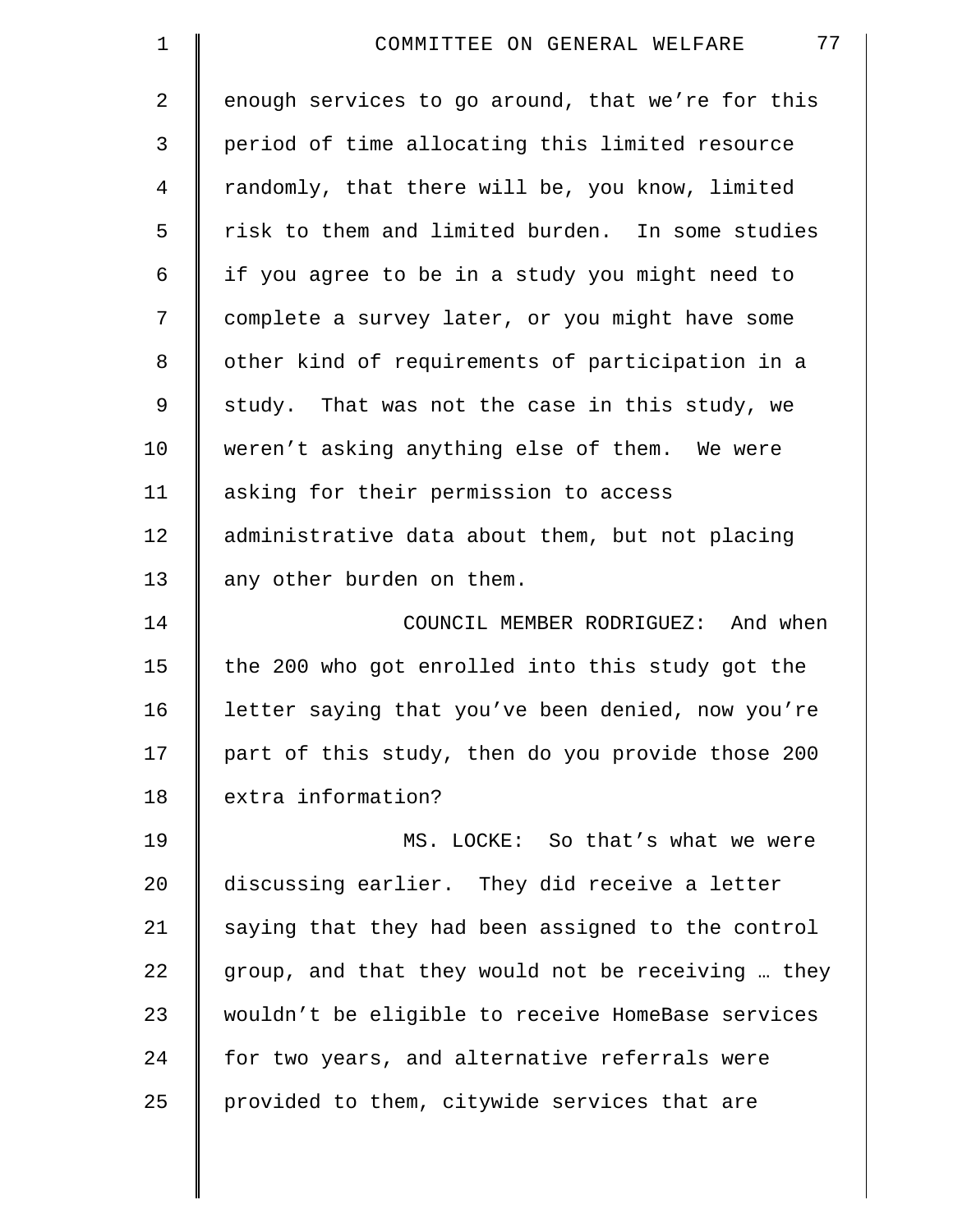| $\mathbf 1$    | 78<br>COMMITTEE ON GENERAL WELFARE                |
|----------------|---------------------------------------------------|
| $\overline{a}$ | available to anyone who is at risk of             |
| 3              | homelessness, as well as each individual provider |
| 4              | had sort of community-specific information that   |
| 5              | they provided to the control group members on     |
| 6              | services that they could access in their          |
| 7              | community.                                        |
| 8              | COUNCIL MEMBER RODRIGUEZ: And in                  |
| 9              | that letter, did you let them know that they do   |
| 10             | have the right to withdraw from participating?    |
| 11             | MS. LOCKE: I don't know if that's                 |
| 12             | in the letter.                                    |
| 13             | DR. ROLSTON: The consent form says                |
| 14             | SO.                                               |
| 15             | MS. LOCKE: It's in the consent                    |
| 16             | form.                                             |
| 17             | COUNCIL MEMBER RODRIGUEZ: In that                 |
| 18             | letter, the letter that they received.            |
| 19             | DR. ROLSTON: The consent form- -                  |
| 20             | MS. LOCKE: (Interposing) The                      |
| 21             | consent form.                                     |
| 22             | DR. ROLSTON:  makes it clear that                 |
| 23             | it's voluntary.                                   |
| 24             | COUNCIL MEMBER RODRIGUEZ: Do we                   |
| 25             | have a copy of that letter?                       |
|                |                                                   |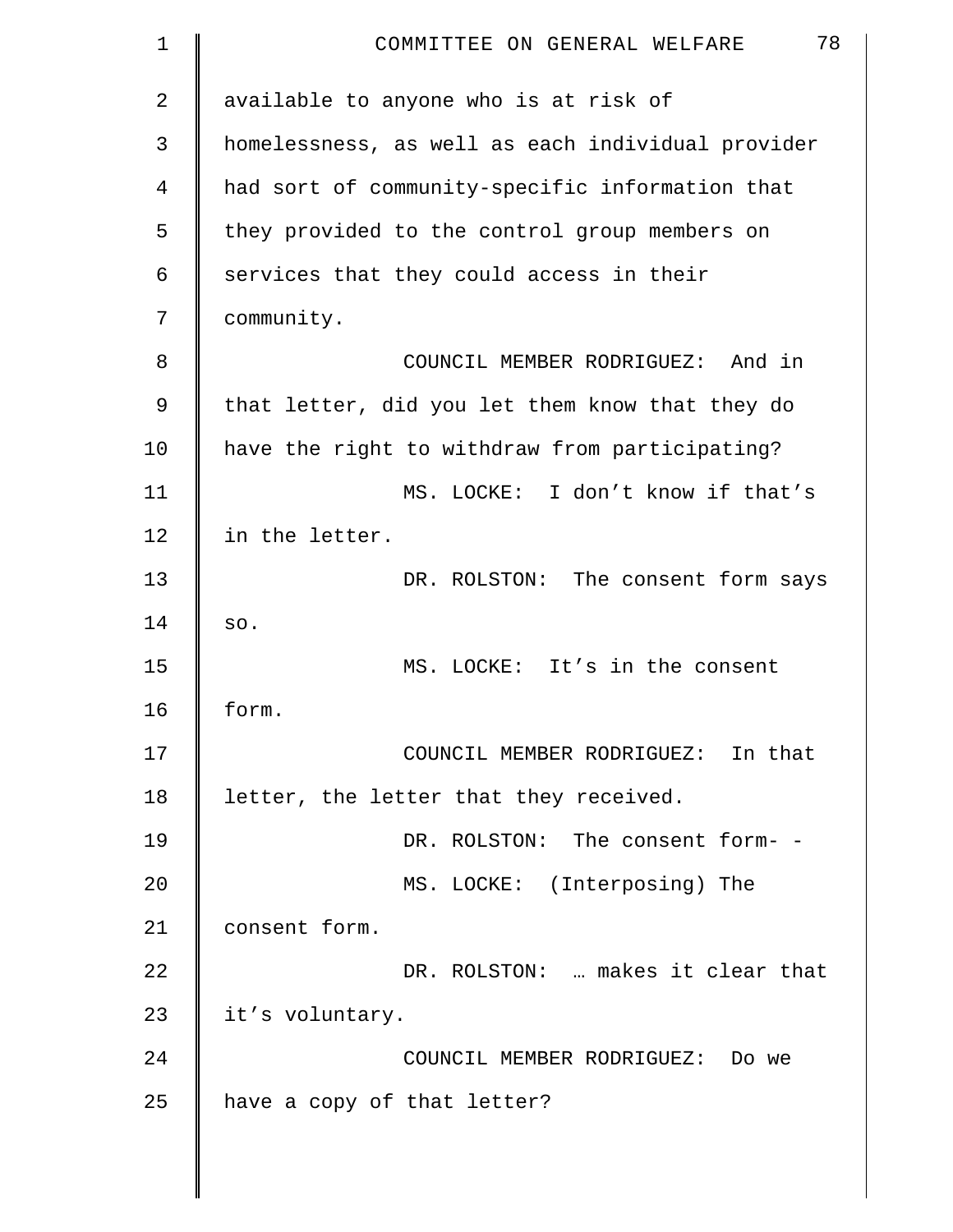| 1             | 79<br>COMMITTEE ON GENERAL WELFARE                |
|---------------|---------------------------------------------------|
| 2             | DR. ROLSTON: Yes.                                 |
| 3             | COUNCIL MEMBER RODRIGUEZ:                         |
| 4             | Chairman, do we have a copy of that letter?       |
| 5             | CHAIRPERSON PALMA: I don't- -                     |
| 6             | COMMISSIONER DIAMOND:                             |
| 7             | (Interposing) If you don't, we can show you       |
| 8             | something.                                        |
| $\mathcal{G}$ | CHAIRPERSON PALMA: I have copies,                 |
| 10            | we have copies that we received from participants |
| 11            | who sent it in to our office.                     |
| 12            | COUNCIL MEMBER RODRIGUEZ: Thank                   |
| 13            | you.                                              |
| 14            | CHAIRPERSON PALMA: We had                         |
| 15            | different letters sent.                           |
| 16            | COMMISSIONER DIAMOND: We can get                  |
| 17            | you copies of that.                               |
| 18            | CHAIRPERSON PALMA: I will request                 |
| 19            | from the Commissioner and he just agreed that he  |
| 20            | will send us some of the letters.                 |
| 21            | COUNCIL MEMBER RODRIGUEZ: And for                 |
| 22            | the record, what you're saying is that when they  |
| 23            | got the letter saying that they were denied, that |
| 24            | from now on they would be enrolled in that study, |
| 25            | in that letter there also explained that they had |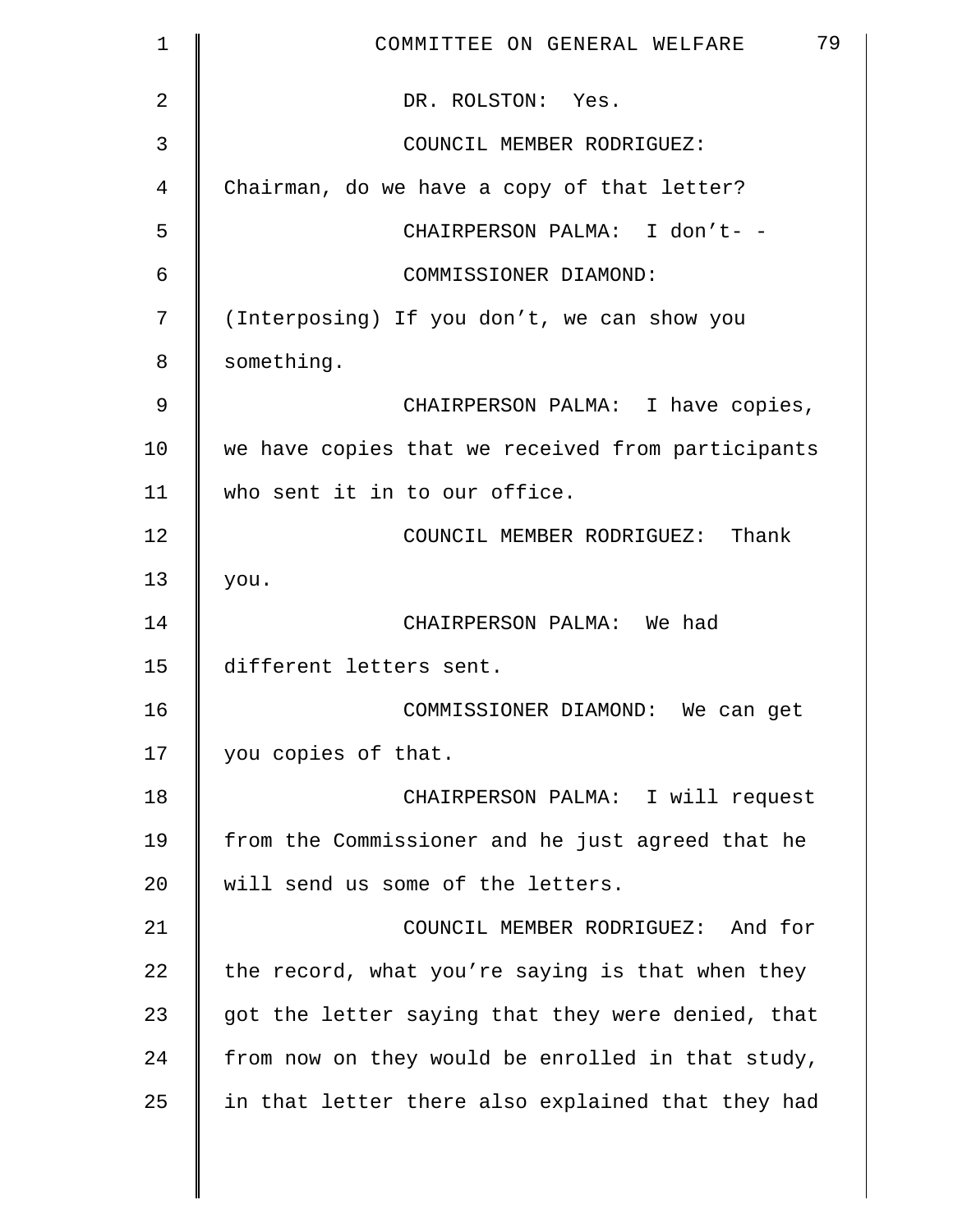| $\mathbf 1$ | 80<br>COMMITTEE ON GENERAL WELFARE                 |
|-------------|----------------------------------------------------|
| 2           | the right to withdraw if they want to?             |
| 3           | COMMISSIONER DIAMOND: That, the                    |
| 4           | withdrawal part was gone over at the enrollment    |
| 5           | phase. It was fully explained that that was        |
| 6           | voluntary, that people did not have to             |
| 7           | participate.                                       |
| $\,8\,$     | COUNCIL MEMBER RODRIGUEZ: Which is                 |
| 9           | for me it's not fair because at the moment when    |
| 10          | the  when for the first time when someone goes to  |
| 11          | apply, and they are told, you have the possibility |
| 12          | of being approved or not, is different from the    |
| 13          | point, the moment, when they got the letter        |
| 14          | saying, you've been denied. And now because        |
| 15          | you've been denied, you will be enrolled in this   |
| 16          | study, that's the moment when those 200 families,  |
| 17          | they should have been told that they had the right |
| 18          | to withdraw from participating in this study, and  |
| 19          | that's for me what it is to follow the Federal     |
| 20          | standards.                                         |
| 21          | DR. ROLSTON: All these things were                 |
| 22          | reviewed by our institutional review board against |
| 23          | that Federal standard.                             |
| 24          | COUNCIL MEMBER RODRIGUEZ: Sir, in                  |
| 25          | this city we have a long history in the whole      |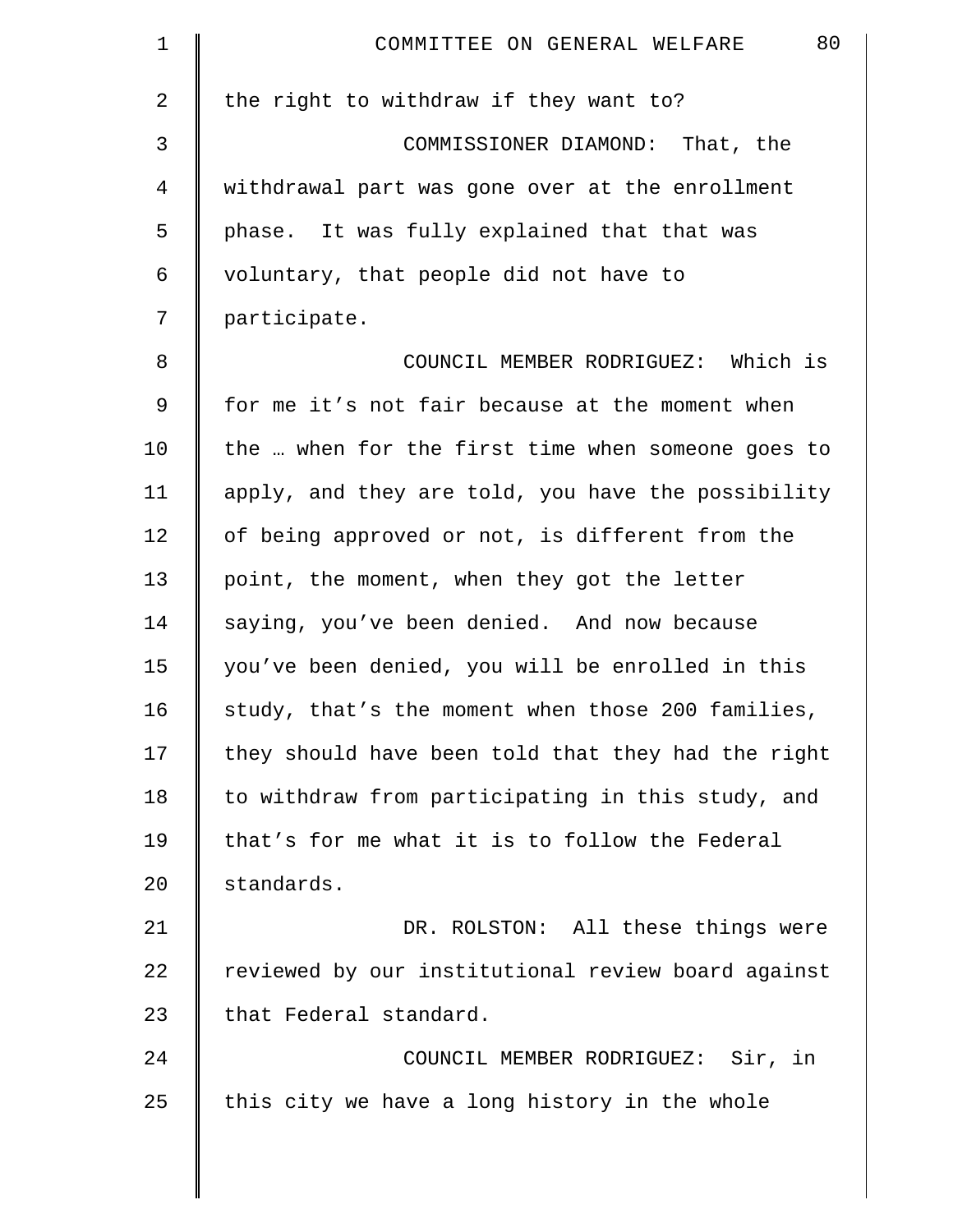| $\mathbf 1$ | 81<br>COMMITTEE ON GENERAL WELFARE                 |
|-------------|----------------------------------------------------|
| 2           | world of so many studies being done without people |
| 3           | knowing that they've been enrolled in the study.   |
| 4           | DR. ROLSTON: Not in this case.                     |
| 5           | CHAIRPERSON PALMA: Thank you                       |
| 6           | Council Member. Commissioner, before I go to       |
| 7           | Council Member Levin, do we know if any of the 200 |
| 8           | who were denied access to HomeBase because their   |
| 9           | name came out from the lottery, that they couldn't |
| 10          | they weren't going to receive services, then       |
| 11          | went back and said, I don't want to participate in |
| 12          | this, I want to withdraw my, you know, I want to   |
| 13          | opt out, and then were given services?             |
| 14          | DR. ROLSTON: Opting out, you can                   |
| 15          | opt out of the research, but you can't then opt    |
| 16          | into the services.                                 |
| 17          | CHAIRPERSON PALMA: So- -                           |
| 18          | DR. ROLSTON: (Interposing)                         |
| 19          | Otherwise it would- -                              |
| 20          | CHAIRPERSON PALMA: (Interposing)                   |
| 21          | So then- -                                         |
| 22          | DR. ROLSTON: (Interposing)                         |
| 23          | Otherwise there wouldn't be an experiment.         |
| 24          | CHAIRPERSON PALMA: So I was                        |
| 25          | understanding that at any point any participant    |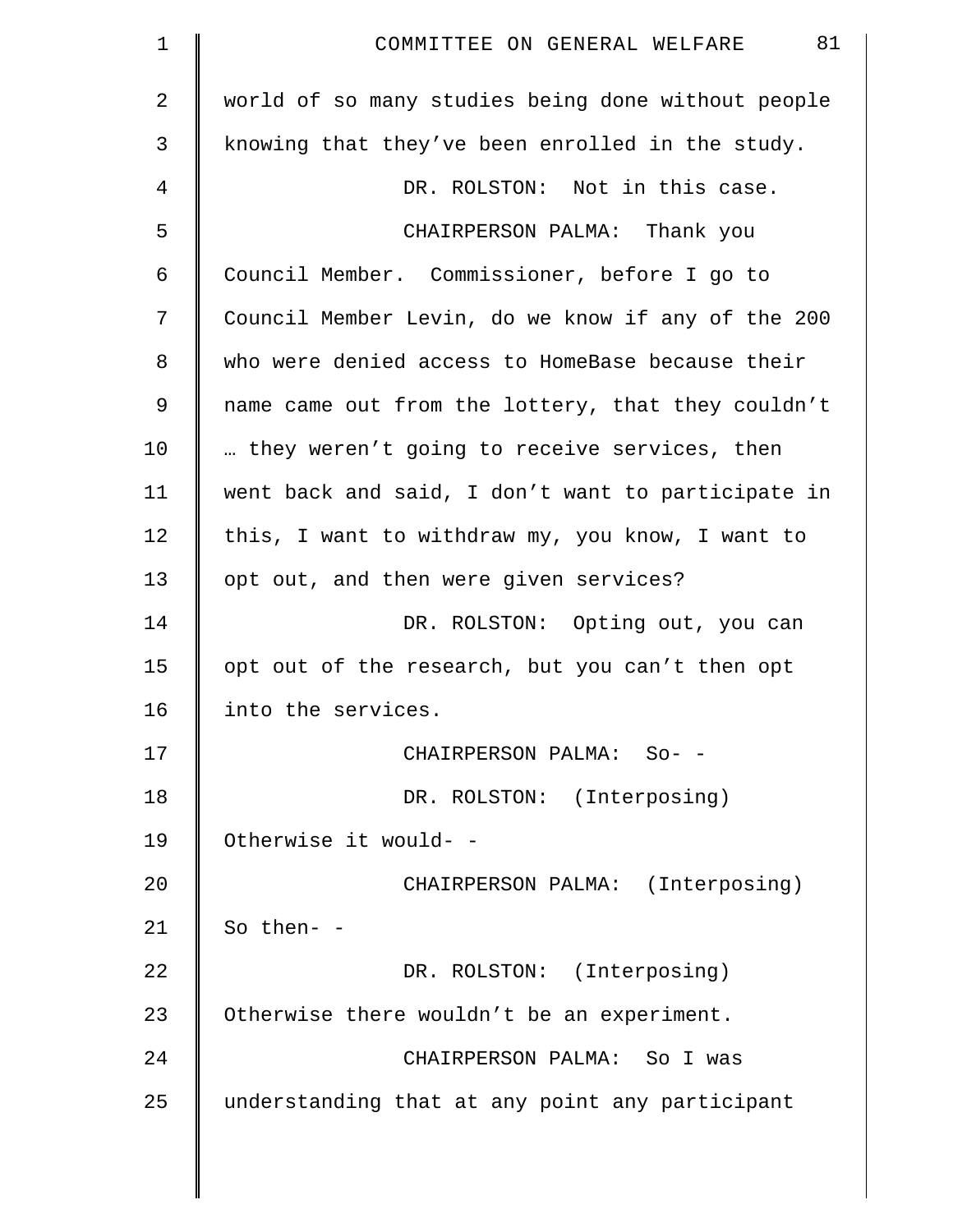| 1  | 82<br>COMMITTEE ON GENERAL WELFARE                 |
|----|----------------------------------------------------|
| 2  | could opt out, whether you were in the control     |
| 3  | group receiving HomeBase services, or in the       |
| 4  | control group who were denied services, you had    |
| 5  | the opportunity to opt out without any             |
| 6  | repercussions.                                     |
| 7  | DR. ROLSTON: There are- -                          |
| 8  | CHAIRPERSON PALMA: (Interposing)                   |
| 9  | So your actions- -                                 |
| 10 | DR. ROLSTON: (Interposing)  no                     |
| 11 | repercussions from opting out.                     |
| 12 | CHAIRPERSON PALMA: But you are,                    |
| 13 | but there are- -                                   |
| 14 | DR. ROLSTON: (Interposing) But                     |
| 15 | they do not, you do not- -                         |
| 16 | CHAIRPERSON PALMA: (Interposing)                   |
| 17 | But that's the rules.                              |
| 18 | DR. ROLSTON:  and get the                          |
| 19 | treatment.                                         |
| 20 | CHAIRPERSON PALMA: But, so then,                   |
| 21 | you know what, you're being penalized, because if  |
| 22 | you're going, if you're going to seek services,    |
| 23 | and then you're being told that's the control      |
| 24 | group and, you know, I'm scared to death I'm going |
| 25 | to be left in the streets, I'm going to            |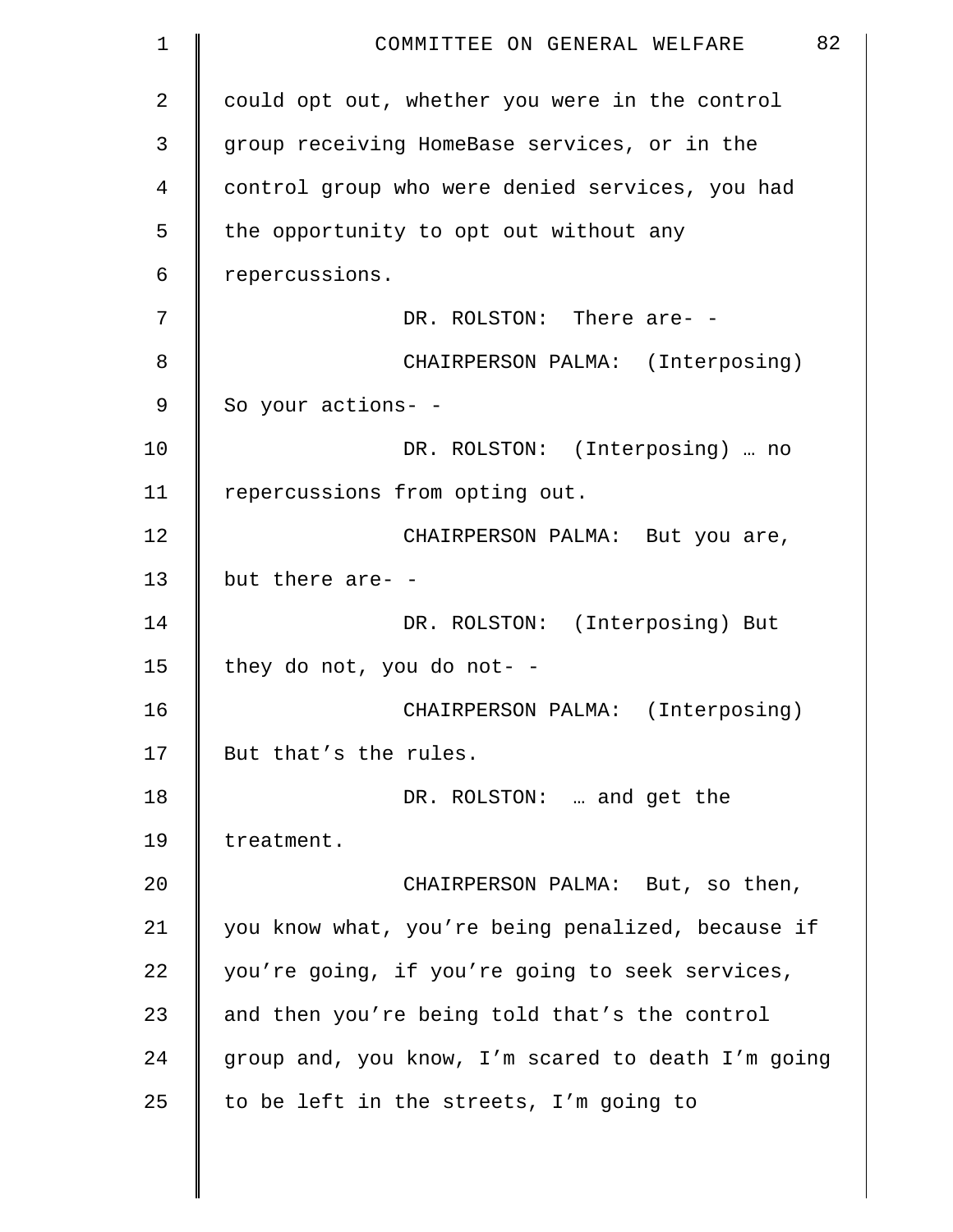| $\mathbf 1$    | 83<br>COMMITTEE ON GENERAL WELFARE                 |
|----------------|----------------------------------------------------|
| 2              | participate in this control group, not fully       |
| $\mathfrak{Z}$ | understanding what's going to happen, but I'm      |
| 4              | hearing I can opt out, and then I opt out and I go |
| 5              | to an intake  a DHS intake center and then I'm     |
| 6              | going to be, you know, turned away, I'm going to   |
| 7              | be turned away from HomeBase, I'm going to be      |
| 8              | turned away from seeking services, so that's       |
| $\mathsf 9$    | penalizing someone.                                |
| 10             | COMMISSIONER DIAMOND: But there                    |
| 11             | are other community-based resources available, and |
| 12             | the promise of this study is that there will not   |
| 13             | be people like that in the future, that we will be |
| 14             | able to invest in HomeBase services at a           |
| 15             | sufficient level that we can prevent people from   |
| 16             | coming into shelter. If we can't provide and go    |
| 17             | forward with this study, we will not know how to   |
| 18             | target the resources, and the tragedy of that is   |
| 19             | that we'll leave families with no other choice but |
| 20             | to come to shelter.                                |
| 21             | DR. MOLLENKOPF: Could I comment?                   |
| 22             | Councilwoman Palma, some people think HomeBase has |
| 23             | no effect, that it doesn't work.                   |
| 24             | CHAIRPERSON PALMA: You know what,                  |
| 25             | Dr. Mollenkopf, I will have to agree with you,     |
|                |                                                    |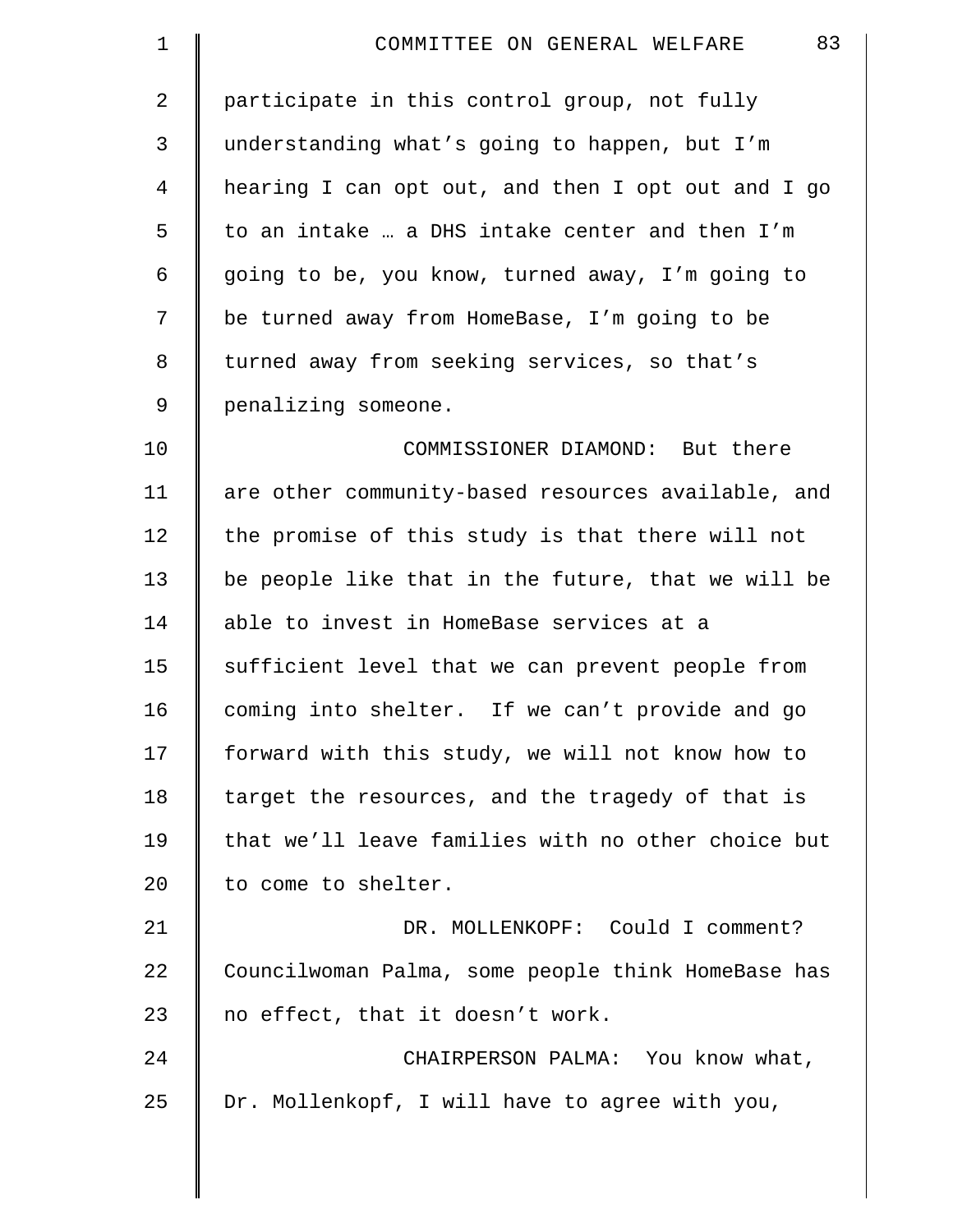| 1              | 84<br>COMMITTEE ON GENERAL WELFARE                 |
|----------------|----------------------------------------------------|
| $\overline{a}$ | because if I don't call Lisa Black, I won't get    |
| 3              | help from HomeBase, so I agree.                    |
| 4              | DR. MOLLENKOPF: So the whole point                 |
| 5              | of this study is to understand whether getting     |
| 6              | HomeBase services or going without HomeBase        |
| 7              | services creates a statistically demonstrable      |
| 8              | difference in the likelihood of entering shelter.  |
| 9              | Some people  we hope it does. We very, very        |
| 10             | sincerely hope that it does, because that will     |
| 11             | give us a good basis for further funding for the   |
| 12             | program, and doing more targeted, more effective   |
| 13             | prevention, with more families at risk in the      |
| 14             | city. But if we find out that the program makes    |
| 15             | no difference whatsoever, which is what            |
| 16             | Councilwoman Brewer evidently thinks, then why     |
| 17             | should we  we should take the money that we're     |
| 18             | wasting on doing something that doesn't work and   |
| 19             | put it somewhere else. And it's only this kind of  |
| 20             | study that's really going to tell us which way to  |
| 21             | go.                                                |
| 22             | COUNCIL MEMBER LEVIN: Thank you,                   |
| 23             | Madam Chair. I have a couple of questions. First   |
| 24             | I would like to speak, Dr. Rolston mentioned       |
| 25             | credible evidence numerous times, that the purpose |
|                |                                                    |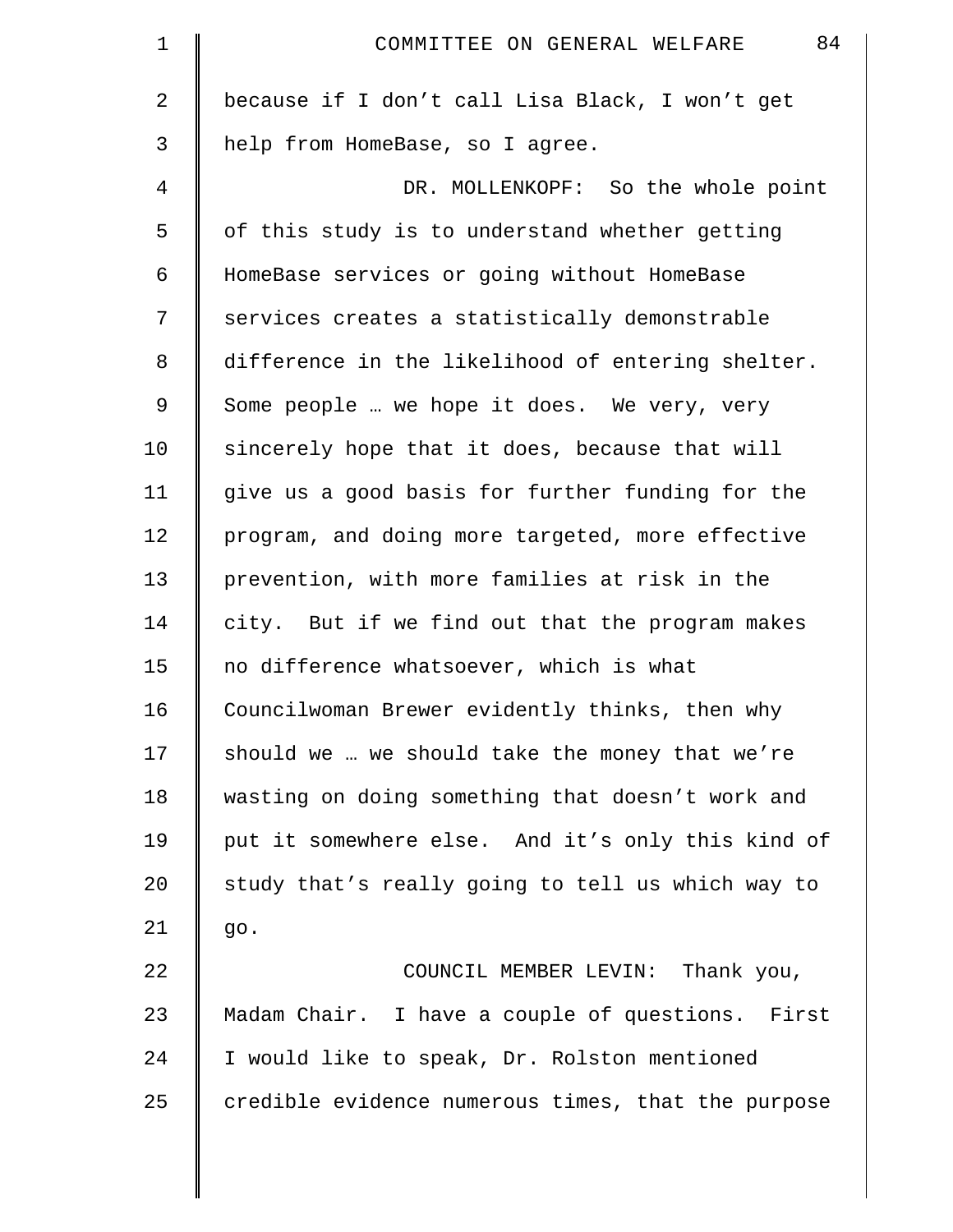| $\mathbf 1$ | 85<br>COMMITTEE ON GENERAL WELFARE                 |
|-------------|----------------------------------------------------|
| 2           | of this is to establish credible evidence. From    |
| 3           | DHS's statement on performance record, and I'm     |
| 4           | going to quote, on preventing homelessness. "DHS   |
| 5           | continues to help more than 90% clients in all     |
| 6           | populations receiving prevention services, to stay |
| 7           | in their communities and avoid shelter entry.      |
| 8           | This can be attributed to the highly successful    |
| 9           | model employed by DHS's community-based homeless   |
| 10          | prevention program, HomeBase." Does this           |
| 11          | statement rely on credible evidence, or is that    |
| 12          | it's unqualified there, it doesn't mention whether |
| 13          | that's based on any evidence whatsoever, but is it |
| 14          | based on, in your opinion, Commissioner, credible  |
| 15          | evidence?                                          |
| 16          | COMMISSIONER DIAMOND: It's based                   |
| 17          | on looking at who accessed HomeBase services, and  |
| 18          | who came into the shelter. But you don't know,     |
| 19          | the question that the study is getting at, which   |
| 20          | is would they have accessed shelter anyway.        |
| 21          | COUNCIL MEMBER LEVIN: Right, no,                   |
| 22          | that leads me to my follow-up question here, which |
| 23          | is the Dennis Culhane, who wrote a letter of       |
| 24          | support, there's a quote in today's Times from him |
| 25          | that says, "There's no doubt you can find poor     |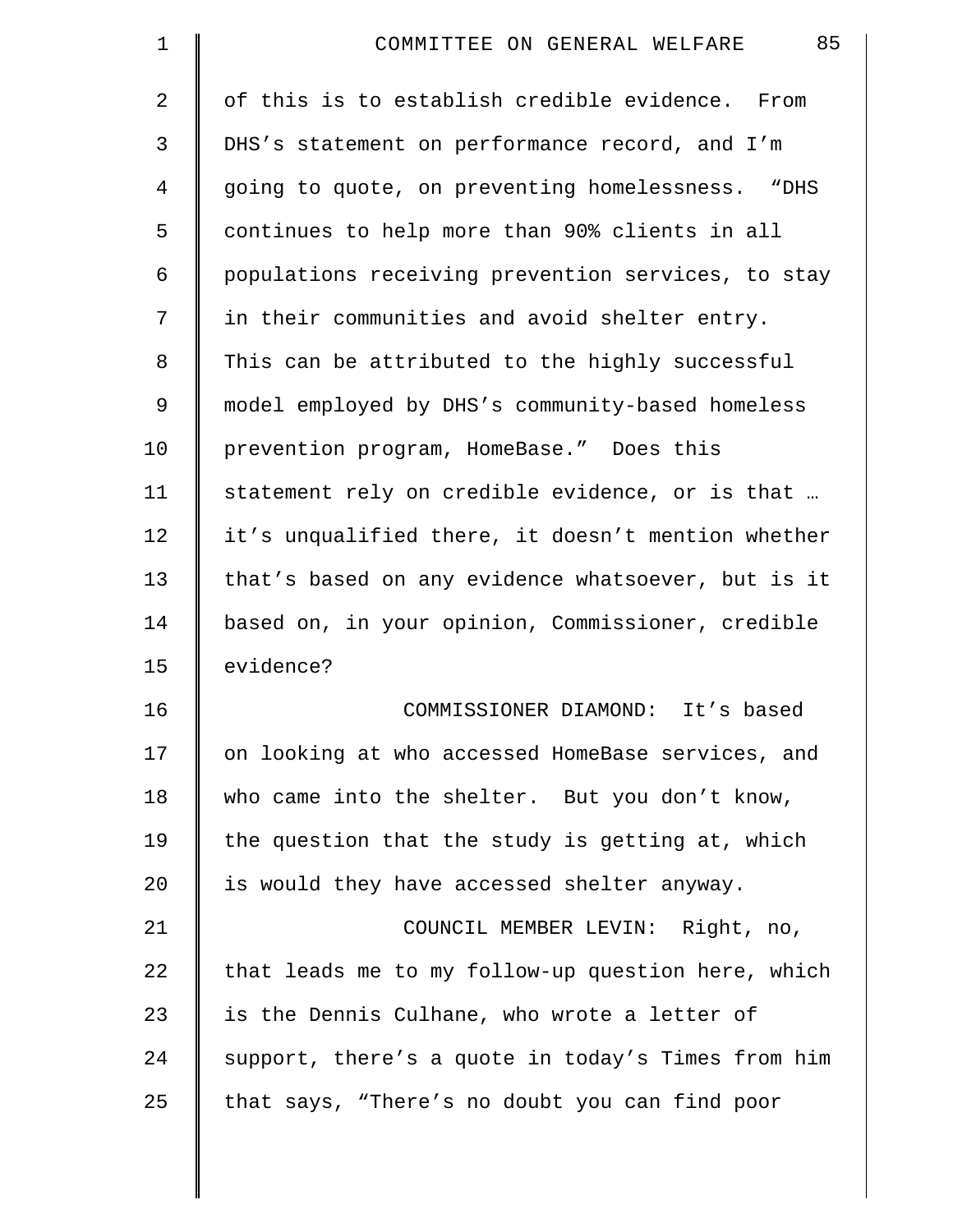| $\mathbf 1$ | 86<br>COMMITTEE ON GENERAL WELFARE                 |
|-------------|----------------------------------------------------|
| 2           | people in need, but there's no evidence that       |
| 3           | people who get this program's help would end up    |
| 4           | homeless without it." He's saying that there is    |
| 5           | no evidence, right? Is that, do you agree with     |
| 6           | that statement? That's a fairly broad blanket      |
| 7           | statement, "There is no evidence that this program |
| 8           | that people would end up homeless without this     |
| 9           | program", that's what he's saying.                 |
| 10          | COMMISSIONER DIAMOND: He's getting                 |
| 11          | at that but-for question, what he's saying in that |
| 12          | statement, and if you read the full quotation in   |
| 13          | the newspaper in his letter is that there are many |
| 14          | people in New York City that are at risk of        |
| 15          | homelessness, but we can't effectively target      |
| 16          | resources to know which ones would have come into  |
| 17          | the shelter system. And that's the point of the    |
| 18          | research.                                          |
| 19          | COUNCIL MEMBER LEVIN: But his                      |
| 20          | quote here says there's no evidence that HomeBase  |
| 21          | will get people to avoid being homeless. That's    |
| 22          | what he said, there's no evidence that people who  |
| 23          | get this program's help would end up being         |
| 24          | homeless without it.                               |
| 25          | COMMISSIONER DIAMOND: That's  but                  |
|             |                                                    |
|             |                                                    |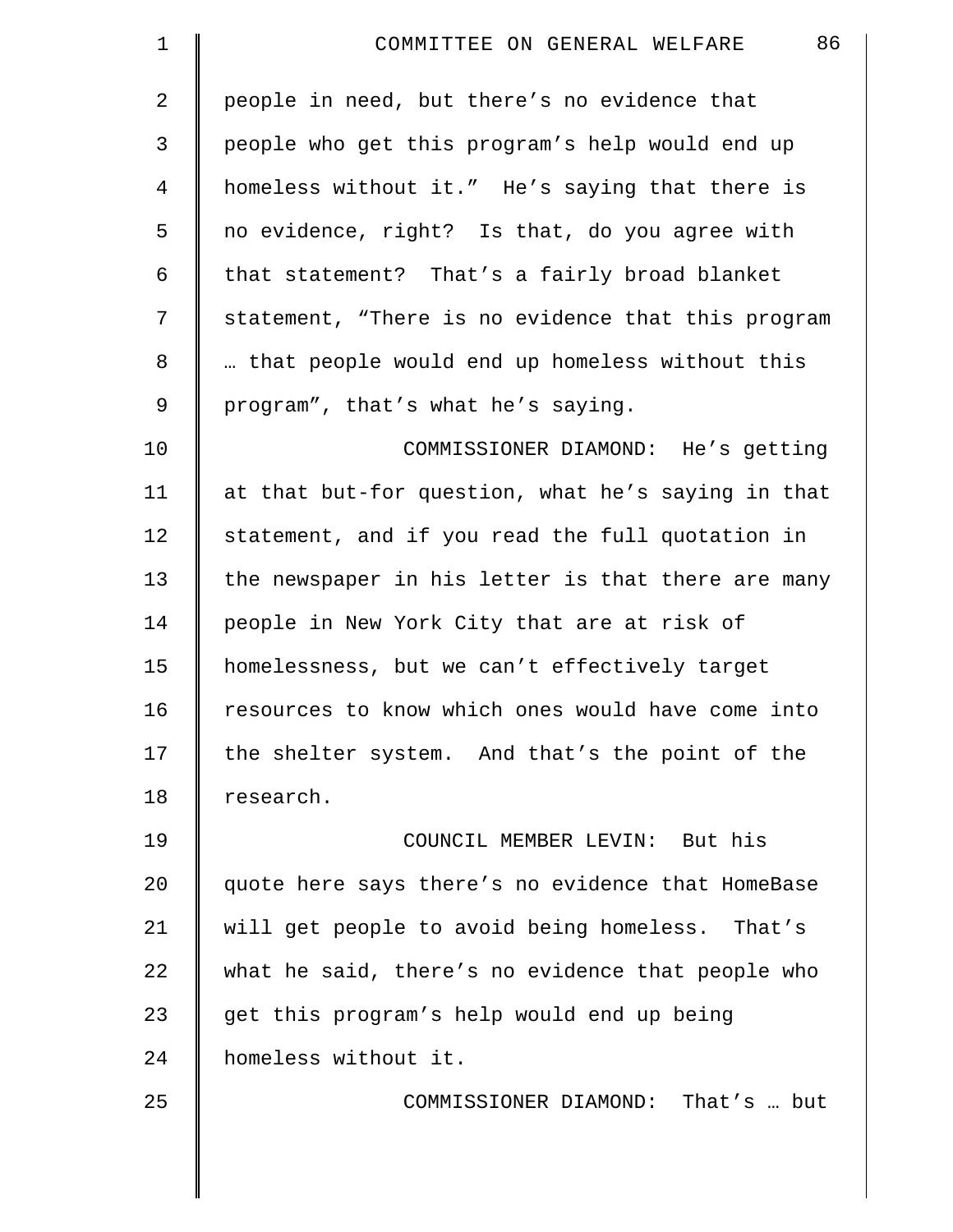| $\mathbf 1$    | 87<br>COMMITTEE ON GENERAL WELFARE                 |
|----------------|----------------------------------------------------|
| 2              | again, he's getting at this critical issue, which  |
| 3              | is if HomeBase went away, would those people have  |
| $\overline{4}$ | come into the shelter system. Yes, HomeBase was    |
| 5              | effective, but it then said it allowed people- -   |
| 6              | COUNCIL MEMBER LEVIN:                              |
| 7              | (Interposing) Commissioner, I'm sorry to           |
| $\,8\,$        | interrupt, go ahead. It says from DHS's            |
| $\mathsf 9$    | statement, this can be attributed to  it says,     |
| 10             | I'm quoting, "Receiving, for instance, to stay in  |
| 11             | their community and avoid shelter entry. This can  |
| 12             | be attributed to HomeBase." That's what your       |
| 13             | statement is, sir.                                 |
| 14             | COMMISSIONER DIAMOND: Right, we                    |
| 15             | know that people who come into the HomeBase        |
| 16             | services, we can tell if they access shelter       |
| 17             | services. And we know we've been very successful.  |
| 18             | But it may be that some of the people who came     |
| 19             | into HomeBase would not have come into the shelter |
| 20             | system anyway. We can't tell which people to       |
| 21             | target the resources if we want to better  fully   |
| 22             | expand prevention services, we can only do that if |
| 23             | we can more effectively target to those people who |
| 24             | would not  would have not have come into the       |
| 25             | shelter system  would have come into the shelter   |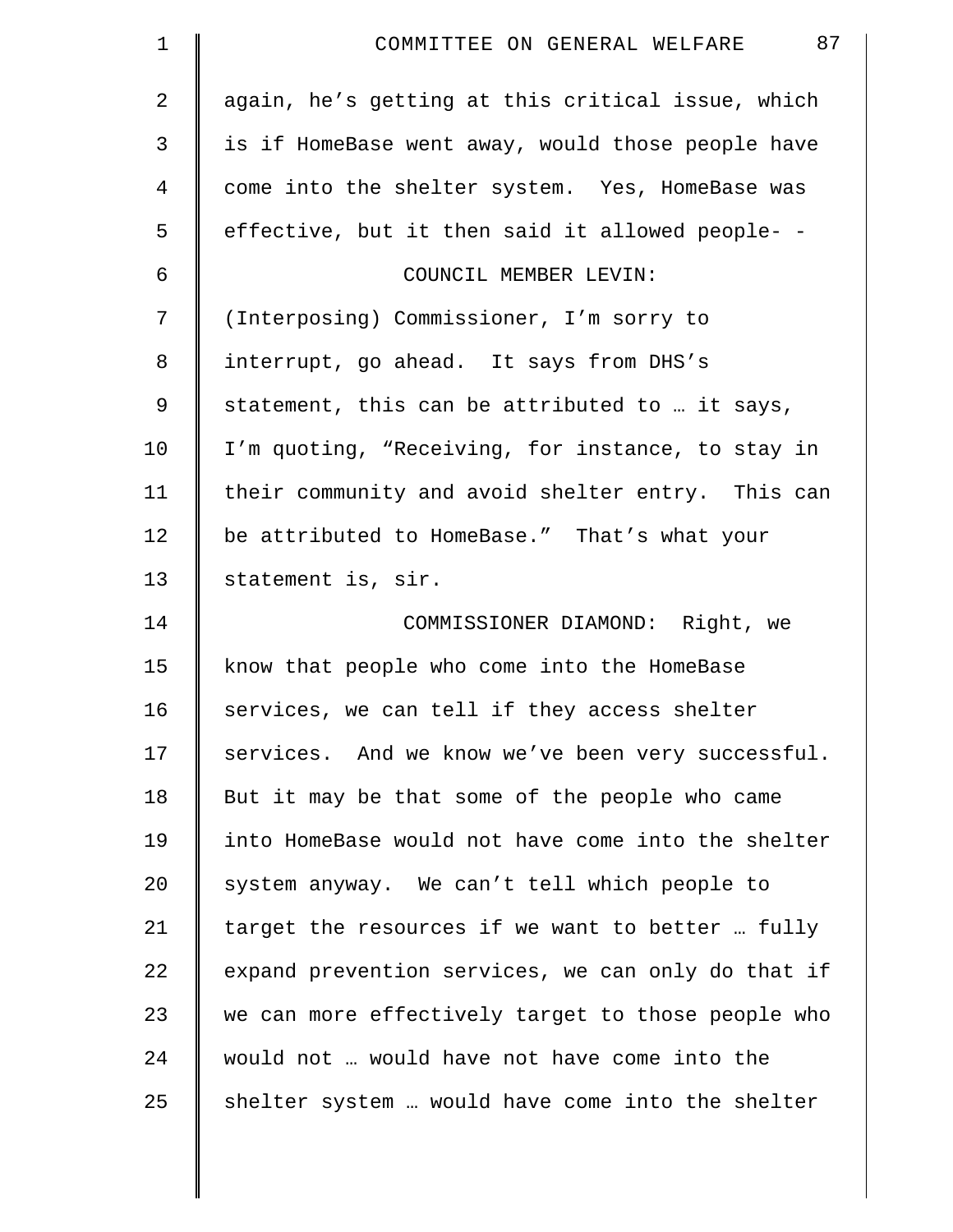| $\mathbf 1$    | 88<br>COMMITTEE ON GENERAL WELFARE                 |
|----------------|----------------------------------------------------|
| $\overline{a}$ | system but for the application of the prevention   |
| 3              | services.                                          |
| 4              | COUNCIL MEMBER LEVIN: And- -                       |
| 5              | COMMISSIONER DIAMOND:                              |
| 6              | (Interposing) You can't do that unless we know the |
| 7              | data behind that, to be able to target the- -      |
| 8              | COUNCIL MEMBER LEVIN:                              |
| 9              | (Interposing) I understand that's the purpose of   |
| 10             | the study ostensibly. But what I'm just trying to  |
| 11             | say is that, you understand that there's           |
| 12             | conflicting  these are conflicting statements.     |
| 13             | COMMISSIONER DIAMOND: I don't                      |
| 14             | think they're- -                                   |
| 15             | COUNCIL MEMBER LEVIN:                              |
| 16             | (Interposing) All over the place, three            |
| 17             | conflicting statements.                            |
| 18             | COMMISSIONER DIAMOND:  they're                     |
| 19             | complementary.                                     |
| 20             | COUNCIL MEMBER LEVIN: No they're                   |
| 21             | not.                                               |
| 22             | COMMISSIONER DIAMOND: They're                      |
| 23             | complementary. One is saying that if you provide   |
| 24             | prevention services, that you can help people stay |
| 25             | out of the shelter system, but you may be over-    |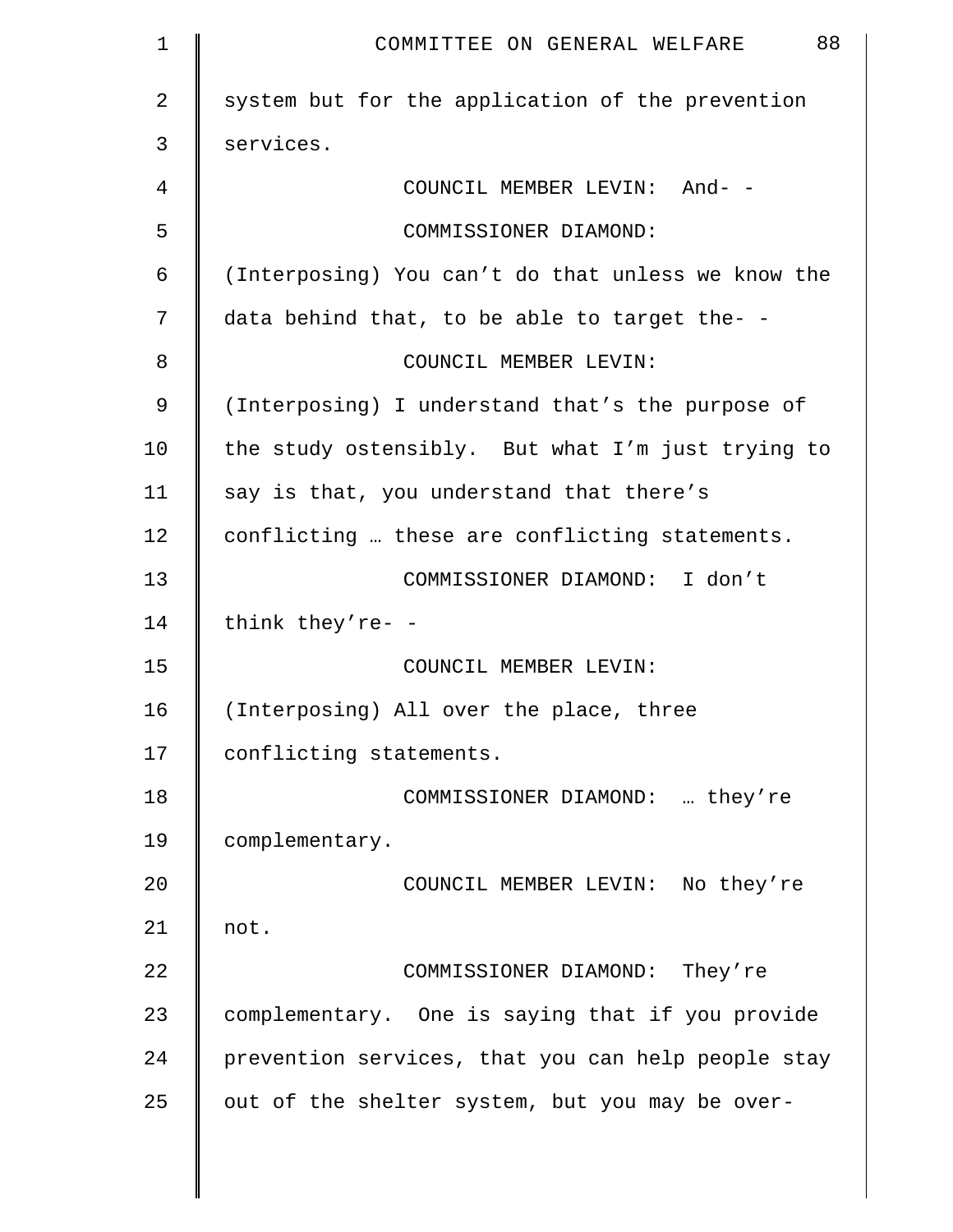| $\mathbf 1$    | 89<br>COMMITTEE ON GENERAL WELFARE                 |
|----------------|----------------------------------------------------|
| $\overline{a}$ | applying the services, you may be giving services  |
| 3              | to people who don't need them to prevent  for the  |
| 4              | specific purposes of preventing shelter. Yes,      |
| 5              | they may be at risk, and they can benefit from the |
| 6              | services. But if you're looking at whether the     |
| 7              | intervention gets to coming into shelter, it may   |
| $\,8\,$        | be unnecessary. And when you're talking about      |
| $\overline{9}$ | providing on a broader citywide level, you need to |
| 10             | make sure you're targeting the services in the     |
| 11             | most effective, cost-efficient way, otherwise you  |
| 12             | won't be able to provide them throughout the city, |
| 13             | and that's what this is getting at.                |
| 14             | COUNCIL MEMBER LEVIN: Okay, I have                 |
| 15             | two more questions. Dr. Rolston, during  we're     |
| 16             | having this hearing today based on  this hearing   |
| 17             | was called based on these ethical questions.       |
| 18             | That's and our concerns over these ethical         |
| 19             | questions. Did you consider, when constructing     |
| 20             | this program, did you consider the ethical         |
| 21             | questions? Did it cross your mind, did it cross    |
| 22             | your desk? Did you write about it? Did you put     |
| 23             | anything in writing? Was there a discussion, any   |
| 24             | minutes of any discussion? Was this discussed,     |
| 25             | was it thought about? Was there any                |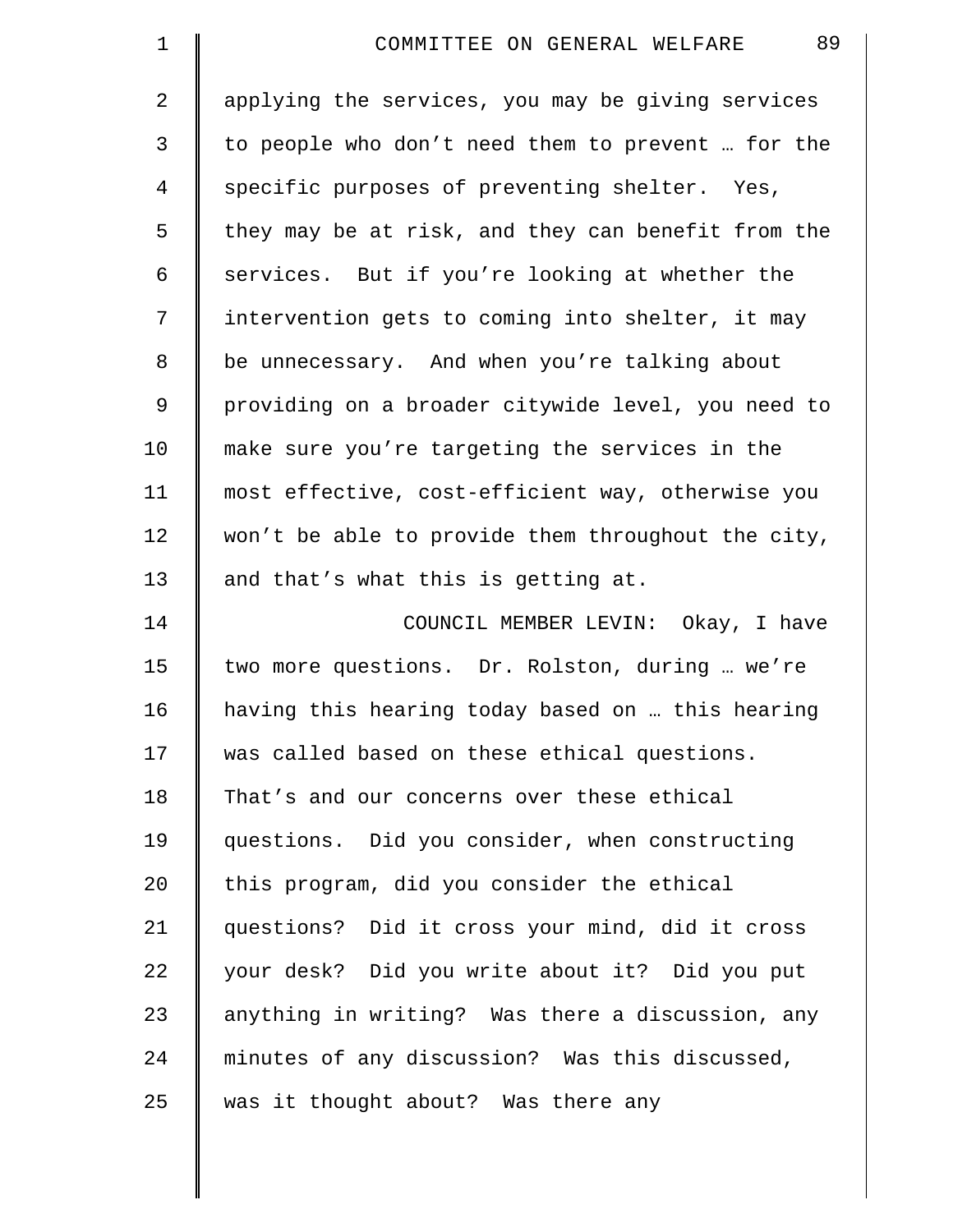| $\mathbf 1$ | 90<br>COMMITTEE ON GENERAL WELFARE                 |
|-------------|----------------------------------------------------|
| 2           | consideration?                                     |
| 3           | DR. ROLSTON: In the design we                      |
| 4           | certainly, I know I thought about ethical          |
| 5           | questions, and I can't remember to what extent     |
| 6           | they were explicit, but in an evaluation like      |
| 7           | this, we always take into account ethical          |
| 8           | questions, and yeah, I did think about it.         |
| 9           | COMMISSIONER DIAMOND: And that's                   |
| 10          | the very point of the Abt IRB review, it's not to  |
| 11          | consider any other issue except the ethical        |
| 12          | issues, and Abt's IRB fully approved the study,    |
| 13          | and has done approval for similar studies,         |
| 14          | including one done by the Obama administration for |
| 15          | homelessness  not prevention as much, but for      |
| 16          | homelessness services, rental supplement services. |
| 17          | COUNCIL MEMBER LEVIN: I have just                  |
| 18          | one more question.                                 |
| 19          | CHAIRPERSON PALMA: But the Obama                   |
| 20          | the difference in the Obama administration is that |
| 21          | those folks in that control group are all in the   |
| 22          | shelter system, and are still  still can access    |
| 23          | services within the system, if they opt out of     |
| 24          | $the-$                                             |
| 25          | COMMISSIONER DIAMOND:                              |
|             |                                                    |
|             |                                                    |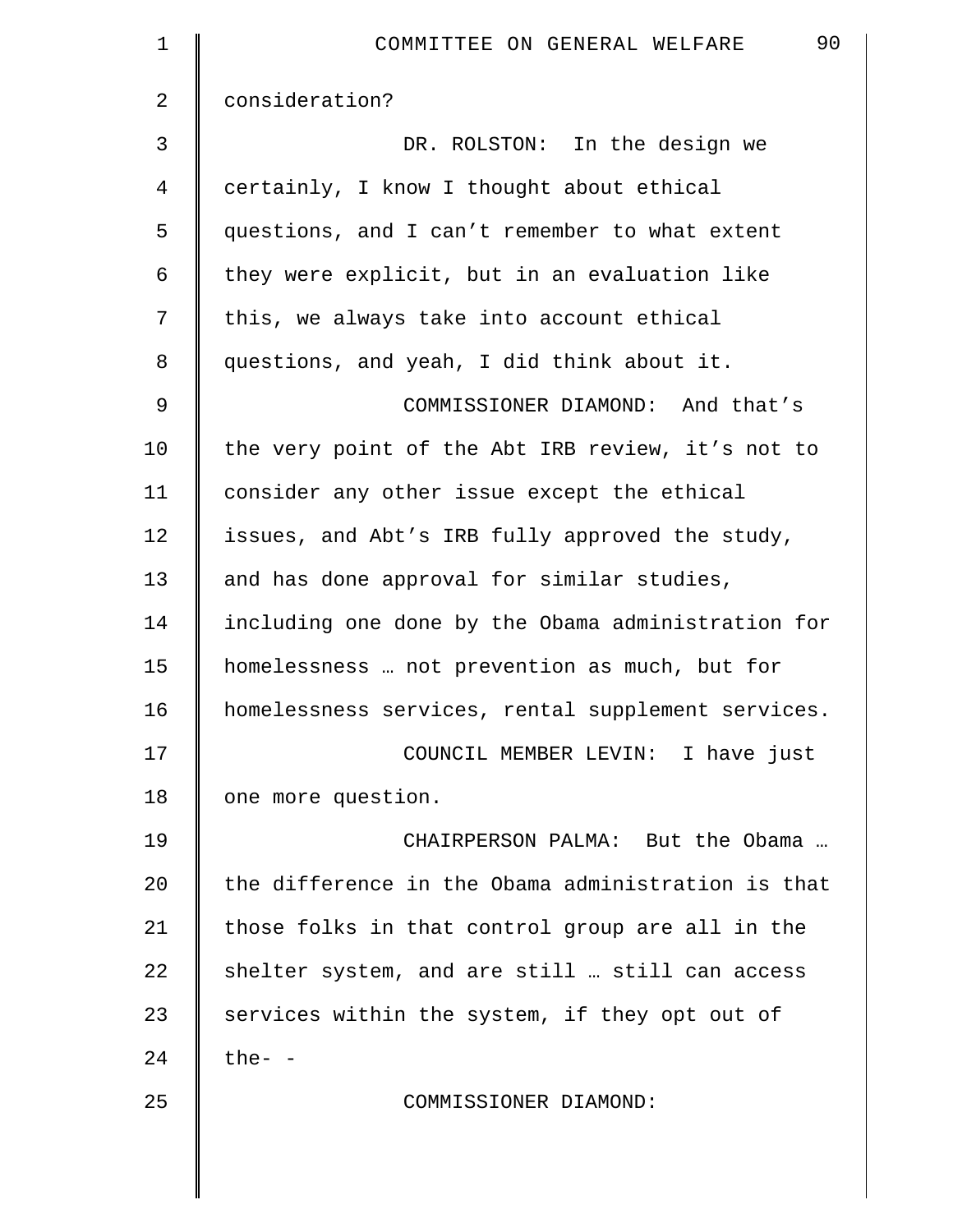| $\mathbf 1$ | 91<br>COMMITTEE ON GENERAL WELFARE                 |
|-------------|----------------------------------------------------|
| 2           | (Interposing) It's the same, they can access other |
| 3           | community-based services.                          |
| 4           | CHAIRPERSON PALMA: But they- -                     |
| 5           | COMMISSIONER DIAMOND:                              |
| 6           | (Interposing) In the same way that people who were |
| 7           | denied access- -                                   |
| 8           | CHAIRPERSON PALMA: (Interposing)                   |
| 9           | But they're in shelter.                            |
| 10          | COMMISSIONER DIAMOND: Right, in                    |
| 11          | some ways- -                                       |
| 12          | CHAIRPERSON PALMA: (Interposing)                   |
| 13          | $Not- -$                                           |
| 14          | COMMISSIONER DIAMOND:                              |
| 15          | (Interposing)  we want to even prevent that, so    |
| 16          | this is even more important than the Obama- -      |
| 17          | CHAIRPERSON PALMA: (Interposing)                   |
| 18          | Right, but they're not denied services, they still |
| 19          | have access to them.                               |
| 20          | COMMISSIONER DIAMOND: Sure they                    |
| 21          | were  the control group in the Obama               |
| 22          | administration study is denied certain types of    |
| 23          | rental supplement services. They can only access   |
| 24          | other community-based services. It is virtually    |
| 25          | identical in design to the study that we are doing |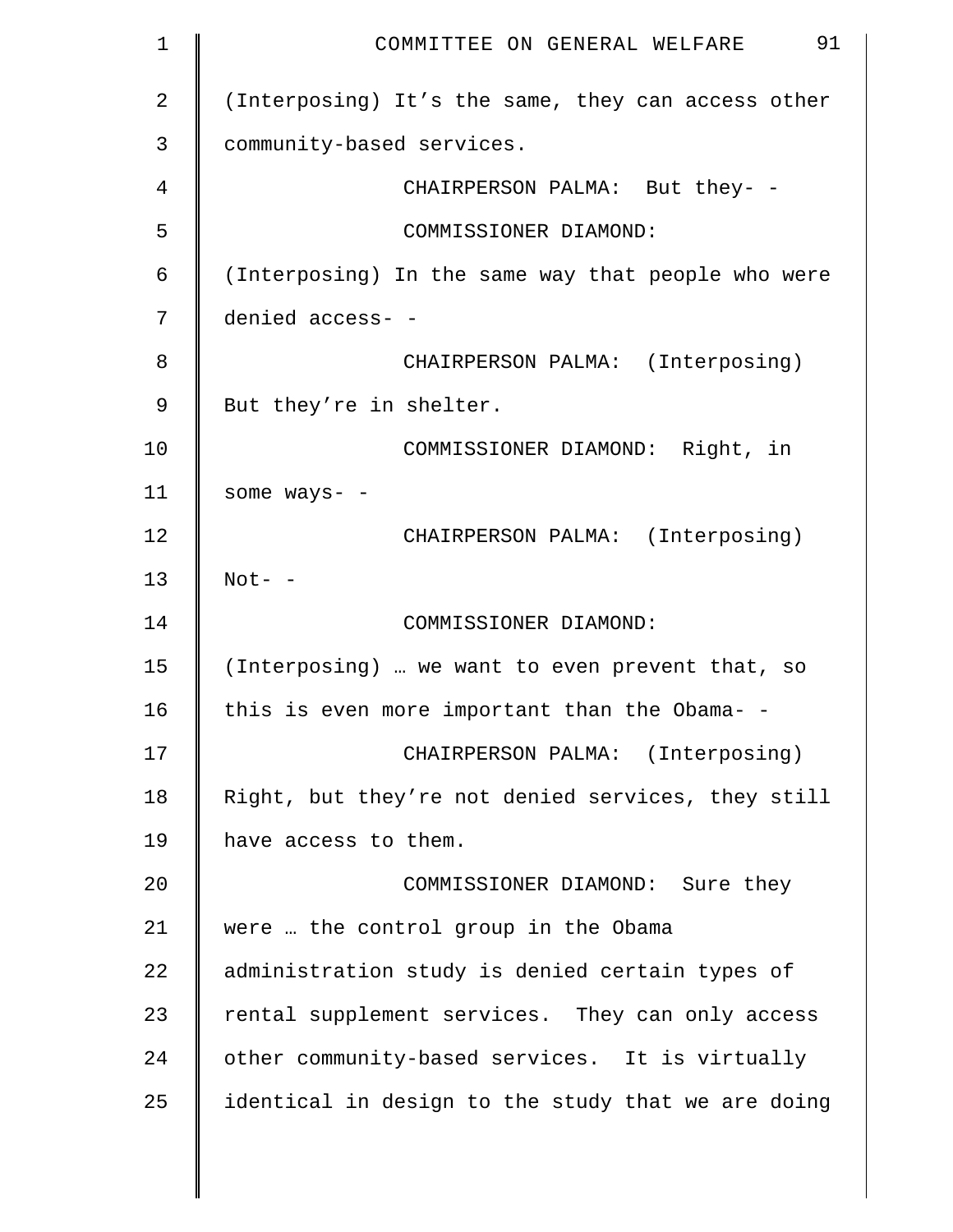| $\mathbf 1$ | 92<br>COMMITTEE ON GENERAL WELFARE                 |
|-------------|----------------------------------------------------|
| 2           | here.                                              |
| 3           | COUNCIL MEMBER LEVIN: And I just                   |
| 4           | have one last question, and it arose out of the    |
| 5           | description that Ms. Locke just gave on the        |
| 6           | participant agreement consent form. And I found    |
| 7           | something kind of disturbing about your testimony  |
| 8           | just now. You mentioned that participants, or      |
| 9           | that potential participants have the opportunity   |
| 10          | to opt out, okay, and that they don't have to use  |
| 11          | they don't have to opt into this program. But      |
| 12          | written in this document is "If you choose ",      |
| 13          | well, I'll go back. "There will be about 400       |
| 14          | people in this study. Participation in this study  |
| 15          | is voluntary. If you agree to participate, you     |
| 16          | may or may not be randomly selected to receive     |
| 17          | HomeBase services, but", this is the part that you |
| 18          | left out, "if you choose not to participate, you   |
| 19          | will not be eligible to be selected for HomeBase   |
| 20          | services." So participants were told that if they  |
| 21          | opted not to participate in this survey, in this   |
| 22          | study, then they would not be eligible for         |
| 23          | HomeBase services. That was something that you     |
| 24          | actually left out before. Can you  is  I don't     |
| 25          | think that that's quite been addressed yet. Do     |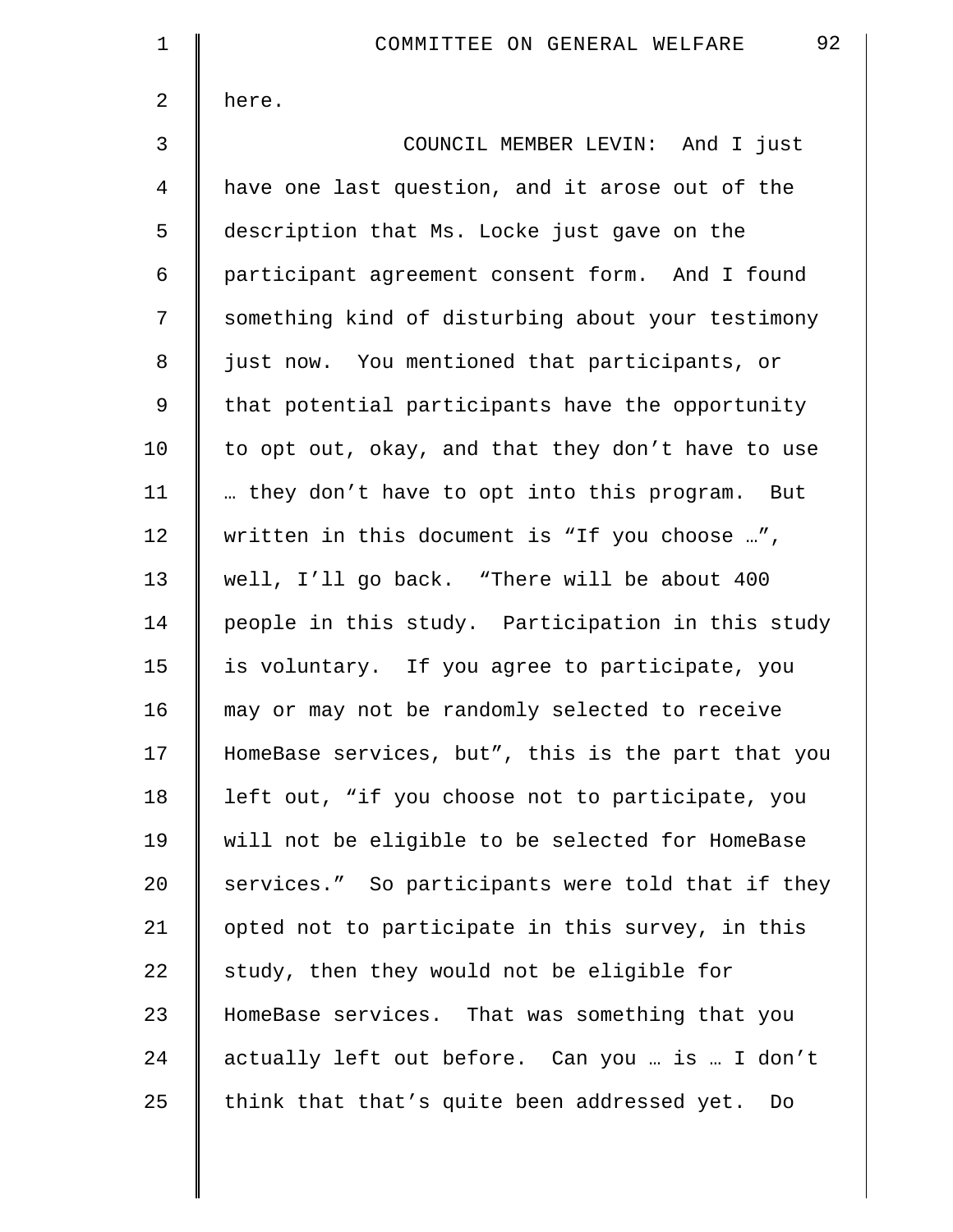| $\mathbf 1$    | 93<br>COMMITTEE ON GENERAL WELFARE                 |
|----------------|----------------------------------------------------|
| $\overline{2}$ | you understand that if I were going in and if I    |
| 3              | was going in to receive HomeBase services, and I   |
| 4              | was at risk of homelessness, and I was told, do    |
| 5              | you want to participate in this study, here is the |
| 6              | participant agreement consent form, and it says    |
| 7              | that if you don't participate, you will not        |
| 8              | receive HomeBase services. Then wouldn't you feel  |
| 9              | compelled  would I not feel compelled to enter     |
| 10             | into the study? If I don't enter the study, I'm    |
| 11             | not receiving the services. It's a force  you      |
| 12             | said that you were allowed to opt out, but you opt |
| 13             | out and you can't, you're not, you don't have      |
| 14             | access to the services.                            |
| 15             | MS. LOCKE: In consenting you're                    |
| 16             | consenting to more than that, you're consenting to |
| 17             | be in the research, and the research involves      |
| 18             | other things also. But you're correct- -           |
| 19             | COUNCIL MEMBER LEVIN:                              |
| 20             | (Interposing) That's not an acceptable response.   |
| 21             | MS. LOCKE: You can't  you- -                       |
| 22             | COUNCIL MEMBER LEVIN:                              |
| 23             | (Interposing) That's not an acceptable response.   |
| 24             | MS. LOCKE: The question is- -                      |
| 25             | COUNCIL MEMBER LEVIN:                              |
|                |                                                    |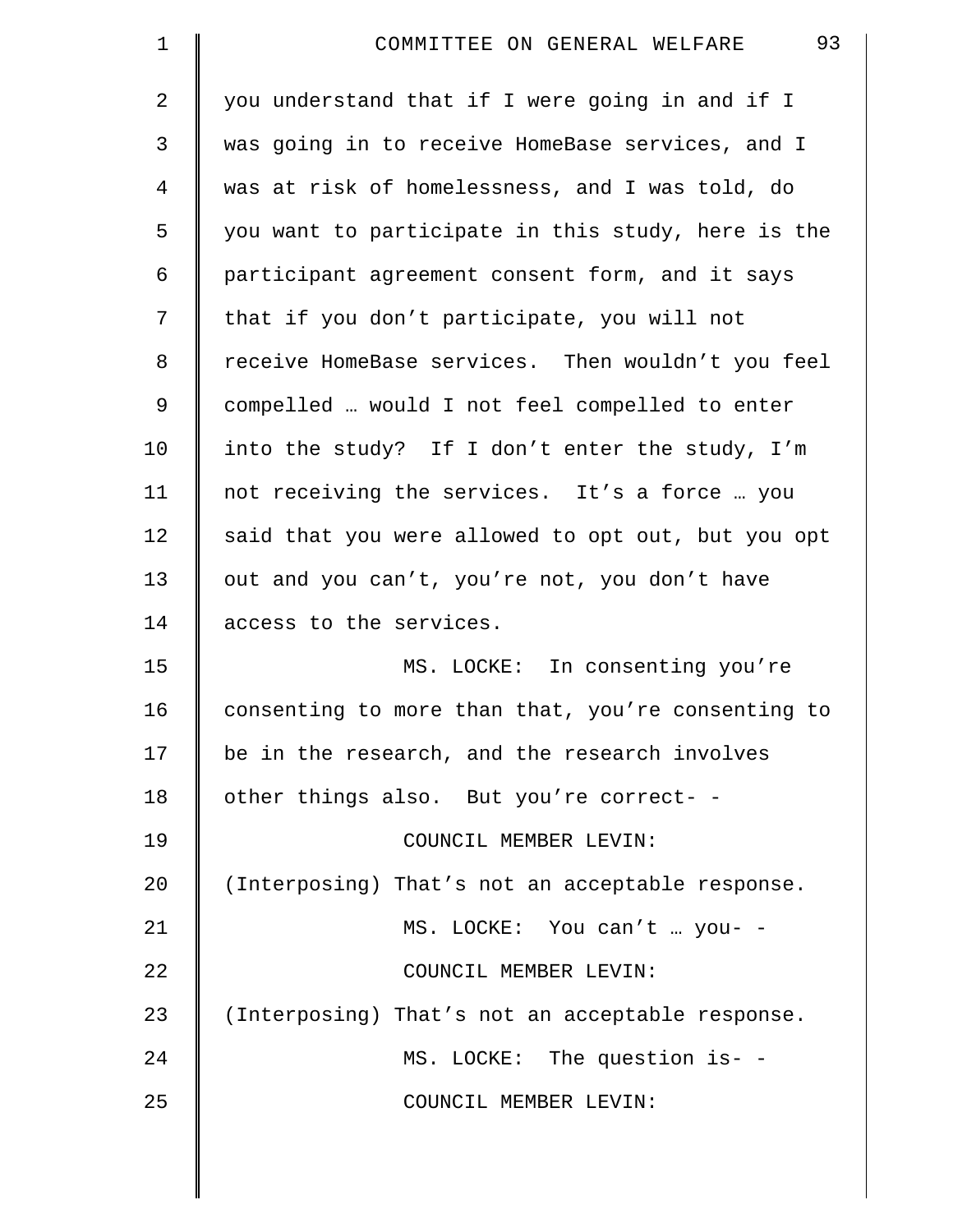| $\mathbf 1$ | 94<br>COMMITTEE ON GENERAL WELFARE                 |
|-------------|----------------------------------------------------|
| 2           | (Interposing) You guys actually left out the fact- |
| 3           |                                                    |
| 4           | MS. LOCKE: (Interposing) No.                       |
| 5           | DR. ROLSTON: We didn't leave that                  |
| 6           | out.                                               |
| 7           | COUNCIL MEMBER LEVIN: Just now you                 |
| 8           | left out the fact that in your description.        |
| 9           | (crosstalk)                                        |
| 10          | MS. LOCKE: It's an obvious fact,                   |
| 11          | and- $-$                                           |
| 12          | COUNCIL MEMBER LEVIN:                              |
| 13          | (Interposing) If you don't opt in, then you're not |
| 14          | going to participate in HomeBase, period.          |
| 15          | MS. LOCKE: That's correct.                         |
| 16          | COMMISSIONER DIAMOND: And I went                   |
| 17          | over that in the testimony, so it's unfair to say  |
| 18          | that it was left out.                              |
| 19          | MS. LOCKE: Right.                                  |
| 20          | COMMISSIONER DIAMOND: It was                       |
| 21          | addressed right up front before, maybe you weren't |
| 22          | here then, but it was addressed- -                 |
| 23          | COUNCIL MEMBER LEVIN:                              |
| 24          | (Interposing) I was, I was.                        |
| 25          | COMMISSIONER DIAMOND: It was a                     |
|             |                                                    |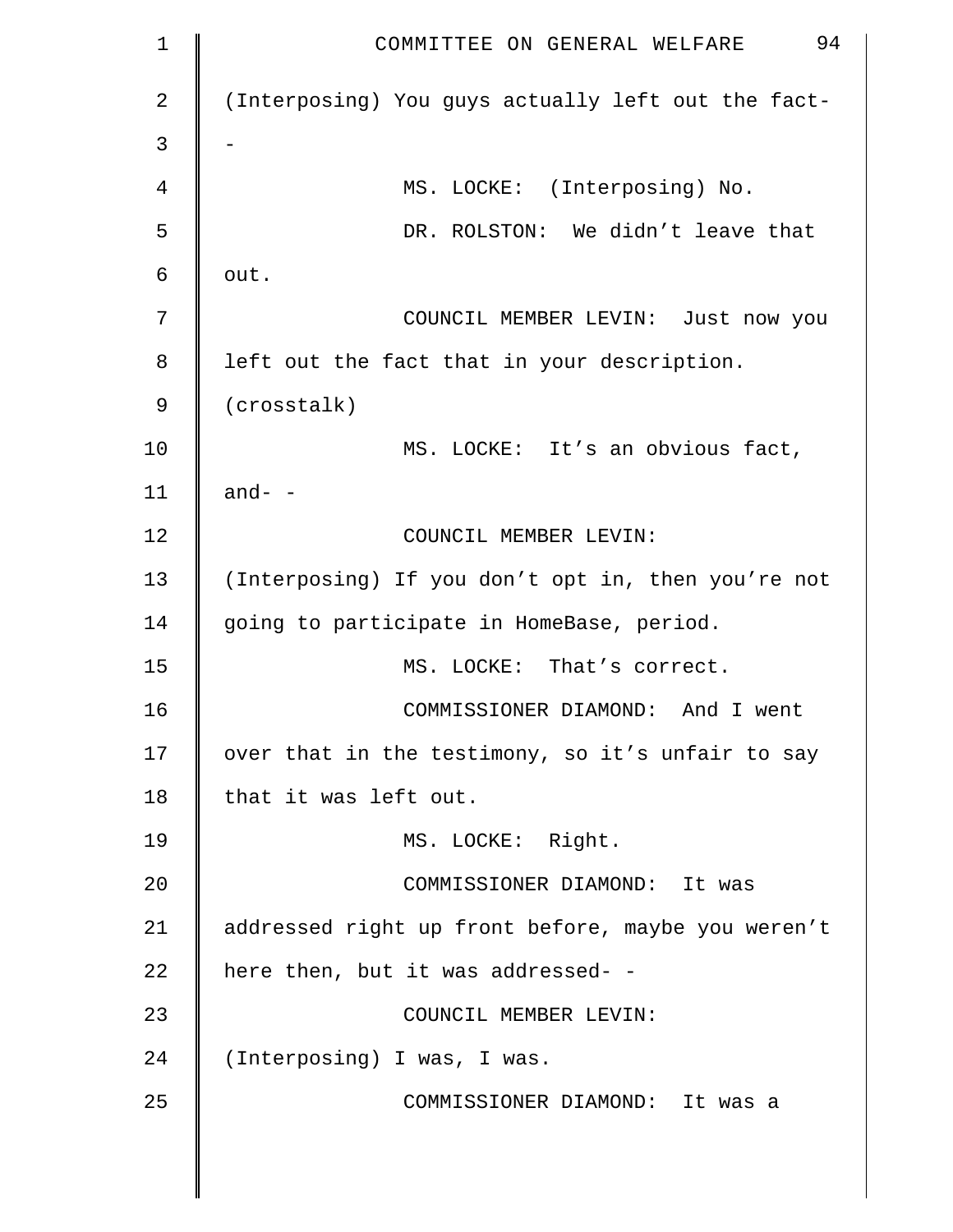| 1              | 95<br>COMMITTEE ON GENERAL WELFARE                |
|----------------|---------------------------------------------------|
| $\overline{a}$ | part of the testimony, precisely because we knew  |
| 3              | that that was a concern. So I think it's unfair-  |
| 4              |                                                   |
| 5              | COUNCIL MEMBER LEVIN:                             |
| 6              | (Interposing) If you don't opt into this, if you  |
| 7              | do not  so how could if you- -                    |
| 8              | DR. ROLSTON: (Interposing) That's-                |
| 9              |                                                   |
| 10             | COUNCIL MEMBER LEVIN:                             |
| 11             | (Interposing)  if it was voluntary  yeah, but     |
| 12             | you wouldn't receive HomeBase services if you     |
| 13             | didn't sign it, so of course you're going to sign |
| 14             | it.                                               |
| 15             | DR. ROLSTON: Well, you may or may                 |
| 16             | not choose to sign it, you may choose to get      |
| 17             | services elsewhere. And in addition, there's a- - |
| 18             | COUNCIL MEMBER LEVIN:                             |
| 19             | (Interposing) It was  it would preclude you from  |
| 20             | getting services at HomeBase, if you don't- -     |
| 21             | DR. ROLSTON: (Interposing) That's                 |
| 22             | correct.                                          |
| 23             | COUNCIL MEMBER LEVIN:  enter into                 |
| 24             | the program.                                      |
| 25             | DR. ROLSTON: That's correct,                      |
|                |                                                   |
|                |                                                   |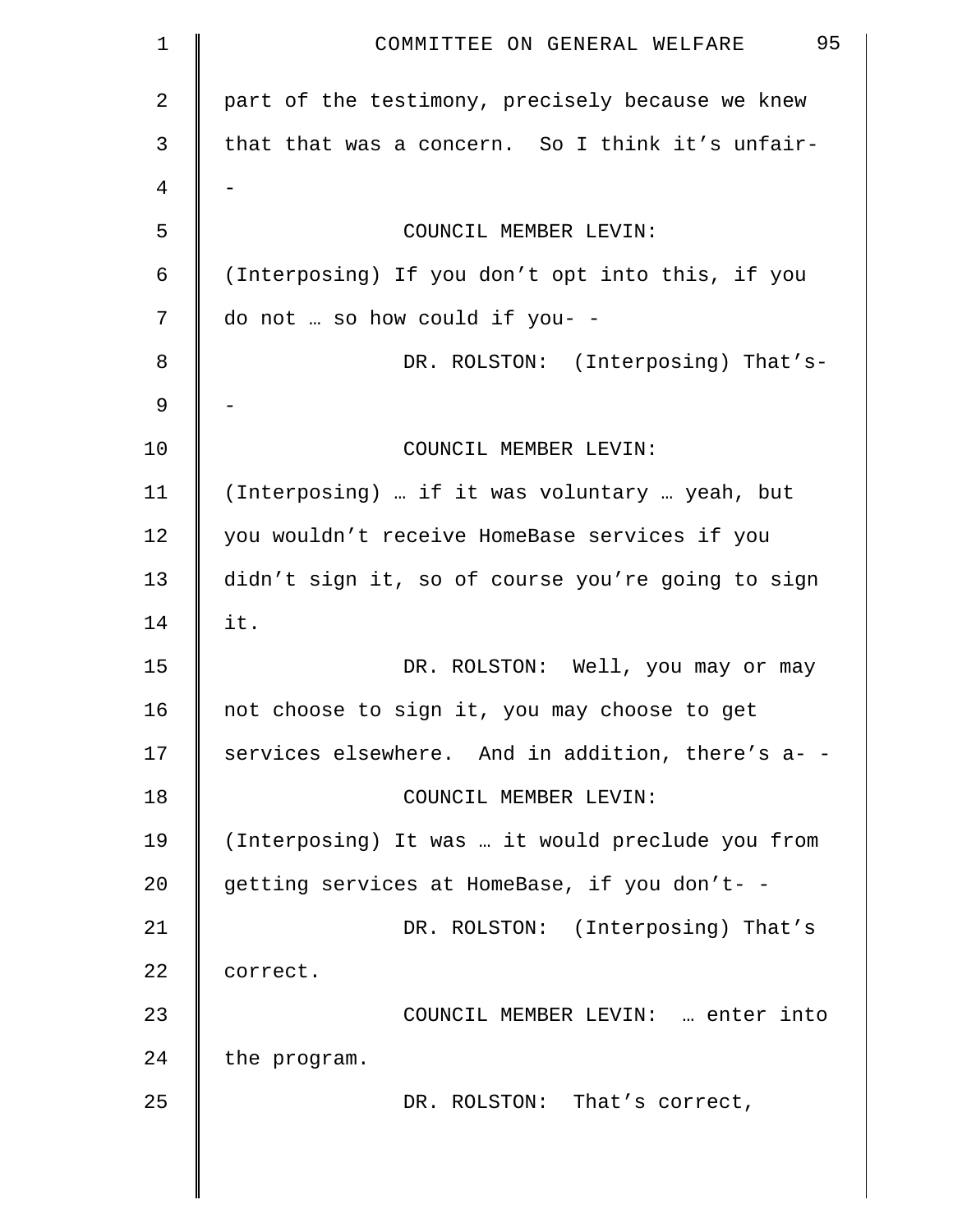| $\mathbf 1$ | 96<br>COMMITTEE ON GENERAL WELFARE                 |
|-------------|----------------------------------------------------|
| 2           | that's an obvious conclusion. We wouldn't be in    |
| 3           | this room here having this discussion if that      |
| 4           | weren't the case, and we wouldn't have the         |
| 5           | research.                                          |
| 6           | COUNCIL MEMBER LEVIN: Well, when                   |
| 7           | Ms. Locke just gave testimony about this form,     |
| 8           | about this consent form, she neglected to mention  |
| 9           | that, so.                                          |
| 10          | COMMISSIONER DIAMOND: But that was                 |
| 11          | addressed from the beginning, we were upfront      |
| 12          | about stating that part of the enrollment process. |
| 13          | I specifically addressed it in my testimony. I     |
| 14          | think it's unfair to intimate that we were not.    |
| 15          | COUNCIL MEMBER LEVIN: Okay, well,                  |
| 16          | I just want to make it clear for the public record |
| 17          | that if you did not opt into this program, then    |
| 18          | you couldn't receive HomeBase.                     |
| 19          | COMMISSIONER DIAMOND: That was- -                  |
| 20          | COUNCIL MEMBER LEVIN:                              |
| 21          | (Interposing) If you didn't opt into being part of |
| 22          | the study, you couldn't receive HomeBase services, |
| 23          | quote.                                             |
| 24          | COMMISSIONER DIAMOND: And I want                   |
| 25          | to make clear for the record the sentences I read  |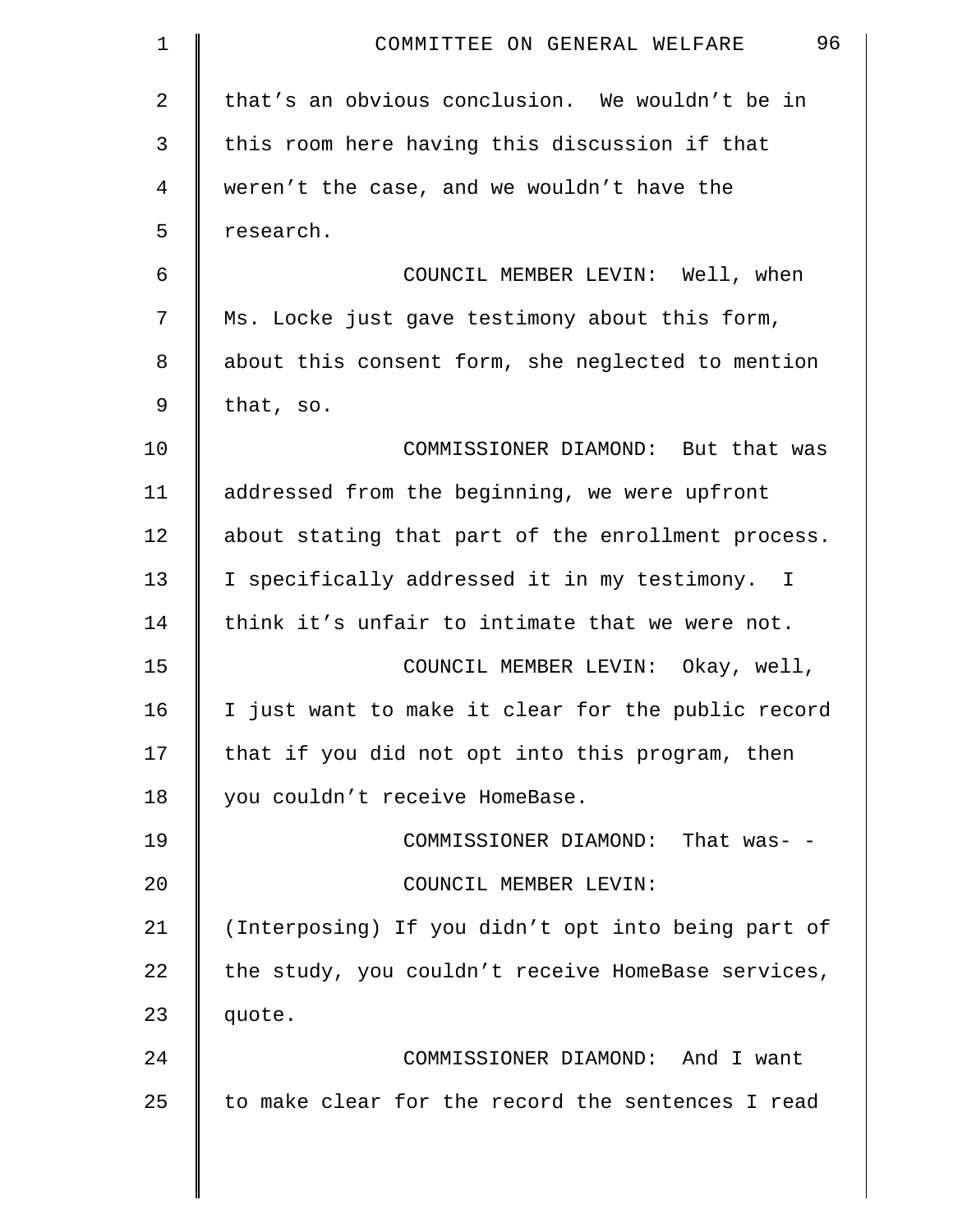| 1              | 97<br>COMMITTEE ON GENERAL WELFARE                |
|----------------|---------------------------------------------------|
| $\overline{a}$ | before, "Some have asked why individuals who did  |
| 3              | not consent to participate in this study did not  |
| 4              | receive HomeBase services, but were instead       |
| 5              | provided with a listing of services available in  |
| 6              | the community. The methodology is routinely used  |
| 7              | in other evaluations of social services", and I   |
| 8              | went on to explain that. So we did- -             |
| 9              | COUNCIL MEMBER LEVIN:                             |
| 10             | (Interposing) Yeah, yeah, but- -                  |
| 11             | COMMISSIONER DIAMOND:                             |
| 12             | (Interposing) So we did address it, and you may   |
| 13             | have missed it- -                                 |
| 14             | COUNCIL MEMBER LEVIN:                             |
| 15             | (Interposing) Commissioner, I'm reading it right  |
| 16             | now, and that does not address this, it's not the |
| 17             | same thing. Do not say that's the  those are      |
| 18             | totally different things. To say that some of the |
| 19             | individuals who did not consent did not receive   |
| 20             | HomeBase services, you're saying that in this     |
| 21             | consent form it says that you're not even allowed |
| 22             | to receive HomeBase services if you don't         |
| 23             | participate. That's what it says here. "You will  |
| 24             | not receive HomeBase services if you don't        |
| 25             | participate in this program".                     |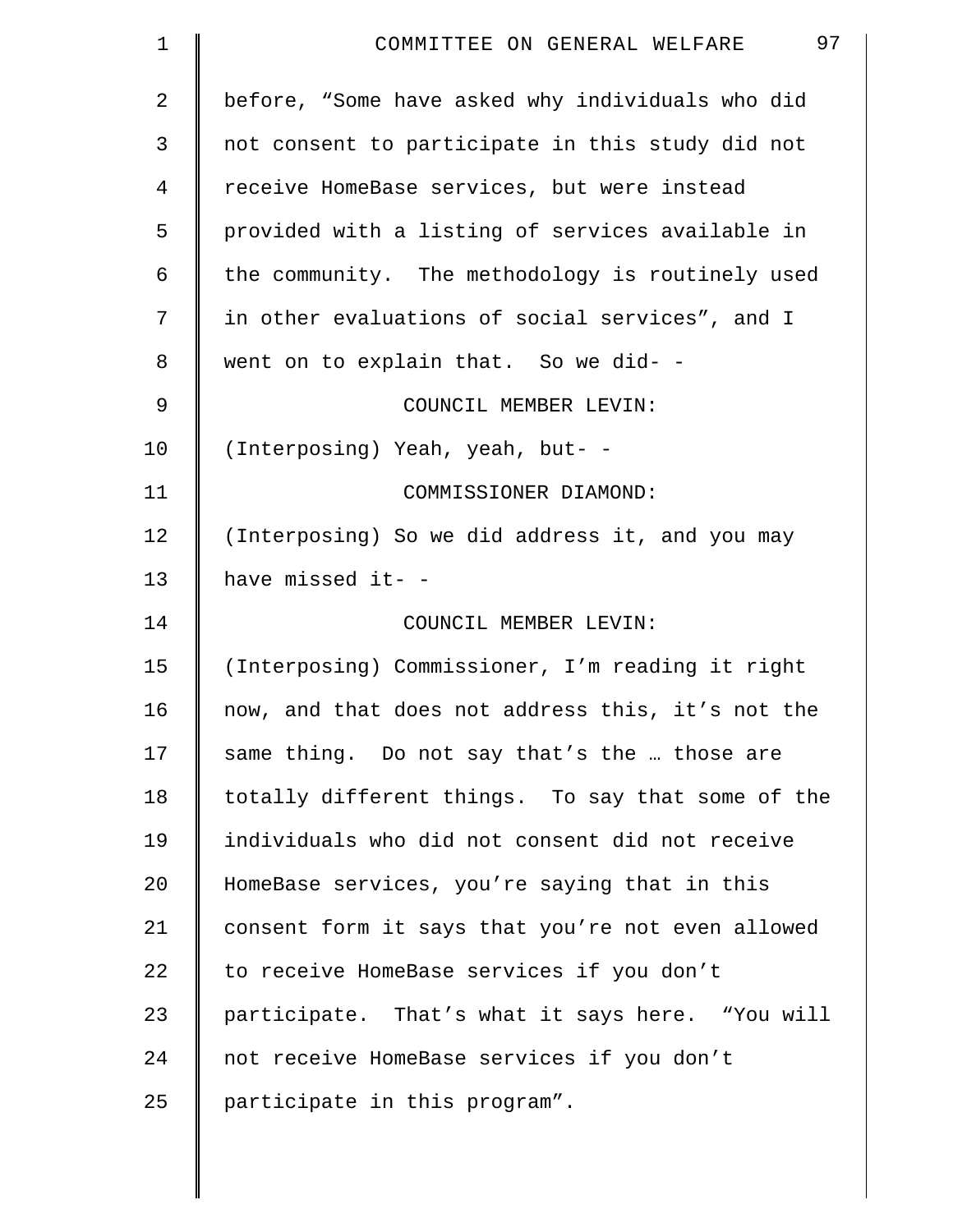| $\mathbf 1$ | 98<br>COMMITTEE ON GENERAL WELFARE                   |
|-------------|------------------------------------------------------|
| 2           | COMMISSIONER DIAMOND: It's the                       |
| 3           | same thing.                                          |
| 4           | COUNCIL MEMBER LEVIN: It's not the                   |
| 5           | same thing.                                          |
| 6           | COMMISSIONER DIAMOND: It's part of                   |
| 7           | the study design, and we- -                          |
| 8           | COUNCIL MEMBER LEVIN:                                |
| 9           | (Interposing) It's not the same thing. For the       |
| 10          | record, we disagree on that. Thank you, Madam        |
| 11          | Chair. Thank you, Commissioner.                      |
| 12          | CHAIRPERSON PALMA: Council Member                    |
| 13          | Brewer.                                              |
| 14          | COUNCIL MEMBER BREWER: They don't                    |
| 15          | like your study, Seth. I'm just letting you know.    |
| 16          | COMMISSIONER DIAMOND: I got that                     |
| 17          | sense, yes. I actually knew that before I came       |
| 18          | in.                                                  |
| 19          | COUNCIL MEMBER BREWER: Oh good.                      |
| 20          | As Louise Seeley (phonetic) knows, we don't let      |
| 21          | anybody get evicted. And my question is, you         |
| 22          | know, how do you, what  if the outcome is, and $I$ , |
| 23          | and it's not that I don't, I didn't know what        |
| 24          | HomeBase was, I must admit, a year ago, Annabel      |
| 25          | Palma did. So I went to visit with Jane Velez,       |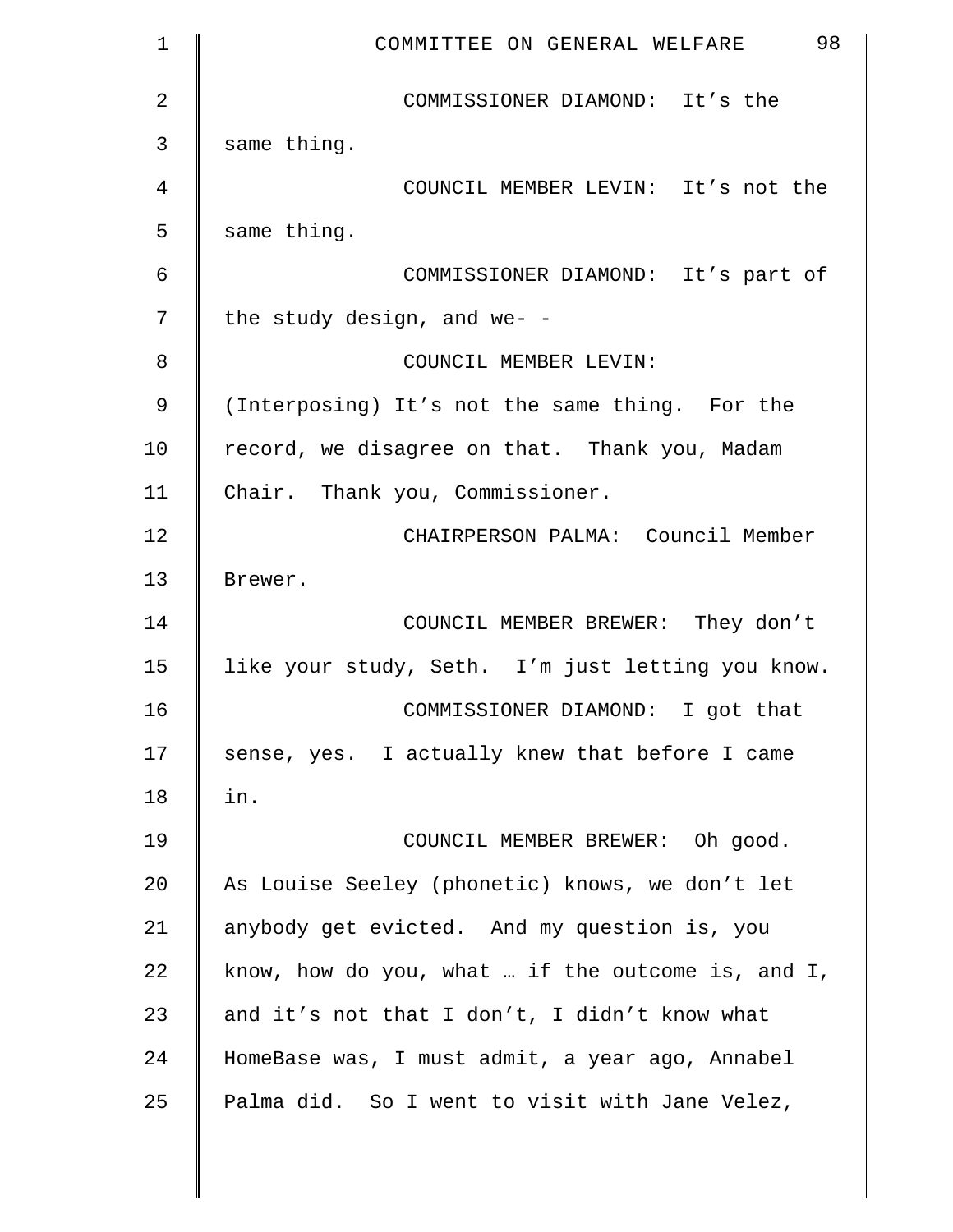| $\mathbf 1$    | 99<br>COMMITTEE ON GENERAL WELFARE                 |
|----------------|----------------------------------------------------|
| $\overline{2}$ | and it was okay, but let me tell you the problem   |
| 3              | with HomeBase, you don't have third parties. In    |
| 4              | other words, in my neighborhood, you are about to  |
| 5              | get evicted, we work 24/7. So we call the judge    |
| 6              | at home, we will call the judge in her chamber, we |
| 7              | will find you third party, we will get the church  |
| $8\,$          | or synagogue to give you the money. That's how     |
| 9              | you keep people in their homes. Now, that's        |
| 10             | retail, it's not wholesale. That's the only way,   |
| 11             | I could cut, I don't mean to be obnoxious, your    |
| 12             | homeless population in half, if I was able to do   |
| 13             | that kind of work, to call Fr. Gordon, he has the  |
| 14             | Family Foundation, he comes into the office with a |
| 15             | check, we write it to the landlord, the person     |
| 16             | stays. And that's how we keep people in their      |
| 17             | homes, M-O-N-E-Y. HomeBase, the problem is, and    |
| 18             | you know more about it than I do, but if you ain't |
| 19             | working and you don't have Gale Brewer to say, I'm |
| $20 \,$        | going to write you the check for the next six      |
| 21             | months to the judge for your rent as a third       |
| 22             | party, which is what I do - somebody else could do |
| 23             | it too - then they're not going to stay in their   |
| 24             | apartment. That's the only way to do it. So my     |
| 25             | question is, how many people who are getting       |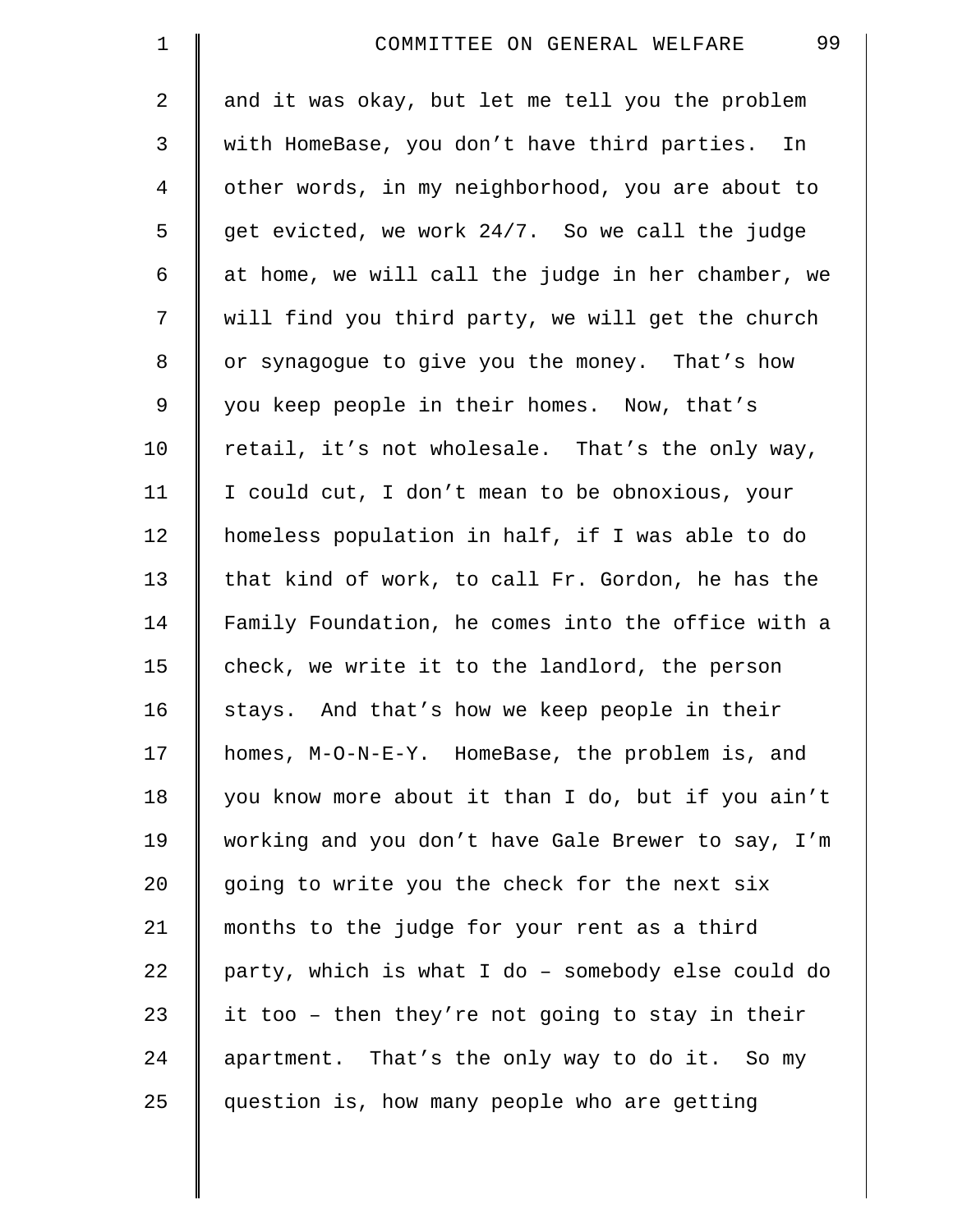| $\mathbf 1$    | 100<br>COMMITTEE ON GENERAL WELFARE                |
|----------------|----------------------------------------------------|
| $\overline{2}$ | HomeBase services in the last however much long    |
| 3              | however long this study has been going on, have    |
| $\overline{4}$ | been  stayed in their apartment, and how many in   |
| 5              | the control group have been forced to access       |
| 6              | shelter system, or do you have those data yet?     |
| 7              | COMMISSIONER DIAMOND: Well, let me                 |
| 8              | just say, I think the point you were making        |
| 9              | upfront is precisely the point that we've made in  |
| 10             | terms of the people enrolled in the study.         |
| 11             | HomeBase is one of a number of community           |
| 12             | resources. We agree with that. It cannot prevent   |
| 13             | homelessness on its own. We need the- -            |
| 14             | COUNCIL MEMBER BREWER:                             |
| 15             | (Interposing) I can.                               |
| 16             | COMMISSIONER DIAMOND: You can,                     |
| 17             | okay, so we should- -                              |
| 18             | COUNCIL MEMBER BREWER:                             |
| 19             | (Interposing) I would be glad to, Seth, you know I |
| 20             | would.                                             |
| 21             | COMMISSIONER DIAMOND: We'll give                   |
| 22             | you \$20 million and see what you can do with it.  |
| 23             | COUNCIL MEMBER BREWER: And I will                  |
| 24             | solve the homeless problem. I promise you.         |
| 25             | COMMISSIONER DIAMOND: But it's                     |
|                |                                                    |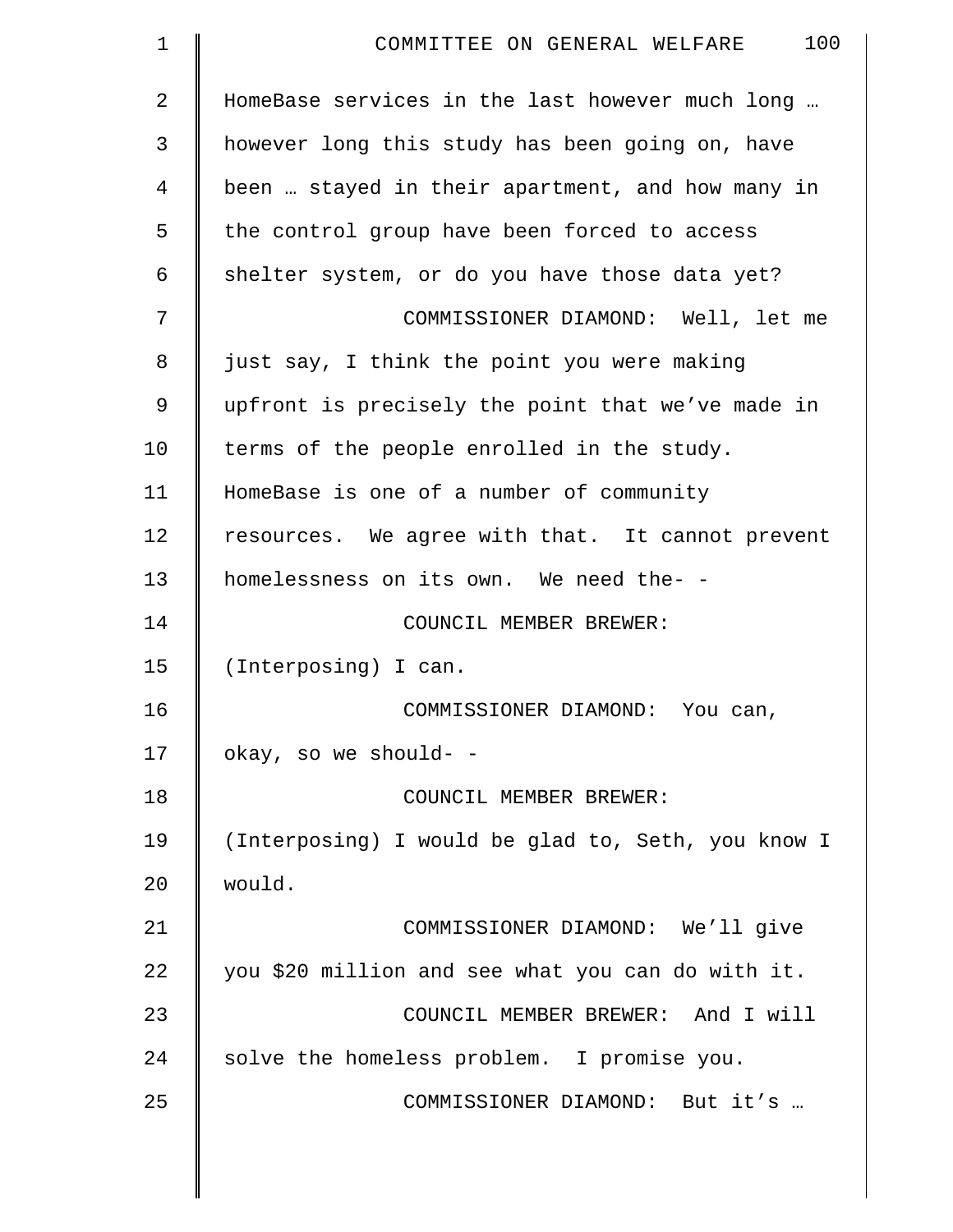| $\mathbf 1$    | 101<br>COMMITTEE ON GENERAL WELFARE               |
|----------------|---------------------------------------------------|
| $\overline{a}$ | one of the great strengths of New York City is    |
| 3              | that there are so many organizations and people   |
| 4              | like you and your colleagues and others that are  |
| 5              | dedicated to fighting homelessness. We agree,     |
| 6              | it's a tremendous wealth of resources for people. |
| 7              | We're evaluating HomeBase, but there are other    |
| 8              | services that are available, there's a whole      |
| 9              | pastiche of services available in New York City   |
| 10             | for people, to see if they can prevent            |
| 11             | homelessness. And people know about those         |
| 12             | services, you listed off the top of your head     |
| 13             | several. There are people in organizations        |
| 14             | throughout the city that know others, and that's  |
| 15             | the point, that people don't have to access only  |
| 16             | HomeBase services, they can go to other services  |
| 17             | if they can't.                                    |
| 18             | COUNCIL MEMBER BREWER: Yeah, I                    |
| 19             | mean- -                                           |
| 20             | COMMISSIONER DIAMOND:                             |
| 21             | (Interposing) We need HomeBase, we think it's     |
| 22             | important, but it's not  it can't do the job      |
| 23             | alone.                                            |
| 24             | COUNCIL MEMBER BREWER: What are                   |
| 25             | the hours of all the HomeBase programs?           |
|                |                                                   |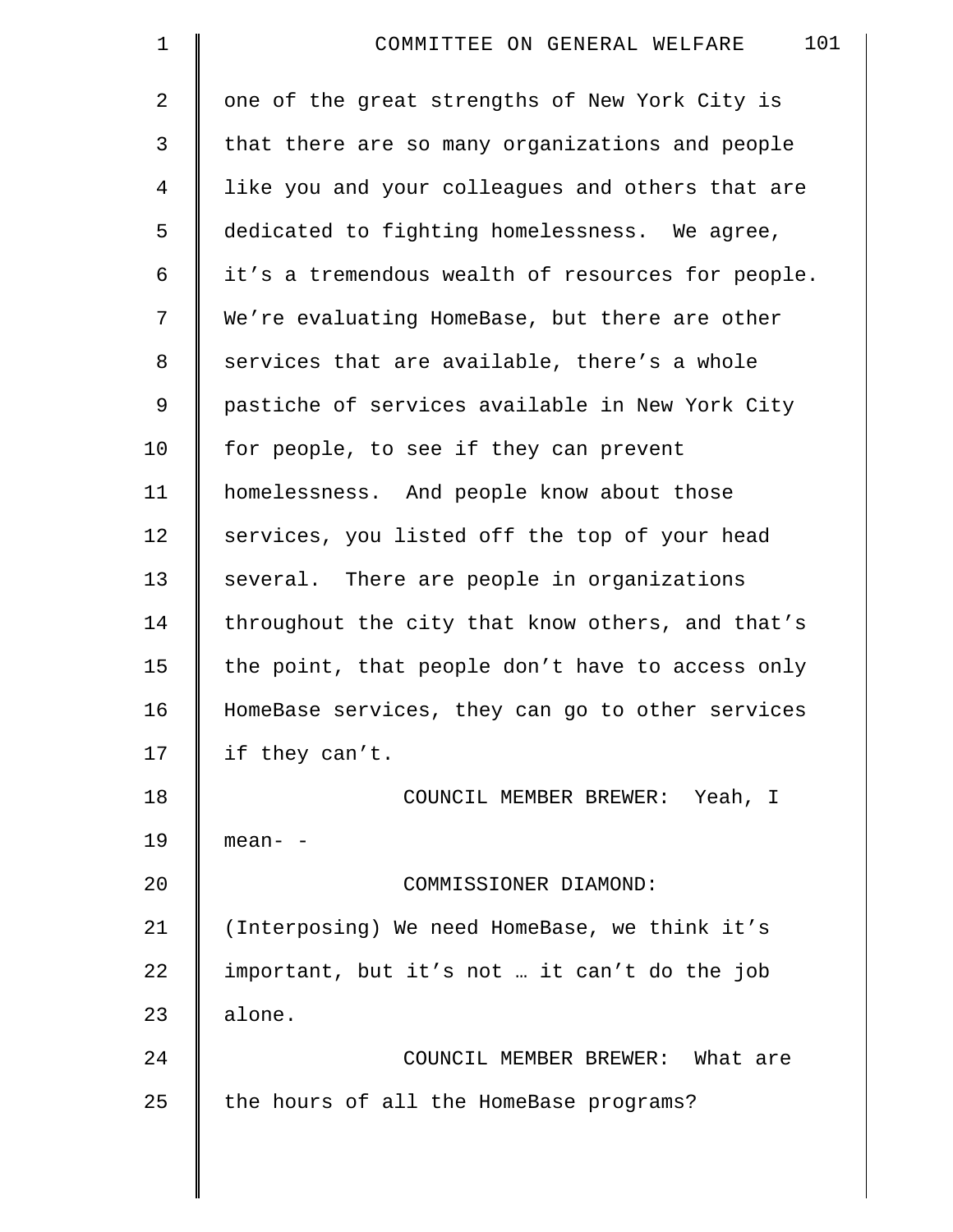| $\mathbf 1$    | 102<br>COMMITTEE ON GENERAL WELFARE                   |
|----------------|-------------------------------------------------------|
| $\overline{2}$ | COMMISSIONER DIAMOND: They all                        |
| 3              | have evening hours, in addition to being open         |
| 4              | during business- -                                    |
| 5              | COUNCIL MEMBER BREWER:                                |
| 6              | (Interposing) And on weekends?                        |
| 7              | COMMISSIONER DIAMOND: It varies on                    |
| 8              | the community and the need.                           |
| $\mathcal{G}$  | COUNCIL MEMBER BREWER: I'm just                       |
| 10             | saying, you'd be open weekends, if you open in the    |
| 11             | evenings, if somebody's on the other end of the       |
| 12             | phone.                                                |
| 13             | COMMISSIONER DIAMOND: Yes, I mean,                    |
| 14             | the organization- -                                   |
| 15             | COUNCIL MEMBER BREWER:                                |
| 16             | (Interposing) That's how you do it.                   |
| 17             | COMMISSIONER DIAMOND: Right. And                      |
| 18             | the organizations, as you know, that are involved     |
| 19             | in these, are organizations that have people          |
| 20             | dedicated their lives to preventing homelessness.     |
| 21             | COUNCIL MEMBER BREWER: Right, but                     |
| 22             | they're not the $24/7$ , which is how you keep people |
| 23             | out of shelter.                                       |
| 24             | COMMISSIONER DIAMOND: I understand                    |
| 25             | that.                                                 |
|                |                                                       |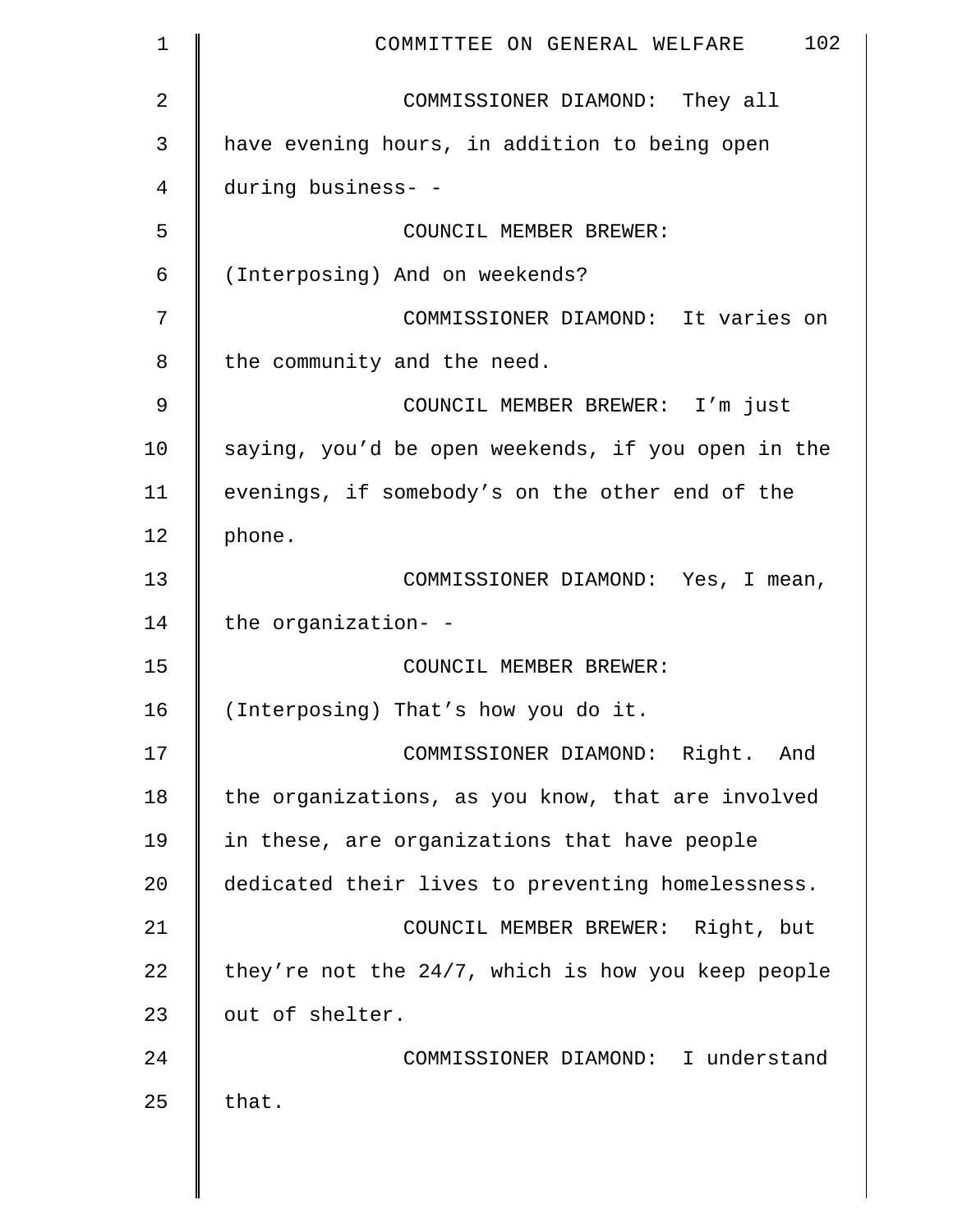| $\mathbf 1$    | 103<br>COMMITTEE ON GENERAL WELFARE               |
|----------------|---------------------------------------------------|
| $\overline{2}$ | COUNCIL MEMBER BREWER: Okay.                      |
| 3              | COMMISSIONER DIAMOND: But they're                 |
| 4              | set up in a way, and they know their communities  |
| 5              | best, and they're set up in a way to make sure    |
| 6              | that they're providing services to the people who |
| 7              | live there.                                       |
| 8              | COUNCIL MEMBER BREWER: Okay.                      |
| 9              | Leave that as it may. Do we have an answer to how |
| 10             | many in the control group or in the HomeBase have |
| 11             | already been forced to access shelter system, in  |
| 12             | either group?                                     |
| 13             | COMMISSIONER DIAMOND: It's- -                     |
| 14             | COUNCIL MEMBER BREWER:                            |
| 15             | (Interposing) I'm not sure that either group is   |
| 16             | better than the other. Forget the challenges of   |
| 17             | the morality, but I'm not sure that either        |
| 18             | HomeBase or a group that's not HomeBase is better |
| 19             | than the other, so I would like to know whether   |
| 20             | either group has ended up in shelter.             |
| 21             | COMMISSIONER DIAMOND: It's, the                   |
| 22             | enrollment process has only been recently         |
| 23             | completed, it's too early to have any information |
| 24             | on that.                                          |
| 25             | COUNCIL MEMBER BREWER: So how many                |
|                |                                                   |
|                |                                                   |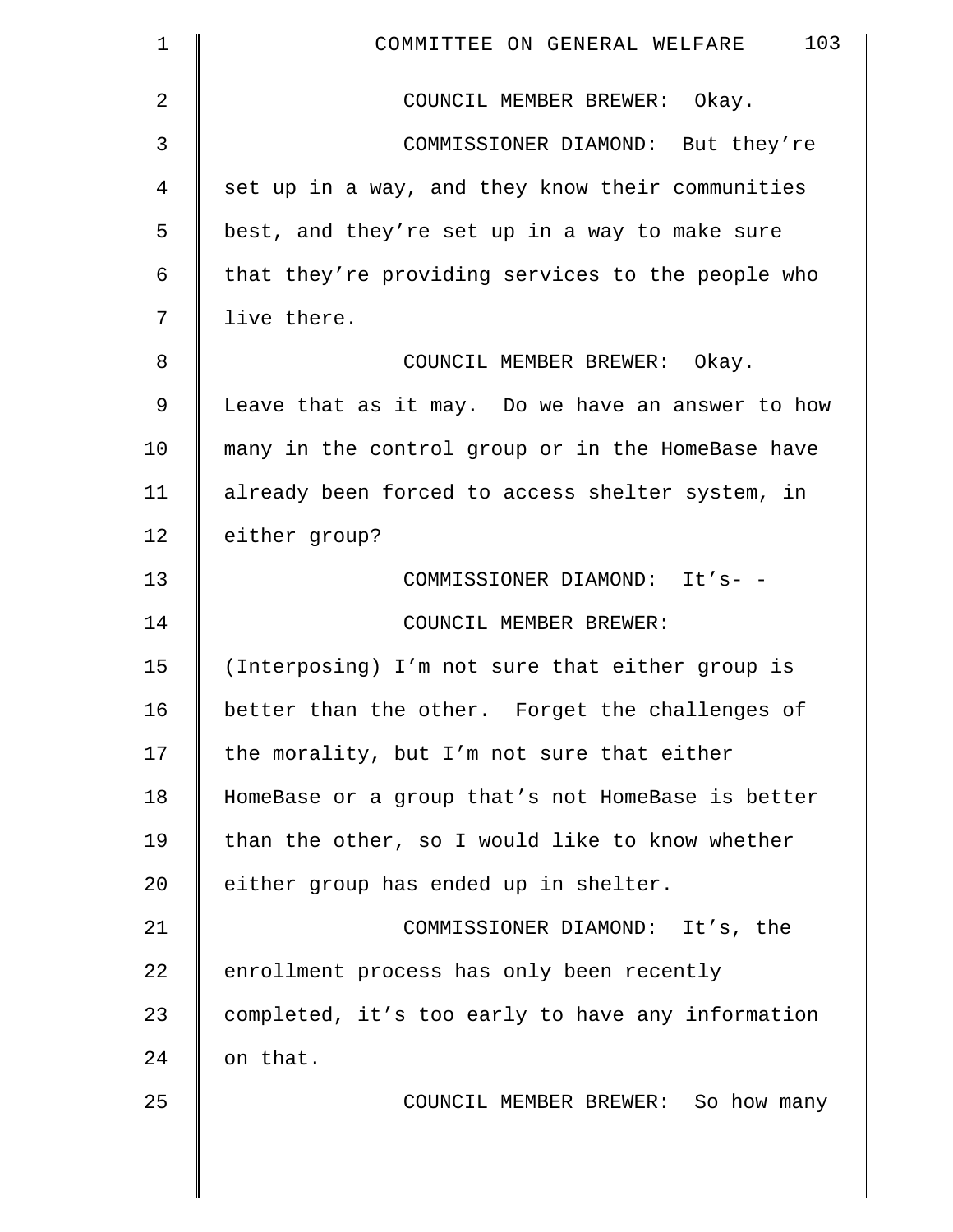| $\mathbf 1$  | 104<br>COMMITTEE ON GENERAL WELFARE                |
|--------------|----------------------------------------------------|
| $\mathbf{2}$ | what's your group so far, numberwise? In terms     |
| 3            | of numbers of people who have been going through   |
| 4            | each process?                                      |
| 5            | COMMISSIONER DIAMOND: Well, we                     |
| 6            | fully enrolled the 400 families, 200 in the        |
| 7            | control group, 200 in the other group, and we're   |
| 8            | going forward with the- -                          |
| $\mathsf 9$  | COUNCIL MEMBER BREWER:                             |
| 10           | (Interposing) So so far nobody has ended up in the |
| 11           | shelter system?                                    |
| 12           | COMMISSIONER DIAMOND: It's not  I                  |
| 13           | think it's just we haven't been evaluating that    |
| 14           | information. We don't do it, we don't check every  |
| 15           | day, it's part of a process, we want to check      |
| 16           | after a certain point- -                           |
| 17           | COUNCIL MEMBER BREWER:                             |
| 18           | (Interposing) Because I usually talk to like 300   |
| 19           | people a day, so I could certainly call them and   |
| 20           | find out.                                          |
| 21           | COMMISSIONER DIAMOND: That's not                   |
| 22           | how the  I mean, you want to start a little- -     |
| 23           | COUNCIL MEMBER BREWER:                             |
| 24           | (Interposing) They all have texts, 100% of those   |
| 25           | people have texts. Can you answer that? How many   |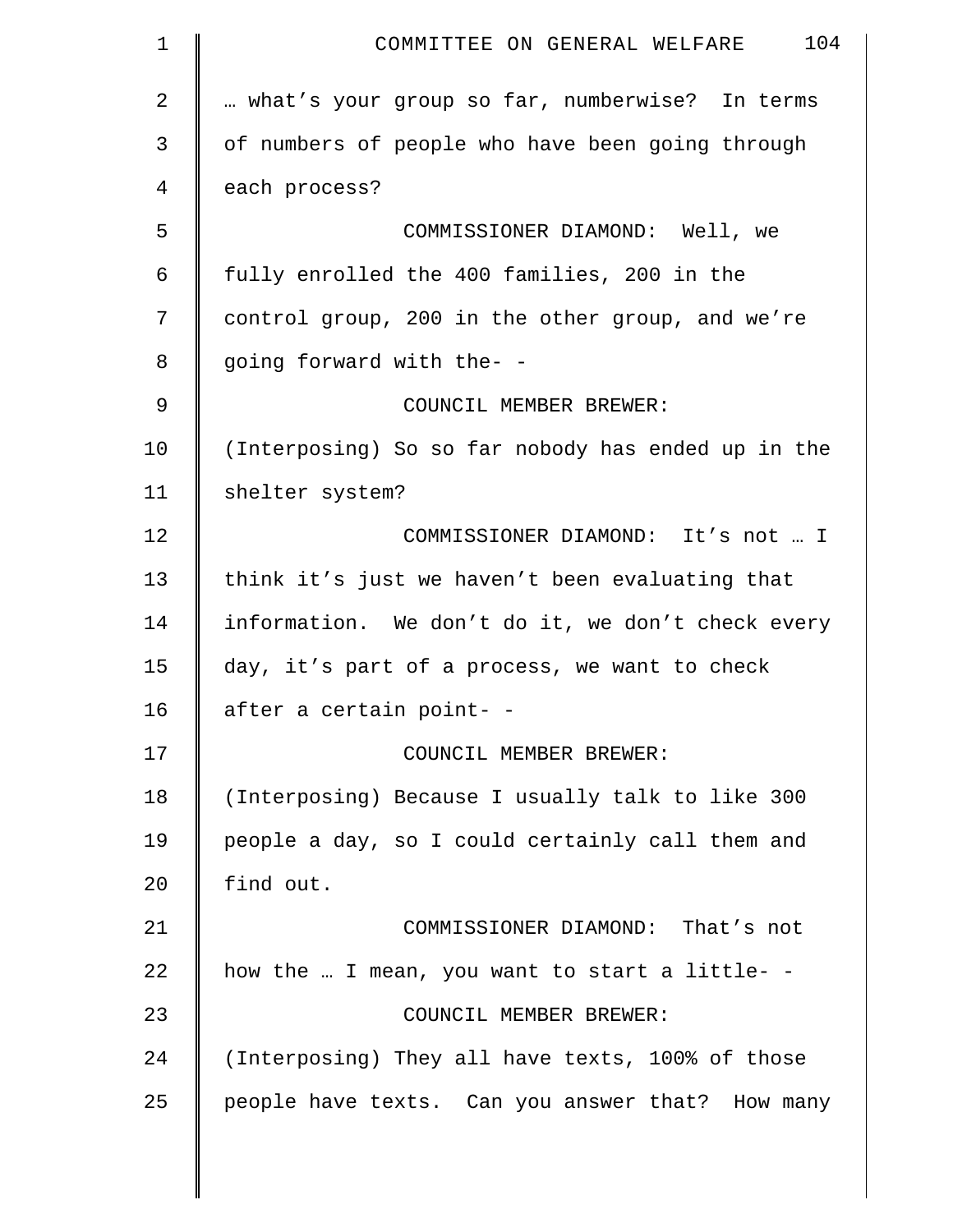| $\mathbf 1$ | 105<br>COMMITTEE ON GENERAL WELFARE                |
|-------------|----------------------------------------------------|
| 2           | people have ended up in the shelter  in either     |
| 3           | side?                                              |
| 4           | COMMISSIONER DIAMOND: Well, let's                  |
| 5           | talk about how the research is designed to work in |
| 6           | terms of- -                                        |
| 7           | DR. ROLSTON: (Interposing) Well,                   |
| 8           | basically the research has the two groups. It      |
| 9           | will be matched against the New York City records  |
| 10          | for, you know, related to shelter and other use of |
| 11          | other programs, such as food stamps.               |
| 12          | COUNCIL MEMBER BREWER: Do you                      |
| 13          | match it against the one shots that we love at     |
| 14          | HRA?                                               |
| 15          | COMMISSIONER DIAMOND: Yes, that                    |
| 16          | will be part of it, yes.                           |
| 17          | COUNCIL MEMBER BREWER: And do you                  |
| 18          | match it against the issue of who does or doesn't  |
| 19          | have a third party, and who                        |
| 20          | COMMISSIONER DIAMOND: I don't know                 |
| 21          | what- $-$                                          |
| 22          | COUNCIL MEMBER BREWER:                             |
| 23          | (Interposing) Third party is a way you keep people |
| 24          | you know what a third party is?                    |
| 25          | COMMISSIONER DIAMOND: Yes I do,                    |
|             |                                                    |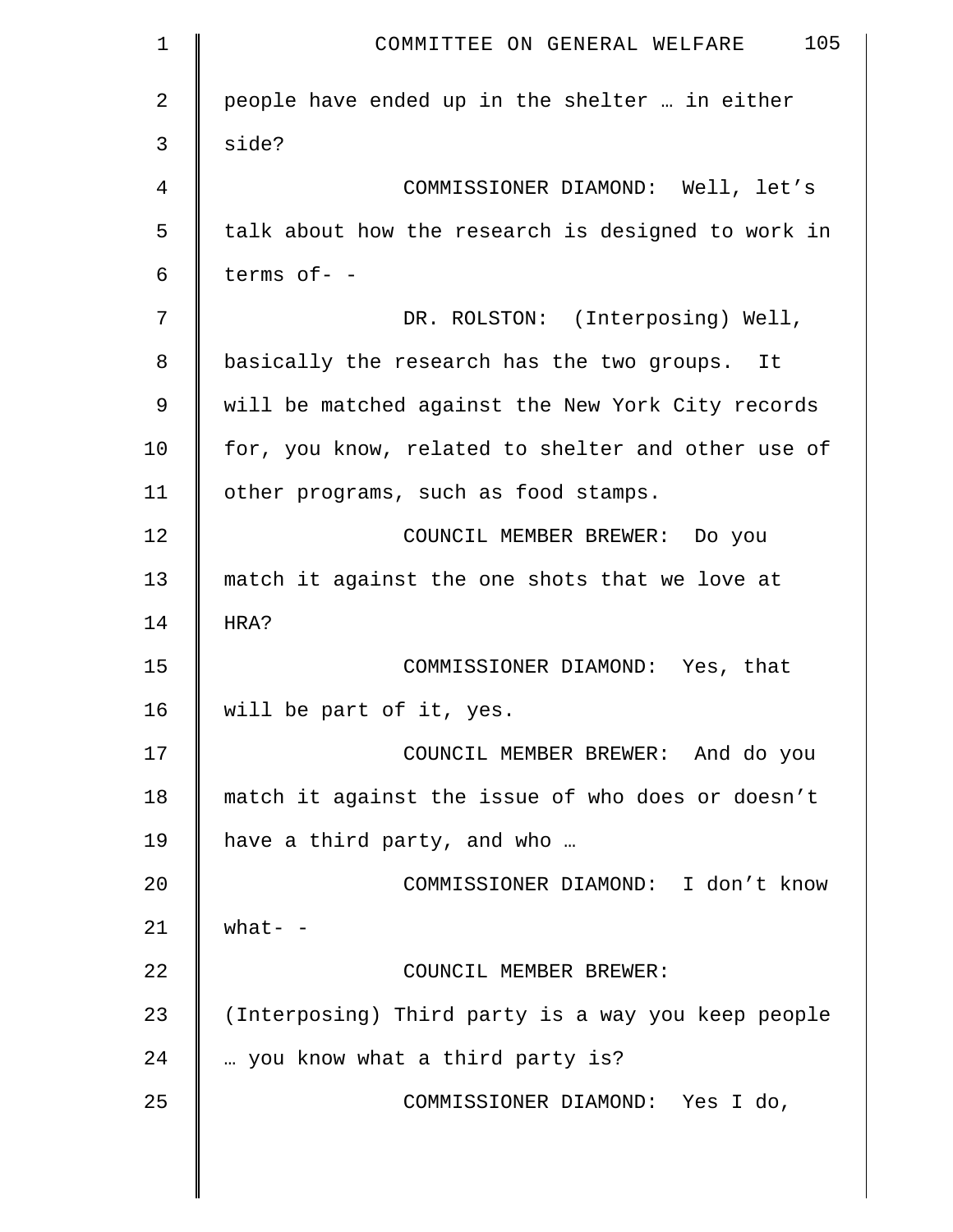| $\mathbf 1$    | 106<br>COMMITTEE ON GENERAL WELFARE                |
|----------------|----------------------------------------------------|
| $\overline{a}$ | but I don't know how  there's no database- -       |
| 3              | COUNCIL MEMBER BREWER:                             |
| 4              | (Interposing) Third party is the only way you keep |
| 5              | people out of shelter. You get the one shot, and   |
| 6              | then you get somebody to pay the ongoing rent, and |
| 7              | then the judge, no matter who he or she is, says   |
| 8              | they stay in their apartment. It's so simple.      |
| 9              | DR. ROLSTON: The major- -                          |
| 10             | COUNCIL MEMBER BREWER:                             |
| 11             | (Interposing) Except for NYCHA, that's another     |
| 12             | problem.                                           |
| 13             | DR. ROLSTON: The major  the major                  |
| 14             | outcome that we are looking at is use of shelter,  |
| 15             | days of shelter use for the two groups, and if one |
| 16             | is lower than the other.                           |
| 17             | COUNCIL MEMBER BREWER: So you're                   |
| 18             | not looking how to keep them out, you're looking   |
| 19             | at who goes in.                                    |
| 20             | DR. ROLSTON: Well, we assume that                  |
| 21             | if they measure shelter use for both groups, and   |
| 22             | it declines for the group that was in HomeBase,    |
| 23             | then we can measure- -                             |
| 24             | COUNCIL MEMBER BREWER:                             |
| 25             | (Interposing) But you don't know why they would be |
|                |                                                    |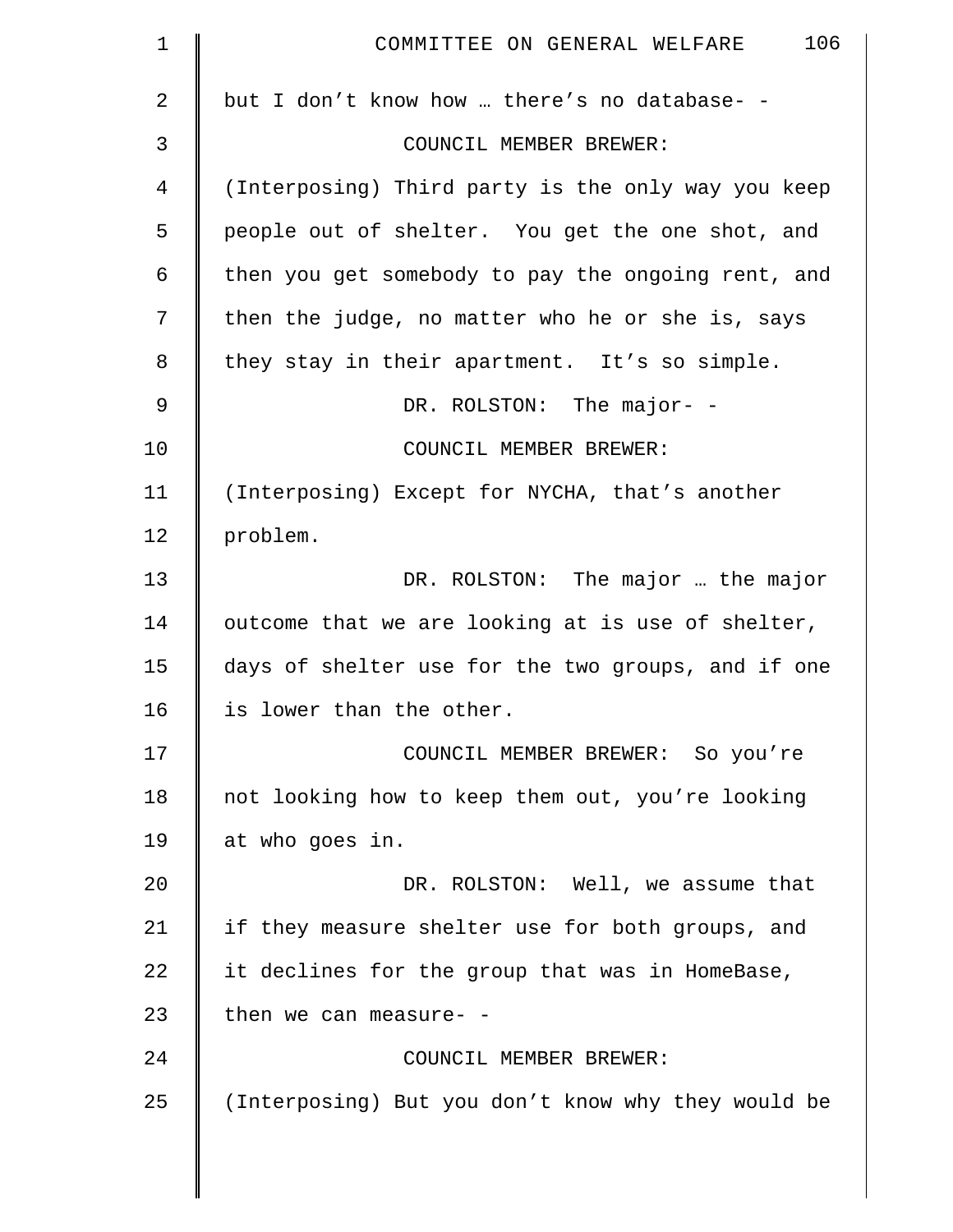| $\mathbf 1$ | 107<br>COMMITTEE ON GENERAL WELFARE                |
|-------------|----------------------------------------------------|
| 2           | staying  are you looking at why they would stay    |
| 3           | out, or are you looking at who goes in?            |
| 4           | COMMISSIONER DIAMOND: No, that's                   |
| 5           | precisely the question, they're going to compare   |
| 6           | the groups to see if there are differences.        |
| 7           | COUNCIL MEMBER BREWER: And has the                 |
| 8           | Committee seen the list of questions that are part |
| 9           | of the study? Maybe you have.                      |
| 10          | DR. ROLSTON: Yes, I think so.                      |
| 11          | COUNCIL MEMBER BREWER: They have?                  |
| 12          | COMMISSIONER DIAMOND: Yeah, I                      |
| 13          | believe                                            |
| 14          | DR. ROLSTON: I assume you                          |
| 15          | COUNCIL MEMBER BREWER: Have you                    |
| 16          | seen the list of questions that are part of the    |
| 17          | study?                                             |
| 18          | CHAIRPERSON PALMA: No, we have                     |
| 19          | not.                                               |
| 20          | COUNCIL MEMBER BREWER: Well, can                   |
| 21          | we get those? I'm interested in this third party   |
| 22          | issue. I know that's the key to solving the        |
| 23          | problem of keeping people out of  generally.       |
| 24          | COMMISSIONER DIAMOND: The MOU that                 |
| 25          | outlines the study design has been submitted.      |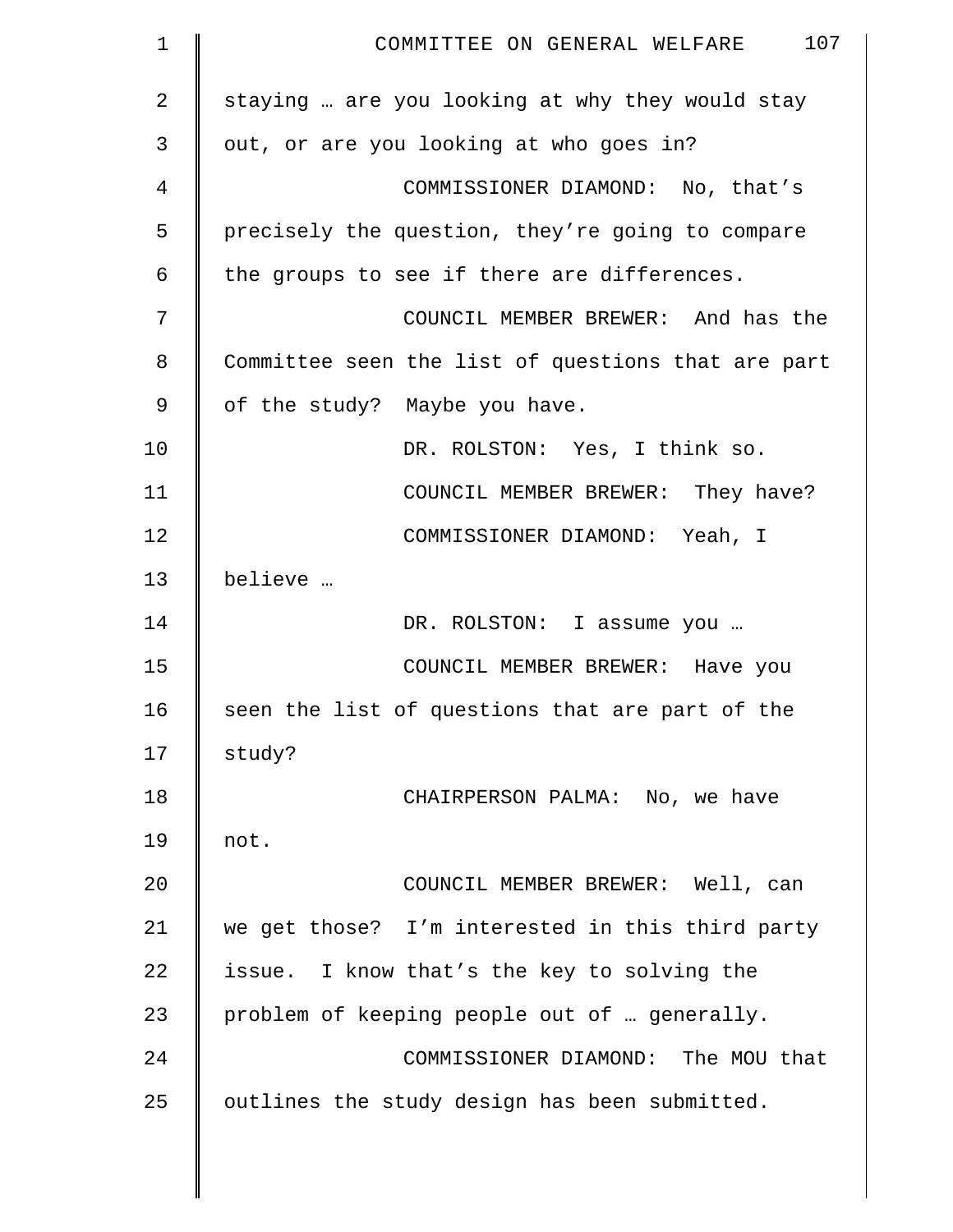| $\mathbf 1$    | 108<br>COMMITTEE ON GENERAL WELFARE                |
|----------------|----------------------------------------------------|
| $\overline{2}$ | COUNCIL MEMBER BREWER: Okay.                       |
| 3              | COMMISSIONER DIAMOND: So we did                    |
| $\overline{4}$ | send that in.                                      |
| 5              | COUNCIL MEMBER BREWER: Okay, I'm                   |
| 6              | not going to go on, time is of the essence. I      |
| 7              | will say that I understand why you're doing it, I  |
| $\,8\,$        | think it's very controversial, lots of morality    |
| 9              | issues. I guess I have a much more simplistic      |
| 10             | it costs money, it costs third party, and it costs |
| 11             | the ability for people to get jobs, which is       |
| 12             | challenging, but not impossible. HomeBase is       |
| 13             | good, they're not 24/7, they don't have that       |
| 14             | necessarily I would disagree as good as the jobs,  |
| 15             | as the groups are. They don't have that absolute   |
| 16             | push that you need at the last moment to keep      |
| 17             | people in their homes. I do it every day, and so   |
| 18             | I understand it. Thank you.                        |
| 19             | CHAIRPERSON PALMA: Council Member                  |
| 20             | Wills.                                             |
| 21             | COUNCIL MEMBER WILLS: Thank you,                   |
| 22             | Chairwoman. The questions I had have been asked    |
| 23             | and answered, so I'm okay.                         |
| 24             | CHAIRPERSON PALMA: Okay, thank                     |
| 25             | you. Commissioner, I know that I'm going to  in    |

║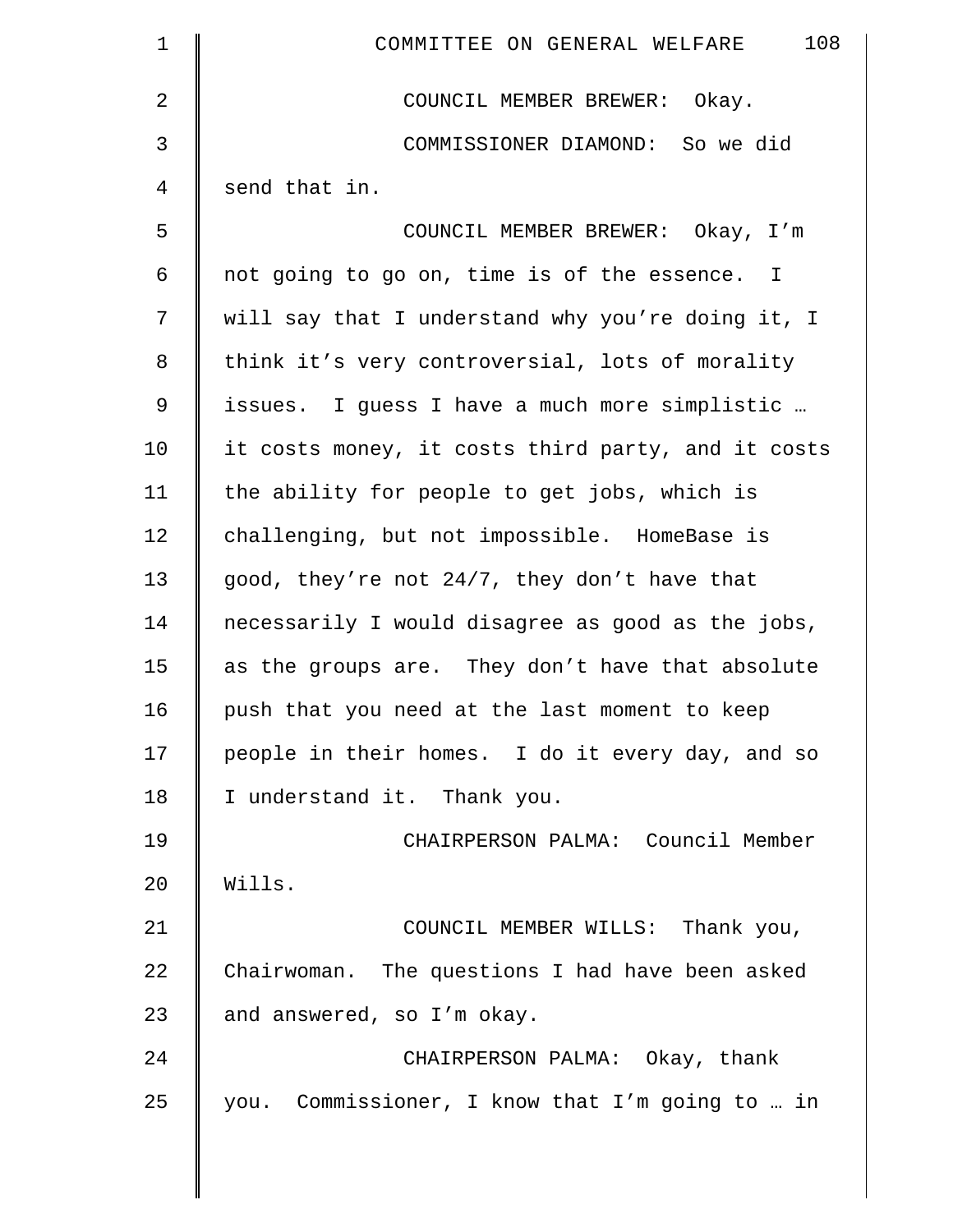| 109<br>COMMITTEE ON GENERAL WELFARE                |
|----------------------------------------------------|
| the interests of time, I'm going to submit a lot   |
| more questions to your department for further      |
| answers, and I know that we will continue to have  |
| ongoing discussions on this issue, since this      |
| study just has begun and it, I believe it's going  |
| to take two years to conclude.                     |
| COMMISSIONER DIAMOND: Two years,                   |
| the study period is two years, it will take some   |
| period after that to gather the information, but   |
| yes.                                               |
| CHAIRPERSON PALMA: So we'll, you                   |
| know, be out of office by  but I know that we'll   |
| have ongoing discussions. So if you want to go     |
| into your statement, opening statement on Intro- - |
| COMMISSIONER DIAMOND:                              |
| (Interposing) Yeah, if we could just have a minute |
| for our- -                                         |
| CHAIRPERSON PALMA: (Interposing)                   |
| 444.                                               |
| COMMISSIONER DIAMOND: Yeah, for                    |
| people  thank you very much. Okay, are we ready?   |
| Okay. Yes? Okay. All right, good afternoon.<br>As  |
| probably is clear, I'm Seth Diamond, the           |
| Commissioner of the Department of Homeless         |
|                                                    |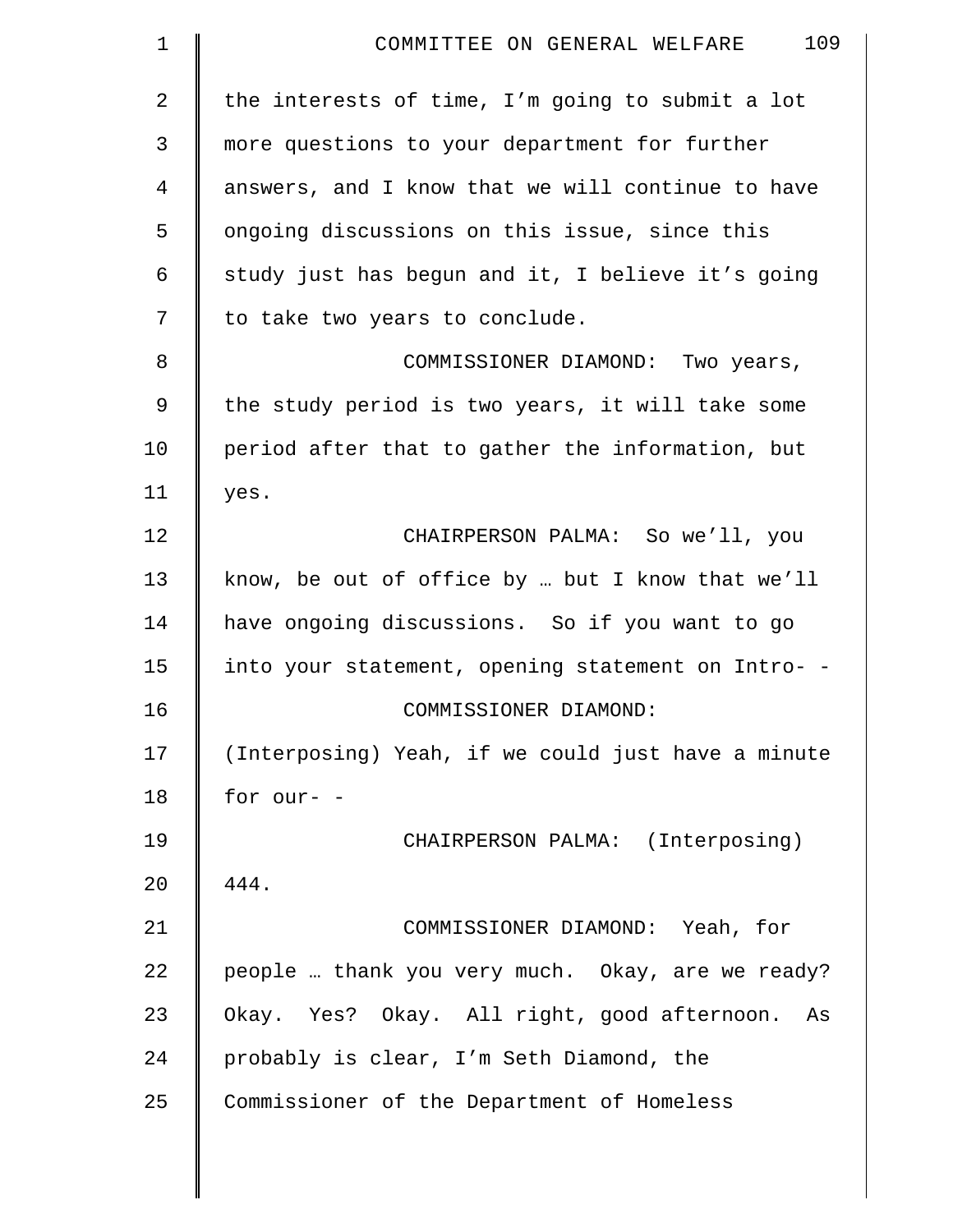| $\mathbf 1$    | 110<br>COMMITTEE ON GENERAL WELFARE                |
|----------------|----------------------------------------------------|
| $\overline{2}$ | Services, and despite the last interchange, I do   |
| 3              | appreciate the opportunity to speak to you today   |
| 4              | about the various populations DHS serves in our    |
| 5              | public reporting process. Increasing transparency  |
| 6              | in making data available to a broad audience is a  |
| 7              | trademark of the Bloomberg administration. Since   |
| 8              | 2002, city agencies have made a marked improvement |
| 9              | in making information about city services widely   |
| 10             | available. DHS is among the most transparent of    |
| 11             | all city agencies, as demonstrated by the more     |
| 12             | than 300 datapoints, reported both on our website  |
| 13             | and on newyorkcity.gov. Moreover, DHS provides a   |
| 14             | daily report detailing the DHS shelter census and  |
| 15             | clients engaged in other DHS services. We refer    |
| 16             | to it as the daily report, because we update it    |
| 17             | each business day, to provide the most timely      |
| 18             | information available. The report can easily be    |
| 19             | accessed through two different access points on    |
| 20             | the DHS website, including the home page.          |
| 21             | Additionally, the Department of Homeless Services  |
| 22             | regularly reports a great deal of supplementary    |
| 23             | information to the Council. On a monthly basis     |
| 24             | DHS provides the Council with the Homeless         |
| 25             | Management Emergency System, better known as the   |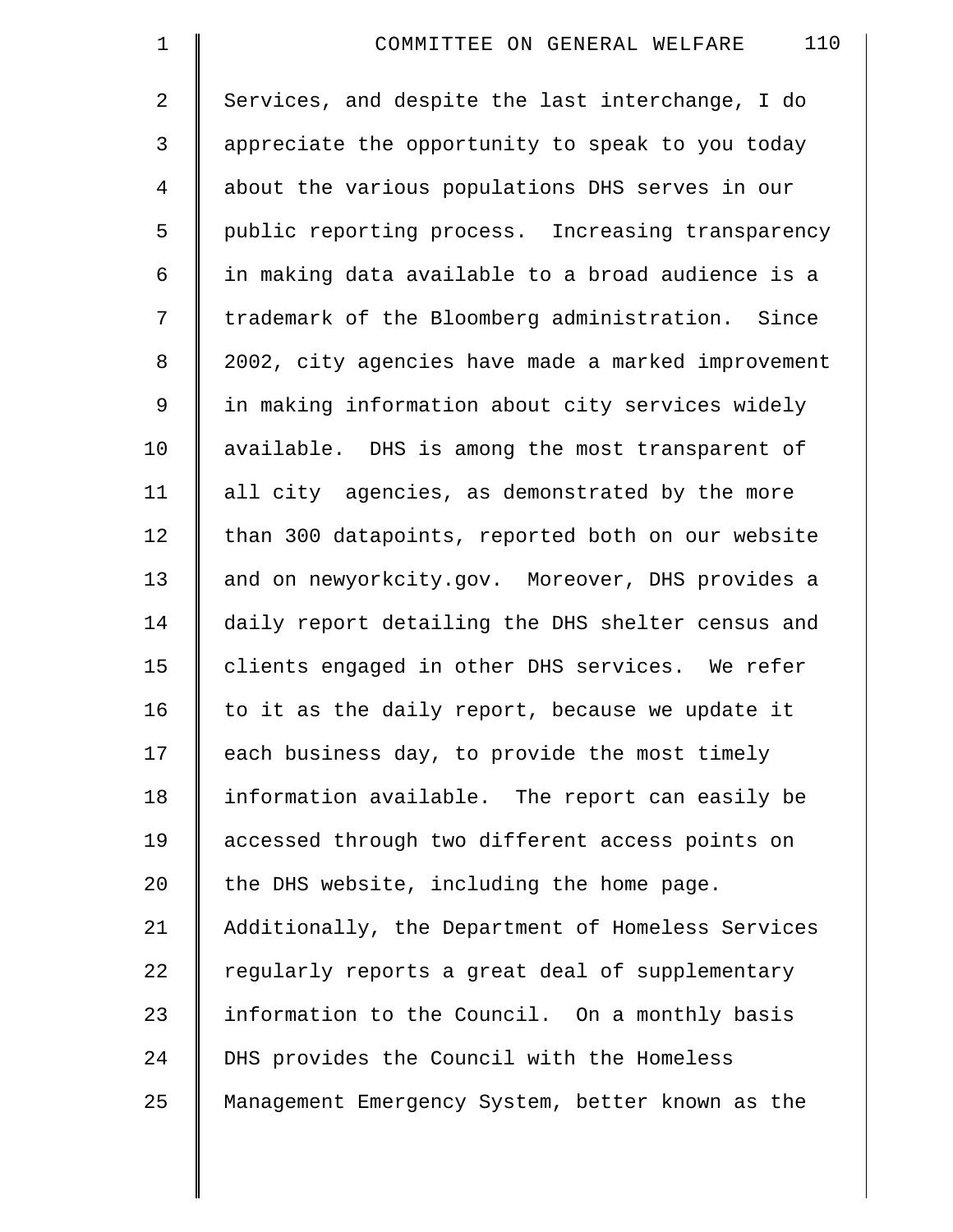| $\mathbf 1$    | 111<br>COMMITTEE ON GENERAL WELFARE                |
|----------------|----------------------------------------------------|
| $\overline{2}$ | HOMES report, outlining the homeless family census |
| 3              | and length of stays, as well as the flex fund      |
| $\overline{4}$ | update, which describes the financial assistance   |
| 5              | provided by HomeBase through the use of the DHS-   |
| 6              | created fund to assist those who are affected by   |
| 7              | the section 8 shortfall. As you know, the          |
| 8              | agency's Critical Activity Report or CAR, is also  |
| 9              | updated publicly on our own website, and reflects  |
| 10             | a vast number of indicators, including population, |
| 11             | length of stay, housing placements, facility       |
| 12             | operation, safety and cleanliness, among others.   |
| 13             | Quarterly, as required by section 21-311, DHS      |
| 14             | reports on our hotline statistics, as well as      |
| 15             | housing placements and length of stay,             |
| 16             | disaggregated by population. also quarterly, as    |
| 17             | required by section 612, DHS reports to Council    |
| 18             | the agency and  the outreach and non-shelter       |
| 19             | population housing placements. Annually, as        |
| 20             | required by section 19-613, the agency reports all |
| 21             | transitional housing, including the name and       |
| 22             | borough of shelters, capacity, and the operator    |
| 23             | status, also disaggregated by population. Thank    |
| 24             | you for the opportunity to allow me to discuss     |
| 25             | this process with you. While I do not believe      |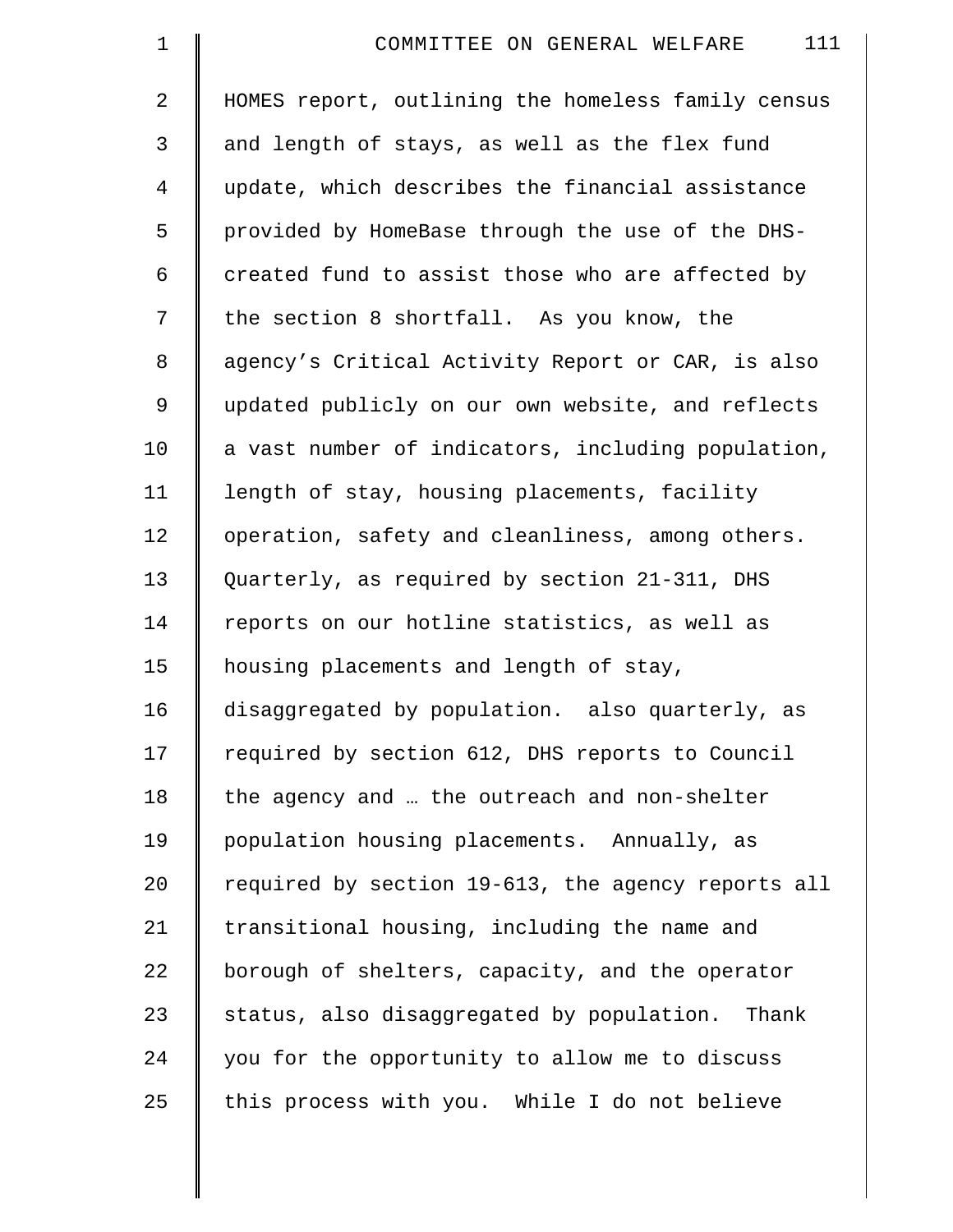| $\mathbf 1$    | 112<br>COMMITTEE ON GENERAL WELFARE                |
|----------------|----------------------------------------------------|
| $\overline{2}$ | that legislation is necessary in this instance,    |
| 3              | DHS will continue to be transparent and responsive |
| 4              | to this Committee's requests.                      |
| 5              | CHAIRPERSON PALMA: Commissioner,                   |
| 6              | the reason I decided to put this legislation       |
| 7              | forward was because DHS prior to 2008 used to      |
| 8              | report  used to report, to count the homeless      |
| 9              | single adults in shelters that access our shelters |
| 10             | like shelters for veterans and all the other ones  |
| 11             | that were highlighted in my opening testimony, and |
| 12             | you're not  and DHS is not doing it. And we've     |
| 13             | asked why, but haven't been able to get a clear    |
| 14             | answer. So, you know, we want to understand why    |
| 15             | isn't that  why was it that DHS decided to stop    |
| 16             | counting certain shelter beds in their overall     |
| 17             | census.                                            |
| 18             | COMMISSIONER DIAMOND: You know, I                  |
| 19             | don't think that's entirely fair. All the          |
| 20             | information that you're talking about, including   |
| 21             | the veterans, the safe haven, the outreach         |
| 22             | placements, the faith-based, are reported every    |
| 23             | day, it's updated every day, we're one of the few  |
| 24             | city agencies that updates data every day for the  |
| 25             | prior day, so I think we take great effort to be   |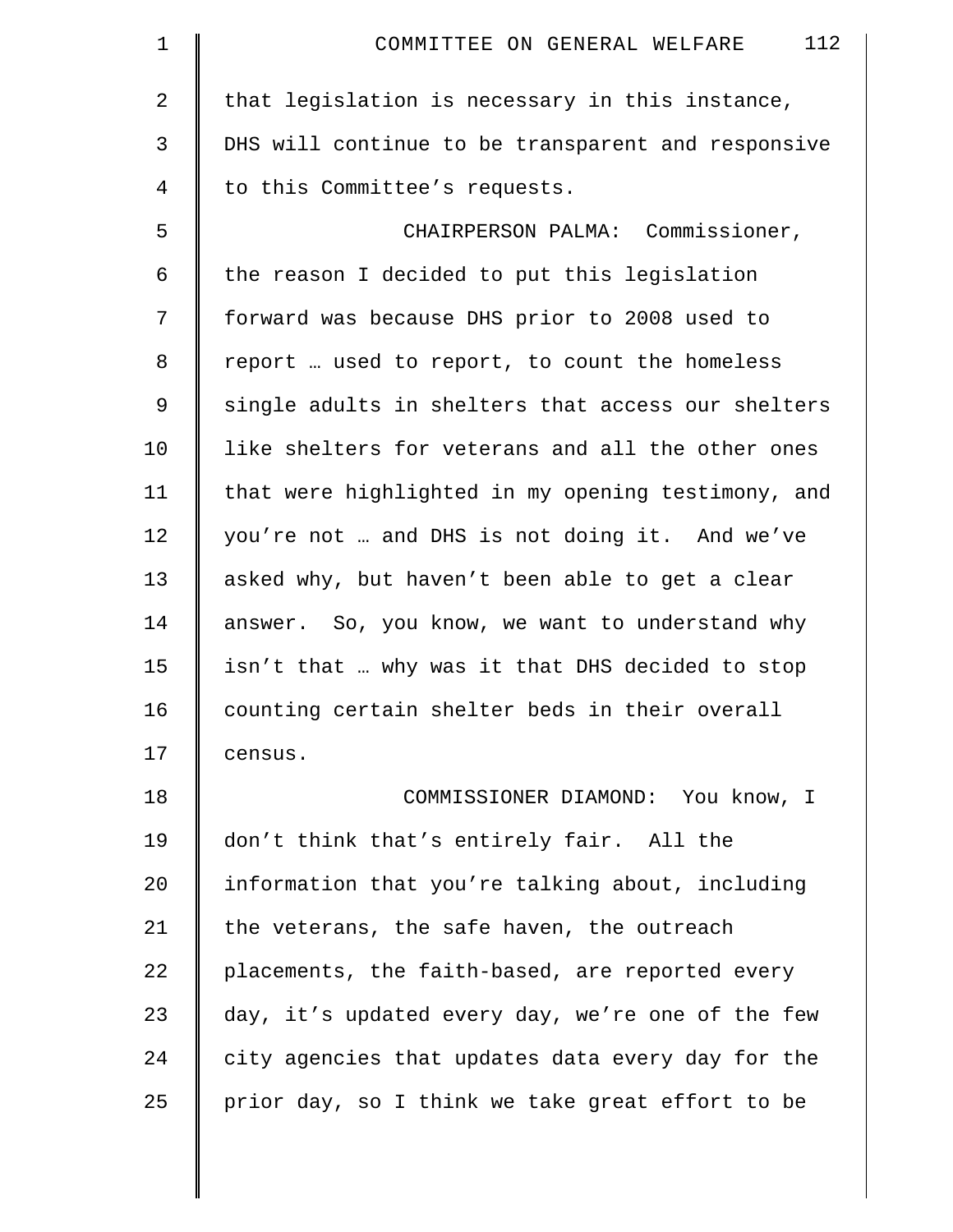| $\mathbf 1$ | 113<br>COMMITTEE ON GENERAL WELFARE               |
|-------------|---------------------------------------------------|
| 2           | transparent and open, make sure all the           |
| 3           | information is available and updated at a far     |
| 4           | faster pace than probably any agency in the city. |
| 5           | CHAIRPERSON PALMA: But they're not                |
| 6           | included in your overall count, so we argued that |
| 7           | there's a disparity in numbers, the numbers don't |
| 8           | add up. You have an overall DHS count, and then,  |
| 9           | you know, you're stating that you're reporting    |
| 10          | numbers  you know, the veterans, the shelters,    |
| 11          | the stabilization beds, but they're not included  |
| 12          | in your overall count. Why? Why, what's the       |
| 13          | rationale for that?                               |
| 14          | COMMISSIONER DIAMOND: Well, there                 |
| 15          | are different populations, and we're being held   |
| 16          | accountable for how we handle different           |
| 17          | populations. So we don't think it would be        |
| 18          | effective to lump everyone together, because you  |
| 19          | would lose the clarity that's provided in having  |
| 20          | different programs evaluated separately. So you   |
| 21          | can see easily how many veterans are placed, how  |
| 22          | many safe haven beds we were using the night      |
| 23          | before, and you can see how many people come      |
| 24          | through the main shelter entry points that DHS    |
| 25          | has. But the important thing is that we're not    |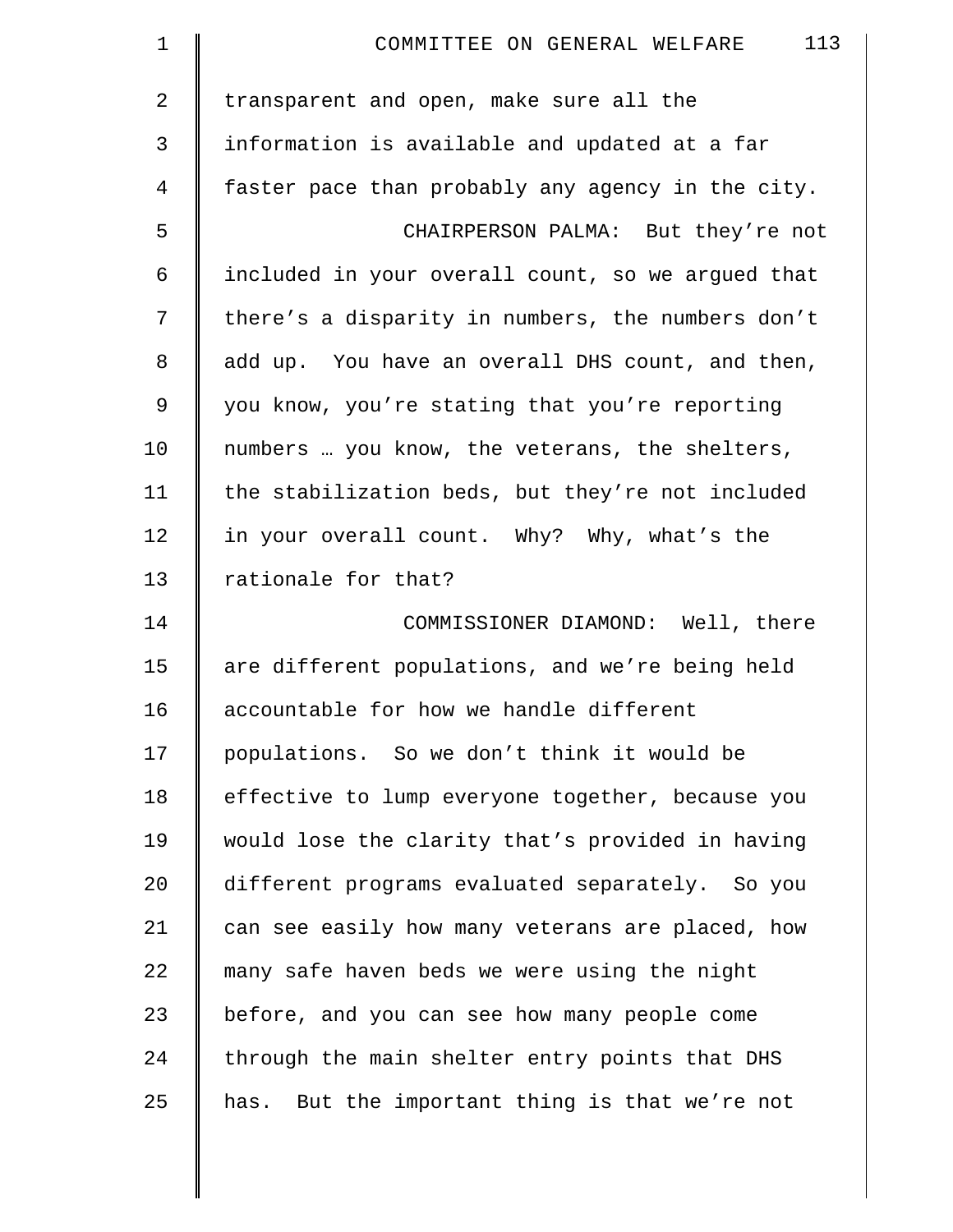| $\mathbf 1$ | 114<br>COMMITTEE ON GENERAL WELFARE                |
|-------------|----------------------------------------------------|
| 2           | hiding anything. The information is all            |
| 3           | available, you can add it up, you can slice it     |
| 4           | different ways. Some people may believe that       |
| 5           | different populations should be included in        |
| 6           | different ways. Whatever conclusions you want to   |
| 7           | draw, the information is available. The reason     |
| $\,8\,$     | we're having this discussion is precisely because  |
| 9           | we have so much information available on our       |
| 10          | website that people can take and make the          |
| 11          | conclusions that they want. But we make it fully   |
| 12          | available, we update it constantly, that is far    |
| 13          | more information, over 300 datapoints, than I      |
| 14          | would gather almost any other city agency.         |
| 15          | CHAIRPERSON PALMA: But then you                    |
| 16          | say all the information is there, and the reasons  |
| 17          | you're giving me for keeping them separate is      |
| 18          | because we're dealing with different populations,  |
| 19          | and a veteran will be different than a single      |
| 20          | adult who's probably recovering from alcohol or    |
| 21          | drugs, a person who is in an HPD shelter, but at   |
| 22          | the end of the day, all these people are homeless. |
| 23          | So the population that, you know, we want an       |
| 24          | overall number of the people who are homeless,     |
| 25          | regardless of whether they're considered a single  |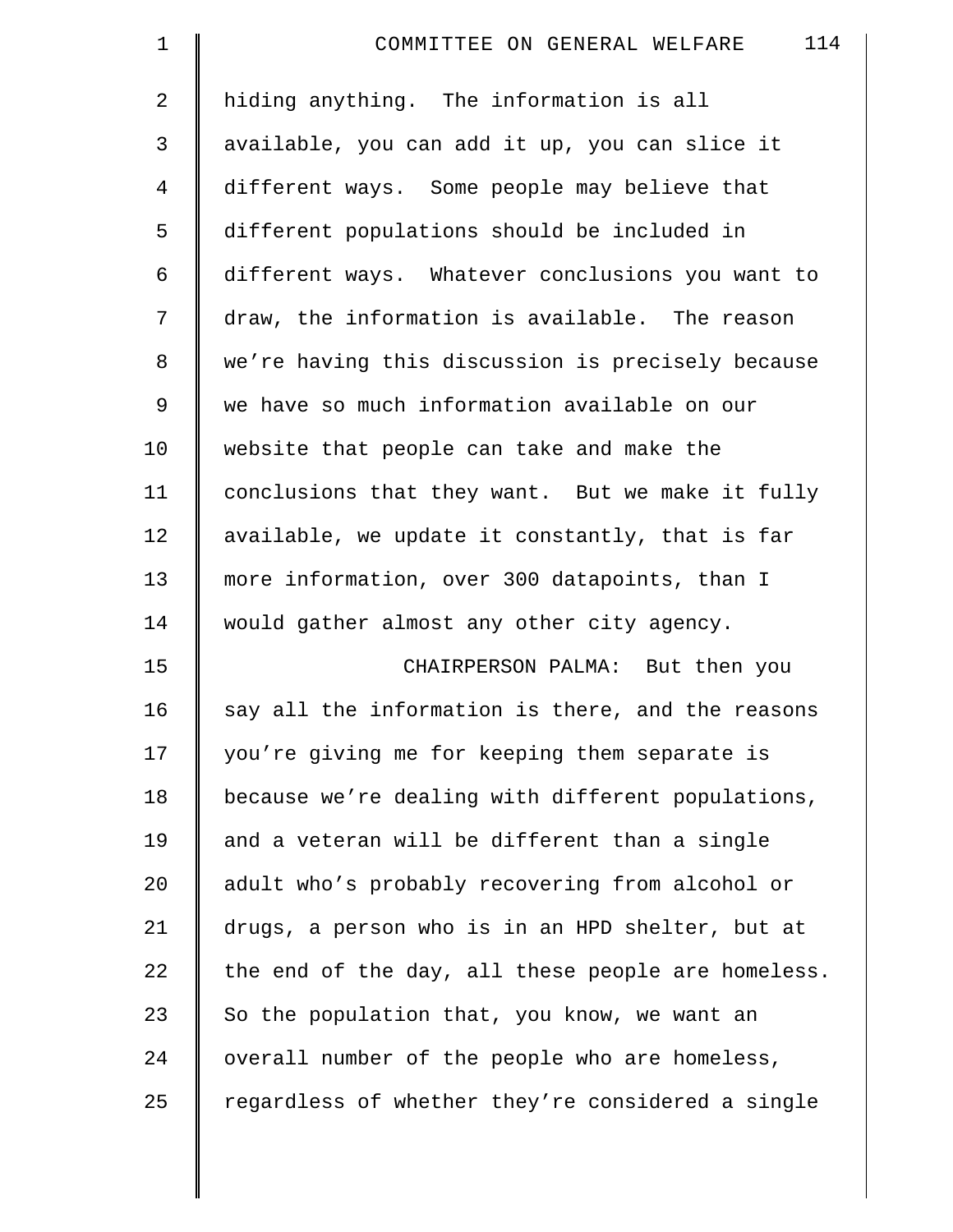| $\mathbf 1$    | 115<br>COMMITTEE ON GENERAL WELFARE                |
|----------------|----------------------------------------------------|
| 2              | adult, a female adult, a family, a veteran,        |
| 3              | they're in an HPD shelter, or stabilization bed    |
| $\overline{4}$ | like we  that's what we want to know the exact     |
| 5              | amount of people who are homeless, regardless of   |
| 6              | what population that we categorize them in.        |
| 7              | COMMISSIONER DIAMOND: But I don't                  |
| 8              | think that you would get a fair view of the        |
| 9              | shelter population if we did it the way you're     |
| 10             | suggesting. For example, people in the HPD system  |
| 11             | are there because generally they've had some fire  |
| 12             | or other kind of problem in their home that has    |
| 13             | caused them to have to leave. They are not the     |
| 14             | kind of, in the kind of situation that I think     |
| 15             | most people would consider people to be homeless,  |
| 16             | or people who had to leave their home because they |
| 17             | couldn't afford it or because they've had domestic |
| 18             | violence or other kinds of issues. So we keep the  |
| 19             | numbers separate precisely so you can see, because |
| 20             | not  all the populations are not the same. I       |
| 21             | think it's important to be able to see the         |
| 22             | different components of the overall system. The    |
| 23             | shelter census is people who come in, that what    |
| 24             | most New Yorkers think of people who are homeless, |
| 25             | people who come in through the main intake process |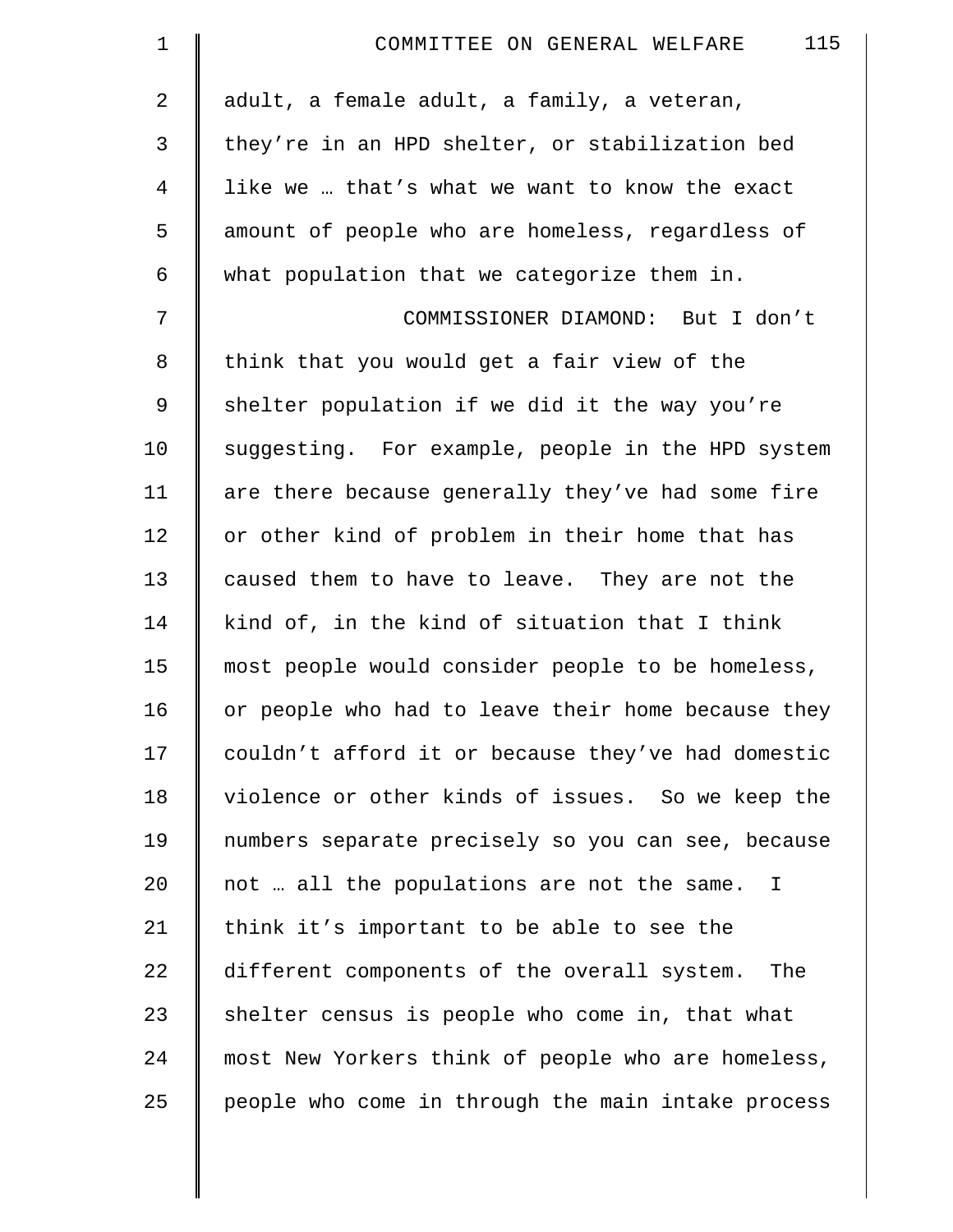| $\mathbf 1$    | 116<br>COMMITTEE ON GENERAL WELFARE                |
|----------------|----------------------------------------------------|
| 2              | that we offer. Again, all the numbers are          |
| 3              | available. If people want to draw different        |
| $\overline{4}$ | conclusions, they can. We fully try and update     |
| 5              | the system, we do it as frequently as we can,      |
| 6              | which is every day. And so the numbers are         |
| 7              | available for people to see, and they can hold us  |
| 8              | accountable for the results.                       |
| 9              | CHAIRPERSON PALMA: I think, you                    |
| 10             | know, we can go around and around with it. I       |
| 11             | still think we'll end up disagreeing on, you know, |
| 12             | whether the way it's reported, whether you put     |
| 13             | them in the overall homeless population, I mean,   |
| 14             | it's there already, it's just a matter of counting |
| 15             | them in as the general homeless  part as, you      |
| 16             | know, the general count with, again  and you do    |
| 17             | it already with the explanation of whether they're |
| 18             | safe haven, stabilization beds, veterans, we will  |
| 19             | know that by going into the website, but, you      |
| 20             | know, not to add them to the general count just    |
| 21             | seems it skews the numbers. It seems that we have  |
| 22             | less homeless families in our city than we         |
| 23             | actually do have, you know, in our shelters around |
| 24             | the city.                                          |
| 25             | COMMISSIONER DIAMOND: All the                      |
|                |                                                    |
|                |                                                    |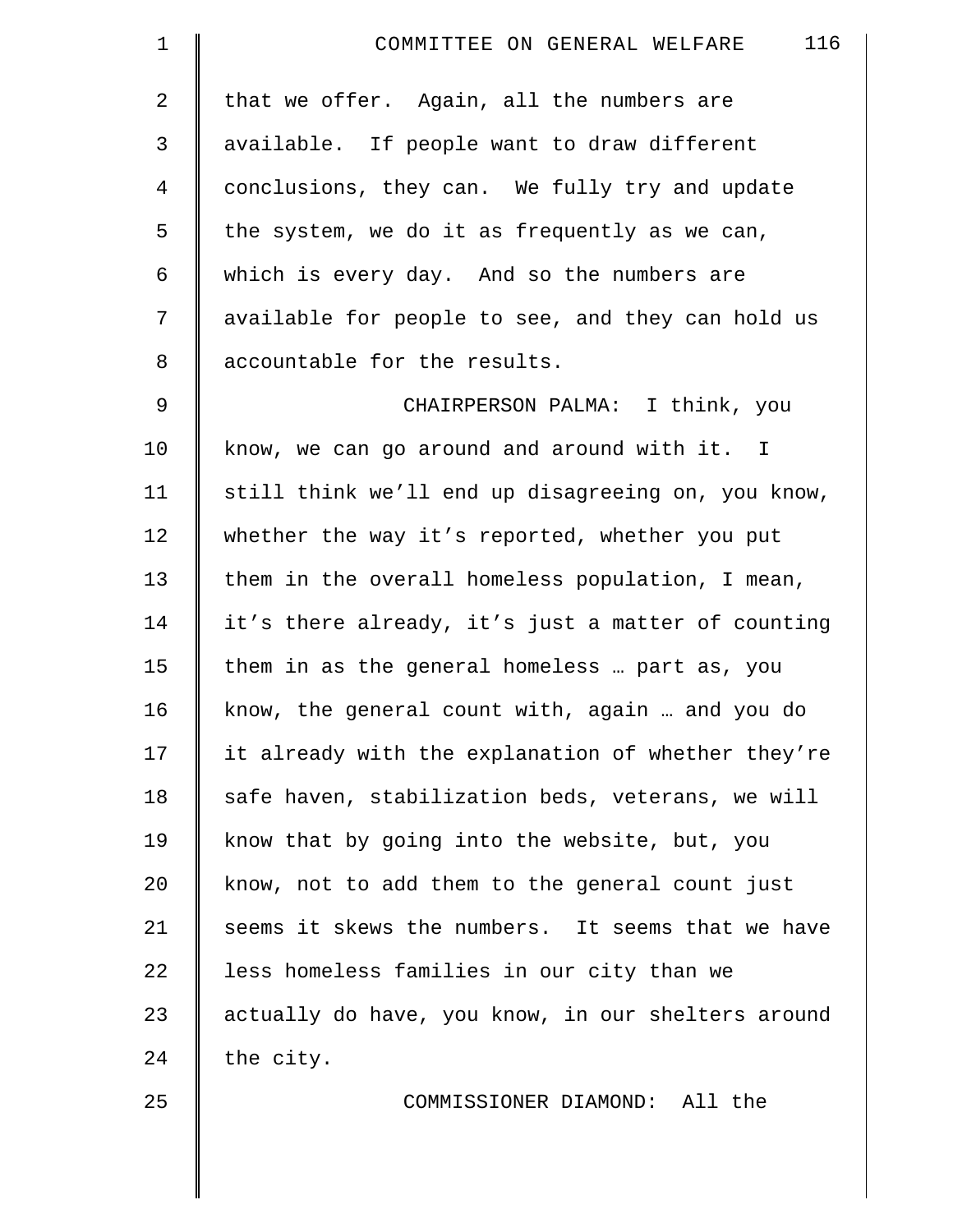| $\mathbf 1$    | 117<br>COMMITTEE ON GENERAL WELFARE                |
|----------------|----------------------------------------------------|
| $\overline{2}$ | numbers are available, they're in different        |
| 3              | programs. We don't think that it would be a good   |
| $\overline{4}$ | way to hold us accountable and to be able to       |
| 5              | evaluate fully the value of our services to lump   |
| 6              | them all together. We think by having them         |
| 7              | separate, you can understand what's going on in    |
| 8              | the system, how many people are coming in through  |
| 9              | the main shelter entry points that we have, how    |
| 10             | many are accessing some of the more specialized    |
| 11             | programs. But all the information is fully         |
| 12             | available, people can read it and draw their own   |
| 13             | conclusions, and again hold us accountable         |
| 14             | ultimately for the results and how we're doing.    |
| 15             | CHAIRPERSON PALMA: And then just                   |
| 16             | my last question on this, because again we're just |
| 17             | going to go, continue to go around. Why was the    |
| 18             | reason for the change of policy, if I may, from    |
| 19             | doing, from reporting it one way to now keeping    |
| 20             | the numbers separate?                              |
| 21             | COMMISSIONER DIAMOND: The only                     |
| 22             | change that I'm aware of is with the veterans.     |
| 23             | And again, they access shelter services through a  |
| 24             | different entry point, there's a joint VA- and     |
| 25             | DHS-operated entry point for most veterans, and I  |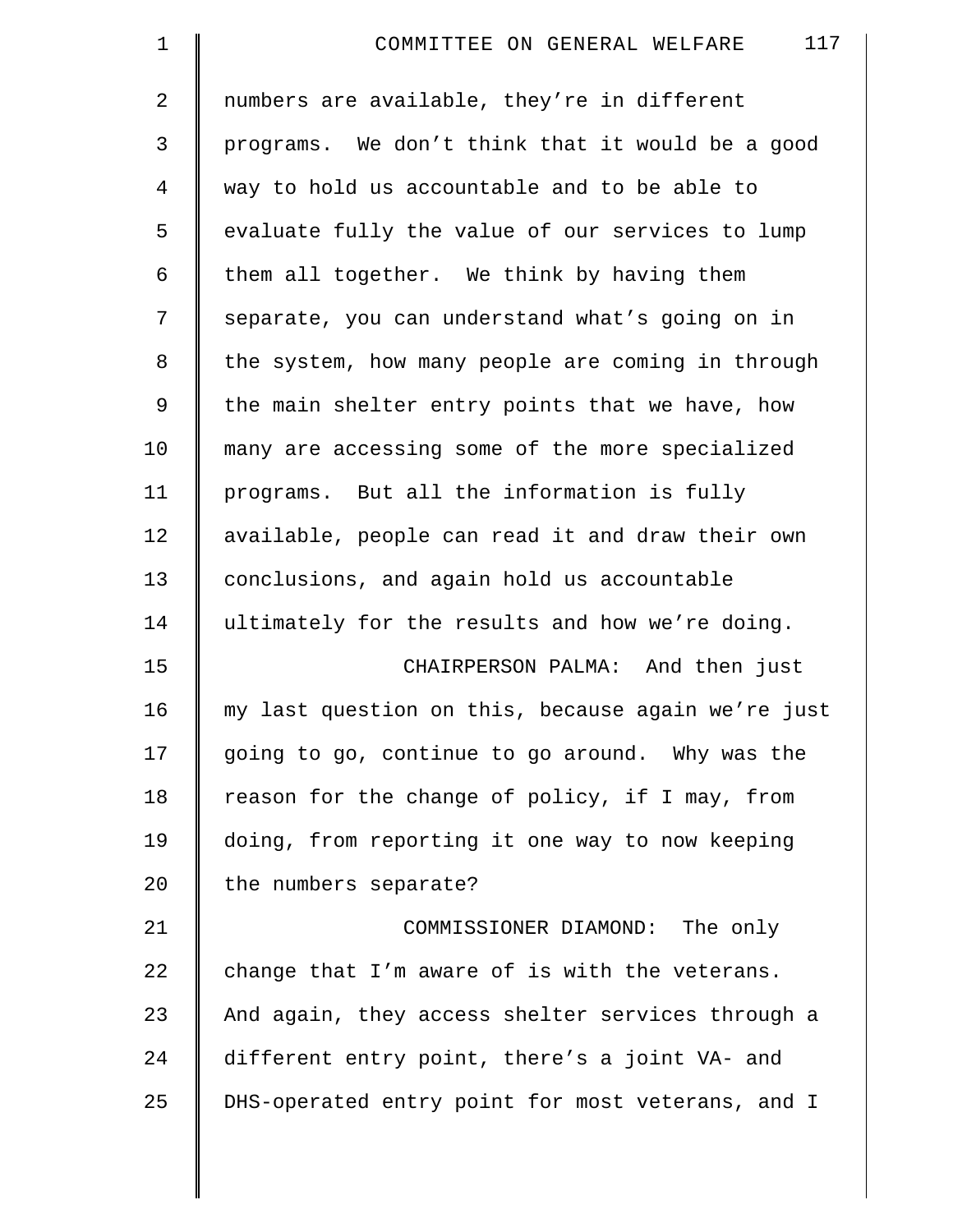| $\mathbf 1$    | 118<br>COMMITTEE ON GENERAL WELFARE                 |
|----------------|-----------------------------------------------------|
| $\overline{2}$ | think most people would be interested in knowing    |
| 3              | how we're providing service to veterans. So we      |
| 4              | broke those out so you could easily see that. But   |
| 5              | again, the number is fully available, I can tell    |
| 6              | you, on the most recent report it's 409, so the     |
| 7              | number is there, New Yorkers can see it, and they   |
| 8              | can understand the components of the system.        |
| 9              | CHAIRPERSON PALMA: Council Member                   |
| 10             | Arroyo.                                             |
| 11             | COUNCIL MEMBER ARROYO: You                          |
| 12             | reference several reports that the department       |
| 13             | makes available, this is daily, monthly,            |
| 14             | quarterly? They're not clearly stated.              |
| 15             | COMMISSIONER DIAMOND: Well,                         |
| 16             | different reports have different frequencies. We    |
| 17             | have a daily report, which outlines the number of   |
| 18             | people in shelter and in various other categories,  |
| 19             | including the veterans and the safe havens.<br>- On |
| 20             | our website we have a monthly report which has a    |
| 21             | number of indicators, over 300 indicators,          |
| 22             | including the demographics of who's seeking         |
| 23             | shelter, the placement, how long people have been   |
| 24             | in shelter, the condition of the shelters.<br>And   |
| 25             | then we have certain reports that we provide to     |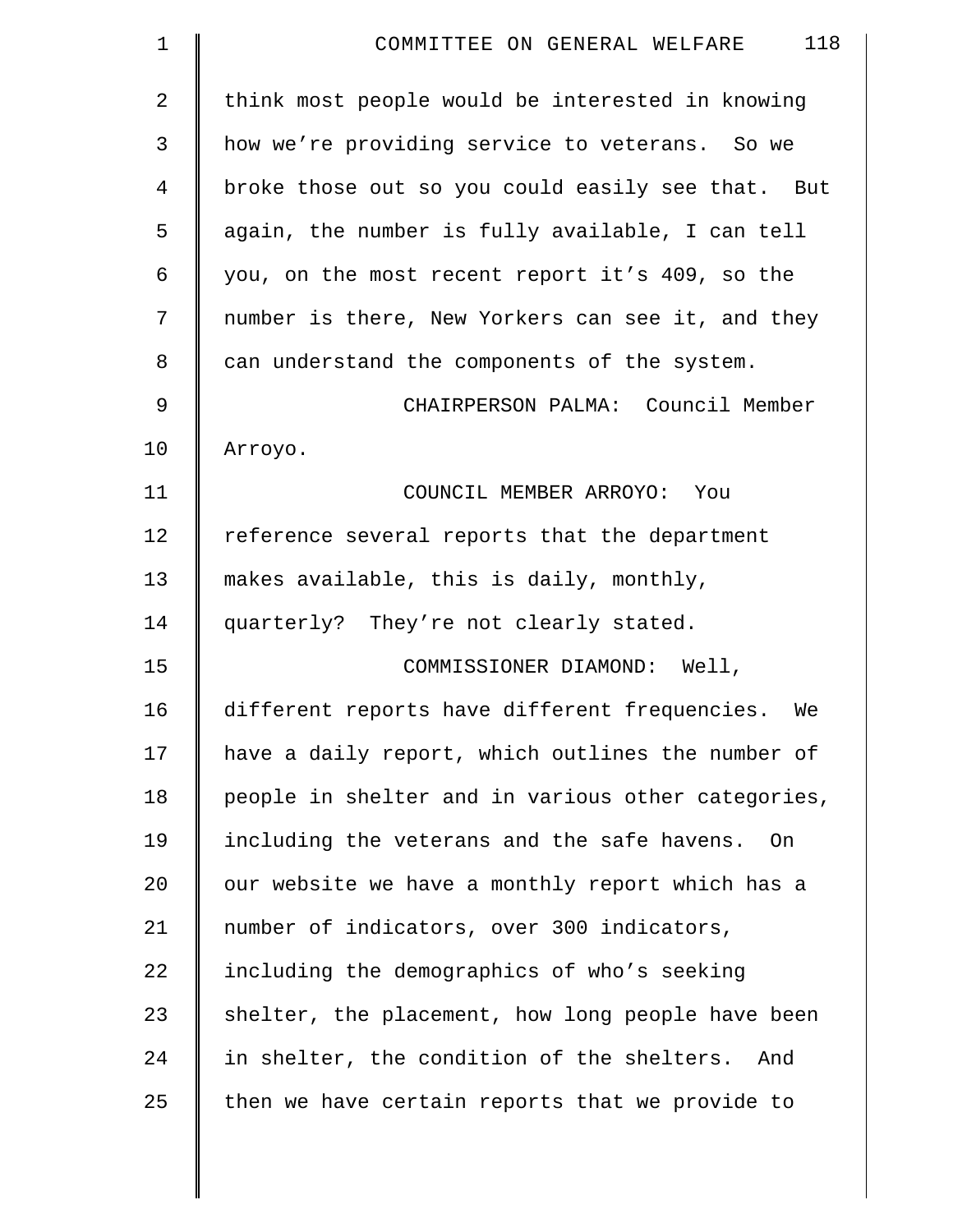| $\mathbf 1$    | 119<br>COMMITTEE ON GENERAL WELFARE                |
|----------------|----------------------------------------------------|
| $\overline{2}$ | the City Council, some on a monthly basis and some |
| 3              | on a quarterly basis.                              |
| 4              | COUNCIL MEMBER ARROYO: And the                     |
| 5              | what do I experience, or would I experience, as an |
| 6              | individual who's trying to aggregate this data and |
| 7              | draw a conclusion? Is it a database that's easily  |
| 8              | accessible, user friendly? And how many screens    |
| 9              | or links do I have to go through to pull all of it |
| 10             | together?                                          |
| 11             | COMMISSIONER DIAMOND: The daily                    |
| 12             | report, which is I think most of the focus, is all |
| 13             | on one page, it's easily accessible from two       |
| 14             | different points on the website. It does not- -    |
| 15             | COUNCIL MEMBER ARROYO:                             |
| 16             | (Interposing) Do you have an example of what it    |
| 17             | looks like?                                        |
| 18             | COMMISSIONER DIAMOND: Yes.                         |
| 19             | COUNCIL MEMBER ARROYO: Do you have                 |
| 20             | copies of that?                                    |
| 21             | COMMISSIONER DIAMOND: But it's all                 |
| 22             | there, all the numbers are laid out, they're  you  |
| 23             | do not have to scroll through, I agree with you,   |
| 24             | if you had to scroll through seven pages to get to |
| 25             | and add it up, it would be a problem. But it's     |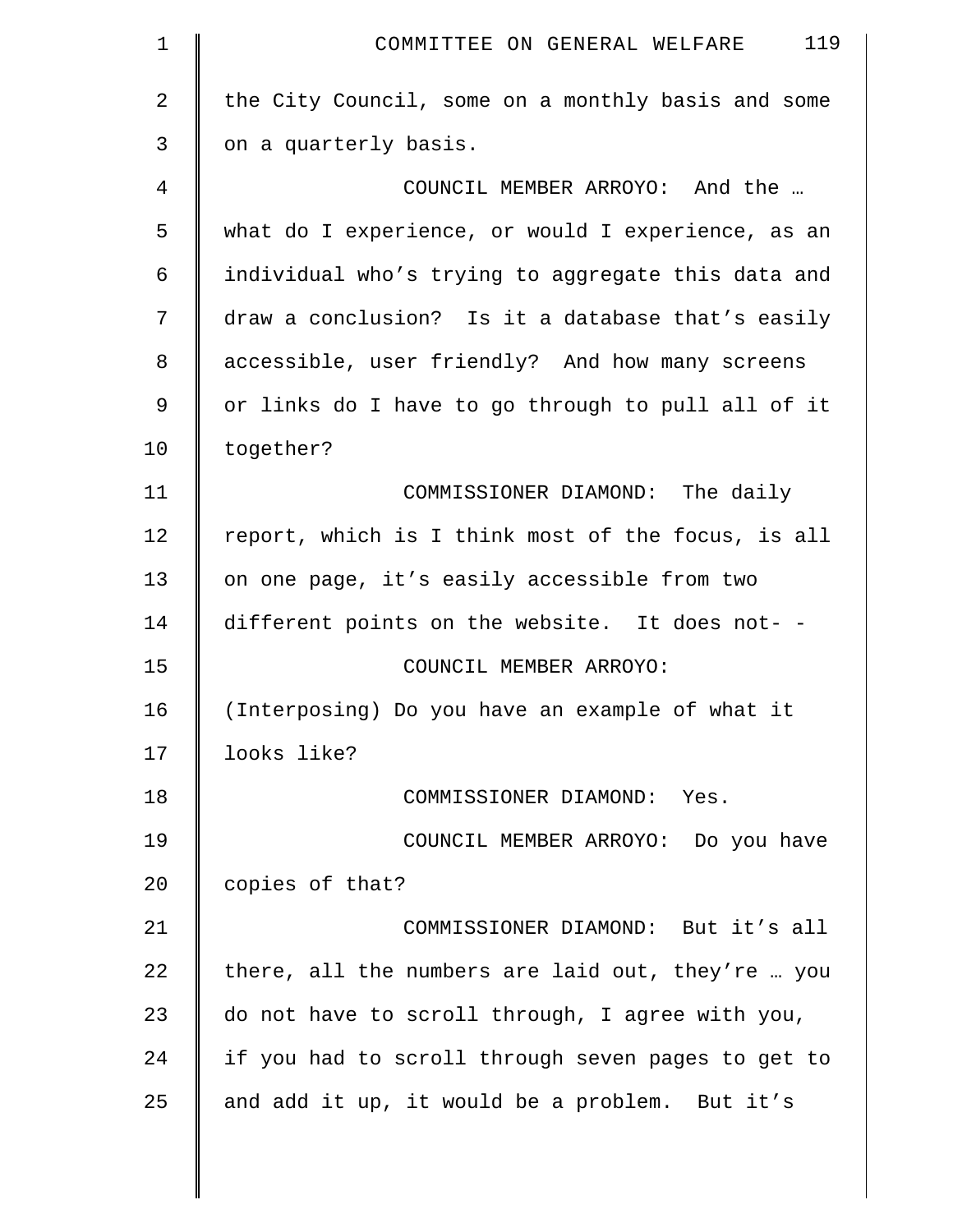| $\mathbf 1$    | 120<br>COMMITTEE ON GENERAL WELFARE                |
|----------------|----------------------------------------------------|
| $\overline{2}$ | all clearly laid out, you click on one link and    |
| 3              | it's right there, all in front of you. And I       |
| 4              | think, again, it reflects the openness and the     |
| 5              | commitment to making the numbers clear that we     |
| 6              | have available.                                    |
| 7              | COUNCIL MEMBER ARROYO: Okay.                       |
| 8              | Without the benefit of looking at it, $I -$        |
| 9              | COMMISSIONER DIAMOND:                              |
| 10             | (Interposing) We're going to give it to you right  |
| 11             | now.                                               |
| 12             | COUNCIL MEMBER ARROYO: It doesn't                  |
| 13             | look like it's lot of work to add a couple of      |
| 14             | totals to that data.                               |
| 15             | COMMISSIONER DIAMOND: And again,                   |
| 16             | people can draw their own conclusions, but the     |
| 17             | point is that all the information is there and     |
| 18             | available. We are fully disclosing the number of   |
| 19             | people in different categories. We think it's      |
| 20             | helpfully laid out, in that it's clear, it's one   |
| 21             | page, it's not a crowded page.                     |
| 22             | COUNCIL MEMBER ARROYO: I agree.                    |
| 23             | COMMISSIONER DIAMOND: Easy access,                 |
| 24             | and you can make conclusions about how we're doing |
| 25             | on outreach, or how we're doing in serving people  |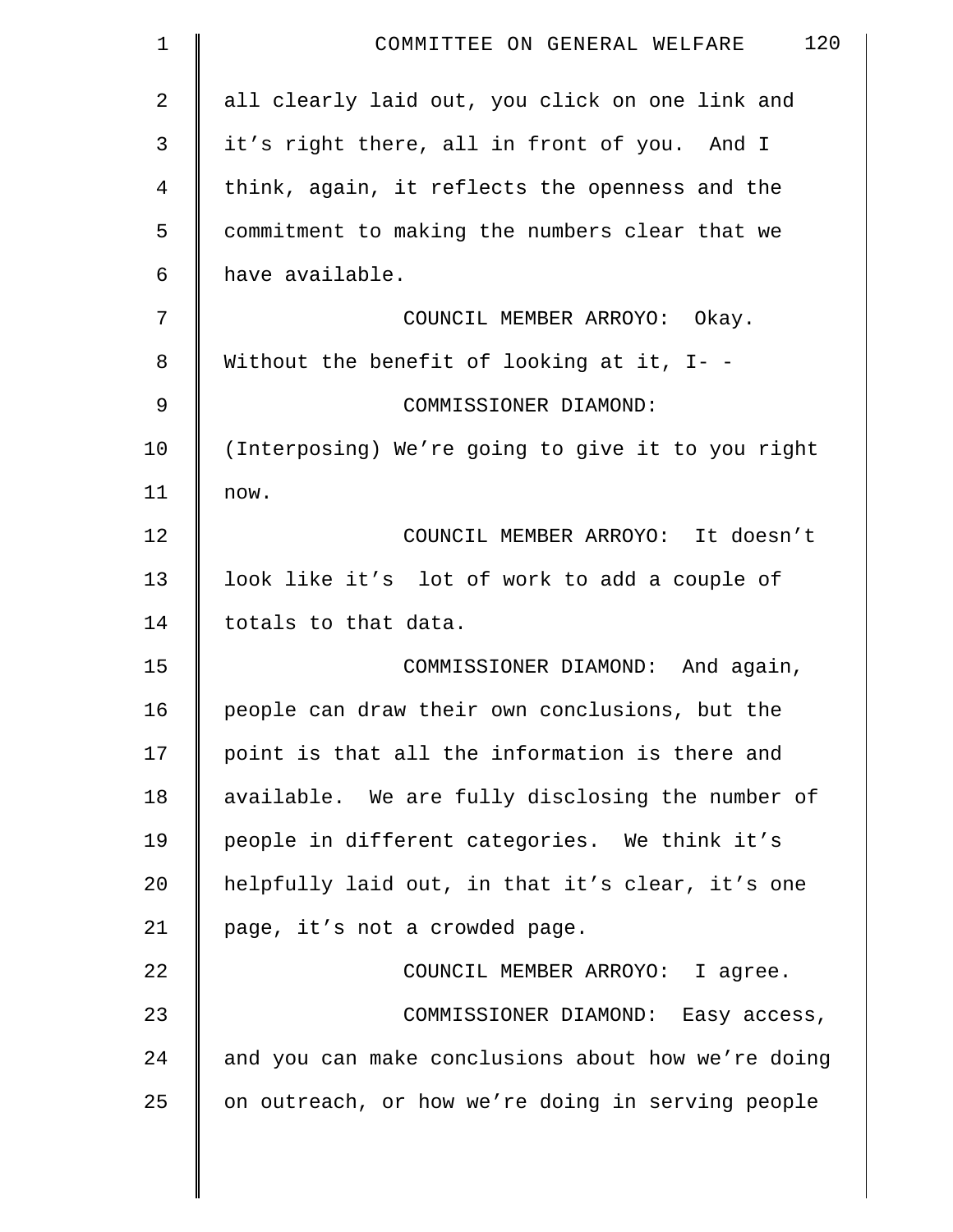| $\mathbf 1$    | 121<br>COMMITTEE ON GENERAL WELFARE                   |
|----------------|-------------------------------------------------------|
| $\overline{2}$ | through faith-based, or you can look at the larger    |
| $\mathsf{3}$   | numbers of people who are served through our main     |
| $\overline{4}$ | intake. But all the categories are not                |
| 5              | equivalent, so we don't want to lump them             |
| 6              | together, so we have them laid out in I think a       |
| 7              | clear and easy-to-read way, and New Yorkers can       |
| 8              | draw their own conclusions.                           |
| $\mathsf 9$    | COUNCIL MEMBER ARROYO: I  well,                       |
| 10             | the number of people that are homeless are            |
| 11             | homeless regardless of the category. You break        |
| 12             | out families and single adults, explain to me the     |
| 13             | reason for  and the family intake only reports        |
| 14             | like a unit of people, not the number of people in    |
| 15             | the family. So if I'm reading this correctly, for     |
| 16             | the December $8^{th}$ report, the number of families  |
| 17             | requesting housing at PATH is 180 families, how       |
| 18             | many people are involved?                             |
| 19             | COMMISSIONER DIAMOND: Okay, just                      |
| 20             | on the daily report we do break out both the          |
| 21             | number of households, so if you look at the           |
| 22             | December $8^{th}$ report, the number of households is |
| 23             | 8,200  8,207, and then we tell, we list               |
| 24             | specifically how many adults and how many children    |
| 25             | make up those 8,200 families. So we do break that     |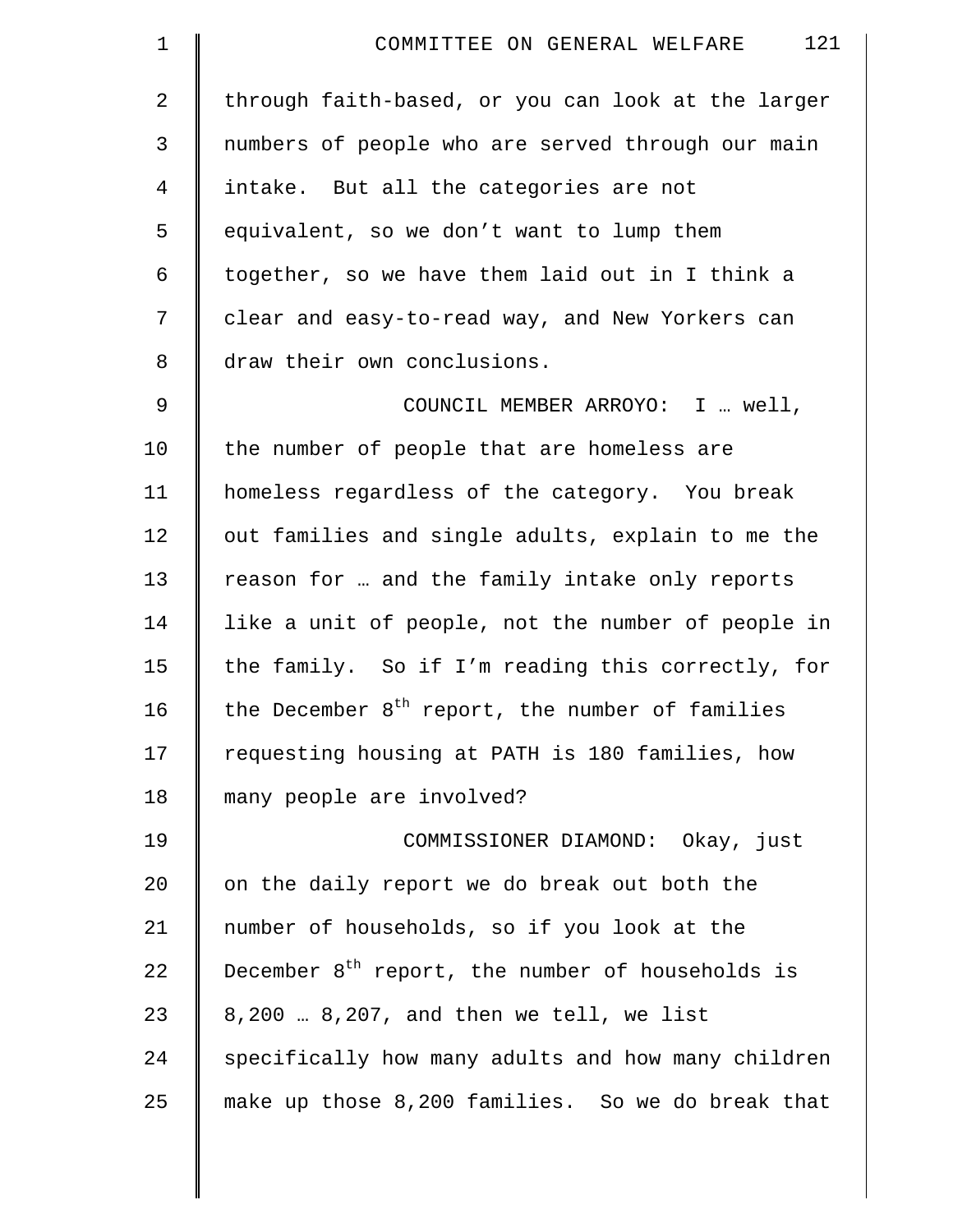| $\mathbf 1$    | 122<br>COMMITTEE ON GENERAL WELFARE                |
|----------------|----------------------------------------------------|
| $\overline{2}$ | out. It becomes difficult when you're doing it     |
| 3              | for every datapoint, to break out how many people  |
| $\overline{4}$ | specifically, but I think we have an average       |
| 5              | family size, about three, so it would roughly      |
| 6              | translate, if you multiply it by three.            |
| 7              | COUNCIL MEMBER ARROYO: So                          |
| $\,8\,$        | aggregating the numbers is just something that the |
| 9              | department feels is unnecessary, or just refuses   |
| 10             | to do?                                             |
| 11             | COMMISSIONER DIAMOND: Again, I                     |
| 12             | think it's more  we give that information on the   |
| 13             | daily report, we have the totals. It gets to be    |
| 14             | just, I think, cumbersome to list it multiple      |
| 15             | different ways, we're not  we don't think we're    |
| 16             | hiding anything. We have an average family size,   |
| 17             | we can tell you, if you multiply it by three, what |
| 18             | it comes out to. We tell you how many applicants   |
| 19             | there are, and the relevant statistic is how many  |
| 20             | households are applying. How many people is in     |
| 21             | some sense less relevant. You want to know, if we  |
| 22             | gave how many people and we didn't tie it to       |
| 23             | households, you wouldn't have a true sense of how  |
| 24             | many families are coming to the system, because    |
| 25             | the impact would be different.                     |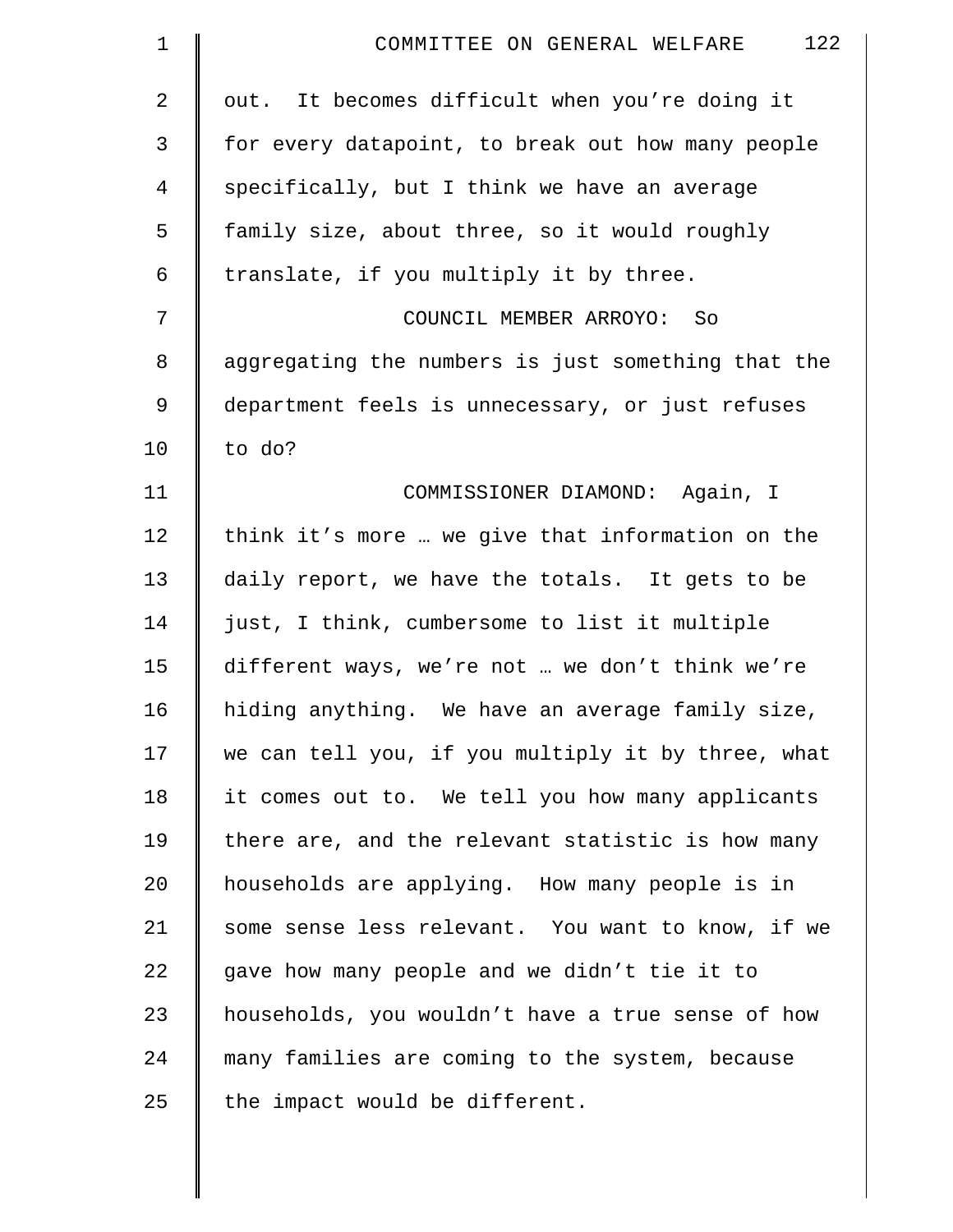| $\mathbf 1$    | 123<br>COMMITTEE ON GENERAL WELFARE                |
|----------------|----------------------------------------------------|
| $\overline{2}$ | COUNCIL MEMBER ARROYO: So  and                     |
| 3              | the question was, do you think it's unnecessary or |
| 4              | just refuse to do it. That's my question.          |
| 5              | COMMISSIONER DIAMOND: It's  we'd                   |
| 6              | have to go look at it, to see if it  how it fits   |
| 7              | with the report. We want to make sure that the     |
| 8              | report is  provides good information in a clean    |
| $\mathsf 9$    | and consistent way. Again, we think we give the    |
| 10             | breakout in other places, so we don't know that    |
| 11             | it's necessary at every specific point.            |
| 12             | COUNCIL MEMBER ARROYO: Thank you,                  |
| 13             | Madam Chair.                                       |
| 14             | CHAIRPERSON PALMA: Commissioner,                   |
| 15             | in the report that you shared, and I have it as    |
| 16             | well, stabilization beds are not listed here.      |
| 17             | Where do they fall on that?                        |
| 18             | COMMISSIONER DIAMOND: It's in the                  |
| 19             | CAR, we have the stabilization beds. The monthly   |
| 20             | report, the Critical Activities Report.            |
| 21             | CHAIRPERSON PALMA: That's where                    |
| 22             | you report them?                                   |
| 23             | COMMISSIONER DIAMOND: Yes.                         |
| 24             | CHAIRPERSON PALMA: Okay, thank                     |
| 25             | you. Again, you know, I  as I said before, I       |
|                |                                                    |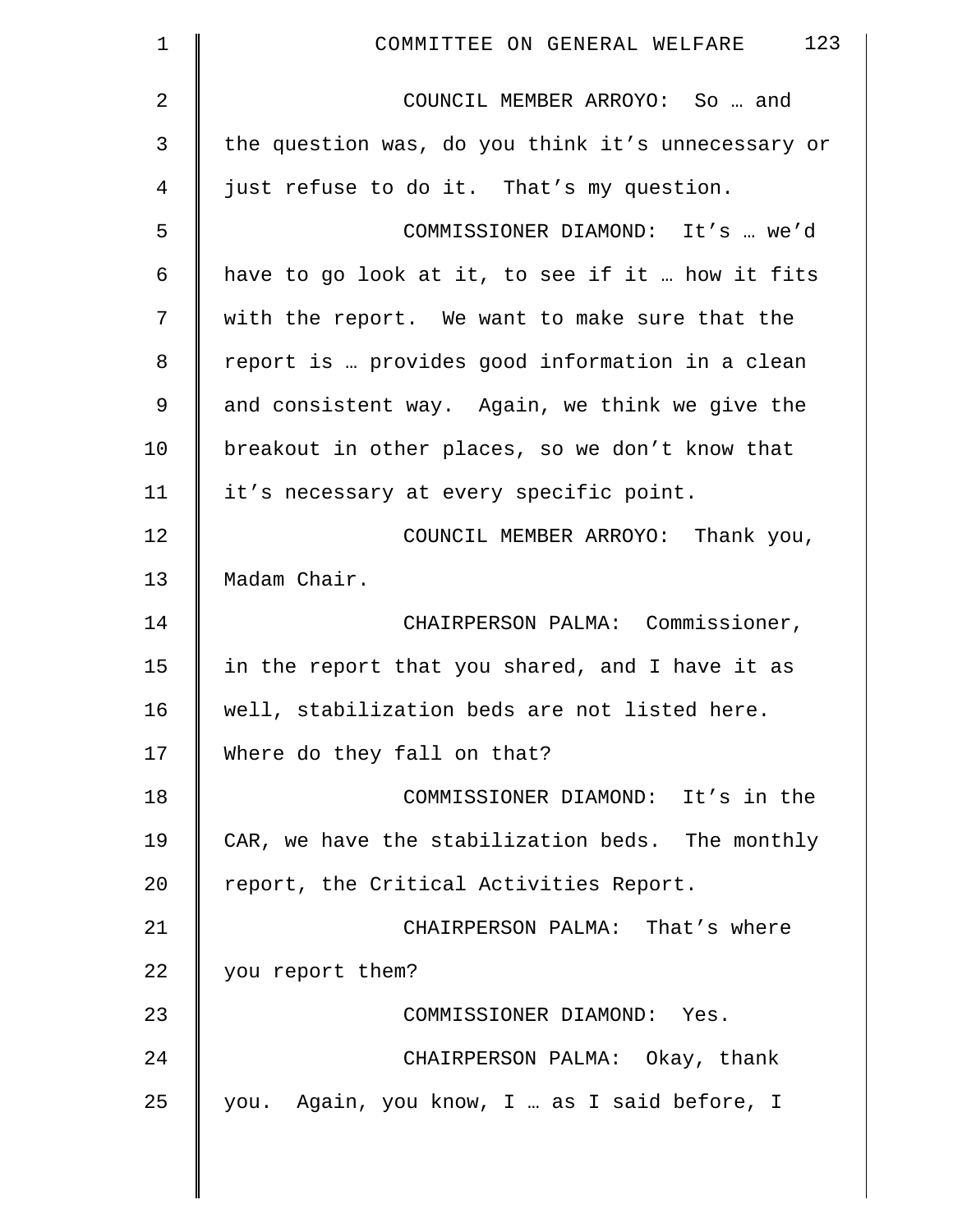| $\mathbf 1$    | 124<br>COMMITTEE ON GENERAL WELFARE                |
|----------------|----------------------------------------------------|
| $\overline{2}$ | think we'll continue to agree to disagree on       |
| 3              | whether, you know, the numbers are easily          |
| $\overline{4}$ | accessed. I believe that, you know, whether it's   |
| 5              | a stabilization bed, an HPD bed or a faith-based   |
| 6              | shelter, all the homeless population in general    |
| 7              | needs to be counted under one umbrella, on the,    |
| 8              | you know, we need to report one number so we get a |
| 9              | clear sense of how many people in the city we have |
| 10             | on a nightly, you know, on a daily basis accessing |
| 11             | shelter or sleeping in a shelter bed, is the       |
| 12             | reason why I felt that we needed to put this       |
| 13             | legislation forward. Again, in not understanding   |
| 14             | if DHS was doing it before, why they would just    |
| 15             | stop doing it that way, so- -                      |
| 16             | COMMISSIONER DIAMOND:                              |
| 17             | (Interposing) Again, all the information is        |
| 18             | available. People  we  it's easily available,      |
| 19             | it's all in one place. People can look at it, and  |
| 20             | draw their conclusions and hold us accountable for |
| 21             | the results, and we think that's the appropriate   |
| 22             | way to lay it out.                                 |
| 23             | CHAIRPERSON PALMA: And the next                    |
| 24             | bill we want to hear on is Intro 395, and          |
| 25             | Commissioner Doar has just entered the room, so we |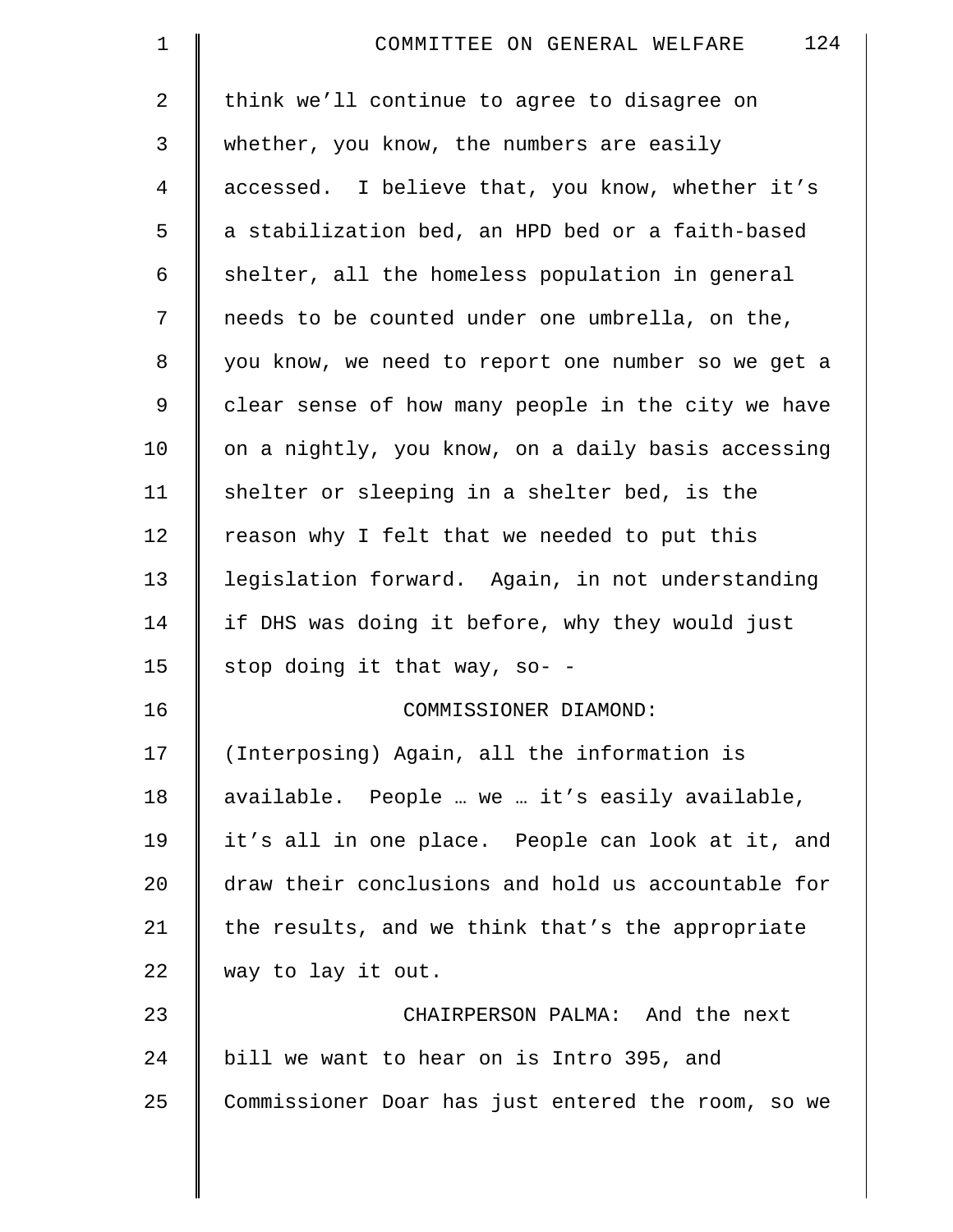| $\mathbf 1$    | 125<br>COMMITTEE ON GENERAL WELFARE                |
|----------------|----------------------------------------------------|
| 2              | will not take a short break unless you really want |
| 3              | to.                                                |
| $\overline{4}$ | COMMISSIONER DIAMOND: Okay, the                    |
| 5              | third time may be the charm, we'll try this again. |
| 6              | Thank you, members of the General Welfare          |
| 7              | Committee for the opportunity to testify before    |
| 8              | you this afternoon regarding the Rental Assistance |
| 9              | Tracking and Reporting legislation introduced by   |
| 10             | Chair Palma and Public Advocate de Blasio. I       |
| 11             | think you know by now that I'm Seth Diamond,       |
| 12             | Commissioner of the Department of Homeless         |
| 13             | Services, and I'm pleased, although maybe a little |
| 14             | less pleased than I was three hours ago, to be     |
| 15             | joined by my colleague and DHS's partner in        |
| 16             | serving clients in the city shelter system, Robert |
| 17             | Doar, who I'm sure you know is the Commissioner of |
| 18             | the Human Resources Administration, and also Mark  |
| 19             | Glickson, Assistant Deputy Commissioner for        |
| 20             | Housing and Homeless Services within the Family    |
| 21             | Independence Administration at HRA.                |
| 22             | COUNCIL MEMBER BREWER: We love                     |
| 23             | him.                                               |
| 24             | COMMISSIONER DIAMOND: We love him,                 |
| 25             | we all love Mark, yes. There you go. Employment    |
|                |                                                    |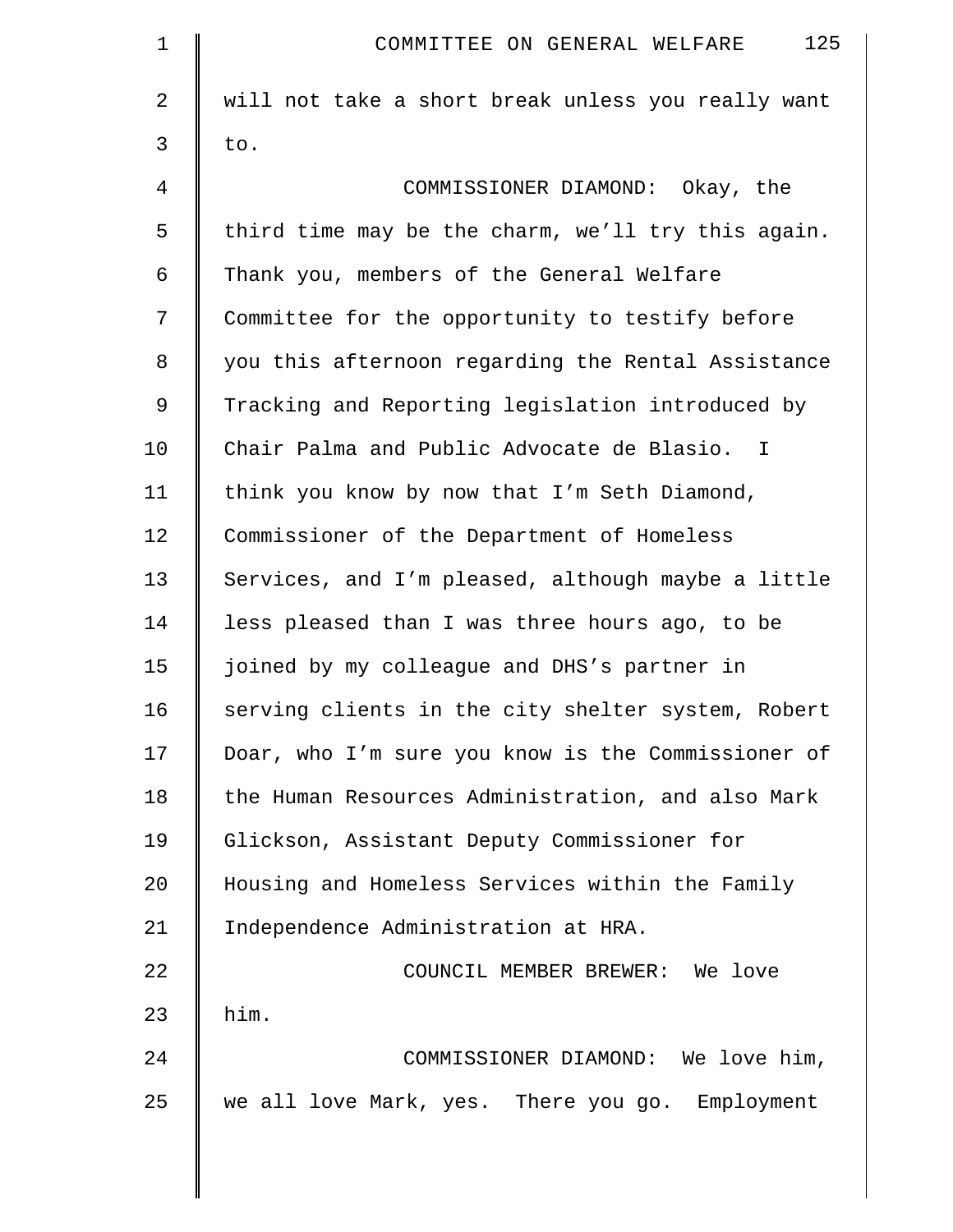| $\mathbf 1$    | 126<br>COMMITTEE ON GENERAL WELFARE                |
|----------------|----------------------------------------------------|
| $\overline{2}$ | is the cornerstone of successful welfare policy,   |
| 3              | and now employment assistance and placement is a   |
| 4              | critical component of the city's efforts to help   |
| 5              | move homeless families and individuals in          |
| 6              | temporary emergency shelter back to independence.  |
| 7              | Together, Commissioner Doar and my predecessor at  |
| 8              | Homeless Services, Commissioner Hess, testified    |
| 9              | before this Committee in April of this year to     |
| 10             | announce modifications to the Advantage Rental     |
| 11             | Assistance program. The revised requirements are   |
| 12             | consistent with the city's successful cash         |
| 13             | assistance program. As you know, HRA's East River  |
| 14             | job center and HRA's employment vendors have been  |
| 15             | valuable resources to homeless individuals in this |
| 16             | undertaking every day, providing clients with      |
| 17             | tools to maximize the Advantage rental supplement  |
| 18             | and help them return to homes in the community.    |
| 19             | The job center has facilitated 8,714 job           |
| 20             | placements, which is 17% more clients placed than  |
| 21             | at the same time last year. The East River Job     |
| 22             | Center is on pace to achieve nearly 10,000 job     |
| 23             | placements by the end of 2010. Moving that many    |
| 24             | shelter clients to employment is quite remarkable. |
| 25             | The East River has been the highest-placing job    |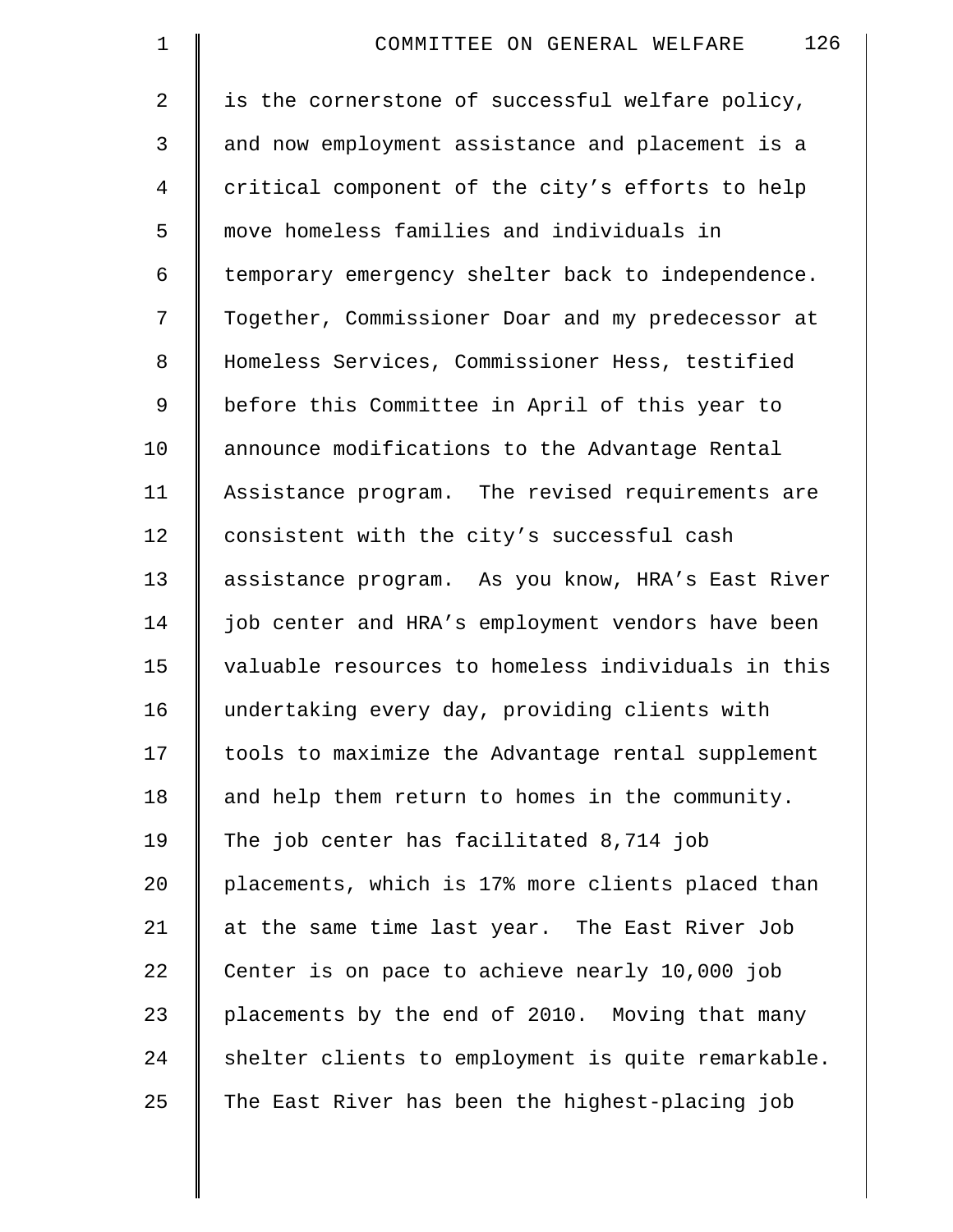| $\mathbf 1$    | 127<br>COMMITTEE ON GENERAL WELFARE                |
|----------------|----------------------------------------------------|
| $\overline{2}$ | center of all of the HRA centers for five          |
| 3              | consecutive years. There is no question that       |
| 4              | people in shelter can work and want to work. Over  |
| 5              | 21,000 households have exited the DHS shelter      |
| 6              | system on Advantage. Less than 10% of those        |
| 7              | families and individuals who completed two years   |
| 8              | of Advantage have returned to shelter. Together,   |
| 9              | DHS and HRA continue to move families out of       |
| 10             | shelter and towards self-sufficiency. As I have    |
| 11             | just explained in my prior testimony regarding     |
| 12             | data collection, one of the primary tenets of this |
| 13             | administration has been to increase access to      |
| 14             | information about city services and be transparent |
| 15             | to the public. Tracking and reporting data has     |
| 16             | been a central component of the work both DHS and  |
| 17             | HRA carry out on a daily basis. To bolster         |
| 18             | efforts to provide public information to New       |
| 19             | Yorkers, the DHS website contains over 300         |
| 20             | datapoints, many of which are updated on a daily   |
| 21             | basis to reflect real time data within our system. |
| 22             | Additionally, the HRA website displays key         |
| 23             | statistics on both caseload dynamics, as well as   |
| 24             | agency performance on the programs it administers. |
| 25             | In addition, the citywide performance reporter,    |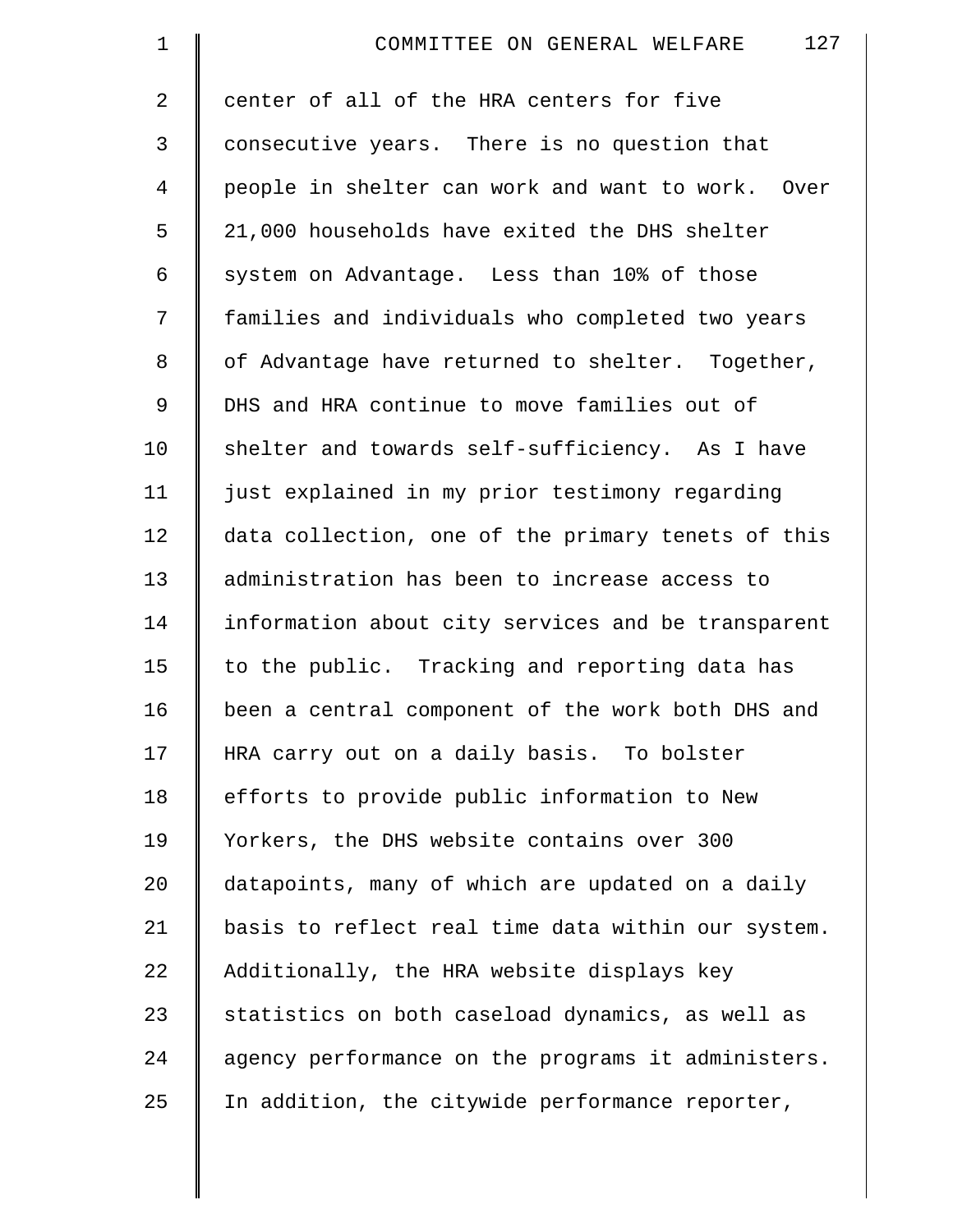| $\mathbf 1$    | 128<br>COMMITTEE ON GENERAL WELFARE                |
|----------------|----------------------------------------------------|
| $\overline{2}$ | CPR, and newyorkcity.gov, not only provide monthly |
| 3              | updates on a series of critical performance        |
| 4              | measures for all city agencies, including DHS and  |
| 5              | HRA. Since the program's inception, both DHS and   |
| 6              | HRA have provided data and outcomes to the City    |
| 7              | Council, and we will continue to be responsive to  |
| 8              | your requests. Commissioner Doar and I look        |
| 9              | forward to answering your questions.               |
| 10             | CHAIRPERSON PALMA: Thank you.                      |
| 11             | Commissioner Doar, do you want to make a           |
| 12             | statement, or not?                                 |
| 13             | COMMISSIONER DOAR: No, I'm happy                   |
| 14             | to be here and to answer your questions.           |
| 15             | CHAIRPERSON PALMA: Okay, great.                    |
| 16             | Do DHS and HRA make any efforts to determine the   |
| 17             | status of former Advantage or any other rent       |
| 18             | subsidy program participants in order to determine |
| 19             | the program's long-term effects on the recipients  |
| 20             | who are receiving them?                            |
| 21             | COMMISSIONER DOAR: I think I'll                    |
| 22             | start with that and see how Commissioner Diamond   |
| 23             | wants to add anything to it. You're raising a      |
| 24             | long-standing problem in the public assistance     |
| 25             | world, where folks who leave cash assistance and   |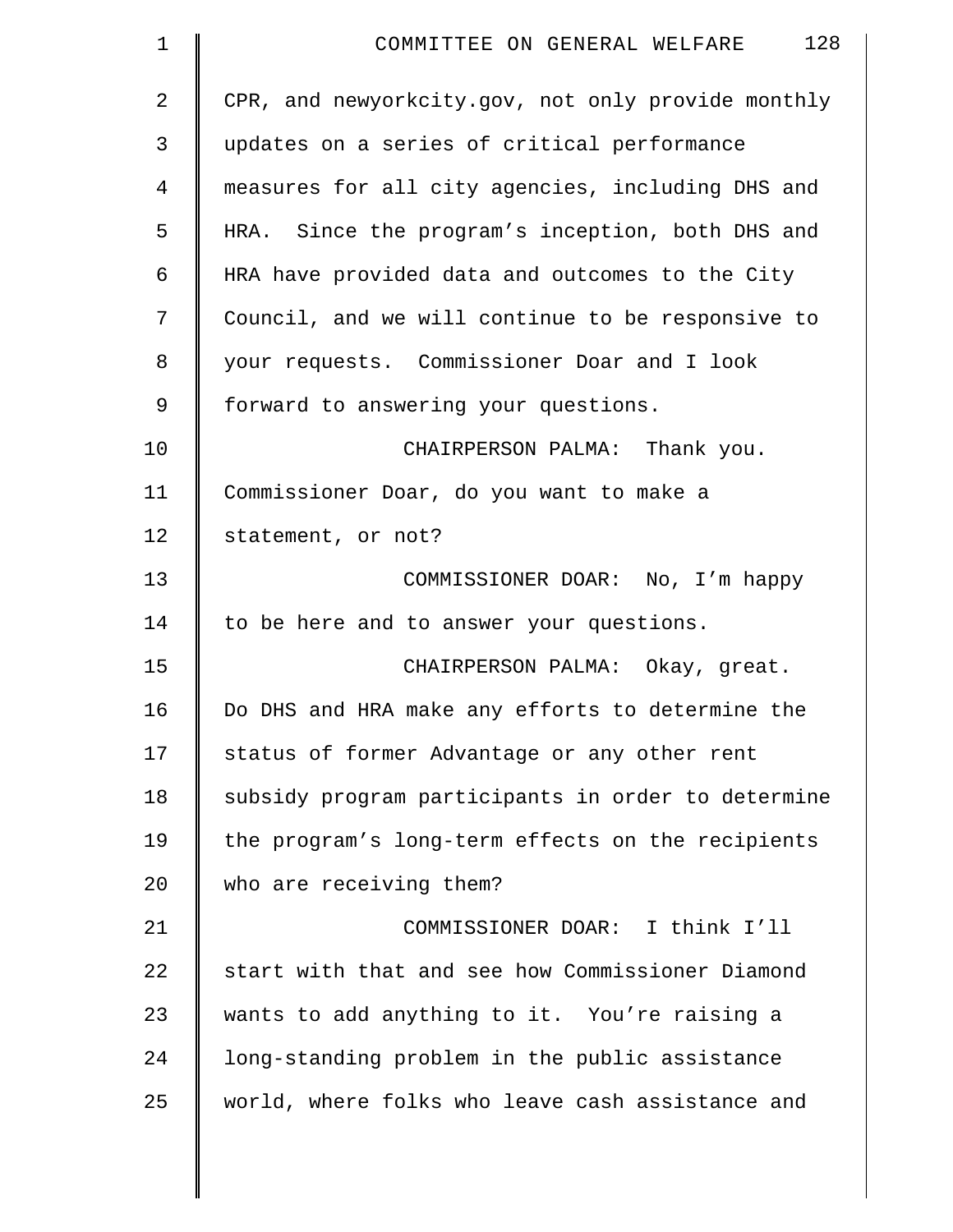| 1  | 129<br>COMMITTEE ON GENERAL WELFARE                |
|----|----------------------------------------------------|
| 2  | are in the working world and are no longer on      |
| 3  | public assistance, it's hard for us to keep track  |
| 4  | of what is happening in their lives. There are     |
| 5  | data sources at the state level that we are not    |
| 6  | permitted to use, to see what's going on with      |
| 7  | their earnings or their wages. And that has been   |
| 8  | a discussion at the legislature in the state       |
| 9  | assembly, in the state senate, over many years.    |
| 10 | And we've not been successful in getting access to |
| 11 | those data sources. So when it comes to- -         |
| 12 | CHAIRPERSON PALMA: (Interposing)                   |
| 13 | The data sources, I'm sorry- -                     |
| 14 | COMMISSIONER DOAR: (Interposing)                   |
| 15 | issues about people who have left cash assistance  |
| 16 | or are no longer in the program, we don't  we are  |
| 17 | not able to know exactly what has happened to      |
| 18 | them, except to the extent that they return, and   |
| 19 | then when they become a part of our program and we |
| 20 | track them again.                                  |
| 21 | CHAIRPERSON PALMA: The data                        |
| 22 | sources that you speak of at the state level, has  |
| 23 | there been discussions, and in your exchanges have |
| 24 | there been discussions to, you know, you don't     |
| 25 | want this information to make it public, you want  |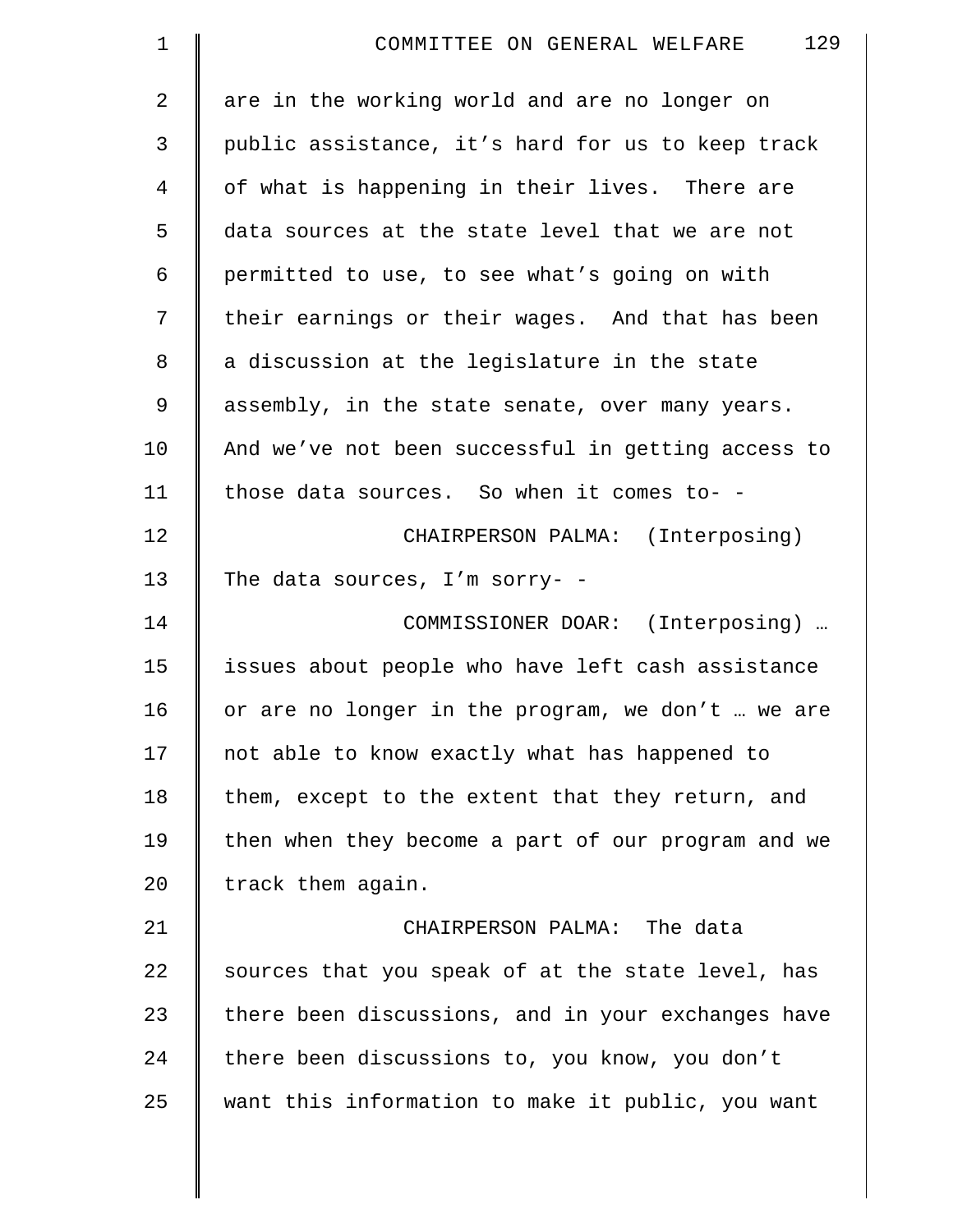| $\mathbf 1$    | 130<br>COMMITTEE ON GENERAL WELFARE                |
|----------------|----------------------------------------------------|
| $\overline{2}$ | this information internally to figure out how      |
| 3              | successful some of the programs that HRA has put   |
| 4              | in place are. You're not going to release it to,   |
| 5              | you know, to the general public, so why can't they |
| 6              | just, you know, abstractly send you information?   |
| 7              | They don't  of what they're- -                     |
| 8              | COMMISSIONER DOAR: (Interposing)                   |
| 9              | The reaction at the state level and in any entity  |
| 10             | that has a legal obligation to secure data         |
| 11             | involving people, is one of great conservatism.    |
| 12             | They  liberal administrations or conservative, it  |
| 13             | doesn't matter. They are concerned about the       |
| 14             | inappropriate release of data and statutory or     |
| 15             | regulatory prohibitions against the inappropriate  |
| 16             | release of data. And you're right, all we really   |
| 17             | are asking for is the ability to match data on     |
| 18             | former assistance recipients to their data, and    |
| 19             | see what they've got on those cases. But there is  |
| 20             | a very strong reluctance in the state agencies     |
| 21             | that manage that data and own that data to release |
| 22             | it, and it's for the traditional privacy concerns  |
| 23             | and inappropriate use of data concerns. I've been  |
| 24             | involved in those discussions both at the state    |
| 25             | and the city level, and it's a hard hill to climb, |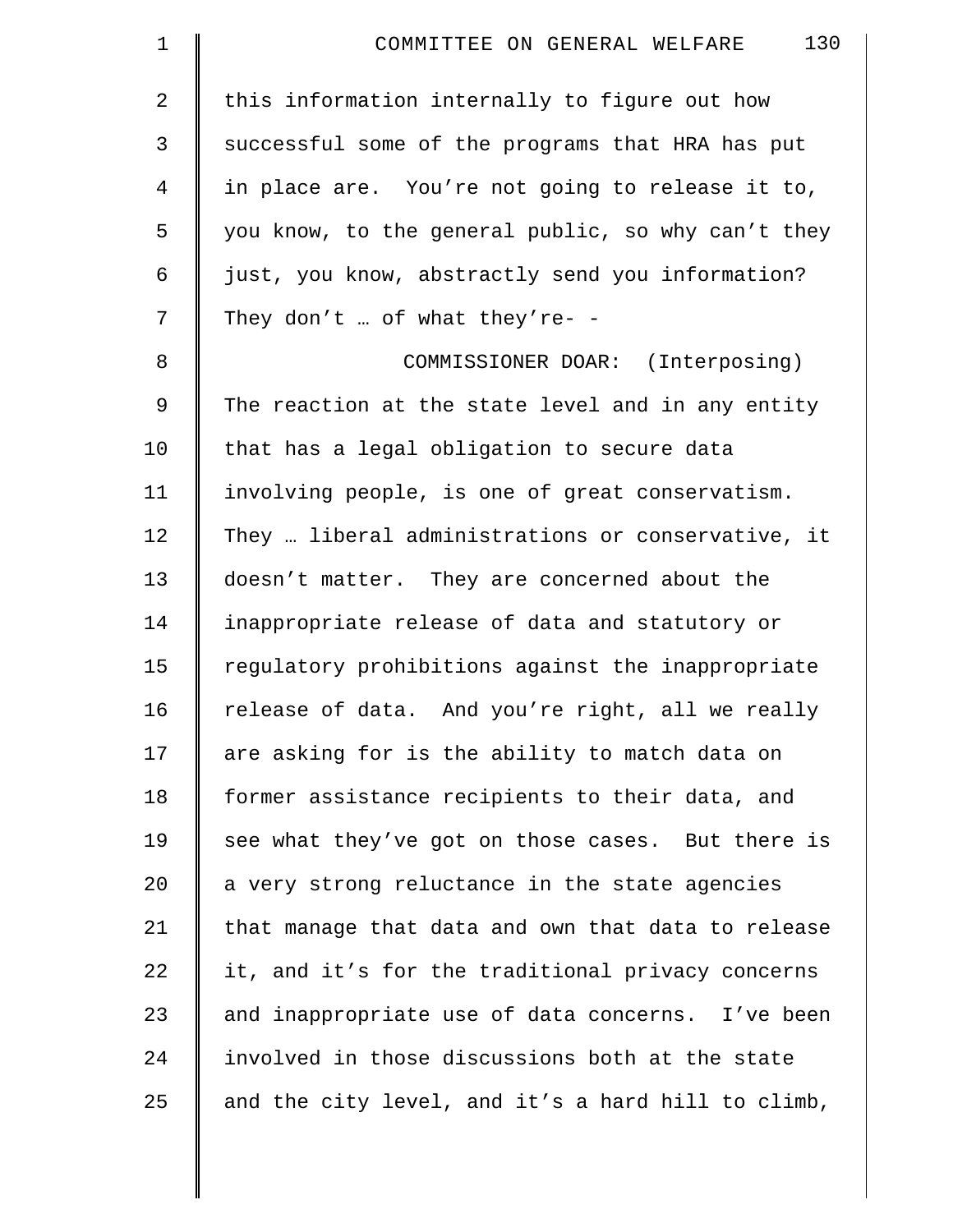| 1  | 131<br>COMMITTEE ON GENERAL WELFARE                  |
|----|------------------------------------------------------|
| 2  | to overcome that reluctance.                         |
| 3  | CHAIRPERSON PALMA: Does DHS or HRA                   |
| 4  | make any efforts to collect data on former shelter   |
| 5  | residents?                                           |
| 6  | COMMISSIONER DIAMOND: Well, former                   |
| 7  | shelter residents who are receiving Advantage, or    |
| 8  | the rental subsidy program that we administer,       |
| 9  | there is a renewal requirement, so we do certainly   |
| 10 | follow them, they have to provide information.<br>In |
| 11 | the new Advantage, HRA will be conducting a          |
| 12 | renewal process, so we will have good information    |
| 13 | on how people are doing and whether they're          |
| 14 | working and those kinds of things going forward.     |
| 15 | CHAIRPERSON PALMA: What happens if                   |
| 16 | one  if someone who is receiving work Advantage      |
| 17 | leaves before the two-year mark? What happens,       |
| 18 | you know, in terms of data reporting? Or are you     |
| 19 | still tracking them? Or do they just leave and no    |
| 20 | questions asked?                                     |
| 21 | COMMISSIONER DIAMOND: Again, as                      |
| 22 | Commissioner Doar was saying, if they're not         |
| 23 | accessing services, either through HRA or DHS, we    |
| 24 | don't have a way to follow them, that's- -           |
| 25 | CHAIRPERSON PALMA: (Interposing)                     |
|    |                                                      |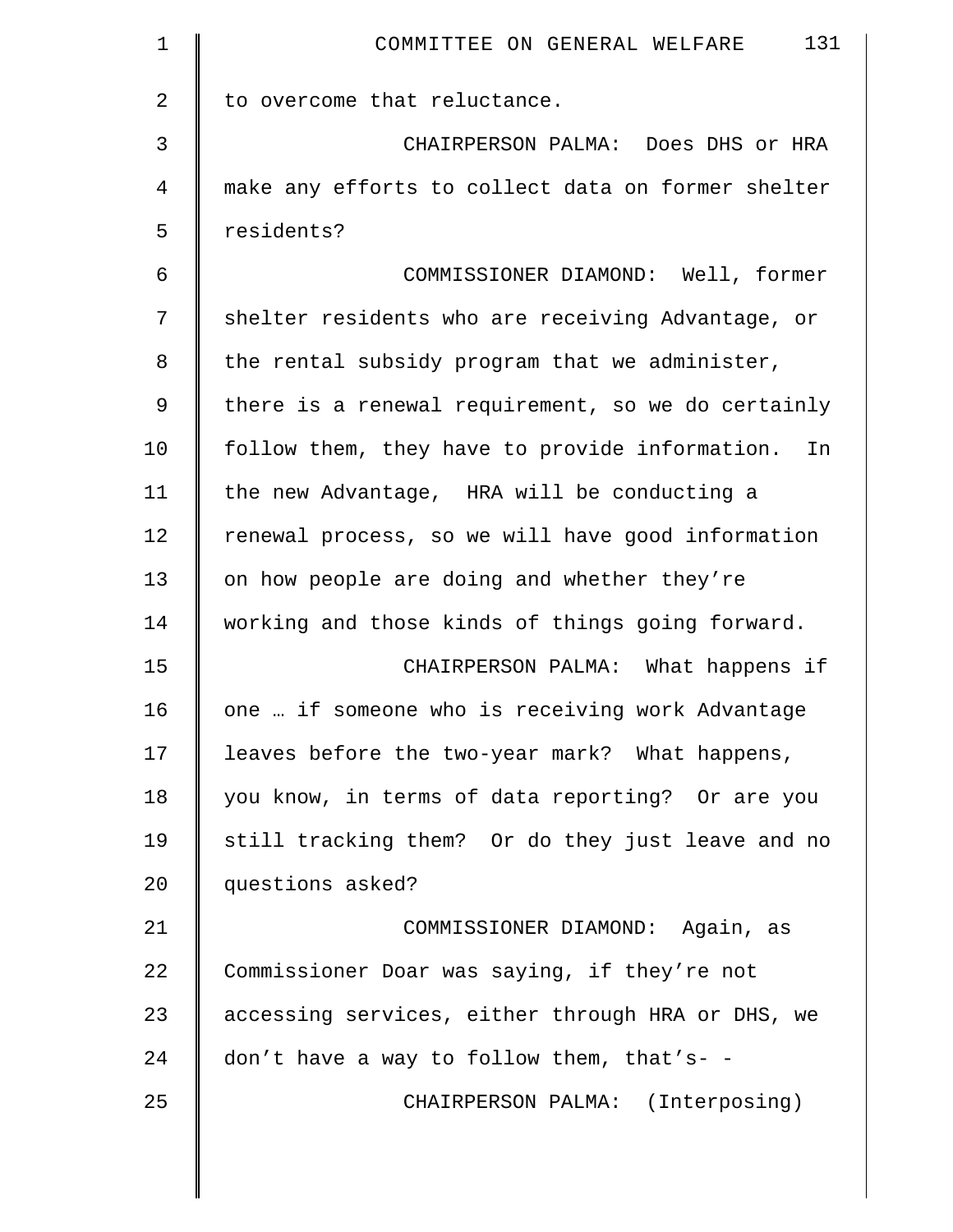| $\mathbf 1$ | 132<br>COMMITTEE ON GENERAL WELFARE                |
|-------------|----------------------------------------------------|
| 2           | Even if they  even if, you know, they've been on   |
| 3           | work Advantage for six months, and all of a sudden |
| 4           | they decide to leave the place there, you just     |
| 5           | close their case and- -                            |
| 6           | COMMISSIONER DIAMOND:                              |
| 7           | (Interposing) Well, we don't pay the rent any more |
| 8           | because they're not, depending on the situation,   |
| 9           | they may no longer need it. They may access other  |
| 10          | services, though. They may need food stamps, they  |
| 11          | may need Medicaid, and then  or if they come back  |
| 12          | to shelter or cash assistance, we will know that.  |
| 13          | But if they're not accessing any city services, we |
| 14          | have no way of being able to follow them.          |
| 15          | CHAIRPERSON PALMA: So for- -                       |
| 16          | COMMISSIONER DOAR: (Interposing)                   |
| 17          | If they leave the city.                            |
| 18          | CHAIRPERSON PALMA: Right.                          |
| 19          | COMMISSIONER DOAR: If they go to                   |
| 20          | another part of the country, we  it happens.       |
| 21          | CHAIRPERSON PALMA: So- -                           |
| 22          | COMMISSIONER DOAR: (Interposing) A                 |
| 23          | lot of people move all the time.                   |
| 24          | CHAIRPERSON PALMA: So we're not                    |
| 25          | collecting data at the point where we  you find    |
|             |                                                    |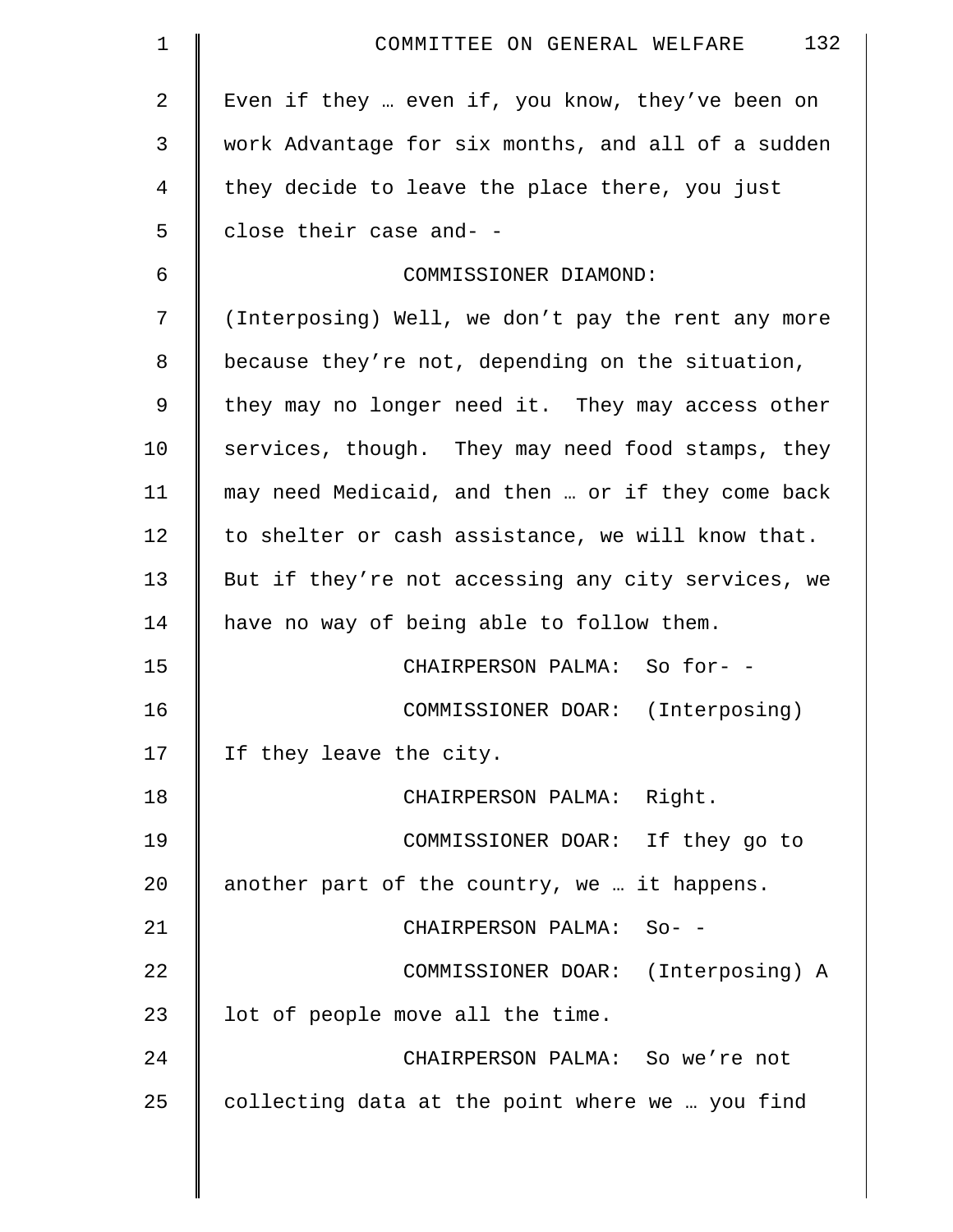| $\mathbf 1$    | 133<br>COMMITTEE ON GENERAL WELFARE               |
|----------------|---------------------------------------------------|
| $\overline{a}$ | out they're no longer going to need the services. |
| 3              | COMMISSIONER DOAR: We know they- -                |
| 4              | CHAIRPERSON PALMA: (Interposing)                  |
| 5              | You're not asking them why they're not.           |
| 6              | COMMISSIONER DOAR: If they  it's                  |
| 7              | a very vibrant world out there, and to the extent |
| 8              | that they are no longer there, we do not, and     |
| 9              | we're not responsible for tracking them down and  |
| 10             | finding out what happened. I think there's some   |
| 11             | issues about whether we would want to expend      |
| 12             | resources on that. And so to the  but the issue   |
| 13             | that you asked about, a data match, I wanted to   |
| 14             | mention that if you wanted us to do a data match  |
| 15             | on that data, we can't. And so we either can't    |
| 16             | match on global data, nor can we track it         |
| 17             | individually.                                     |
| 18             | CHAIRPERSON PALMA: I guess I asked                |
| 19             | if you're not collecting additional data, because |
| 20             | if, you know, for whatever reason let's say       |
| 21             | somebody finds employment that pays \$15 an hour, |
| 22             | and so after six months they don't need Advantage |
| 23             | any more, but a year later they're unemployed     |
| 24             | again, and therefore have to return to either     |
| 25             | shelter or HRA, like you know.                    |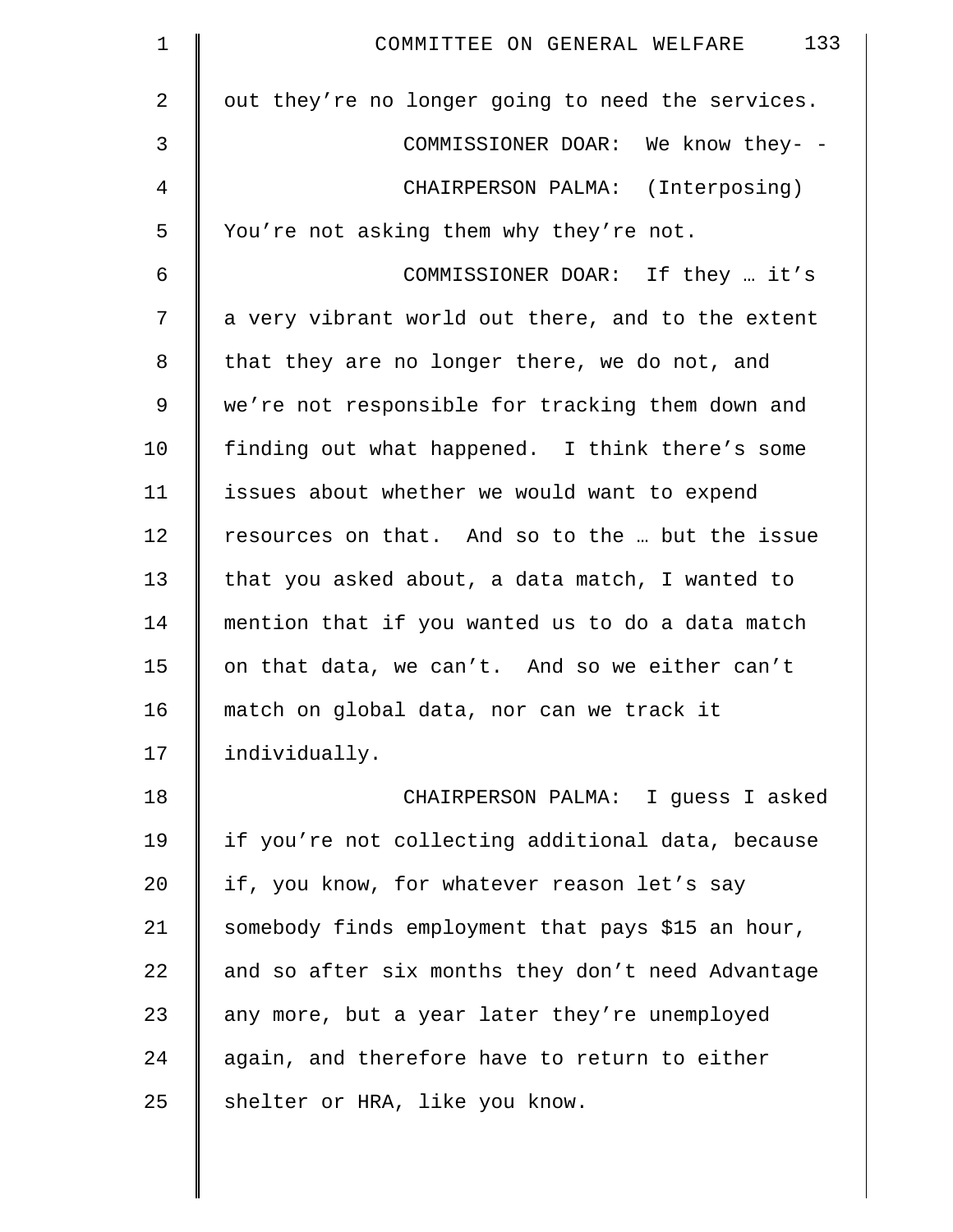| $\mathbf 1$ | 134<br>COMMITTEE ON GENERAL WELFARE                |
|-------------|----------------------------------------------------|
| 2           | COMMISSIONER DOAR: They come back.                 |
| 3           | CHAIRPERSON PALMA: What do we want                 |
| 4           | to know?                                           |
| 5           | COMMISSIONER DIAMOND: Well, when                   |
| 6           | they come back, both agencies have intake          |
| 7           | processes that try and look at what changed in     |
| 8           | their circumstance that brought them back, either  |
| 9           | to cash assistance or to shelter. So we would try  |
| 10          | and get that data at that point. But at the point  |
| 11          | they leave the services, there isn't an exit       |
| 12          | interview. And again, it gets very complicated     |
| 13          | why people leave. Often people, frankly, want to   |
| 14          | move on with their life and are not open to        |
| 15          | further questions from the agencies.               |
| 16          | CHAIRPERSON PALMA: Do we know                      |
| 17          | today how many families have stopped receiving the |
| 18          | Advantage subsidies?                               |
| 19          | COMMISSIONER DIAMOND: Over 20  a                   |
| 20          | little, I think about 21,000 families have         |
| 21          | started to receive Advantage and about 6,000 have  |
| 22          | stopped, for a variety of reasons.                 |
| 23          | CHAIRPERSON PALMA: And those                       |
| 24          | reasons being the two years are up, or?            |
| 25          | COMMISSIONER DIAMOND: The two                      |
|             |                                                    |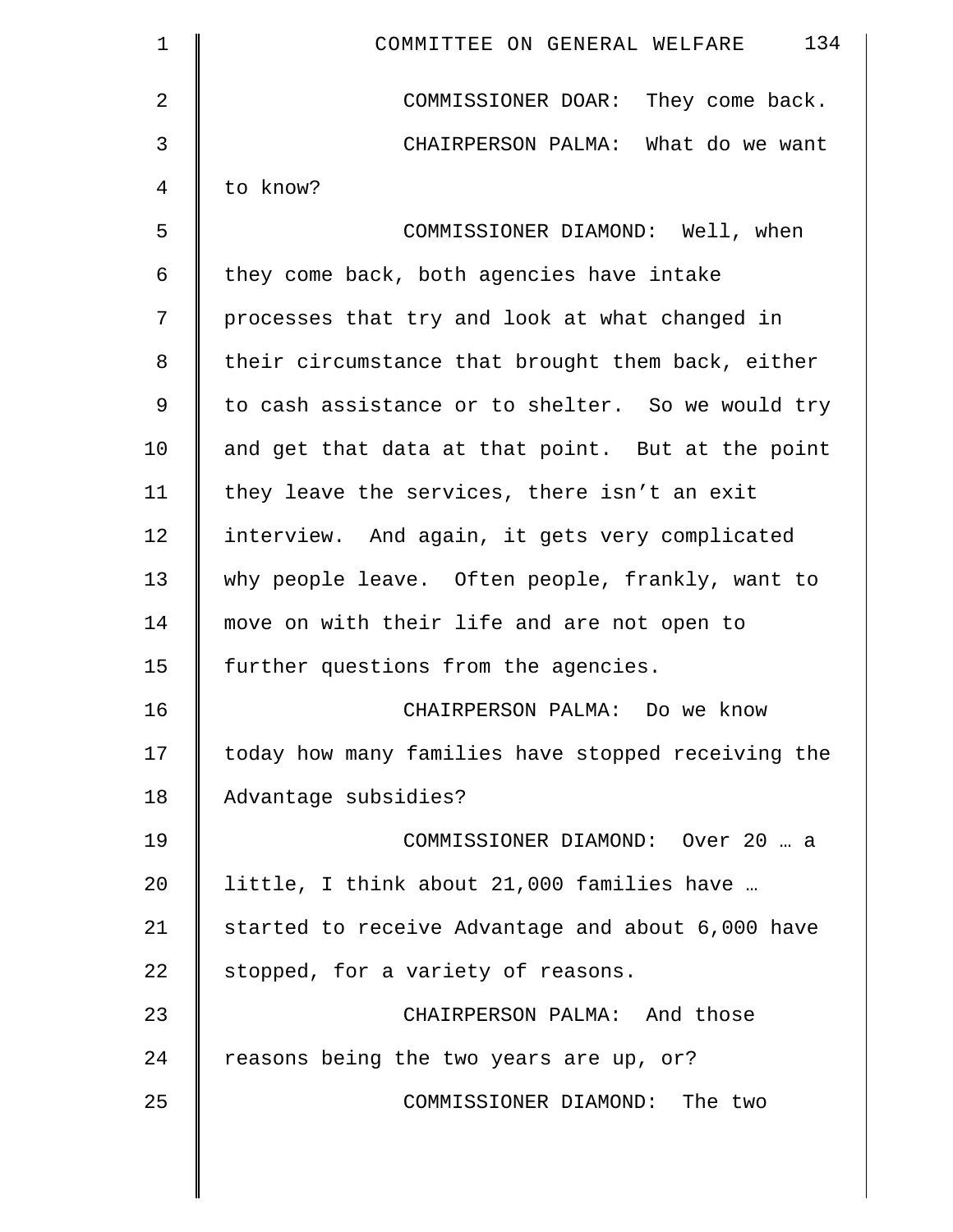| $\mathbf{1}$   | 135<br>COMMITTEE ON GENERAL WELFARE                |
|----------------|----------------------------------------------------|
| $\overline{2}$ | years are up, they did not renew, they chose not   |
| 3              | to renew, a whole variety of reasons, yes.         |
| 4              | CHAIRPERSON PALMA: Thank you.                      |
| 5              | Council Member Arroyo.                             |
| 6              | COUNCIL MEMBER ARROYO:                             |
| 7              | Commissioner, do you support the legislation, no?  |
| 8              | The same position you're taking on the other one?  |
| 9              | COMMISSIONER DIAMOND: Yeah, I like                 |
| 10             | to be consistent on some things at least. We       |
| 11             | believe that we provide a lot of information about |
| 12             | Advantage, and we have information on our website, |
| 13             | we've testified many times before the Committee    |
| 14             | about it, we've answered requests, so we think     |
| 15             | that we're fully responsive, we're giving you the  |
| 16             | information that will be helpful for you to be     |
| 17             | able to draw conclusions about the success of the  |
| 18             | program.                                           |
| 19             | COUNCIL MEMBER ARROYO: Okay, so                    |
| 20             | the answer is no.                                  |
| 21             | COMMISSIONER DIAMOND: The answer                   |
| 22             | is no.                                             |
| 23             | COUNCIL MEMBER ARROYO:                             |
| 24             | Commissioner Doar, nice to see you. And thank you  |
| 25             | for being here. On the  your complaint  the        |
|                |                                                    |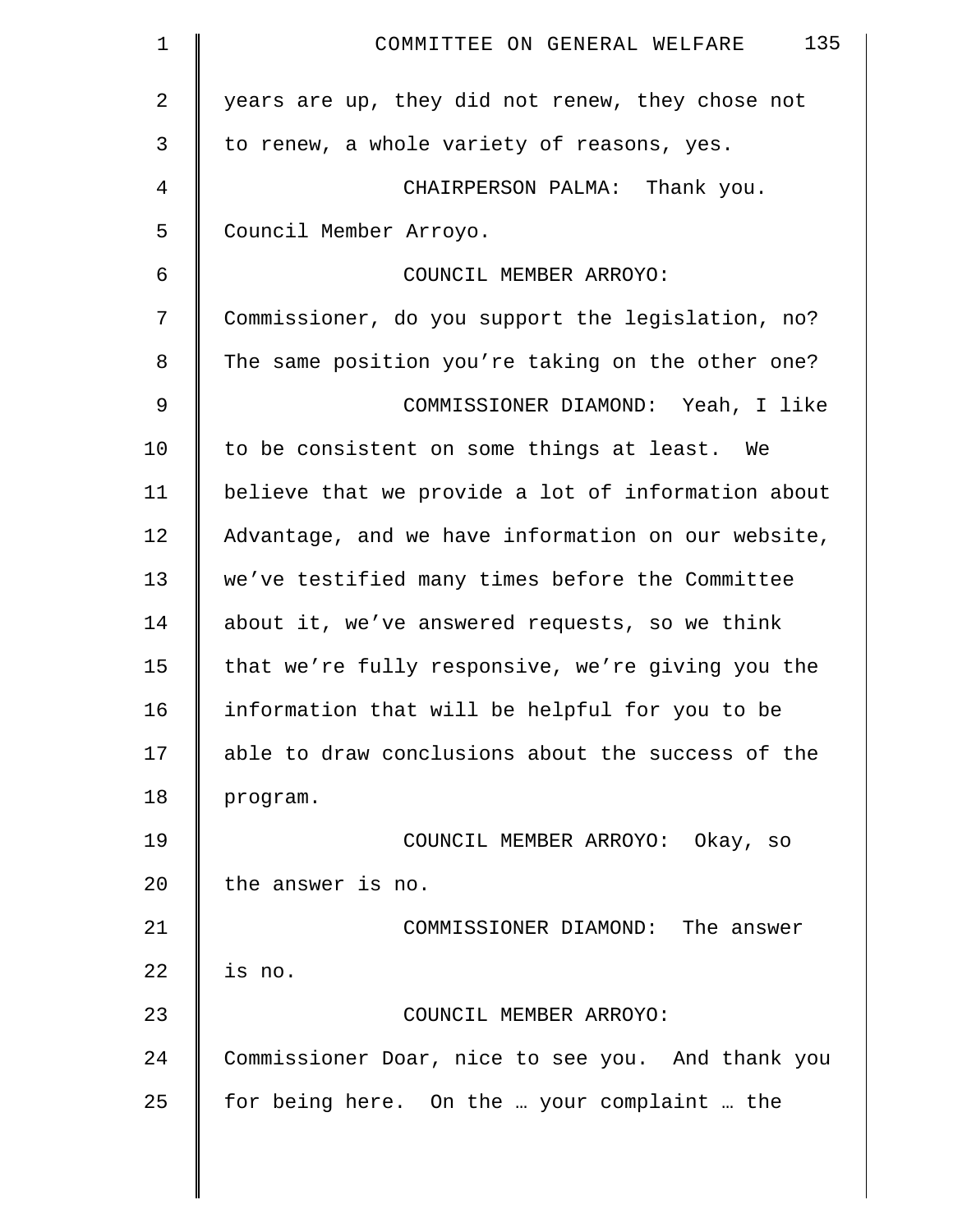| 1  | 136<br>COMMITTEE ON GENERAL WELFARE                |
|----|----------------------------------------------------|
| 2  | East River Job Center is touted as being very      |
| 3  | successful, and has facilitated nearly 9,000 job   |
| 4  | placements. Do we track the kinds of jobs,         |
| 5  | titles, the salaries that people earn with those   |
| 6  | placements?                                        |
| 7  | COMMISSIONER DOAR: We do have on                   |
| 8  | earnings, I don't have that in front of me, but we |
| 9  | do, to the extent that we have budgeted earnings,  |
| 10 | we have some data on the extent of the hourly      |
| 11 | wage, and I could  I don't have it in front of     |
| 12 | me.                                                |
| 13 | COUNCIL MEMBER ARROYO: The center                  |
| 14 | is run by HRA?                                     |
| 15 | COMMISSIONER DOAR: Uh huh.                         |
| 16 | COUNCIL MEMBER ARROYO: Okay.<br>SO                 |
| 17 | when we place someone in a job, do we capture the  |
| 18 | title, the company? Are we on placing in private   |
| 19 | industry, in certain industries, are we looking at |
| 20 | where there is opportunity for more placement? Or  |
| 21 | should we hear in the Council- -                   |
| 22 | COMMISSIONER DOAR: (Interposing)                   |
| 23 | $We- -$                                            |
| 24 | COUNCIL MEMBER ARROYO:                             |
| 25 | (Interposing) There's a method to my madness, let  |
|    |                                                    |
|    |                                                    |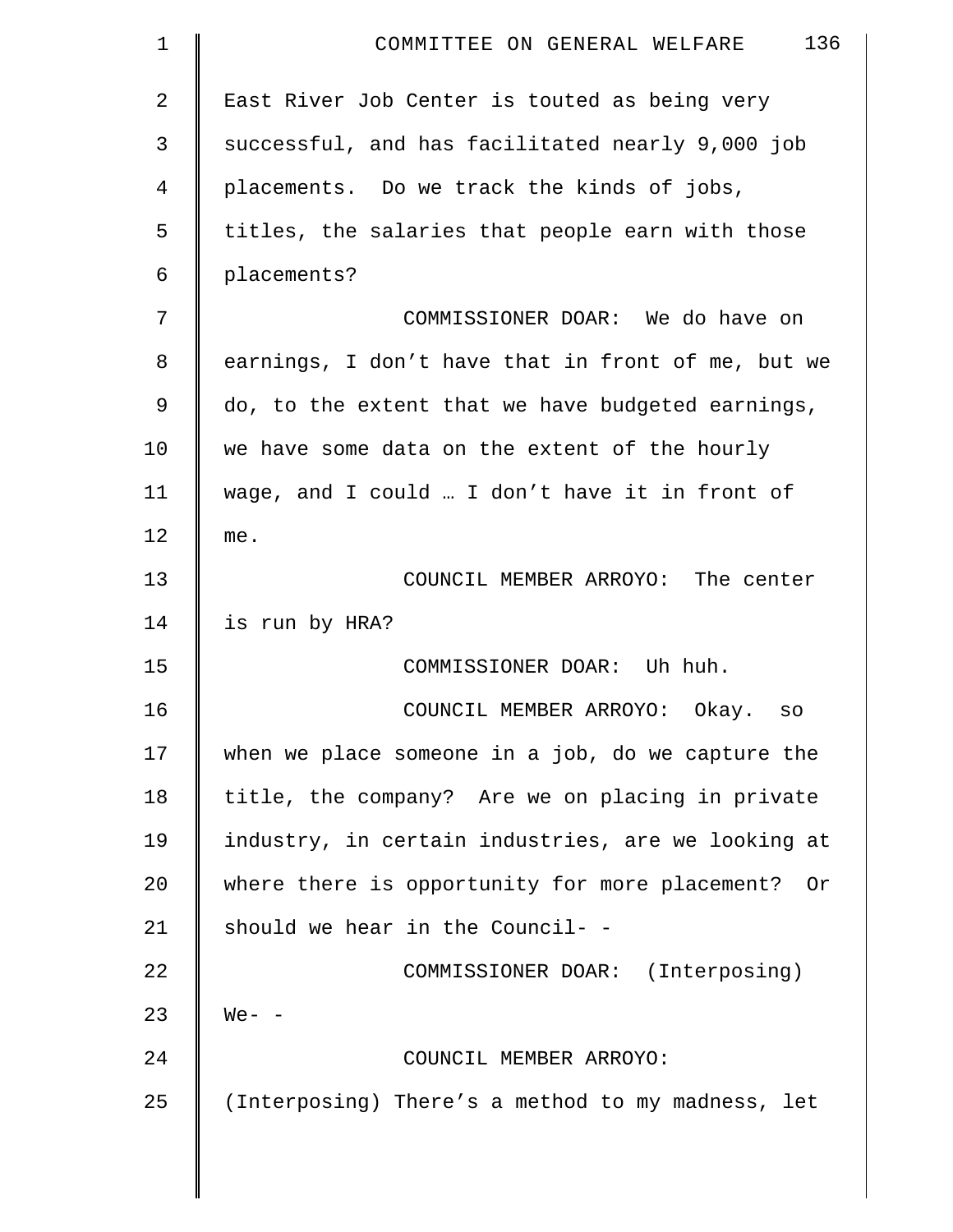| $\mathbf 1$ | 137<br>COMMITTEE ON GENERAL WELFARE                |
|-------------|----------------------------------------------------|
| 2           | me finish.                                         |
| 3           | COMMISSIONER DOAR: Yeah, uh huh.                   |
| 4           | COUNCIL MEMBER ARROYO: We fund job                 |
| 5           | readiness programs.                                |
| 6           | COMMISSIONER DOAR: Yes.                            |
| 7           | COUNCIL MEMBER ARROYO: In the                      |
| 8           | Council, and we're always seeking the providers    |
| 9           | that are successful, because where there is a      |
| 10          | significant amount of funding that the Council     |
| 11          | funds through its workforce development            |
| 12          | initiative. So it's important for us to have that  |
| 13          | information so that we can, working with a         |
| 14          | provider that manages that funding, support the    |
| 15          | work and/or get other providers to look at the     |
| 16          | industries that the center is being successful in  |
| 17          | placing individuals. They're hopefully making      |
| 18          | decent wages, so that they don't have to come back |
| 19          | to the shelter system or to HRA again. So it's a   |
| 20          | request for information to help us fine tune the   |
| 21          | work that the Council is trying to accomplish in   |
| 22          | our workforce development initiative.              |
| 23          | COMMISSIONER DOAR: Along with my                   |
| 24          | colleagues in the other workforce agencies, we     |
| 25          | recently produced a quarterly report that came out |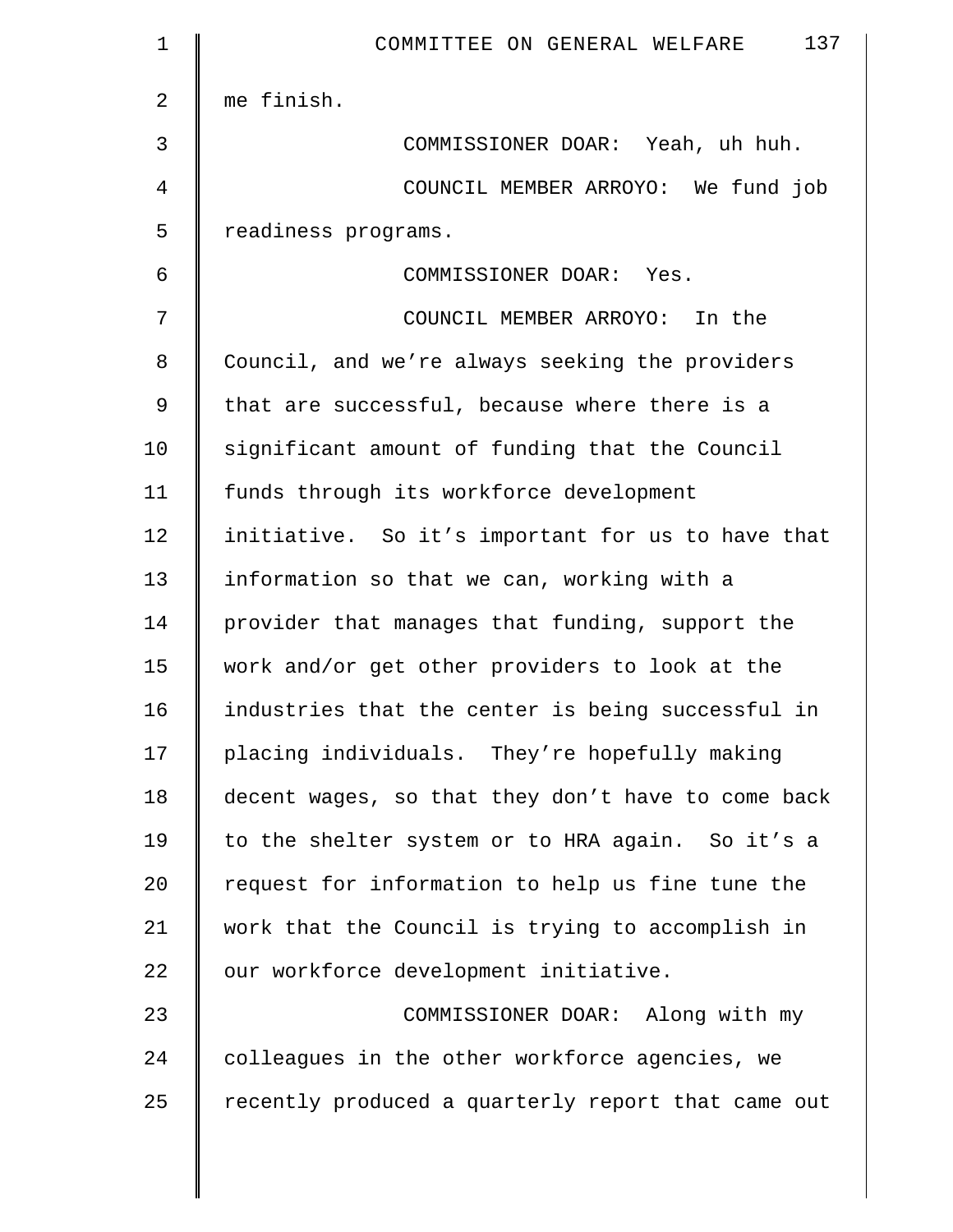| $\mathbf 1$    | 138<br>COMMITTEE ON GENERAL WELFARE                |
|----------------|----------------------------------------------------|
| $\overline{2}$ | of the WIB that had the multiple workforce         |
| 3              | agencies report in it, and it did talk about       |
| 4              | percentage of placements in various industries,    |
| 5              | and the total number globally for the agency as a  |
| 6              | whole during the previous three months. I'd be     |
| 7              | happy to get that for you, it just came out as a   |
| 8              | new product of the city and I'd be happy also to   |
| 9              | research it with regard to this population         |
| 10             | specifically, so we can give it to you in that     |
| 11             | regard.                                            |
| 12             | COUNCIL MEMBER ARROYO: That would                  |
| 13             | be helpful, thank you.                             |
| 14             | COMMISSIONER DOAR: Sure.                           |
| 15             | CHAIRPERSON PALMA: Council Member                  |
| 16             | Levin.                                             |
| 17             | COUNCIL MEMBER LEVIN: Thank you,                   |
| 18             | Madam Chair. Thank you, Commissioners. I just      |
| 19             | have one kind of quick question, is  and it's      |
| 20             | kind of an issue highlighted in the article today  |
| 21             | in the Times. The discrepancy between the          |
| 22             | numbers, it was between those  your assessment is  |
| 23             | they complete the full two years, the other        |
| 24             | assessment was bringing everyone that had received |
| 25             | Advantage. What are the reasons, and it's a big    |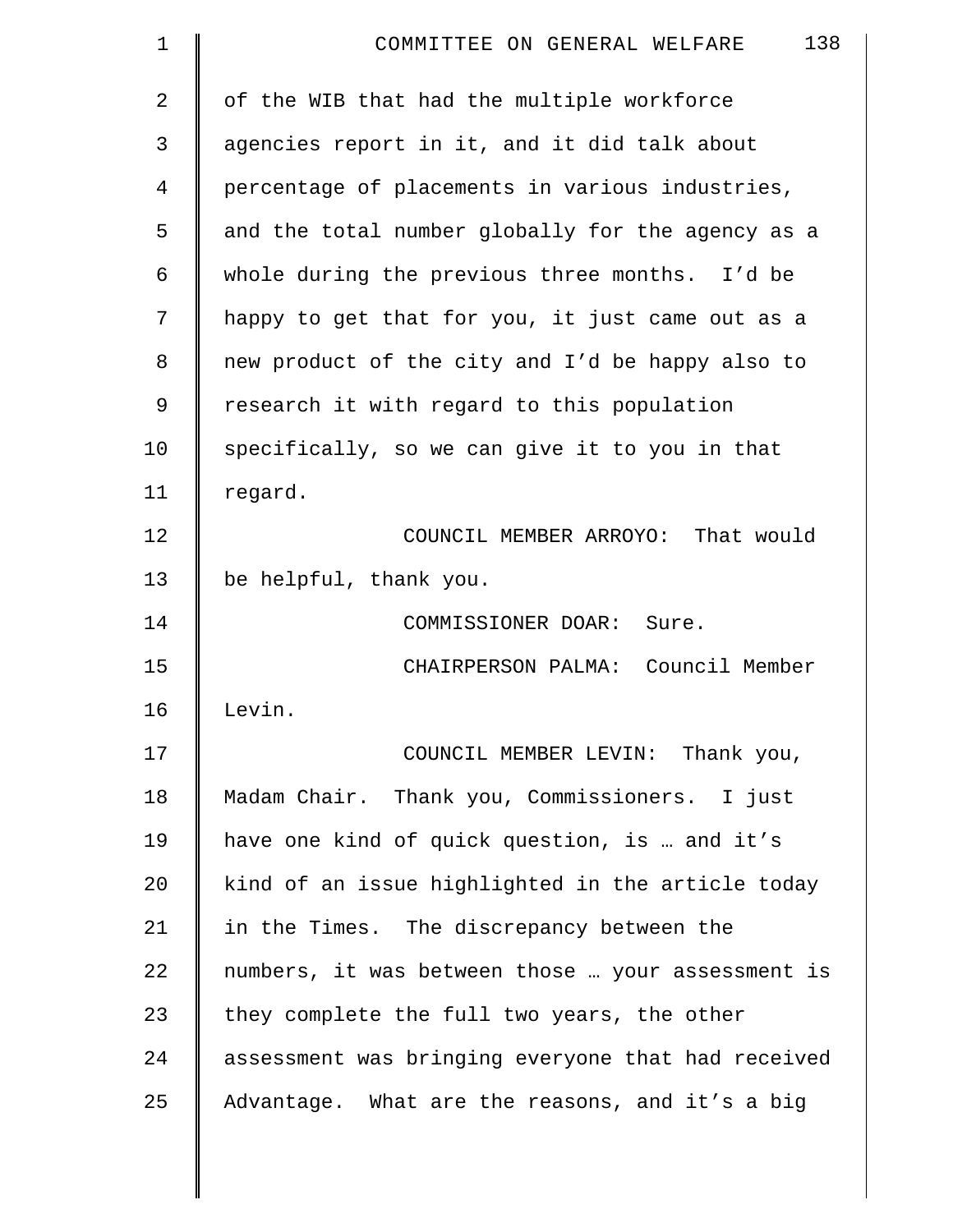| $\mathbf 1$    | 139<br>COMMITTEE ON GENERAL WELFARE                |
|----------------|----------------------------------------------------|
| $\overline{2}$ | difference, and I'm wondering what are the reasons |
| 3              | why families are leaving the Advantage program     |
| 4              | before the two years are up? And you know, are we  |
| 5              | making progress in terms of diminishing that       |
| 6              | number and getting that number as low as possible, |
| 7              | and insuring that families, you know, doing        |
| 8              | everything that we can as a city to get people to, |
| 9              | once they're in the Advantage program, complete    |
| 10             | the full two-year term?                            |
| 11             | COMMISSIONER DIAMOND: It sounds                    |
| 12             | like you're talking about trying to identify risk  |
| 13             | factors to prevent homelessness, which is          |
| 14             | something we talked about earlier.                 |
| 15             | COUNCIL MEMBER LEVIN:<br>Non-                      |
| 16             | scientific.                                        |
| 17             | COMMISSIONER DIAMOND: Well, that's                 |
| 18             | well, let's not rehash, yeah. So there are a       |
| 19             | variety of reasons why people leave Advantage      |
| 20             | apartments, and the number that we think is most   |
| 21             | relevant for evaluating the Advantage subsidy is   |
| 22             | for looking at people who, once they've completed  |
| 23             | Advantage, who no longer have it available,        |
| 24             | whether they came back to shelter. We think        |
| 25             | that's the best way. If you take another look at   |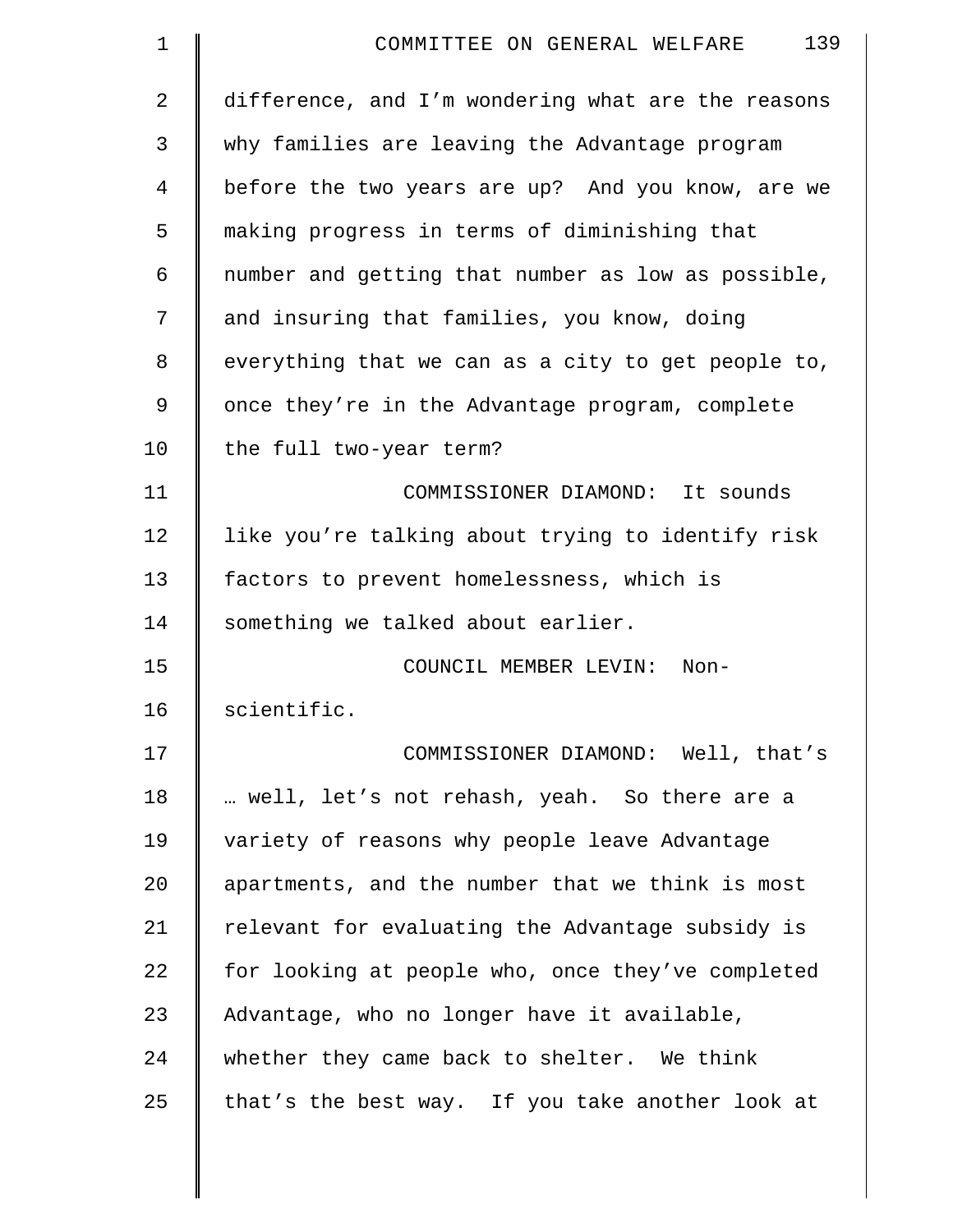| $\mathbf 1$    | 140<br>COMMITTEE ON GENERAL WELFARE                |
|----------------|----------------------------------------------------|
| $\overline{2}$ | it, you look at everyone who's received Advantage, |
| 3              | 6.3% of them have returned to shelter. So if you   |
| $\overline{4}$ | look at anyone who's received Advantage is         |
| 5              | actually a lower number, we could use that number, |
| 6              | but we use a harder standard for ourselves, which  |
| 7              | is the people who completed the Advantage time,    |
| 8              | and we say it's between 9% and 10% who come back.  |
| 9              | So we try and hold ourselves accountable for the   |
| 10             | results. For people during the Advantage time      |
| 11             | period who still come back, it could be a range of |
| 12             | issues: domestic violence, it could be problems,   |
| 13             | the landlord could  the building could have been   |
| 14             | foreclosed upon, they could have a variety of      |
| 15             | situations. Unfortunately, sometimes the same      |
| 16             | issues that brought them to shelter to begin with. |
| 17             | COUNCIL MEMBER LEVIN: But that                     |
| 18             | will  those types of instances where it's, you     |
| 19             | know, the building is foreclosed upon or sold or   |
| 20             | something like that, we're not keeping those       |
| 21             | people in the Advantage program, they would then   |
| 22             | be out of the Advantage program? I mean, it goes   |
| 23             | $with-$                                            |
| 24             | COMMISSIONER DIAMOND:                              |
| 25             | (Interposing) Well, they are  they  if we can we   |
|                |                                                    |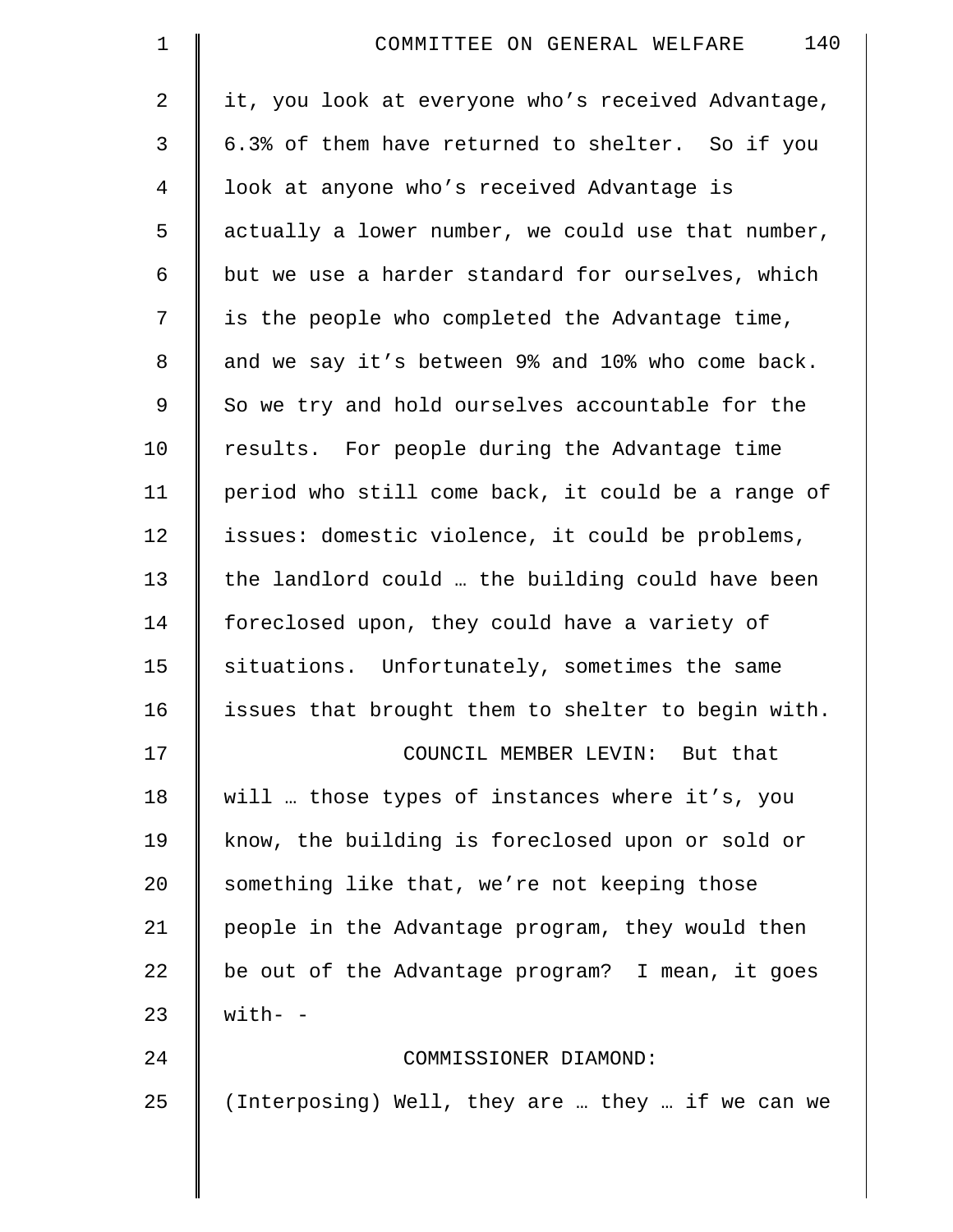| $\mathbf 1$ | 141<br>COMMITTEE ON GENERAL WELFARE                |
|-------------|----------------------------------------------------|
| 2           | actually have an operation at PATH that tries to   |
| 3           | identify, and maybe Mr. Glickson would want to     |
| 4           | talk about that a little bit, that tries to        |
| 5           | identify Advantage-eligible people and do          |
| 6           | precisely what you're saying. And we could talk    |
| 7           | about that more if you like, because you're right, |
| 8           | if they have Advantage available, that would be    |
| 9           | the priority. I was only talking about ones where  |
| 10          | all those efforts have fallen through.             |
| 11          | MR. GLICKSON: Sure. We work in                     |
| 12          | HRA very closely with the DHS, so if we find that  |
| 13          | somebody is in foreclosure, we would contact DHS,  |
| 14          | and a good cause transfer would be given, so that  |
| 15          | the client could move to another Advantage         |
| 16          | apartment. But at PATH specifically we have        |
| 17          | homelessness diversion staff at HRA that work      |
| 18          | there trying to look for alternatives to shelter.  |
| 19          | And that's seven days a week, from 8:00 in the     |
| 20          | morning until 10:00 at night, trying to see what   |
| 21          | are the issues, not just with Advantage, but with  |
| 22          | anyone coming in. It's a mandatory process that    |
| 23          | the city put in, that this staff has to be seen,   |
| 24          | these clients have to be seen by the diversion     |
| 25          | staff, and we're looking for any and every way to  |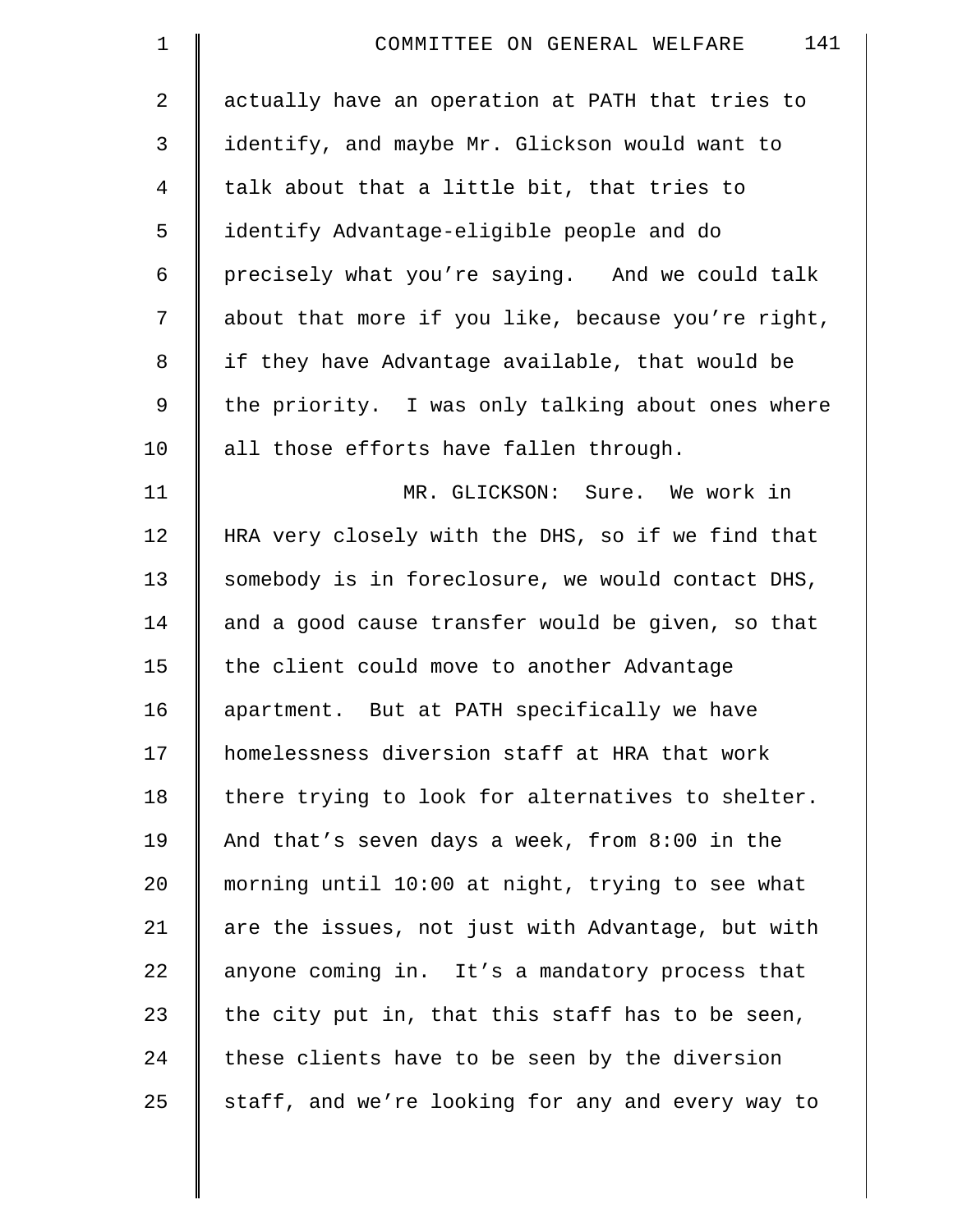| $\mathbf 1$    | 142<br>COMMITTEE ON GENERAL WELFARE                |
|----------------|----------------------------------------------------|
| $\overline{a}$ | keep Advantage as well as anybody else from        |
| 3              | entering shelter, if there are other alternatives. |
| $\overline{4}$ | And I think we've been successful at it for a      |
| 5              | number of cases.                                   |
| 6              | COMMISSIONER DOAR: If I may, I'd                   |
| 7              | just like to add that when we started Advantage,   |
| 8              | one of the probably biggest concerns we had was    |
| 9              | that the value of the subsidy was so great that at |
| 10             | the end of the two years people would not be able  |
| 11             | to go on with their lives satisfactorily. So we    |
| 12             | really want to concentrate on what happens to      |
| 13             | people at the end of those two years. And the      |
| 14             | fact that it's only 10% seems to me really to      |
| 15             | refute the claims of those who say that you're     |
| 16             | establishing people in a subsidy that is going to  |
| 17             | become a lifetime commitment of public assistance, |
| 18             | or will need to be because these folks can't do it |
| 19             | without that help. And that hasn't been the case,  |
| 20             | and I think that that's something worth talking    |
| 21             | about.                                             |
| 22             | CHAIRPERSON PALMA: Commissioner                    |
| 23             | Doar, I'm sorry, but with all due respect, we      |
| 24             | don't know that there's a greater number of 10%,   |
| 25             | the 10% are those that are returning back into     |
|                |                                                    |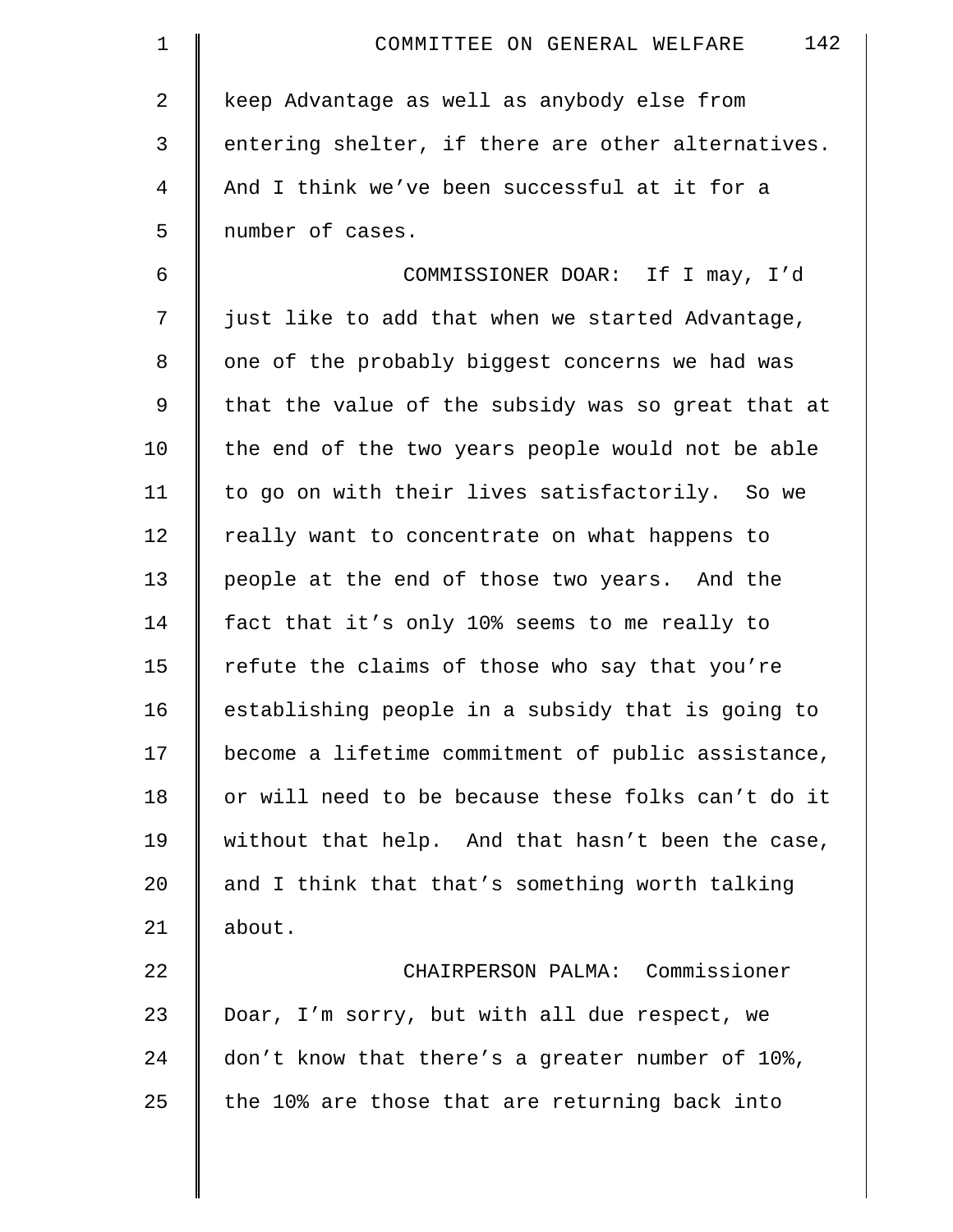| 143<br>COMMITTEE ON GENERAL WELFARE               |
|---------------------------------------------------|
| shelter. We don't know how many other people are  |
| out there that just  that have thrown their hands |
| up and say, "We don't want to go through this     |
| again, we, you know, this is frustrating enough   |
| for us", or you know, they have been part of the  |
| 200 HomeBase participants who are now denied      |
| services. You know, we don't know, because we're  |
| not tracking them. So, you know, I know that 10%  |
| sounds great, but then, you know, one can argue   |
| that we  without a tracking mechanism to know     |
| where the rest of the folks are and how they're   |
| doing, we can't, you know, hone in on the 10% and |
| say that it's, you know, it's working great       |
| without any flaws.                                |
| COUNCIL MEMBER LEVIN: Just one                    |
| other question is, what's the number, what's the  |
| percentage of Advantage, folks that enter the     |
| Advantage program that don't make it two years?   |
| COMMISSIONER DIAMOND: Well, we                    |
| have only data under the old Advantage program,   |
| not the new Advantage program, because nobody has |
| reached the  or not made the full two years. Of   |
| the people in Work Advantage, which was the one   |
| where people had to be working to qualify, nearly |
|                                                   |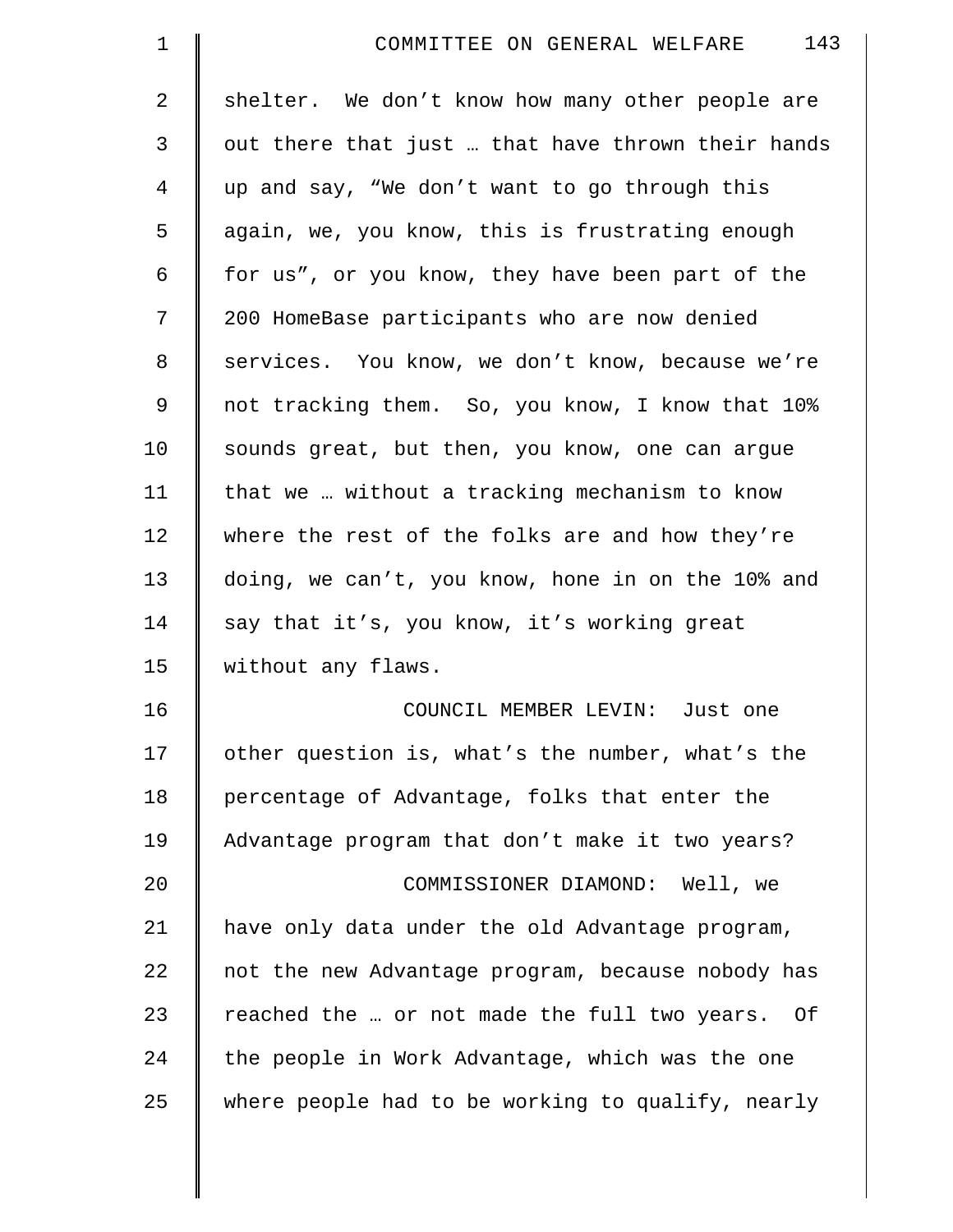| $\mathbf 1$ | 144<br>COMMITTEE ON GENERAL WELFARE                |
|-------------|----------------------------------------------------|
| 2           | 85% had a work record and got a second year. So    |
| 3           | 85% of the working people qualified for two years. |
| 4           | COUNCIL MEMBER LEVIN: Made it                      |
| 5           | through the first year and qualified for the       |
| 6           | second year.                                       |
| 7           | COMMISSIONER DIAMOND: Correct.                     |
| 8           | COUNCIL MEMBER LEVIN: How many,                    |
| 9           | what percentage made it through the second year    |
| 10          | then too?                                          |
| 11          | COMMISSIONER DIAMOND: Well,                        |
| 12          | there's an authorization at the beginning of the   |
| 13          | year, and if you're eligible, you're eligible for  |
| 14          | the entire. Now again, some of them may have       |
| 15          | dropped out for other reasons that we talked       |
| 16          | about, foreclosure or other kinds of issues that   |
| 17          | brought them back in the shelter system. (aside)   |
| 18          | Okay, so.                                          |
| 19          | COUNCIL MEMBER LEVIN: One thing                    |
| 20          | I'm wondering is, if  what percentage of people    |
| 21          | are dropping off because of inability to find      |
| 22          | work, or inability to meet the work requirements?  |
| 23          | COMMISSIONER DIAMOND: Again, the                   |
| 24          | ones who had to work, in the old program, which is |
| 25          | the only program that we had data because it's     |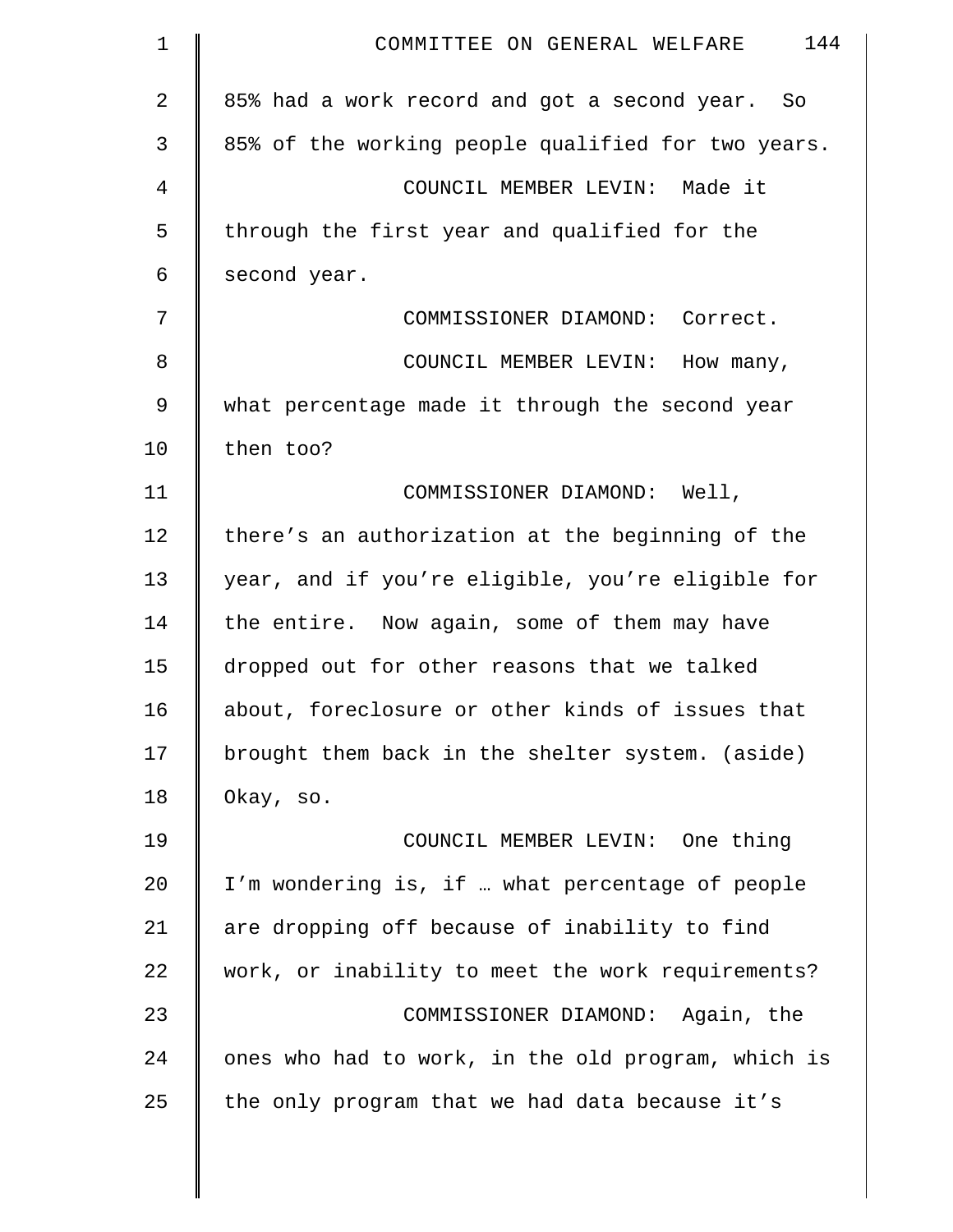| $\mathbf 1$ | 145<br>COMMITTEE ON GENERAL WELFARE                |
|-------------|----------------------------------------------------|
| 2           | reached the point where people would renew, people |
| 3           | in Children's and Fixed Advantage did not have to  |
| 4           | work, so there was no condition for that.          |
| 5           | COUNCIL MEMBER LEVIN: Right,                       |
| 6           | right.                                             |
| 7           | COMMISSIONER DIAMOND: The only                     |
| 8           | people who had a work requirement were people in   |
| 9           | what was called Work Advantage, and 85% of them    |
| 10          | had a work record that would be sufficient to      |
| 11          | authorize a second year.                           |
| 12          | COUNCIL MEMBER LEVIN: Do you                       |
| 13          | expect that that percentage will be going down     |
| 14          | from 85% as a result of the new requirements, work |
| 15          | requirements for the Advantage program?            |
| 16          | COMMISSIONER DIAMOND: It is a more                 |
| 17          | rigorous standard, but we are confident that with  |
| 18          | support and the proper structure, that we will     |
| 19          | continue to see shelter families do well. That's   |
| 20          | the situation and the result, the positive impact  |
| 21          | of the programs up until now.                      |
| 22          | COUNCIL MEMBER LEVIN: So 85% is                    |
| 23          | the number that we're going to be shooting for?    |
| 24          | COMMISSIONER DIAMOND: We're                        |
| 25          | shooting for 100%.                                 |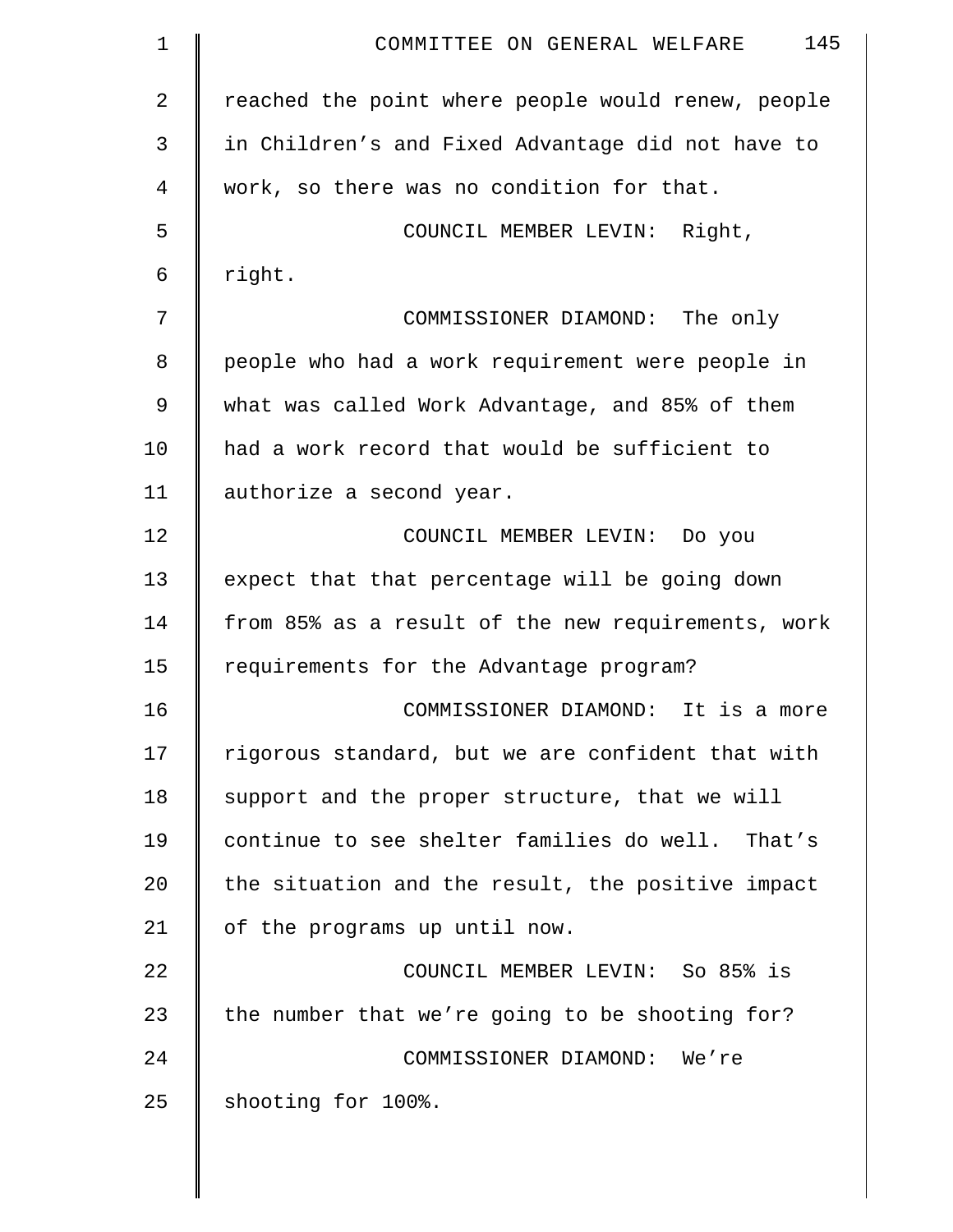| 1  | 146<br>COMMITTEE ON GENERAL WELFARE                |
|----|----------------------------------------------------|
| 2  | COUNCIL MEMBER LEVIN: We're                        |
| 3  | shooting for 100%.                                 |
| 4  | COMMISSIONER DIAMOND: Right.                       |
| 5  | COUNCIL MEMBER LEVIN: But we can                   |
| 6  | measure it by 85%. Thank you, Commissioners,       |
| 7  | plural, and thank you, Madam Chair.                |
| 8  | CHAIRPERSON PALMA: Council Member                  |
| 9  | Brewer.                                            |
| 10 | COUNCIL MEMBER BREWER: Maybe I                     |
| 11 | should know this, but when people are in either    |
| 12 | the old or the new Advantage, and say for instance |
| 13 | you lose your job and you have to think of some    |
| 14 | other kinds of support, who do you call, if        |
| 15 | anybody? I mean, is there any support mechanism?   |
| 16 | Or is it just like, you know, anybody else?        |
| 17 | COMMISSIONER DIAMOND: Again, no, a                 |
| 18 | variety of services. If you  some people remain    |
| 19 | on public assistance, and so the public- -         |
| 20 | COUNCIL MEMBER BREWER:                             |
| 21 | (Interposing) Right, and so they have a            |
| 22 | caseworker, yes.                                   |
| 23 | COMMISSIONER DIAMOND: Right. And                   |
| 24 | some people access HomeBase services, and one of   |
| 25 | the services that HomeBase provides is employment  |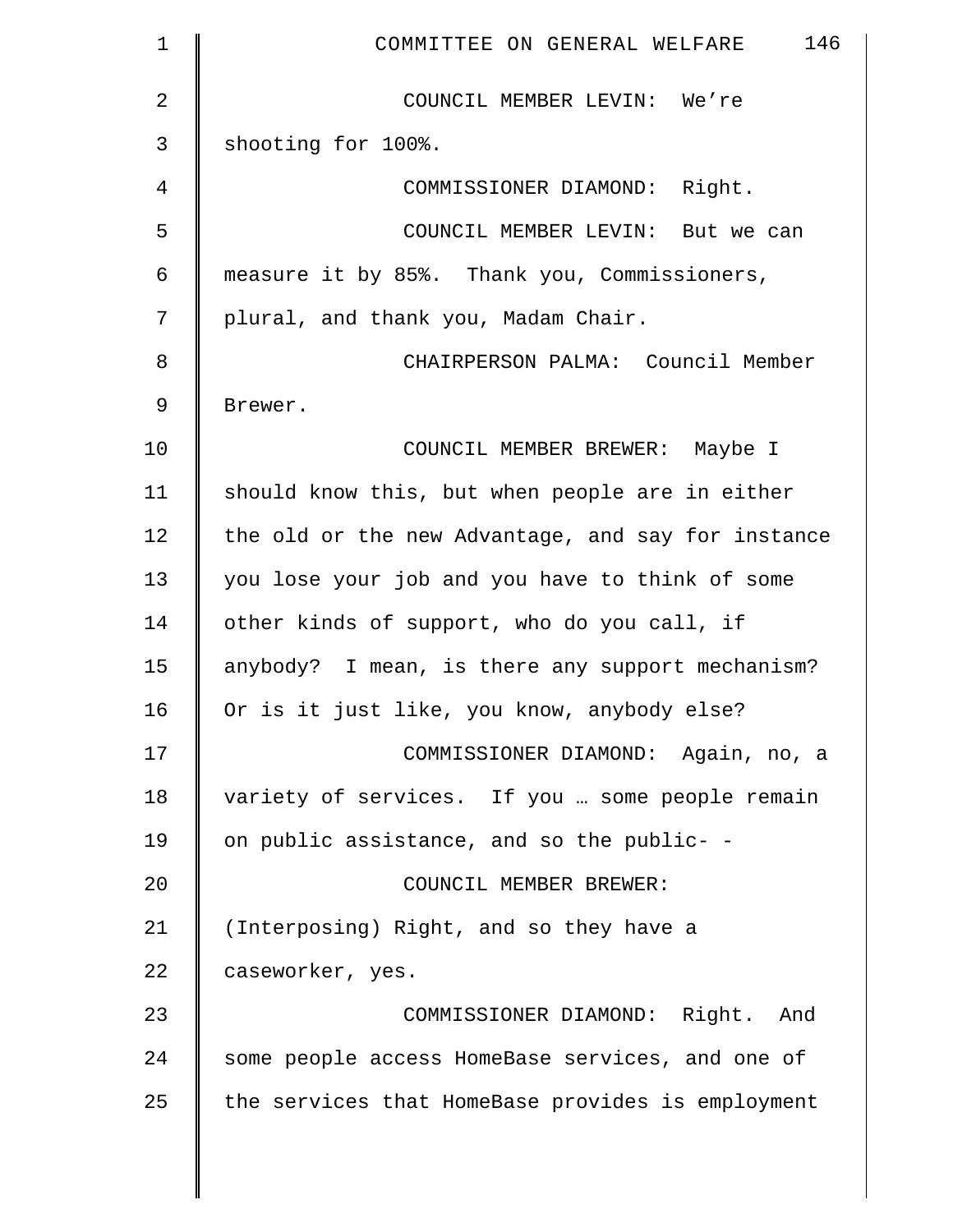| $\mathbf 1$ | 147<br>COMMITTEE ON GENERAL WELFARE                |
|-------------|----------------------------------------------------|
| 2           | assistance. And some people go to the other  the   |
| 3           | other resources that Commissioner Doar was talking |
| 4           | about that are available in the city's workforce   |
| 5           | system.                                            |
| 6           | COUNCIL MEMBER BREWER: Okay, and                   |
| 7           | do  is there any possibility, like how many        |
| 8           | people have computers as part  at home as part of  |
| 9           | this system, do we know?                           |
| 10          | COMMISSIONER DIAMOND: I don't                      |
| 11          | think we have any way of knowing.                  |
| 12          | COUNCIL MEMBER BREWER: Do you ever                 |
| 13          | ask? Wouldn't that be a good question? The         |
| 14          | reason I say if you have a home  we're all         |
| 15          | working on wireless and we have devices and soon   |
| 16          | we're not going to have PC's and blah, blah, blah, |
| 17          | and so it would be an interesting  I mean, it      |
| 18          | would be something to think about, between Per     |
| 19          | Scholas, you don't have huge numbers here. I       |
| 20          | mean, they look  but Per Scholas and others it     |
| 21          | might be something to think about. And then        |
| 22          | voluntarily people could be tracked, and           |
| 23          | voluntarily  it might help them continue as part   |
| 24          | of the workforce, I could go on and on about all   |
| 25          | my broadband studies, showing that if you have a   |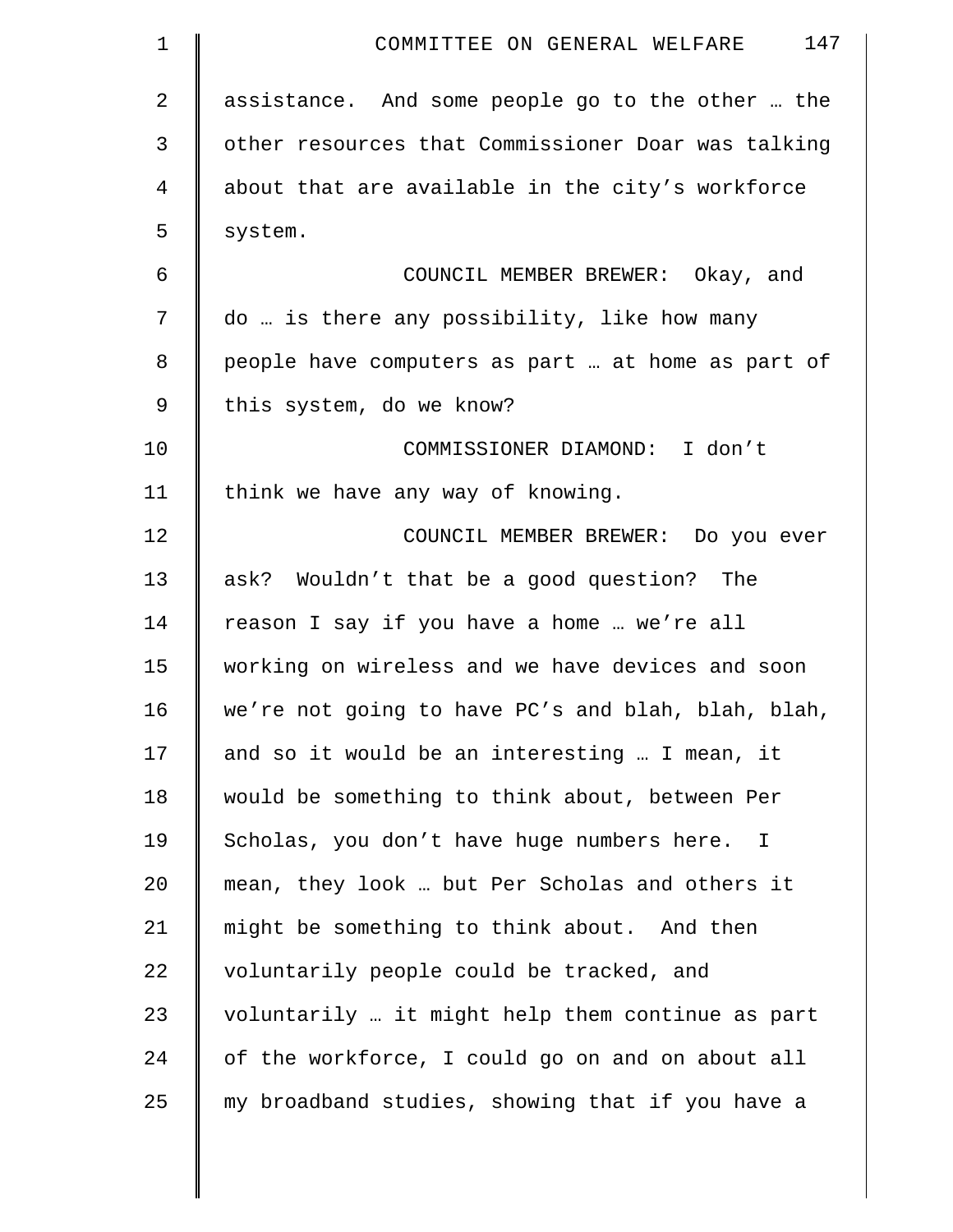| $\mathbf 1$    | 148<br>COMMITTEE ON GENERAL WELFARE                 |
|----------------|-----------------------------------------------------|
| $\overline{2}$ | home computer, you're more likely to have a job     |
| 3              | and you can do the homework, you can apply for      |
| 4              | college, and I could go on. So I'm just saying,     |
| 5              | is that something that you might think about,       |
| 6              | Commissioner Doar?                                  |
| 7              | COMMISSIONER DOAR: The question is                  |
| 8              | would we- -                                         |
| $\mathcal{G}$  | COUNCIL MEMBER BREWER:                              |
| 10             | (Interposing) Michael  that Glickson over there,    |
| 11             | he will get you  he can do anything, just so you    |
| 12             | know.                                               |
| 13             | COMMISSIONER DOAR: I will consult                   |
| 14             | with Dr. Glickson.                                  |
| 15             | COUNCIL MEMBER BREWER: No, I'm                      |
| 16             | just saying, that's something to think about, then  |
| 17             | you can do your voluntary tracking, and all these   |
| 18             | other things, and it is something that we are       |
| 19             | working on with the Federal government. We just     |
| 20             | got \$48 million to do children and home computers, |
| 21             | it's something to think about in terms of a grant   |
| 22             | that could then provide that kind of support.<br>I  |
| 23             | bet you'd keep more people in jobs, in school, if   |
| 24             | you had at-home computerization.                    |
| 25             | MR. GLICKSON: We'd be happy to                      |
|                |                                                     |
|                |                                                     |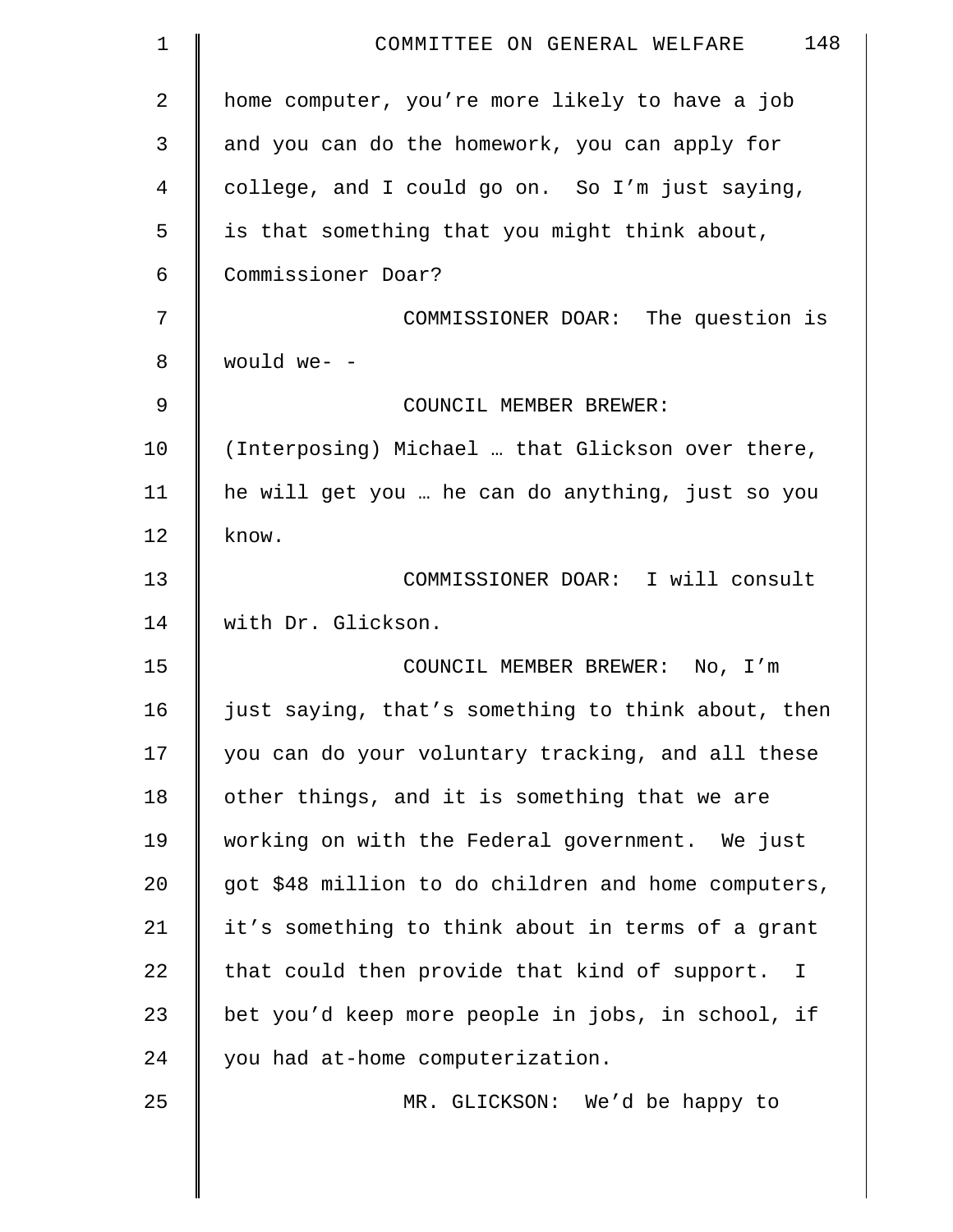| $\mathbf 1$ | 149<br>COMMITTEE ON GENERAL WELFARE                |
|-------------|----------------------------------------------------|
| 2           | look at it.                                        |
| 3           | COUNCIL MEMBER BREWER: Thank you                   |
| 4           | very much. Thank you, Madam Chair.                 |
| 5           | CHAIRPERSON PALMA: I'm going to                    |
| 6           | wrap up, Commissioners, so that  Commissioners, I  |
| 7           | mean, you've been  I heard somebody say yea. But   |
| 8           | before you, I just want to  what's the average     |
| $\mathsf 9$ | wage for a family on Advantage?                    |
| 10          | COMMISSIONER DIAMOND: \$9.40 an                    |
| 11          | hour. That's at the point of renewal. At           |
| 12          | renewal, so.                                       |
| 13          | CHAIRPERSON PALMA: At renewal.                     |
| 14          | And do we know if that family that's making \$9.40 |
| 15          | an hour, if their wages increase over a period of  |
| 16          | time? Or they're just stagnant at the \$9.40?      |
| 17          | COMMISSIONER DIAMOND: I think                      |
| 18          | that's probably somewhat higher than it was at the |
| 19          | average at the point that they began the Advantage |
| 20          | program, but we don't track it after that point.   |
| 21          | CHAIRPERSON PALMA: Okay. And with                  |
| 22          | the restriction of the 20 hours and then to        |
| 23          | increase to the 35 hours, 35, are we seeing an     |
| 24          | increase in wages when this changes, or are we     |
| 25          | seeing they may get an increase in hours, but      |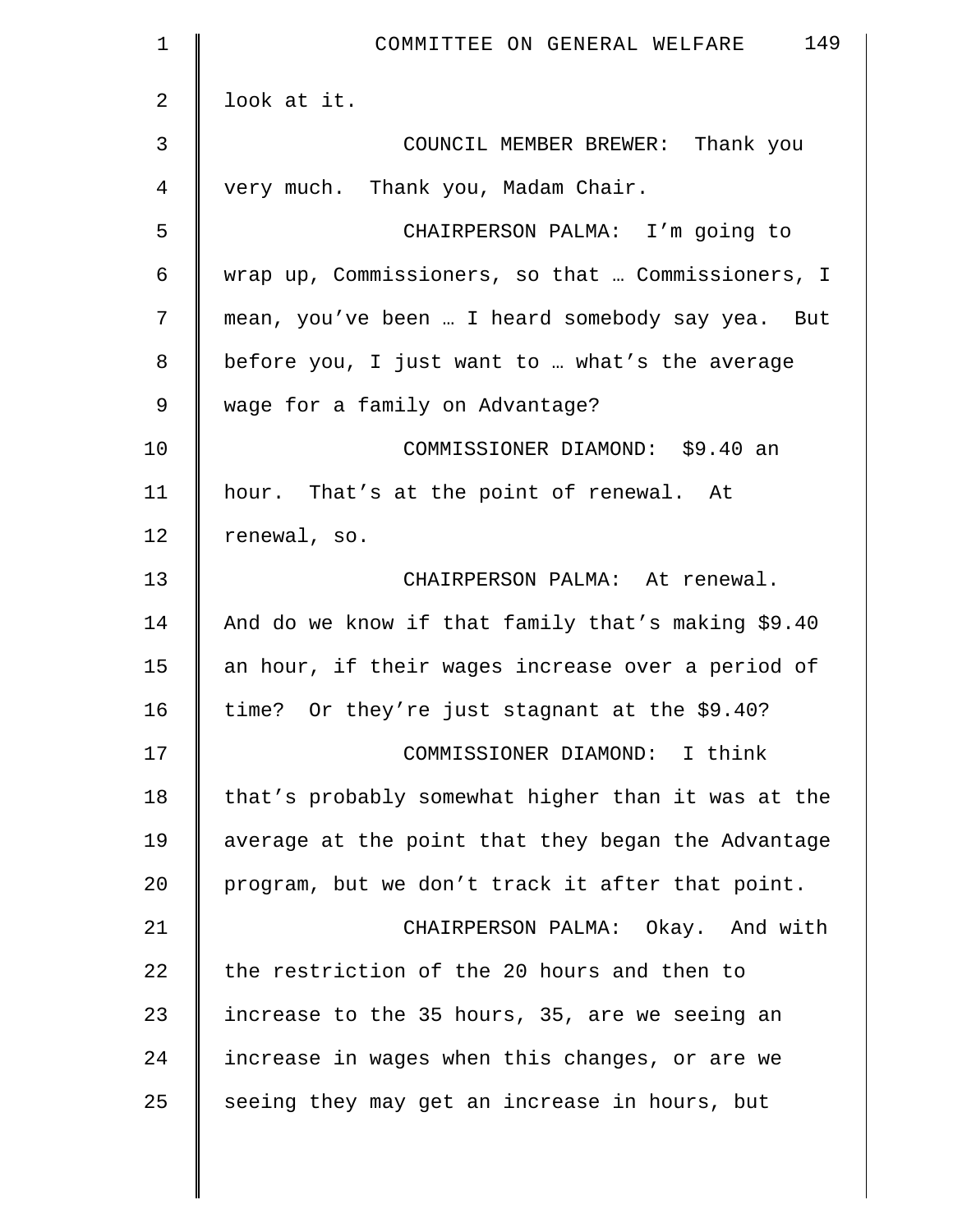| $\mathbf 1$    | 150<br>COMMITTEE ON GENERAL WELFARE                |
|----------------|----------------------------------------------------|
| $\overline{2}$ | their wages don't change?                          |
| 3              | COMMISSIONER DIAMOND: You know, I                  |
| $\overline{4}$ | think it's too early, because the new program just |
| 5              | began over the summer, to be able to track that    |
| 6              | data over time, but we can report very positive    |
| 7              | news that there are over 2,000 families in the     |
| 8              | shelter that qualify for Advantage. So there was   |
| 9              | some concern when we began with the more rigorous  |
| 10             | requirements that people wouldn't be eligible, but |
| 11             | that is not the issue. 25%, for example, of the    |
| 12             | family system, 25% of the households in the family |
| 13             | system qualify for Advantage now, based on either  |
| 14             | working or having someone on SSI in the household. |
| 15             | So there are large numbers of people who are       |
| 16             | working, and there are even more in progress to    |
| 17             | get to work, so that is not the issue.             |
| 18             | CHAIRPERSON PALMA: Have  how,                      |
| 19             | what's the percentage of families who are          |
| 20             | struggling to get past the 20  to  the 20 hour     |
| 21             | requirement?                                       |
| 22             | COMMISSIONER DIAMOND: Again, most                  |
| 23             | of the families who are working in the shelter     |
| 24             | system qualify. There are a small number who are   |
| 25             | working who don't qualify. I don't  actually I     |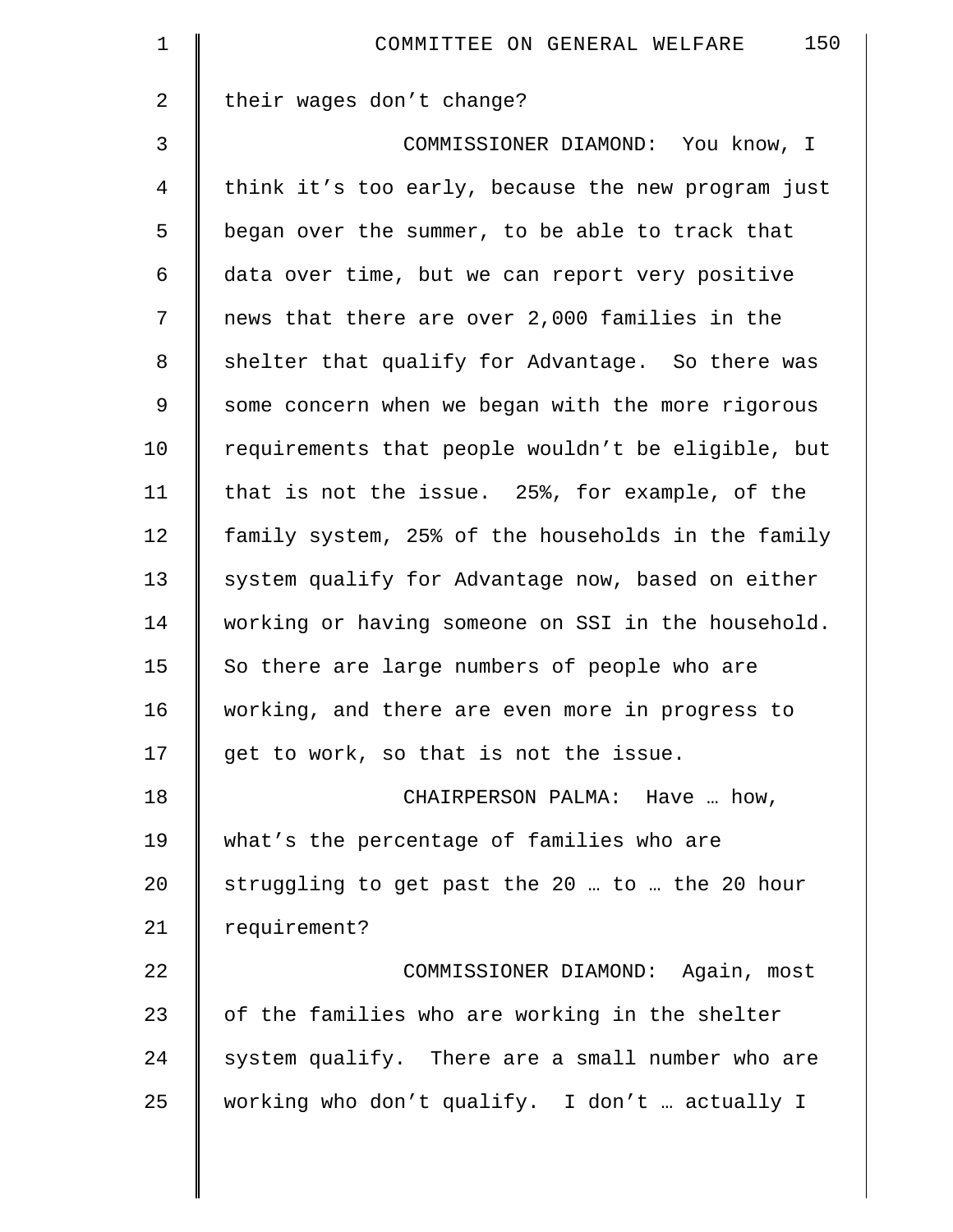| $\mathbf 1$    | 151<br>COMMITTEE ON GENERAL WELFARE                |
|----------------|----------------------------------------------------|
| $\overline{2}$ | don't think I have that number. (aside) Yeah,      |
| 3              | the average hours is 33, so most people are, are   |
| $\overline{4}$ | well over the number. (aside) Yeah, it's in        |
| 5              | there. Okay, so for example, of the families with  |
| 6              | children, there are nearly 1,900 that are          |
| 7              | certified, 1,500 of those are Work Advantage. And  |
| 8              | there are another about 700, almost 800 families   |
| 9              | that are employed that are not Advantage-eligible. |
| 10             | Some of those families, though, it's a timing      |
| 11             | issue, they recently entered the shelter system,   |
| 12             | and you have to be in for a certain period of time |
| 13             | in order to qualify for Advantage. Some of those-  |
| 14             |                                                    |
| 15             | CHAIRPERSON PALMA: (Interposing)                   |
| 16             | How long?                                          |
| 17             | COMMISSIONER DIAMOND: Sixty days.                  |
| 18             | CHAIRPERSON PALMA: Sixty days,                     |
| 19             | okay.                                              |
| 20             | COMMISSIONER DIAMOND: And some of                  |
| 21             | those it's because their wages are lower. But      |
| 22             | again, a quarter of the families in shelter are    |
| 23             | Advantage-certified now, the overwhelming number   |
| 24             | of them because they're working.                   |
| 25             | CHAIRPERSON PALMA: And so these                    |
|                |                                                    |
|                |                                                    |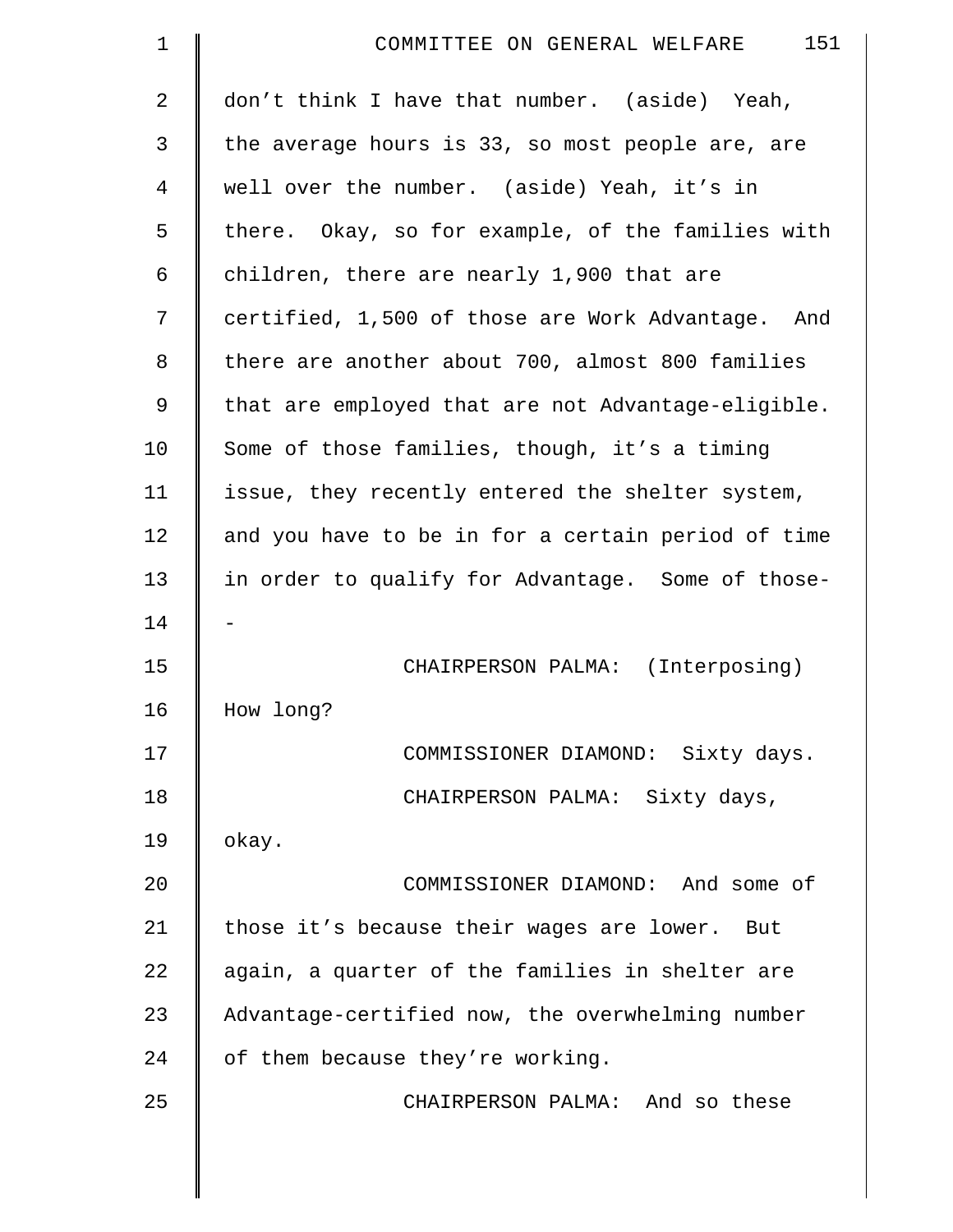| $\mathbf 1$ | 152<br>COMMITTEE ON GENERAL WELFARE                |
|-------------|----------------------------------------------------|
| 2           | 1,900 all work either 20 or plus hours?            |
| 3           | COMMISSIONER DIAMOND: Most of them                 |
| 4           | are working, there are a small number who are what |
| 5           | we call Fixed Advantage, they qualify because      |
| 6           | they're on SSI. But of ones that are Work          |
| 7           | Advantage, yes, all 20 hours. And the average is   |
| 8           | 33 hours, so well above the 20 hour requirement.   |
| 9           | CHAIRPERSON PALMA: And for  I'm                    |
| 10          | just trying to get a sense of  a better sense for  |
| 11          | those that cannot break the 20 hour barrier.       |
| 12          | COMMISSIONER DIAMOND: Okay.                        |
| 13          | CHAIRPERSON PALMA: What happens to                 |
| 14          | them?                                              |
| 15          | COMMISSIONER DIAMOND: Well, I'm                    |
| 16          | not sure I can talk about this more fully, but     |
| 17          | they continue to work with those people to try and |
| 18          | get them enough hours so that they, if they want   |
| 19          | to increase their income for a whole variety of    |
| 20          | reasons, including having them qualify for         |
| 21          | Advantage.                                         |
| 22          | MR. GLICKSON: All of the aspects                   |
| 23          | of the back-to-work vendor and our efforts to help |
| 24          | people get placed in employment are in place.      |
| 25          | That's what we do in the regular cash assistance   |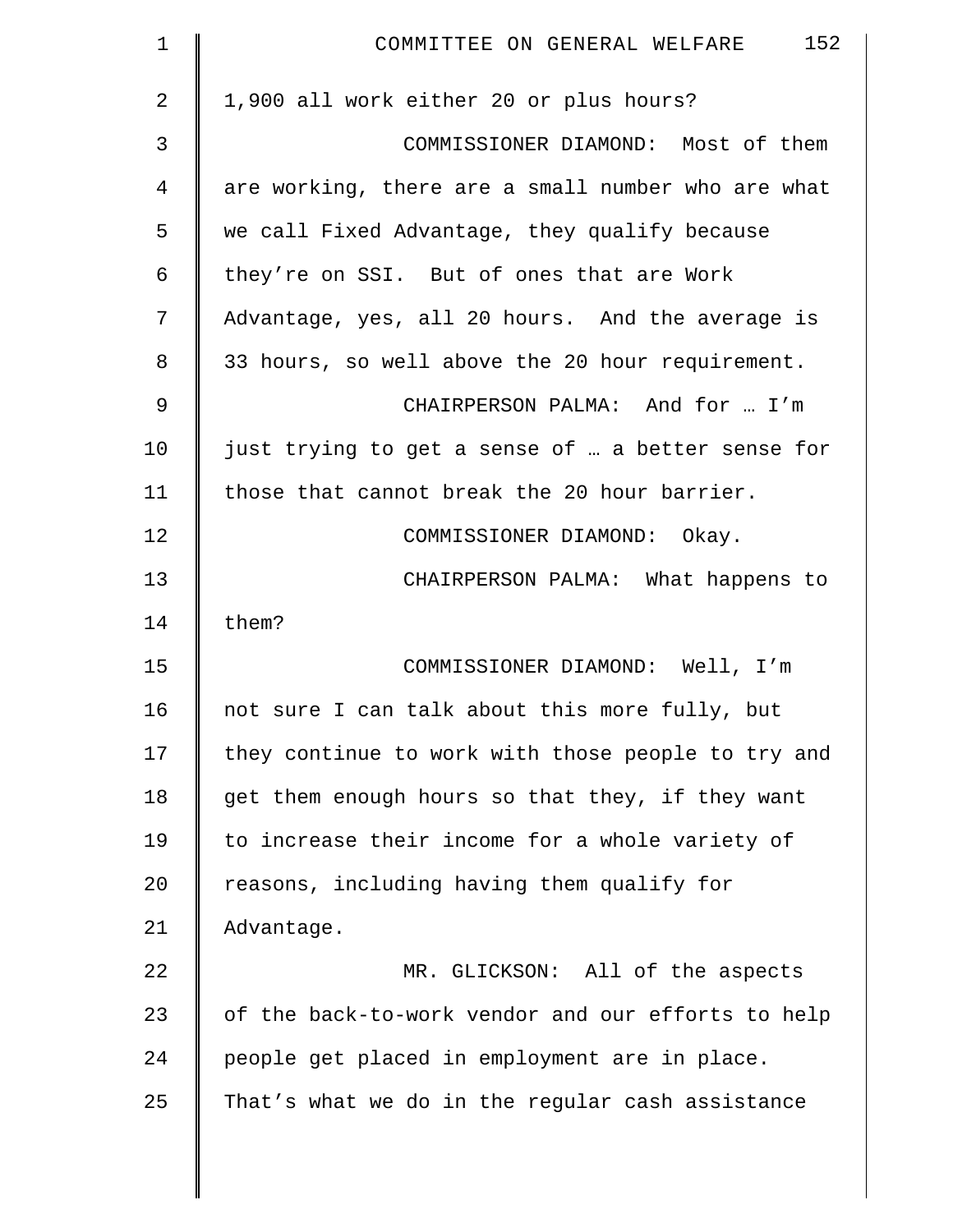| $\mathbf 1$    | 153<br>COMMITTEE ON GENERAL WELFARE                |
|----------------|----------------------------------------------------|
| $\overline{2}$ | program, and we do it here as well.                |
| 3              | CHAIRPERSON PALMA: So these folks                  |
| 4              | are actually, they're being helped to increase the |
| 5              | 20 hour requirement.                               |
| 6              | COMMISSIONER DOAR: We offer them                   |
| 7              | ways to be helped and we also expect them to seek  |
| 8              | it themselves. As I often point out, a lot of      |
| 9              | this has to do with the effort of the people who   |
| 10             | are receiving the benefit as well. It's not        |
| 11             | entirely in our hands.                             |
| 12             | CHAIRPERSON PALMA: I- -                            |
| 13             | COMMISSIONER DOAR: (Interposing)                   |
| 14             | As everyone knows.                                 |
| 15             | CHAIRPERSON PALMA: I understand                    |
| 16             | that, Commissioner Doar. I have a part-time        |
| 17             | employee in my office right now, and I'm pretty    |
| 18             | sure that that person would like to be a full-time |
| 19             | worker. I just can't afford to have him full       |
| 20             | time. So what happens in that case? I mean, it's   |
| 21             | not that a person doesn't want to, the employer is |
| 22             | just not giving them the opportunity.              |
| 23             | COMMISSIONER DOAR: I'm just saying                 |
| 24             | there's a combination of efforts, both on the part |
| 25             | of the agency and the vendor and the person.<br>I  |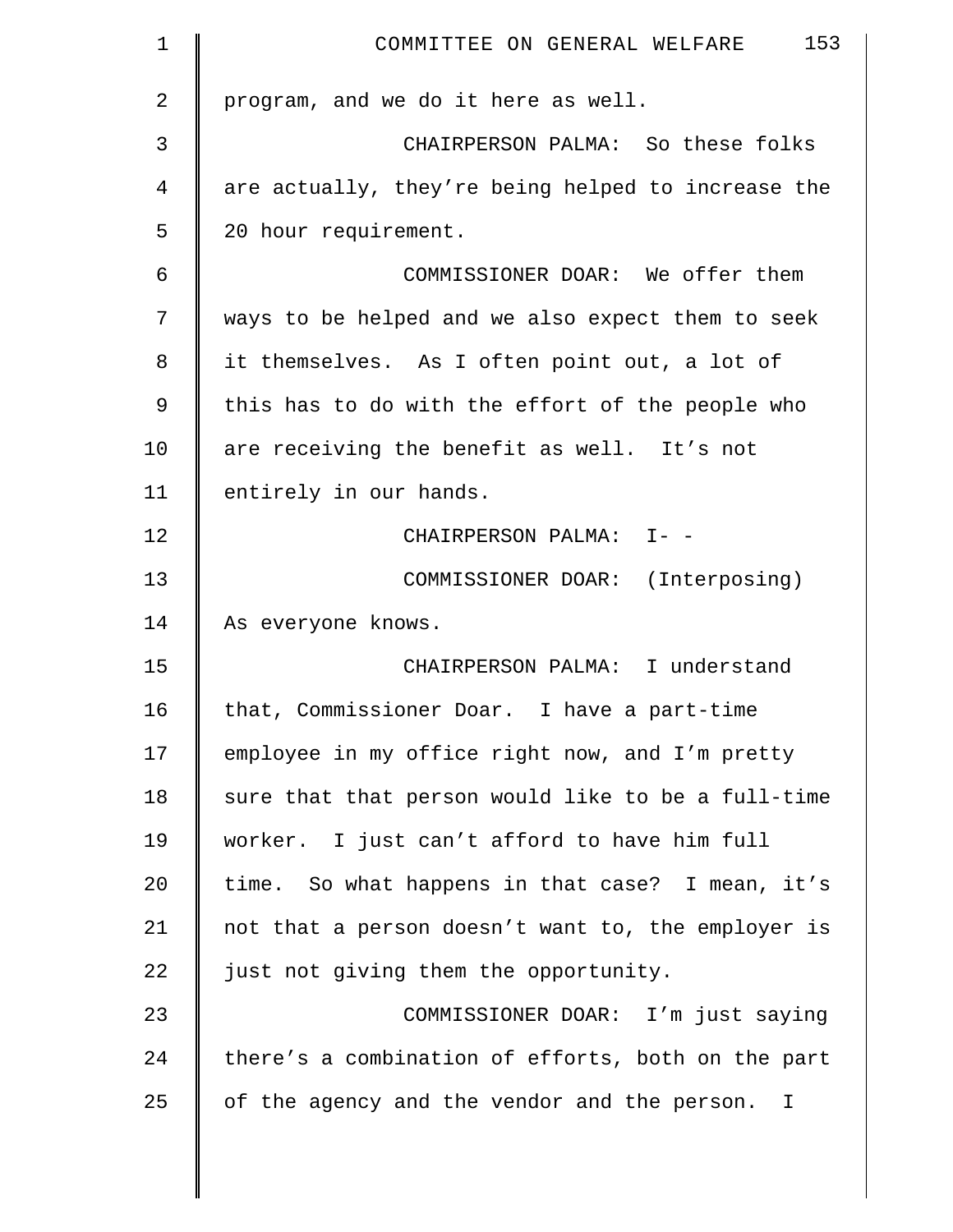| $\mathbf 1$    | 154<br>COMMITTEE ON GENERAL WELFARE                |
|----------------|----------------------------------------------------|
| $\overline{2}$ | didn't want to give the impression that the agency |
| 3              | was doing it all.                                  |
| 4              | CHAIRPERSON PALMA: Right.                          |
| 5              | COMMISSIONER DOAR: Because Mark                    |
| 6              | and I run into- -                                  |
| 7              | CHAIRPERSON PALMA: (Interposing)                   |
| 8              | No, and $I-$ -                                     |
| 9              | COMMISSIONER DOAR: (Interposing)                   |
| 10             | people who say- -                                  |
| 11             | CHAIRPERSON PALMA: (Interposing) I                 |
| 12             | understand that. So if the client goes to HRA and  |
| 13             | says, "I cannot get my employers to give me        |
| 14             | additional hours".                                 |
| 15             | COMMISSIONER DOAR: We then- -                      |
| 16             | CHAIRPERSON PALMA: (Interposing)                   |
| 17             | Is HRA then directing them- -                      |
| 18             | COMMISSIONER DOAR: (Interposing)                   |
| 19             | We direct them to the Back to Work vendors who     |
| 20             | look at job openings and try to place them into    |
| 21             | interview situations where they can get more       |
| 22             | hours, or a full-time position, as well as we can  |
| 23             | do that.                                           |
| 24             | CHAIRPERSON PALMA: And this person                 |
| 25             | is not in any way, shape or form losing benefits,  |
|                |                                                    |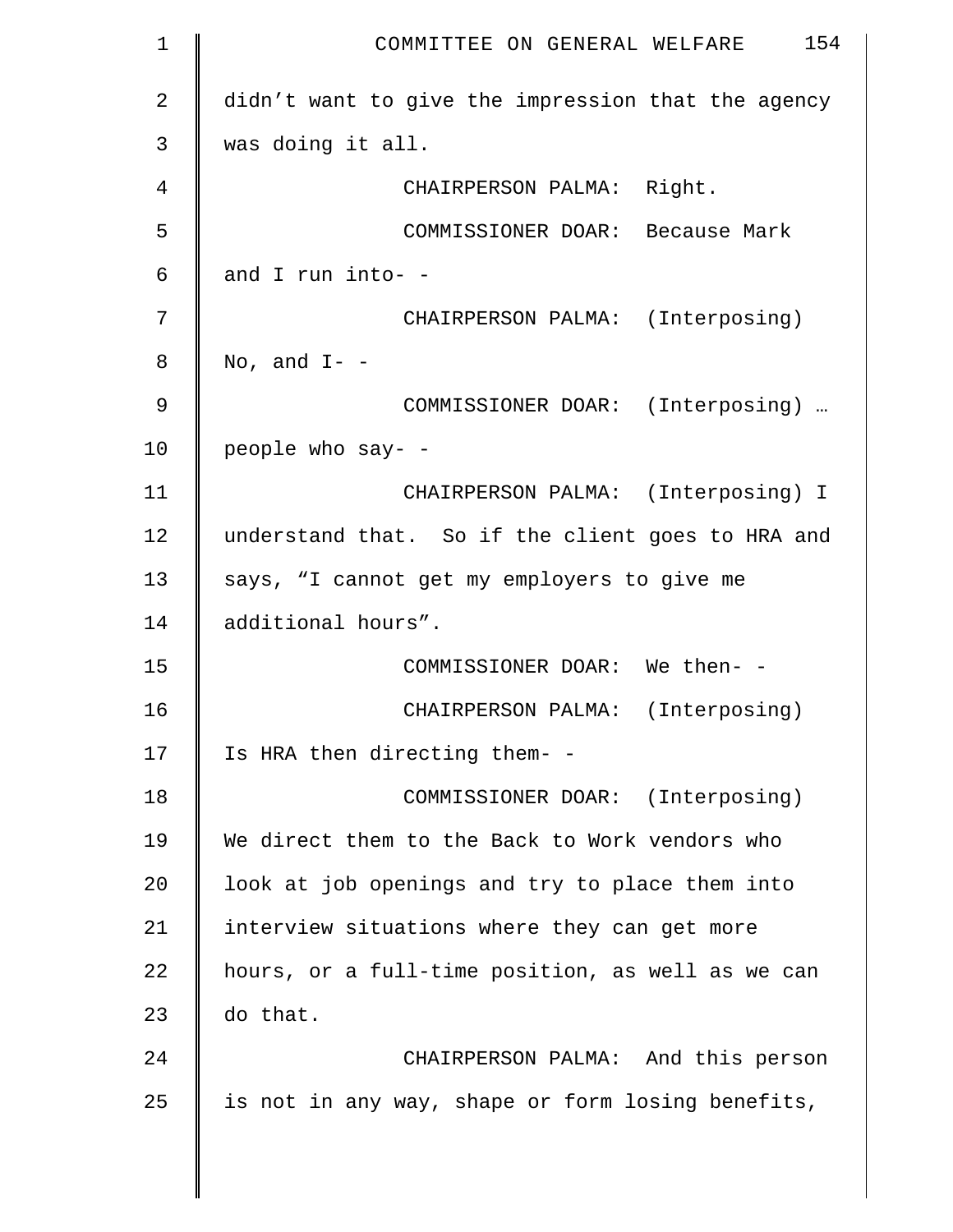| 1  | 155<br>COMMITTEE ON GENERAL WELFARE                |
|----|----------------------------------------------------|
| 2  | or, you know, sort of getting a strike for not     |
| 3  | increasing their hours?                            |
| 4  | COMMISSIONER DOAR: If they're                      |
| 5  | cooperating with the Back to Work initiatives and  |
| 6  | they're in the shelter, no, there's an opportunity |
| 7  | to find greater hours.                             |
| 8  | CHAIRPERSON PALMA: The Back to                     |
| 9  | Work vendors that you work with are clear of the   |
| 10 | work requirements that- -                          |
| 11 | COMMISSIONER DOAR: (Interposing)                   |
| 12 | Oh yes.                                            |
| 13 | CHAIRPERSON PALMA:  the hours?                     |
| 14 | COMMISSIONER DOAR: Oh yes.                         |
| 15 | CHAIRPERSON PALMA: The hours that                  |
| 16 | you have?                                          |
| 17 | COMMISSIONER DOAR: They are clear                  |
| 18 | of what we expect from them in the general cash    |
| 19 | assistance program and they are very clear as well |
| 20 | of what is the expectation, as is the client, for  |
| 21 | the Advantage program.                             |
| 22 | CHAIRPERSON PALMA: So that they                    |
| 23 | can go, you know, they're out there, they're       |
| 24 | actually seeking employers that know they          |
| 25 | eventually have to move.                           |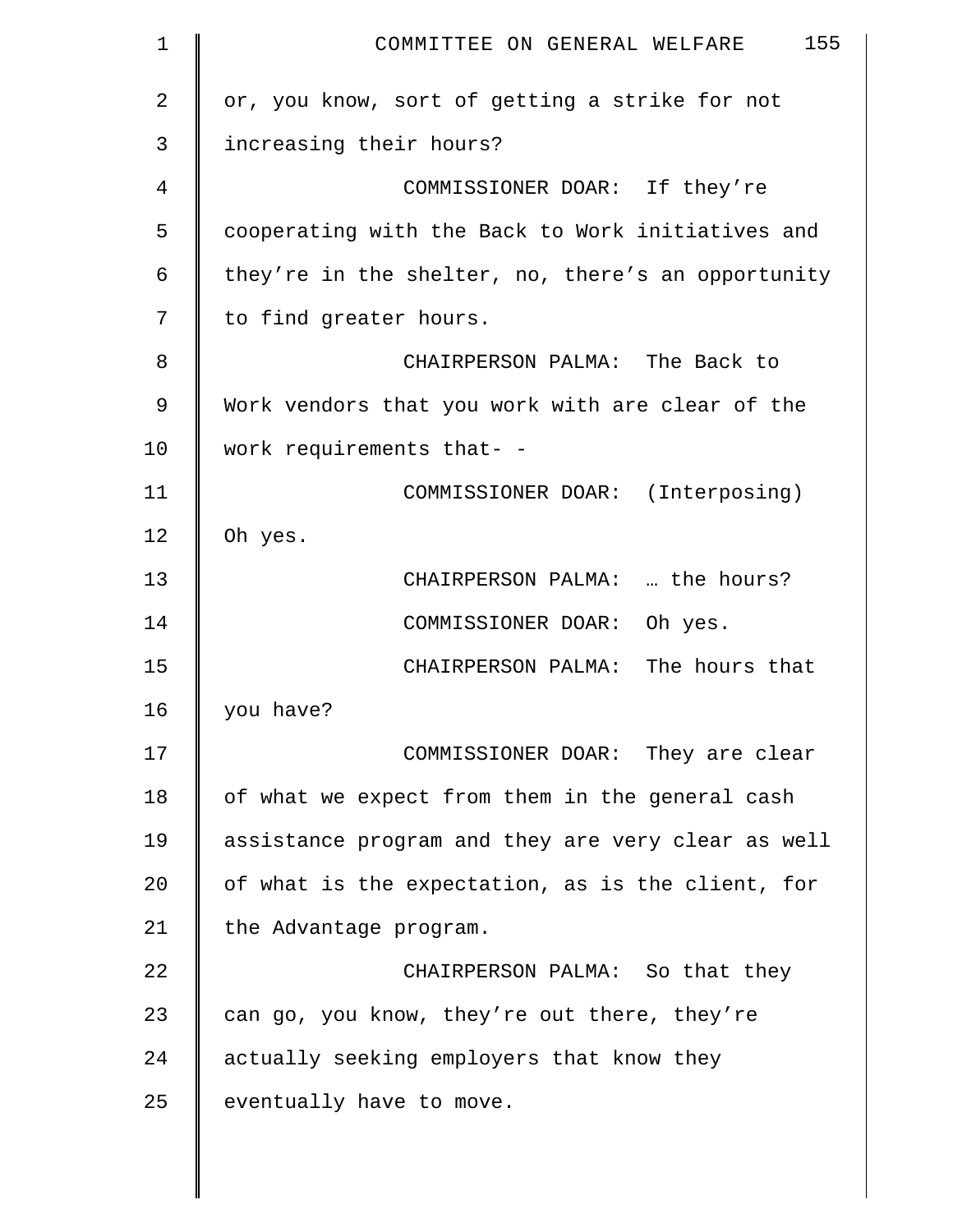| $\mathbf 1$    | 156<br>COMMITTEE ON GENERAL WELFARE                |
|----------------|----------------------------------------------------|
| $\overline{a}$ | COMMISSIONER DOAR: We don't                        |
| 3              | generally go looking for part-time work anyway, we |
| 4              | look for full-time positions.                      |
| 5              | CHAIRPERSON PALMA: Right.                          |
| 6              | COMMISSIONER DIAMOND: The Back to                  |
| 7              | Work vendors have a 20 hour minimum requirement to |
| 8              | be paid for the placement. So they have an         |
| 9              | incentive also to place people at hours above 20.  |
| 10             | CHAIRPERSON PALMA: But then, you                   |
| 11             | know, I hope that  because there's a 20 hour, but  |
| 12             | then they have to increase to 35, so.              |
| 13             | COMMISSIONER DIAMOND: Absolutely.                  |
| 14             | CHAIRPERSON PALMA: We don't want                   |
| 15             | to get stuck with placing people at 20 hours, and  |
| 16             | then can't move them.                              |
| 17             | COMMISSIONER DIAMOND: Absolutely.                  |
| 18             | CHAIRPERSON PALMA: And then risk                   |
| 19             | them losing their Work Advantage.                  |
| 20             | COMMISSIONER DIAMOND: I agree with                 |
| 21             | you.                                               |
| 22             | CHAIRPERSON PALMA: Anything else I                 |
| 23             | should ask? No. I thank you so much for your       |
| 24             | time, Commissioner Diamond and Commissioner Doar.  |
| 25             | COMMISSIONER DIAMOND: Thank you.                   |
|                |                                                    |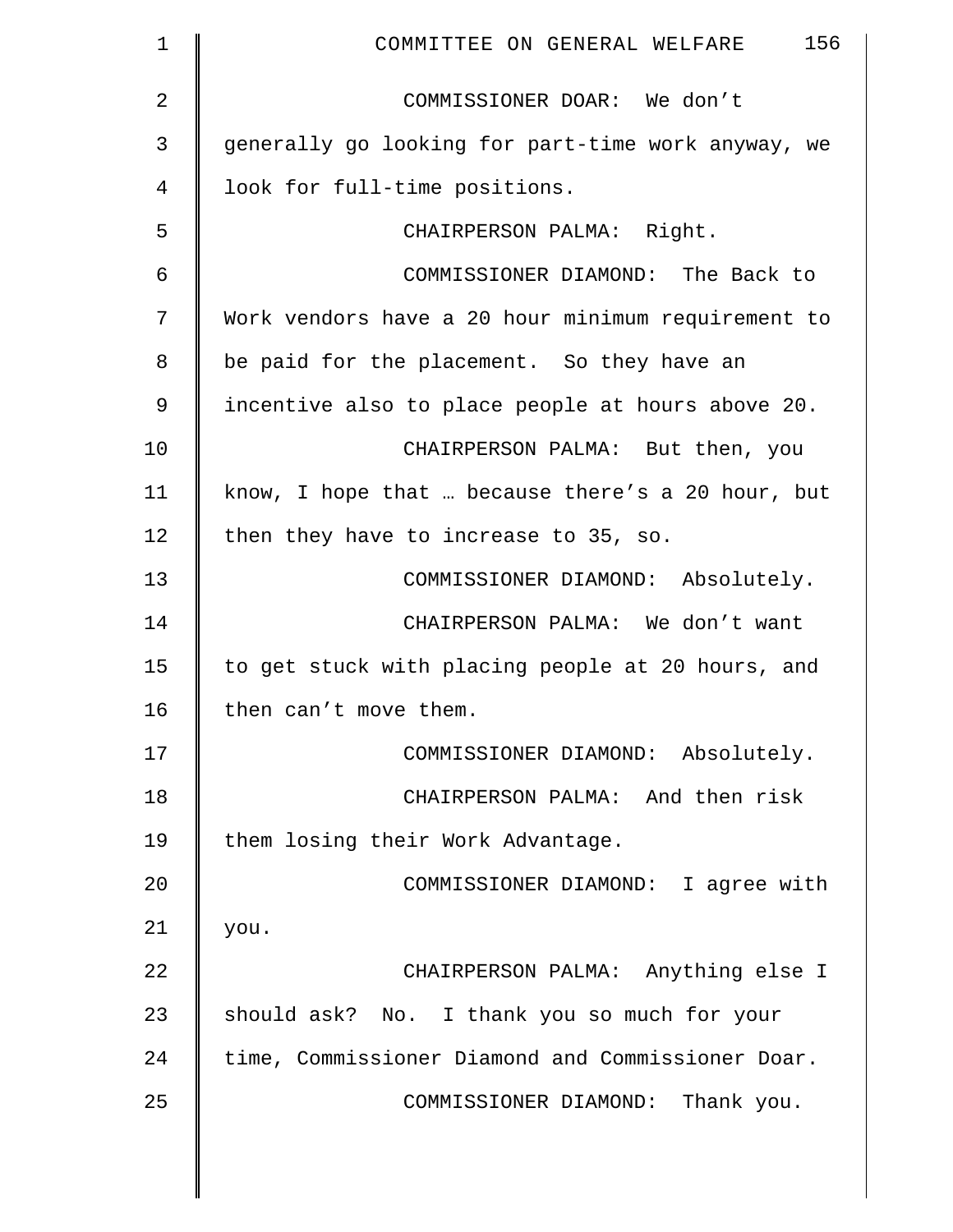| 1           | 157<br>COMMITTEE ON GENERAL WELFARE                             |
|-------------|-----------------------------------------------------------------|
| 2           | CHAIRPERSON PALMA: We'll follow up                              |
| 3           | with some additional questions, as always, and I                |
| 4           | look forward to seeing you soon. In a better                    |
| 5           | mood, yes. Our next panel is Patrick Markee from                |
| 6           | the Coalition for the Homeless, Jane Bock from                  |
| 7           | Legal Aid, Stephanie Gonzalez, and Laurel Eisner                |
| 8           | from Sanctuary for Families. (crosstalk) You can                |
| $\mathsf 9$ | begin.                                                          |
| 10          | MR. MARKEE: Oh, thank you.                                      |
| 11          | CHAIRPERSON PALMA: And in the                                   |
| 12          | order you guys choose.                                          |
| 13          | MR. MARKEE: Thank you, Chair                                    |
| 14          | Palma, my name is Patrick Markee, I'm the Senior                |
| 15          | Policy Analyst at Coalition for the Homeless.                   |
| 16          | I'll try and make my comments as brief as                       |
| 17          | possible, since it's been a long afternoon.<br>We               |
| 18          | submitted an extensive written testimony, in                    |
| 19          | conjunction with the Legal Aid Society, that                    |
| 20          | addresses both pieces of legislation, and we're                 |
| 21          | very grateful for the opportunity to share our                  |
| 22          | views also on the controversial HomeBase study.<br>$\mathbf{I}$ |
| 23          | think with some changes that we'll recommend to                 |
| 24          | the Committee in a separate communication we                    |
| 25          | strongly support the two pieces of legislation.                 |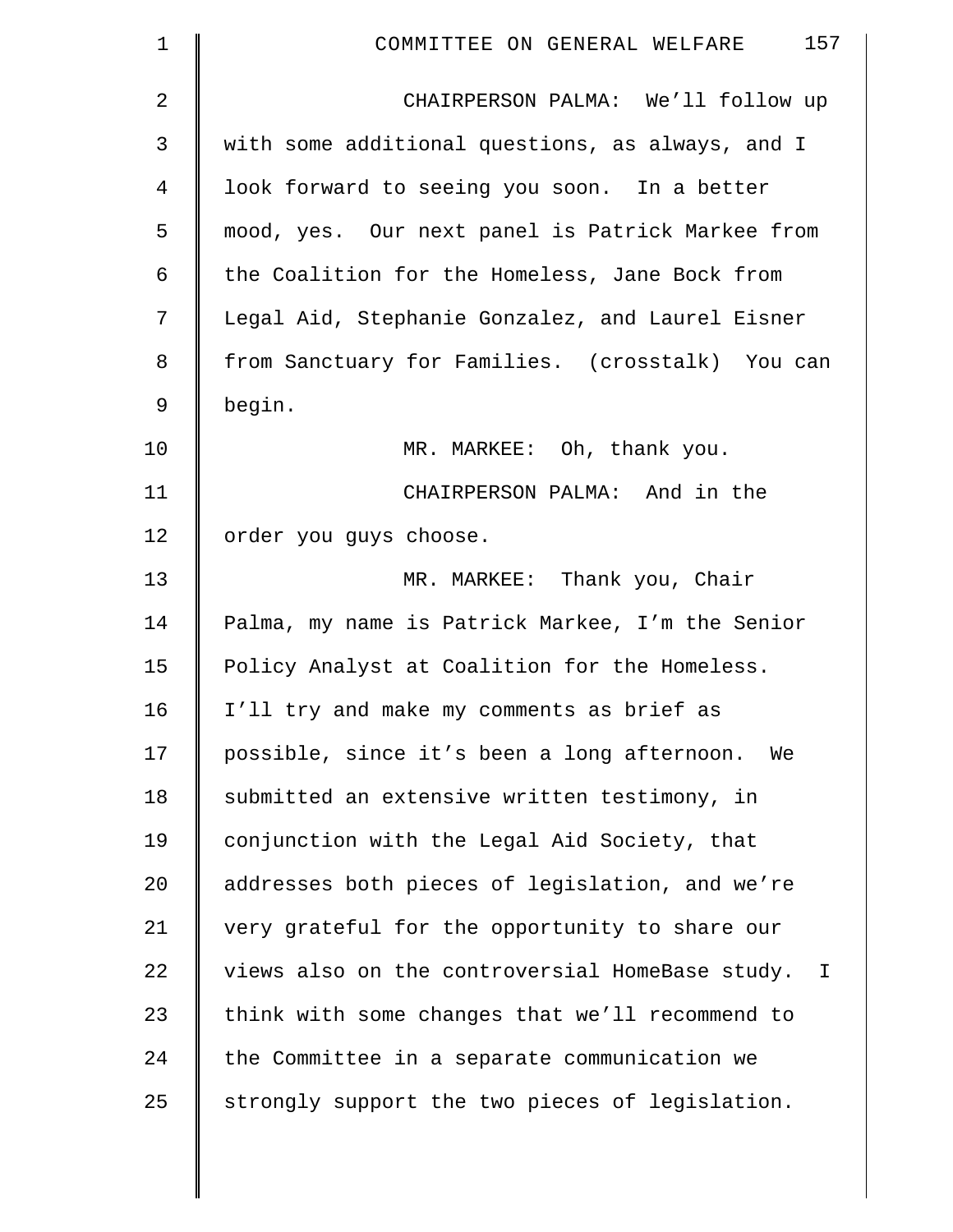| $\mathbf 1$    | 158<br>COMMITTEE ON GENERAL WELFARE                |
|----------------|----------------------------------------------------|
| $\overline{a}$ | But before I get to that, I just wanted to say a   |
| 3              | few words on the city's deeply misguided HomeBase  |
| $\overline{4}$ | study. I think most of what needed to be said was  |
| 5              | said earlier, and I think the questioning,         |
| 6              | particularly by the Committee, both of the         |
| 7              | academic researchers and of the Commissioner, was  |
| 8              | very, very enlightening in terms of what's really  |
| 9              | at stake here with this study. I think at the end  |
| 10             | of the day it's about the effects on children and  |
| 11             | families. We know from experience, we know from    |
| 12             | research, the huge human cost to children and      |
| 13             | families who undergo homelessness, who experience  |
| 14             | homelessness, who experience housing crises, the   |
| 15             | impact on education, the impact on health. All of  |
| 16             | these things are well-documented, and it just      |
| 17             | seems that the failure of both the city and the    |
| 18             | researchers to consider the ethical questions      |
| 19             | here, the harm and the hardship that's going to    |
| 20             | come for these families, is really, just really so |
| 21             | troubling. And I think also the questioning        |
| 22             | particularly from Council Member Levin about, was  |
| 23             | this really informed consent. It sounded to me     |
| 24             | very much like blackmail. It sounded to me like    |
| 25             | the 200 families when they walked into those       |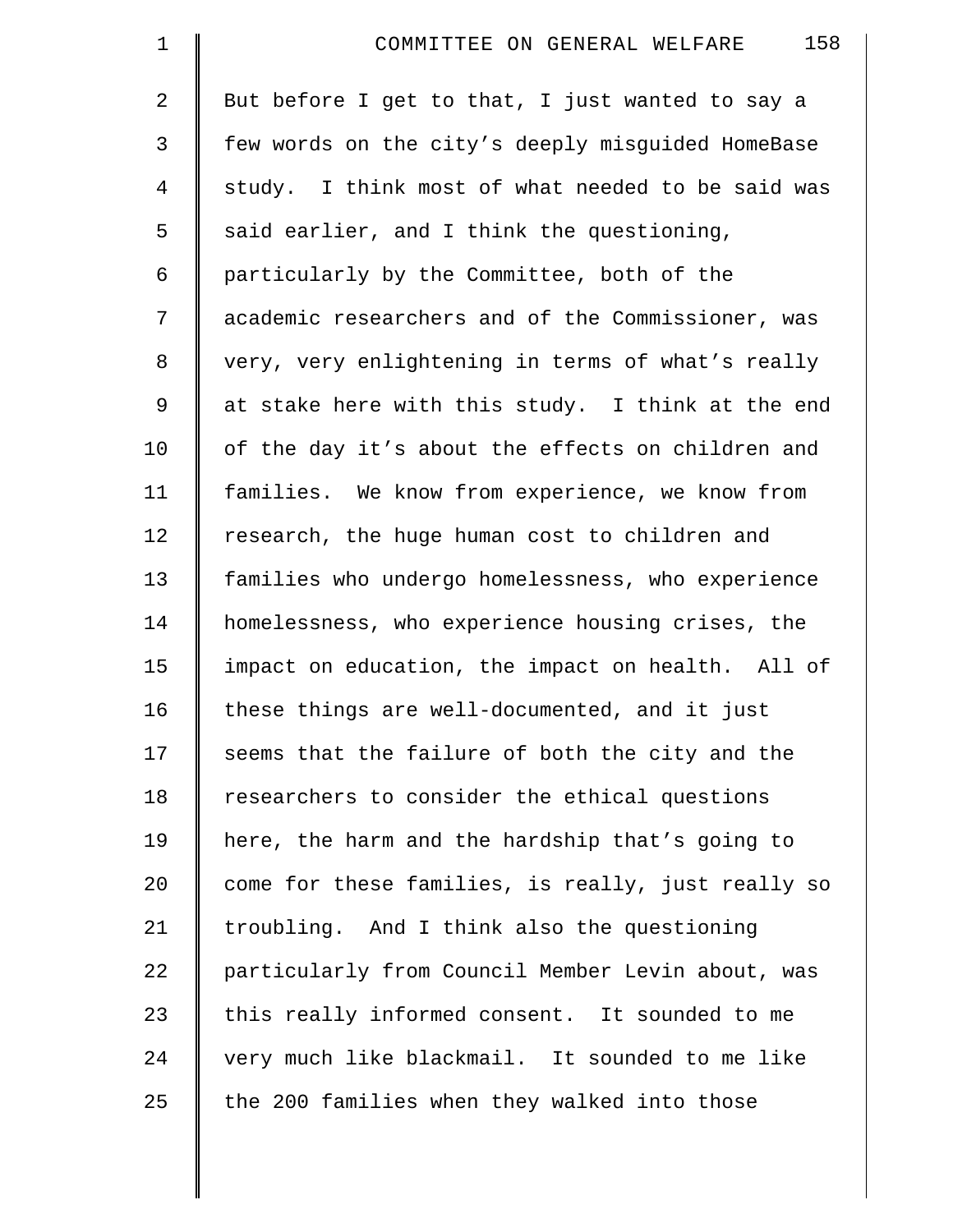| $\mathbf 1$    | 159<br>COMMITTEE ON GENERAL WELFARE                |
|----------------|----------------------------------------------------|
| $\overline{2}$ | offices had lost, no matter what, whether they     |
| 3              | agreed to do the study or whether they didn't      |
| $\overline{4}$ | agree to do the study, they weren't going to get   |
| 5              | any services. And these were families that         |
| 6              | clearly qualified for the services. I think one    |
| 7              | of the researchers even testified to that, that    |
| 8              | they were deemed eligible for the services. The    |
| $\mathsf 9$    | only piece of good news I have found in all of     |
| 10             | this is that one of the families that was part of  |
| 11             | this control group, who was first featured in the  |
| 12             | Daily News article that broke the story, and was   |
| 13             | also discussed in the New York Times article on    |
| 14             | this today, Ms. Almadovar, we were able to help    |
| 15             | her in collaboration with a Legal Services lawyer, |
| 16             | and the City Council's Homelessness Prevention     |
| 17             | Fund, which the Council has funded through an      |
| 18             | initiative for several years now, helped us fund,  |
| 19             | to pay her rent arrears, and to help her. Again,   |
| 20             | I just  it leaves us still wondering why did this  |
| 21             | have to happen to her, why did she have to go      |
| 22             | through this crisis. She's one of the fortunate    |
| 23             | few, though. The community-based organizations     |
| 24             | out there that we heard so much talk about, that   |
| 25             | these families were going to be referred to, do    |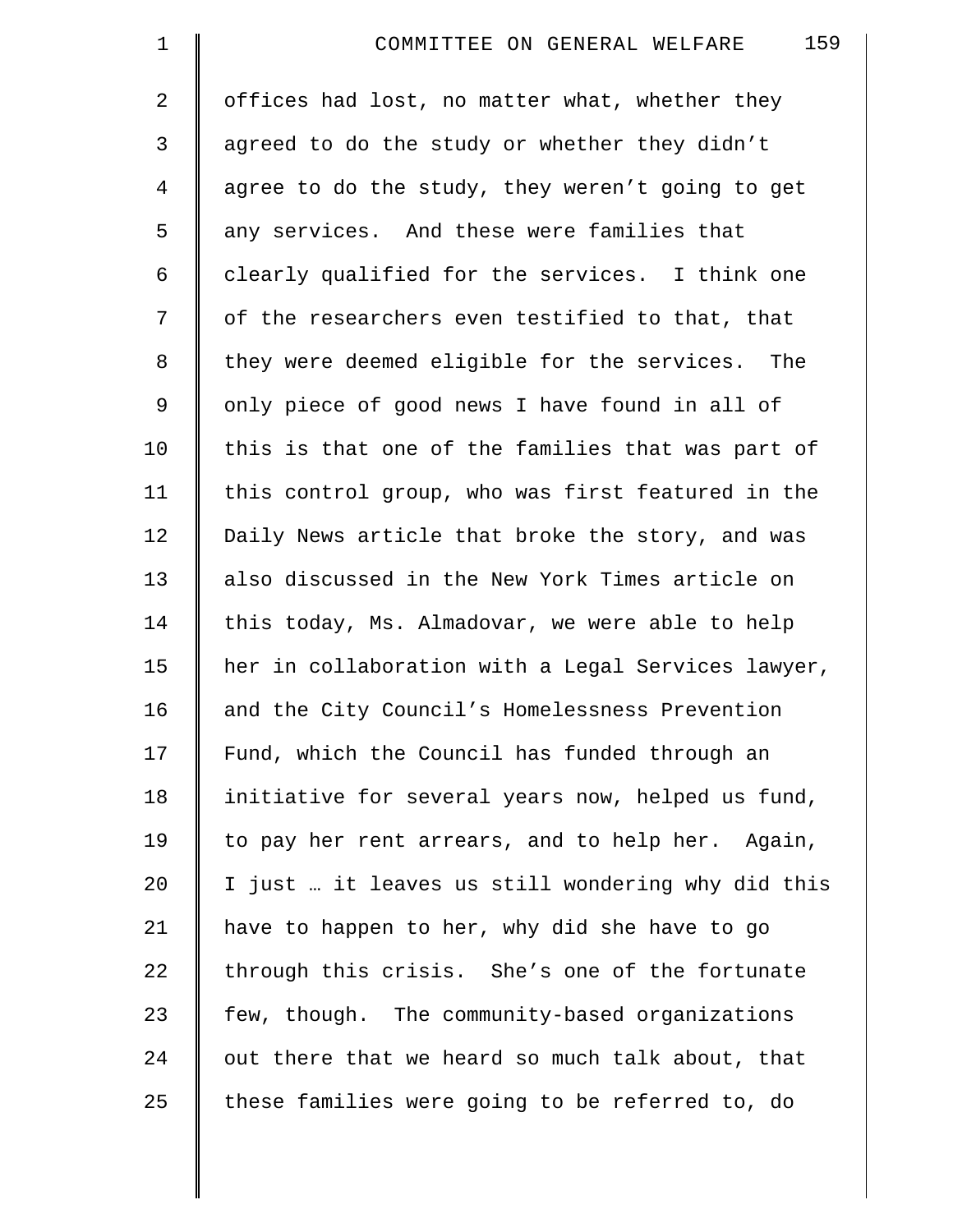| $\mathbf 1$    | 160<br>COMMITTEE ON GENERAL WELFARE                         |
|----------------|-------------------------------------------------------------|
| $\overline{a}$ | not have the resources to help these families.<br>We        |
| 3              | all of us are struggling, particularly in this              |
| 4              | ongoing economic crisis, with overwhelming                  |
| 5              | requests for need and very limited resources.               |
| 6              | With regards to Intro 444, the bill that would              |
| 7              | require the city to provide accurate and complete           |
| 8              | information about the numbers of homeless people            |
| 9              | residing in city shelters, we're in strong support          |
| 10             | of the bill, we think there are some changes that           |
| 11             | could be made that we'll recommend in a separate            |
| 12             | communication. Again, it's really about                     |
| 13             | transparency. I was very frustrated by the                  |
| 14             | Commissioner's testimony, because it just, once             |
| 15             | again, was not straightforward. First of all, he            |
| 16             | talked repeatedly about a daily report that's               |
| 17             | supposedly updated on a daily basis on the DHS              |
| 18             | website. That's absolutely not true. Yesterday              |
| 19             | when I checked it, they still had the daily report          |
| 20             | for November 26 <sup>th</sup> . It's not archived, it's not |
| 21             | available, you can't go and find past reports.              |
| 22             | But even leaving that aside, the fundamental issue          |
| 23             | here is that any student in this city, any news             |
| 24             | reporter in this city, any citizen of this city,            |
| 25             | who goes and wants to know how many homeless                |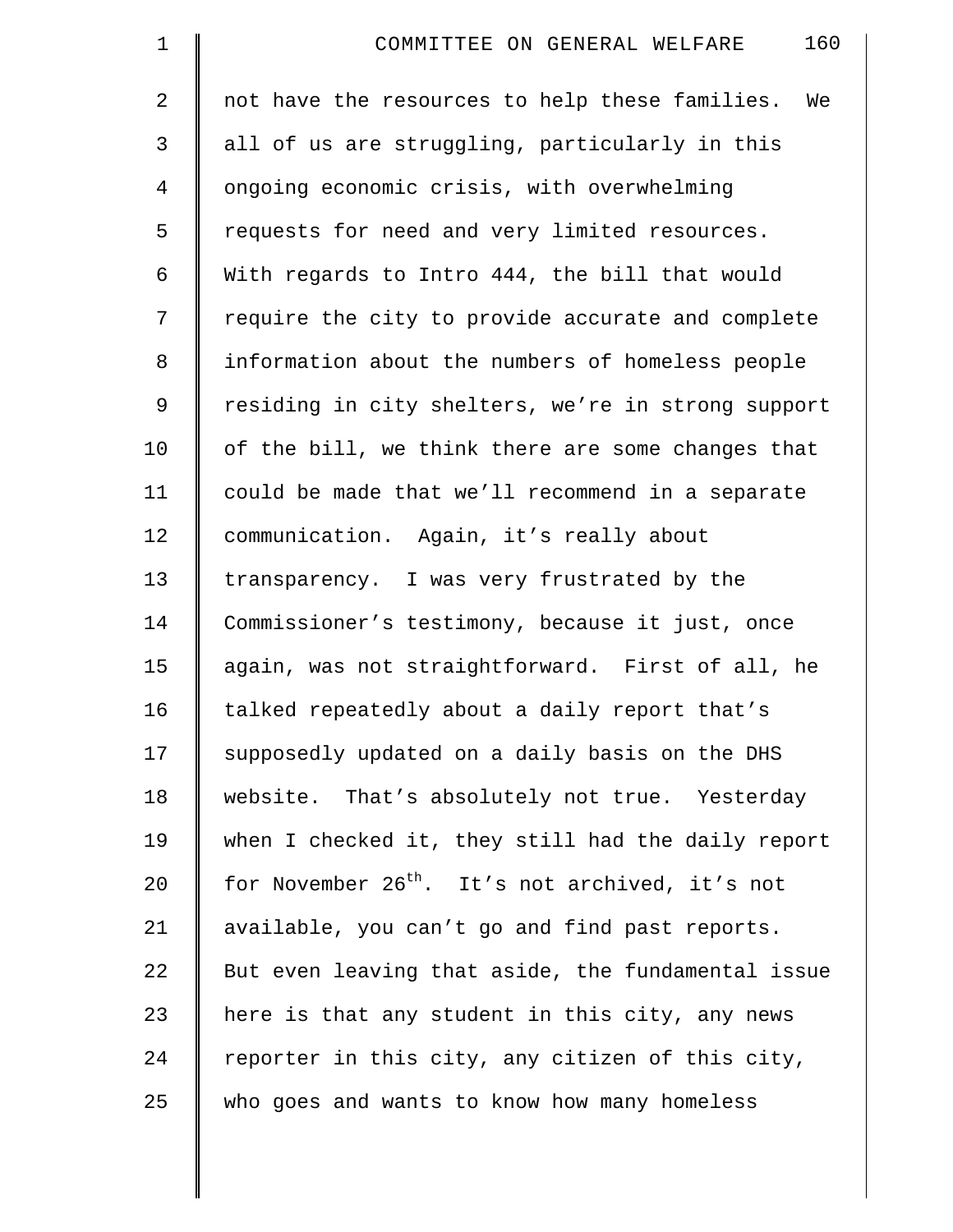| $\mathbf 1$    | 161<br>COMMITTEE ON GENERAL WELFARE                |
|----------------|----------------------------------------------------|
| $\overline{2}$ | people are sleeping tonight in the municipal       |
| 3              | shelter system, goes to the Department of Homeless |
| $\overline{4}$ | Services' website, sees a number right there on    |
| 5              | the home page, and it's a number that fails to     |
| 6              | report on at least 2,000 homeless people sleeping  |
| 7              | in clearly-labeled homeless shelters, most of them |
| 8              | administered by the Department of Homeless         |
| $\mathsf 9$    | Services. And then also it's important to          |
| 10             | recognize that for years the city has failed to    |
| 11             | account for other homeless New Yorkers who reside  |
| 12             | in shelters administered by other city agencies,   |
| 13             | this includes survivors of domestic violence who   |
| 14             | reside in the domestic violence shelter system,    |
| 15             | homeless individuals and families living with      |
| 16             | AIDS, who are in the emergency housing system,     |
| 17             | homeless youth who are in the DYCD-administered    |
| 18             | youth shelters. So there's a whole group of folks  |
| 19             | that are residing in, you know, city shelters.     |
| 20             | And I was just  were not being reported by the     |
| 21             | city. I was again frustrated by the                |
| 22             | Commissioner's, you know, I just think crosstalk   |
| 23             | about, well, these are different populations, you  |
| 24             | know, it wouldn't help to label them all. If you   |
| 25             | look at that daily report, you're going to see     |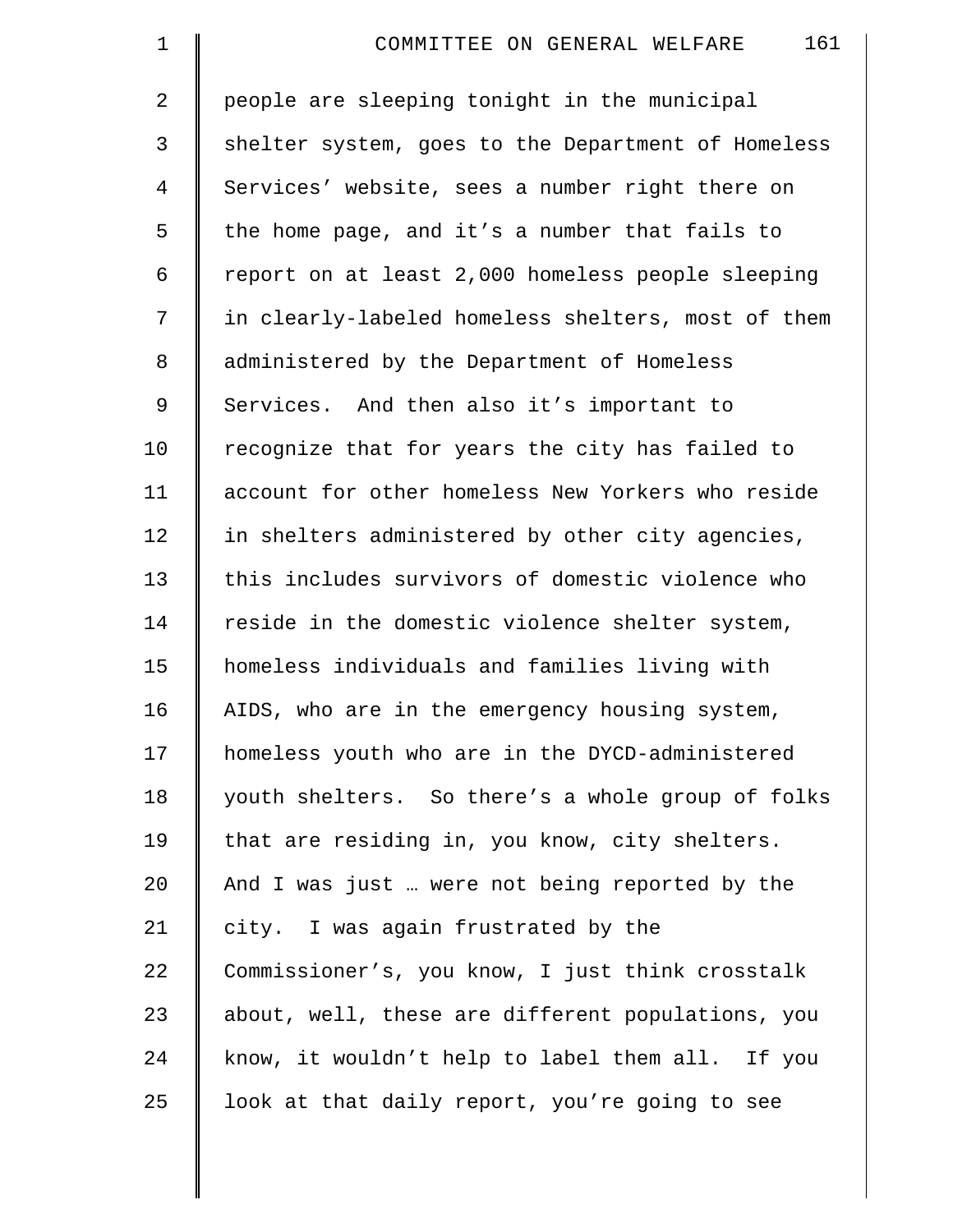| $\mathbf 1$    | 162<br>COMMITTEE ON GENERAL WELFARE                |
|----------------|----------------------------------------------------|
| 2              | labels, "homeless single adults", that number      |
| 3              | there doesn't include the veterans, it doesn't     |
| $\overline{4}$ | include the street homeless individuals who are    |
| 5              | residing in safe havens and stabilization          |
| 6              | shelters. Why is that? Those are homeless single   |
| 7              | adults. Homeless individuals does not include all  |
| 8              | the children in families who are residing in HPD   |
| 9              | shelters and if a family becomes homeless because  |
| 10             | of a fire or a flood or a vacate order, they're    |
| 11             | just as homeless as if they became homeless        |
| 12             | because of an eviction or because they were        |
| 13             | fleeing domestic violence. So these answers just   |
| 14             | didn't make any sense. We're very grateful that    |
| 15             | this bill, hopefully, which should actually be     |
| 16             | unnecessary, to have to get the city to report the |
| 17             | accurate and complete numbers, we're very grateful |
| 18             | that it's been introduced and we want to work with |
| 19             | you to get it passed into law. And then finally,   |
| 20             | on Intro 395, there's been a fundamental dispute   |
| 21             | about the Advantage program since its inception.   |
| 22             | The city claims that it has an enormous success    |
| 23             | rate, that only a small percentage of Advantage    |
| 24             | families end up back in the shelter system, that   |
| 25             | it promotes self-sufficiency. Those of us working  |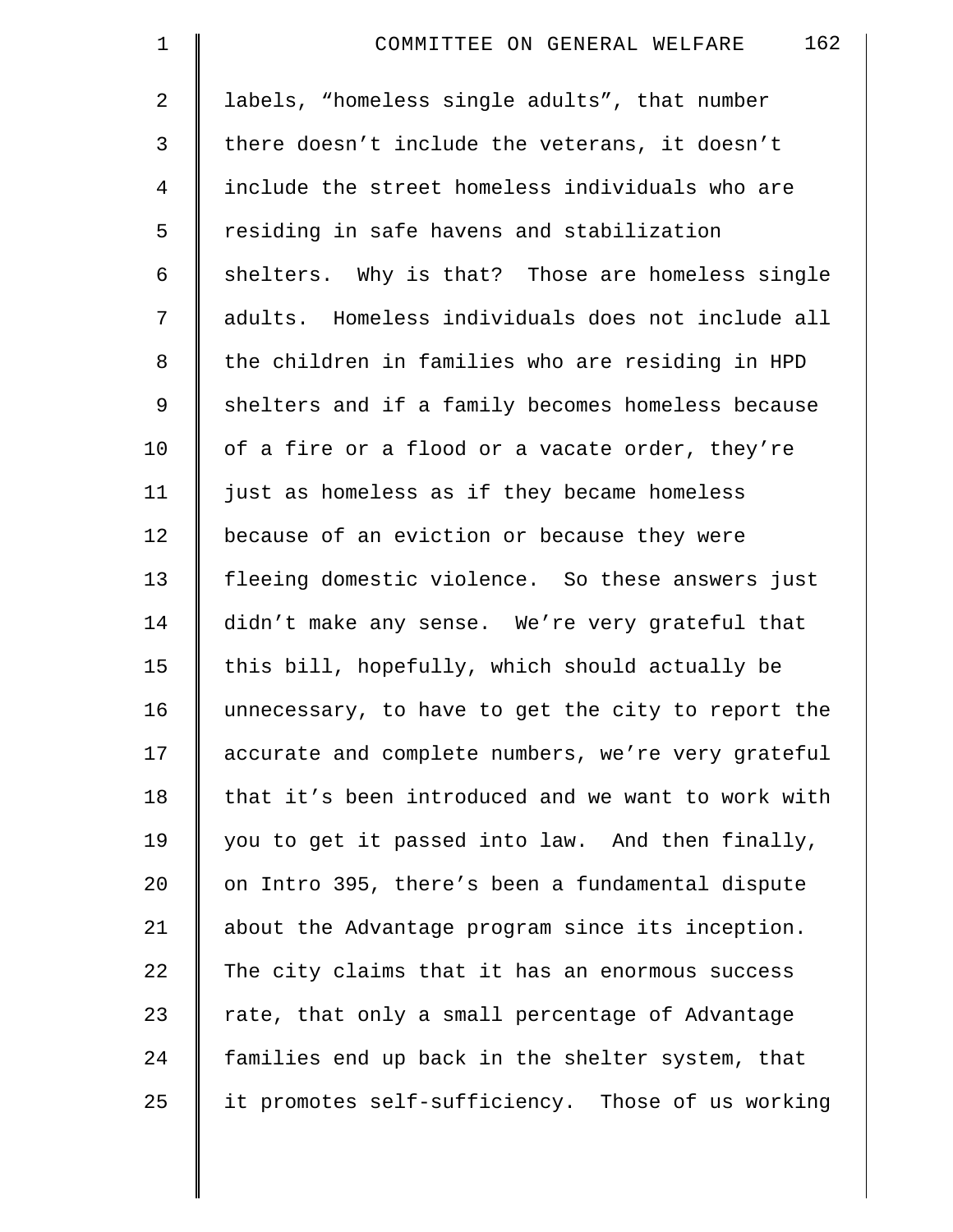| $\mathbf 1$    | 163<br>COMMITTEE ON GENERAL WELFARE                |
|----------------|----------------------------------------------------|
| $\overline{2}$ | on the front lines, those of us who are working    |
| 3              | with these families, folks in eviction prevent     |
| $\overline{4}$ | programs, folks in HomeBase offices, folks in the  |
| 5              | shelter, who operate the shelters, see a different |
| 6              | story. They see families that are having the rug   |
| 7              | pulled out from under them, they see a program     |
| 8              | that's a revolving door back into shelter. You     |
| 9              | know, we were fortunate to be able to obtain a DHS |
| 10             | report recently that clearly shows that of all the |
| 11             | families, Advantage families, who are not          |
| 12             | receiving Advantage assistance any more, whether   |
| 13             | they completed the two years or not, and not       |
| 14             | receiving section 8 vouchers, which, remember,     |
| 15             | were an integral part of some of the earlier       |
| 16             | iterations of the Advantage program, that of those |
| 17             | families, if you use that as the measure of your   |
| 18             | risk pool, the families that are most at risk, one |
| 19             | in four of those families are back in shelter.     |
| 20             | And more than one in three of them have actually   |
| 21             | applied for shelter. So that's the sort of         |
| 22             | analysis that I think we need to have done, and    |
| 23             | that's why it's so critical to have data available |
| 24             | to be able to clearly measure the success of this  |
| 25             | program or not, or its failures. And the city, I   |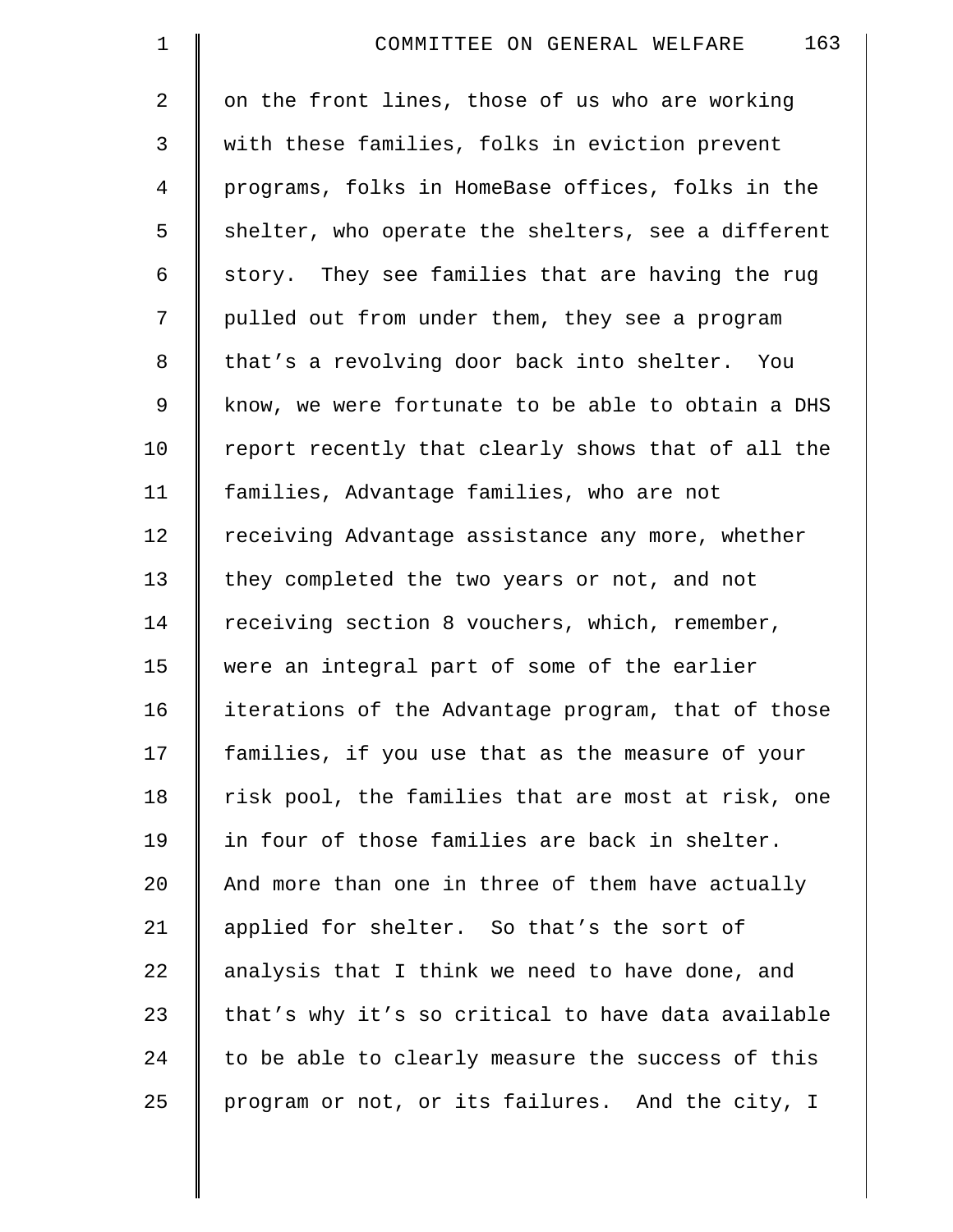| $\mathbf 1$    | 164<br>COMMITTEE ON GENERAL WELFARE                |
|----------------|----------------------------------------------------|
| $\overline{2}$ | think, has been  has failed to be straightforward  |
| 3              | and transparent with this agency. In previous      |
| $\overline{4}$ | testimony I heard this commissioner and previous   |
| 5              | commissioners talk about a 4% success  failure     |
| 6              | rate, a 5% failure rate, today we heard about a 6% |
| 7              | rate if you look at it one way or a 10% rate if    |
| 8              | you look at it another way. What are the numbers?  |
| 9              | These are real families. Let's see. Again, our     |
| 10             | testimony, you'll see in our testimony that we     |
| 11             | know that more than a thousand families who had    |
| 12             | once received Advantage are back in shelter.       |
| 13             | That's three years into a program, that's a        |
| 14             | program that is not working, and we need to be     |
| 15             | doing something to fix that.                       |
| 16             | CHAIRPERSON PALMA: These are a                     |
| 17             | thousand families that have gone through           |
| 18             | Coalition, through the Coalition's doors or?       |
| 19             | MR. MARKEE: No, no, these are a                    |
| 20             | thousand families, this is according to the        |
| 21             | Department of Homeless Services, through an        |
| 22             | internal report that they have not made public,    |
| 23             | about more than a thousand families are back in    |
| 24             | shelter. More than eleven hundred families are     |
| 25             | back in shelter. Thank you. So again, I just       |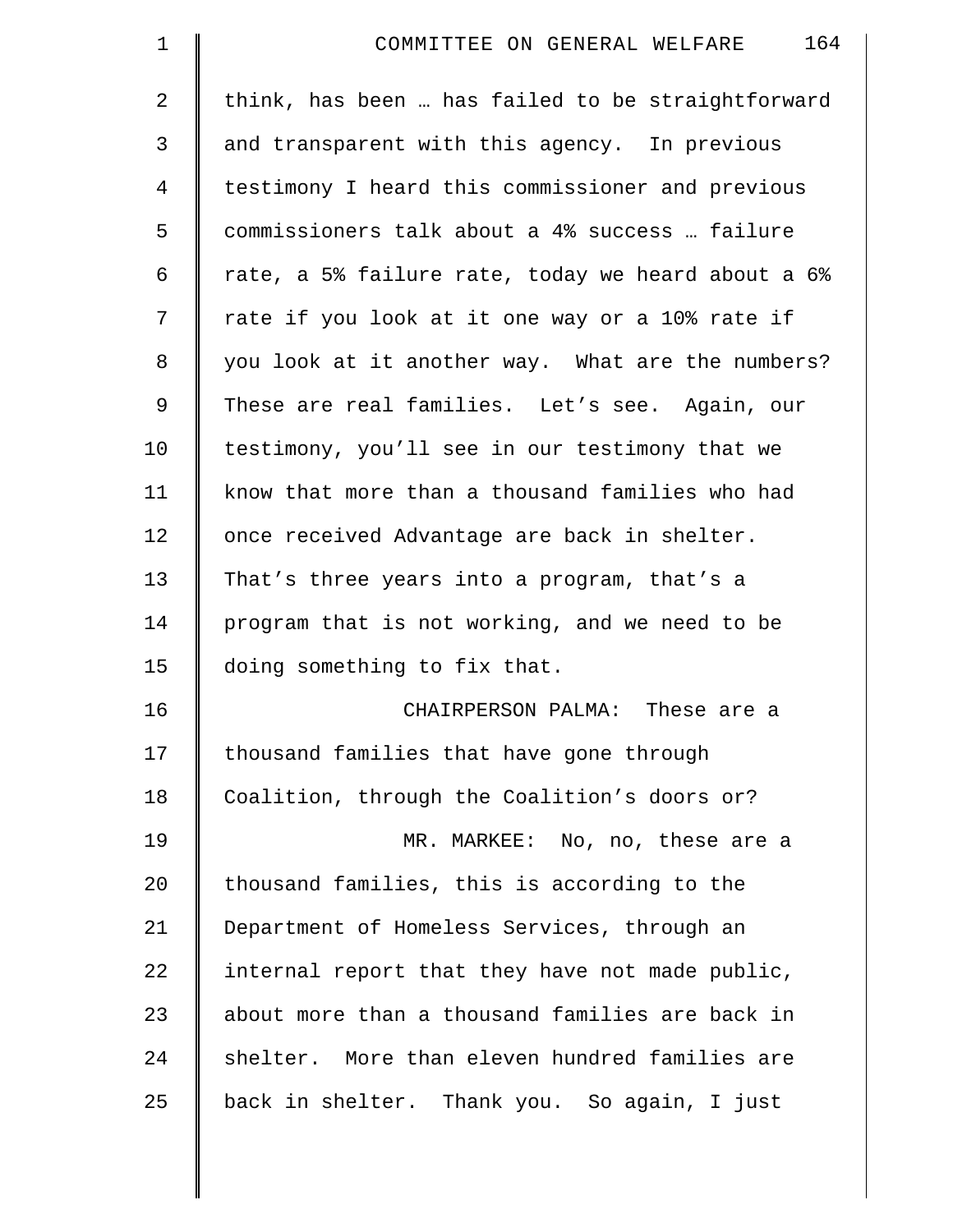| $\mathbf 1$    | 165<br>COMMITTEE ON GENERAL WELFARE                |
|----------------|----------------------------------------------------|
| 2              | want to turn it over to my colleague, Jane Bock    |
| 3              | from the Legal Aid Society, and if you look in     |
| $\overline{4}$ | your testimony, our joint testimony, after page    |
| 5              | thirteen there's a chart there that I think        |
| 6              | illustrates the real stakes here.                  |
| 7              | MS. BOCK: Thank you. If you could                  |
| 8              | follow along on the chart with me, I'd just like   |
| 9              | to review with you three different sources of data |
| 10             | that, while imperfect, set off alarm bells, as     |
| 11             | Patrick has said, about the potential future       |
| 12             | homelessness rate of families who are now in       |
| 13             | Advantage. Far from being transparent, it has      |
| 14             | taken dozens of hours to cobble together different |
| 15             | sources of data in order to present a very         |
| 16             | alarming picture, not only of the rates now, but   |
| 17             | where the rates are going. This particular chart   |
| 18             | was prepared from data that was provided pursuant  |
| 19             | to four different FOIA requests by the Legal Aid   |
| 20             | Society, 220 pages of hard copy, which had to be   |
| 21             | manually tabulated, compiled, reconciled, because  |
| 22             | the city would not provide the data in spreadsheet |
| 23             | format, which would allow it to be easily          |
| 24             | analyzed. As you can see from this chart, from     |
| 25             | the beginning of the Advantage program, which is   |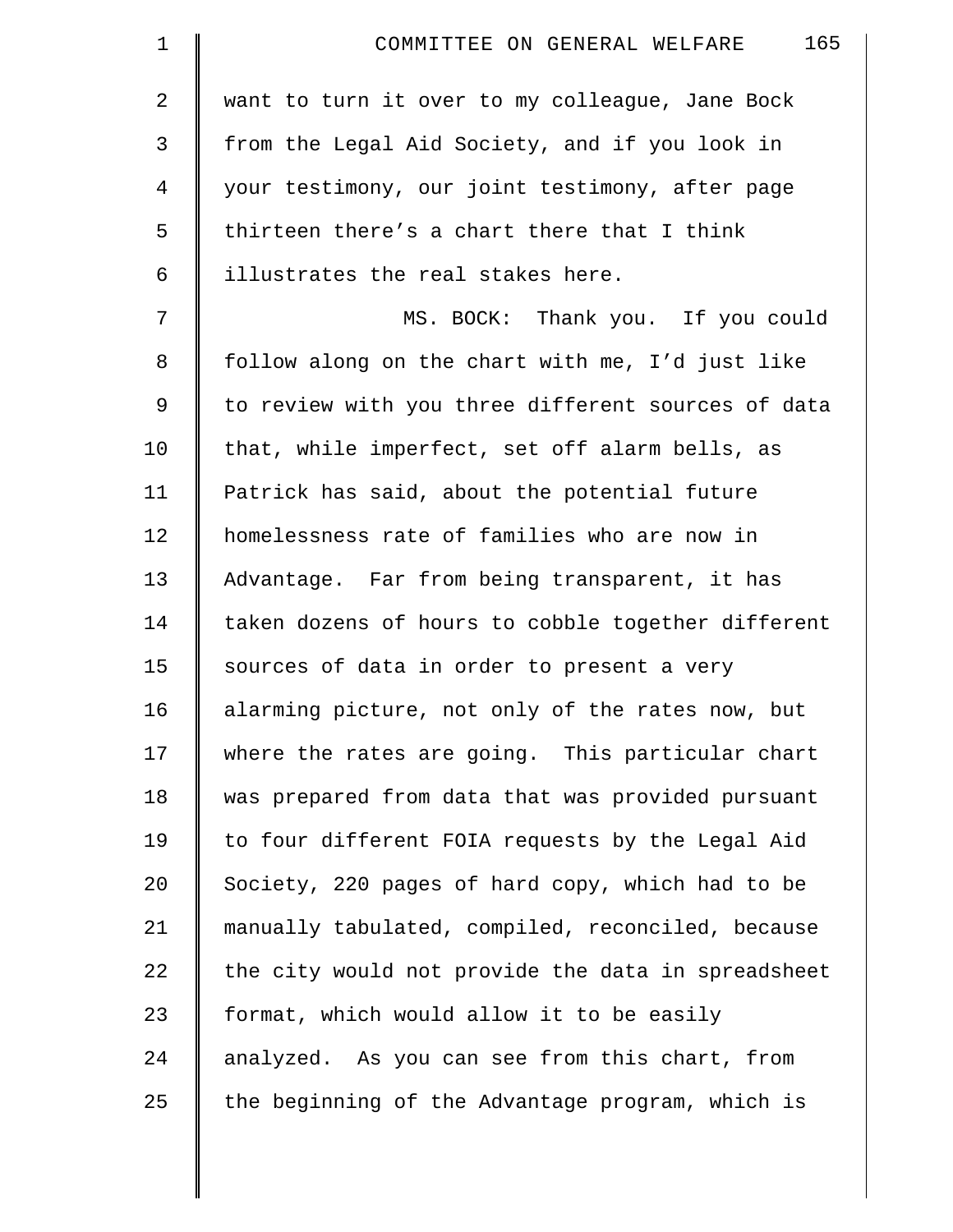| $\mathbf 1$    | 166<br>COMMITTEE ON GENERAL WELFARE                |
|----------------|----------------------------------------------------|
| $\overline{2}$ | in April of 2007, until the end of September 2010, |
| 3              | the city's own data showed that there were over    |
| 4              | 3,000 re-applications from families who had        |
| 5              | formerly been in Advantage apartments at PATH and  |
| 6              | at AFIC, the Adult Family Intake Center. In        |
| 7              | addition, the data shows that 1,400 of those       |
| 8              | applications were found to be eligible. You saw    |
| 9              | in the Times, and I believe the Commissioner has   |
| 10             | testified, that 6,000 families have left the       |
| 11             | Advantage program. So that is a very worrisome     |
| 12             | number. Particularly worrisome is the fact that    |
| 13             | you see on this graph a very dramatic increase     |
| 14             | starting in April 2009. That's two years after     |
| 15             | the program began, that's the critical point for   |
| 16             | when people started timing off, because as you     |
| 17             | heard, the Commissioner said that 85% of the       |
| 18             | families who applied for renewal did get that      |
| 19             | second year. So right when we're reaching that     |
| 20             | second year point of the very first set of people  |
| 21             | who got Advantage, is when the numbers start       |
| 22             | climbing. It is alarming that in July, when the    |
| 23             | New York Times reported on this issue, Javier      |
| 24             | Hernandez wrote that the city said that there were |
| 25             | 6% of the families who had been enrolled in the    |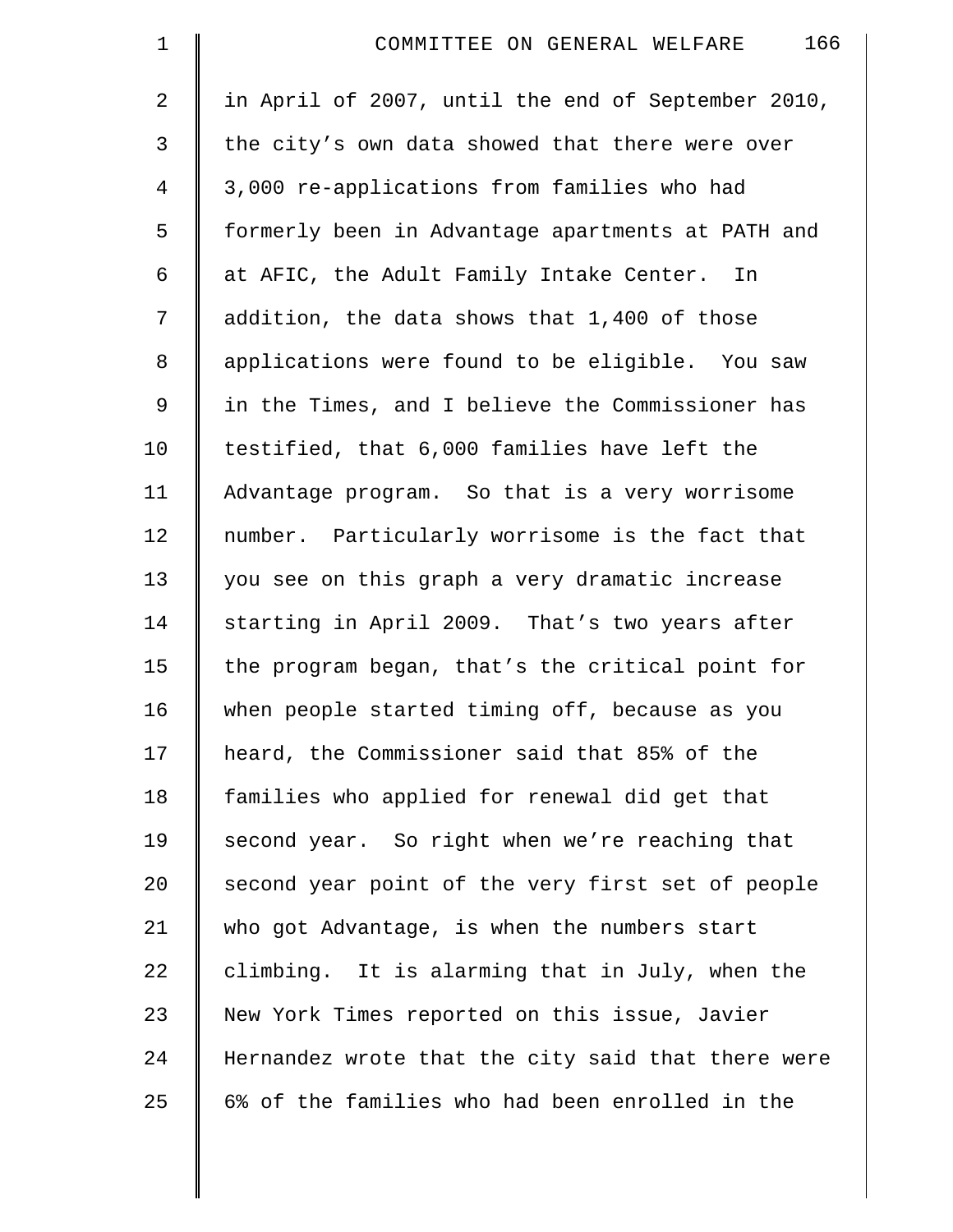| $\mathbf 1$    | 167<br>COMMITTEE ON GENERAL WELFARE                |
|----------------|----------------------------------------------------|
| $\overline{a}$ | Advantage program had entered the shelter system.  |
| $\mathfrak{Z}$ | But today DHS admits it's 10%, that's a very big   |
| 4              | jump, to go from July until today. And you can     |
| 5              | see the trajectory here, which I don't think we've |
| 6              | seen anywhere in all of DHS's data before, and I   |
| 7              | think it demonstrates very visibly the need for    |
| $\,8\,$        | the bill that Council has proposed. Now, it's      |
| $\mathsf 9$    | important to note that the data in this chart is   |
| 10             | duplicated, meaning that more than families, as we |
| 11             | testified in other hearings before, are frequently |
| 12             | found ineligible multiple times before the city    |
| 13             | will admit that they actually are in need of       |
| 14             | shelter. And so some families may even have been   |
| 15             | found, in this data may have even been found       |
| 16             | eligible more than once. However, the summary      |
| 17             | data at the end of the four datasets produced      |
| 18             | pursuant to the FOIA request show that there are   |
| 19             | 1,290, almost 1,300 families who are unduplicated, |
| 20             | who were in Advantage apartments, who are now back |
| 21             | in shelter. That's nearly ten families a day       |
| 22             | applying for shelter at PATH who are coming from   |
| 23             | Advantage apartments. This sharp increase is even  |
| 24             | more alarming because we know that the Advantage   |
| 25             | program started very slowly, there wasn't a huge   |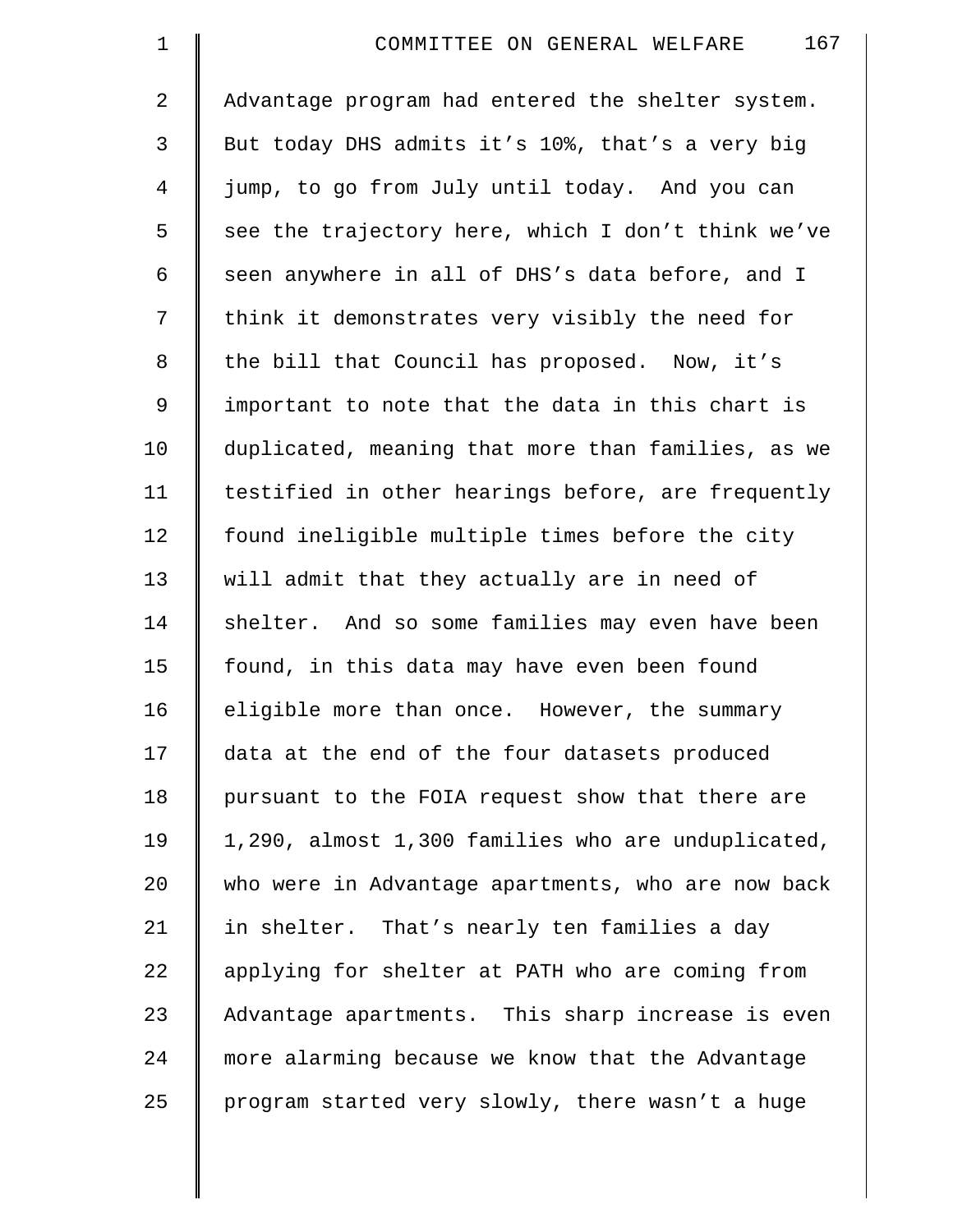| $\mathbf 1$    | 168<br>COMMITTEE ON GENERAL WELFARE               |
|----------------|---------------------------------------------------|
| $\overline{2}$ | enrollment back in the spring of 2007, and then   |
| 3              | the program picked up speed. So there are going   |
| $\overline{4}$ | to be more and more people timing off. In         |
| 5              | addition, the Commissioner testified the program  |
| 6              | is more rigorous now. That means it's going to be |
| 7              | much harder for families to stay in the program,  |
| 8              | much harder to get the renewal. As Tina Moore     |
| 9              | wrote about in the article about Pamela Yearwood, |
| 10             | there are families who are coming back into       |
| 11             | homelessness from Advantage because of            |
| 12             | increasingly poor conditions, which appears to    |
| 13             | caused anecdotally by a worsening of the          |
| 14             | inspection system for the Advantage apartments.   |
| 15             | So Ms. Yearwood, for instance, she moved into an  |
| 16             | Advantage apartment that had passed DHS           |
| 17             | inspection, which she was required to move into,  |
| 18             | which had both lead paint and had been illegally  |
| 19             | subdivided, as a different city agency, HPD,      |
| 20             | determined. So, and in addition, we know          |
| 21             | anecdotally of many families who have not         |
| 22             | Advantage families who have been unable to access |
| 23             | the HomeBase services, which could have helped    |
| 24             | them obtain subsidies such as FEPS, which might   |
| 25             | allow them to stay in their apartment. And since  |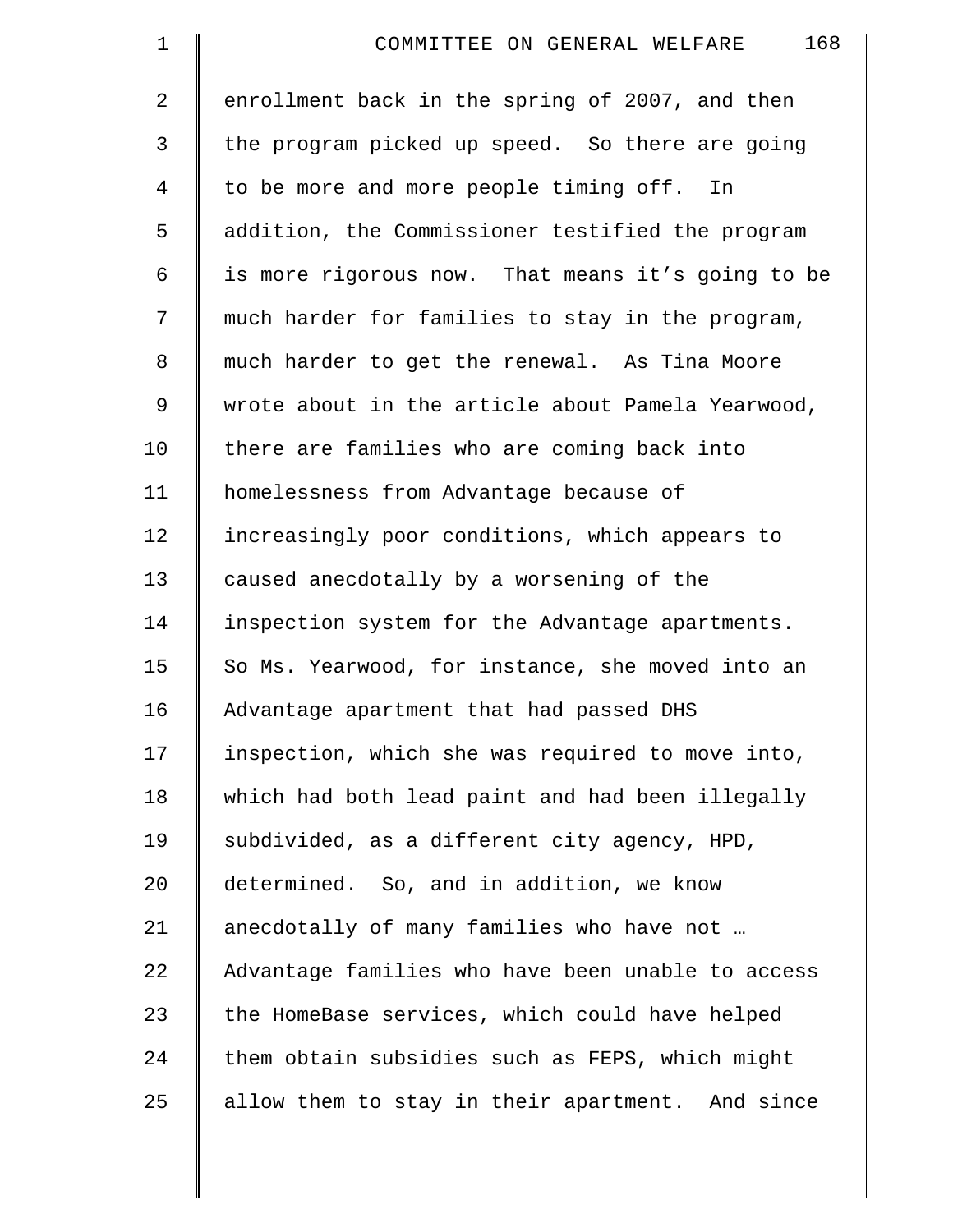| $\mathbf 1$    | 169<br>COMMITTEE ON GENERAL WELFARE                |
|----------------|----------------------------------------------------|
| $\overline{2}$ | we know that HomeBase is not available to          |
| 3              | everyone, whether due to the study, or due to this |
| 4              | lack of availability, that's a serious issue when  |
| 5              | people are against facing homelessness. So thank   |
| 6              | you for this opportunity to testify, and we        |
| 7              | strongly support the data-reporting bills that     |
| 8              | you've proposed.                                   |
| 9              | COUNCIL MEMBER ARROYO: Jane?                       |
| 10             | MS. BOCK: Yes.                                     |
| 11             | COUNCIL MEMBER ARROYO: Jane,                       |
| 12             | right?                                             |
| 13             | MS. BOCK: Yes.                                     |
| 14             | COUNCIL MEMBER ARROYO: As I'm                      |
| 15             | sitting here, and I  the HomeBase study and all    |
| 16             | the things that make us so nervous about that,     |
| 17             | should we be concerned about the city facing legal |
| 18             | action because we're denying services to people?   |
| 19             | Have you gotten contact by any of the families     |
| 20             | that received the letter advising them that        |
| 21             | they're not going to be receiving services for two |
| 22             | years, or are not eligible for services? And what  |
| 23             | would that cost if we have to face legal action    |
| 24             | where the city is sued because they're denying     |
| 25             | services?                                          |
|                |                                                    |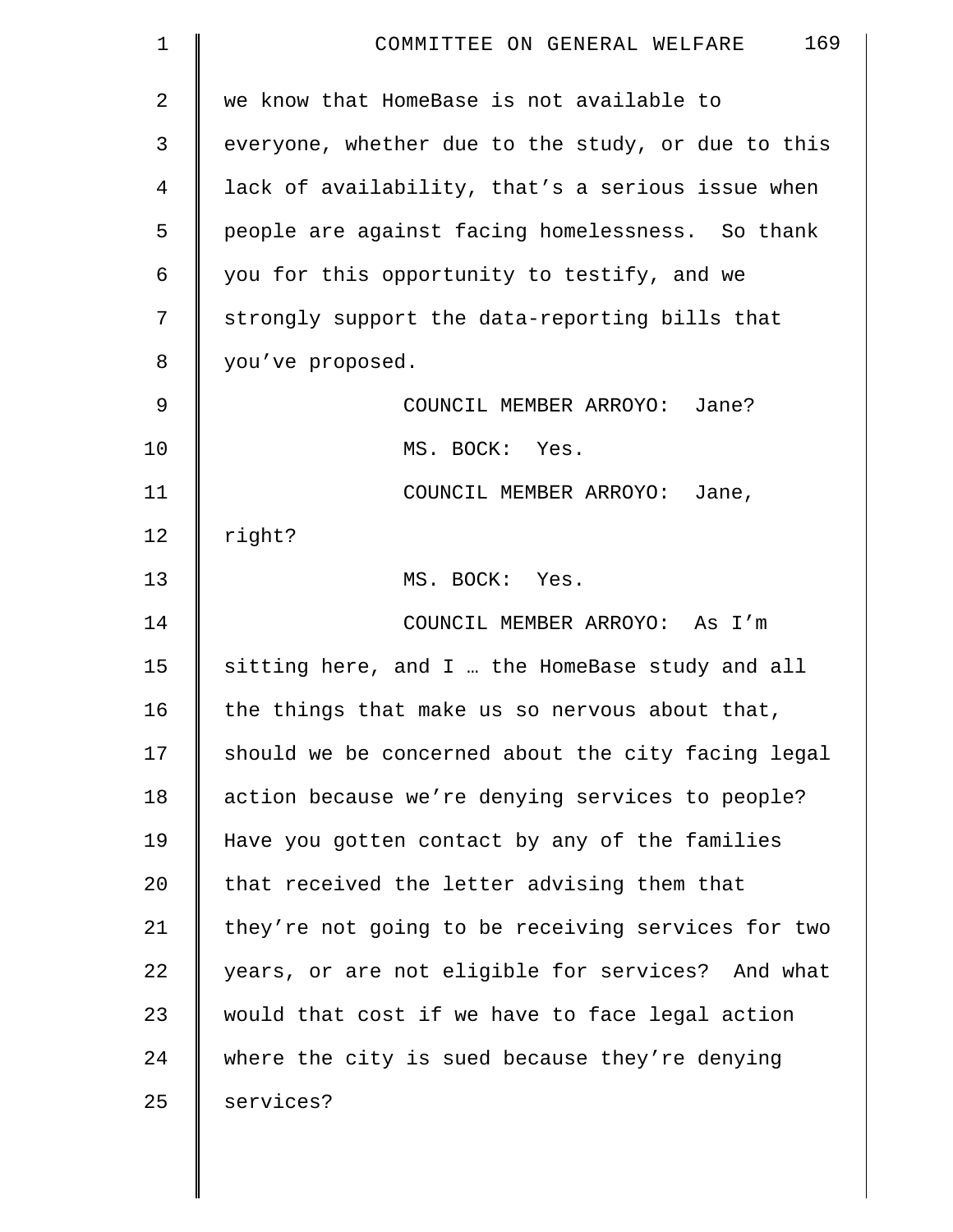| $\mathbf 1$ | 170<br>COMMITTEE ON GENERAL WELFARE                |
|-------------|----------------------------------------------------|
| 2           | MS. BOCK: I don't know of  that                    |
| 3           | that's a legal claim. There's certainly an         |
| 4           | ethical issue with that story, there's certainly   |
| 5           | academic issues. Under the Boston consent decree,  |
| 6           | however, the city has a legal obligation to        |
| 7           | provide shelter to any family who does not have    |
| 8           | housing which is safe and adequate. And if         |
| $\mathsf 9$ | families are being denied shelter at the PATH      |
| 10          | office, as we've discussed at previous hearings,   |
| 11          | there is a legal claim, and it's a tragedy that    |
| 12          | families who could receive HomeBase services and   |
| 13          | thereby avoid entering the shelter system again,   |
| 14          | are being denied those services because of this    |
| 15          | study, or because of the general lack of effective |
| 16          | HomeBase services.                                 |
| 17          | COUNCIL MEMBER ARROYO: It's just                   |
| 18          | not a good practice, not illegal.                  |
| 19          | MS. BOCK: There are many legal                     |
| 20          | issues involved. The exclusion from the study may  |
| 21          | not be a primary legal issue before us now.        |
| 22          | COUNCIL MEMBER ARROYO: Thank you.                  |
| 23          | CHAIRPERSON PALMA: The next                        |
| 24          | speaker.                                           |
| 25          | MS. EISNER: Okay good, thanks.                     |
|             |                                                    |
|             |                                                    |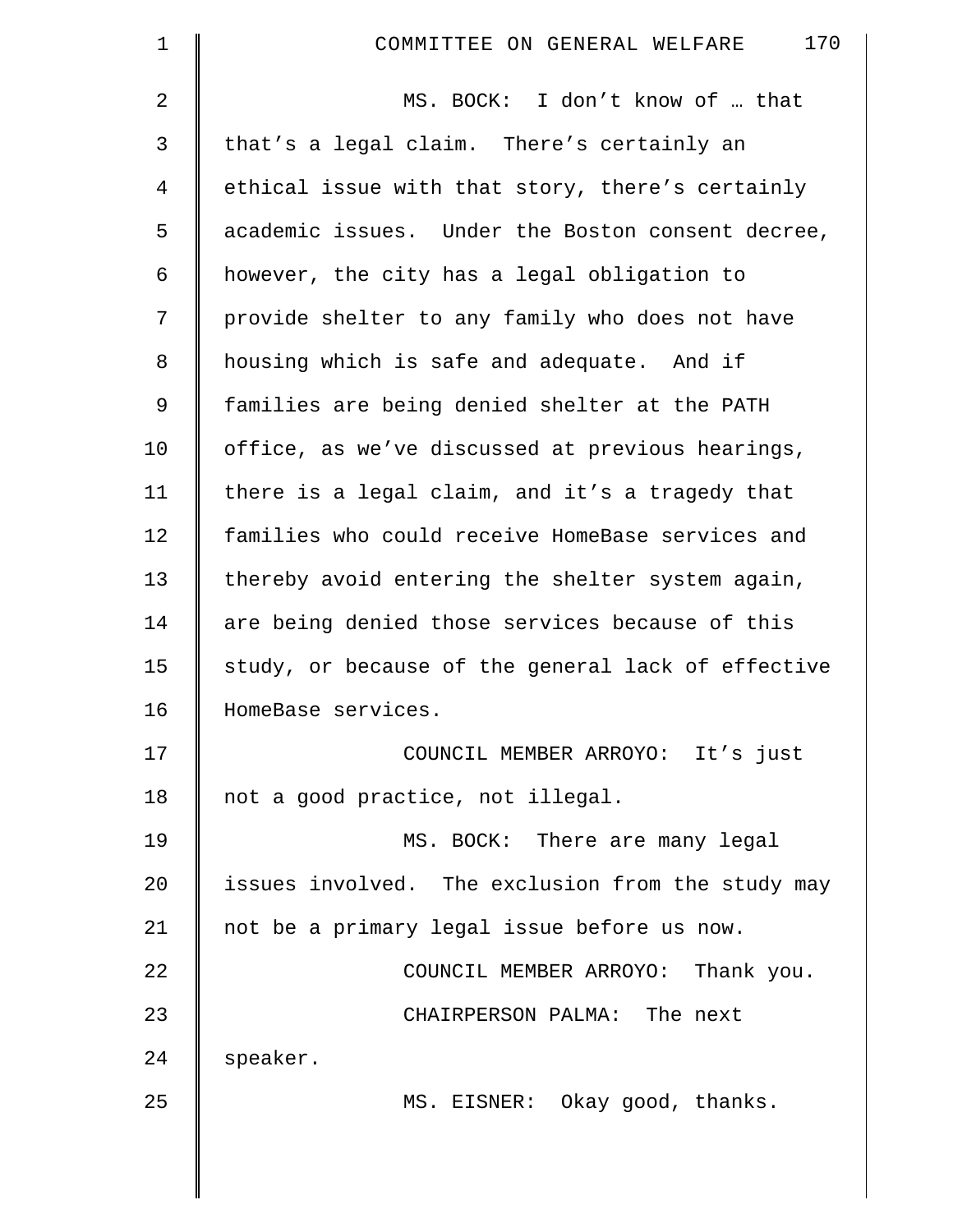| $\mathbf 1$    | 171<br>COMMITTEE ON GENERAL WELFARE                |
|----------------|----------------------------------------------------|
| $\overline{a}$ | Hi, I'm Laurel Eisner, I'm the Executive Director  |
| 3              | of Sanctuary for Families. I know a number of      |
| $\overline{4}$ | you, and I must say I appreciate enormously having |
| 5              | the opportunity to listen to your questions of the |
| 6              | Commissioner, both commissioners, actually. And I  |
| 7              | think it was very helpful. I have a fairly simple  |
| 8              | comment about Intro 395, which is my concern, and  |
| 9              | that is that it has apparently inadvertently       |
| 10             | ignored the fact that domestic violence victims    |
| 11             | who are in domestic violence shelters are subject  |
| 12             | to the identical programs. They have somewhat of   |
| 13             | a waiver from Work Advantage, where they got six   |
| 14             | months of housing before they had to get a job.    |
| 15             | Under this program they have to get a job right    |
| 16             | away when they come into shelter, and they have to |
| 17             | have a job for four weeks, as everybody does in    |
| 18             | the homeless system. But for our clients that is   |
| 19             | a huge problem, because unlike the homeless        |
| 20             | system, which is subject to the Boston consent     |
| 21             | decree, after the long history of the McCain       |
| 22             | litigation, our clients are subject to the time    |
| 23             | limits in shelter that are designated by state     |
| 24             | regulations. And a domestic violence victim        |
| 25             | coming into an emergency shelter, she is running   |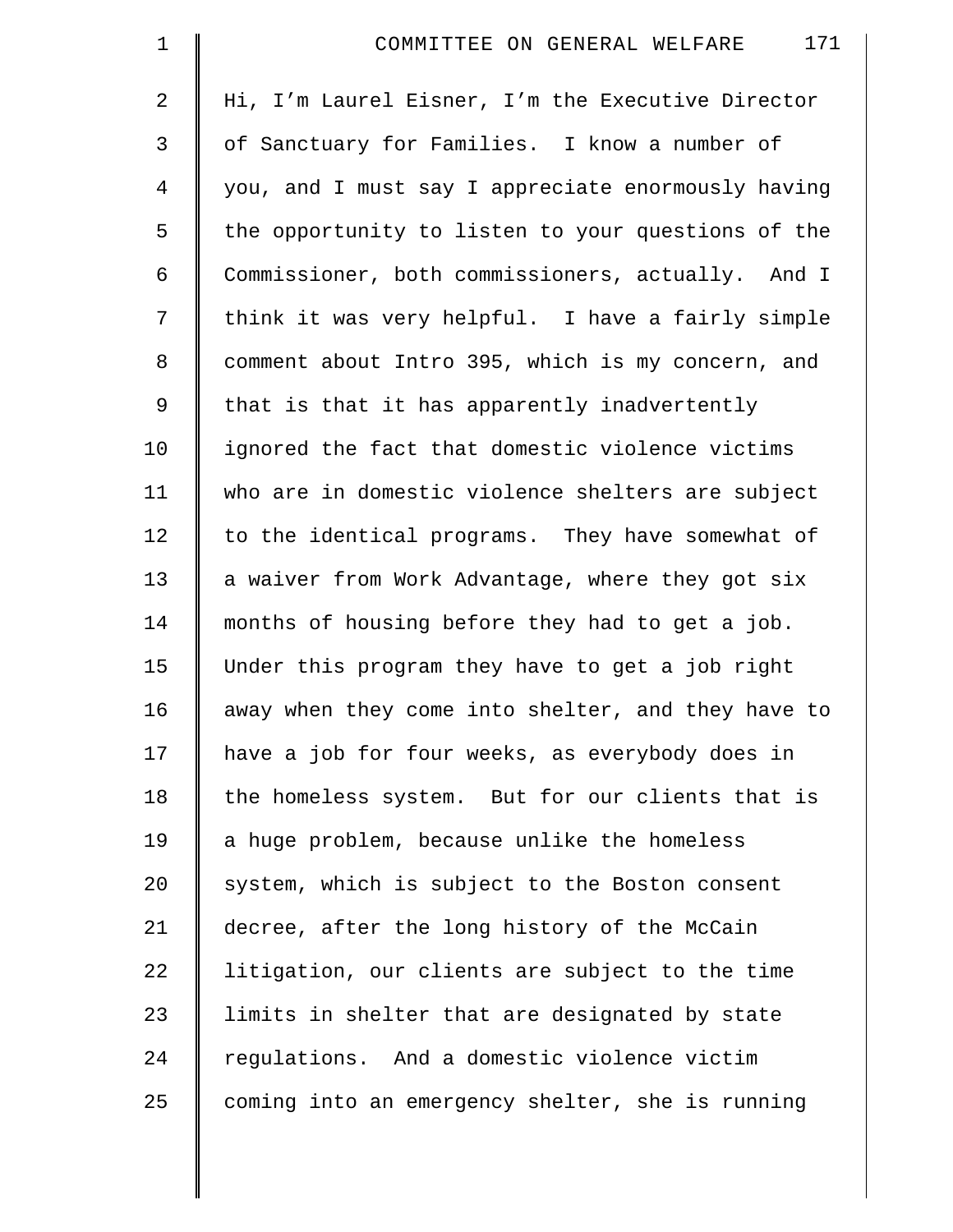| $\mathbf 1$    | 172<br>COMMITTEE ON GENERAL WELFARE                 |
|----------------|-----------------------------------------------------|
| $\overline{2}$ | for her life, I see them every day in the waiting   |
| 3              | room in our agency. She comes with shopping bags    |
| 4              | and maybe a couple of teddy bears, everybody looks  |
| 5              | very frightened, very stressed. They are hoping     |
| 6              | that they're going to get into one of the slots in  |
| 7              | a domestic violence shelter. Sometimes we're able   |
| 8              | you know, we accommodate them as much as we can,    |
| $\mathsf 9$    | and we do whatever we can to make sure somebody     |
| 10             | gets them into a shelter. They then have a          |
| 11             | maximum of 135 days, four and a half months, not a  |
| 12             | day more, to stay in an emergency domestic          |
| 13             | violence shelter. There are a small number, about   |
| 14             | 18% of those who come into emergency shelter, are   |
| 15             | able actually, after the $135th$ day, to move in to |
| 16             | what's called the domestic violence transitional    |
| 17             | shelter system, where they can stay for up to six   |
| 18             | months. But even if they do that, even if they      |
| 19             | get the four and a half months, and another six     |
| 20             | months, for the most part they're not going to be   |
| 21             | able to stay as long as those who, on average, who  |
| 22             | are in homeless shelters. In addition, just to be   |
| 23             | really clear, and I know you all know this, so I    |
| 24             | don't want to, especially at this late hour, say    |
| 25             | too much, it is a nightmare for domestic violence   |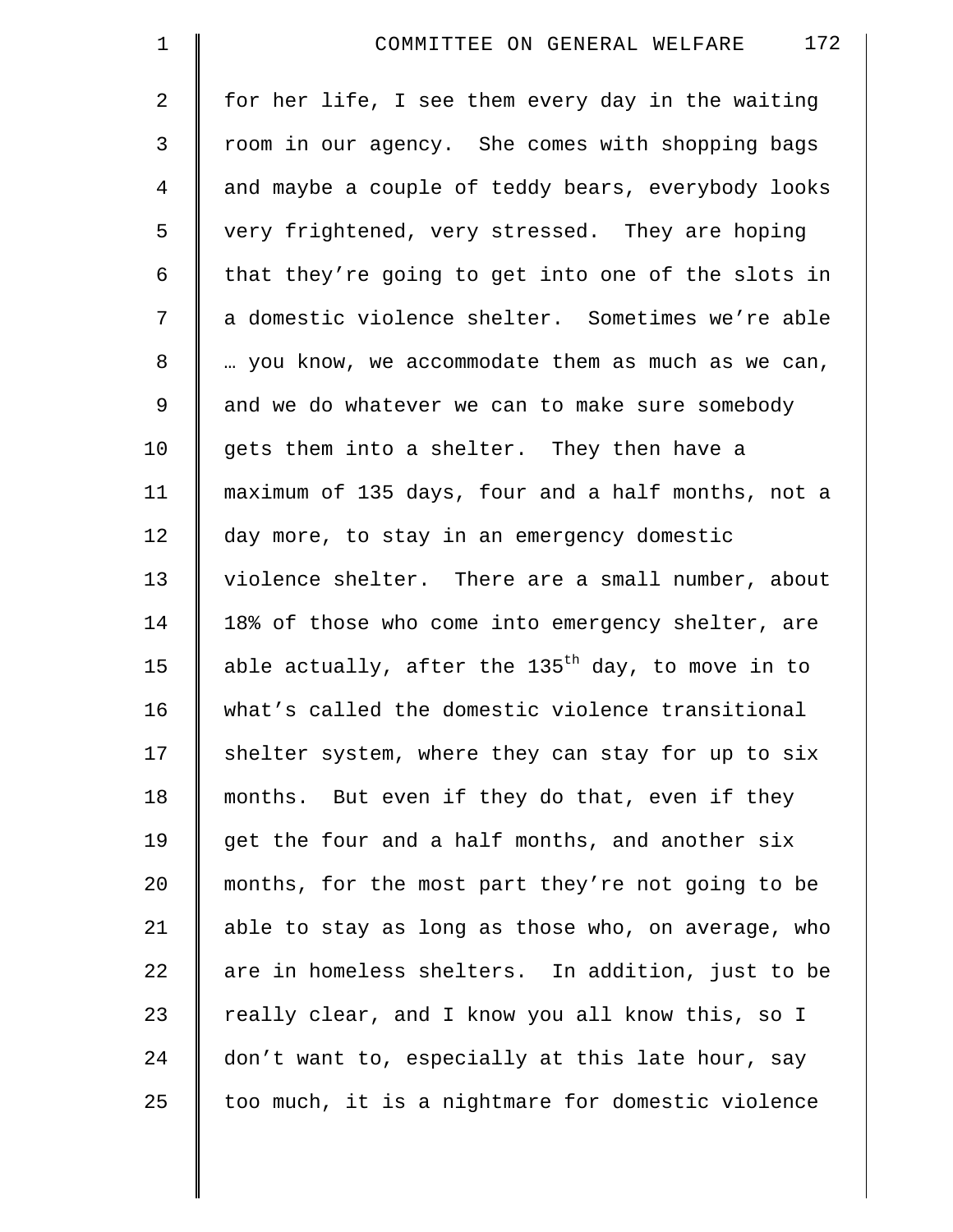| $\mathbf 1$ | 173<br>COMMITTEE ON GENERAL WELFARE               |
|-------------|---------------------------------------------------|
| 2           | victims. They are literally running for their     |
| 3           | lives. They cannot just say, "Uh, this is really  |
| 4           | too much work. Let me just go back to that guy    |
| 5           | who has told me he is going to kill me", and who  |
| 6           | is now really angry at them because they have     |
| 7           | tried to go into shelter, and they have  she has  |
| 8           | left him and has taken the children. So what's at |
| 9           | risk for them in terms of personal danger, the    |
| 10          | lack of alternative choices, and the situation    |
| 11          | with their kids, because overwhelmingly the       |
| 12          | literature and the research shows, domestic       |
| 13          | violence victims ultimately, after trying several |
| 14          | times, will leave a violent batterer, because in  |
| 15          | the final analysis they realize, oh my God, this  |
| 16          | is so bad for the children. And that's what they  |
| 17          | do. So they're coming with the kids. The kids     |
| 18          | are totally in turmoil. I mean, the kids have     |
| 19          | seen all of this violence, they've heard it,      |
| 20          | they've heard the screaming and the crying, they  |
| 21          | know there's trouble at home. They've seen the    |
| 22          | bruises, they've sensed the tension. I mean,      |
| 23          | we've had kids come into our shelter system who   |
| 24          | literally have stopped speaking. We had a kid who |
| 25          | has hallucinations that the batterer in his dark  |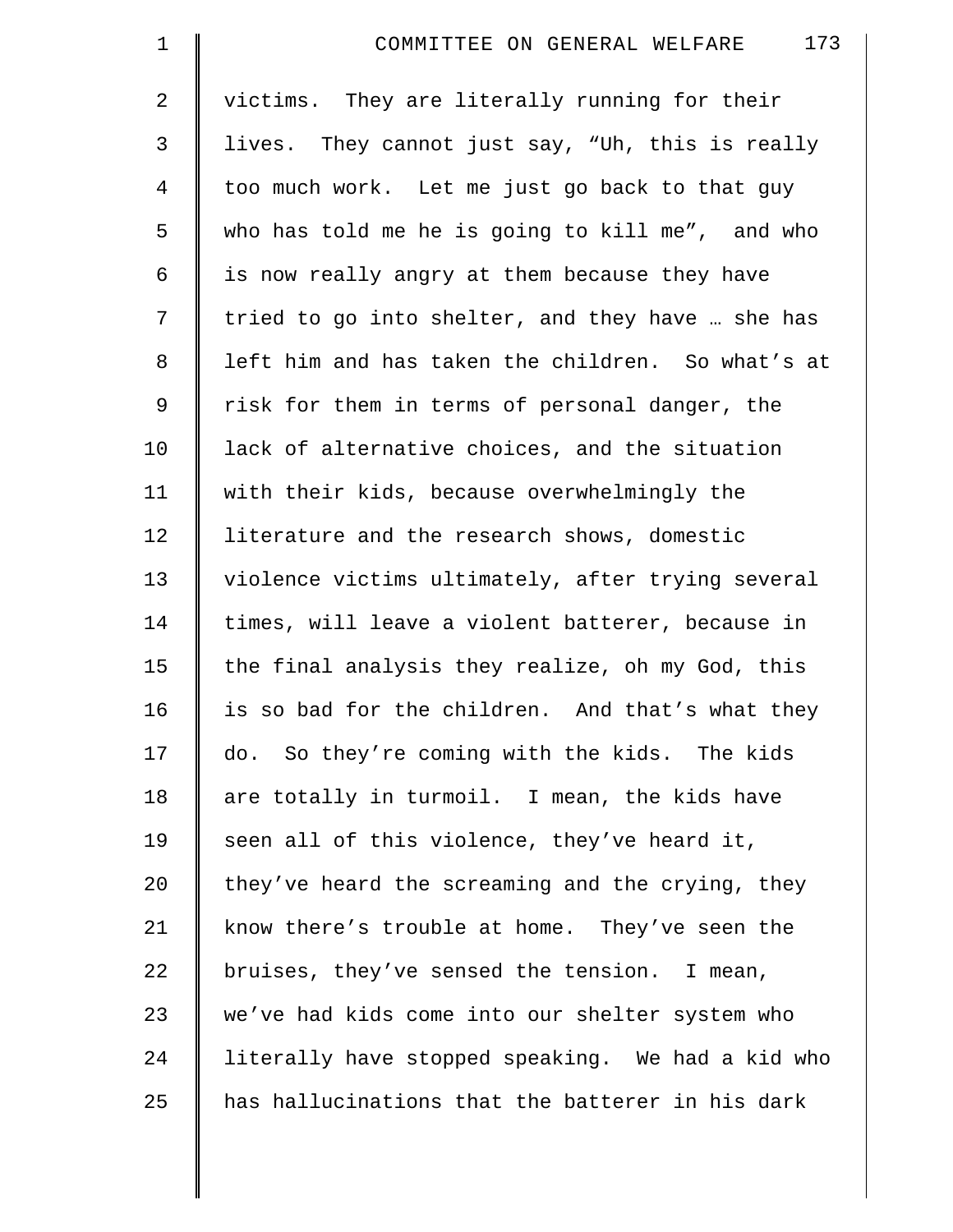| $\mathbf 1$    | 174<br>COMMITTEE ON GENERAL WELFARE                |
|----------------|----------------------------------------------------|
| 2              | cloak was telling her to kill somebody. We've had  |
| 3              | kids who are terrified to leave their mothers,     |
| $\overline{4}$ | because they think, well, you know, I'm six, I've  |
| 5              | got to be mommy's protector. So those kids are in  |
| 6              | all kinds of turmoil. And the mom is really        |
| 7              | worried about them. So she comes into shelter,     |
| $\,8\,$        | she's left everything behind. She has to go into   |
| 9              | a secret location, she can't tell her family where |
| 10             | she is, if she does, we have to ask her to leave   |
| 11             | the shelter, and try to place her somewhere, even  |
| 12             | if it's totally an accident, because it threatens  |
| 13             | everybody there. The place is very carefully       |
| 14             | guarded and sheltered. So she goes in, she has to  |
| 15             | get on public assistance. If she was working, she  |
| 16             | probably can't possibly afford the cost, so she    |
| 17             | goes on public assistance. If she was working,     |
| 18             | chances are he knows where she works, so she can't |
| 19             | go into shelter, go to the job, come home to       |
| 20             | shelter, because the next day he'll be there       |
| 21             | banging at the door. So she has to leave her job   |
| 22             | and we actually tell her that. Some of them don't  |
| 23             | even have orders of protection and we cannot tell  |
| 24             | them to get an order of protection. She goes to    |
| 25             | court, he follows her home from court, he knows    |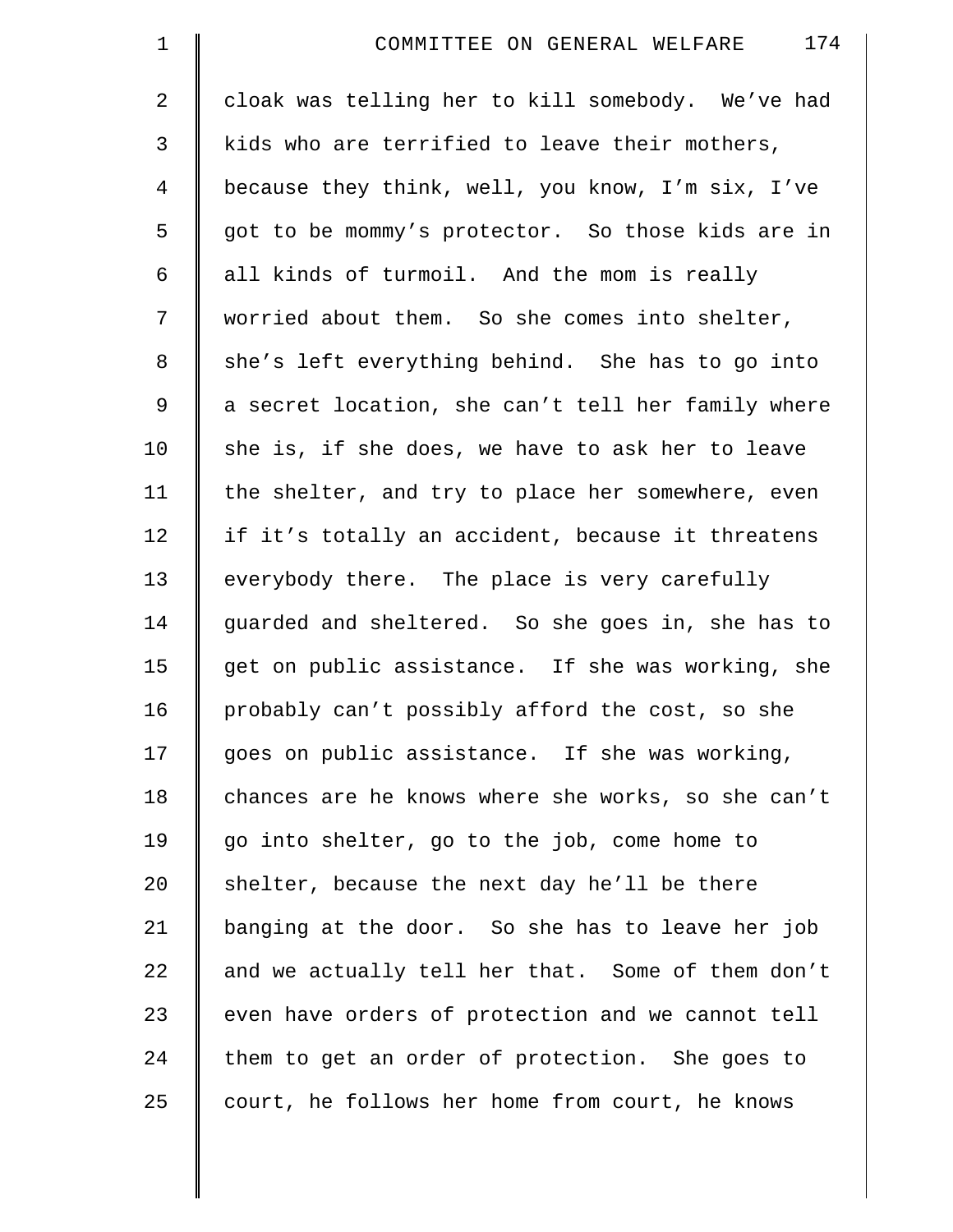| $\mathbf 1$    | 175<br>COMMITTEE ON GENERAL WELFARE                 |
|----------------|-----------------------------------------------------|
| $\overline{a}$ | where she is, and then he sues and says she's a     |
| 3              | bad mother. So she's got everything against her.    |
| $\overline{4}$ | She comes to Sanctuary, and to the 20 or so other   |
| 5              | agencies that we are in coalition with, who         |
| 6              | provide shelter for domestic violence victims.      |
| 7              | And she has all these hurdles to overcome. And a    |
| 8              | lot of them do a lot, and we work with them, and    |
| 9              | we do the kind of third party help that Gale        |
| 10             | Brewer, Council Member Brewer, was talking about.   |
| 11             | We try to be the emergency backup, the family they  |
| 12             | don't have and that they really, that can help      |
| 13             | them out, and often they're here without any        |
| 14             | family in New York City other than the batterer's   |
| 15             | family. And we help them with emergency rent and    |
| 16             | with their phone system and with utilities. I       |
| 17             | mean, we do whatever we can, we have food at the    |
| 18             | agency, we have a clothing boutique for those who   |
| 19             | have left everything behind. We will pay the        |
| 20             | stores for the stuff they've left, and we will do   |
| 21             | all that, but at the $135th$ day, the game is over. |
| 22             | So now they also have to have a job. And the New    |
| 23             | Destiny Housing Corporation, which I think has      |
| 24             | testified in other areas for you, which is an       |
| 25             | organization, a not-for-profit agency that builds   |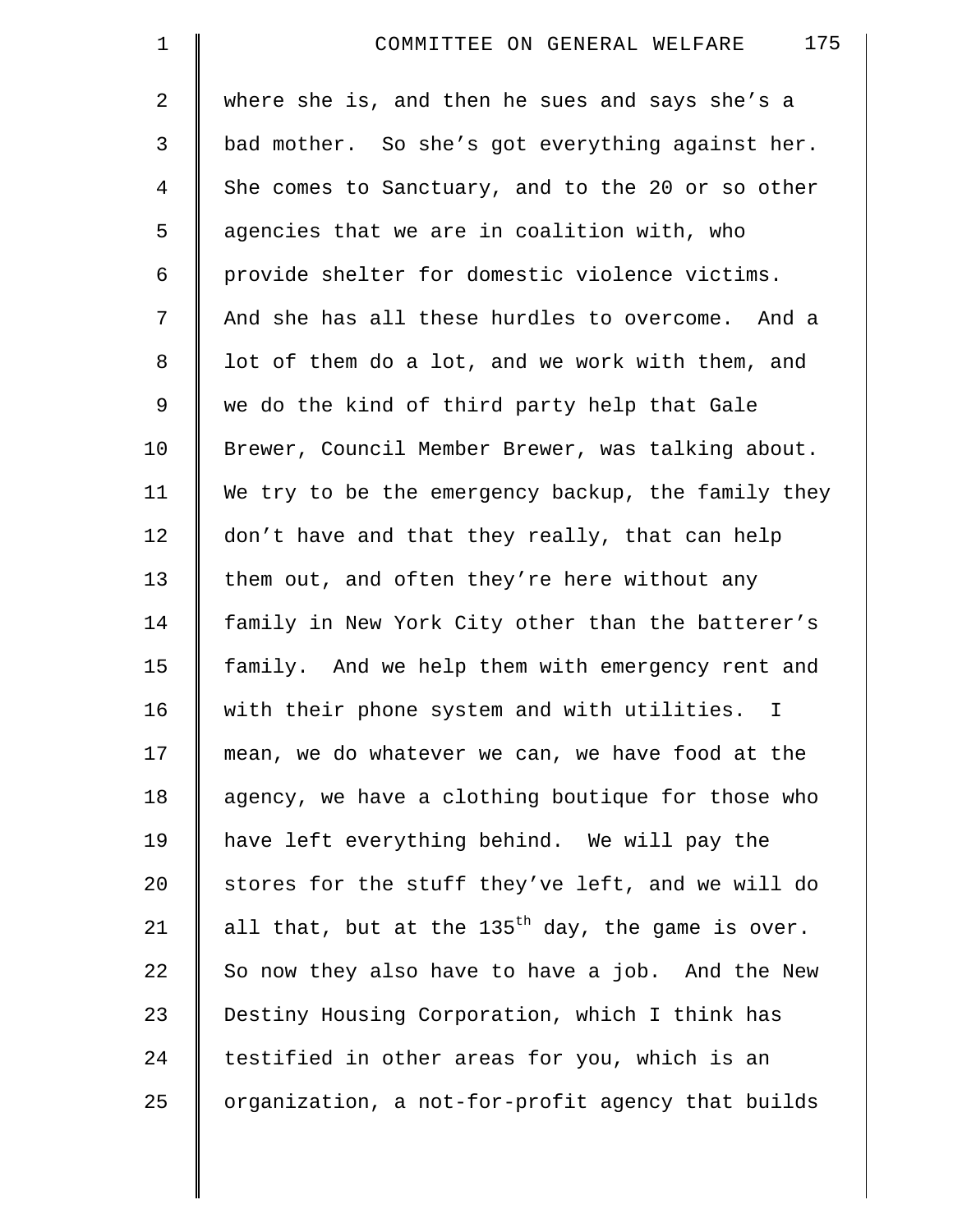| $\mathbf 1$    | 176<br>COMMITTEE ON GENERAL WELFARE                |
|----------------|----------------------------------------------------|
| $\overline{a}$ | shelters and permanent housing for domestic        |
| 3              | violence victims, they did a really interesting    |
| 4              | study. They got 80% of the domestic violence       |
| 5              | shelter organizations like ours to give them data  |
| 6              | on what happened to the families who are in        |
| 7              | domestic violence shelters between July 2009 and   |
| 8              | June 2010. And they got 87% to respond. What       |
| 9              | they found was, 1,700 families during that time    |
| 10             | period left the DV emergency shelters and of       |
| 11             | those, 20% actually moved into permanent housing.  |
| 12             | Another 20% doubled up elsewhere. Interestingly,   |
| 13             | very few went back to batterers as far as we know, |
| 14             | but sometimes of course they don't want to admit   |
| 15             | that, because they're very embarrassed. But where  |
| 16             | did most of them go? To the homeless system.       |
| 17             | Most of them went to PATH, into the PATH center.   |
| 18             | Some of them were lucky enough to get one of these |
| 19             | transitional center beds. And of those, once they  |
| 20             | left the transitional shelter, where they had the  |
| 21             | extra six months, 60% went into permanent housing. |
| 22             | So that's really quite a difference, and the       |
| 23             | difference of course is time, four and a half      |
| 24             | months versus ten and a half months, in effect.    |
| 25             | But interesting, they looked at the demographic    |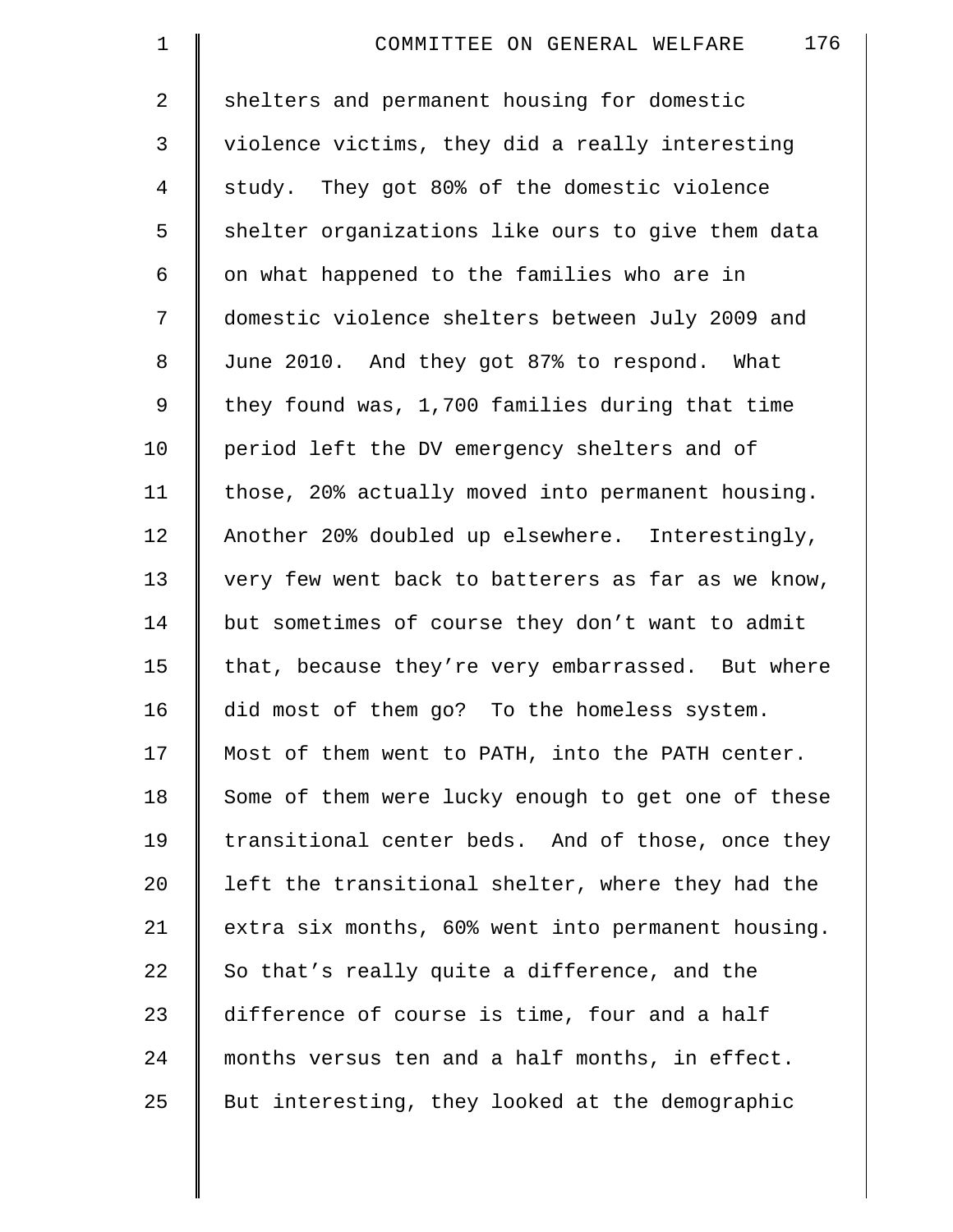| $\mathbf 1$     | 177<br>COMMITTEE ON GENERAL WELFARE                |
|-----------------|----------------------------------------------------|
| 2               | data about the people, actually got the DV         |
| 3               | Advantage, this was the DV Advantage, the Work     |
| 4               | Advantage version for DV, they looked at the       |
| 5               | demographics of them, and they found that the      |
| 6               | educational level of those who are able to get the |
| 7               | DV Advantage and able to get into housing          |
| $\,8\,$         | correlated very closely, their educational levels  |
| 9               | and their work history, correlated with their      |
| 10              | ability to do this. So 82% of those who got the    |
| 11              | DV Advantage and got into apartments, and mind     |
| 12              | you, that's only 20% of the whole population that  |
| 13              | we are talking about who left in that year, but    |
| 14              | 82% of them had at least a high school diploma, a  |
| 15              | GED, and some had some college. Similarly, 82% of  |
| 16              | them had some work history. In contrast, the rest  |
| 17              | of the domestic violence shelter population that   |
| 18              | left, of those 1,700 that left in one year, had    |
| 19              | much less education, 47% had not even a high       |
| 20 <sub>o</sub> | school diploma, and 55% had no work experience, or |
| 21              | less than a year. So you have to ask the           |
| 22              | question, what is the Department of Homeless       |
| 23              | Services and Human Resources Administration -      |
| 24              | which by the way HRA oversees these DV shelters,   |
| 25              | and they have been fantastic advocates for our     |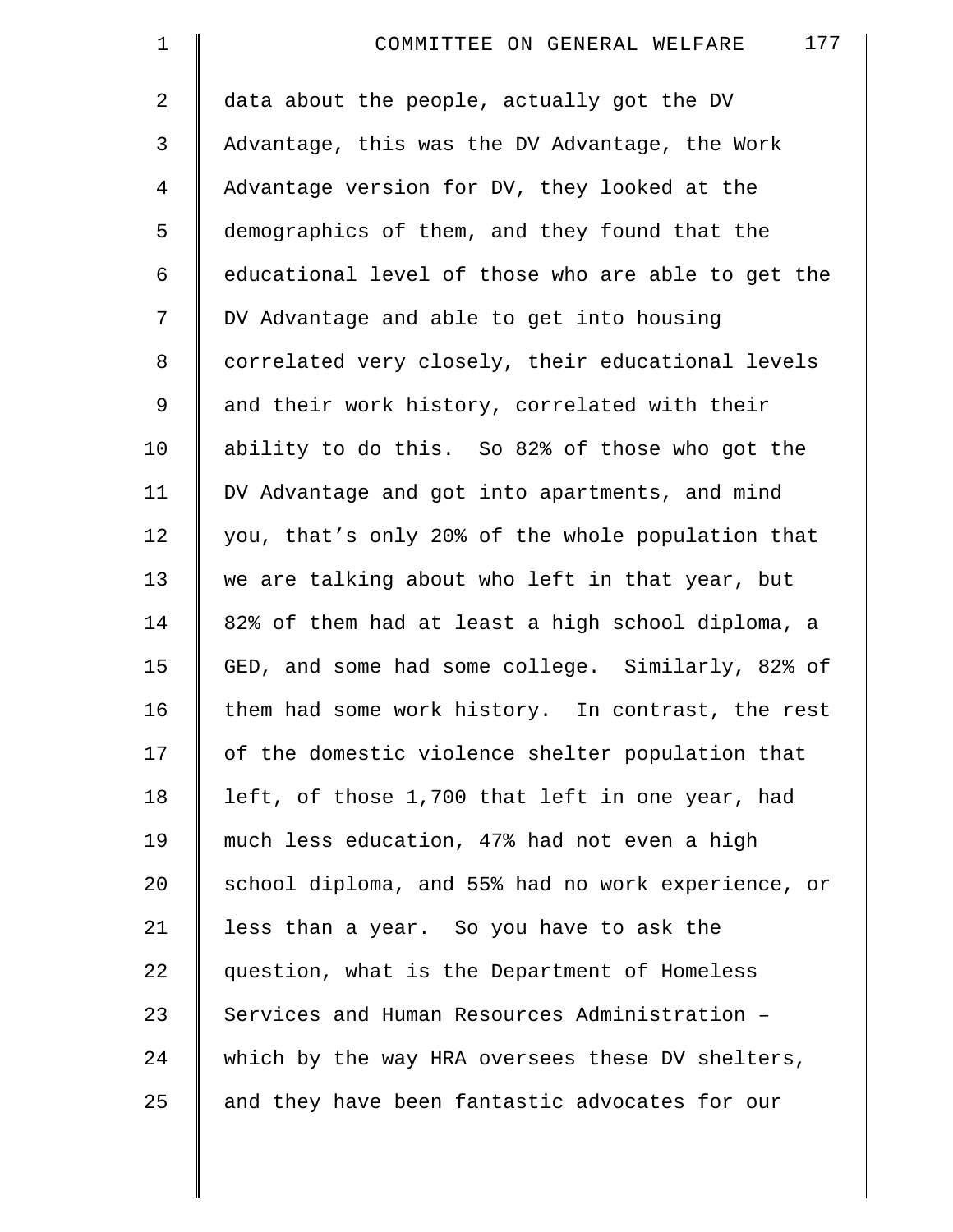| $\mathbf 1$    | 178<br>COMMITTEE ON GENERAL WELFARE                  |
|----------------|------------------------------------------------------|
| $\overline{a}$ | clients. They are enormously helpful, and when we    |
| 3              | need a little, two or three more days, please, and   |
| 4              | she'll get the keys to the apartment, they're very   |
| 5              | accommodating. But in effect this is a large         |
| 6              | citywide policy. What is it that they're thinking    |
| 7              | will happen to these women and children? And the     |
| 8              | children, of course, are the future. They're the     |
| $\mathsf 9$    | ones who are themselves going to become the          |
| 10             | batterers or the victims of battering, who will      |
| 11             | end up with all of the social problems. And I        |
| 12             | have to say, I really commend you for asking these   |
| 13             | questions, because it's clear that our data from     |
| 14             | New Destiny and everything we experience in our      |
| 15             | own agency is completely inconsistent to what        |
| 16             | Commissioner Diamond really has testified to.<br>And |
| 17             | I have in my testimony and I won't repeat it, but    |
| 18             | just give it to you, I listed what some of us        |
| 19             | think are sort of maybe the ten critical             |
| 20             | questions. And they say, look, we can't answer       |
| 21             | all these questions, we sort of have a suggestion    |
| 22             | of what of the ten are really hard ones. And in      |
| 23             | closing I just want to say, don't forget about the   |
| 24             | domestic violence victims, there are a lot of        |
| 25             | them. Several, many thousands every year, and 20     |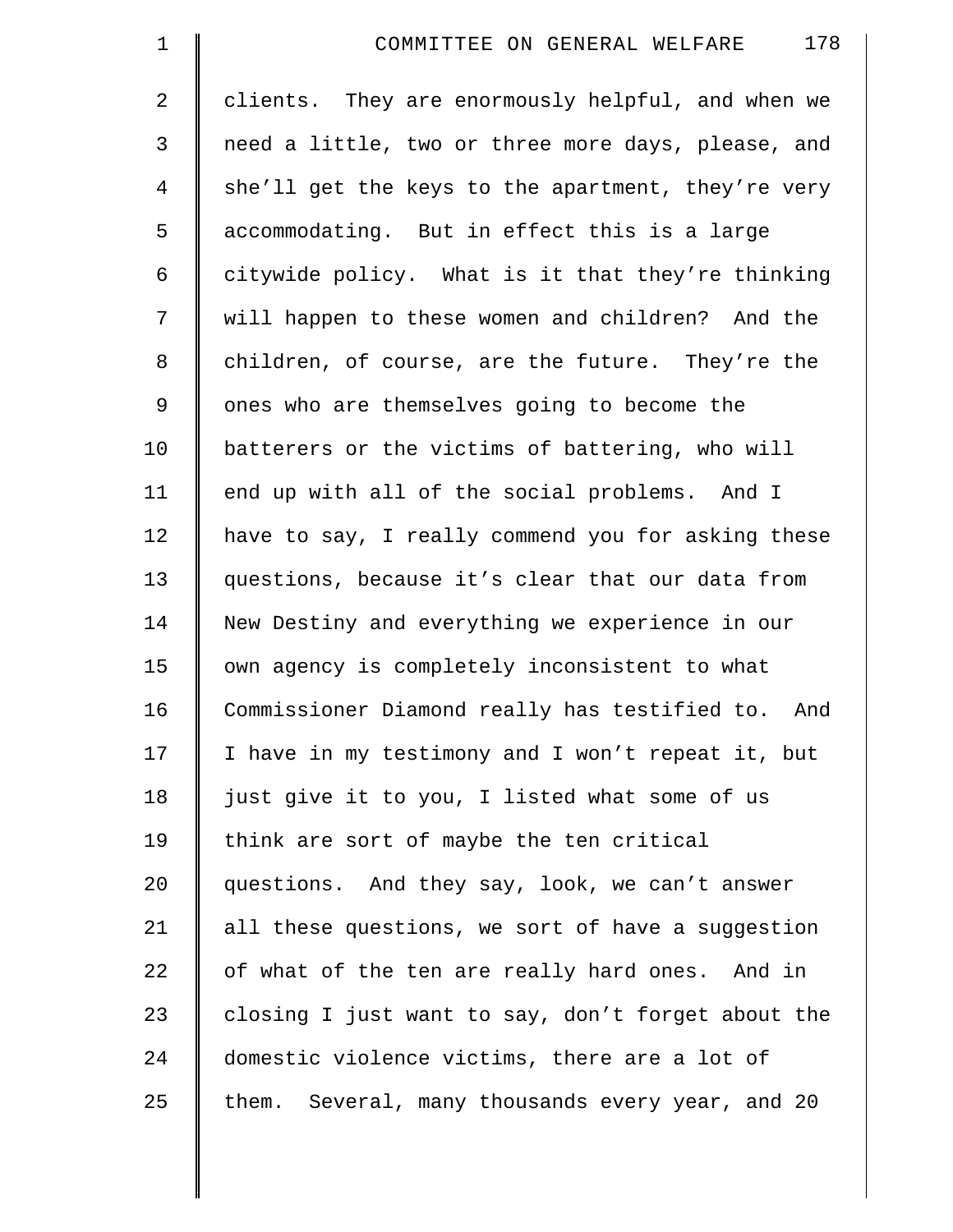| $\mathbf 1$    | 179<br>COMMITTEE ON GENERAL WELFARE                |
|----------------|----------------------------------------------------|
| $\overline{2}$ | different agencies doing this work. And they, I    |
| 3              | certainly don't want to say that the people in the |
| $\overline{4}$ | homeless system are, you know, have it easy, but   |
| 5              | they have this special extra issue of the physical |
| 6              | danger, of the emotional destructiveness, of the   |
| 7              | domestic violence relationship, where the batterer |
| 8              | said to them every day, you are worthless, you are |
| 9              | a bad woman, you are a bad wife, you are a bad     |
| 10             | mother, and no man will ever have you again, and   |
| 11             | if you leave me, I'll report you to INS, I'll call |
| 12             | the police, I'll claim that you  I'll try to take  |
| 13             | the children, and many of them actually do that.   |
| 14             | So in thinking about this DV Advantage, this       |
| 15             | Advantage New York, which we have come to call     |
| 16             | Disadvantage New York, remember us.                |
| 17             | CHAIRPERSON PALMA: Domestic                        |
| 18             | violence victims are always in the forefront of    |
| 19             | our discussions.                                   |
| 20             | MS. EISNER: I know, I appreciate                   |
| 21             | that.                                              |
| 22             | MS. GONZALEZ: Good afternoon, I'm                  |
| 23             | Stephanie Gonzalez, Associate Executive Director   |
| 24             | at Citizens' Committee for Children, we just       |
| 25             | wanted to thank you for holding this hearing on    |
|                |                                                    |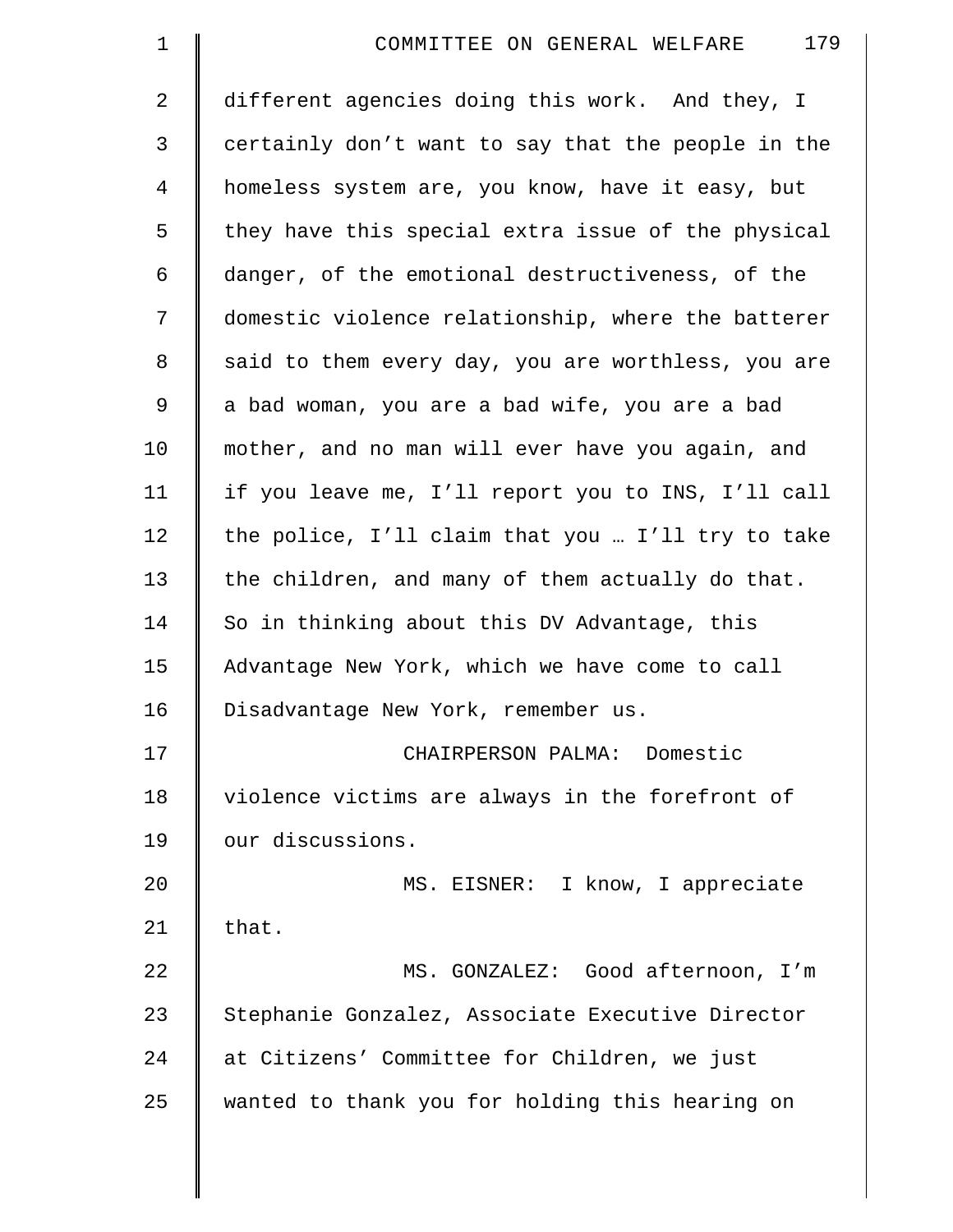| $\mathbf 1$ | 180<br>COMMITTEE ON GENERAL WELFARE                |
|-------------|----------------------------------------------------|
| 2           | this really important topic and for introducing    |
| 3           | these two really important pieces of legislation.  |
| 4           | I just wanted to mention a few of our ethical      |
| 5           | concerns about the methodology of the HomeBase     |
| 6           | program. As has been discussed, we don't really    |
| 7           | believe that it's informed consent if the only way |
| 8           | you can get into the program is to consent and     |
| $\mathsf 9$ | sign the form. The families that didn't consent    |
| 10          | would not have received HomeBase, so we don't      |
| 11          | believe that that's really informed consent. We    |
| 12          | also don't think that what happened to these       |
| 13          | families is the same as the 1,500 families who     |
| 14          | were not able to be served based on running out of |
| 15          | the service, because those families could come     |
| 16          | back in a few months when there was funds again,   |
| 17          | and these families will not be able to get         |
| 18          | services for two years. To that end though, we do  |
| 19          | believe in an evaluation of some sort of HomeBase, |
| 20          | and in 2008-2009 CCC began background research in  |
| 21          | preparation for our own qualitative assessment of  |
| 22          | HomeBase. We had hoped to collect data on          |
| 23          | participant demographics, program experiences,     |
| 24          | etc., through survey interviews of the providers   |
| 25          | and focus groups of the families that were         |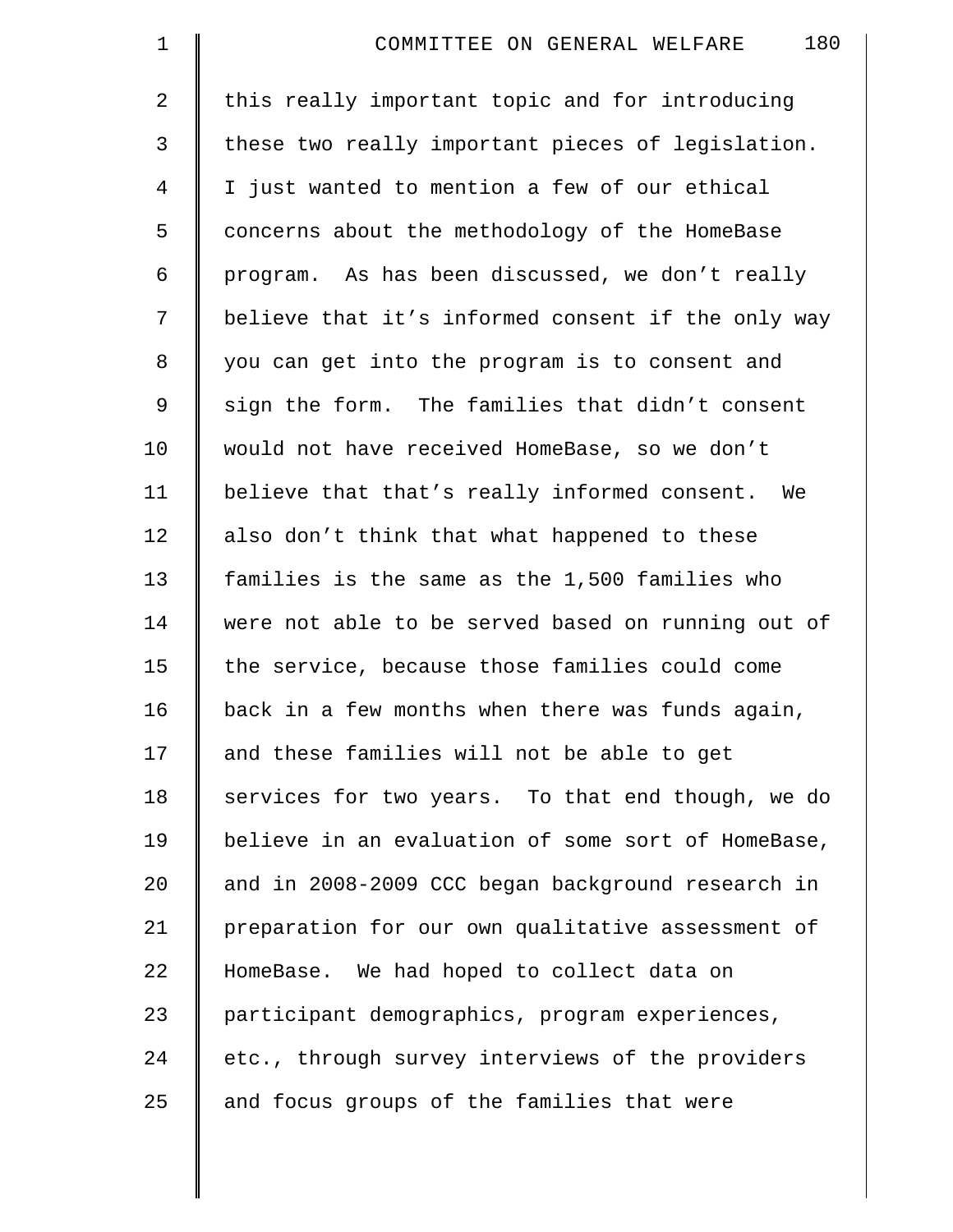2 participating in HomeBase. Over several months we 3 | reviewed the DHS data that was available, their 4 policies and procedures, we met with providers, we 5 met with DHS, and we developed a job survey 6 instrument that was shared with DHS. Our intent 7 was to conduct a qualitative analysis of the 8 program and then issue a report that was very 9 similar to what we did with Preventive Services at 10 | ACS, where both the providers and ACS embraced our 11 | report, our findings and our recommendations. 12 While CCC met with DHS staff in the summer of 13 | 2008, held a policy briefing in 2008 that the DHS 14 Staff participated in, when we met with DHS in 15 | early 2009 to share a draft survey instrument, 16 | they expressed many concerns with our project. 17 Specifically, they explained they did not believe 18 | our work was necessary, because they were about to 19 | engage in their own evaluation of HomeBase, where  $20$  | they were going to have an institution, an 21 academic institution, as the evaluator. 22 Furthermore, they told us that we wouldn't be able 23  $\parallel$  to administer our qualitative survey of the 24 HomeBase providers without going through DHS's IRB  $25$  | process. We believed that would be very time-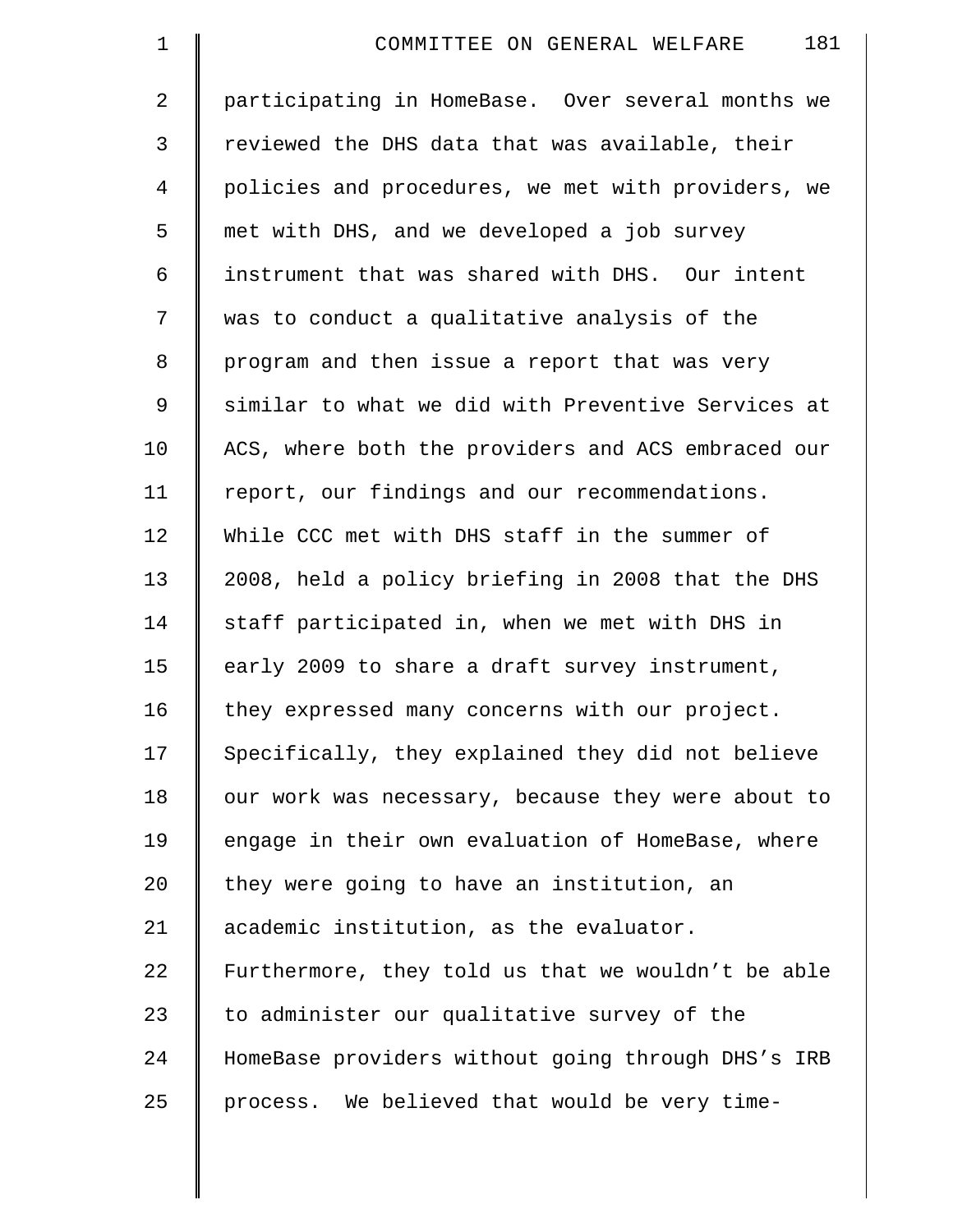2 | consuming for us to try to go through DHS's IRB 3 process, and we actually didn't believe we needed 4 | to go through an IRB process to talk to their 5 providers. That said, we did not want to go  $6 \parallel$  forward because we did not want to put the 7 | providers in the precarious situation of talking 8 | to CCC while trying to keep their contracts with 9 DHS. Clearly, we were very disappointed that we 10 | were not able to do our study, and now we feel 11 extremely disappointed, seeing what the study has 12 | turned out to be. Lastly, with regard to the 200 13 | families who are not receiving services, the only 14  $\parallel$  thing that seems to be tracked, that's going to be 15 | tracked about them, is whether or not they end up 16 | back in shelter, and maybe some other data with 17 | HRA. We urge DHS to find out what happened to 18 | these 200 families, where they are, whether 19 they're sleeping on the streets, whether they've 20 | moved out of New York, and whether they're out 21 there in need of services, and if so, we hope that  $22$  the city will provide them. With regard to Local 23 Law 395, we support tracking what's happening with 24 Advantage. If you look at the DHS data, you can  $25$  see that 86% of the families that left the shelter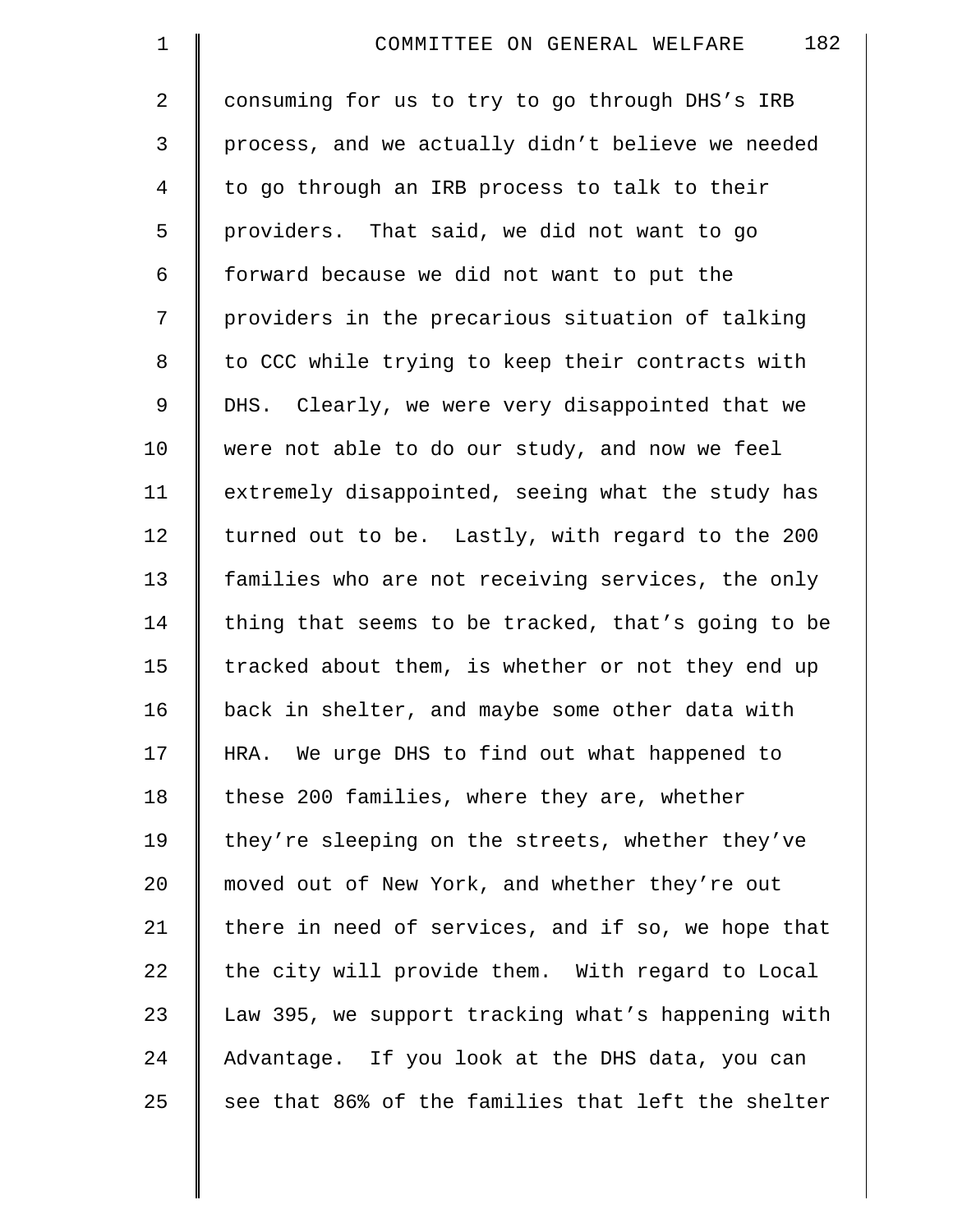| $\mathbf 1$    | 183<br>COMMITTEE ON GENERAL WELFARE                |
|----------------|----------------------------------------------------|
| $\overline{2}$ | to housing in August did so to Advantage, and so   |
| 3              | many families are leaving to Advantage. When we    |
| $\overline{4}$ | look at the numbers that DHS talks about, we don't |
| 5              | see how this program is going to work. If the      |
| 6              | families are making \$9.40 an hour and working 35  |
| 7              | hours a week, I calculated that on my paper before |
| 8              | and came up with \$17,108 a year, for apartments   |
| 9              | that are about \$1,000 a month. So I don't see how |
| 10             | that can work. And lastly, I just wanted to take   |
| 11             | this opportunity one last time to say that we're   |
| 12             | really disappointed in the elimination of the      |
| 13             | children's Advantage program. We believe that for  |
| 14             | families reunifying from foster care to at the     |
| 15             | same time as get your children back is to have to  |
| 16             | find a job, as well as child care, which we could  |
| 17             | have a whole other hearing about, the lack of      |
| 18             | child care, is really difficult and really hampers |
| 19             | the reunification process. Thank you.              |
| 20             | CHAIRPERSON PALMA: Thank you so                    |
| 21             | much for your testimony. And, you know, as         |
| 22             | always, I'm so glad to be able to ponder with you  |
| 23             | and be able to collaborate on, you know, solutions |
| 24             | that we can offer to the administration, and I can |
| 25             | look forward to continuing working with you guys   |
|                |                                                    |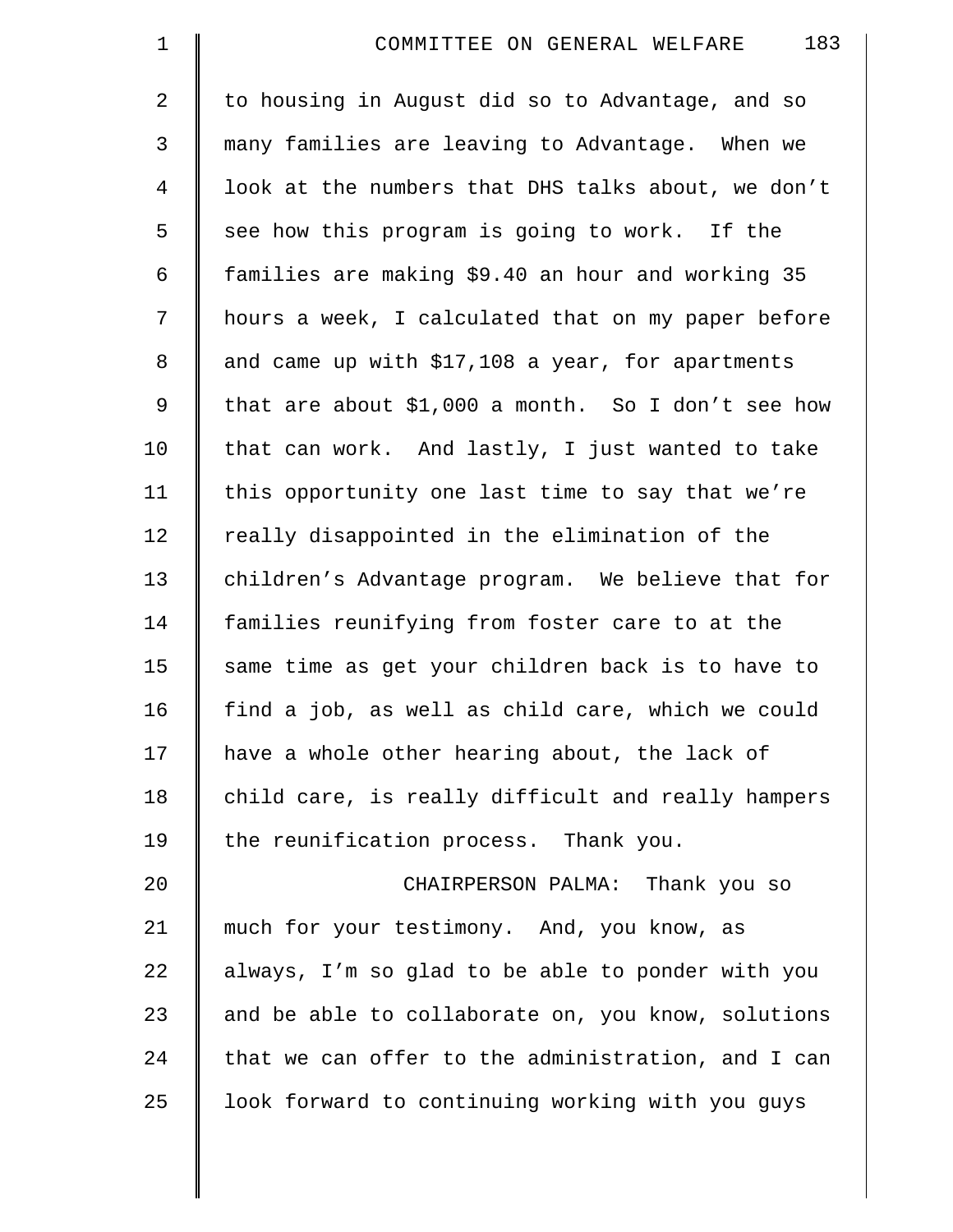| $\mathbf 1$    | 184<br>COMMITTEE ON GENERAL WELFARE                |
|----------------|----------------------------------------------------|
| $\overline{2}$ | on behalf of the people of the City of New York.   |
| 3              | Our next panel is Louise Seeley, Housing Court     |
| 4              | Answers, Amina Nelson, Aminsia Nelson. Sure.       |
| 5              | MS. FEELEY: I'm going to be very                   |
| 6              | brief.                                             |
| 7              | CHAIRPERSON PALMA: You can just                    |
| 8              | come up to the panel, and then you can speak last. |
| 9              | Natalie Johnson, Levonne Johnson, Meshawn Danes    |
| 10             | and Linda Brilliant. (crosstalk)                   |
| 11             | MS. FEELEY: Good afternoon                         |
| 12             | Council, thank you for giving me the opportunity   |
| 13             | to speak today. I'm going to be very brief, and    |
| 14             | really just focus on the HomeBase study. However,  |
| 15             | I think if we had that other data, it might make   |
| 16             | that study less necessary. So why not give us the  |
| 17             | data and not ruin people's lives. Much of the      |
| 18             | problems with the HomeBase study were discussed.   |
| 19             | I do think one point that was not brought out that |
| 20             | needs to be brought out is, I don't see how        |
| 21             | effective this study is going to be, given the     |
| 22             | methodology used. If you take 200 families and     |
| 23             | you don't give them services, but you tell them to |
| 24             | go elsewhere for services, they may end up         |
| 25             | actually getting help, which is what we hope.      |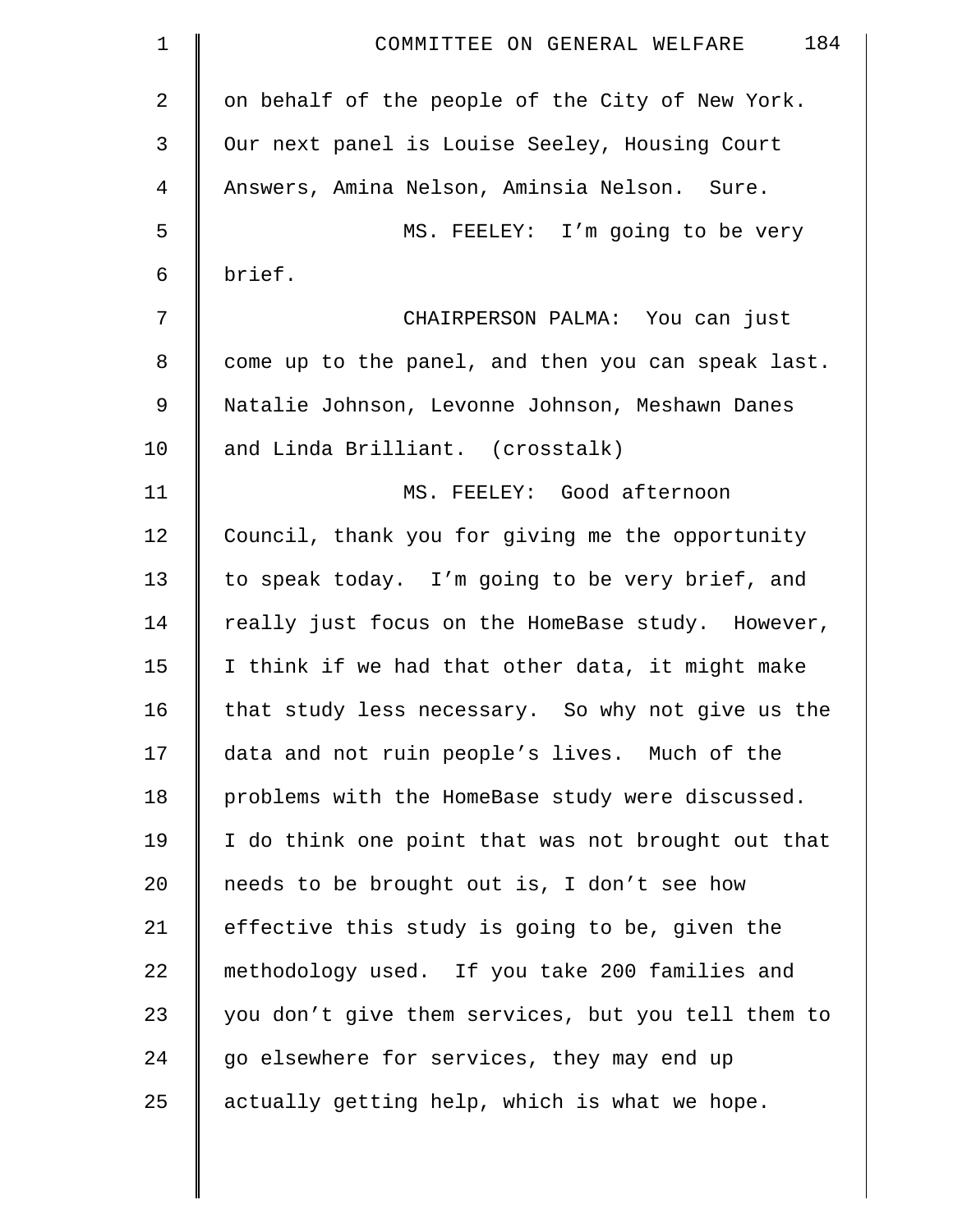| $\mathbf 1$    | 185<br>COMMITTEE ON GENERAL WELFARE                |
|----------------|----------------------------------------------------|
| $\overline{2}$ | They live in Gale's district, Gale will stop their |
| 3              | eviction. So you're not going to know that the     |
| $\overline{4}$ | reason they didn't enter shelter is because of     |
| 5              | HomeBase, working or not working, or because they  |
| 6              | got somewhere else. By only looking at whether     |
| 7              | they enter shelter, you're not sure what happened  |
| 8              | to them. The other problem is, by only looking at  |
| $\mathsf 9$    | whether they entered shelter, you don't know that  |
| 10             | they didn't become homeless. They could have       |
| 11             | become homeless and gone to the streets, they      |
| 12             | could end up in the hospital, they could end up in |
| 13             | terrible conditions, they could be living in       |
| 14             | illegal basement apartments with, you know,        |
| 15             | getting an eviction order and then ending up in an |
| 16             | HPD shelter. We don't know what happened to those  |
| 17             | families. So even if this study were ethical,      |
| 18             | it's not useful. You're not going to get data out  |
| 19             | of that study that's going to tell you whether     |
| 20             | HomeBase is effective or not, or whether           |
| 21             | homelessness prevention programs are effective or  |
| 22             | not. The other concern I have is that different    |
| 23             | HomeBases dealt with the families differently.     |
| 24             | Some of them are really, really good at hooking up |
| 25             | those families with other services. So they'd      |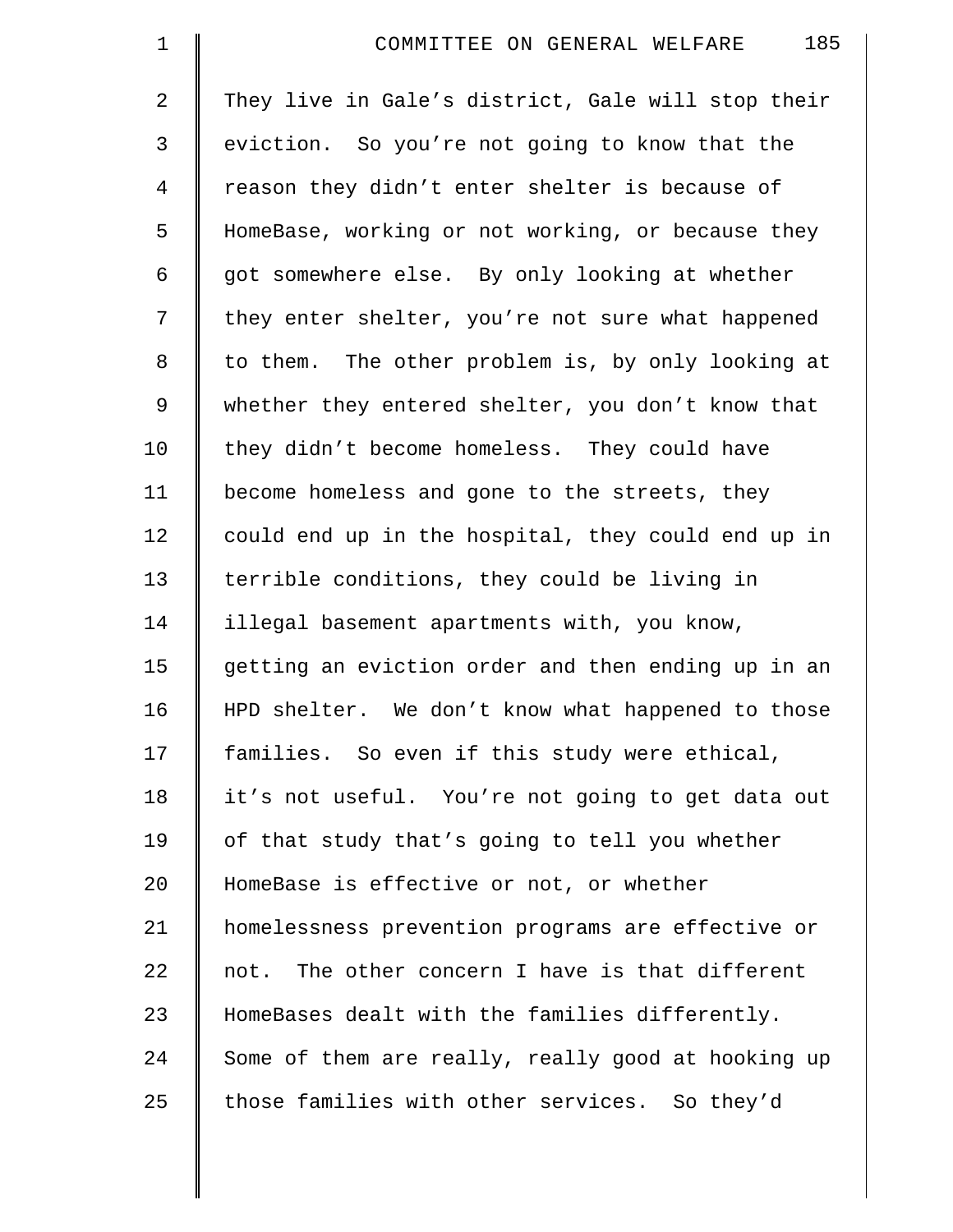| $\mathbf 1$    | 186<br>COMMITTEE ON GENERAL WELFARE                |
|----------------|----------------------------------------------------|
| $\overline{a}$ | say, well, you can't get help from our HomeBase,   |
| 3              | but you know, we have this other program right     |
| 4              | next door, and they're going to help you do the    |
| 5              | One Shot deal, and they're going to help you get   |
| 6              | money from the charities, and they're going to     |
| 7              | Housing Court with you, while other ones just sort |
| $\,8\,$        | of let people out and sort of said, sorry, I can't |
| 9              | help you, hands up, go. If this study ends up      |
| 10             | evaluating different HomeBases, you're going to    |
| 11             | get really skewed results that are going to show   |
| 12             | the HomeBases that did the thing that was right,   |
| 13             | that helped those families to get help other ways  |
| 14             | are going to look less effective than the          |
| 15             | HomeBases that didn't do anything. And so I think  |
| 16             | not only is the study unethical, I think it's      |
| 17             | completely useless. And the amount of money spent  |
| 18             | on it, the amount of money we in the community had |
| 19             | to spend fighting this study, certainly could have |
| 20             | been better used actually helping prevent          |
| 21             | homelessness.                                      |
| 22             | CHAIRPERSON PALMA: Thank you,                      |
| 23             | Louise.                                            |
| 24             | MS. DANES: Hello, my name is                       |
| 25             | Meshawn Danes and I am a homeless person, and I'm  |
|                |                                                    |

 $\parallel$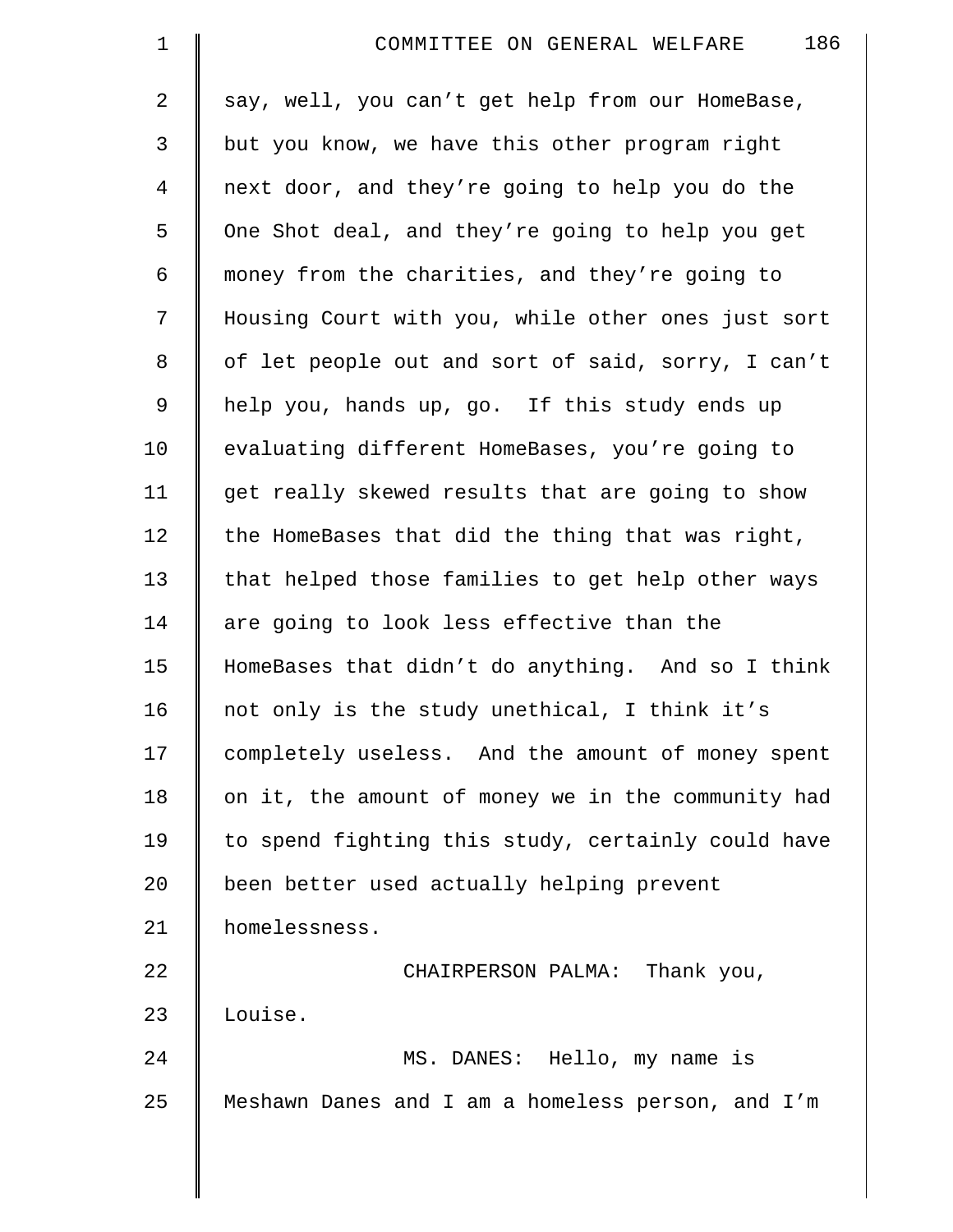| $\mathbf 1$    | 187<br>COMMITTEE ON GENERAL WELFARE                |
|----------------|----------------------------------------------------|
| $\overline{2}$ | also a Chair of a committee under the National     |
| 3              | Action Network, and being that I'm homeless, we    |
| $\overline{4}$ | started a project called Homeless Nation, and you  |
| 5              | have a few women here and her daughter, who's also |
| 6              | homeless too. And my experience is horrendous,     |
| 7              | horrific, and traumatizing and tormenting to my    |
| 8              | family, and it still is. I would like to state     |
| 9              | that it is a crime against humanity to unstabilize |
| 10             | people, which is happening now between DHS and the |
| 11             | greedy landlords. I'm going to open up by saying   |
| 12             | I was illegally evicted, ordered to vacate, and I  |
| 13             | went to, prior to my illegal eviction, I went to   |
| 14             | HomeBase, this is back in 2008, for assistance,    |
| 15             | and she said I- -                                  |
| 16             | CHAIRPERSON PALMA: (Interposing)                   |
| 17             | Meshawn, what borough are you from?                |
| 18             | MS. DANES: The Bronx, I'm sorry.                   |
| 19             | The Bronx.                                         |
| 20             | CHAIRPERSON PALMA: I just wanted                   |
| 21             | to see.                                            |
| 22             | MS. DANES: Okay. Catholic                          |
| 23             | Charities did help me out when I first started,    |
| 24             | and I was referred to Citizen Advice Bureau, which |
| 25             | is now Bronx Works. I was deemed eligible and      |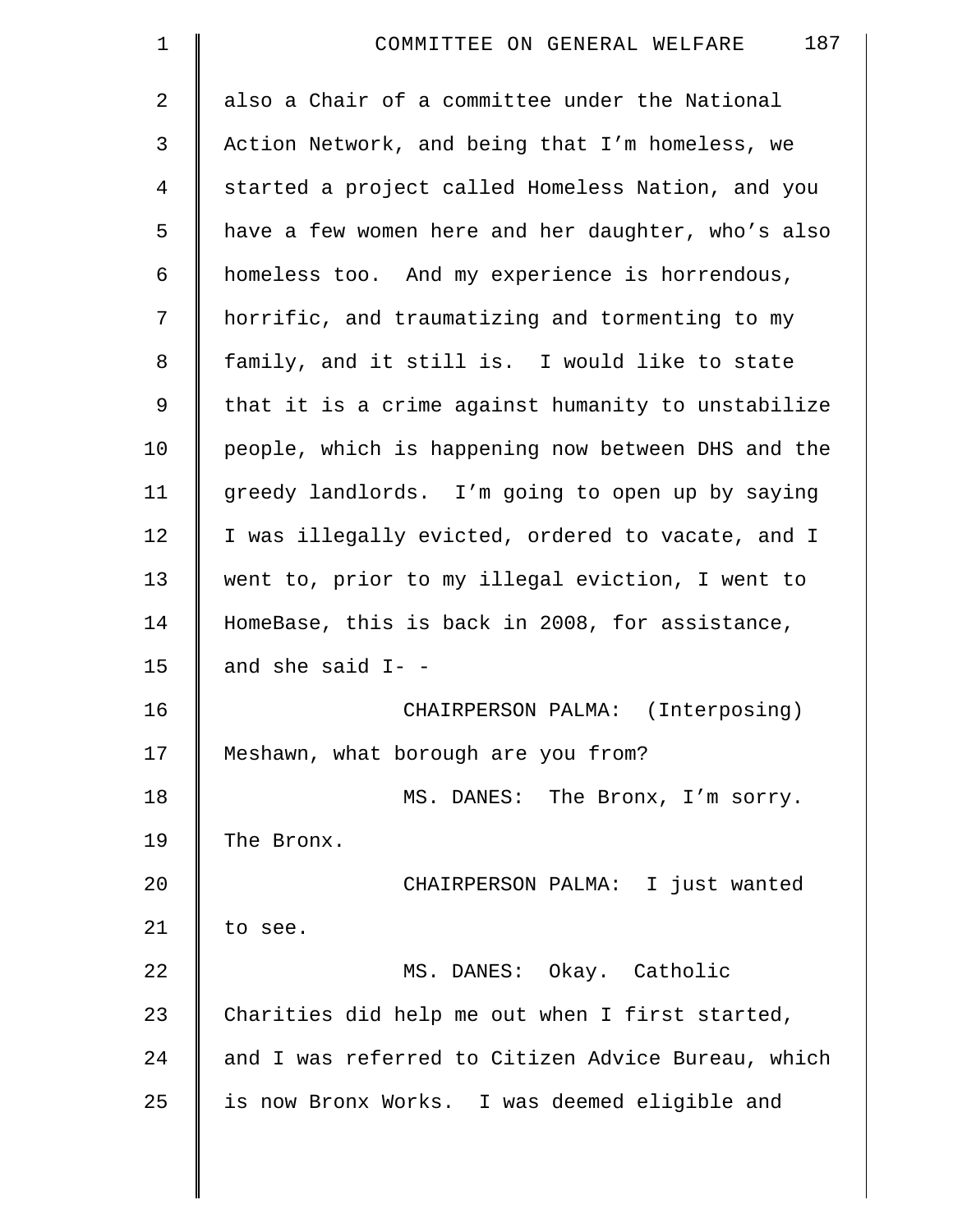| $\mathbf 1$    | 188<br>COMMITTEE ON GENERAL WELFARE                |
|----------------|----------------------------------------------------|
| $\overline{a}$ | qualified for the services, but when it came down  |
| 3              | to bringing the checks to the court, the landlord  |
| 4              | stated he didn't want the money. Then when the     |
| 5              | landlord changed his mind, the CAB HomeBase worker |
| 6              | made a mistake on my case, and so I became         |
| 7              | homeless. Now, I went back to HomeBase in 2008 to  |
| 8              | speak to the director of the HomeBase service      |
| 9              | provider to find out what kind of services I could |
| 10             | get to remain in my apartment, because my          |
| 11             | apartment was still available, I was just ordered  |
| 12             | to vacate. They couldn't help me. But what they    |
| 13             | did was give me a list of realtors. Fine. And      |
| 14             | when I called the realtors, they couldn't help me  |
| 15             | either, they did not want any programs. So prior   |
| 16             | to that $I - -$                                    |
| 17             | CHAIRPERSON PALMA: (Interposing)                   |
| 18             | The realtors that contracted.                      |
| 19             | MS. DANES: The realtors.                           |
| 20             | CHAIRPERSON PALMA: Said no                         |
| 21             | programs?                                          |
| 22             | MS. DANES: No programs, it's                       |
| 23             | either- -                                          |
| 24             | CHAIRPERSON PALMA: (Interposing)                   |
| 25             | The landlord said no program.                      |
|                |                                                    |

 $\parallel$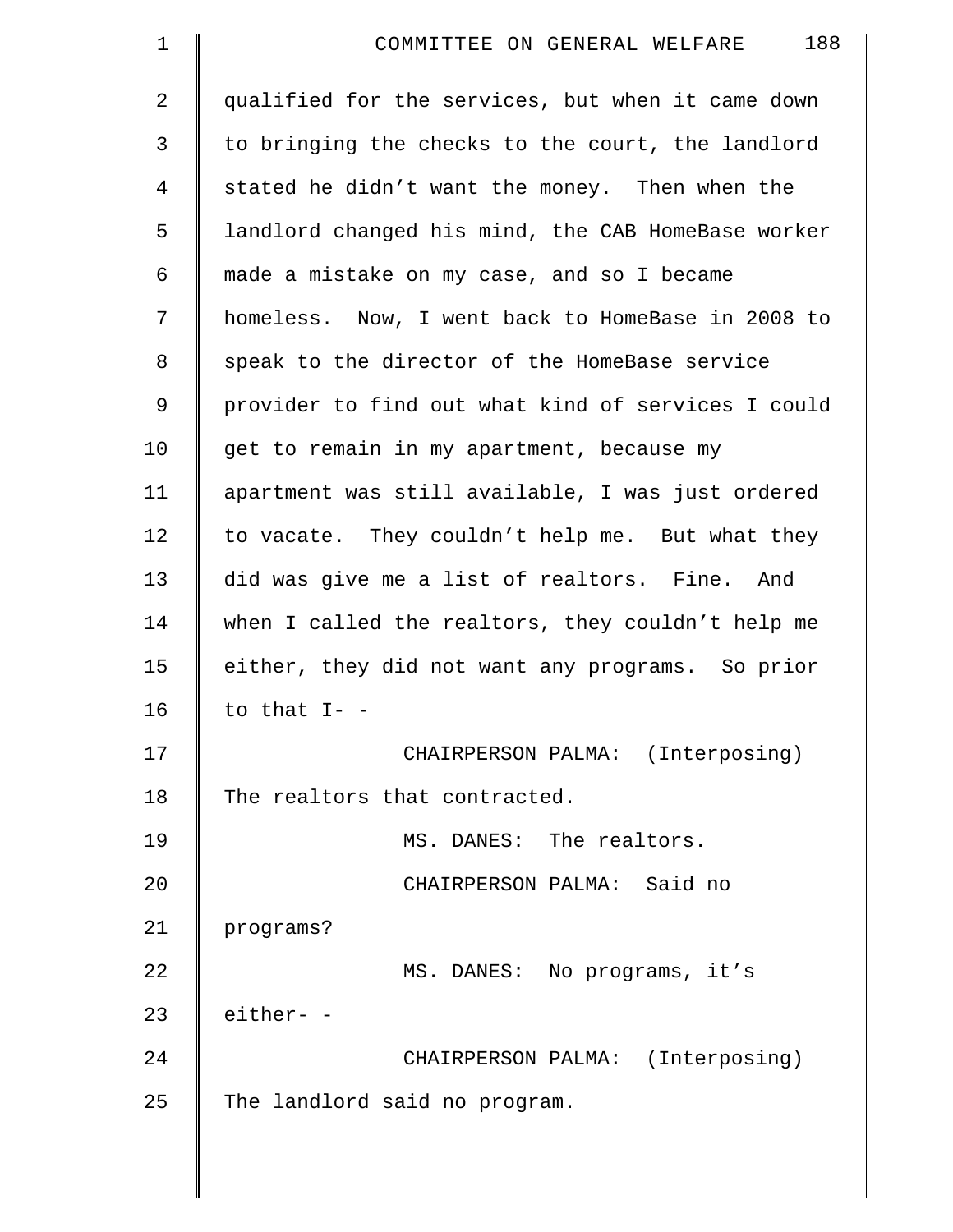| $\mathbf 1$ | 189<br>COMMITTEE ON GENERAL WELFARE                |
|-------------|----------------------------------------------------|
| 2           | MS. DANES: Yeah, no program.                       |
| 3           | CHAIRPERSON PALMA: I just wanted                   |
| 4           | $\text{to}-$ -                                     |
| 5           | MS. DANES: (Interposing) This list                 |
| 6           | came from HomeBase itself. These were their        |
| 7           | landlords, so I thought I could get help, but I    |
| 8           | didn't. and then prior  after that I did enter     |
| 9           | into PATH, which is Preventive Services. So when   |
| 10          | I told them my story, I thought that they would    |
| 11          | help me get back into my apartment. The HomeBase   |
| 12          | person at PATH onsite said they will forward my    |
| 13          | case to the state. But otherwise, I still didn't   |
| 14          | get any services, because they also gave me a list |
| 15          | from DHS of landlords to call, which I called, and |
| 16          | I couldn't get anywhere. So they sent me to an     |
| 17          | apartment, a two-bedroom in Brooklyn, but then I   |
| 18          | was denied services. So I went back to PATH to     |
| 19          | re-apply, and then from then I've been to six      |
| 20          | shelters. After that experience I did contact the  |
| 21          | commissioner, which he did  and Mayor Bloomberg,   |
| 22          | and the rest of the elected officials. He did      |
| 23          | respond to a letter, he did respond to my letter,  |
| 24          | said maybe someone would be able to assist you.    |
| 25          | But this is what happened. They did send a Selena  |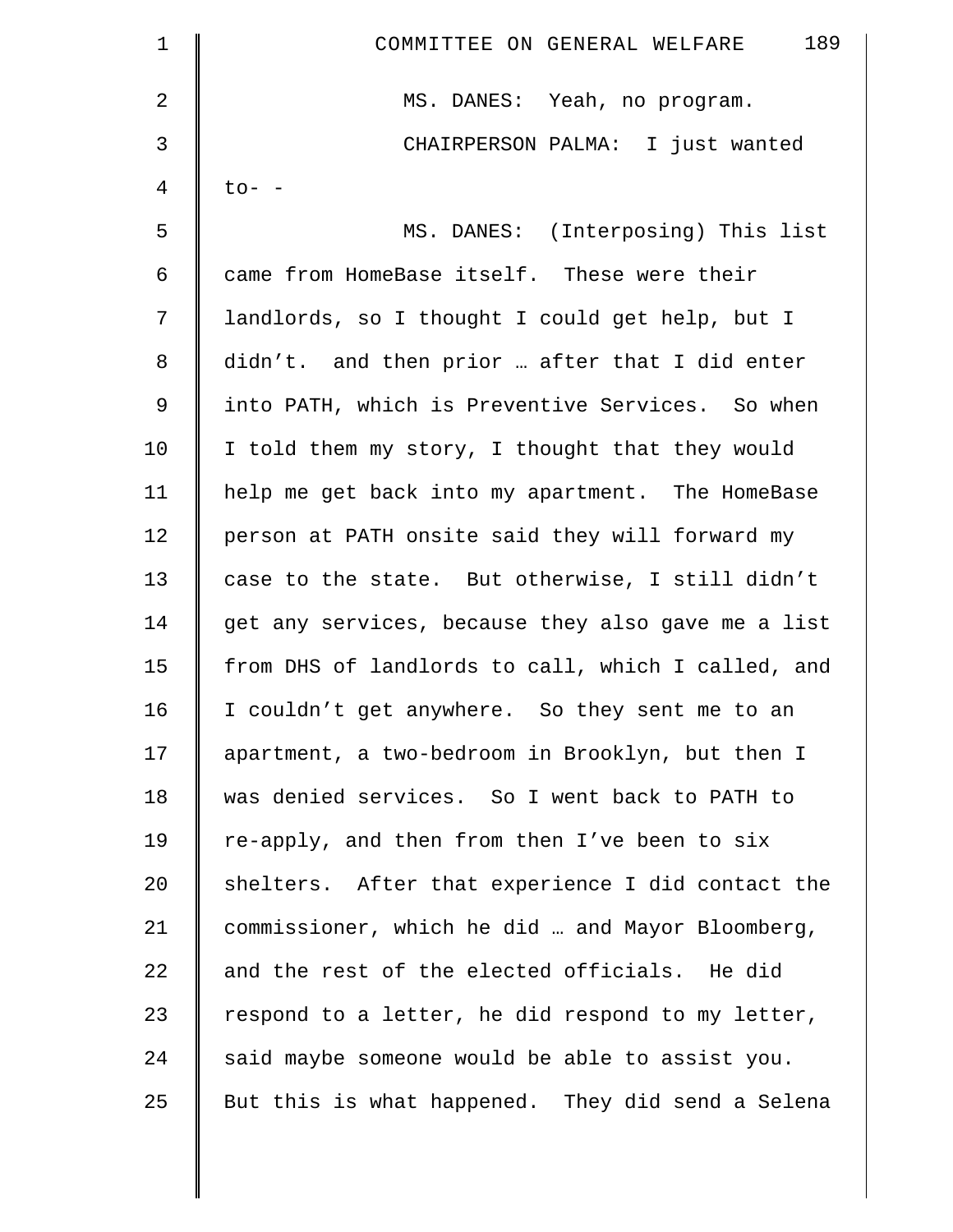| $\mathbf 1$    | 190<br>COMMITTEE ON GENERAL WELFARE                |
|----------------|----------------------------------------------------|
| 2              | Dowry, which is director of policy at DHS. She     |
| 3              | called me and said, well, we'll help you. I said,  |
| $\overline{4}$ | well, how are you going to help me? She said,      |
| 5              | well, did you try to help yourself? Well, yes I    |
| 6              | have tried to help myself. I've been to 300        |
| 7              | apartments and realtors and cannot get an          |
| 8              | apartment anywhere. So I know you have a list of   |
| 9              | landlords who also have shelters. Okay, so she     |
| 10             | comes to the facility where I am, but I'm asking   |
| 11             | her, well, how are you here to help me get an      |
| 12             | apartment for my family? I didn't get any help,    |
| 13             | you know what happened? They said I have to move   |
| 14             | to another shelter. And I said it's within my      |
| 15             | right not to move to another shelter, because I've |
| 16             | been to too many already. And what they did was    |
| 17             | have NYC police take down my shelter door where I  |
| 18             | was staying at the time, to say that they came to  |
| 19             | forcibly remove me, with two policy directors from |
| 20             | DHS, which they started grabbing my bags, and they |
| 21             | also had handcuffs and they had laser guns and     |
| 22             | they had their guns out, which was very            |
| 23             | disturbing. They moved me forcibly, broke in the   |
| 24             | door, said I had to go. They put me into a next-   |
| 25             | step shelter, which something needs to be looked   |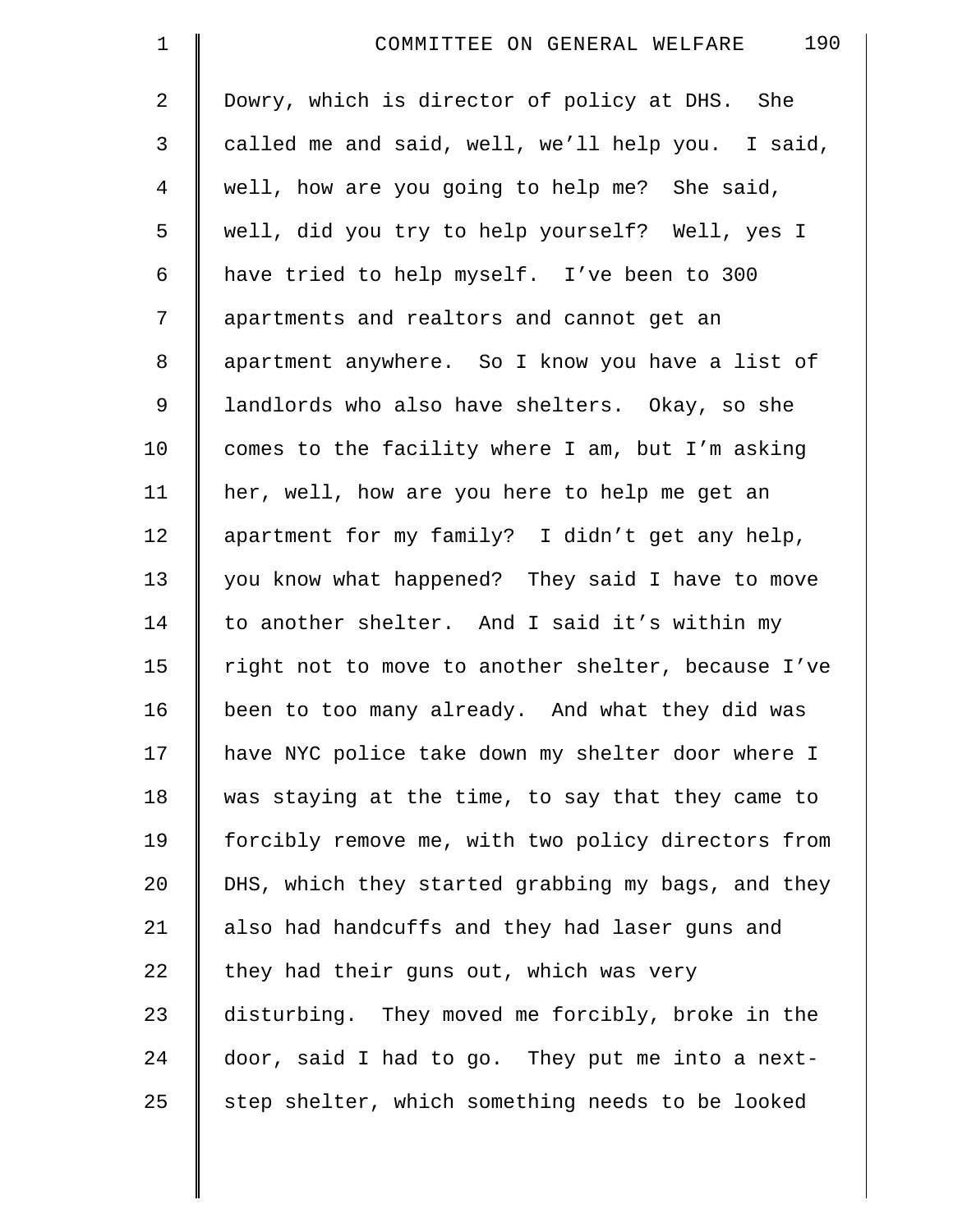| $\mathbf 1$    | 191<br>COMMITTEE ON GENERAL WELFARE                |
|----------------|----------------------------------------------------|
| $\overline{2}$ | at with the next-step shelter, a lot of families   |
| 3              | have been in the system for a lot of years, but    |
| 4              | they're supposed to give you 30 days to find an    |
| 5              | apartment, if not you're thrown into the street.   |
| 6              | And they give you all these documents to fill out  |
| 7              | and sign, which I did not sign, which is my right. |
| 8              | Because when you sign those documents, they will   |
| 9              | say, oh, you sign this document that states that   |
| 10             | you will find a place in 30 days or two weeks,     |
| 11             | which won't happen. Prior to that  I mean, not     |
| 12             | prior to that, but going into the next phase- -    |
| 13             | CHAIRPERSON PALMA: (Interposing)                   |
| 14             | Meshawn- -                                         |
| 15             | MS. DANES: (Interposing) Go ahead.                 |
| 16             | CHAIRPERSON PALMA: You refused to                  |
| 17             | sign the documents because you felt you didn't get |
| 18             | any help prior, so by signing the documents you    |
| 19             | were going to be put in a position where, you      |
| 20             | know, you were going to be locked into a timeframe |
| 21             | to find an apartment, if not, see yourself in the  |
| 22             | street again?                                      |
| 23             | MS. DANES: Yes, because the next-                  |
| 24             | step shelters, I've seen families thrown out in    |
| 25             | the street, bags thrown out in the street. And     |
|                |                                                    |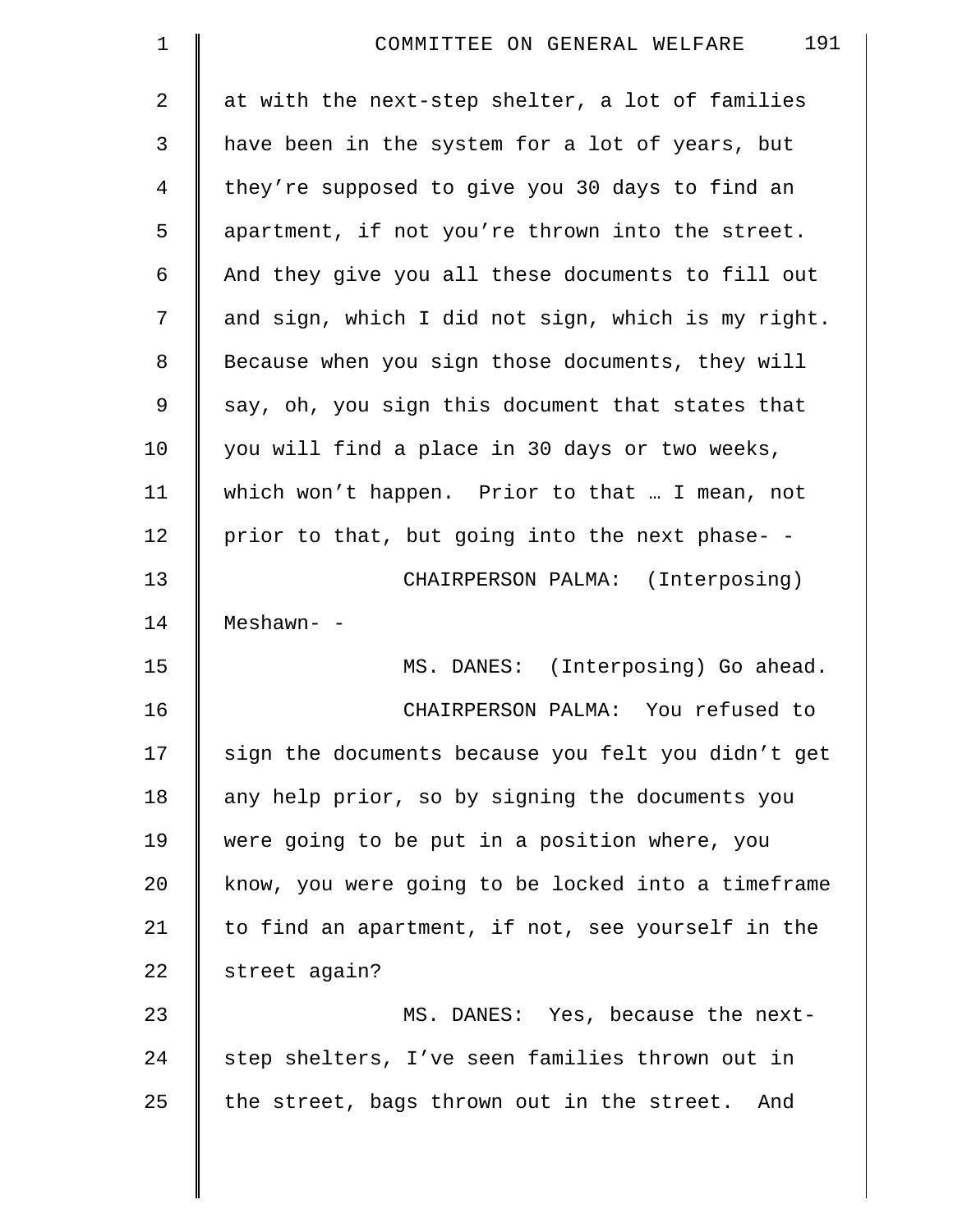| $\mathbf 1$    | 192<br>COMMITTEE ON GENERAL WELFARE                |
|----------------|----------------------------------------------------|
| 2              | it's very disturbing to me. And these people       |
| 3              | don't have no place to go. As a matter of fact,    |
| $\overline{4}$ | when they're thrown out, they have 30 days, they   |
| 5              | cannot report back to PATH. They have to wait out  |
| 6              | the 30 days to see if they qualify for shelter.    |
| 7              | So now to that offense, we, you, like me, speak    |
| $\,8\,$        | out and advocate. They try to intimidate you,      |
| 9              | which they did harass me, which they did use       |
| 10             | enforcement, by making me, forcing me, to move     |
| 11             | physically out of one shelter to the next. My      |
| 12             | question to them is, why move me to another        |
| 13             | shelter, to shelter, to shelter? Move me into an   |
| 14             | apartment, it's more cost effective. These         |
| 15             | landlords are getting \$40,000 a month for one-    |
| 16             | bedroom scatter site, which I can be in an         |
| 17             | apartment and pay \$2,000 a month for a three      |
| 18             | bedroom. So that was my argument with DHS on a     |
| 19             | constant basis. That's like I said is cost         |
| 20             | effective. Now, in that shelter, the next-step     |
| 21             | shelter, they had excessive fire drills, which are |
| 22             | like operation lockdown in a prison system, where  |
| 23             | they will have three or four fire drills, and it   |
| 24             | will be like noise and right before the children   |
| 25             | go to school and people go to work. They cannot    |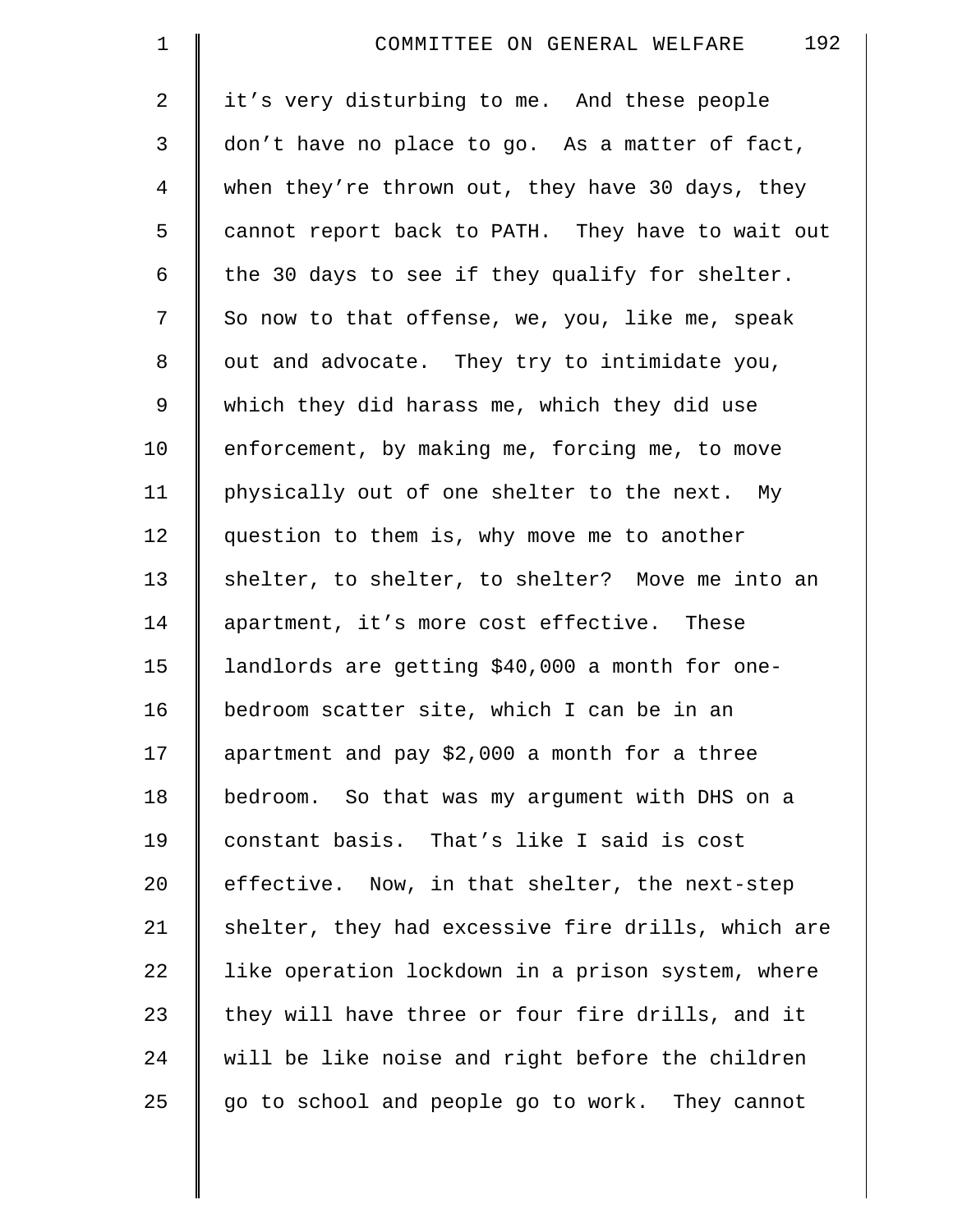| $\mathbf 1$    | 193<br>COMMITTEE ON GENERAL WELFARE                |
|----------------|----------------------------------------------------|
| $\overline{a}$ | even exit the building with these fire drills,     |
| 3              | which was unnecessary, and which was a form of     |
| $\overline{4}$ | harassment. And which I would videotape and take   |
| 5              | pictures of, because it was so disturbing. The     |
| 6              | women and children would come out and cry because  |
| 7              | of the loudness of the noise and ssh, it's just an |
| 8              | alarm. That's the effect that they gave to the     |
| $\mathsf 9$    | kids. And this was three times a week, which was   |
| 10             | disturbing also. Prior to that I had an            |
| 11             | altercation with the director, because I said to   |
| 12             | her, this is not a prison system, these families   |
| 13             | need help. And on those terms and basis, DHS       |
| 14             | moved me to 78 Catherine Street, which is walking  |
| 15             | distance from the Mayor's office, the ceilings are |
| 16             | falling down, it is a (inaudible) one, which is    |
| 17             | illegal for families. They have a family of five   |
| 18             | in one room. The city space is 80 per square       |
| 19             | feet, and with the state I know it's like 160 per  |
| 20             | square feet per person, which is like              |
| 21             | unacceptable, and they're getting away with it.    |
| 22             | So there has been no proven case or study to show  |
| 23             | how DHS is helping families to receive apartments. |
| 24             | They're getting people on the street, but I don't  |
| 25             | see that a large majority of them are going into   |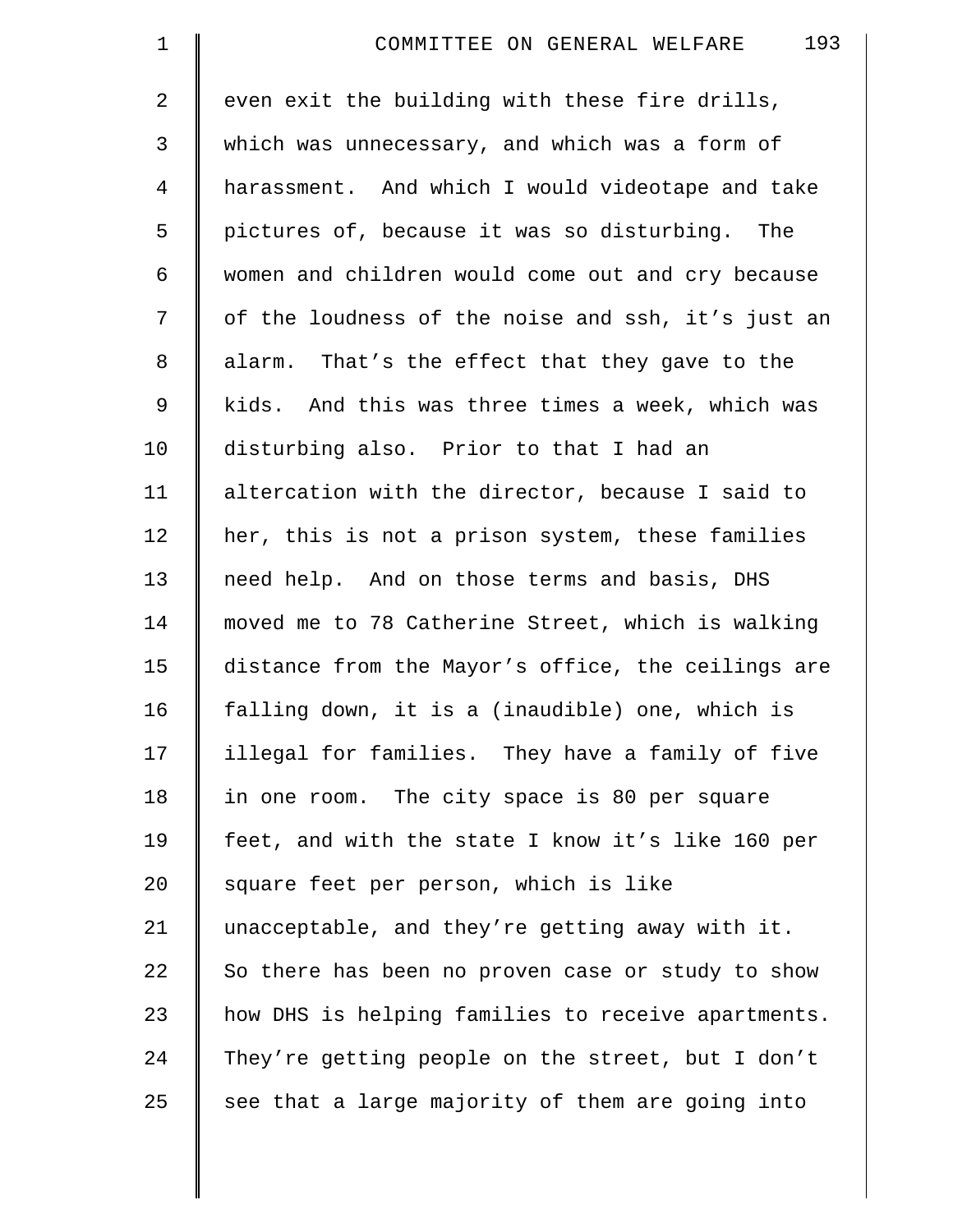| $\mathbf 1$    | 194<br>COMMITTEE ON GENERAL WELFARE                |
|----------------|----------------------------------------------------|
| $\overline{2}$ | apartments without re-entering the system. There   |
| 3              | is nothing that, no type of safety net that's put  |
| $\overline{4}$ | in place, so when they exit the system that they   |
| 5              | won't exit again. And that is my issue, because I  |
| 6              | don't want to get into an apartment and be told    |
| 7              | that, which is another issue, the Work Advantage   |
| 8              | will drop a couple of hundreds of dollars, which   |
| 9              | will put me in arrears, which just happened to me  |
| 10             | also. I had an apartment- -                        |
| 11             | CHAIRPERSON PALMA: (Interposing)                   |
| 12             | You were working, when you lost the apartment you  |
| 13             | were employed?                                     |
| 14             | MS. DANES: I was, I had SSI.                       |
| 15             | CHAIRPERSON PALMA: And you                         |
| 16             | couldn't  you couldn't make- -                     |
| 17             | MS. DANES: (Interposing) And I had                 |
| 18             | a third party also. And I still got evicted. You   |
| 19             | see what I mean? And so I had all the documents    |
| 20             | to prove everything to the HomeBase worker so it   |
| 21             | didn't happen. But what I wanted to say about the  |
| 22             | Advantage program, I got a three-bedroom apartment |
| 23             | through NYCHA, it was \$1,200, which was good. No  |
| 24             | yeah, \$1,200. My Work Advantage was \$1,316.      |
| 25             | When they wanted to move me in an apartment, the   |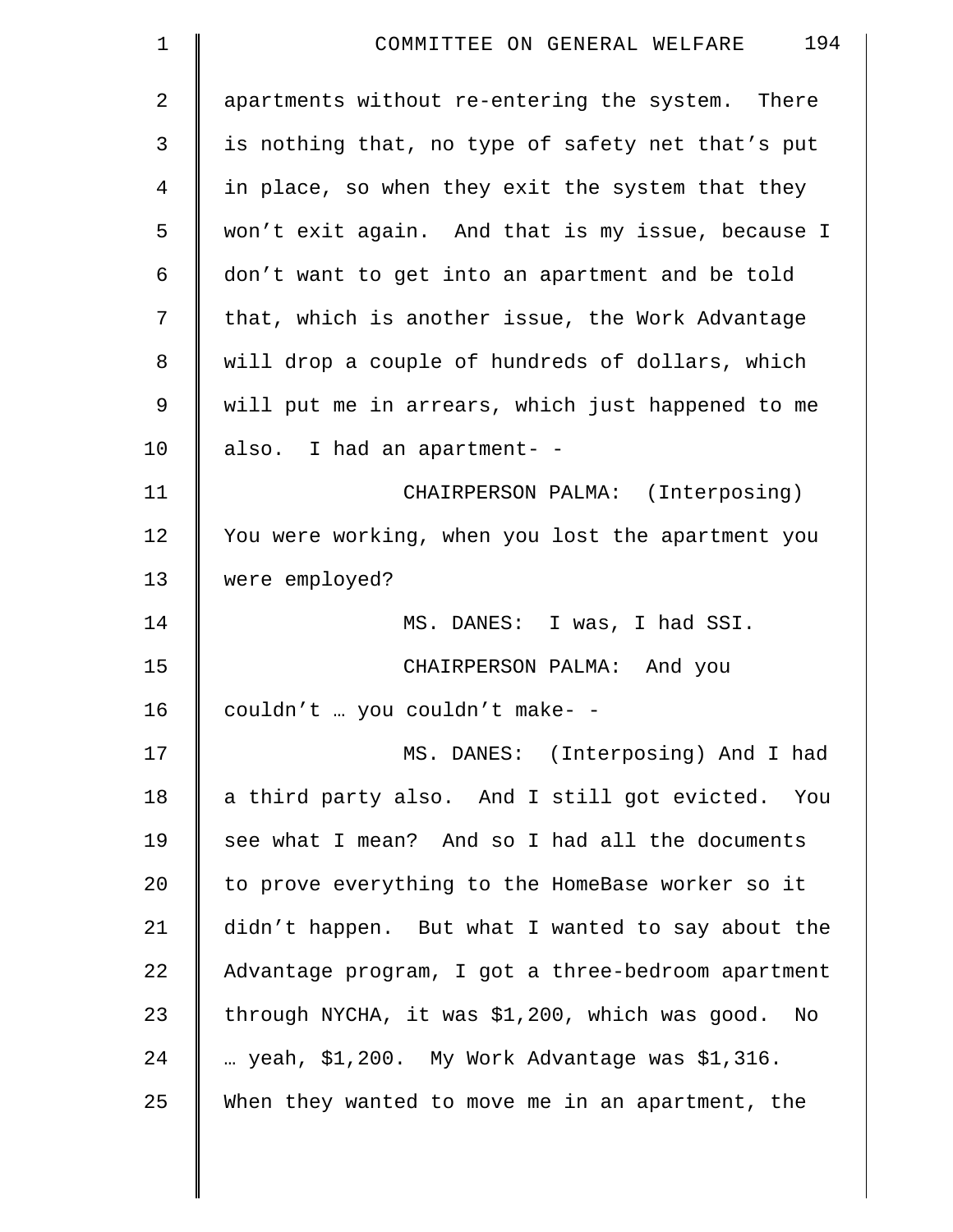| $\mathbf 1$ | 195<br>COMMITTEE ON GENERAL WELFARE                |
|-------------|----------------------------------------------------|
| 2           | Work Advantage dropped to a thousand dollars. So   |
| 3           | they said, oh, Ms. Danes, we'll move you even to a |
| 4           | four-bedroom apartment, which is on Popham Avenue  |
| 5           | in the Bronx. The voucher dropped to a thousand    |
| 6           | dollars, so that threw me off the loop, you see    |
| 7           | what I mean? So how were they trying to get me     |
| 8           | into an apartment, when I had \$1,316, all of a    |
| 9           | sudden they dropped the amount to \$1,000. And     |
| 10          | then my share is \$600. And then you have an       |
| 11          | expiration date of 30 days, that doesn't make      |
| 12          | sense. The Advantage is not working. Thank you.    |
| 13          | CHAIRPERSON PALMA: Thank you,                      |
| 14          | Meshawn. Who's going to speak next? (crosstalk)    |
| 15          | MS. LEVONNE JOHNSON: Hello, my                     |
| 16          | name is Levonne Johnson, I'm homeless, I'm in an   |
| 17          | HPD family home. I sat here all day and listened   |
| 18          | about the HomeBase, and I went there and I asked   |
| 19          | DHS for help, and nobody helped me. And I          |
| 20          | listened to everybody's testimony about keeping    |
| 21          | families from losing it, but what about the        |
| 22          | families that already lost their homes? I lost my  |
| 23          | home two years ago due to a fire, as of February   |
| 24          | 2011 I've been in the shelter system in the same   |
| 25          | place for two years. I came in there with section  |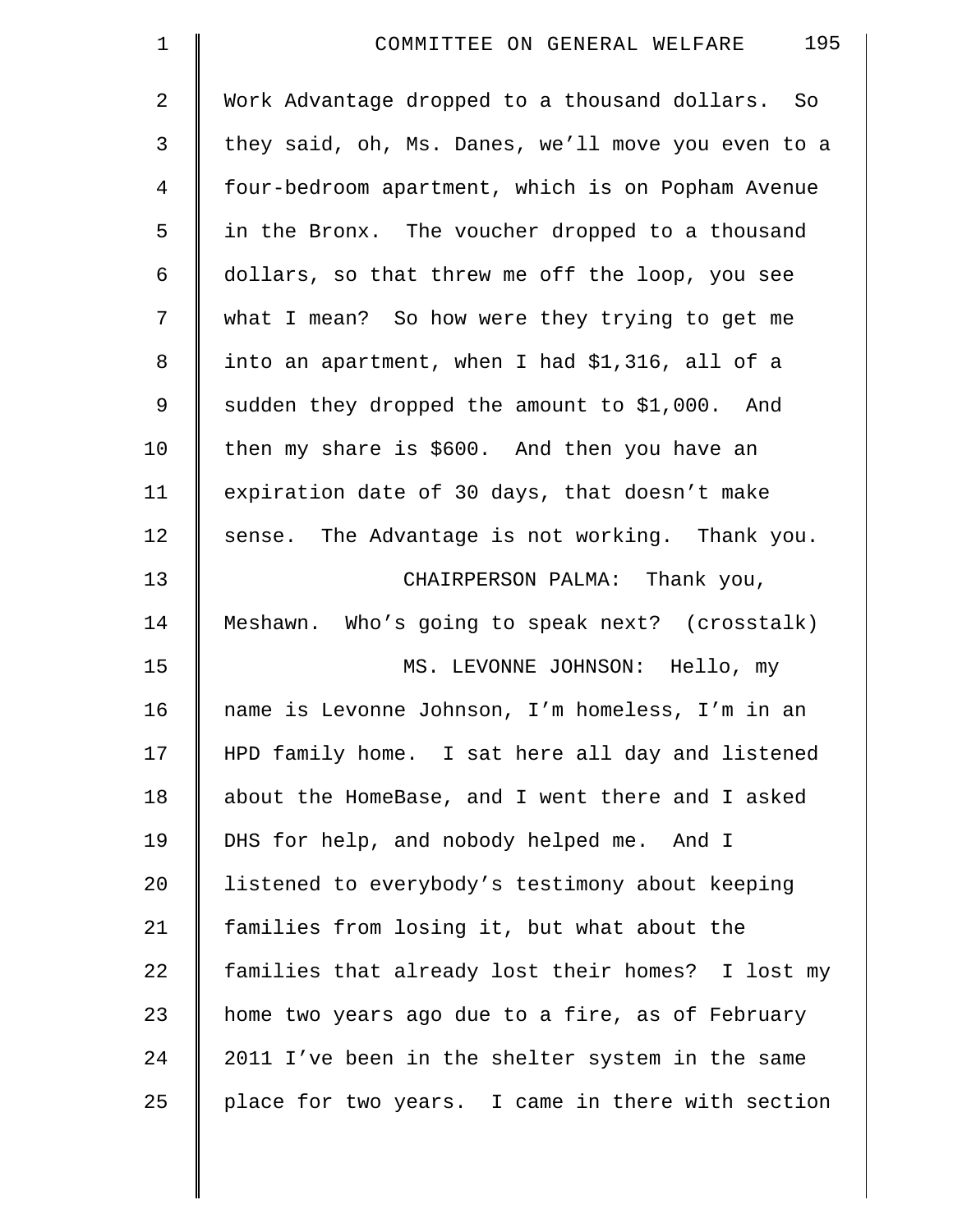| $\mathbf 1$    | 196<br>COMMITTEE ON GENERAL WELFARE                |
|----------------|----------------------------------------------------|
| $\overline{2}$ | 8, I was waiting for an upgrade from a two-bedroom |
| 3              | to a three-bedroom, and I would go there every day |
| $\overline{4}$ | to ask them, you know, about my upgrade. You       |
| 5              | know, I was waiting for it, and then I decided to  |
| 6              | go one day when I found out that they had          |
| 7              | cancelled it. Nobody didn't tell me why. My        |
| $\,8\,$        | worker told me the new person that was there, you  |
| 9              | know, they lost funding, there was no money. But   |
| 10             | I shouldn't have lost mine because I wasn't in the |
| 11             | category to get section 8 all over, already had    |
| 12             | section 8, so why was mine taken? I thought when   |
| 13             | I started section 8, you all were stopping it for  |
| 14             | people who was trying to get it. I already had     |
| 15             | it, I was waiting for an upgrade. So then I        |
| 16             | applied for HPD section 8. I was waiting, my       |
| 17             | worker at the shelter was working with me, and     |
| 18             | then right before the summer I get a paper under   |
| 19             | my door stating that there's no more HPD section   |
| 20             | 8. I listened to  I figured that's not fair. My    |
| 21             | daughter is in college, she has problems, you      |
| 22             | know, where she's messing up, because she has to   |
| 23             | go from place to place to try to do her work. The  |
| 24             | place that I'm in, I'm on the one flight. I have   |
| 25             | lupus, I have diabetes, I sleep with a machine,    |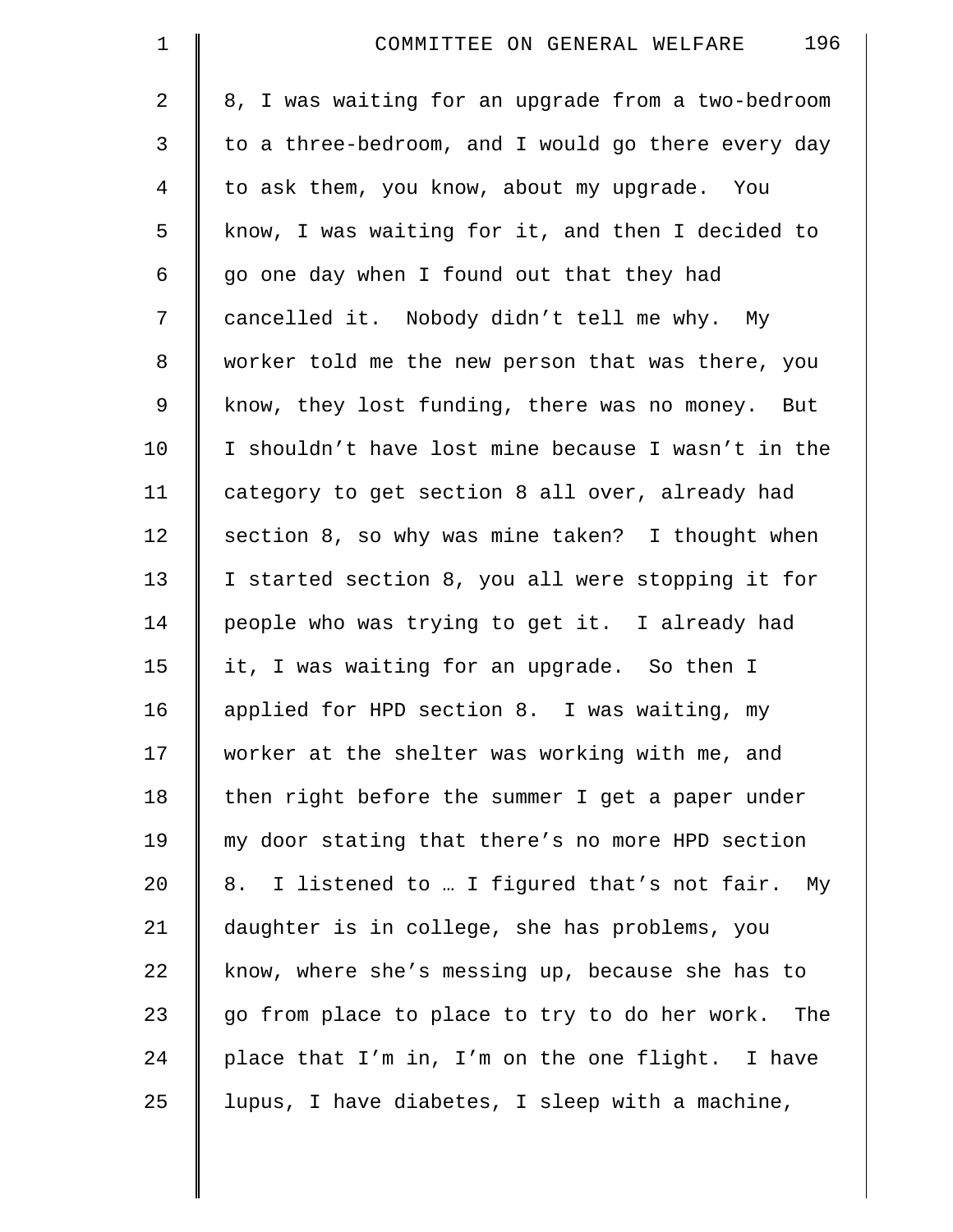| $\mathbf 1$    | 197<br>COMMITTEE ON GENERAL WELFARE                |
|----------------|----------------------------------------------------|
| 2              | I'm in and out of the hospitals, and I sit here    |
| 3              | and I ask for help, nobody helps me. My son is     |
| $\overline{4}$ | thirteen, his grades is going down because he has  |
| 5              | to cry, he's talking about, I hate this place,     |
| 6              | where the water in the morning is cold or mice,    |
| 7              | every time they  I mean, mice is crawling around   |
| 8              | in the room where my son told me, mommy, something |
| $\mathsf 9$    | crawled on my leg. And I didn't believe him until  |
| 10             | I looked under and seen their droppings. And       |
| 11             | everybody, I understand about domestic violence,   |
| 12             | but what about children that watch their mommies   |
| 13             | in and out of the hospital? There's no cure for    |
| 14             | lupus, and like I told my worker, I want help. I   |
| 15             | don't mind paying the bills, I just need somebody  |
| 16             | to help me. I would not sit here and die in no     |
| 17             | shelter. I would rather close my eyes being in a   |
| 18             | home with my children. I have to have two or       |
| 19             | three different operations, but I would not get it |
| 20             | so nurses could come see me in the shelter where   |
| 21             | the water is barely hot. I got to boil water in    |
| 22             | the morning. I mean, come on, in the summer we     |
| 23             | had hot water, the winter the water is cold? I     |
| 24             | got to watch my daughter not wanting to be there   |
| 25             | because she can't sit here and get back and forth  |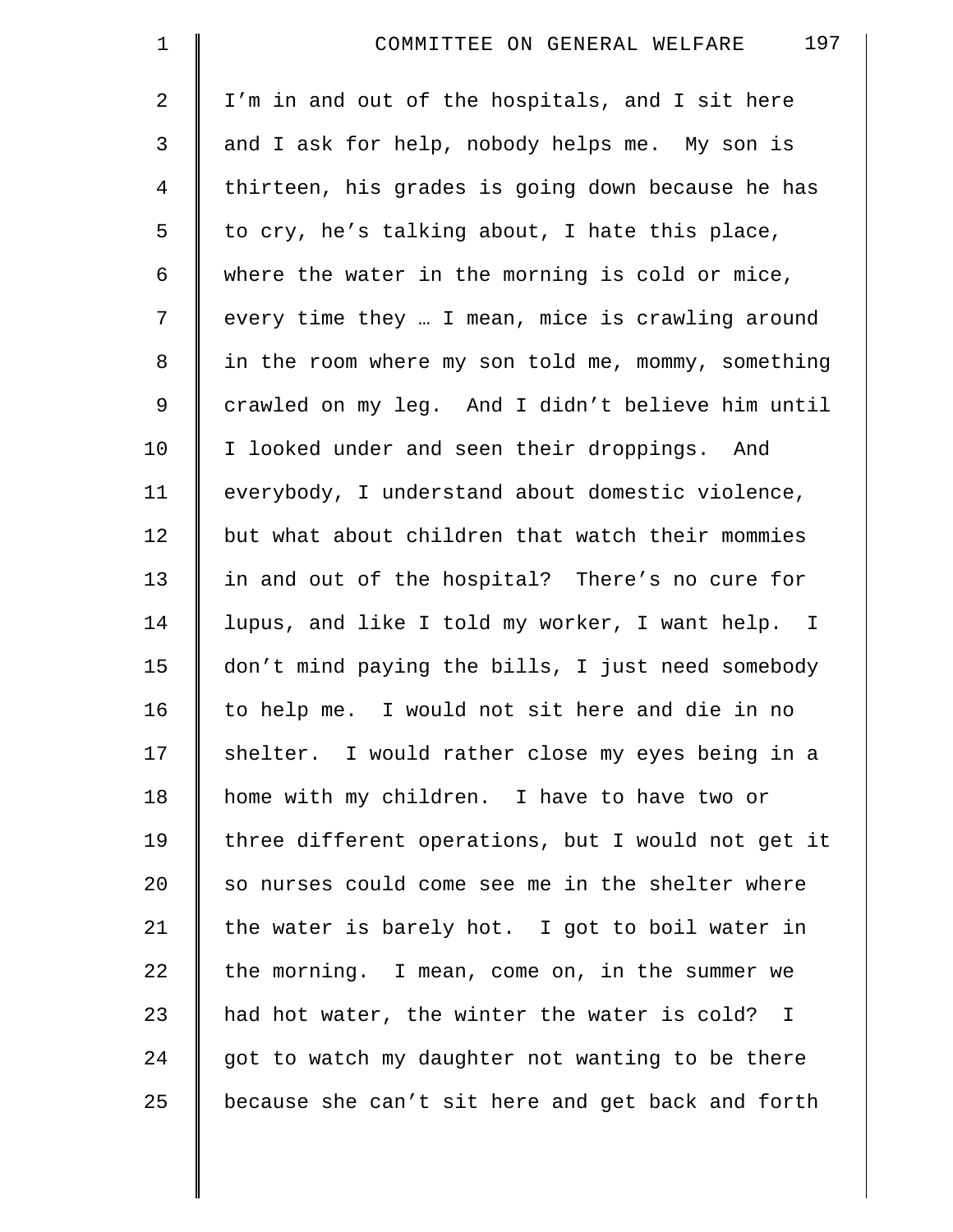| $\mathbf 1$ | 198<br>COMMITTEE ON GENERAL WELFARE                |
|-------------|----------------------------------------------------|
| 2           | to college. I got to watch my son drag because he  |
| 3           | doesn't want to leave me, or he cries, he says,    |
| 4           | mommy, I hate this place, I hate this place. It's  |
| 5           | not fair to them, it's not just domestic violence, |
| 6           | it's for people like me that are sick that also    |
| 7           | got children.                                      |
| 8           | CHAIRPERSON PALMA: Ms. Johnson,                    |
| 9           | the workers that you talk about, they're onsite at |
| 10          | the shelter?                                       |
| 11          | MS. LEVONNE JOHNSON: Yes, the                      |
| 12          | workers that I have for helping me try to find     |
| 13          | that helped me with HPD and whatnot, she's onsite, |
| 14          | she's been doing the best she can, but it's not    |
| 15          | too much she can do. She can't go rogue, she's     |
| 16          | got to follow protocols. But my thing is, like     |
| 17          | with the HomeBase, when I hear that, you know,     |
| 18          | helping people not to lose their homes, but what   |
| 19          | about people who lost their homes? I didn't ask    |
| 20          | to lose my home, it was due to a fire. I can pay,  |
| 21          | I mean, I'm on SSI, but I can pay whatever I can   |
| 22          | pay, just give me a chance, somebody just give me  |
| 23          | a home. Why did I lose my section 8? Why- -        |
| 24          | CHAIRPERSON PALMA: (Interposing)                   |
| 25          | Were you up for, while you were in the shelter,    |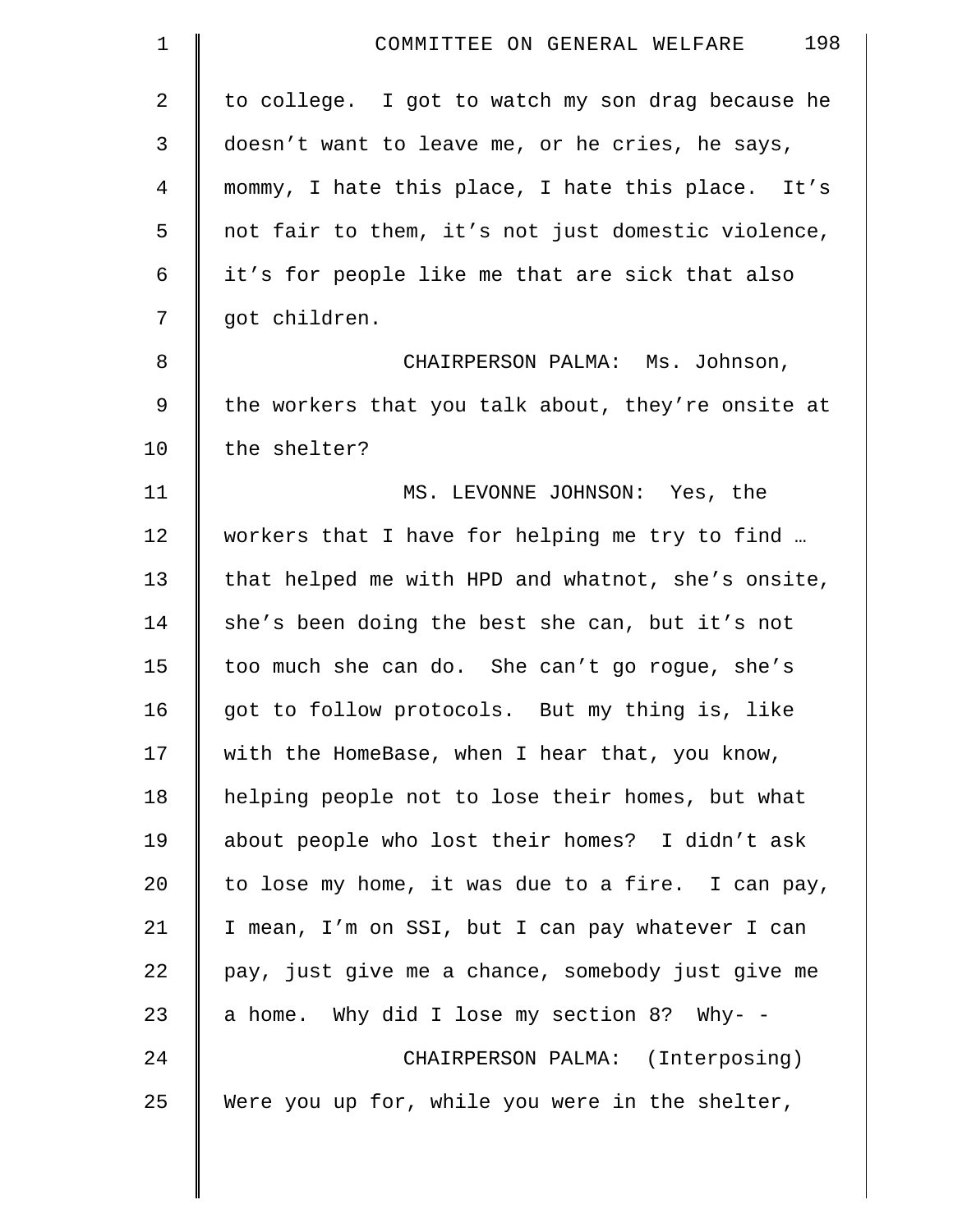| $\mathbf 1$  | 199<br>COMMITTEE ON GENERAL WELFARE                |
|--------------|----------------------------------------------------|
| $\mathbf{2}$ | were you up for renewal and the worker didn't fill |
| 3            | out the paperwork for you?                         |
| 4            | MS. LEVONNE JOHNSON: No,                           |
| 5            | everything was filled. I had to  I was looking     |
| 6            | for a two-bedroom, but I was getting an upgrade.   |
| 7            | They told me to look for a three-bedroom while we  |
| 8            | was getting  while the upgrade was coming, then    |
| $\mathsf 9$  | all it was something due out this summer, nobody   |
| 10           | said anything. I went into the worker- -           |
| 11           | CHAIRPERSON PALMA: (Interposing)                   |
| 12           | Well, did you find a three-bedroom?                |
| 13           | MS. LEVONNE JOHNSON: I was looking                 |
| 14           | for them, but I had to wait, I mean, how could I   |
| 15           | go to somebody and say, can I have this three-     |
| 16           | bedroom, when I don't got the proper voucher to    |
| 17           | show them? That's just my word that I'm getting    |
| 18           | it.                                                |
| 19           | CHAIRPERSON PALMA: So you never                    |
| 20           | received- -                                        |
| 21           | MS. LEVONNE JOHNSON: (Interposing)                 |
| 22           | Never received it. And when I went one day to      |
| 23           | Fordham Rd. on Plaza, my worker there pulled me to |
| 24           | the side and said it was cancelled and I asked     |
| 25           | her, when were you all going to tell me, were you  |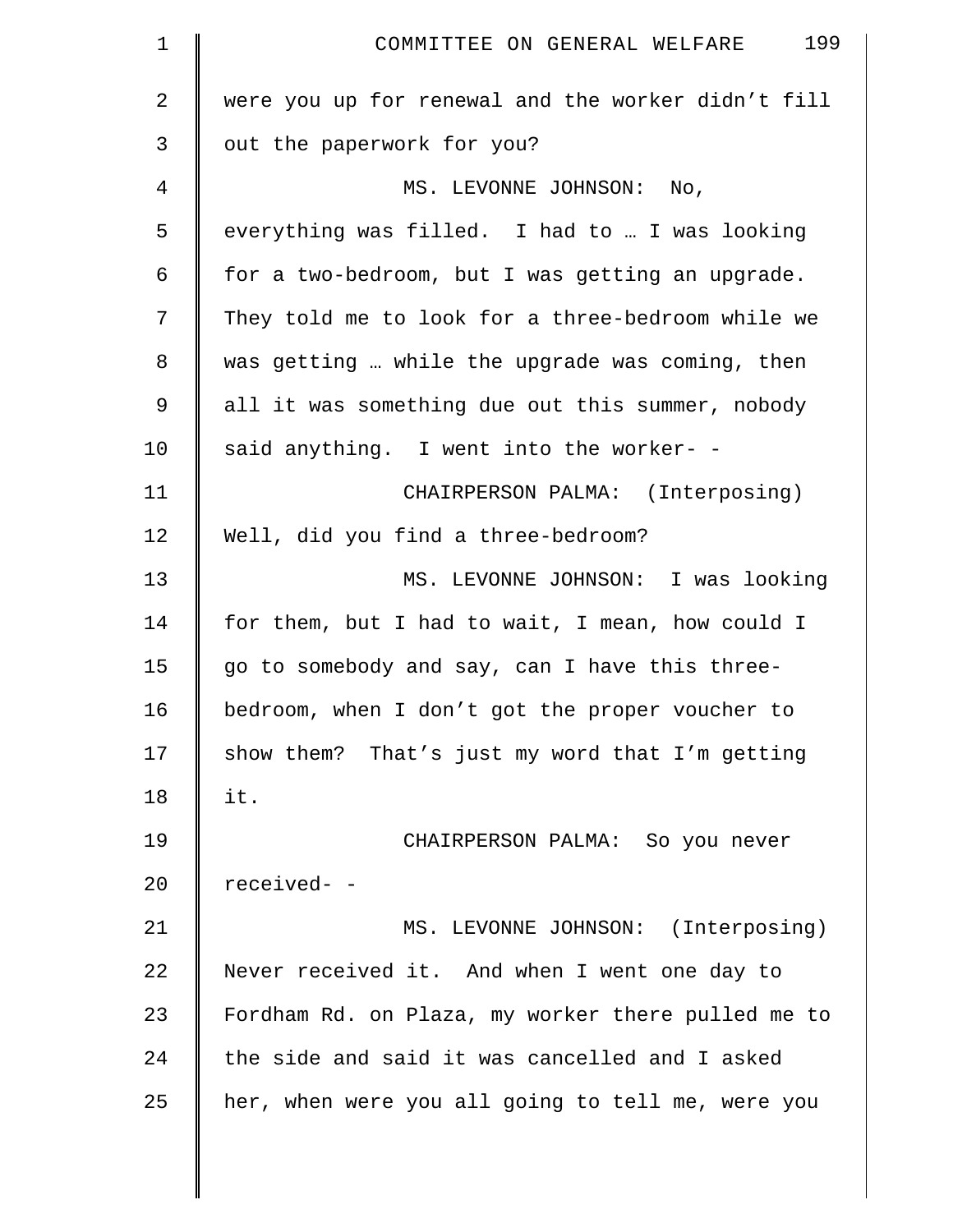| $\mathbf 1$    | 200<br>COMMITTEE ON GENERAL WELFARE                |
|----------------|----------------------------------------------------|
| $\overline{2}$ | all going to send me a letter? It took me to come  |
| 3              | up here for you to tell me this, so you're saying- |
| 4              |                                                    |
| 5              | CHAIRPERSON PALMA: (Interposing)                   |
| 6              | Did she tell you why it was cancelled?             |
| 7              | MS. LEVONNE JOHNSON: No, she just                  |
| 8              | told me there was a new  her new boss that was     |
| 9              | put in there, you know, Councilman, and it was     |
| 10             | more than me, it was more than 80 people that was  |
| 11             | cancelled, they said due to money. And the place   |
| 12             | that I was living in had violations. And then      |
| 13             | when they gave section 8 back, they was given      |
| 14             | section 8 to people back, I went to Fordham Rd.    |
| 15             | Plaza to ask them, you know, can I get my back,    |
| 16             | and they told me, no, because I wasn't in my       |
| 17             | apartment. Now, when my apartment was finished,    |
| 18             | they told me they wasn't going to pay for my       |
| 19             | apartment, because it had been under violations so |
| 20             | long that they'd been stopped paying it. When was  |
| 21             | you all going to tell me this? I didn't know.      |
| 22             | And then they talked about some code. You've got   |
| 23             | to talk to me like a child. What is a code? I'm    |
| 24             | coming to you for help, I'm coming to you to get   |
| 25             | section 8 so I can get my family into a home. I    |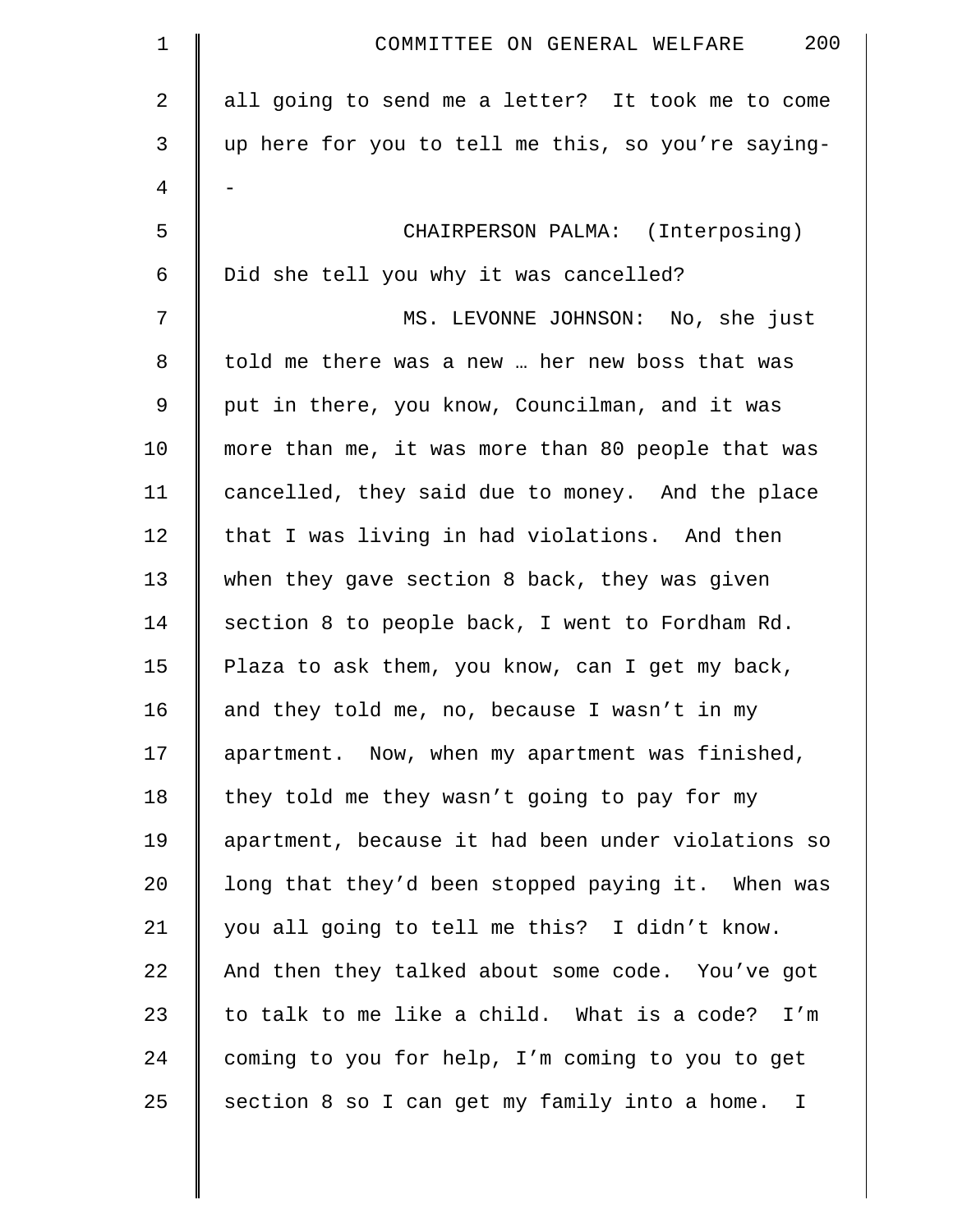| $\mathbf 1$    | 201<br>COMMITTEE ON GENERAL WELFARE                |
|----------------|----------------------------------------------------|
| 2              | don't know what a code, none of that is. I'm       |
| 3              | asking you for a voucher back because it shouldn't |
| $\overline{4}$ | have been taken from me, to put my kids in a home. |
| 5              | And I listened to everybody, you know, no offense. |
| 6              | Everybody, they get their little giggles in, they  |
| 7              | don't, the panels don't sit here and give straight |
| $\,8\,$        | answers to you. But at the end of the day, these   |
| 9              | handfuls of people are going back to the shelters  |
| 10             | while everybody else is going into a home that's   |
| 11             | theirs. And it's not fair.                         |
| 12             | CHAIRPERSON PALMA: You're                          |
| 13             | absolutely right.                                  |
| 14             | MS. LEVONNE JOHNSON: And it hurts.                 |
| 15             | And I'm tired of going into the hospital and       |
| 16             | coming home and my kids being scared, not wanting  |
| 17             | to be there, whether I'm going to close my  they   |
| 18             | go to school and they come home to the shelter and |
| 19             | I'm gone. I don't want to be there, I've asked     |
| 20             | help from everybody. How could everything I try    |
| 21             | get taken from me? And it looks like nobody tells  |
| 22             | me to my face, I have to come and find out about   |
| 23             | section  because I'm coming to see when are you    |
| 24             | going to call me in for an upgrade, that she had   |
| 25             | to pull me to the side to tell me. So if I didn't  |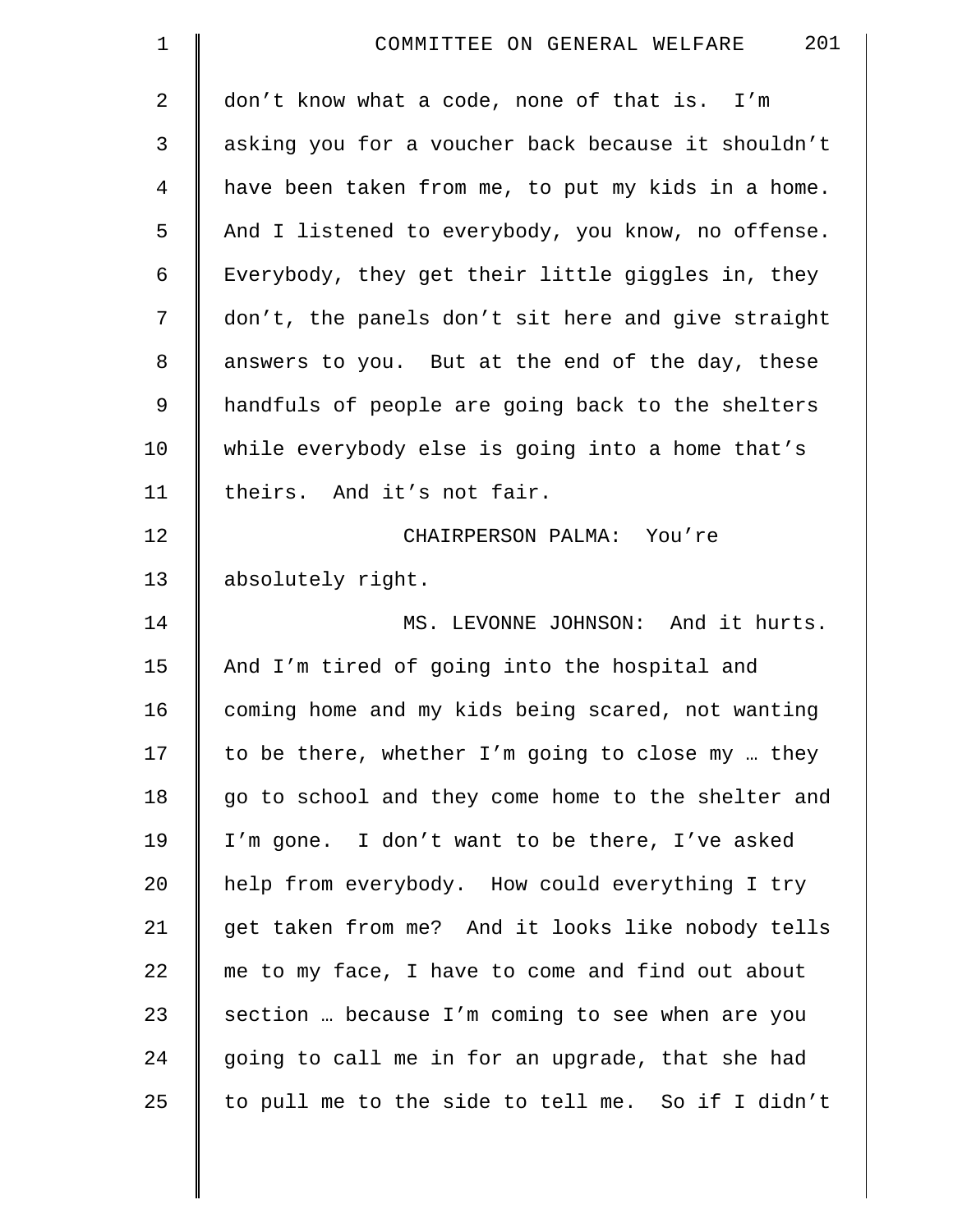| $\mathbf 1$    | 202<br>COMMITTEE ON GENERAL WELFARE                |
|----------------|----------------------------------------------------|
| $\overline{2}$ | come here, you wouldn't have told me? When I       |
| 3              | found out about HPD being cancelled, I got a       |
| 4              | letter under my door, nobody called me in to say,  |
| 5              | I need to talk to you. I got a letter under the    |
| 6              | door, that's not how you do business. I came to    |
| 7              | you for help, you should have come to me and told  |
| 8              | me.                                                |
| $\mathsf 9$    | CHAIRPERSON PALMA: I can't promise                 |
| 10             | you, I can't make any promises, because, you know, |
| 11             | I can't  I just can't make any promises, but you   |
| 12             | leave here today, and you're absolutely right,     |
| 13             | you're going to go into a shelter, but I'll make   |
| 14             | sure that my office works with whoever we need to  |
| 15             | work with to get your problem addressed and your   |
| 16             | family into some sort of decent housing.           |
| 17             | MS. LEVONNE JOHNSON: And the thing                 |
| 18             | about it, you know, I can barely walk up half the  |
| 19             | time on the first flight. Like I said, they've     |
| 20             | been coming in and out of my apartment to try to   |
| 21             | stop the mice, this and that, the roach bombs, and |
| 22             | it doesn't work. And I tell them, I stay sick.     |
| 23             | The mice, all the mice, it's toxic, so me and my   |
| 24             | kids have to breathe that up. That's a bad         |
| 25             | that's bad for my health as it is. And then the    |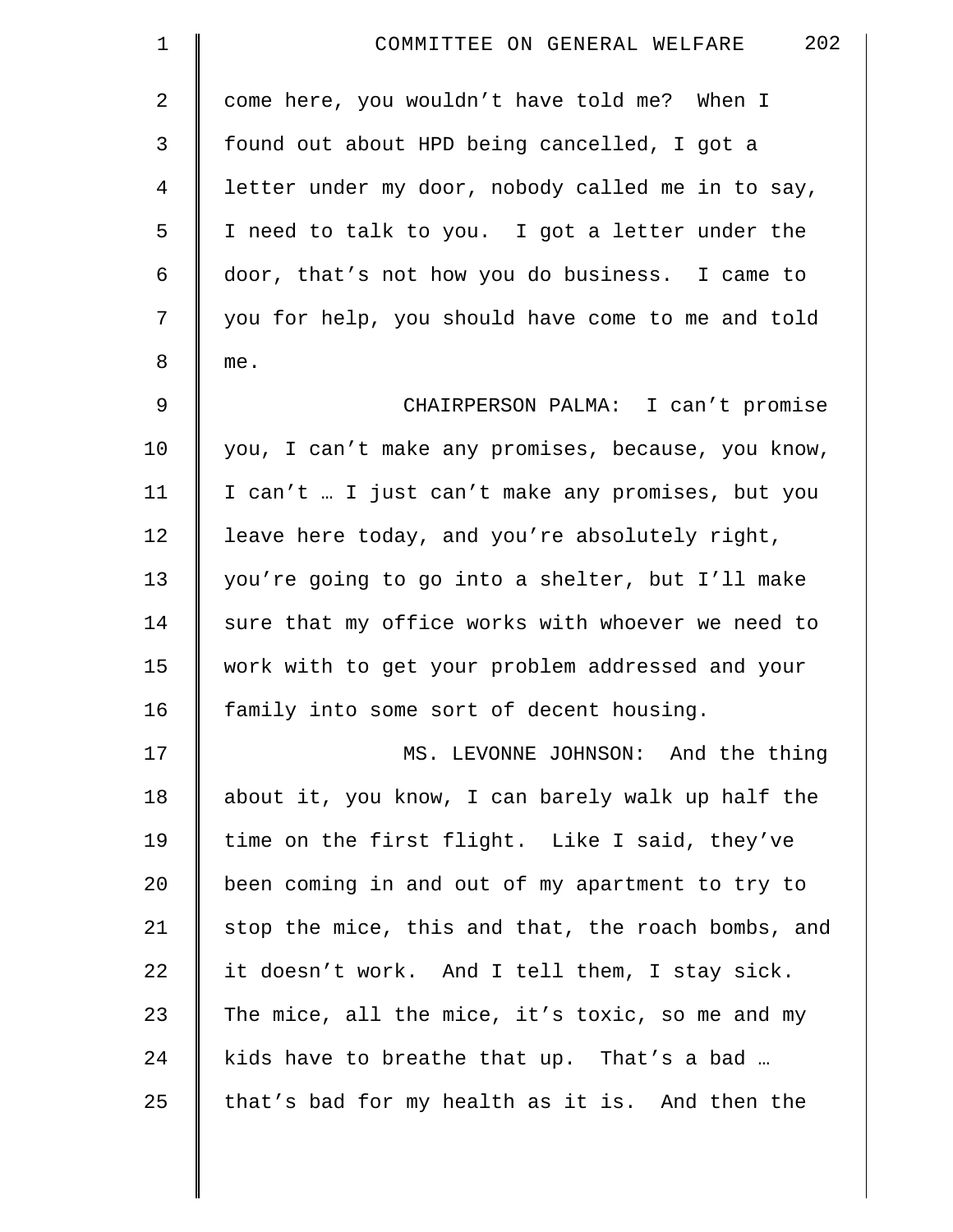| $\mathbf 1$  | 203<br>COMMITTEE ON GENERAL WELFARE                |
|--------------|----------------------------------------------------|
| $\mathbf{2}$ | first thing they want to do is tell me, well, you  |
| 3            | got to work with us. How am I going to work with   |
| 4            | you all? Oh, we're going to send you to another    |
| 5            | floor. Now, in that same shelter, sometimes the    |
| 6            | elevators break down. My thing is, how you  if I   |
| 7            | can't make it up the first flight, how are you     |
| 8            | going to send me to the next two flights? If I     |
| 9            | can barely do it.                                  |
| 10           | CHAIRPERSON PALMA: I'll make sure                  |
| 11           | that we have your information before you leave,    |
| 12           | and I will follow up, my office will follow up     |
| 13           | with you, and we will work with whoever we need to |
| 14           | work to get you some help.                         |
| 15           | MS. LEVONNE JOHNSON: All right.                    |
| 16           | And I've talked about with HPD, you know, my       |
| 17           | worker and the people there, they're trying to     |
| 18           | help and they was, I thought they was going to     |
| 19           | send my paper to the commissioner, but they sent   |
| 20           | it to Pat Joyce of HPD, and yesterday she was      |
| 21           | supposed to come, but she didn't, she sent her     |
| 22           | representative, and nobody never gave me an answer |
| 23           | about, you know, my paper, and like they told me   |
| 24           | to get a doctor's note, I got all  I keep all my   |
| 25           | doctor's papers and what not, I have nothing to    |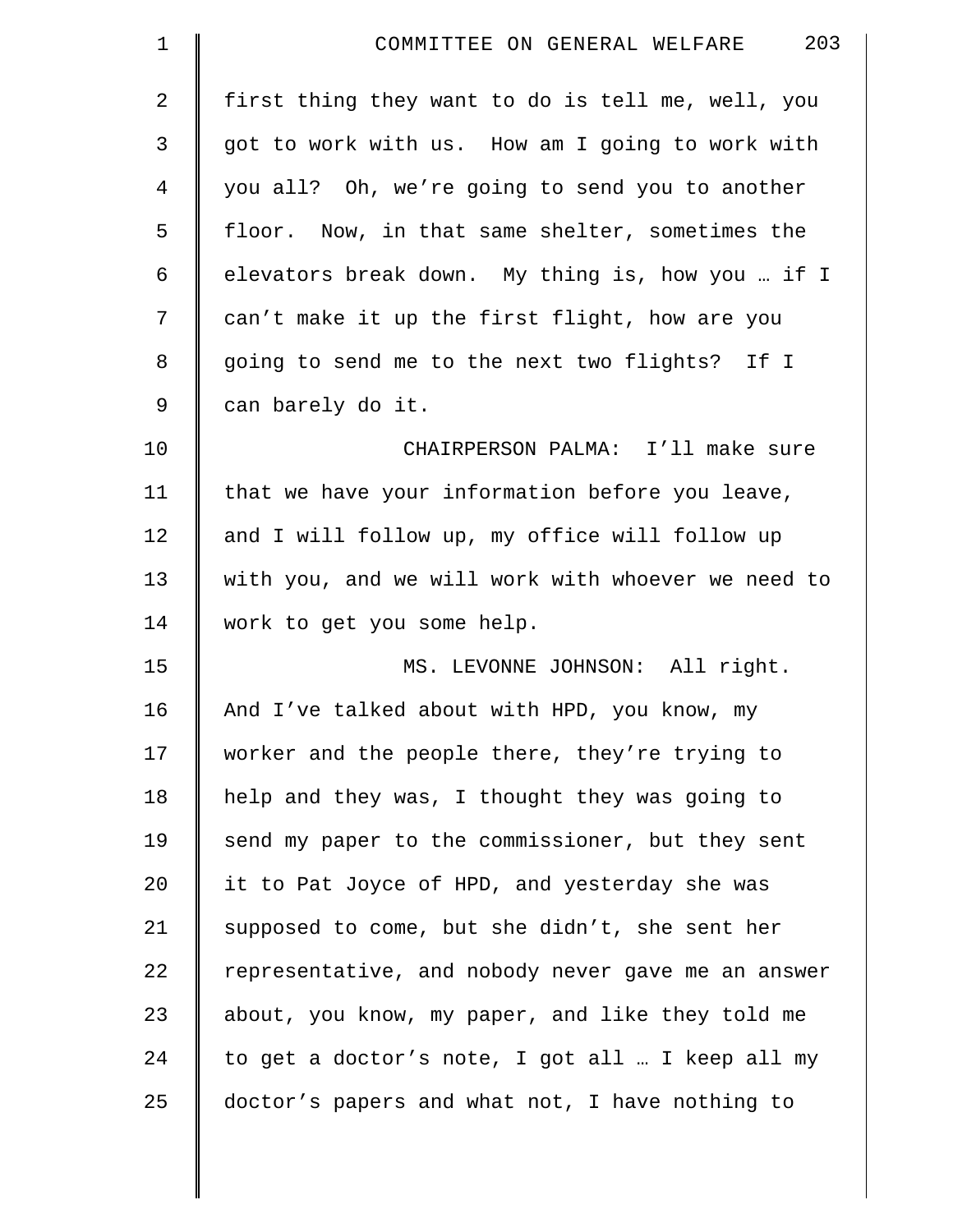| $\mathbf 1$    | 204<br>COMMITTEE ON GENERAL WELFARE                |
|----------------|----------------------------------------------------|
| $\overline{a}$ | lie about. I got nine  I take nine different       |
| 3              | medicines, I have a machine, I have an asthma      |
| $\overline{4}$ | machine, I have an oxygen machine that I sleep     |
| 5              | with. Without sleeping with that, that's it. I     |
| 6              | do not have my kids watch me. I got my daughter    |
| 7              | playing nursemaid, like she's my mother. She has   |
| 8              | to go to school and worry about herself, not       |
| 9              | worrying about if mommy is going to drop dead or   |
| 10             | not. My thirteen-year-old son that wants to stay,  |
| 11             | that I can't even make go outside, because he's    |
| 12             | worrying about if he's coming through the door,    |
| 13             | mommy is gone. But then I sit here trying to work  |
| 14             | hard to get into a home and I can't even do that.  |
| 15             | But yeah, you don't want papers to be sent to the  |
| 16             | commissioner, you want papers to be sent to you,   |
| 17             | but here it is two or three weeks, and you haven't |
| 18             | even called nobody and tell them that you can give |
| 19             | me, making a session to give me emergency voucher. |
| 20             | But yet you got that position, you can squeeze     |
| 21             | something out, it's every day that somebody gets   |
| 22             | something. Like you know what, I'm going to make   |
| 23             | a session, just give one more, why can't you give  |
| 24             | me that? What's the holdup? It's either yes or     |
| 25             | no. why is my papers, my files, still sitting on   |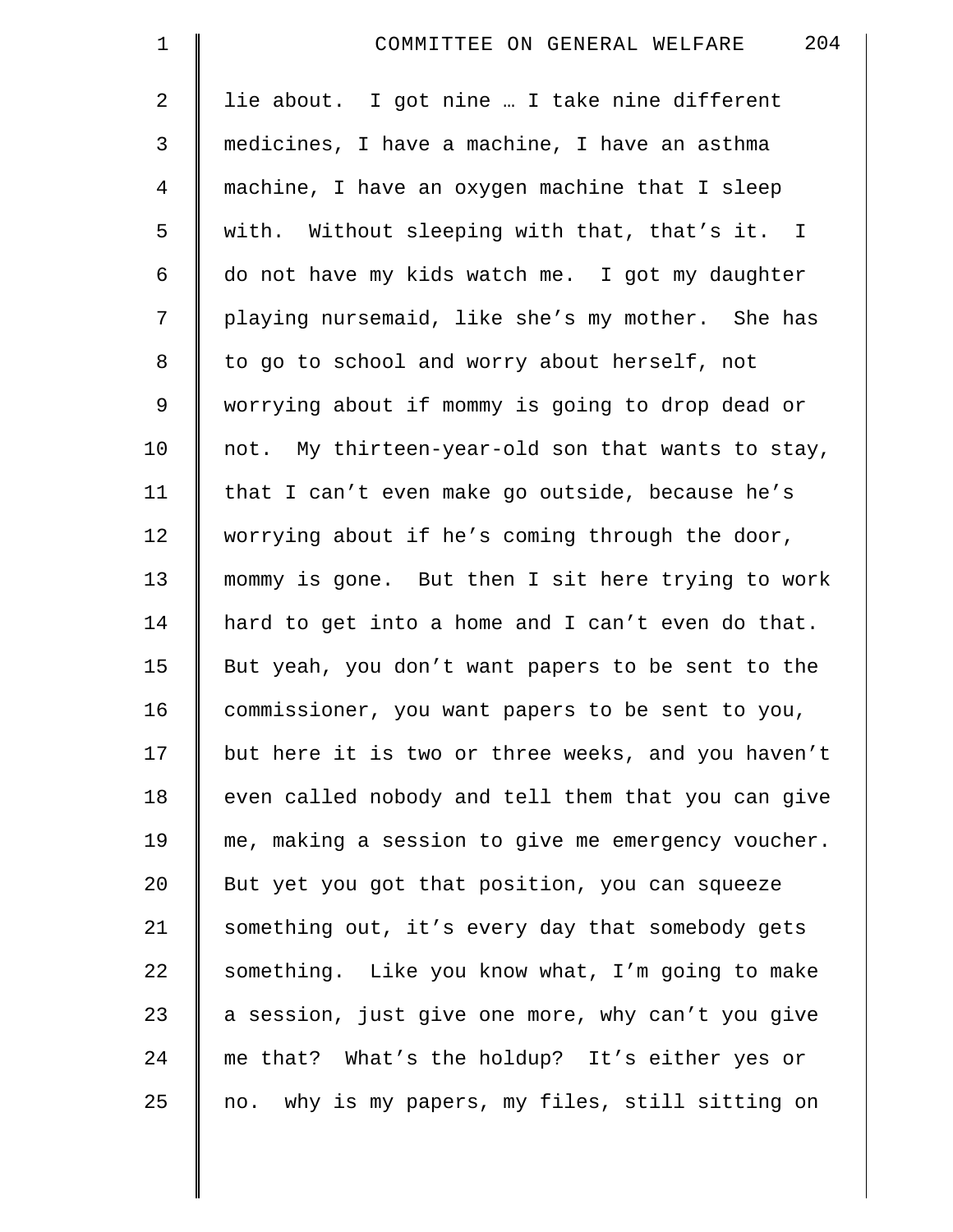| 205<br>COMMITTEE ON GENERAL WELFARE                |
|----------------------------------------------------|
| your desk, and you're not saying one word, we'll   |
| give you one? Why?                                 |
| CHAIRPERSON PALMA: Thank you, Ms.                  |
| Johnson, for your testimony.                       |
| MS. NATALIE JOHNSON: My name is                    |
| Natalie Johnson, my mother is Levonne Johnson.     |
| I'm a homeless full-time college student. After    |
| hearing all of this, I may be 19, but it seems     |
| like we're, homeless people are put in a category. |
| Anyone can be homeless, whether you're rich and    |
| famous, a doctor, a Council person, anybody. I     |
| can't go to school half the time because I have to |
| share my Metrocard with my mom, because my income  |
| is based on financial aid in general. Without us   |
| living in the shelter, I wouldn't even have gotten |
| financial aid. I've watched  I've been in the      |
| shelter process twice, when we first moved to New  |
| York, because of domestic violence, and now        |
| because of a fire that occurred when we weren't    |
| even home, due to a negligent act.                 |
| CHAIRPERSON PALMA: Negligent.                      |
| MS. NATALIE JOHNSON: Thank you.                    |
| Of the management of our building. And I've been   |
| taking care of my mom since I can remember. I      |
|                                                    |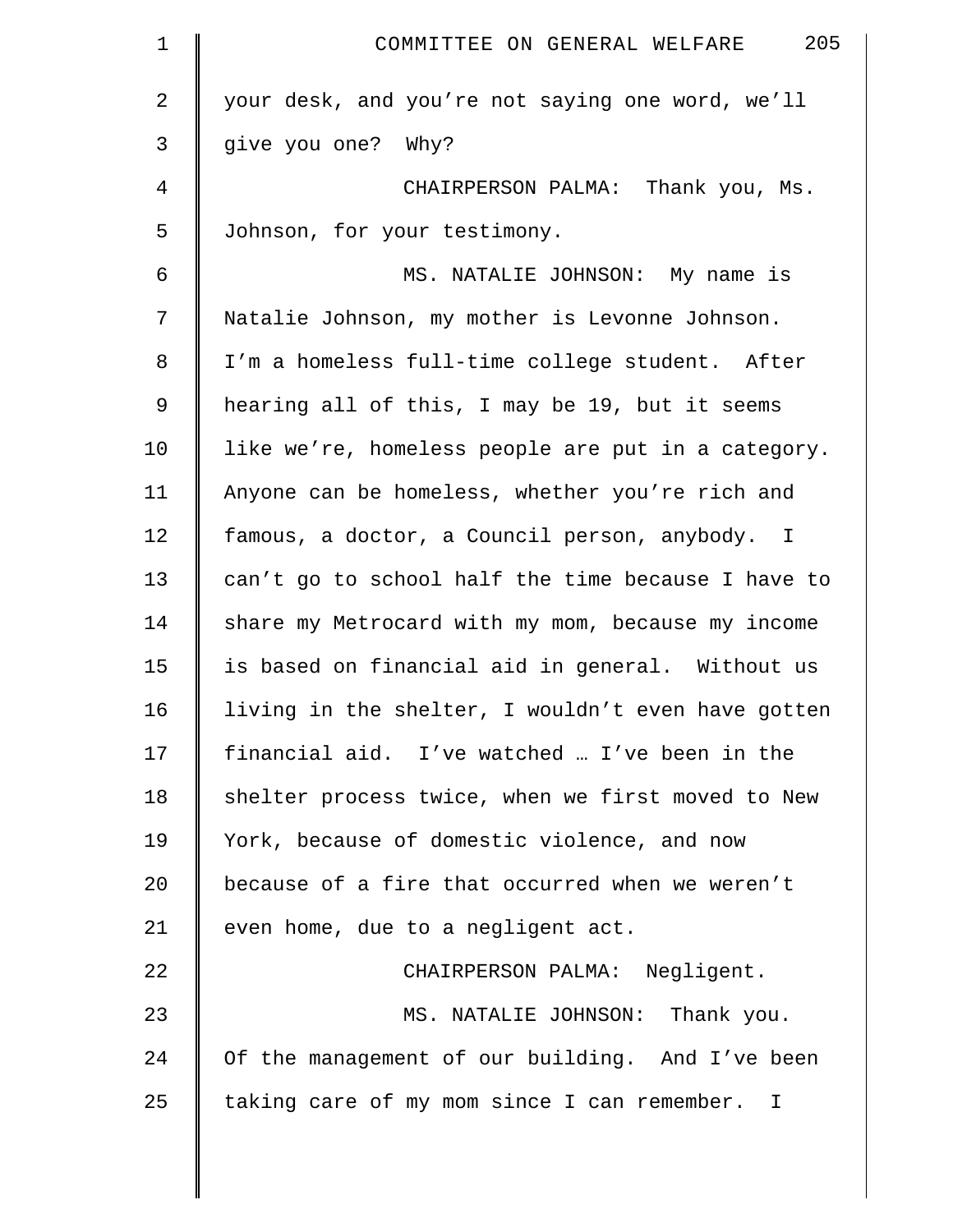| $\mathbf 1$    | 206<br>COMMITTEE ON GENERAL WELFARE                |
|----------------|----------------------------------------------------|
| $\overline{a}$ | wonder what happens to my brother if something     |
| 3              | happens to us. I stay sick, I'm the firstborn,     |
| $\overline{4}$ | and I have asthma, I have juvenile rheumatoid      |
| 5              | arthritis. So that place is cold, our windows      |
| 6              | have been taped three times, which is a health     |
| 7              | code violation, which I like to read, I'm a        |
| 8              | business major. And it seems like I've been in     |
| 9              | the HRA building more than the average John Doe.   |
| 10             | Since I was 18, since I wasn't a student any more, |
| 11             | and I did independent study, due to the fact I     |
| 12             | couldn't get to a computer very often to finish    |
| 13             | high school in time, so I had to graduate six      |
| 14             | months later. I'm finally in college, and I still  |
| 15             | can't get there. I've missed classes because I     |
| 16             | have to go to HRA to meet their requirements, but  |
| 17             | I still get no answers. I have to attend the Back  |
| 18             | to Work program, because I wasn't  I went this     |
| 19             | summer and I also didn't have a job. But once I    |
| 20             | completed, I was on the last day of my five-day    |
| 21             | introduction period, I went to see my worker for   |
| 22             | the first time, and she told me I couldn't         |
| 23             | complete the program because my case had been      |
| 24             | closed. So I went through all of that just to      |
| 25             | have to go back to HRA to figure out what          |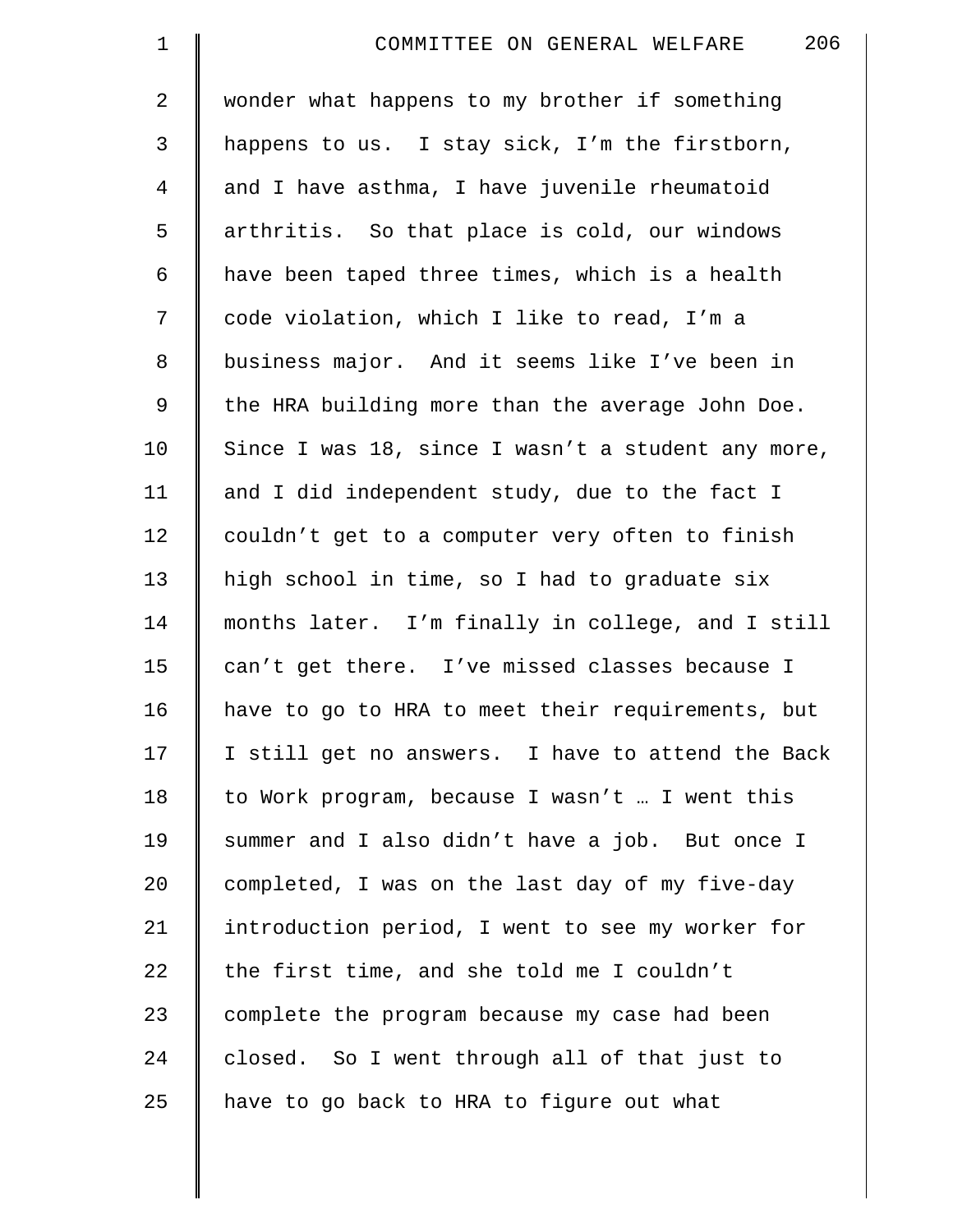| $\mathbf 1$    | 207<br>COMMITTEE ON GENERAL WELFARE                |
|----------------|----------------------------------------------------|
| $\overline{2}$ | happened. And now, because I'm in college, I       |
| 3              | don't receive public assistance at all any more,   |
| $\overline{4}$ | even though I'm on my mom's case, because I'm in a |
| 5              | four-year school. They're basically telling me as  |
| 6              | a person, I'm even counting that I'm a minority,   |
| 7              | that I need to be in a two-year school to get      |
| 8              | money from them. I'm trying to better myself to    |
| 9              | take care of my mom and my little brother, but I   |
| 10             | can't get anything. All I have at the moment is    |
| 11             | Medicare, and they keep sending me back and forth  |
| 12             | saying I'm not complying, I'm not complying. I'm   |
| 13             | doing everything I have to do, but I even gave     |
| 14             | them a list of my schedule, and they still give me |
| 15             | days to come in on days I have classes. Everyone   |
| 16             | who has been in school knows that a professor does |
| 17             | not make  teachers do not like to repeat           |
| 18             | anything. If I can't get there, what am I          |
| 19             | supposed to do? I'm on the verge of being kicked   |
| 20             | out of the SEED program in my school because I do  |
| 21             | not meet  I'm not a full-time student at the       |
| 22             | moment. I lost  I haven't had my school benefits   |
| 23             | in two months, so I've missed almost two months of |
| 24             | school so far because of not having a way to get   |
| 25             | there, and not having enough clothes to be warm.   |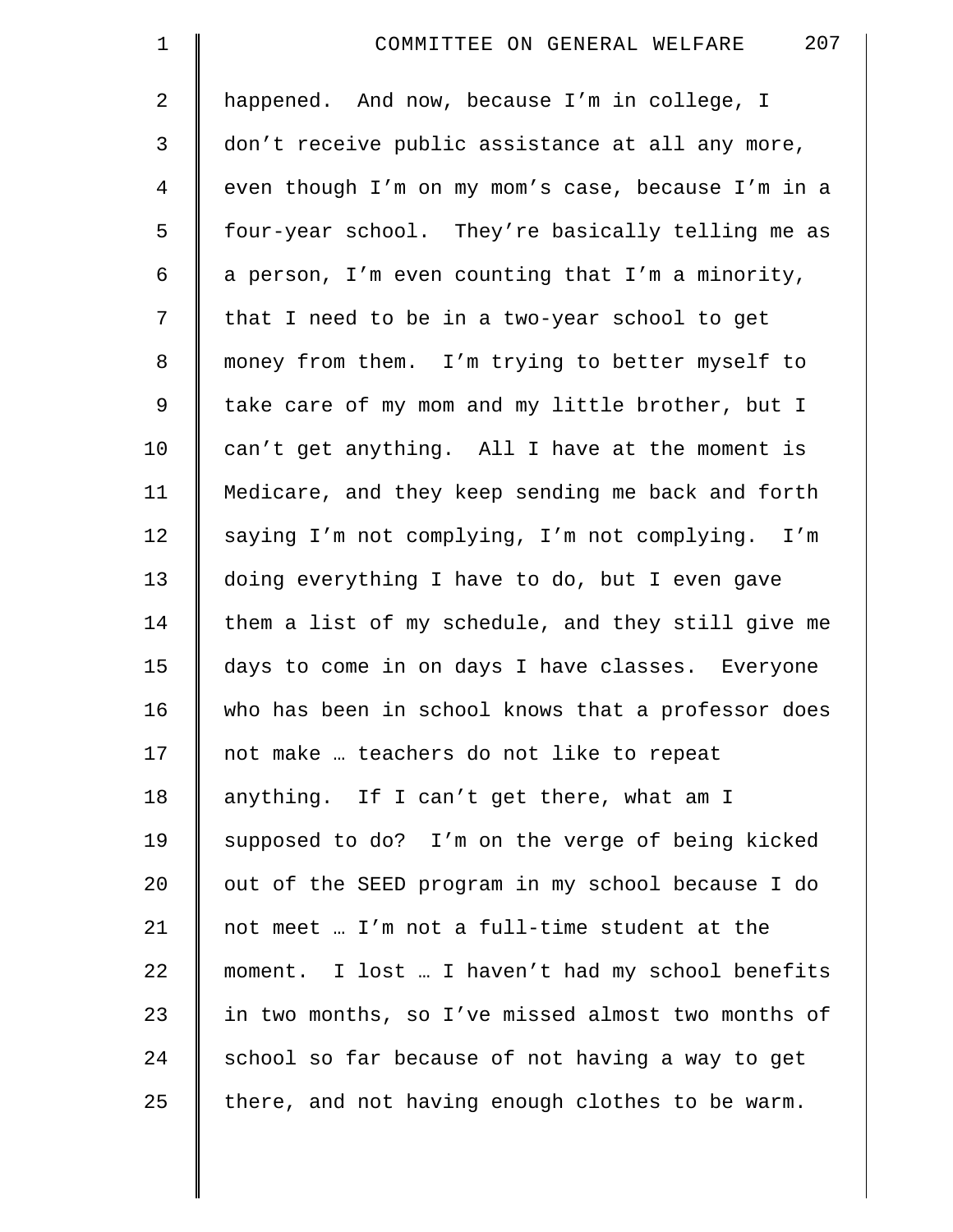| $\mathbf 1$    | 208<br>COMMITTEE ON GENERAL WELFARE                |
|----------------|----------------------------------------------------|
| $\overline{2}$ | I watched my little brother cry because he's tired |
| 3              | of being cold. I'm anemic, I'm cold in that        |
| 4              | place. I sit up all night, because of rats going,  |
| 5              | crawling through the wall, crawling through my     |
| 6              | clothes, under the bed. And because of the reason  |
| 7              | we moved here, domestic violence, I sleep light.   |
| $\,8\,$        | I'm a very light sleeper, and I just can't think   |
| 9              | about, if something happened to my mom, where does |
| 10             | that leave me? My little brother has a father,     |
| 11             | where am I going? I'm 19, which will mean I will   |
| 12             | have to go back and start the whole shelter system |
| 13             | all over again, which is what they're so-called    |
| 14             | trying to  HomeBase is saying they're trying to    |
| 15             | prevent, they're doing the study to prevent it.    |
| 16             | What about us who are already there? I'm 19 and    |
| 17             | don't understand too much yet, but that made no    |
| 18             | sense to me at all. I've been a business major     |
| 19             | since high school, and they're not doing anything, |
| 20             | I've been with my mom through all of the  I go to  |
| 21             | her doctor's appointments, I try to cook, clean.   |
| 22             | I can't stay in that place due to the fact I can't |
| 23             | get any homework done. I'm going from a 3.0        |
| 24             | average from the summer course I took to God knows |
| 25             | what, due to the fact I can't get to school at     |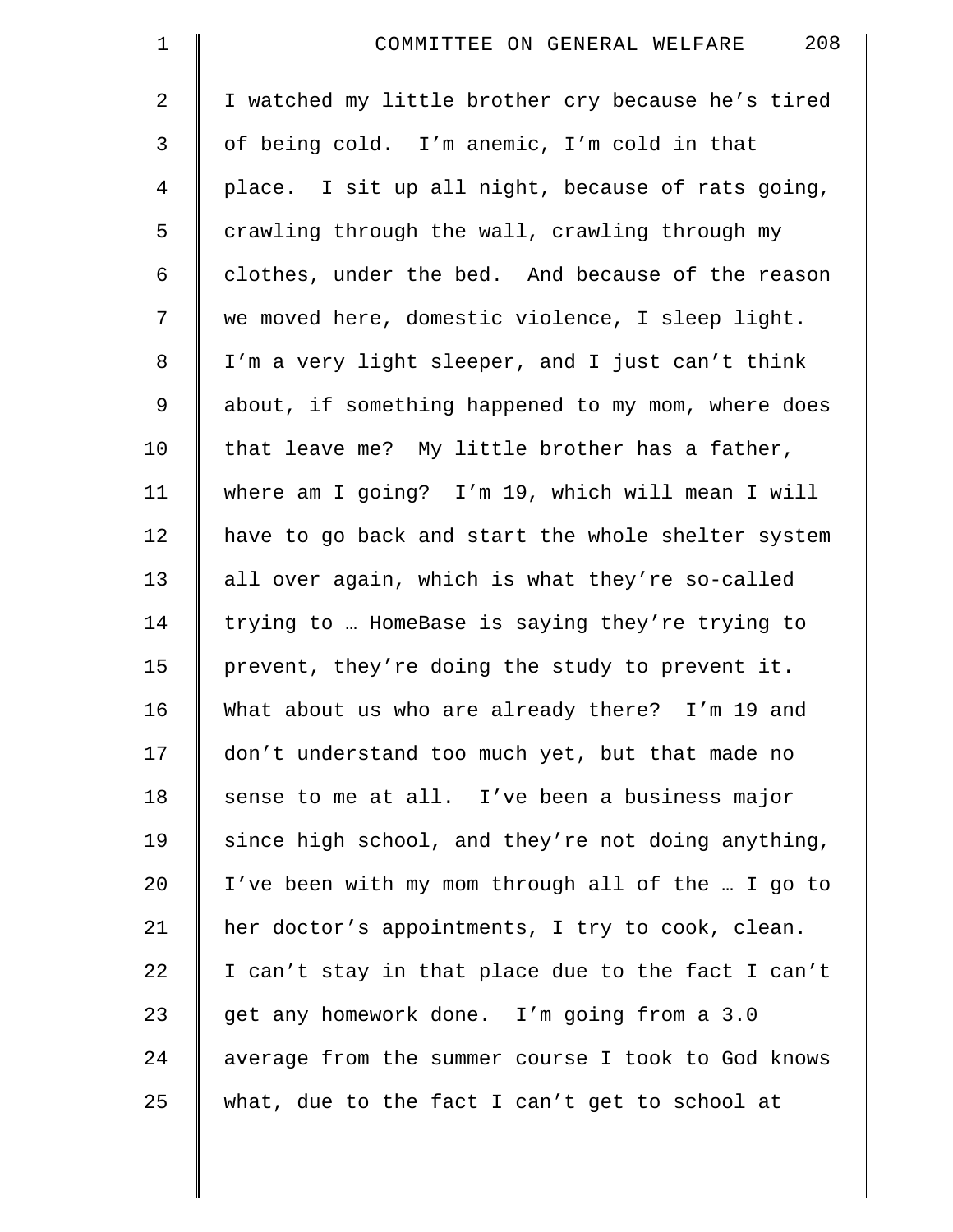| $\mathbf 1$    | 209<br>COMMITTEE ON GENERAL WELFARE                |
|----------------|----------------------------------------------------|
| $\overline{2}$ | all. Because if I go to school on a day my mom     |
| 3              | needs to go somewhere to see about apartment       |
| 4              | stuff, I have to figure out which one is the more  |
| 5              | important, and right about now it's my mom and my  |
| 6              | little brother being somewhere safe where I know,  |
| 7              | if I go out, my little brother has keys to be      |
| 8              | there. He doesn't have to wait, I don't have to    |
| 9              | stay home on a school day if my brother is sick    |
| 10             | and my mom has to go someplace, because he's a     |
| 11             | minor. It's like I'm looked at as I have no say    |
| 12             | in it because I'm not an adult, my mom is the head |
| 13             | of the case, but it's affecting  people don't get  |
| 14             | it, that is affecting children most of all. I've   |
| 15             | watched people bounce, I watch my friends complain |
| 16             | about the little stuff, but they don't understand  |
| 17             | how it is to not have something that's yours. I    |
| 18             | sleep in the kitchen/living room with my little    |
| 19             | brother. And I'm 19 years old, I have no privacy   |
| 20             | whatsoever. And it gets harder and harder, it's    |
| 21             | like I can't speak the way I want to, I can't be   |
| 22             | comfortable. I have to watch out for the guards    |
| 23             | who want  who are sometimes very inappropriate.    |
| 24             | It's like I can't come in  like I've almost        |
| 25             | gotten mugged right around the corner from where I |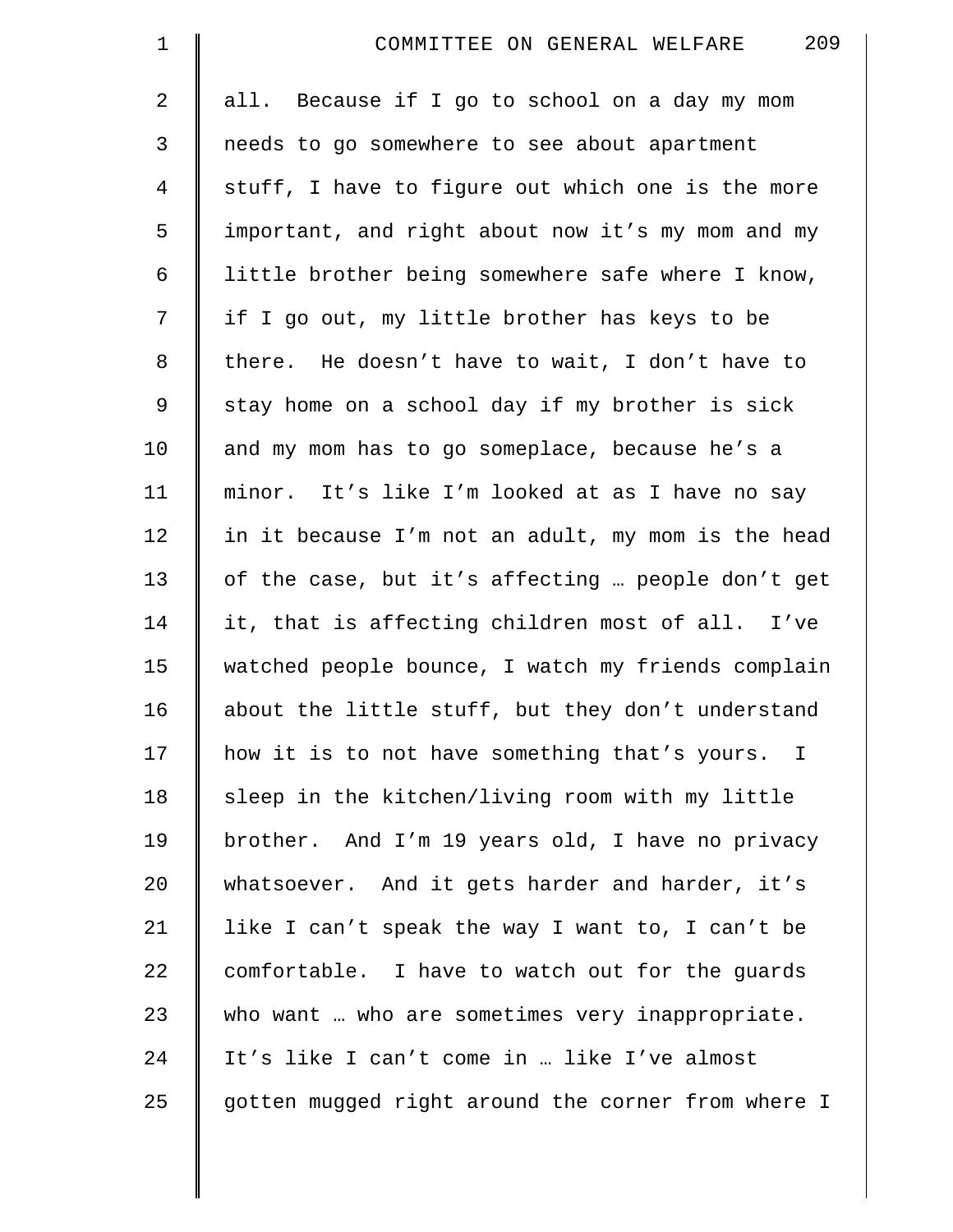| $\mathbf 1$    | 210<br>COMMITTEE ON GENERAL WELFARE                |
|----------------|----------------------------------------------------|
| $\overline{a}$ | live, and I don't feel safe to go in there.        |
| 3              | They're not going to do anything, the guards are   |
| 4              | not always there. We have to be buzzed in three    |
| 5              | different doors. The longest I stayed outside a    |
| 6              | gate was 15 minutes in the winter, just to get     |
| 7              | inside the first door, the first gate. You then    |
| 8              | have to wait for the next one, and the next one.   |
| 9              | And it's like I have things to do, I want to go    |
| 10             | inside. The web is not  I'm supposed to do the     |
| 11             | web program, but I couldn't, due to the fact that  |
| 12             | I'm a student. But since now I'm not considered a  |
| 13             | full-time student yet, I might be called again to  |
| 14             | do that, and it's frustrating. I'm  I want to be   |
| 15             | an entrepreneur, I want to do all types of         |
| 16             | businesses, even  I want to give back to my        |
| 17             | community, give people, give the things that I     |
| 18             | didn't have. And it seems like they're making it   |
| 19             | harder due to the fact that I can't even attend    |
| 20             | class regularly. My professors are wondering       |
| 21             | what's going on with me, and it's hard to explain  |
| 22             | it if I can't even show up. My semester is over    |
| 23             | next week, and I have a feeling that I didn't even |
| 24             | reach the C-'s that I'm supposed to be at a level  |
| 25             | with, and it makes me feel bad. It already took    |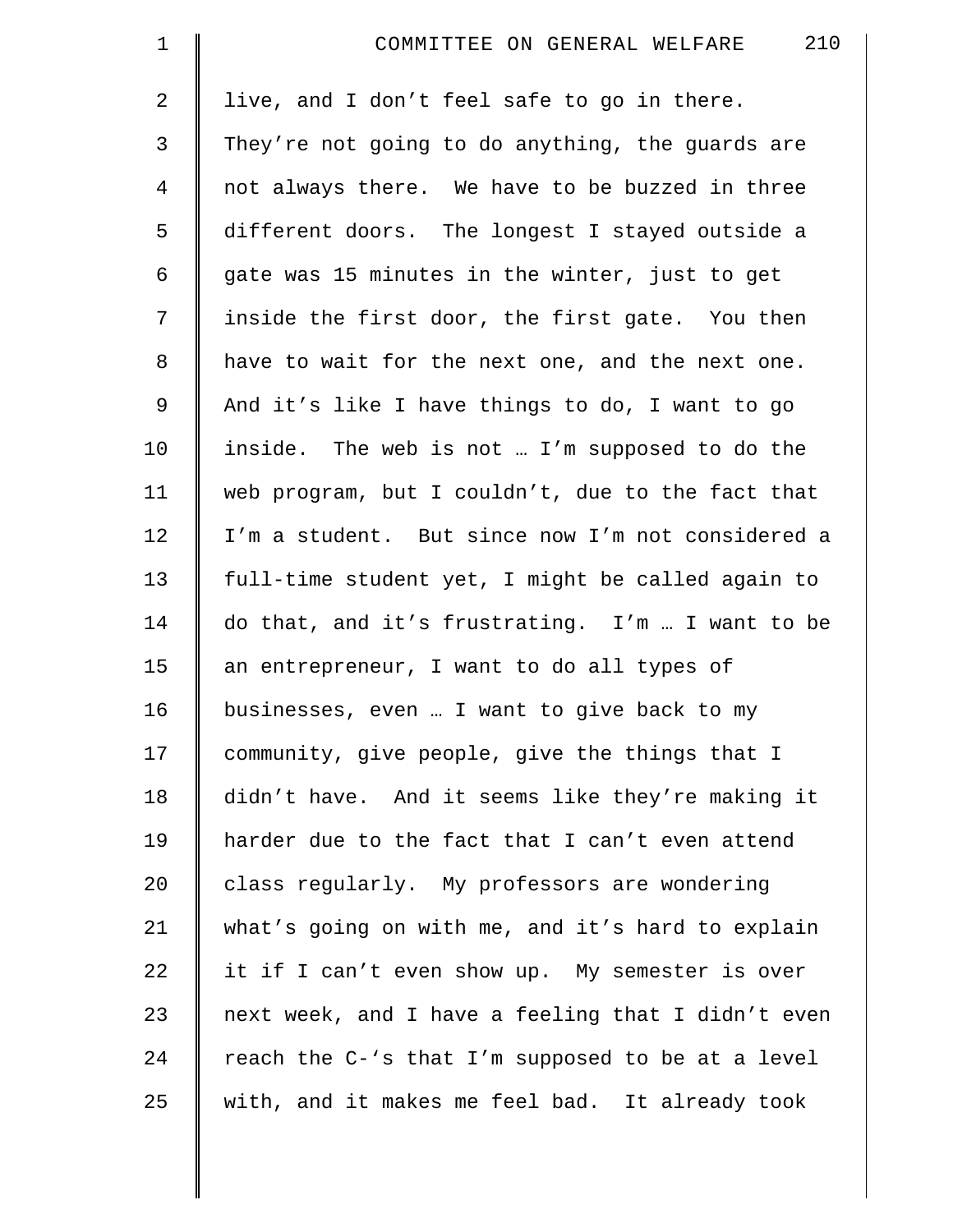| $\mathbf 1$    | 211<br>COMMITTEE ON GENERAL WELFARE                |
|----------------|----------------------------------------------------|
| $\overline{2}$ | me a whole extra year, I graduated, I was supposed |
| 3              | to graduate at 17, it took me a whole extra year   |
| 4              | just to finally get there. I'm the first in my     |
| 5              | family to attend college, and I can't even be      |
| 6              | there. Now, from February  from now to February,   |
| 7              | I have to figure out what I'm going to do, or I'm  |
| 8              | going to have to do it all over again. And it's    |
| 9              | hard, and                                          |
| 10             | CHAIRPERSON PALMA: Thank you for                   |
| 11             | your testimony. Hopefully we'll be able to get     |
| 12             | you guys some help and alleviate some of the       |
| 13             | stress that you're going through.                  |
| 14             | MS. DANES: Ms. Palma, I just                       |
| 15             | wanted to say something about the Board of Ed and  |
| 16             | what Bloomberg is trying to pass a policy of       |
| 17             | children missing school, and it goes straight into |
| 18             | Family Court, which brings out an ACS case, and    |
| 19             | homeless families are targeted for ACS cases, and  |
| $20 \,$        | I've seen children removed unfoundedly, because    |
| 21             | they don't meet the income requirements and        |
| 22             | because they are in the shelter system. So that    |
| 23             | is unfair. When a family is being placed from one  |
| 24             | shelter to another shelter to another shelter,     |
| 25             | it's also affecting my children. My daughter       |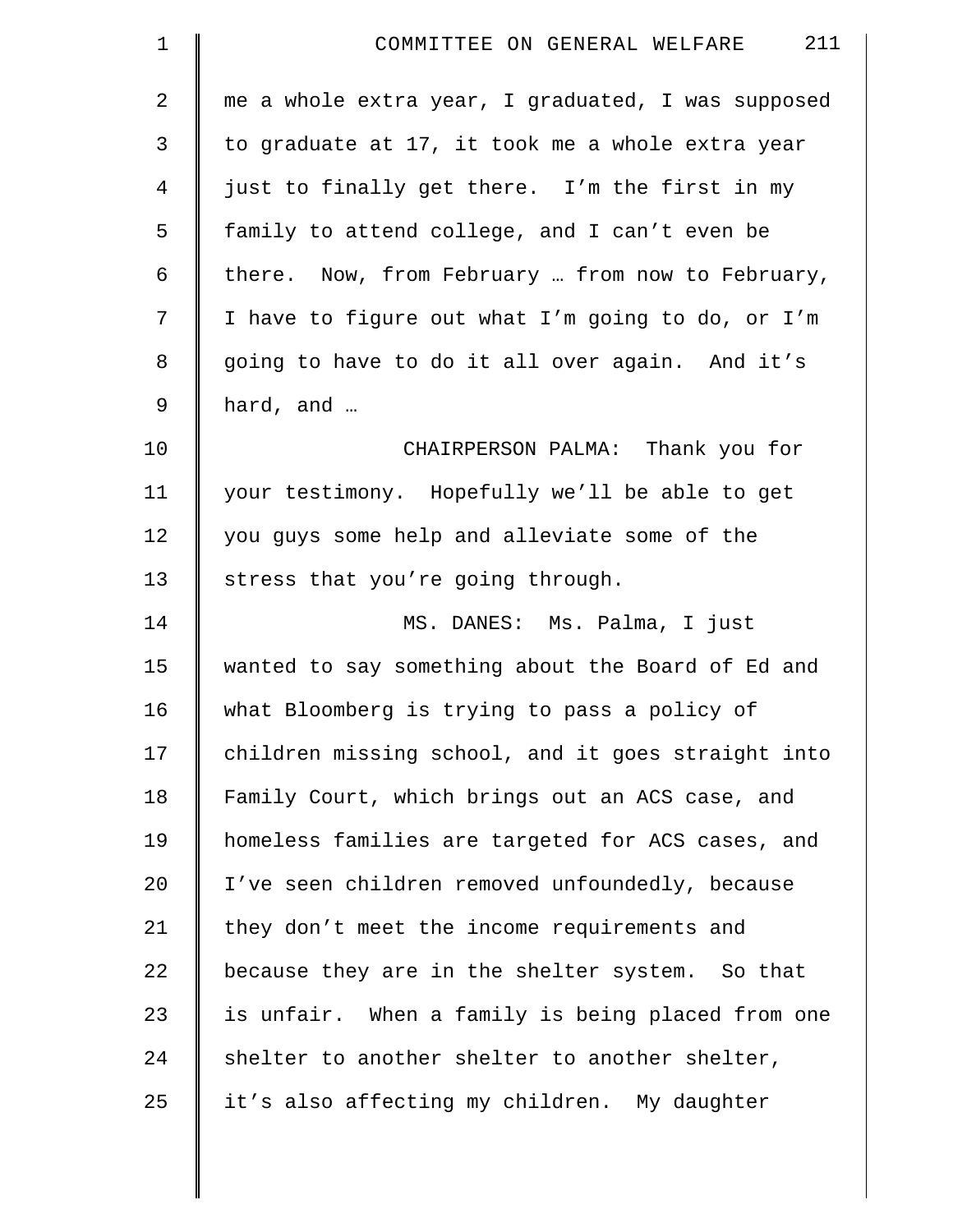| $\mathbf 1$ | 212<br>COMMITTEE ON GENERAL WELFARE                |
|-------------|----------------------------------------------------|
| 2           | cried and screamed, did not want to go into the    |
| 3           | shelter. So that's something that needs to be      |
| 4           | addressed before the Bloomberg administration, so  |
| 5           | we can prevent ACS cases.                          |
| 6           | CHAIRPERSON PALMA: I have had                      |
| 7           | conversations with Commissioner Mattingly from ACS |
| 8           | to address some of those issues that you're        |
| 9           | raising, so we're discussing those issues.         |
| 10          | MS. DANES: Okay, good.                             |
| 11          | CHAIRPERSON PALMA: Anyone else                     |
| 12          | that's going to testify?                           |
| 13          | MS. BRILLIANT: Hi, my name is                      |
| 14          | Linda Brilliant, and this situation is new to me,  |
| 15          | because I live in a normal building, since 1980    |
| 16          | with my parents. My father passed away and my two  |
| 17          | sisters moved out, and I was living with my        |
| 18          | mother. And my mother would work at night, but     |
| 19          | the landlord would harass us. He has a son, since  |
| 20          | 2005 non-stop he's been harassing my mother and I. |
| 21          | they watch when we're home alone to do certain     |
| 22          | stuff. My mother would work at night, and as soon  |
| 23          | as my mother would leave, the water would start    |
| 24          | dropping from the ceiling, like a river. I would   |
| 25          | go to the super, he would slam the door in my      |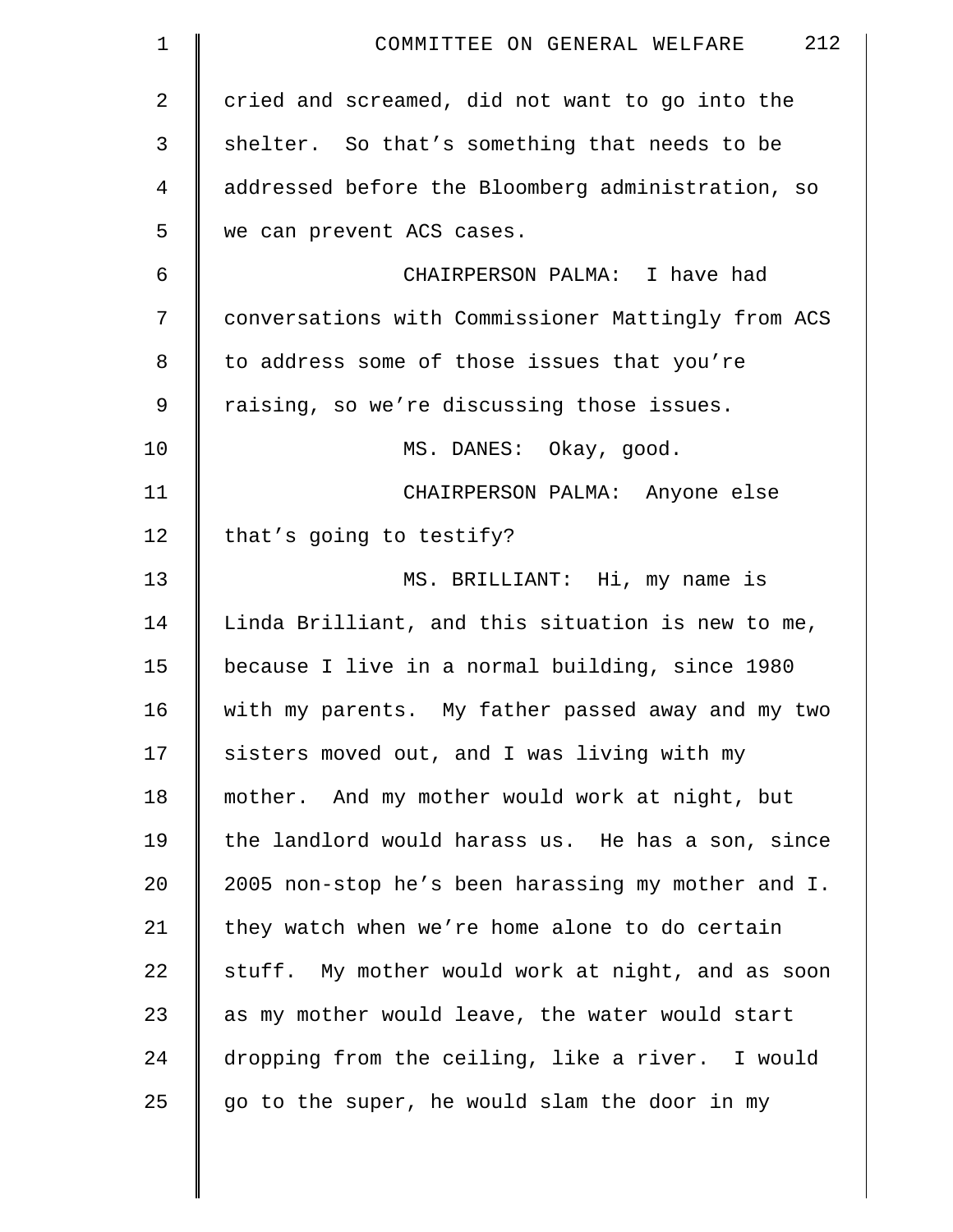| $\mathbf 1$    | 213<br>COMMITTEE ON GENERAL WELFARE                 |
|----------------|-----------------------------------------------------|
| $\overline{2}$ | face. I would go back, he slammed the door in my    |
| $\mathfrak{Z}$ | face again. And finally I had to call 311, the      |
| $\overline{4}$ | Fire Department came and they shut off the water.   |
| 5              | But you can't really tell if they're doing it on    |
| 6              | purpose, which they are. And about two times I      |
| 7              | came home, I found my clothes were wet. The first   |
| 8              | time I said to myself, maybe I put them in there,   |
| $\mathsf 9$    | you know, not knowingly. And then the second time   |
| 10             | I found out it was wet again. And it's a one-       |
| 11             | bedroom apartment, but we use it as a two-bedroom,  |
| 12             | I'm in one room, my mother is in the other room,    |
| 13             | and we constantly have to move things around,       |
| 14             | because at a certain spot I wouldn't keep my bed    |
| 15             | there because I didn't want my bed to get wet,      |
| 16             | because I have eczema and now I have asthma.<br>And |
| 17             | what this mess are doing is that one time he came   |
| 18             | to the door at night, he didn't press the bell, he  |
| 19             | said, "This is Mr. Henry". Why are you coming to    |
| 20             | the door at night? You know?                        |
| 21             | CHAIRPERSON PALMA: Linda, are you                   |
| 22             | receiving any subsidy funds for being in the        |
| 23             | apartment?                                          |
| 24             | MS. BRILLIANT: No, it's a regular                   |
| 25             | apartment. I don't know the word, the meaning,      |
|                |                                                     |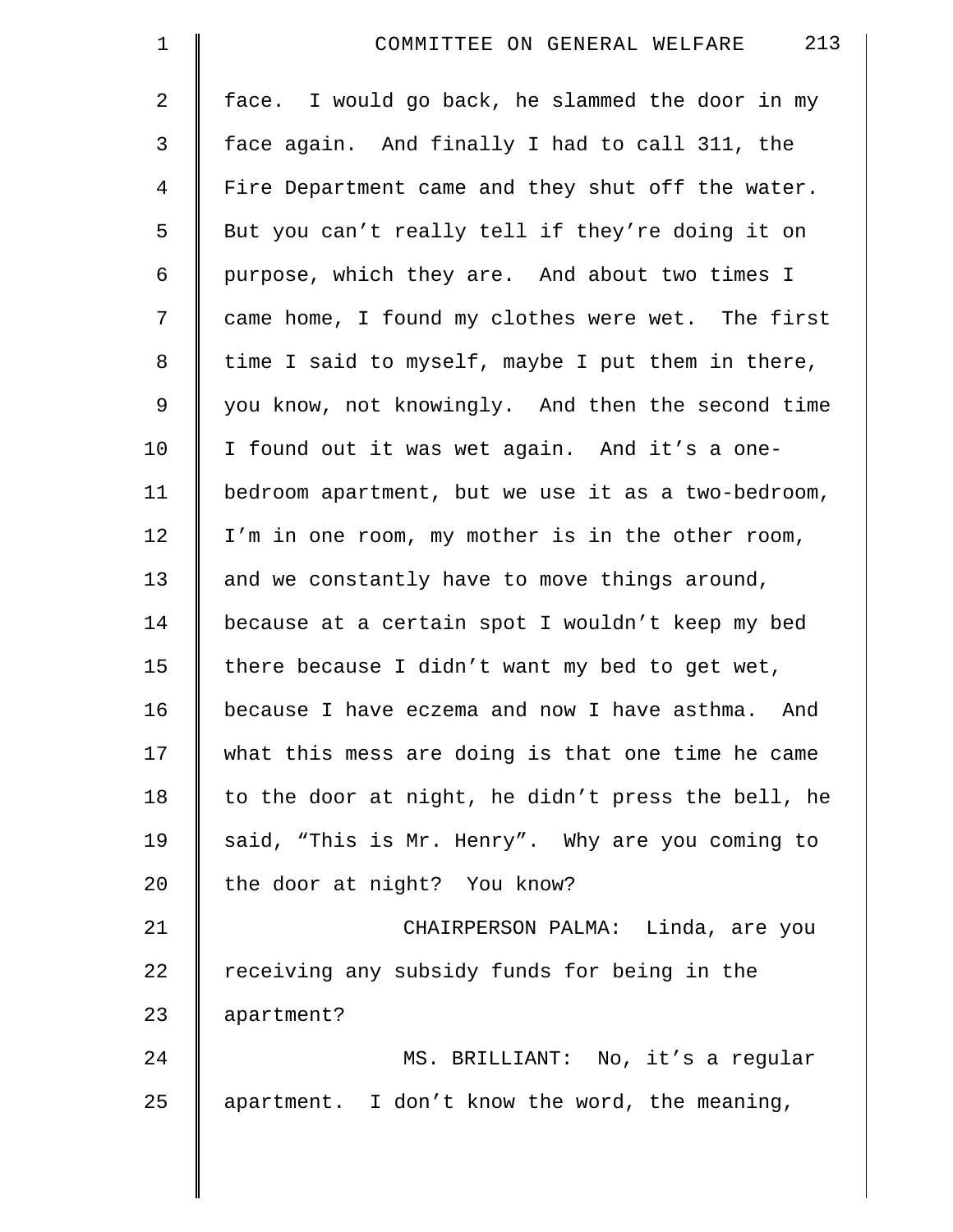| 1           | 214<br>COMMITTEE ON GENERAL WELFARE                |
|-------------|----------------------------------------------------|
| 2           | you know, the different terms, but I've never been |
| 3           | on public assistance before.                       |
| 4           | CHAIRPERSON PALMA: So you're not                   |
| 5           | on public assistance?                              |
| 6           | MS. BRILLIANT: Now I am.                           |
| 7           | CHAIRPERSON PALMA: Okay.                           |
| 8           | MS. BRILLIANT: Now I am. Because                   |
| $\mathsf 9$ | we were being harassed. I would come home, I       |
| 10          | found my mother, she lost her voice. I asked her   |
| 11          | what's the matter. The son and another guy came,   |
| 12          | told her they were coming in to fix something.     |
| 13          | One went in the kitchen with her, and one went in  |
| 14          | the bedroom and started taking pictures.           |
| 15          | CHAIRPERSON PALMA: So I'm just                     |
| 16          | trying to understand, yeah, I'm just trying to     |
| 17          | understand like, you know, what we were discussing |
| 18          | here was the HomeBase program and- -               |
| 19          | MS. BRILLIANT: (Interposing) No,                   |
| 20          | I'm not any of those, but now I'm heading that     |
| 21          | way. Because I couldn't stand that apartment.      |
| 22          | When I was- $-$                                    |
| 23          | CHAIRPERSON PALMA: (Interposing)                   |
| 24          | So you're looking to move out of that- -           |
| 25          | MS. BRILLIANT: (Interposing) I'm                   |
|             |                                                    |

║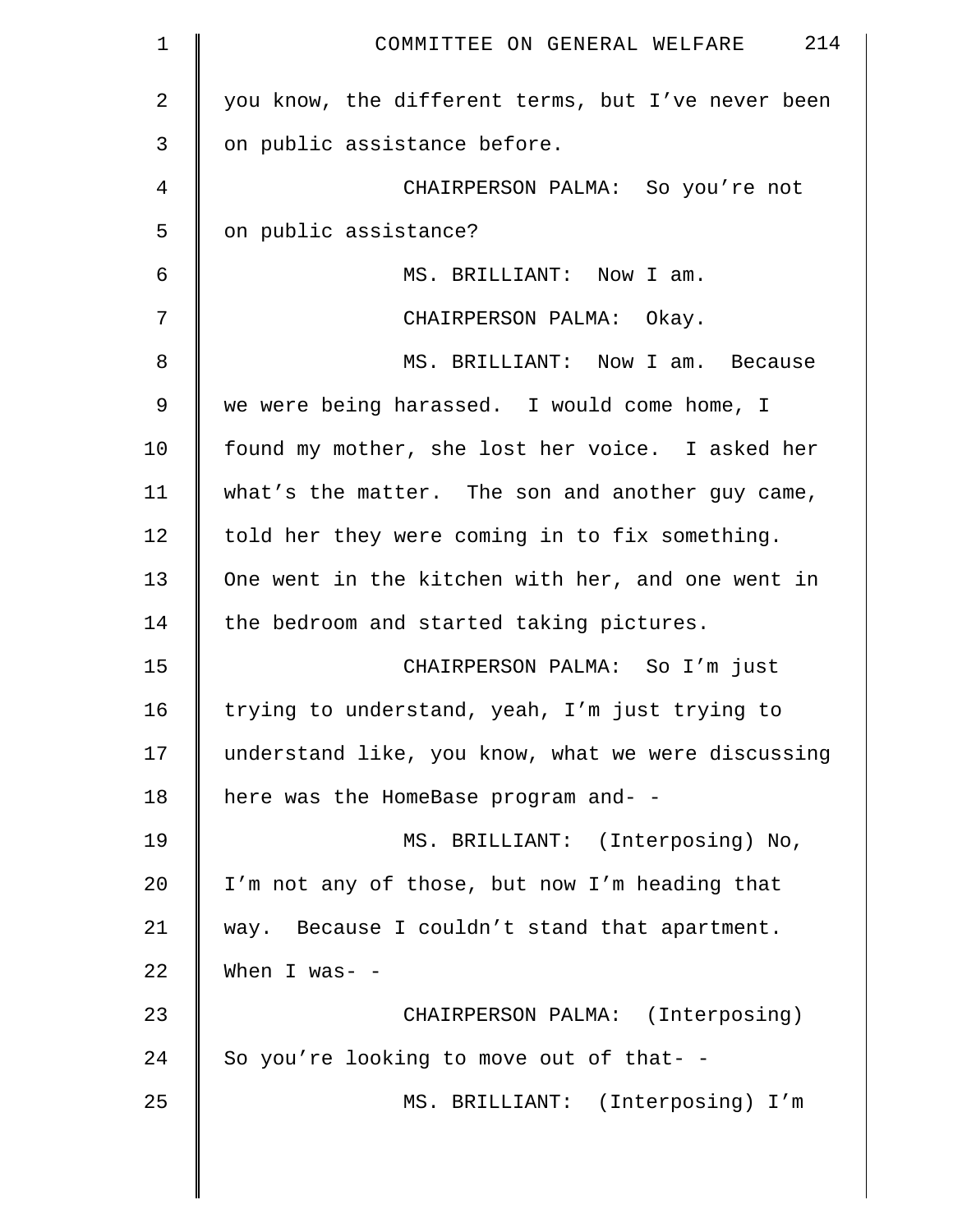| $\mathbf 1$    | 215<br>COMMITTEE ON GENERAL WELFARE                |
|----------------|----------------------------------------------------|
| 2              | going to get to the point. Because they would      |
| $\mathfrak{Z}$ | look to see when one of us is home alone to harass |
| 4              | us, okay? like I was telling you that my  they     |
| 5              | said they were coming to fix something. One went   |
| 6              | in the kitchen and one went in the bedroom and     |
| 7              | started taking pictures. When my mother saw that,  |
| 8              | she ran after him. And then when I came, I saw     |
| $\mathsf 9$    | she lost her voice, and the staircase I called     |
| 10             | this lawyer I know, and this white-shirt cop came  |
| 11             | and said to me, come down here before he drags me  |
| 12             | down the steps. The lawyer said to me to tell him  |
| 13             | that I'm speaking with my lawyer. That stopped.    |
| 14             | Another time I was in the apartment by myself, I   |
| 15             | was already getting ready to go out, I was also in |
| 16             | school, and the son named Kenneth would start      |
| 17             | banging on the door. I didn't open the door, and   |
| 18             | I called the lawyer. And then suddenly the lights  |
| 19             | were turned, cut off. The lawyer told me to call   |
| 20             | 311, but the son was banging on the door with the  |
| 21             | police. Why are you banging on somebody's door     |
| 22             | with the police trying to get in? we've lived      |
| 23             | there since 1980. The man never made any decent    |
| 24             | repairs. All he ever did was paint the walls and   |
| 25             | that's it. Okay? we had to fix the floor, my       |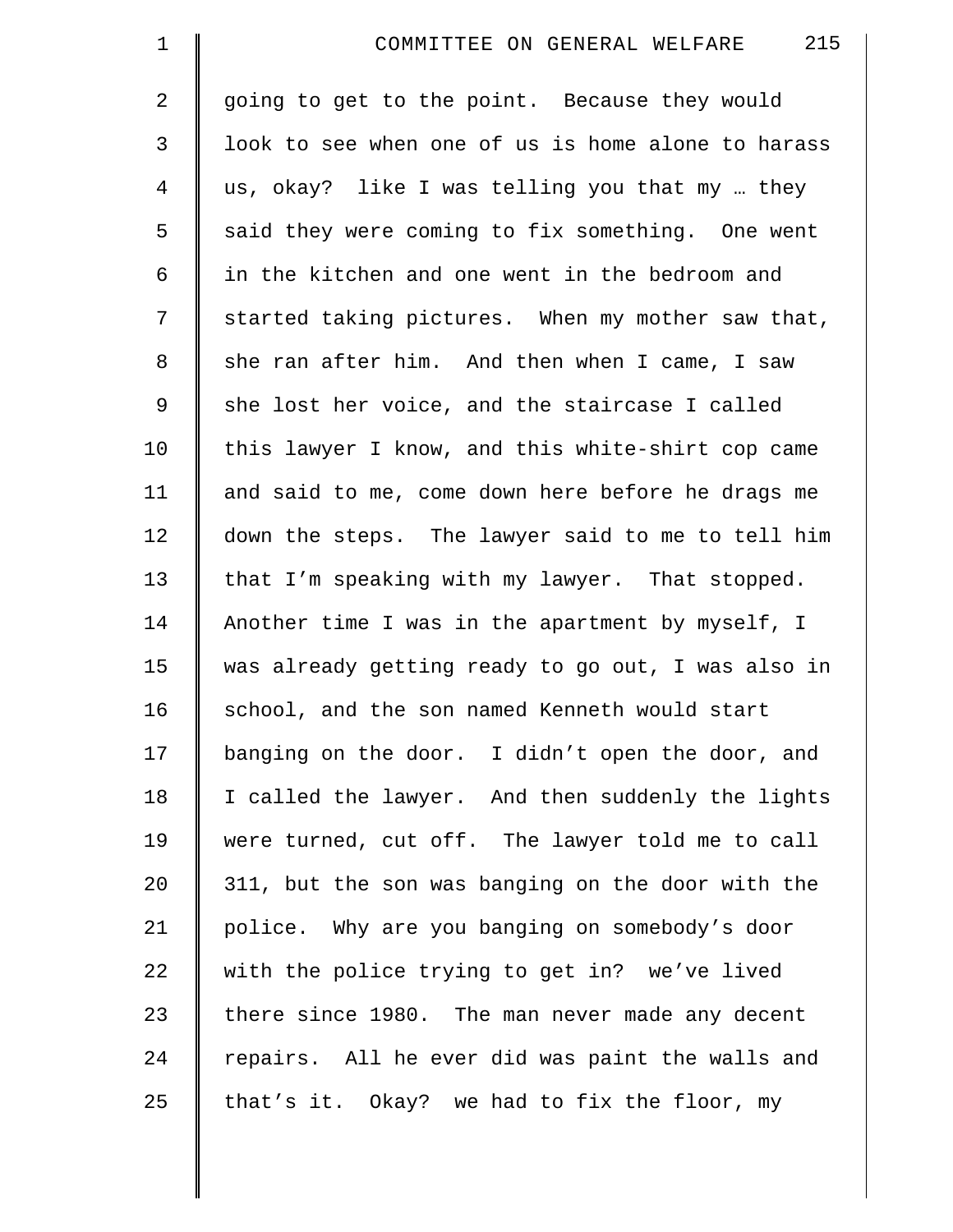| $\mathbf 1$    | 216<br>COMMITTEE ON GENERAL WELFARE                |
|----------------|----------------------------------------------------|
| $\overline{a}$ | father put something on the bathroom floor. If     |
| 3              | you go now and you look at the thing on the        |
| $\overline{4}$ | bathroom floor, you see how the bathroom floor.    |
| 5              | There's animals, little creatures, underneath,     |
| 6              | okay? And it was constant harassment, him          |
| 7              | grabbing my hand in the (inaudible), grabbing my   |
| 8              | hand in the street. He just  I was walking in      |
| 9              | the street, he just grabbed my hand and put a key  |
| 10             | in my hand and said, give it to my mother. He      |
| 11             | would  when my mother is not home, I don't let     |
| 12             | him inside the apartment. He was pushing me at     |
| 13             | the door, I had a phone in my hand, I called the   |
| 14             | police, and when the police came, they just took a |
| 15             | report. Before when they were crossing the line,   |
| 16             | I called the police, the police said  when I       |
| 17             | opened the door to make a complaint, the police    |
| 18             | said, take them to court to throw them out.        |
| 19             | CHAIRPERSON PALMA: Before you were                 |
| 20             | on public assistance, were- -                      |
| 21             | MS. BRILLIANT: I was working.                      |
| 22             | CHAIRPERSON PALMA: You were                        |
| 23             | working, your mother was working?                  |
| 24             | MS. BRILLIANT: Yeah, my mother was                 |
| 25             | working, I was working during the weekend and I    |
|                |                                                    |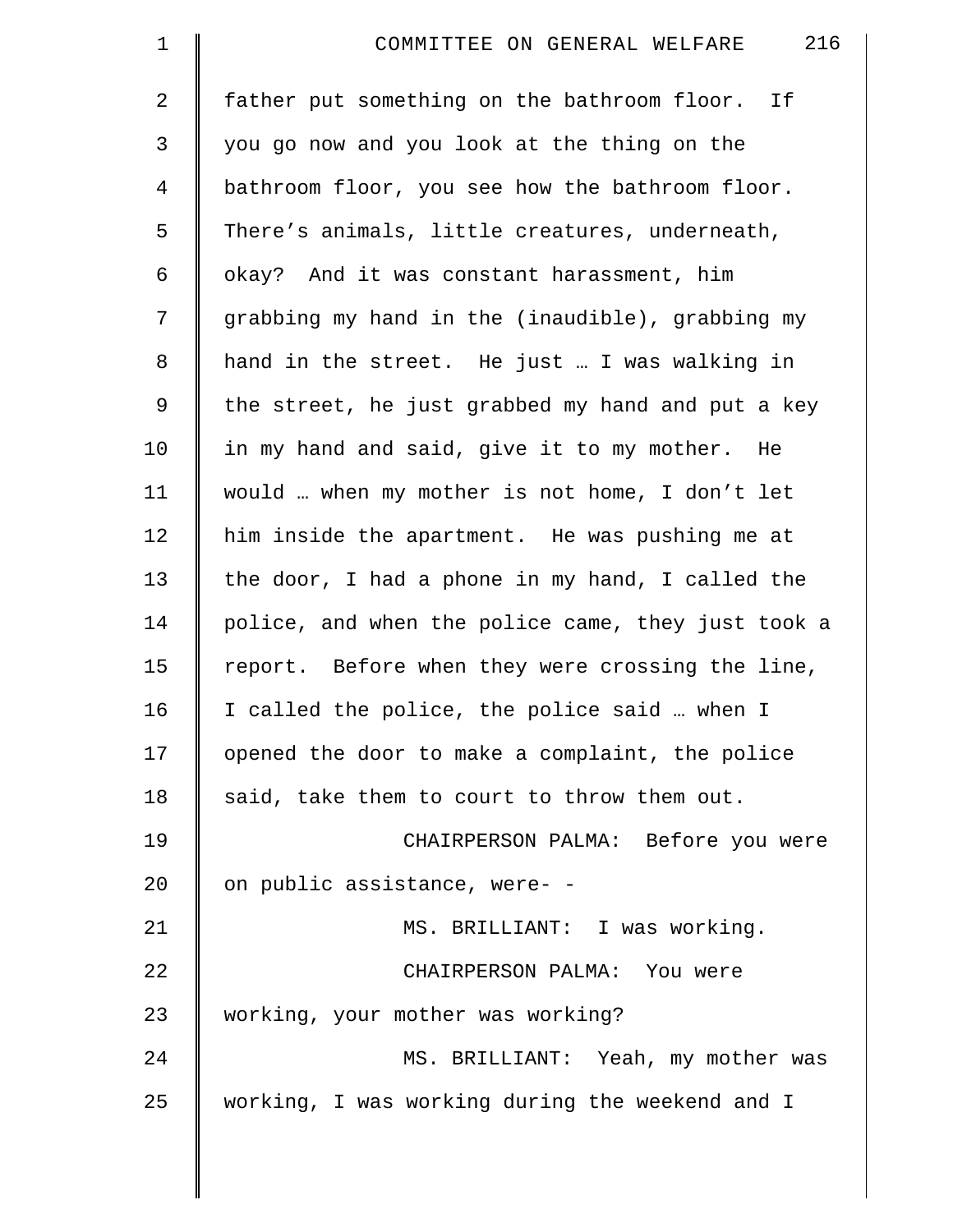| $\mathbf 1$    | 217<br>COMMITTEE ON GENERAL WELFARE                  |
|----------------|------------------------------------------------------|
| $\overline{2}$ | would go to school during the week.                  |
| 3              | CHAIRPERSON PALMA: So you've been                    |
| 4              | in this apartment since 1980?                        |
| 5              | MS. BRILLIANT: Yes.                                  |
| 6              | CHAIRPERSON PALMA: You were                          |
| 7              | working, there was no harassment. The harassment     |
| 8              | started when you got on public assistance, and- -    |
| 9              | MS. BRILLIANT: (Interposing) It's                    |
| 10             | always been something, that he would never want to   |
| 11             | fix anything. When my mother would speak up, it's    |
| 12             | like she didn't have a right to speak. It's like     |
| 13             | he's over people. And if you speak to anybody who    |
| 14             | lives in the building, they will tell you the same   |
| 15             | thing, that he comes whenever he feels like making   |
| 16             | repairs.                                             |
| 17             | CHAIRPERSON PALMA: Okay, so what                     |
| 18             | I'm going to do is I'm going to make sure that you   |
| 19             | get your information before we leave, and we can     |
| 20             | follow, you know, follow up with you from my         |
| 21             | office and you can actually have time to like show   |
| 22             | us what's going on and explain to us what's going    |
| 23             | on?                                                  |
| 24             | MS. BRILLIANT: Can I tell you                        |
| 25             | another thing? On December $24th$ , what he would do |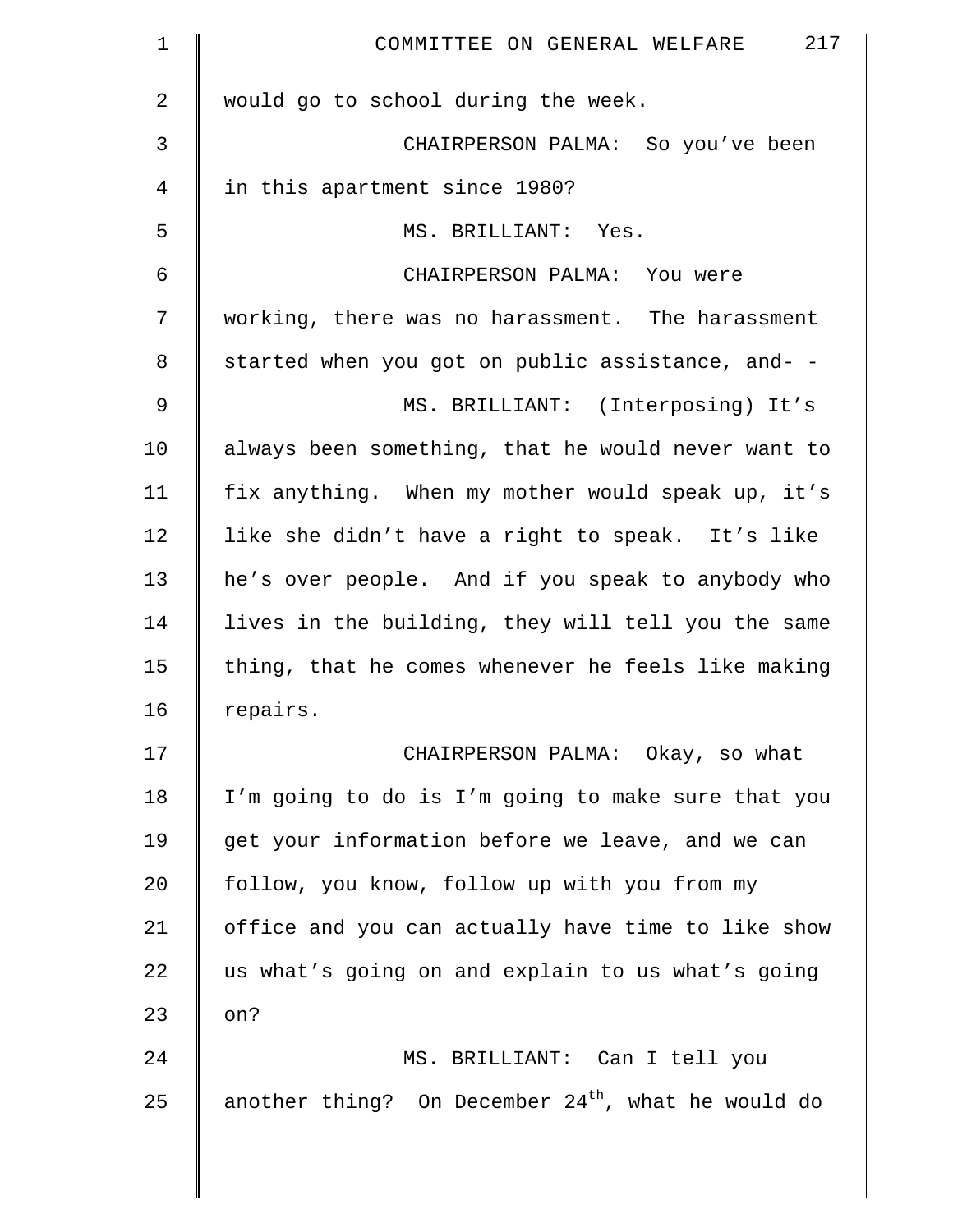| $\mathbf 1$    | 218<br>COMMITTEE ON GENERAL WELFARE                   |
|----------------|-------------------------------------------------------|
| 2              | with that, I'm coming down the street, he would       |
| 3              | get out of his car. I knew that was him getting       |
| $\overline{4}$ | out of his car, so I stand at the middle of the       |
| 5              | street, the block, I stand at the middle of the       |
| 6              | block to see what his intentions were. When he's      |
| 7              | walking towards the building, but he didn't see me    |
| 8              | coming, so he turned, he turned back coming at the    |
| 9              | corner, looking at me, holding onto his cell          |
| 10             | phone. And on December twenty something, December     |
| 11             | 20, I saw him doing the same thing. I went back       |
| 12             | towards Flatbush, and I went to a store and I         |
| 13             | stayed there. On December $24th$ , he came inside the |
| 14             | apartment, he grabbed me, he grabbed my face, he      |
| 15             | was choking me, he sent me to the floor.              |
| 16             | CHAIRPERSON PALMA: Did you call                       |
| 17             | the police?                                           |
| 18             | MS. BRILLIANT: I'm not finished                       |
| 19             | yet.                                                  |
| 20             | CHAIRPERSON PALMA: I just want to                     |
| 21             | know if you called the police, you should have        |
| 22             | called the police.                                    |
| 23             | MS. BRILLIANT: I have to  he sent                     |
| 24             | me to the floor, he was squeezing my neck. When       |
| 25             | my arms dropped, he went to open my legs. When he     |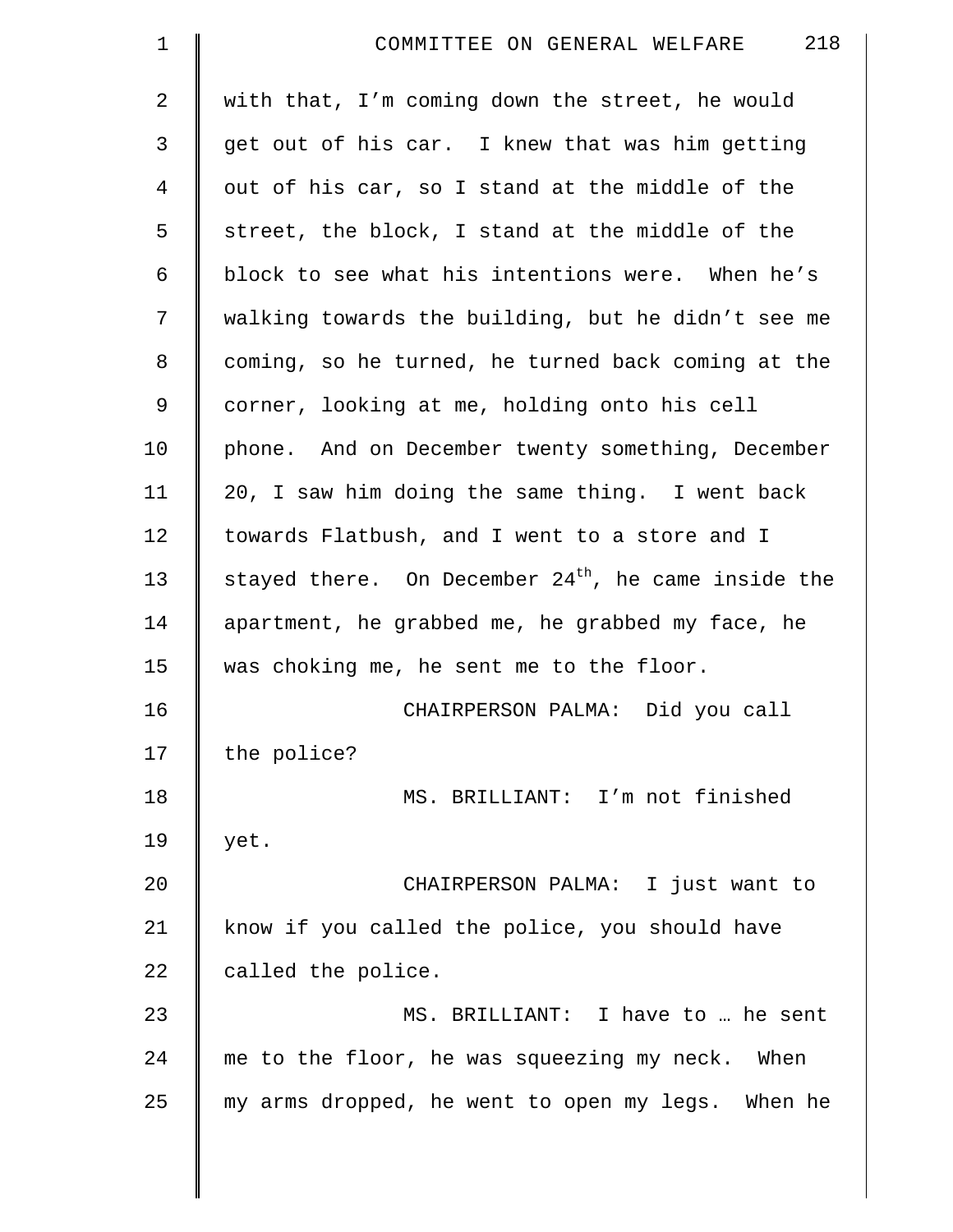| $\mathbf 1$    | 219<br>COMMITTEE ON GENERAL WELFARE               |
|----------------|---------------------------------------------------|
| $\overline{2}$ | went to open my legs, I called help. When I       |
| 3              | called help, he ran out of the apartment. I'm not |
| $\overline{4}$ | going to tell you any more details, but I went, I |
| 5              | called a neighbor. I had a  when I went out, I    |
| 6              | had a knife- -                                    |
| 7              | CHAIRPERSON PALMA: (Interposing)                  |
| 8              | Okay, I'm going to follow up with you from my     |
| 9              | office. I don't think you should continue, you    |
| 10             | know, telling me this story on public record.     |
| 11             | I'll follow up with you separate and apart from   |
| 12             | this hearing.                                     |
| 13             | MS. NELSON: Should I speak from                   |
| 14             | here, or should I speak from there?               |
| 15             | CHAIRPERSON PALMA: No, I need you                 |
| 16             | to speak into the mic, introduce yourself and     |
| 17             | speak into the mic.                               |
| 18             | MS. NELSON: Good afternoon                        |
| 19             | everyone, my name is Aminsia Nelson, I'm just     |
| 20             | going to go briefly about who I am. I've been in  |
| 21             | this country like for 27 years. I live on Long    |
| 22             | Island in a beautiful home. Why I'm saying this   |
| 23             | is because it's such an (inaudible) to see how    |
| 24             | people live in the shelter. My school is directly |
| 25             | across the street right here, Pace University.    |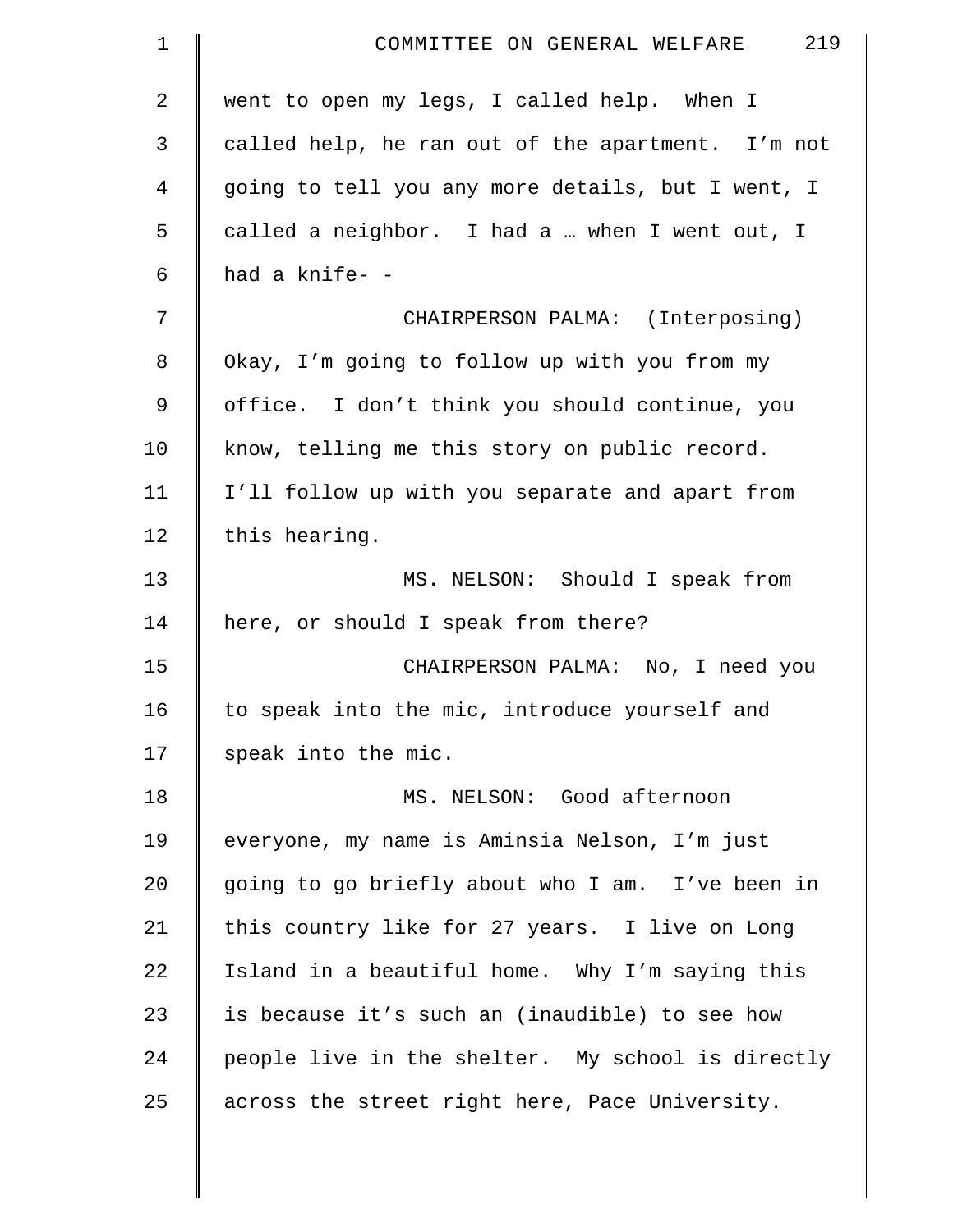| $\mathbf 1$    | 220<br>COMMITTEE ON GENERAL WELFARE                |
|----------------|----------------------------------------------------|
| $\overline{2}$ | I'm in school for my doctorate degree. I'm here    |
| 3              | to support these families who are in shelters.     |
| $\overline{4}$ | Every time when I look around in the news it hurts |
| 5              | me in a way to know that it's always not only      |
| 6              | people getting put in the street and people have   |
| 7              | nowhere to live, it's just families that they're   |
| 8              | putting out in the street. And I believe that      |
| 9              | there should be a law for anybody who runs for any |
| 10             | congressional seat, they should live at least one  |
| 11             | year in a shelter and see how it feels, so that    |
| 12             | when they come out on the ballot to speak for the  |
| 13             | people, they would know exactly how it feels. I    |
| 14             | have never been there myself, but I'm running for  |
| 15             | legislator on Long Island where I live at right    |
| 16             | now, and I was a part of Bill Thompson's campaign  |
| 17             | manager when he was running against Bloomberg.     |
| 18             | And I'm also an activist on Long Island, and yes,  |
| 19             | I'm also a cardiologist. I'm 35 years old, I got   |
| 20             | three beautiful children. My son is 17 years old,  |
| 21             | he's going to be 17, he goes to college part-time, |
| 22             | and my daughter she's seven and my other son is    |
| 23             | nine. And I work extremely hard for everything I   |
| 24             | want, and yes, the sisters were right when they    |
| 25             | said when everybody leaves they go home, but they  |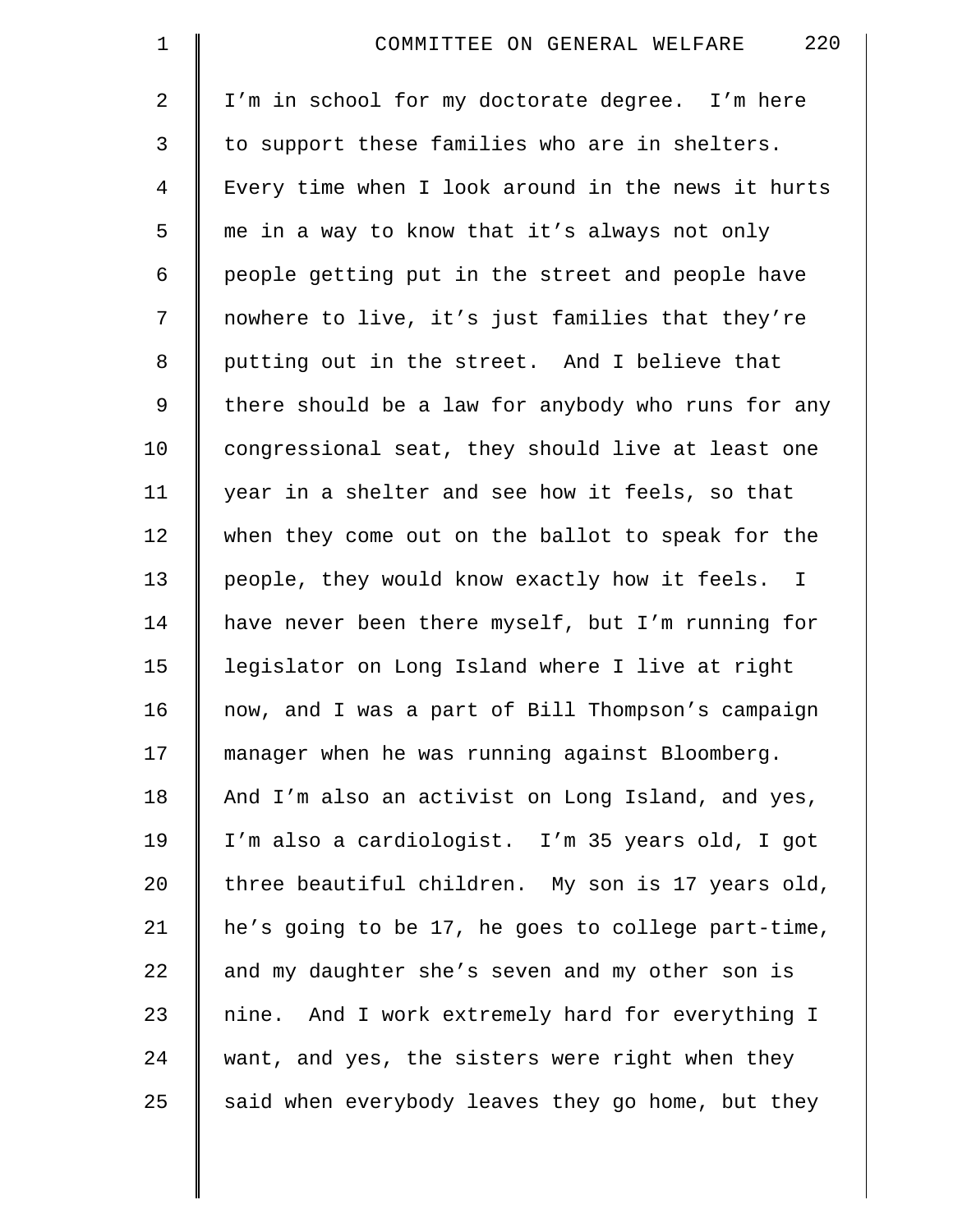| $\mathbf 1$ | 221<br>COMMITTEE ON GENERAL WELFARE                |
|-------------|----------------------------------------------------|
| 2           | go back to the shelter. This is something that     |
| 3           | needs to be addressed that why is it that          |
| 4           | everybody is talking about shelter, shelter,       |
| 5           | shelter, people is not- -                          |
| 6           | CHAIRPERSON PALMA: (Interposing)                   |
| 7           | Okay.                                              |
| 8           | MS. NELSON: It's the system                        |
| 9           | providing jobs for the people in the shelter,      |
| 10          | because if you don't provide jobs for the people,  |
| 11          | it's going to lead to poverty. And then the next   |
| 12          | thing is you have addiction. Some people when      |
| 13          | they get very stressed and they have a lot of      |
| 14          | money, they will blow it out, because they have no |
| 15          | mutual understanding of how the future is going to |
| 16          | be like. The reason why I get involved with all    |
| 17          | these stories is because I always said to myself   |
| 18          | I'm next, you're next, anybody can be in poverty,  |
| 19          | anybody can be in a shelter. And we should not     |
| 20          | sit here and criticize or belittle or talk down at |
| 21          | anybody. Everybody needs to get involved,          |
| 22          | according to how society, with this fake recession |
| 23          | that's going on. They want everybody, and mostly   |
| 24          | a lot of people, especially the minority people,   |
| 25          | to be homeless, and certain people to be on stuff. |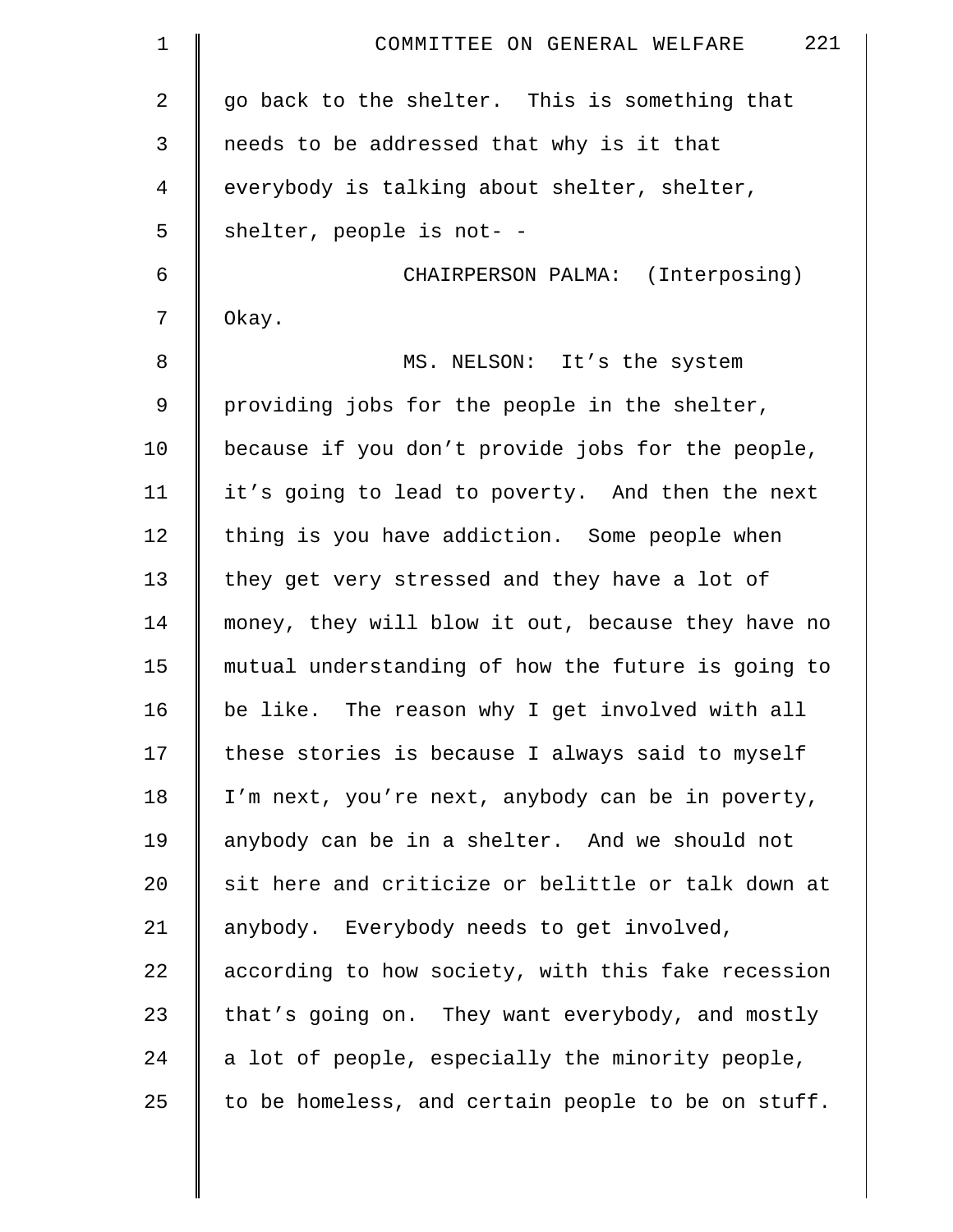| $\mathbf 1$    | 222<br>COMMITTEE ON GENERAL WELFARE                |
|----------------|----------------------------------------------------|
| $\overline{2}$ | But it's wrong. Everybody needs to speak out,      |
| 3              | everybody needs to know what's going on, and       |
| $\overline{4}$ | everybody needs to start getting involved with     |
| 5              | something in their community and stop acting like  |
| 6              | we are aristocratic or we're better from everybody |
| 7              | else, because we are not. Because when the table   |
| $\,8\,$        | turns and when the shoe is on the other foot, how  |
| 9              | would you feel if that were you? How would you     |
| 10             | feel? Tell me how would you feel? It irks me.      |
| 11             | This sister right here, she lives in a shelter,    |
| 12             | and was down to the jail house, because the same   |
| 13             | shelter she was in, the landlord kicked her in her |
| 14             | back, and put her in jail. And I had to go get     |
| 15             | her out of jail. This sister back here, the        |
| 16             | landlord tried to rape her, and tomorrow she's     |
| 17             | going to court for that. These two families I      |
| 18             | just met, but it doesn't matter. Why are all       |
| 19             | these things always happening to us? Who is        |
| 20             | behind this? I'm asking everybody today, who is    |
| 21             | behind all these scams?                            |
| 22             | FEMALE VOICE: That's right.                        |
| 23             | MS. NELSON: Who is behind this and                 |
| 24             | who is getting paid under the table, just like     |
| 25             | when you was asking that man that was in here,     |
|                |                                                    |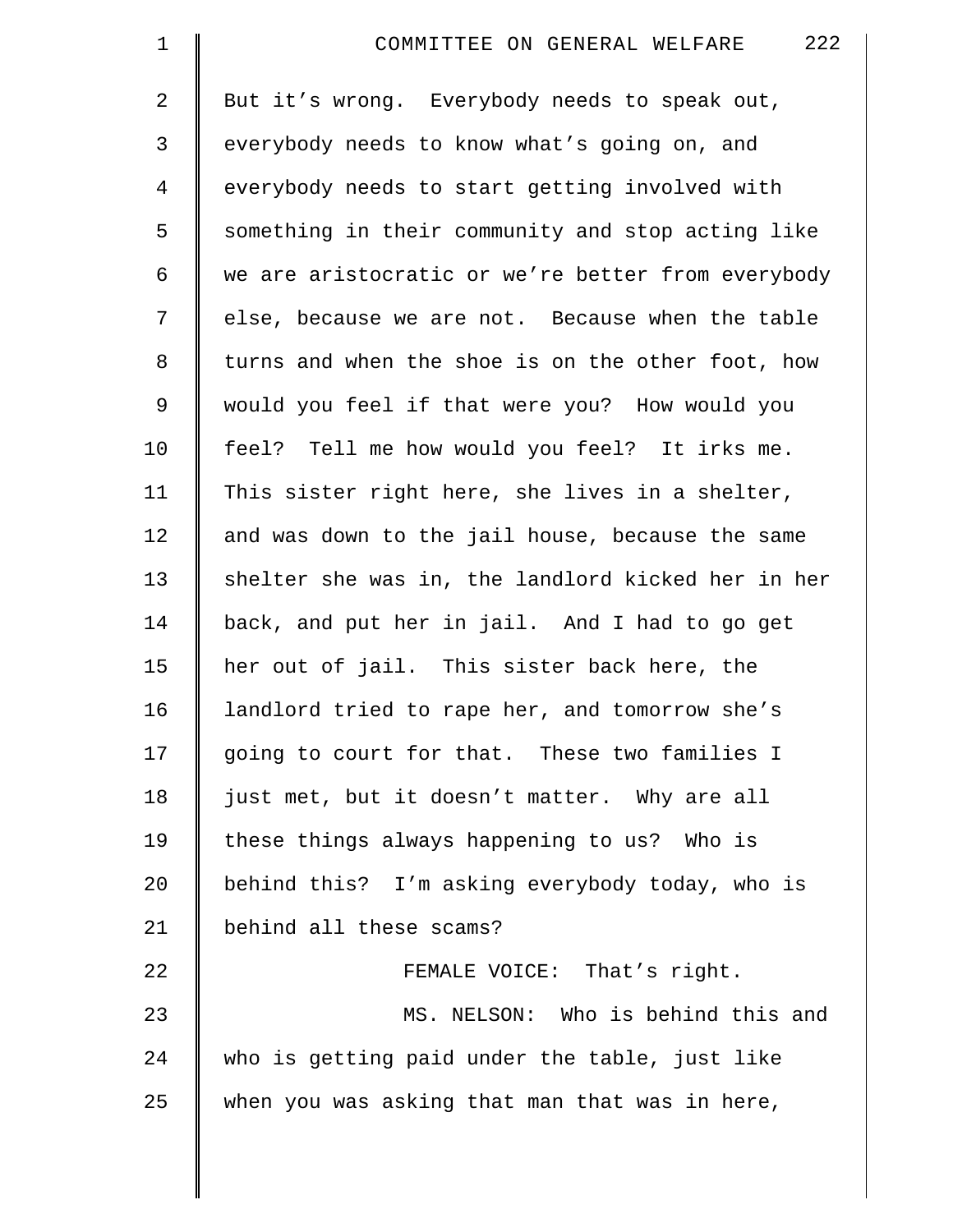| $\mathbf 1$    | 223<br>COMMITTEE ON GENERAL WELFARE                |
|----------------|----------------------------------------------------|
| 2              | that (inaudible) man that was in here, he was      |
| 3              | talking about 200 this and 200 that, but yes, he's |
| $\overline{4}$ | pretending he's pushing it forward, and then he    |
| 5              | puts the rest in his pocket. And I don't care,     |
| 6              | because I see money all the time it goes around    |
| 7              | the table. It's so sad, the majority of our        |
| 8              | children are going to have to go through it,       |
| 9              | because our children do not have a future. What    |
| 10             | they have is either a jail cell or shelter. And    |
| 11             | we have to put a stop to this nonsense. And if     |
| 12             | you can't put a stop to it, you can  I can give    |
| 13             | you my personal phone number, and I will come and  |
| 14             | speak out. Because Obama, Barack Obama, the        |
| 15             | President of the United States, he knows me        |
| 16             | personally. I speak out when I have to speak out,  |
| 17             | and you probably know me. I was the one who did    |
| 18             | the (inaudible) rally, shut it down, fifty         |
| 19             | bullets. Reverend Sharpton knows my position.      |
| 20             | Okay?                                              |
| 21             | FEMALE VOICE: Okay, fine.                          |
| 22             | MS. NELSON: When it comes to                       |
| 23             | speaking out for the people, I'm for the people, I |
| 24             | don't care what color it is. People need to stop   |
| 25             | doing these things to people, because people have  |
|                |                                                    |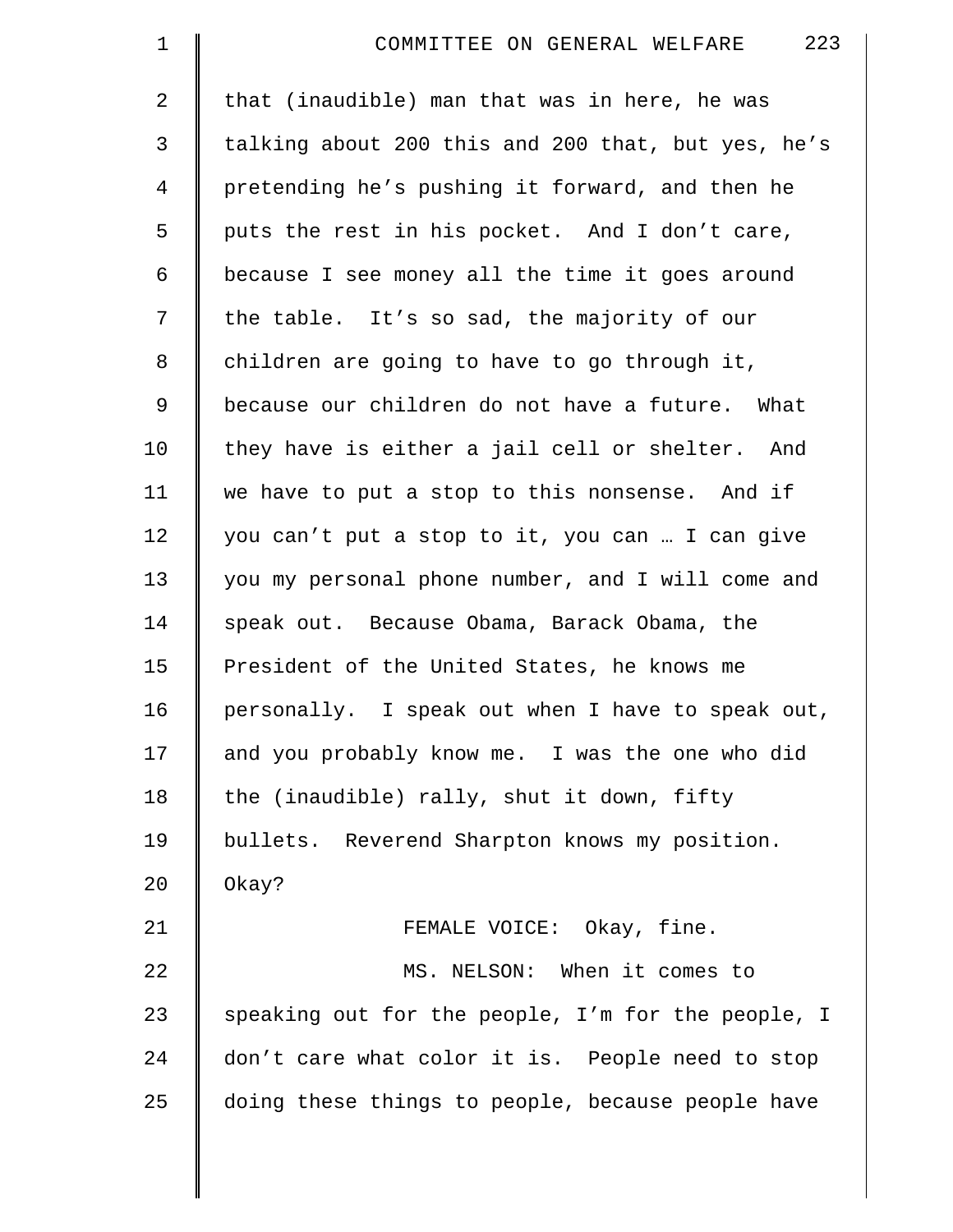| $\mathbf 1$    | 224<br>COMMITTEE ON GENERAL WELFARE                |
|----------------|----------------------------------------------------|
| $\overline{2}$ | feelings, and people don't understand, the poor    |
| 3              | people are the ones who make the rich people have  |
| $\overline{4}$ | money. And it hurts. So what are we going to do    |
| 5              | about it? Are we going to stay here and just look  |
| 6              | about it, and then go home to a beautiful palace   |
| 7              | and say, come on children, come into your bed?     |
| 8              | Everybody says, what are we going to do about it.  |
| 9              | How can I work with you, my sister? What's your    |
| 10             | name, sister Annabel?                              |
| 11             | CHAIRPERSON PALMA: We  I tell                      |
| 12             | $you-$ -                                           |
| 13             | MS. NELSON: (Interposing) Your                     |
| 14             | name is up there, your name is Palma?              |
| 15             | CHAIRPERSON PALMA: Yes, my name is                 |
| 16             | Palma, I just want to make sure your name is       |
| 17             | Nelson. That's exactly what we're doing here,      |
| 18             | trying to figure out how we can work with DHS to   |
| 19             | prevent things that are- -                         |
| 20             | MS. NELSON: (Interposing) Can I                    |
| 21             | ask you another question? Why is it that we've     |
| 22             | always got to wait for the other sessions to take  |
| 23             | place before the people speak? I think the people  |
| 24             | should speak first, and let the people afterward   |
| 25             | voice their opinion as to where the money is going |
|                |                                                    |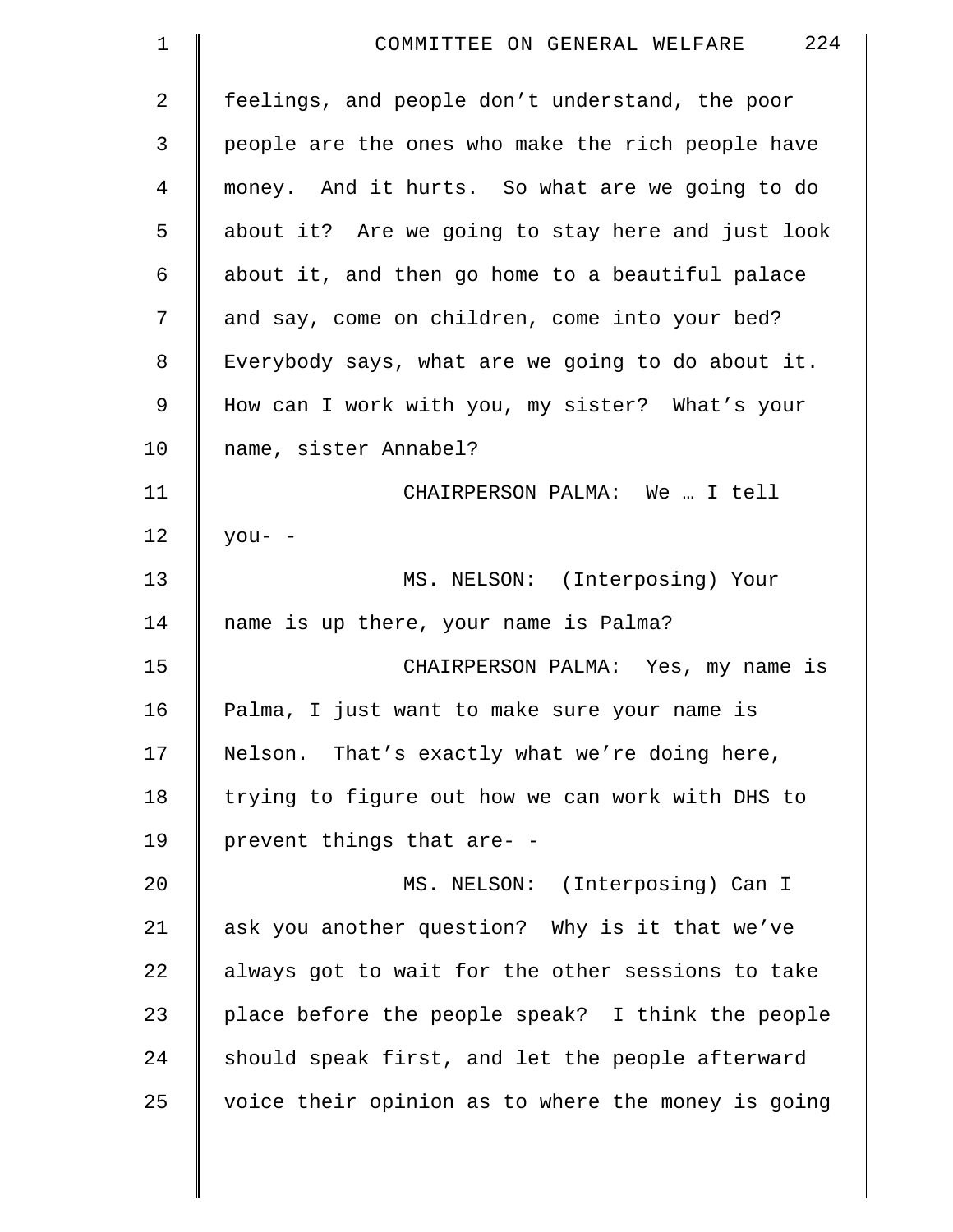| $\mathbf 1$ | 225<br>COMMITTEE ON GENERAL WELFARE               |
|-------------|---------------------------------------------------|
| 2           | out. Because these are the people who are getting |
| 3           | $$40,000- -$                                      |
| 4           | CHAIRPERSON PALMA: (Interposing)                  |
| 5           | Ms. Nelson, I've been in this Council since 2004- |
| 6           |                                                   |
| 7           | MS. NELSON: (Interposing)                         |
| 8           | Beautiful.                                        |
| $\mathsf 9$ | CHAIRPERSON PALMA: And I've always                |
| 10          | I've often asked myself that too, but that's      |
| 11          | just the process, the protocol that it is. We     |
| 12          | need to make sure, you know, we need to bring the |
| 13          | administration in. We need, you know, to present  |
| 14          | them with questions. We need to hear their        |
| 15          | testimony. I think today, you know, in my view    |
| 16          | it's a bit frustrating, but we got to hear, you   |
| 17          | know, something  the public got to hear, you      |
| 18          | know, the process that we go through. So that's   |
| 19          | just the process that's in place. I mean, we need |
| 20          | to make- -                                        |
| 21          | MS. NELSON: (Interposing) If we                   |
| 22          | could change it, if we could change it- -         |
| 23          | CHAIRPERSON PALMA: (Interposing)                  |
| 24          | If we need to make changes. (crosstalk)           |
| 25          | MS. NELSON: Because we the people.                |
|             |                                                   |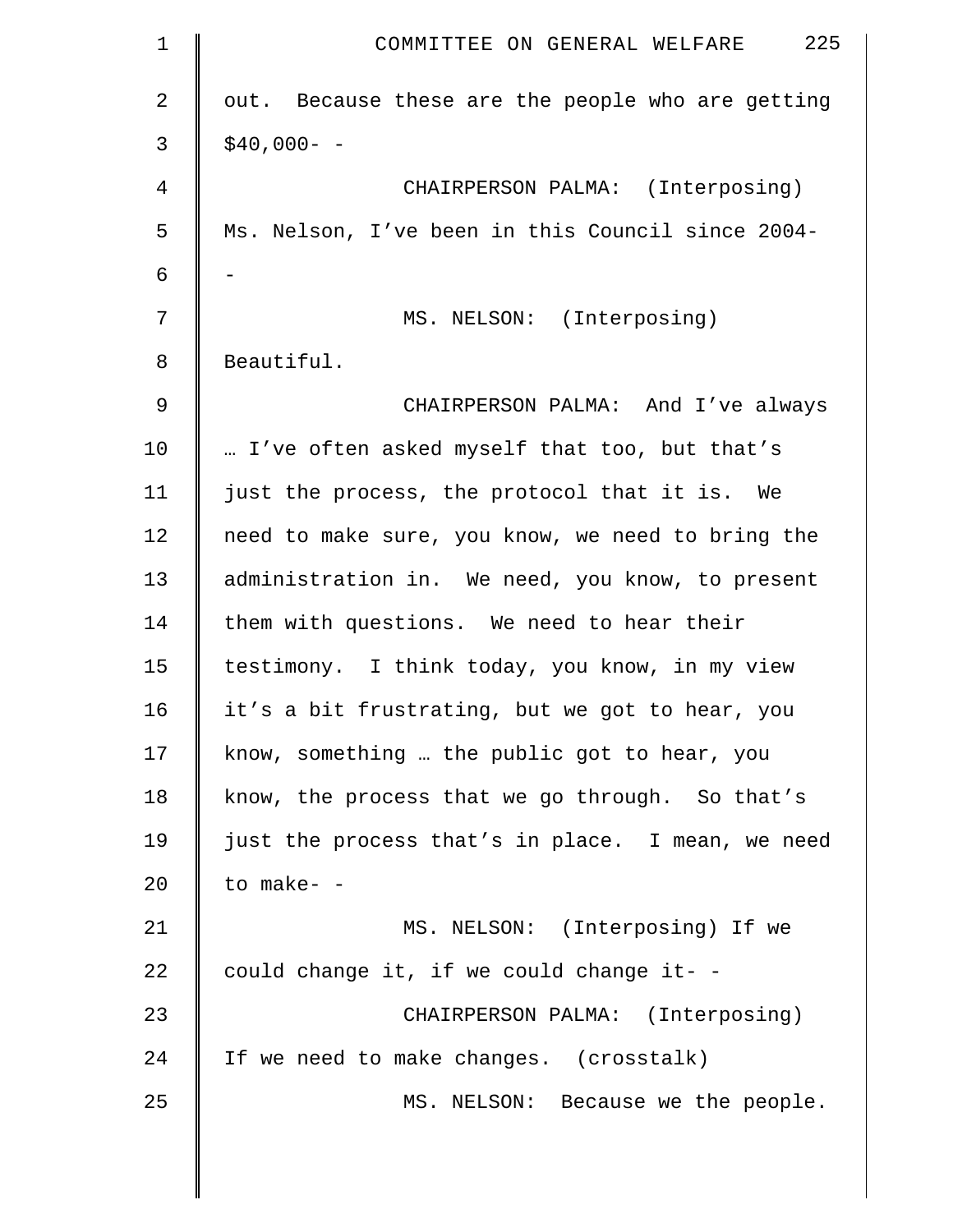| $\mathbf 1$    | 226<br>COMMITTEE ON GENERAL WELFARE                |
|----------------|----------------------------------------------------|
| $\overline{a}$ | CHAIRPERSON PALMA: We can change                   |
| 3              | it, so- $-$                                        |
| 4              | MS. NELSON: (Interposing) We are                   |
| 5              | the people who put the people in place, so we can  |
| 6              | change it.                                         |
| 7              | CHAIRPERSON PALMA: But I think                     |
| 8              | that, you know, it's important that, you know, we  |
| 9              | need to make sure that they're here to have us ask |
| 10             | questions and raise concerns.                      |
| 11             | MS. NELSON: Do you need my phone                   |
| 12             | number? I put it on camera, it doesn't matter to   |
| 13             | me, I don't care, I can give you my phone number,  |
| 14             | because this is something that needs to be         |
| 15             | addressed. And believe me, there's a majority of   |
| 16             | our people are going to be homeless, and the plan  |
| 17             | was, and the plan is, for the new world order and  |
| 18             | the secret society and the Illuminatis, all these  |
| 19             | people who are up in place and the Freemasons, all |
| 20             | these people who are up in place, who's taking the |
| 21             | poor people and taking advantage of them. Do you   |
| 22             | get what I'm trying to say?                        |
| 23             | CHAIRPERSON PALMA: We are going to                 |
| 24             | continue to make sure that we work with this       |
| 25             | administration to reduce the population of         |
|                |                                                    |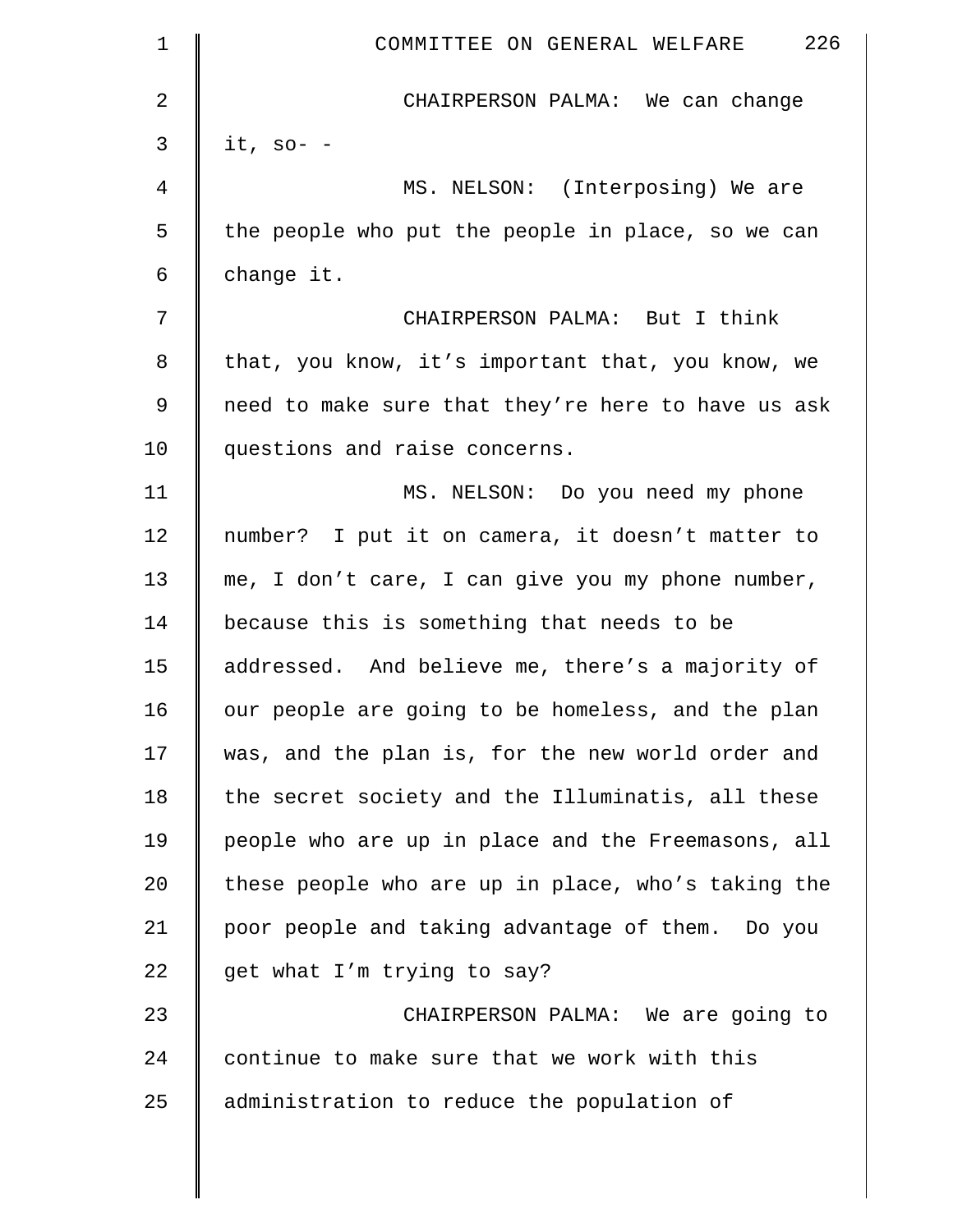| 1              | 227<br>COMMITTEE ON GENERAL WELFARE                |
|----------------|----------------------------------------------------|
| $\overline{2}$ | homeless people that are in our shelters, and that |
| $\mathsf{3}$   | no one has to, you know- -                         |
| 4              | MS. NELSON: (Interposing) Why pay                  |
| 5              | \$40,000 a month for one family to stay, when they |
| 6              | could just put them in an apartment?               |
| 7              | CHAIRPERSON PALMA:  be in                          |
| 8              | shelter, you know, one more night that needs to    |
| $\mathsf 9$    | be. I want to thank everyone who came to testify.  |
| 10             | MS. NELSON: And don't tuberculosis                 |
| 11             | is going around inside our shelters.               |
| 12             | CHAIRPERSON PALMA: I would like to                 |
| 13             | thank everyone who came to testify, and I'm going  |
| 14             | to adjourn this meeting.                           |
| 15             | MS. DANES: And I want to thank                     |
| 16             | Annabel Palma for staying, you're always there at  |
| 17             | the last minute, she is. She stayed through the    |
| 18             | whole thing.                                       |
| 19             | MS. NELSON: Thank you very much                    |
| 20             | for giving me the opportunity to speak, Ms.        |
| 21             | Annabel Palma. Thank you.                          |
| 22             |                                                    |
| 23             |                                                    |
| 24             |                                                    |
|                |                                                    |
|                |                                                    |
|                |                                                    |